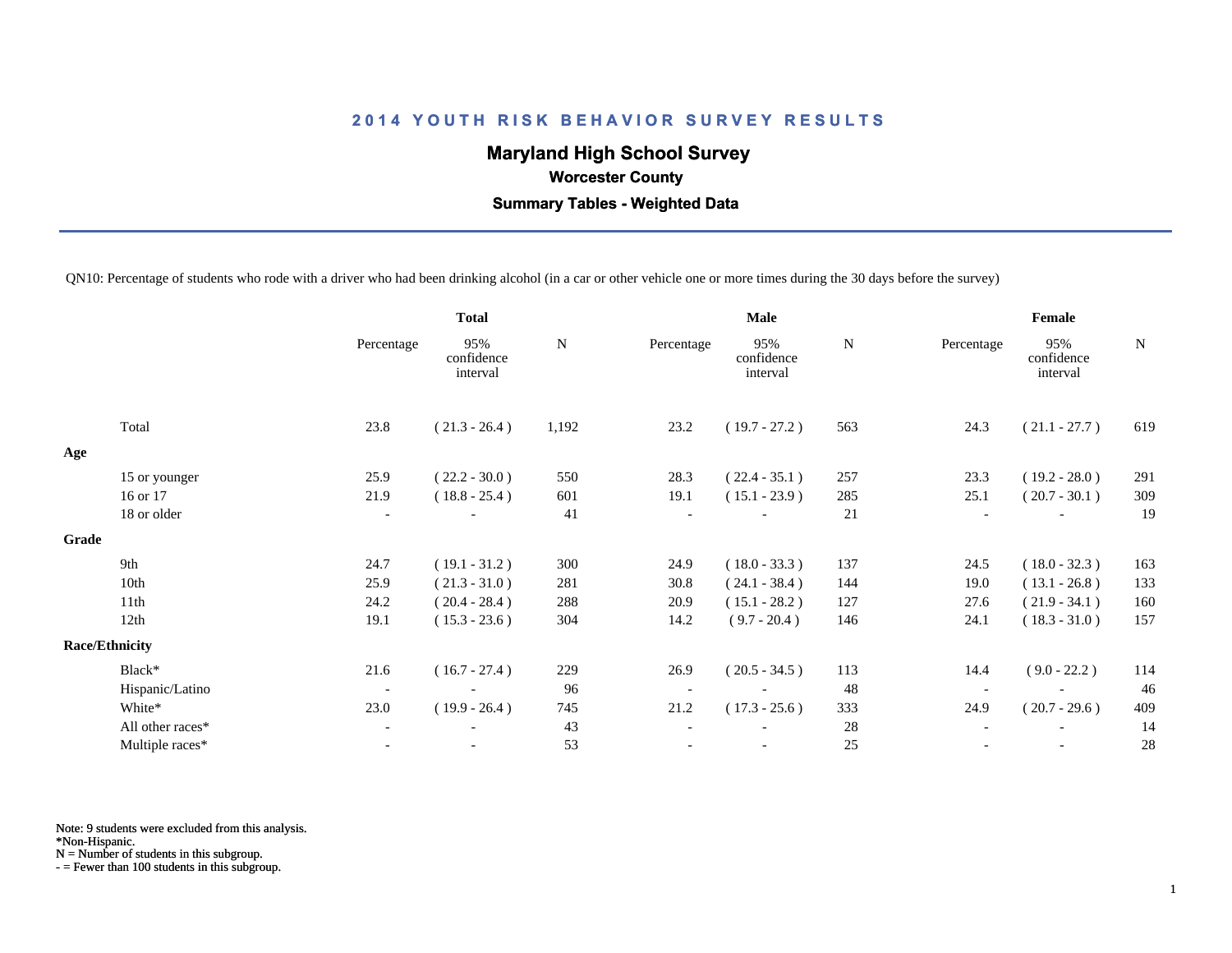# **Maryland High School Survey**

 **Worcester County**

 **Summary Tables - Weighted Data**

QN11: Percentage of students who drove when drinking alcohol (one or more times during the 30 days before the survey, among students who had driven a car or other vehicle during the 30 days before the survey)

|       |                       |                          | <b>Total</b>                  | <b>Male</b> |            |                               |     | Female                   |                               |     |  |
|-------|-----------------------|--------------------------|-------------------------------|-------------|------------|-------------------------------|-----|--------------------------|-------------------------------|-----|--|
|       |                       | Percentage               | 95%<br>confidence<br>interval | ${\bf N}$   | Percentage | 95%<br>confidence<br>interval | N   | Percentage               | 95%<br>confidence<br>interval | N   |  |
|       | Total                 | 10.4                     | $(8.2 - 13.1)$                | 594         | 12.0       | $(8.8 - 16.1)$                | 299 | 8.2                      | $(5.6 - 12.0)$                | 288 |  |
| Age   |                       |                          |                               |             |            |                               |     |                          |                               |     |  |
|       | 15 or younger         | 13.8                     | $(9.4 - 19.9)$                | 159         |            |                               | 90  |                          |                               | 67  |  |
|       | 16 or 17              | 8.7                      | $(6.3 - 11.9)$                | 408         | 11.1       | $(7.6 - 16.0)$                | 193 | 6.1                      | $(3.5 - 10.6)$                | 210 |  |
|       | 18 or older           | $\overline{\phantom{a}}$ | $\overline{\phantom{a}}$      | 27          |            | $\overline{\phantom{a}}$      | 16  | $\overline{\phantom{a}}$ |                               | 11  |  |
| Grade |                       |                          |                               |             |            |                               |     |                          |                               |     |  |
|       | 9th                   |                          |                               | 77          |            |                               | 45  | $\overline{\phantom{a}}$ | $\overline{\phantom{a}}$      | 32  |  |
|       | 10th                  |                          |                               | 94          |            |                               | 57  | $\overline{\phantom{a}}$ |                               | 34  |  |
|       | 11th                  | 6.1                      | $(3.3 - 11.2)$                | 187         |            |                               | 80  | 3.3                      | $(1.0 - 10.7)$                | 106 |  |
|       | 12th                  | 11.6                     | $(8.4 - 15.9)$                | 223         | 14.1       | $(9.5 - 20.3)$                | 110 | 9.3                      | $(5.1 - 16.1)$                | 112 |  |
|       | <b>Race/Ethnicity</b> |                          |                               |             |            |                               |     |                          |                               |     |  |
|       | Black*                | 4.9                      | $(2.1 - 11.0)$                | 103         |            |                               | 54  | $\overline{\phantom{a}}$ | $\overline{\phantom{a}}$      | 49  |  |
|       | Hispanic/Latino       | $\overline{\phantom{a}}$ | $\overline{\phantom{a}}$      | 49          |            |                               | 25  |                          |                               | 22  |  |
|       | White*                | 9.5                      | $(7.1 - 12.7)$                | 386         | 11.8       | $(8.1 - 16.8)$                | 185 | 7.2                      | $(4.2 - 12.1)$                | 199 |  |
|       | All other races*      |                          |                               | 21          |            |                               | 15  | $\overline{\phantom{a}}$ |                               | 5   |  |
|       | Multiple races*       |                          | $\overline{\phantom{a}}$      | $22\,$      |            | $\overline{\phantom{a}}$      | 12  |                          | $\overline{\phantom{a}}$      | 10  |  |

Note: 607 students were excluded from this analysis.

\*Non-Hispanic.

N = Number of students in this subgroup.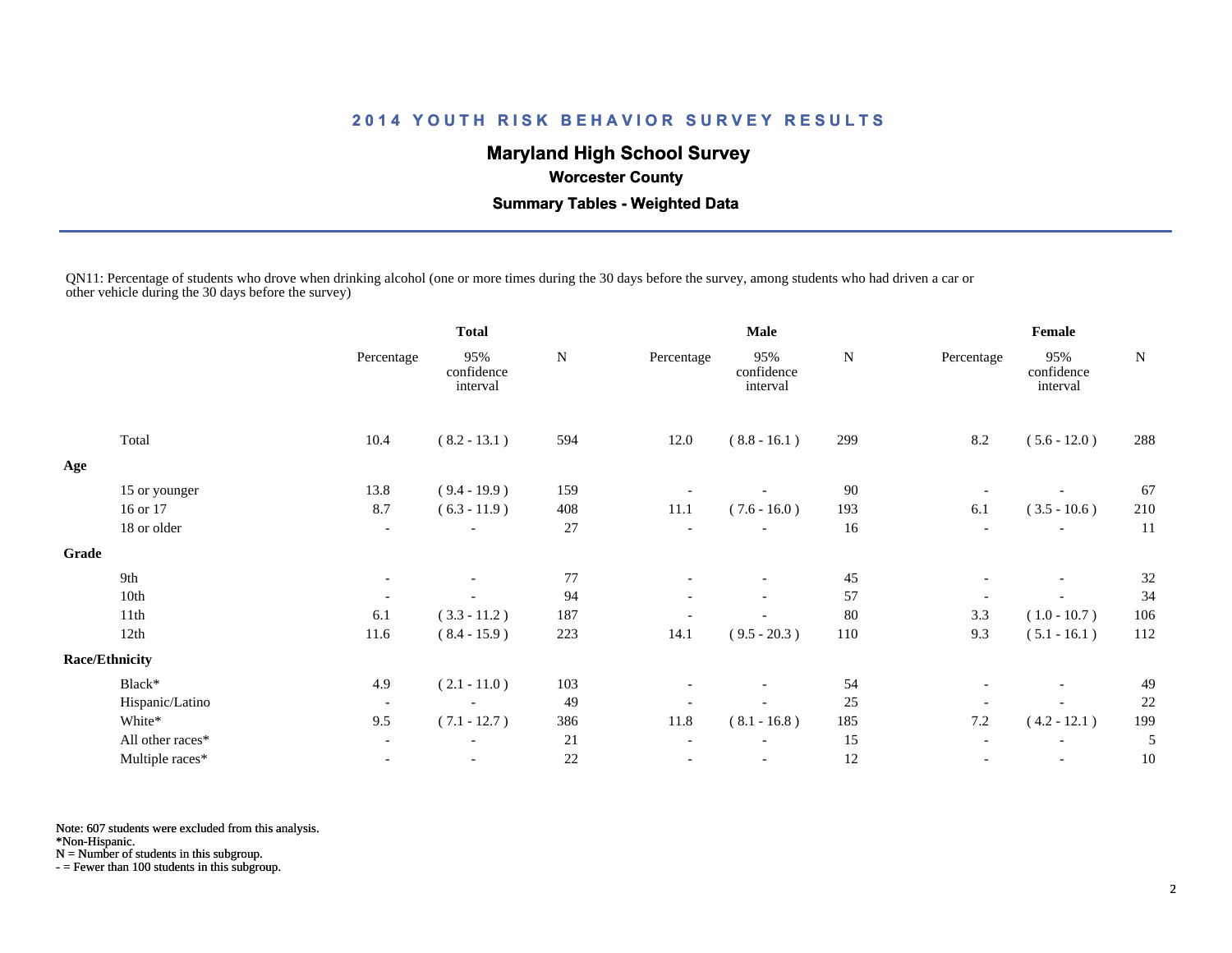# **Maryland High School Survey**

 **Worcester County**

 **Summary Tables - Weighted Data**

QN12: Percentage of students who texted or e-mailed while driving a car or other vehicle (on at least 1 day during the 30 days before the survey, among students who had driven a car or other vehicle during the 30 days before the survey)

|       |                       |                          | <b>Total</b>                  |        |            | Male                          |        | Female                   |                               |           |  |
|-------|-----------------------|--------------------------|-------------------------------|--------|------------|-------------------------------|--------|--------------------------|-------------------------------|-----------|--|
|       |                       | Percentage               | 95%<br>confidence<br>interval | N      | Percentage | 95%<br>confidence<br>interval | N      | Percentage               | 95%<br>confidence<br>interval | ${\bf N}$ |  |
|       | Total                 | 39.8                     | $(34.5 - 45.4)$               | 609    | 41.8       | $(35.3 - 48.5)$               | 307    | 37.8                     | $(30.7 - 45.5)$               | 296       |  |
| Age   |                       |                          |                               |        |            |                               |        |                          |                               |           |  |
|       | 15 or younger         | 24.3                     | $(17.8 - 32.3)$               | 160    |            |                               | 92     |                          |                               | 67        |  |
|       | 16 or 17              | 45.1                     | $(39.3 - 51.1)$               | 420    | 48.5       | $(40.6 - 56.4)$               | 199    | 42.1                     | $(34.1 - 50.5)$               | 216       |  |
|       | 18 or older           |                          |                               | 29     |            |                               | 16     | $\overline{\phantom{a}}$ |                               | 13        |  |
| Grade |                       |                          |                               |        |            |                               |        |                          |                               |           |  |
|       | 9th                   |                          |                               | 80     |            |                               | 47     | $\overline{\phantom{a}}$ | $\overline{\phantom{a}}$      | 33        |  |
|       | 10th                  |                          |                               | 92     |            |                               | 57     |                          |                               | 33        |  |
|       | 11th                  | 29.9                     | $(23.4 - 37.3)$               | 191    |            |                               | 84     | 21.9                     | $(14.4 - 31.8)$               | 106       |  |
|       | 12th                  | 59.7                     | $(52.9 - 66.1)$               | 232    | 59.4       | $(50.6 - 67.6)$               | 112    | 60.5                     | $(50.5 - 69.7)$               | 119       |  |
|       | <b>Race/Ethnicity</b> |                          |                               |        |            |                               |        |                          |                               |           |  |
|       | Black*                | 21.0                     | $(14.0 - 30.1)$               | 107    |            |                               | 55     |                          |                               | 52        |  |
|       | Hispanic/Latino       | $\overline{\phantom{a}}$ | $\overline{\phantom{a}}$      | 53     |            | $\overline{\phantom{a}}$      | $27\,$ |                          |                               | 24        |  |
|       | White*                | 41.9                     | $(35.4 - 48.7)$               | 391    | 46.0       | $(38.2 - 54.0)$               | 189    | 38.0                     | $(29.4 - 47.4)$               | 200       |  |
|       | All other races*      |                          |                               | 21     |            |                               | 16     |                          |                               | 5         |  |
|       | Multiple races*       |                          | $\blacksquare$                | $22\,$ |            | $\blacksquare$                | 11     |                          |                               | 11        |  |

Note: 592 students were excluded from this analysis.

\*Non-Hispanic.

N = Number of students in this subgroup.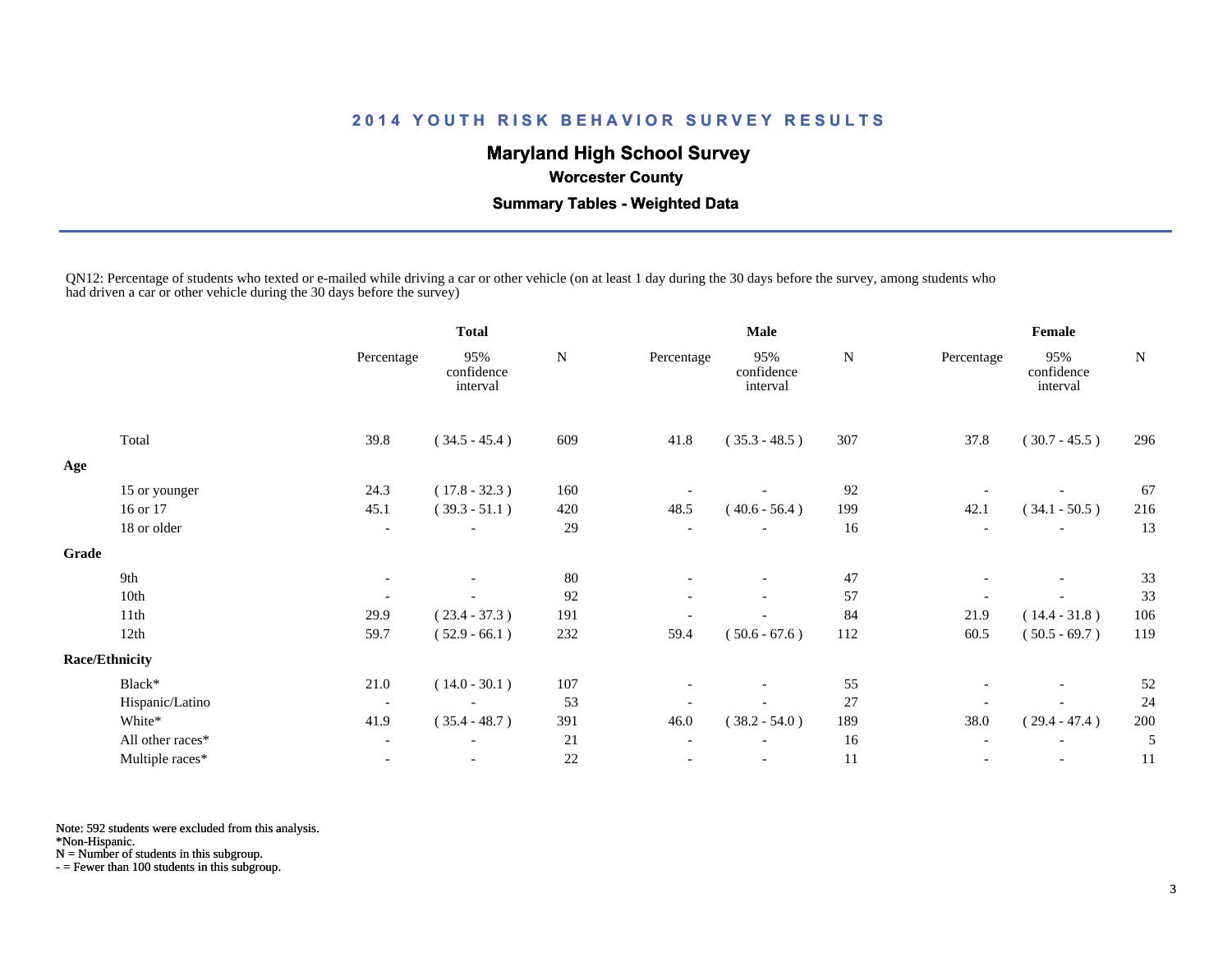# **Maryland High School Survey**

 **Worcester County**

 **Summary Tables - Weighted Data**

QN13: Percentage of students who carried a weapon (such as a gun, knife, or club on at least 1 day during the 30 days before the survey)

|       |                       |                          | <b>Total</b>                  | <b>Male</b> |            |                               |             | Female                   |                               |     |  |
|-------|-----------------------|--------------------------|-------------------------------|-------------|------------|-------------------------------|-------------|--------------------------|-------------------------------|-----|--|
|       |                       | Percentage               | 95%<br>confidence<br>interval | N           | Percentage | 95%<br>confidence<br>interval | $\mathbf N$ | Percentage               | 95%<br>confidence<br>interval | N   |  |
|       | Total                 | 19.4                     | $(17.1 - 21.9)$               | 1,185       | 29.8       | $(26.1 - 33.7)$               | 554         | 8.2                      | $(6.3 - 10.7)$                | 621 |  |
| Age   |                       |                          |                               |             |            |                               |             |                          |                               |     |  |
|       | 15 or younger         | 21.0                     | $(17.6 - 25.0)$               | 550         | 32.9       | $(27.8 - 38.4)$               | 254         | 9.1                      | $(6.3 - 12.9)$                | 294 |  |
|       | 16 or 17              | 17.3                     | $(14.4 - 20.6)$               | 595         | 26.7       | $(21.6 - 32.6)$               | 280         | 7.0                      | $(4.5 - 10.8)$                | 308 |  |
|       | 18 or older           | $\overline{\phantom{a}}$ |                               | 40          |            |                               | 20          | $\overline{\phantom{a}}$ |                               | 19  |  |
| Grade |                       |                          |                               |             |            |                               |             |                          |                               |     |  |
|       | 9th                   | 18.8                     | $(14.7 - 23.8)$               | 301         | 28.4       | $(22.5 - 35.2)$               | 136         | 8.9                      | $(5.0 - 15.5)$                | 165 |  |
|       | 10th                  | 21.7                     | $(17.2 - 27.0)$               | 278         | 32.8       | $(26.3 - 40.0)$               | 141         | 7.8                      | $(4.5 - 13.4)$                | 133 |  |
|       | 11th                  | 15.4                     | $(11.3 - 20.7)$               | 288         | 24.6       | $(16.7 - 34.6)$               | 126         | 6.9                      | $(3.7 - 12.4)$                | 161 |  |
|       | 12th                  | 18.4                     | $(13.9 - 23.9)$               | 299         | 30.6       | $(22.2 - 40.5)$               | 142         | 6.8                      | $(3.6 - 12.5)$                | 156 |  |
|       | <b>Race/Ethnicity</b> |                          |                               |             |            |                               |             |                          |                               |     |  |
|       | Black*                | 13.4                     | $(9.6 - 18.5)$                | 227         | 20.7       | $(15.1 - 27.6)$               | 111         | 3.1                      | $(1.0 - 9.0)$                 | 114 |  |
|       | Hispanic/Latino       | $\overline{\phantom{a}}$ |                               | 95          |            | $\overline{\phantom{a}}$      | 48          |                          |                               | 45  |  |
|       | White*                | 19.4                     | $(16.7 - 22.4)$               | 743         | 31.9       | $(27.1 - 37.1)$               | 329         | 7.7                      | $(5.3 - 10.8)$                | 411 |  |
|       | All other races*      | $\overline{\phantom{a}}$ | $\overline{\phantom{a}}$      | 43          |            |                               | 28          |                          | $\overline{\phantom{a}}$      | 14  |  |
|       | Multiple races*       |                          |                               | 51          |            |                               | 23          |                          |                               | 28  |  |

Note: 16 students were excluded from this analysis.

\*Non-Hispanic.

N = Number of students in this subgroup.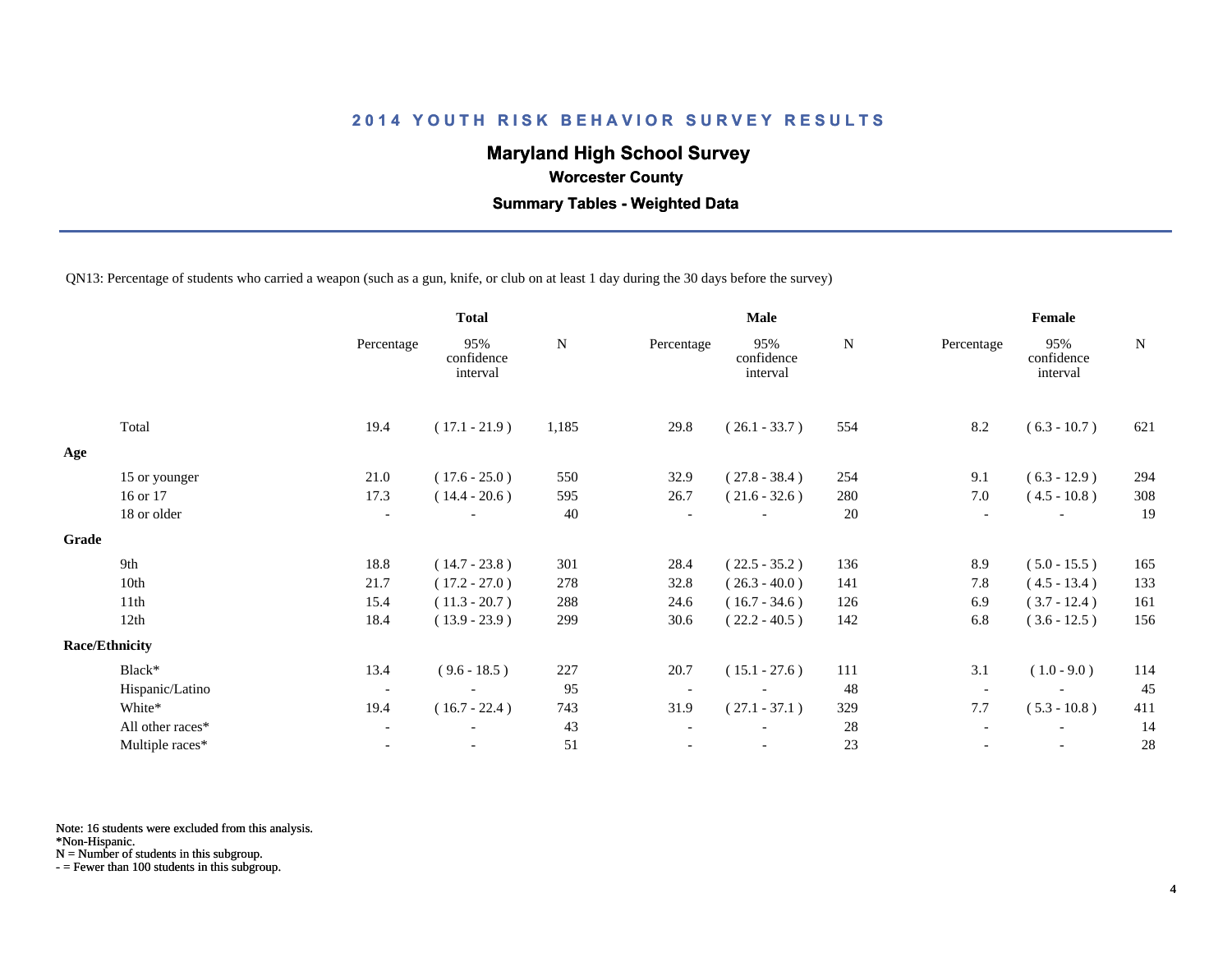# **Maryland High School Survey**

 **Worcester County**

 **Summary Tables - Weighted Data**

QN15: Percentage of students who carried a weapon on school property (such as a gun, knife, or club on at least 1 day during the 30 days before the survey)

|       |                       |                          | <b>Total</b>                  |           |                          | <b>Male</b>                   |             | Female                   |                               |           |
|-------|-----------------------|--------------------------|-------------------------------|-----------|--------------------------|-------------------------------|-------------|--------------------------|-------------------------------|-----------|
|       |                       | Percentage               | 95%<br>confidence<br>interval | ${\bf N}$ | Percentage               | 95%<br>confidence<br>interval | $\mathbf N$ | Percentage               | 95%<br>confidence<br>interval | ${\bf N}$ |
|       | Total                 | 4.8                      | $(3.7 - 6.3)$                 | 1,186     | 6.8                      | $(4.9 - 9.3)$                 | 555         | 2.6                      | $(1.6 - 4.1)$                 | 622       |
| Age   |                       |                          |                               |           |                          |                               |             |                          |                               |           |
|       | 15 or younger         | 4.7                      | $(3.1 - 7.0)$                 | 551       | 6.4                      | $(3.8 - 10.6)$                | 254         | 2.9                      | $(1.5 - 5.8)$                 | 295       |
|       | 16 or 17              | 4.5                      | $(3.1 - 6.6)$                 | 595       | 6.6                      | $(3.9 - 10.8)$                | 281         | 2.2                      | $(1.1 - 4.4)$                 | 308       |
|       | 18 or older           | $\overline{\phantom{a}}$ |                               | 40        | $\overline{\phantom{a}}$ |                               | 20          | $\overline{\phantom{a}}$ |                               | 19        |
| Grade |                       |                          |                               |           |                          |                               |             |                          |                               |           |
|       | 9th                   | 5.3                      | $(3.4 - 8.2)$                 | 301       | 5.9                      | $(3.4 - 9.9)$                 | 135         | 4.8                      | $(2.1 - 10.4)$                | 166       |
|       | 10th                  | 3.3                      | $(1.7 - 6.1)$                 | 278       | 5.5                      | $(2.9 - 10.1)$                | 142         | 0.0                      |                               | 133       |
|       | 11th                  | 3.7                      | $(1.9 - 7.2)$                 | 289       | 6.1                      | $(2.6 - 13.5)$                | 127         | 1.4                      | $(0.5 - 4.1)$                 | 161       |
|       | 12th                  | 5.6                      | $(3.5 - 8.9)$                 | 299       | 8.6                      | $(4.8 - 15.0)$                | 142         | 2.8                      | $(1.1 - 7.0)$                 | 156       |
|       | <b>Race/Ethnicity</b> |                          |                               |           |                          |                               |             |                          |                               |           |
|       | Black*                | 2.4                      | $(1.1 - 5.2)$                 | 227       | 2.7                      | $(0.9 - 7.3)$                 | 111         | 0.0                      | $\overline{\phantom{a}}$      | 114       |
|       | Hispanic/Latino       | $\overline{\phantom{a}}$ |                               | 96        | $\overline{\phantom{a}}$ |                               | 48          | $\overline{\phantom{a}}$ |                               | 46        |
|       | White*                | 4.0                      | $(2.8 - 5.7)$                 | 744       | 6.4                      | $(4.2 - 9.6)$                 | 330         | 1.8                      | $(1.0 - 3.5)$                 | 411       |
|       | All other races*      | $\blacksquare$           |                               | 43        | $\overline{\phantom{a}}$ |                               | 28          | $\overline{\phantom{a}}$ |                               | 14        |
|       | Multiple races*       | $\overline{\phantom{a}}$ | $\overline{\phantom{a}}$      | 52        | $\overline{\phantom{a}}$ | $\overline{\phantom{a}}$      | 24          | $\overline{\phantom{a}}$ |                               | 28        |
|       |                       |                          |                               |           |                          |                               |             |                          |                               |           |

Note: 15 students were excluded from this analysis.

\*Non-Hispanic.

N = Number of students in this subgroup.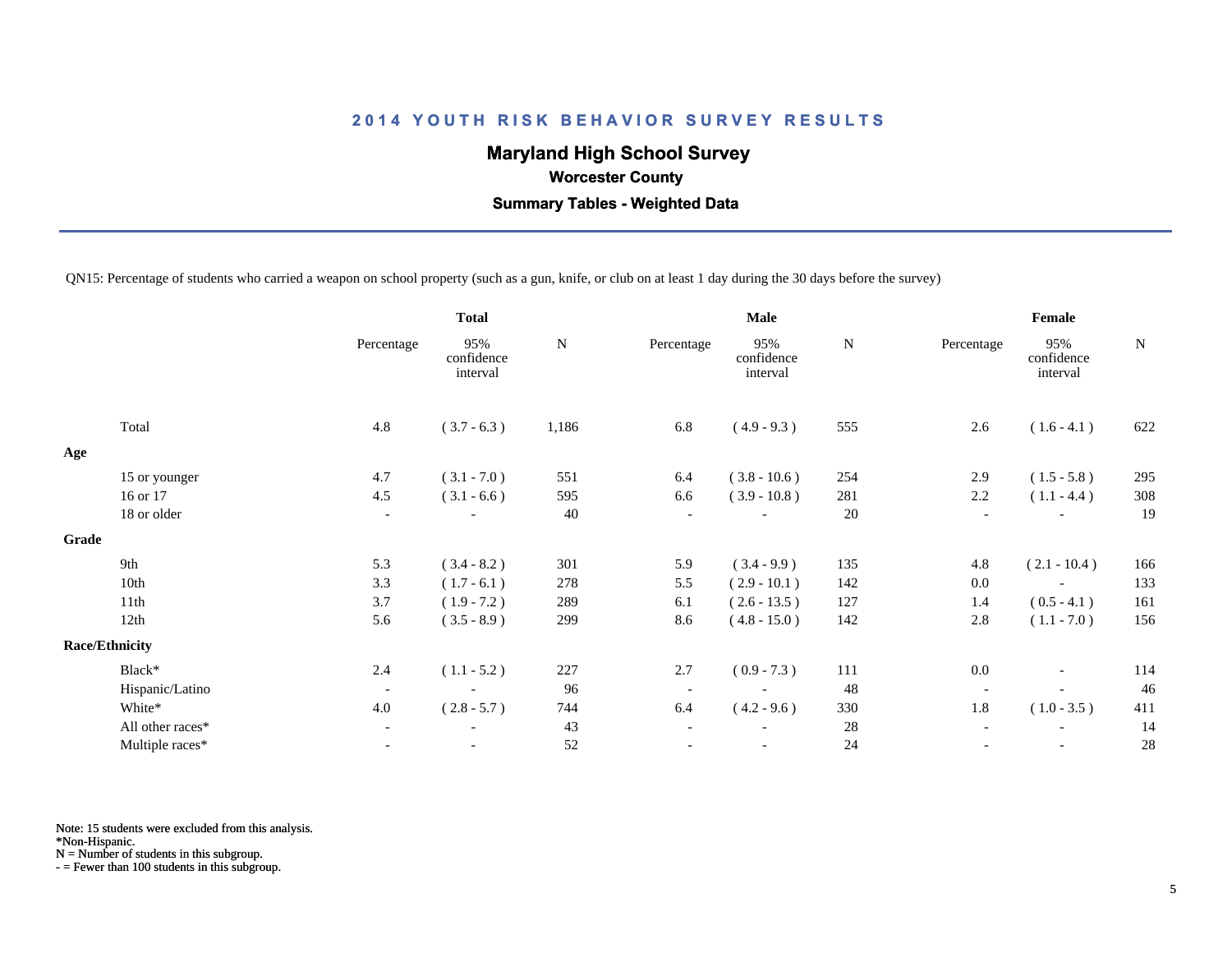# **Maryland High School Survey**

#### **Worcester County**

 **Summary Tables - Weighted Data**

QN16: Percentage of students who did not go to school because they felt unsafe at school or on their way to or from school (on at least 1 day during the 30 days before the survey)

|       |                       | <b>Total</b>             |                               |           |                          | Male                          |             | Female                   |                               |             |  |
|-------|-----------------------|--------------------------|-------------------------------|-----------|--------------------------|-------------------------------|-------------|--------------------------|-------------------------------|-------------|--|
|       |                       | Percentage               | 95%<br>confidence<br>interval | ${\bf N}$ | Percentage               | 95%<br>confidence<br>interval | $\mathbf N$ | Percentage               | 95%<br>confidence<br>interval | $\mathbf N$ |  |
|       | Total                 | 4.8                      | $(3.7 - 6.2)$                 | 1,191     | 4.6                      | $(3.1 - 6.8)$                 | 561         | 5.2                      | $(3.6 - 7.3)$                 | 620         |  |
| Age   |                       |                          |                               |           |                          |                               |             |                          |                               |             |  |
|       | 15 or younger         | 3.9                      | $(2.6 - 5.9)$                 | 550       | 3.9                      | $(2.1 - 7.0)$                 | 256         | 4.0                      | $(2.1 - 7.3)$                 | 292         |  |
|       | 16 or 17              | 5.5                      | $(3.8 - 7.8)$                 | 599       | 5.0                      | $(2.8 - 8.7)$                 | 284         | 6.1                      | $(4.1 - 9.1)$                 | 308         |  |
|       | 18 or older           | $\overline{\phantom{a}}$ |                               | 42        |                          |                               | 21          |                          |                               | 20          |  |
| Grade |                       |                          |                               |           |                          |                               |             |                          |                               |             |  |
|       | 9th                   | 2.8                      | $(1.4 - 5.4)$                 | 300       | 2.5                      | $(0.9 - 6.6)$                 | 136         | 3.1                      | $(1.2 - 7.7)$                 | 164         |  |
|       | 10th                  | 5.0                      | $(3.1 - 8.0)$                 | 281       | 5.3                      | $(2.8 - 9.8)$                 | 144         | 4.8                      | $(2.1 - 10.7)$                | 133         |  |
|       | 11th                  | 5.1                      | $(2.9 - 8.8)$                 | 289       | 5.7                      | $(2.4 - 12.6)$                | 128         | 4.7                      | $(2.5 - 8.5)$                 | 160         |  |
|       | 12th                  | 5.3                      | $(3.4 - 8.2)$                 | 301       | 3.6                      | $(1.7 - 7.6)$                 | 144         | 7.0                      | $(4.0 - 12.1)$                | 156         |  |
|       | <b>Race/Ethnicity</b> |                          |                               |           |                          |                               |             |                          |                               |             |  |
|       | Black*                | 3.0                      | $(1.5 - 5.9)$                 | 229       | 4.2                      | $(1.8 - 9.3)$                 | 113         | 1.7                      | $(0.4 - 6.6)$                 | 114         |  |
|       | Hispanic/Latino       | $\overline{\phantom{a}}$ | $\overline{\phantom{a}}$      | 96        | $\overline{\phantom{a}}$ | $\overline{\phantom{a}}$      | 48          | $\overline{\phantom{a}}$ |                               | 46          |  |
|       | White*                | 4.4                      | $(3.1 - 6.2)$                 | 746       | 3.9                      | $(2.1 - 6.9)$                 | 333         | 5.0                      | $(3.3 - 7.5)$                 | 410         |  |
|       | All other races*      | $\overline{\phantom{a}}$ |                               | 43        |                          |                               | 28          |                          | $\overline{\phantom{a}}$      | 14          |  |
|       | Multiple races*       | $\overline{\phantom{a}}$ | $\overline{\phantom{a}}$      | 52        |                          | $\overline{\phantom{a}}$      | 24          |                          | $\overline{\phantom{a}}$      | 28          |  |
|       |                       |                          |                               |           |                          |                               |             |                          |                               |             |  |

Note: 10 students were excluded from this analysis.

\*Non-Hispanic.

N = Number of students in this subgroup.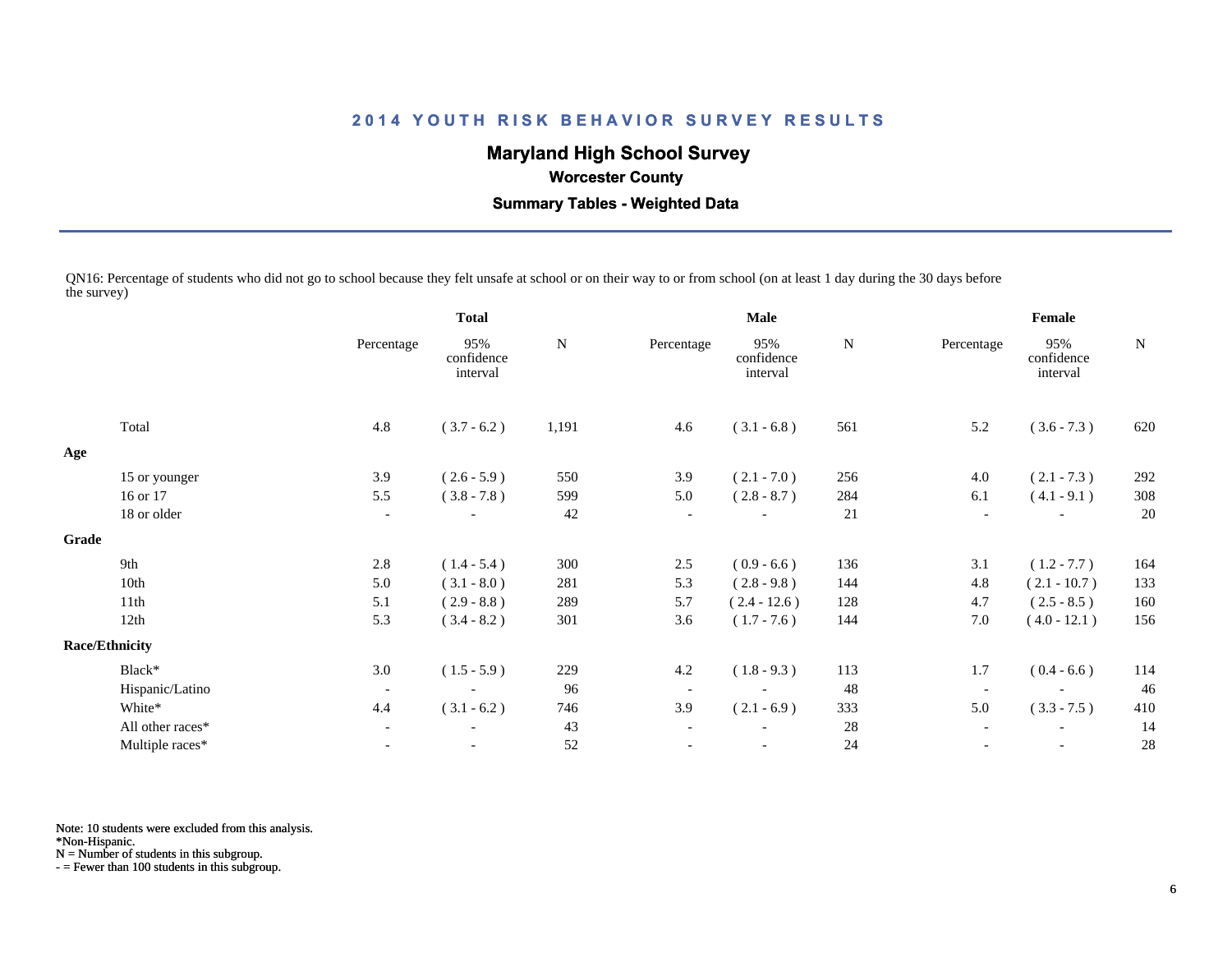# **Maryland High School Survey**

 **Worcester County**

 **Summary Tables - Weighted Data**

QN17: Percentage of students who were threatened or injured with a weapon on school property (such as a gun, knife, or club one or more times during the 12 months before the survey)

|                  |                                | <b>Total</b>                  |       |                          | <b>Male</b>                   |             |                          |                               |             |
|------------------|--------------------------------|-------------------------------|-------|--------------------------|-------------------------------|-------------|--------------------------|-------------------------------|-------------|
|                  | Percentage                     | 95%<br>confidence<br>interval | N     | Percentage               | 95%<br>confidence<br>interval | $\mathbf N$ | Percentage               | 95%<br>confidence<br>interval | $\mathbf N$ |
| Total            | 8.0                            | $(6.4 - 9.8)$                 | 1,195 | 9.6                      | $(7.2 - 12.6)$                | 562         | 6.3                      | $(4.6 - 8.7)$                 | 623         |
|                  |                                |                               |       |                          |                               |             |                          |                               |             |
| 15 or younger    | 9.2                            | $(6.9 - 12.2)$                | 551   | 10.3                     | $(6.9 - 15.0)$                | 255         | 8.2                      | $(5.3 - 12.5)$                | 294         |
| 16 or 17         | 6.7                            | $(4.8 - 9.3)$                 | 602   | 8.9                      | $(5.8 - 13.4)$                | 286         | 4.4                      | $(2.8 - 6.8)$                 | 309         |
| 18 or older      | $\overline{\phantom{a}}$       |                               | 42    | $\overline{\phantom{a}}$ |                               | 21          | $\overline{\phantom{a}}$ |                               | 20          |
|                  |                                |                               |       |                          |                               |             |                          |                               |             |
| 9th              | 8.1                            | $(5.5 - 11.9)$                | 301   | 9.2                      | $(5.7 - 14.5)$                | 135         | 7.1                      | $(3.9 - 12.4)$                | 166         |
| 10th             | 8.6                            | $(5.8 - 12.6)$                | 280   | 9.7                      | $(5.6 - 16.4)$                | 144         | 6.9                      | $(3.5 - 13.4)$                | 132         |
| 11th             | 7.6                            | $(5.0 - 11.3)$                | 290   | 10.0                     | $(5.9 - 16.4)$                | 128         | 5.3                      | $(3.0 - 9.2)$                 | 161         |
| 12th             | 6.1                            | $(3.9 - 9.5)$                 | 304   | 8.4                      | $(4.7 - 14.3)$                | 146         | 3.9                      | $(2.0 - 7.6)$                 | 157         |
|                  |                                |                               |       |                          |                               |             |                          |                               |             |
| Black*           | 5.4                            | $(3.3 - 8.7)$                 | 228   | 8.5                      | $(5.0 - 14.1)$                | 113         | 1.8                      | $(0.5 - 6.4)$                 | 113         |
| Hispanic/Latino  | $\overline{\phantom{a}}$       |                               | 97    | $\overline{\phantom{a}}$ | $\overline{\phantom{a}}$      | 48          | $\overline{\phantom{a}}$ |                               | 47          |
| White*           | 7.3                            | $(5.6 - 9.4)$                 | 747   | 8.5                      | $(5.8 - 12.3)$                | 333         | 6.2                      | $(4.3 - 8.9)$                 | 411         |
| All other races* | $\blacksquare$                 | $\overline{\phantom{a}}$      | 43    | $\overline{\phantom{a}}$ |                               | 28          | $\overline{\phantom{a}}$ | $\overline{\phantom{a}}$      | 14          |
| Multiple races*  |                                |                               | 53    |                          |                               | 25          |                          |                               | 28          |
|                  | Grade<br><b>Race/Ethnicity</b> |                               |       |                          |                               |             |                          |                               | Female      |

Note: 6 students were excluded from this analysis.

\*Non-Hispanic.

N = Number of students in this subgroup.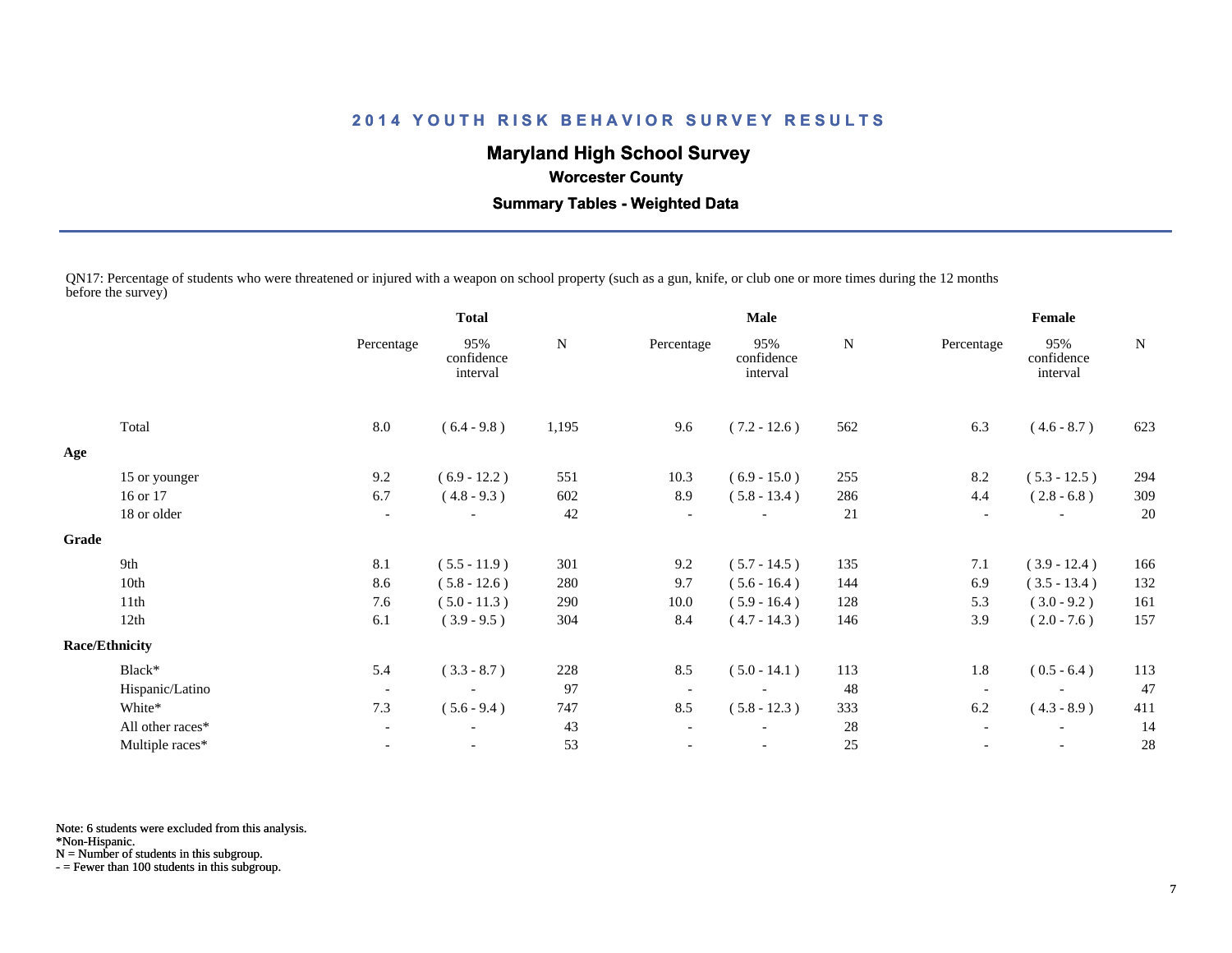# **Maryland High School Survey**

 **Worcester County**

 **Summary Tables - Weighted Data**

QN20: Percentage of students who were in a physical fight on school property (one or more times during the 12 months before the survey)

|       |                       |                          | <b>Total</b>                  |           |                          | <b>Male</b>                   |           | Female                   |                               |             |
|-------|-----------------------|--------------------------|-------------------------------|-----------|--------------------------|-------------------------------|-----------|--------------------------|-------------------------------|-------------|
|       |                       | Percentage               | 95%<br>confidence<br>interval | ${\bf N}$ | Percentage               | 95%<br>confidence<br>interval | ${\bf N}$ | Percentage               | 95%<br>confidence<br>interval | $\mathbf N$ |
|       | Total                 | 11.6                     | $(9.6 - 14.0)$                | 1,192     | 16.0                     | $(13.0 - 19.6)$               | 561       | 6.8                      | $(4.9 - 9.3)$                 | 621         |
| Age   |                       |                          |                               |           |                          |                               |           |                          |                               |             |
|       | 15 or younger         | 14.3                     | $(11.4 - 17.9)$               | 550       | 21.5                     | $(16.8 - 27.2)$               | 256       | 7.0                      | $(4.6 - 10.6)$                | 292         |
|       | 16 or 17              | 8.9                      | $(6.3 - 12.3)$                | 600       | 11.9                     | $(8.0 - 17.3)$                | 284       | 5.7                      | $(3.4 - 9.3)$                 | 309         |
|       | 18 or older           | $\overline{\phantom{a}}$ |                               | 42        | $\overline{\phantom{a}}$ |                               | 21        | $\overline{\phantom{a}}$ |                               | 20          |
| Grade |                       |                          |                               |           |                          |                               |           |                          |                               |             |
|       | 9th                   | 13.9                     | $(10.1 - 18.6)$               | 301       | 20.0                     | $(14.2 - 27.3)$               | 136       | 7.6                      | $(4.2 - 13.2)$                | 165         |
|       | 10th                  | 14.4                     | $(10.6 - 19.3)$               | 280       | 20.9                     | $(15.2 - 27.9)$               | 144       | 6.0                      | $(3.1 - 11.4)$                | 132         |
|       | 11th                  | 10.2                     | $(6.6 - 15.4)$                | 290       | 13.9                     | $(8.2 - 22.5)$                | 128       | 6.8                      | $(4.0 - 11.1)$                | 161         |
|       | 12th                  | 6.2                      | $(3.7 - 10.2)$                | 302       | 7.6                      | $(3.8 - 14.6)$                | 144       | 4.8                      | $(2.3 - 9.9)$                 | 157         |
|       | <b>Race/Ethnicity</b> |                          |                               |           |                          |                               |           |                          |                               |             |
|       | Black*                | 19.9                     | $(15.0 - 25.9)$               | 225       | 25.2                     | $(17.4 - 35.1)$               | 111       | 12.7                     | $(7.5 - 20.7)$                | 112         |
|       | Hispanic/Latino       | $\overline{\phantom{a}}$ |                               | 95        | $\overline{\phantom{a}}$ |                               | 47        | $\overline{\phantom{a}}$ |                               | 46          |
|       | White*                | 7.6                      | $(5.9 - 9.8)$                 | 748       | 12.1                     | $(9.0 - 16.0)$                | 334       | 3.5                      | $(2.1 - 5.7)$                 | 411         |
|       | All other races*      | $\overline{\phantom{a}}$ |                               | 43        |                          |                               | 28        |                          |                               | 14          |
|       | Multiple races*       | $\overline{\phantom{a}}$ | $\overline{\phantom{a}}$      | 53        |                          | $\overline{\phantom{a}}$      | 25        |                          | $\overline{\phantom{a}}$      | 28          |
|       |                       |                          |                               |           |                          |                               |           |                          |                               |             |

Note: 9 students were excluded from this analysis.

\*Non-Hispanic.

N = Number of students in this subgroup.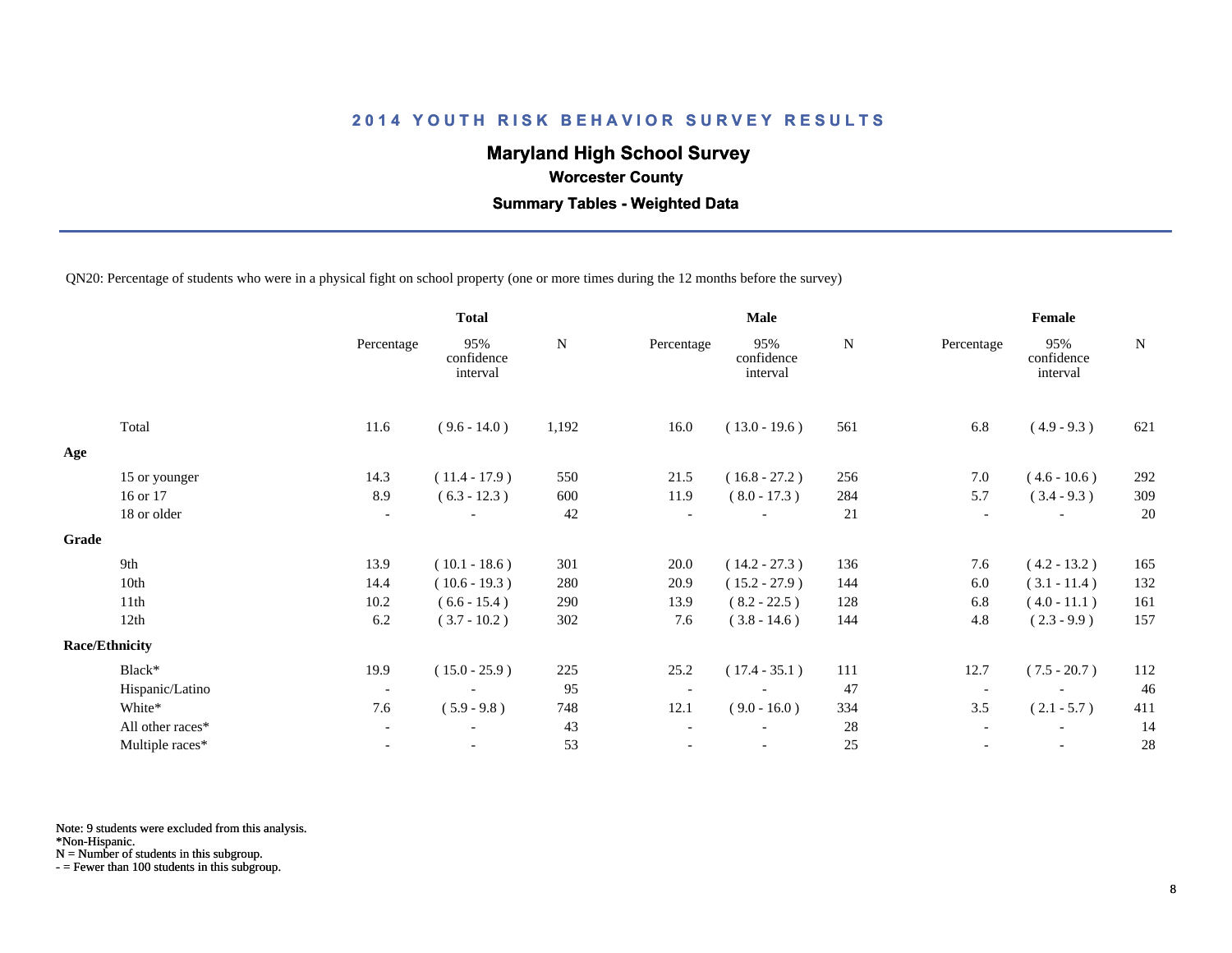# **Maryland High School Survey**

 **Worcester County**

 **Summary Tables - Weighted Data**

QN21: Percentage of students who were ever physically forced to have sexual intercourse (when they did not want to)

|       |                       |                          | <b>Total</b>                  |           |            | Male                          |     | Female                   |                               |     |  |
|-------|-----------------------|--------------------------|-------------------------------|-----------|------------|-------------------------------|-----|--------------------------|-------------------------------|-----|--|
|       |                       | Percentage               | 95%<br>confidence<br>interval | ${\bf N}$ | Percentage | 95%<br>confidence<br>interval | N   | Percentage               | 95%<br>confidence<br>interval | N   |  |
|       | Total                 | 10.6                     | $(8.9 - 12.5)$                | 1,183     | 7.3        | $(5.2 - 10.0)$                | 557 | 14.1                     | $(11.3 - 17.4)$               | 617 |  |
| Age   |                       |                          |                               |           |            |                               |     |                          |                               |     |  |
|       | 15 or younger         | 8.8                      | $(7.0 - 11.1)$                | 549       | 7.3        | $(4.7 - 11.3)$                | 255 | 10.2                     | $(6.8 - 15.0)$                | 292 |  |
|       | 16 or 17              | 11.3                     | $(8.5 - 14.8)$                | 594       | 6.9        | $(4.1 - 11.4)$                | 281 | 16.0                     | $(11.9 - 21.3)$               | 307 |  |
|       | 18 or older           | $\overline{\phantom{a}}$ |                               | 40        |            |                               | 21  | $\overline{\phantom{a}}$ |                               | 18  |  |
| Grade |                       |                          |                               |           |            |                               |     |                          |                               |     |  |
|       | 9th                   | 10.1                     | $(7.6 - 13.2)$                | 299       | 7.9        | $(4.3 - 14.0)$                | 135 | 12.3                     | $(8.1 - 18.3)$                | 164 |  |
|       | 10th                  | 4.8                      | $(2.8 - 8.1)$                 | 277       | 3.4        | $(1.5 - 7.8)$                 | 143 | 6.0                      | $(2.6 - 13.4)$                | 131 |  |
|       | 11th                  | 12.5                     | $(8.5 - 17.9)$                | 289       | 9.6        | $(5.1 - 17.4)$                | 128 | 15.3                     | $(10.5 - 21.8)$               | 160 |  |
|       | 12th                  | 13.0                     | $(9.6 - 17.5)$                | 299       | 6.6        | $(3.6 - 11.6)$                | 142 | 19.4                     | $(13.0 - 27.9)$               | 156 |  |
|       | <b>Race/Ethnicity</b> |                          |                               |           |            |                               |     |                          |                               |     |  |
|       | Black*                | 9.6                      | $(6.2 - 14.4)$                | 224       | 6.6        | $(3.0 - 14.1)$                | 110 | 13.3                     | $(8.5 - 20.2)$                | 112 |  |
|       | Hispanic/Latino       | $\overline{\phantom{a}}$ | $\overline{\phantom{a}}$      | 94        |            | $\overline{\phantom{a}}$      | 47  | $\overline{\phantom{a}}$ | $\overline{\phantom{a}}$      | 45  |  |
|       | White*                | 9.5                      | $(7.5 - 11.9)$                | 744       | 6.0        | $(3.8 - 9.5)$                 | 332 | 12.8                     | $(9.6 - 16.9)$                | 409 |  |
|       | All other races*      | $\overline{\phantom{a}}$ |                               | 43        |            |                               | 28  |                          |                               | 14  |  |
|       | Multiple races*       | $\overline{\phantom{a}}$ |                               | 53        |            | $\overline{\phantom{a}}$      | 25  |                          | $\overline{\phantom{a}}$      | 28  |  |

Note: 18 students were excluded from this analysis.

\*Non-Hispanic.

N = Number of students in this subgroup.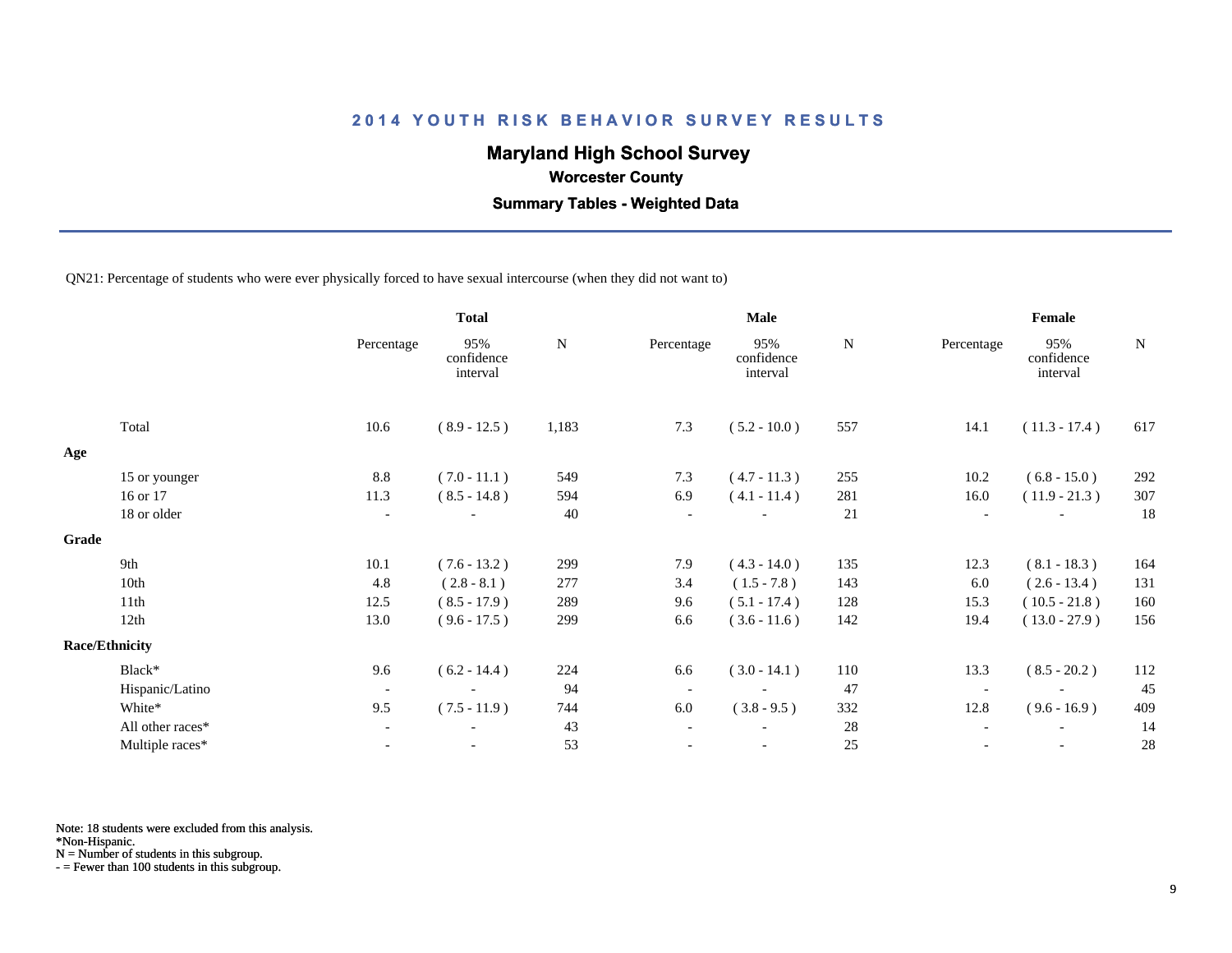# **Maryland High School Survey**

 **Worcester County**

 **Summary Tables - Weighted Data**

QN22: Percentage of students who experienced physical dating violence (one or more times during the 12 months before the survey, including being hit, slammed into something, or injured with an object or weapon on purpose by someone they were dating or going out with among students who dated or went out with someone during the 12 months before the survey)

|                  |                          | <b>Total</b>                  |     |                          | <b>Male</b>                   |     | Female                   |                               |     |  |
|------------------|--------------------------|-------------------------------|-----|--------------------------|-------------------------------|-----|--------------------------|-------------------------------|-----|--|
|                  | Percentage               | 95%<br>confidence<br>interval | N   | Percentage               | 95%<br>confidence<br>interval | N   | Percentage               | 95%<br>confidence<br>interval | N   |  |
| Total            | 11.9                     | $(9.8 - 14.4)$                | 779 | 9.4                      | $(6.6 - 13.2)$                | 354 | 14.0                     | $(11.1 - 17.5)$               | 420 |  |
|                  |                          |                               |     |                          |                               |     |                          |                               |     |  |
| 15 or younger    | 10.1                     | $(6.9 - 14.6)$                | 334 | 10.0                     | $(5.8 - 16.8)$                | 151 | 10.3                     | $(6.3 - 16.2)$                | 182 |  |
| 16 or 17         | 12.2                     | $(9.6 - 15.4)$                | 416 | $8.0\,$                  | $(4.7 - 13.2)$                | 187 | 15.9                     | $(12.3 - 20.2)$               | 226 |  |
| 18 or older      | $\overline{\phantom{a}}$ | $\overline{\phantom{a}}$      | 29  | $\overline{\phantom{a}}$ |                               | 16  | $\overline{\phantom{a}}$ | $\overline{\phantom{a}}$      | 12  |  |
|                  |                          |                               |     |                          |                               |     |                          |                               |     |  |
| 9th              | 7.9                      | $(5.1 - 12.0)$                | 181 |                          | $\overline{\phantom{0}}$      | 81  | 7.4                      | $(4.1 - 12.8)$                | 100 |  |
| 10th             | 11.0                     | $(6.9 - 17.3)$                | 178 |                          | $\overline{\phantom{0}}$      | 89  | $\overline{\phantom{0}}$ |                               | 86  |  |
| 11th             | 12.1                     | $(8.0 - 17.8)$                | 192 |                          | $\overline{\phantom{0}}$      | 81  | 13.2                     | $(8.6 - 19.7)$                | 111 |  |
| 12th             | 13.9                     | $(10.1 - 18.8)$               | 216 |                          |                               | 96  | 17.1                     | $(12.0 - 23.7)$               | 119 |  |
|                  |                          |                               |     |                          |                               |     |                          |                               |     |  |
| Black*           | 9.9                      | $(5.8 - 16.5)$                | 167 |                          | $\overline{\phantom{a}}$      | 83  |                          | $\overline{\phantom{a}}$      | 83  |  |
| Hispanic/Latino  | $\overline{\phantom{a}}$ | $\overline{\phantom{a}}$      | 64  |                          |                               | 34  |                          |                               | 29  |  |
| White*           | 10.4                     | $(8.1 - 13.3)$                | 481 | 8.8                      | $(5.7 - 13.2)$                | 206 | 11.8                     | $(8.8 - 15.7)$                | 274 |  |
| All other races* | $\overline{\phantom{a}}$ | $\overline{\phantom{a}}$      | 18  | $\overline{\phantom{a}}$ |                               | 12  | $\overline{\phantom{a}}$ |                               | 6   |  |
| Multiple races*  |                          |                               | 31  |                          |                               | 9   |                          |                               | 22  |  |
| Grade            | <b>Race/Ethnicity</b>    |                               |     |                          |                               |     |                          |                               |     |  |

Note: 422 students were excluded from this analysis.

\*Non-Hispanic.

 $N =$  Number of students in this subgroup.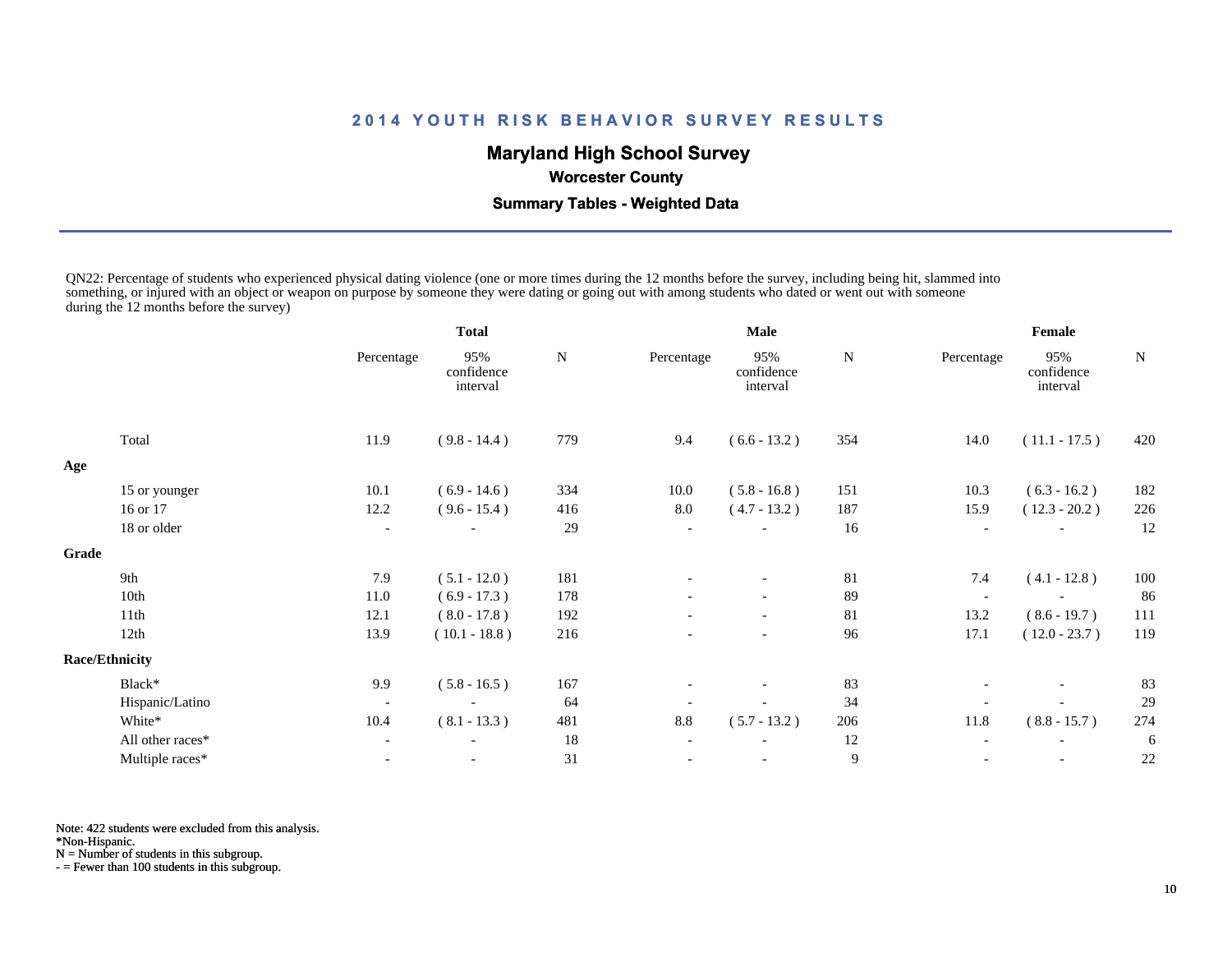# **Maryland High School Survey**

 **Worcester County**

 **Summary Tables - Weighted Data**

QN23: Percentage of students who experienced sexual dating violence (one or more times during the 12 months before the survey, including kissing, touching, or being physically forced to have sexual intercourse when they did not want to by someone they were dating or going out with among students who dated or went out with someone during the 12 months before the survey)

|                  |                                | <b>Total</b>                  |                |            |                               |                | Female                   |                               |                 |  |
|------------------|--------------------------------|-------------------------------|----------------|------------|-------------------------------|----------------|--------------------------|-------------------------------|-----------------|--|
|                  | Percentage                     | 95%<br>confidence<br>interval | ${\bf N}$      | Percentage | 95%<br>confidence<br>interval | N              | Percentage               | 95%<br>confidence<br>interval | N               |  |
| Total            | 11.4                           | $(9.6 - 13.6)$                | 778            | 7.4        | $(5.0 - 10.7)$                | 353            | 15.1                     | $(12.1 - 18.7)$               | 421             |  |
|                  |                                |                               |                |            |                               |                |                          |                               |                 |  |
| 15 or younger    | 12.0                           | $(8.8 - 16.1)$                | 334            | 8.6        | $(4.7 - 15.4)$                | 151            | 15.3                     | $(10.8 - 21.4)$               | 182             |  |
| 16 or 17         | 10.4                           | $(8.0 - 13.5)$                | 415            | 6.1        | $(3.3 - 11.1)$                | 186            | 14.5                     | $(10.5 - 19.7)$               | 227             |  |
| 18 or older      | $\overline{\phantom{a}}$       |                               | 29             |            |                               | 16             |                          |                               | 12              |  |
|                  |                                |                               |                |            |                               |                |                          |                               |                 |  |
| 9th              | 11.0                           |                               | 181            |            | $\overline{\phantom{a}}$      | 81             |                          |                               | 100             |  |
| 10th             | 10.7                           | $(6.9 - 16.2)$                | 178            |            |                               | 89             | $\overline{\phantom{a}}$ |                               | 87              |  |
| 11th             | 10.8                           | $(6.9 - 16.5)$                | 191            |            | $\overline{\phantom{a}}$      | 80             | 11.9                     | $(6.8 - 20.0)$                | 111             |  |
| 12th             | 10.9                           | $(7.9 - 14.9)$                | 216            |            | $\overline{\phantom{a}}$      | 96             | 16.8                     | $(11.7 - 23.5)$               | 119             |  |
|                  |                                |                               |                |            |                               |                |                          |                               |                 |  |
| Black*           | 7.3                            | $(4.3 - 12.2)$                | 167            |            | $\overline{\phantom{a}}$      | 83             |                          | $\overline{\phantom{a}}$      | 83              |  |
| Hispanic/Latino  | $\overline{\phantom{a}}$       | $\overline{\phantom{a}}$      | 64             |            |                               | 34             |                          |                               | 29              |  |
| White*           | 11.0                           | $(8.7 - 13.8)$                | 481            | $7.1\,$    | $(4.3 - 11.5)$                | 205            | 14.3                     | $(10.7 - 18.9)$               | 275             |  |
| All other races* |                                |                               | 18             |            |                               | 12             |                          |                               | 6               |  |
| Multiple races*  |                                |                               | 31             |            |                               | $\overline{9}$ |                          | $\overline{\phantom{a}}$      | 22              |  |
|                  | Grade<br><b>Race/Ethnicity</b> |                               | $(7.3 - 16.3)$ |            |                               | <b>Male</b>    |                          | 16.3                          | $(10.0 - 25.4)$ |  |

Note: 423 students were excluded from this analysis.

\*Non-Hispanic.

N = Number of students in this subgroup.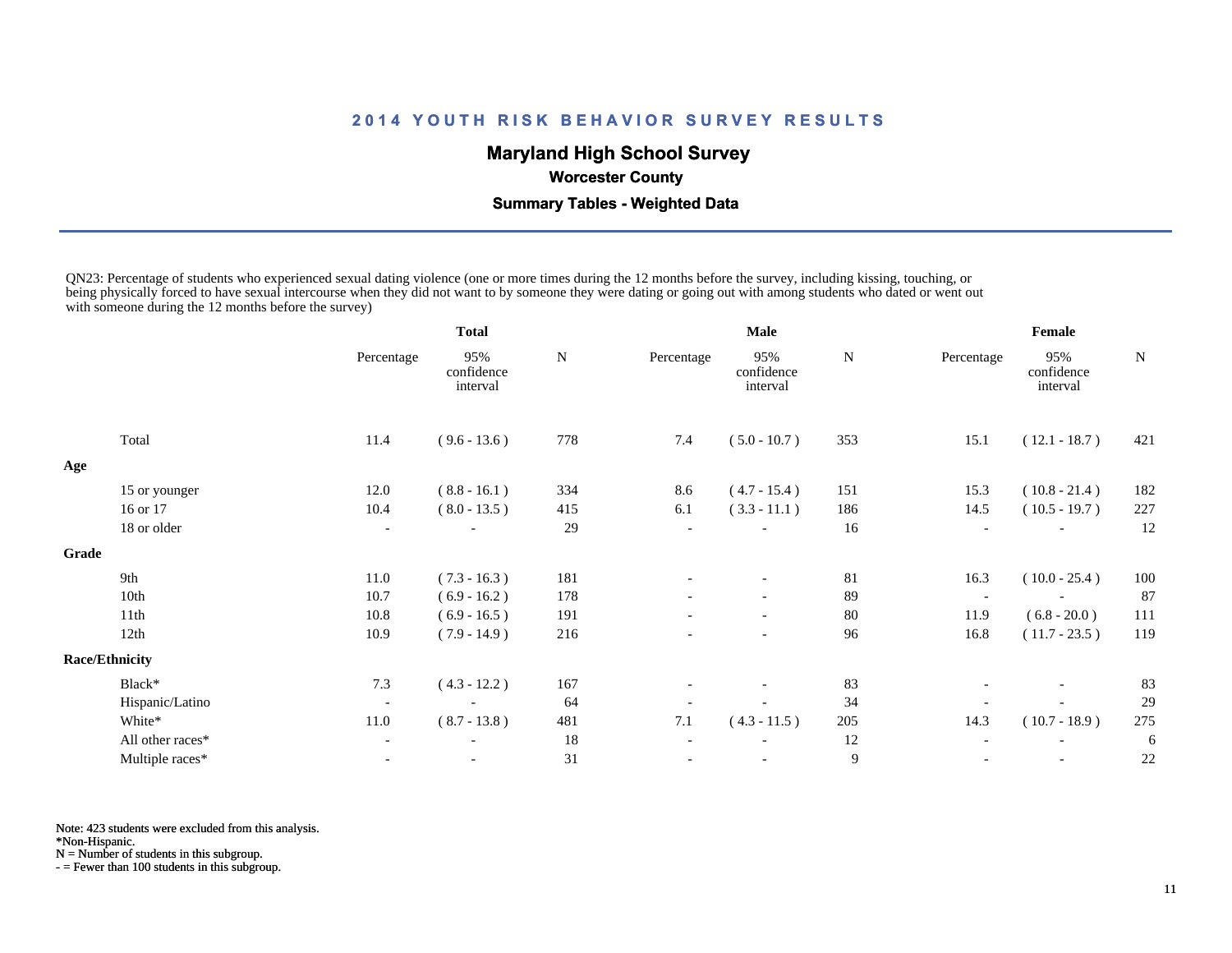# **Maryland High School Survey**

 **Worcester County**

 **Summary Tables - Weighted Data**

QN24: Percentage of students who were bullied on school property (during the 12 months before the survey)

|       |                  | <b>Total</b>             |                               |           |            | <b>Male</b>                   |           | Female     |                               |             |  |
|-------|------------------|--------------------------|-------------------------------|-----------|------------|-------------------------------|-----------|------------|-------------------------------|-------------|--|
|       |                  | Percentage               | 95%<br>confidence<br>interval | ${\bf N}$ | Percentage | 95%<br>confidence<br>interval | ${\bf N}$ | Percentage | 95%<br>confidence<br>interval | $\mathbf N$ |  |
|       | Total            | 24.2                     | $(22.0 - 26.7)$               | 1,170     | 22.3       | $(18.7 - 26.3)$               | 546       | 26.2       | $(23.3 - 29.5)$               | 615         |  |
| Age   |                  |                          |                               |           |            |                               |           |            |                               |             |  |
|       | 15 or younger    | 27.8                     | $(24.5 - 31.4)$               | 539       | 26.2       | $(21.5 - 31.6)$               | 247       | 29.5       | $(24.8 - 34.7)$               | 290         |  |
|       | 16 or 17         | 20.8                     | $(17.8 - 24.3)$               | 590       | 18.1       | $(13.6 - 23.6)$               | 279       | 23.4       | $(19.3 - 28.1)$               | 305         |  |
|       | 18 or older      | $\overline{\phantom{a}}$ |                               | 41        |            |                               | 20        |            |                               | 20          |  |
| Grade |                  |                          |                               |           |            |                               |           |            |                               |             |  |
|       | 9th              | 26.5                     | $(22.1 - 31.4)$               | 296       | 25.5       | $(20.2 - 31.7)$               | 132       | 27.5       | $(21.0 - 35.1)$               | 164         |  |
|       | 10th             | 28.1                     | $(24.2 - 32.4)$               | 272       | 26.8       | $(20.6 - 34.2)$               | 138       | 30.1       | $(24.0 - 37.1)$               | 131         |  |
|       | 11th             | 22.3                     | $(16.9 - 28.8)$               | 284       | 19.0       | $(12.1 - 28.7)$               | 125       | 25.6       | $(19.5 - 32.8)$               | 158         |  |
|       | 12th             | 19.5                     | $(14.7 - 25.4)$               | 300       | 16.4       | $(10.7 - 24.2)$               | 143       | 22.0       | $(15.7 - 29.9)$               | 156         |  |
|       | Race/Ethnicity   |                          |                               |           |            |                               |           |            |                               |             |  |
|       | Black*           | 16.3                     | $(12.2 - 21.5)$               | 223       | 16.6       | $(11.0 - 24.2)$               | 110       | 16.4       | $(10.7 - 24.3)$               | 111         |  |
|       | Hispanic/Latino  | $\overline{\phantom{a}}$ |                               | 94        |            |                               | 47        |            |                               | 45          |  |
|       | White*           | 26.2                     | $(23.3 - 29.4)$               | 737       | 23.3       | $(18.8 - 28.6)$               | 325       | 28.6       | $(25.4 - 32.1)$               | 409         |  |
|       | All other races* | $\overline{\phantom{a}}$ |                               | 42        |            |                               | 27        |            |                               | 14          |  |
|       | Multiple races*  | $\blacksquare$           | $\overline{\phantom{a}}$      | 51        |            | $\overline{\phantom{a}}$      | $23\,$    |            | $\overline{\phantom{a}}$      | $28\,$      |  |
|       |                  |                          |                               |           |            |                               |           |            |                               |             |  |

Note: 31 students were excluded from this analysis.

\*Non-Hispanic.

N = Number of students in this subgroup.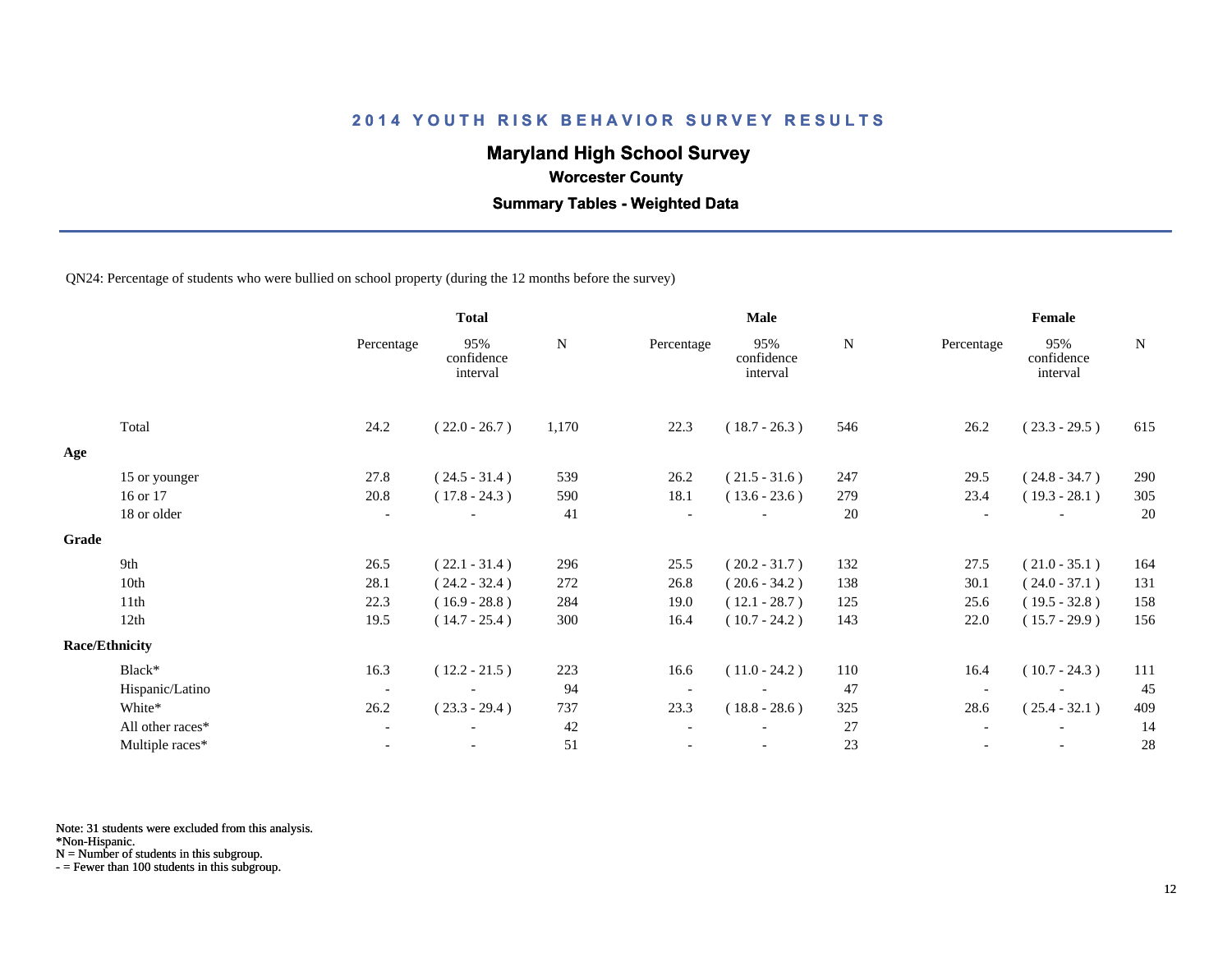# **Maryland High School Survey**

 **Worcester County**

 **Summary Tables - Weighted Data**

QN25: Percentage of students who were electronically bullied (including being bullied through e-mail, chat rooms, instant messaging, websites, or texting during the 12 months before the survey)

|                  |                                | <b>Total</b>                  |       |                          |                               |      | Female                   |                               |             |  |
|------------------|--------------------------------|-------------------------------|-------|--------------------------|-------------------------------|------|--------------------------|-------------------------------|-------------|--|
|                  | Percentage                     | 95%<br>confidence<br>interval | N     | Percentage               | 95%<br>confidence<br>interval | N    | Percentage               | 95%<br>confidence<br>interval | $\mathbf N$ |  |
| Total            | 16.2                           | $(14.2 - 18.3)$               | 1,188 | 11.9                     | $(9.6 - 14.6)$                | 560  | 20.4                     | $(17.3 - 24.0)$               | 619         |  |
|                  |                                |                               |       |                          |                               |      |                          |                               |             |  |
| 15 or younger    | 18.5                           | $(15.7 - 21.8)$               | 549   | 13.8                     | $(10.3 - 18.1)$               | 255  | 23.5                     | $(19.2 - 28.4)$               | 292         |  |
| 16 or 17         | 14.2                           | $(11.5 - 17.3)$               | 597   | 9.9                      | $(6.9 - 14.0)$                | 284  | 18.5                     | $(14.3 - 23.7)$               | 307         |  |
| 18 or older      | $\overline{\phantom{a}}$       |                               | 42    |                          |                               | 21   | $\overline{\phantom{a}}$ | $\overline{\phantom{a}}$      | 20          |  |
|                  |                                |                               |       |                          |                               |      |                          |                               |             |  |
| 9th              | 18.8                           | $(14.9 - 23.5)$               | 301   | 12.2                     | $(8.1 - 18.0)$                | 137  | 25.8                     | $(19.5 - 33.3)$               | 164         |  |
| 10th             | 17.8                           | $(13.7 - 22.7)$               | 277   | 14.6                     | $(9.8 - 21.2)$                | 142  | 20.9                     | $(15.2 - 28.2)$               | 132         |  |
| 11th             | 13.7                           | $(9.8 - 18.8)$                | 287   | 8.9                      | $(4.7 - 16.2)$                | 126  | 18.3                     | $(12.5 - 26.1)$               | 160         |  |
| 12th             | 14.6                           | $(10.7 - 19.6)$               | 303   | 11.2                     | $(7.2 - 17.1)$                | 146  | 17.3                     | $(11.7 - 24.9)$               | 156         |  |
|                  |                                |                               |       |                          |                               |      |                          |                               |             |  |
| Black*           | 8.8                            | $(5.8 - 13.1)$                | 226   | 6.2                      | $(2.8 - 13.2)$                | 111  | 11.0                     | $(7.1 - 16.6)$                | 113         |  |
| Hispanic/Latino  | $\sim$                         |                               | 96    | $\overline{\phantom{a}}$ |                               | 48   |                          |                               | 46          |  |
| White*           | 18.0                           | $(15.6 - 20.6)$               | 745   | 12.9                     | $(10.0 - 16.3)$               | 332  | 22.7                     | $(18.7 - 27.2)$               | 410         |  |
| All other races* | $\overline{\phantom{a}}$       | $\overline{\phantom{a}}$      | 43    |                          | $\qquad \qquad -$             | 28   |                          | $\overline{\phantom{a}}$      | 14          |  |
| Multiple races*  |                                |                               | 53    |                          |                               | 25   |                          |                               | 28          |  |
|                  | Grade<br><b>Race/Ethnicity</b> |                               |       |                          |                               | Male |                          |                               |             |  |

Note: 13 students were excluded from this analysis.

\*Non-Hispanic.

N = Number of students in this subgroup.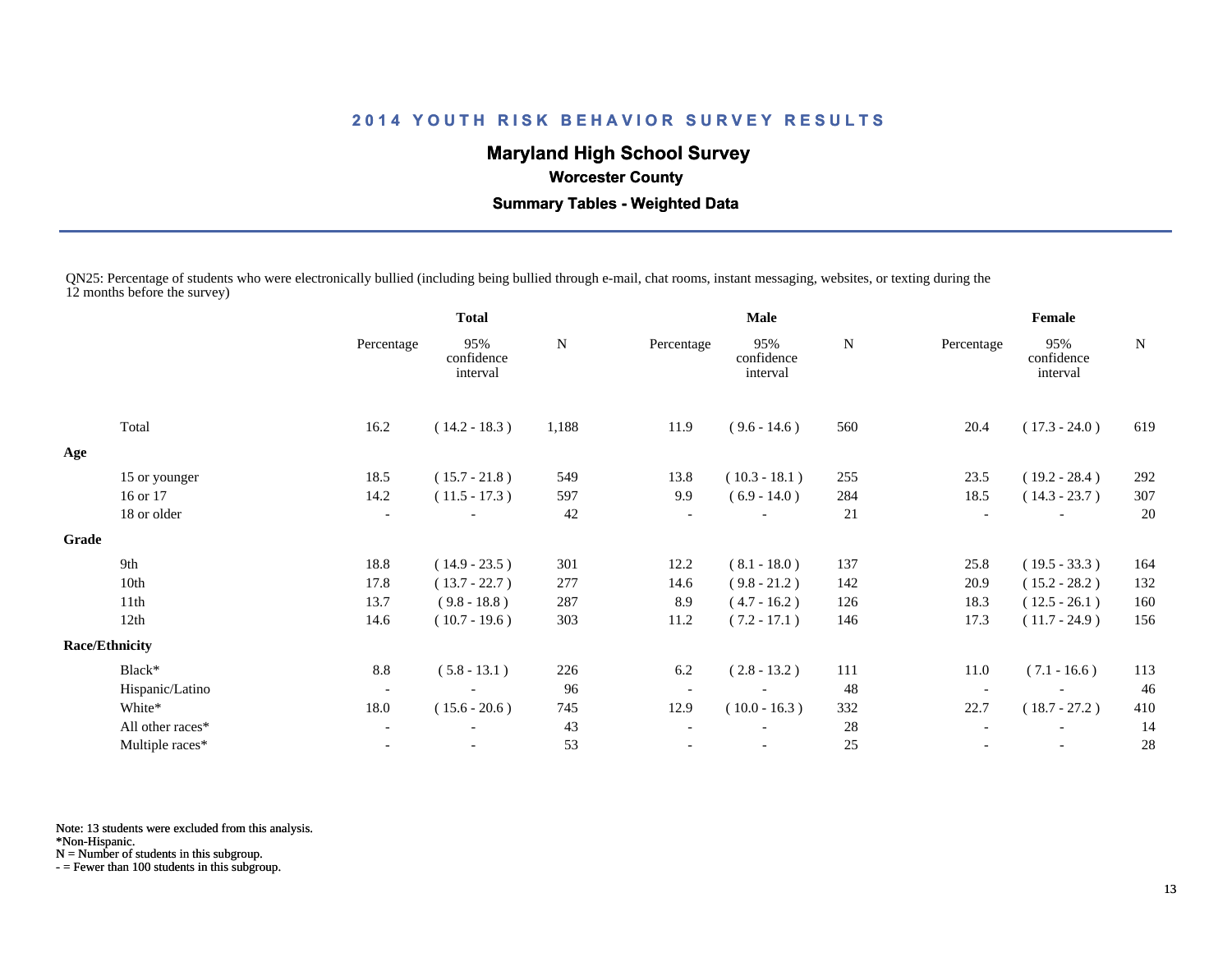# **Maryland High School Survey**

# **Worcester County**

 **Summary Tables - Weighted Data**

QN26: Percentage of students who felt sad or hopeless (almost every day for 2 or more weeks in a row so that they stopped doing some usual activities during the 12 months before the survey)

|       |                       | <b>Total</b>             |                               | <b>Male</b> |            |                               | Female |            |                               |             |
|-------|-----------------------|--------------------------|-------------------------------|-------------|------------|-------------------------------|--------|------------|-------------------------------|-------------|
|       |                       | Percentage               | 95%<br>confidence<br>interval | N           | Percentage | 95%<br>confidence<br>interval | N      | Percentage | 95%<br>confidence<br>interval | $\mathbf N$ |
|       | Total                 | 26.6                     | $(24.1 - 29.3)$               | 1,182       | 20.3       | $(17.3 - 23.8)$               | 555    | 33.1       | $(29.6 - 36.8)$               | 619         |
| Age   |                       |                          |                               |             |            |                               |        |            |                               |             |
|       | 15 or younger         | 26.3                     | $(22.9 - 30.0)$               | 546         | 21.3       | $(16.7 - 26.8)$               | 251    | 31.1       | $(26.3 - 36.4)$               | 293         |
|       | 16 or 17              | 26.5                     | $(23.0 - 30.3)$               | 597         | 19.8       | $(16.0 - 24.2)$               | 283    | 33.6       | $(28.8 - 38.8)$               | 308         |
|       | 18 or older           |                          |                               | 39          |            |                               | 21     |            |                               | 18          |
| Grade |                       |                          |                               |             |            |                               |        |            |                               |             |
|       | 9th                   | 27.5                     | $(23.7 - 31.7)$               | 296         | 23.1       | $(16.8 - 30.9)$               | 132    | 32.0       | $(27.1 - 37.3)$               | 164         |
|       | 10th                  | 21.2                     | $(16.6 - 26.5)$               | 277         | 15.0       | $(9.7 - 22.5)$                | 143    | 28.0       | $(19.9 - 37.9)$               | 132         |
|       | 11th                  | 29.4                     | $(23.7 - 35.7)$               | 288         | 23.8       | $(16.9 - 32.3)$               | 126    | 34.9       | $(28.5 - 42.0)$               | 161         |
|       | 12th                  | 28.3                     | $(22.8 - 34.6)$               | 302         | 19.2       | $(13.5 - 26.6)$               | 145    | 36.8       | $(29.3 - 45.0)$               | 156         |
|       | <b>Race/Ethnicity</b> |                          |                               |             |            |                               |        |            |                               |             |
|       | Black*                | 23.1                     | $(18.3 - 28.8)$               | 223         | 21.2       | $(14.7 - 29.7)$               | 109    | 25.5       | $(19.3 - 33.0)$               | 113         |
|       | Hispanic/Latino       | $\overline{\phantom{a}}$ |                               | 94          |            |                               | 47     |            |                               | 45          |
|       | White*                | 26.5                     | $(23.4 - 29.9)$               | 744         | 18.6       | $(14.8 - 23.1)$               | 331    | 33.9       | $(29.5 - 38.5)$               | 410         |
|       | All other races*      | $\overline{\phantom{a}}$ |                               | 43          |            |                               | 28     |            |                               | 14          |
|       | Multiple races*       |                          | $\overline{\phantom{a}}$      | 53          |            |                               | 25     |            | $\overline{\phantom{a}}$      | 28          |
|       |                       |                          |                               |             |            |                               |        |            |                               |             |

Note: 19 students were excluded from this analysis.

\*Non-Hispanic.

N = Number of students in this subgroup.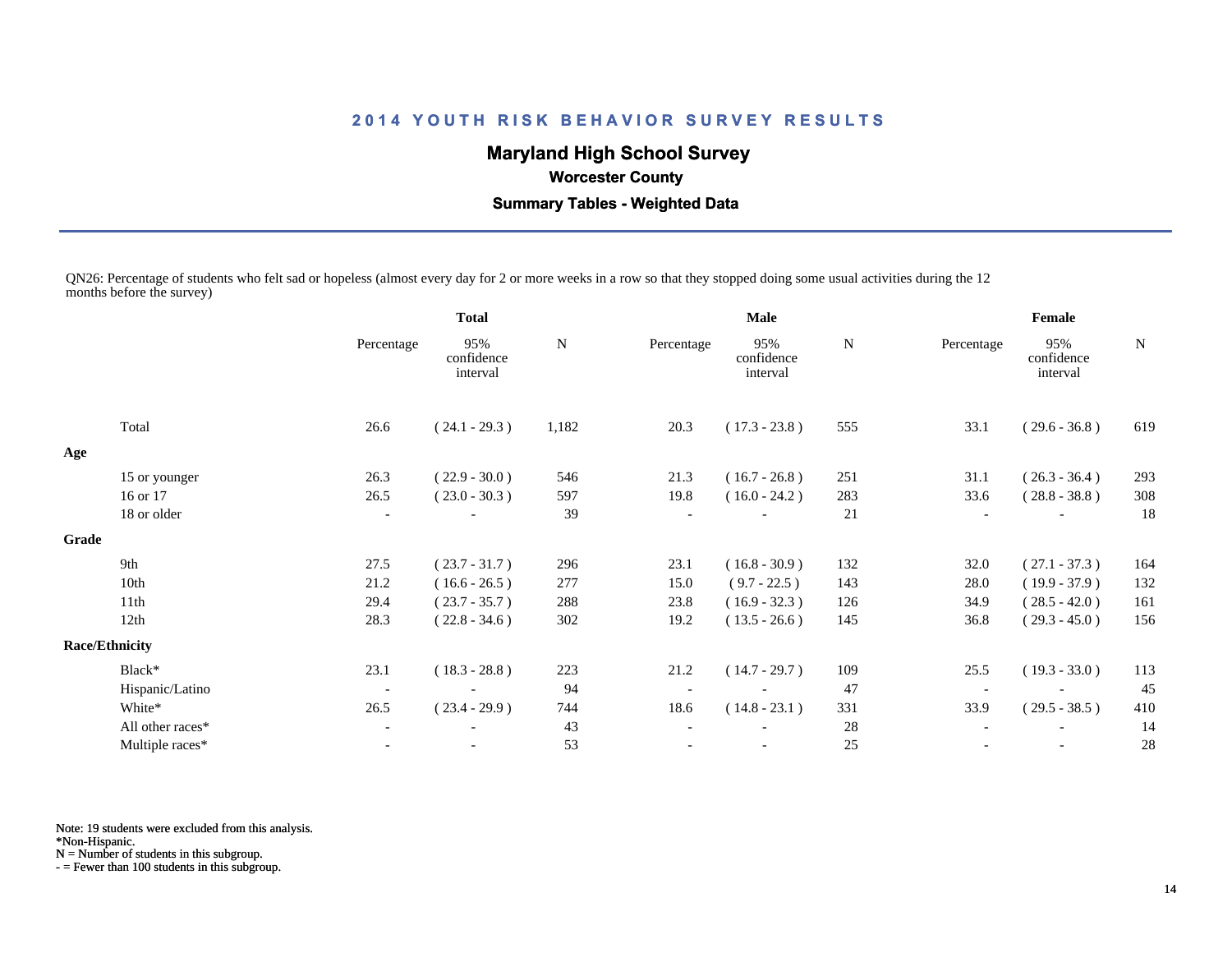# **Maryland High School Survey**

 **Worcester County**

 **Summary Tables - Weighted Data**

QN27: Percentage of students who seriously considered attempting suicide (during the 12 months before the survey)

|       |                       | <b>Total</b>             |                               | Male  |            |                               | Female |                          |                               |     |
|-------|-----------------------|--------------------------|-------------------------------|-------|------------|-------------------------------|--------|--------------------------|-------------------------------|-----|
|       |                       | Percentage               | 95%<br>confidence<br>interval | N     | Percentage | 95%<br>confidence<br>interval | N      | Percentage               | 95%<br>confidence<br>interval | N   |
|       | Total                 | 17.4                     | $(15.1 - 19.9)$               | 1,182 | 11.4       | $(8.9 - 14.5)$                | 555    | 23.6                     | $(20.2 - 27.3)$               | 619 |
| Age   |                       |                          |                               |       |            |                               |        |                          |                               |     |
|       | 15 or younger         | 16.8                     | $(13.8 - 20.3)$               | 546   | 11.2       | $(7.9 - 15.7)$                | 253    | 22.6                     | $(18.0 - 27.9)$               | 291 |
|       | 16 or 17              | 17.6                     | $(14.8 - 20.9)$               | 597   | 11.2       | $(7.8 - 15.9)$                | 282    | 24.3                     | $(19.9 - 29.2)$               | 309 |
|       | 18 or older           | $\overline{\phantom{a}}$ |                               | 39    |            |                               | 20     | $\overline{\phantom{a}}$ |                               | 19  |
| Grade |                       |                          |                               |       |            |                               |        |                          |                               |     |
|       | 9th                   | 17.0                     | $(13.7 - 20.9)$               | 298   | 12.3       | $(8.2 - 18.2)$                | 135    | 21.8                     | $(16.1 - 28.8)$               | 163 |
|       | 10th                  | 14.0                     | $(9.9 - 19.4)$                | 277   | 7.2        | $(4.1 - 12.3)$                | 141    | 21.8                     | $(14.9 - 30.8)$               | 134 |
|       | 11th                  | 18.1                     | $(13.6 - 23.6)$               | 289   | 13.6       | $(8.3 - 21.4)$                | 128    | 22.6                     | $(16.7 - 29.8)$               | 160 |
|       | 12th                  | 19.6                     | $(15.4 - 24.7)$               | 300   | 12.0       | $(7.3 - 19.3)$                | 143    | 26.4                     | $(20.9 - 32.8)$               | 156 |
|       | <b>Race/Ethnicity</b> |                          |                               |       |            |                               |        |                          |                               |     |
|       | Black*                | 11.4                     | $(8.0 - 16.1)$                | 223   | 6.9        | $(3.6 - 13.0)$                | 110    | 16.9                     | $(11.5 - 24.2)$               | 112 |
|       | Hispanic/Latino       | $\overline{\phantom{a}}$ | $\overline{\phantom{a}}$      | 94    |            | $\blacksquare$                | 47     |                          |                               | 45  |
|       | White*                | 17.7                     | $(14.8 - 21.0)$               | 742   | 10.8       | $(8.0 - 14.6)$                | 329    | 24.1                     | $(19.7 - 29.0)$               | 410 |
|       | All other races*      | $\overline{\phantom{a}}$ | $\overline{\phantom{a}}$      | 43    |            |                               | 28     |                          | $\overline{\phantom{a}}$      | 14  |
|       | Multiple races*       |                          |                               | 53    |            |                               | 25     |                          |                               | 28  |
|       |                       |                          |                               |       |            |                               |        |                          |                               |     |

Note: 19 students were excluded from this analysis.

\*Non-Hispanic.

N = Number of students in this subgroup.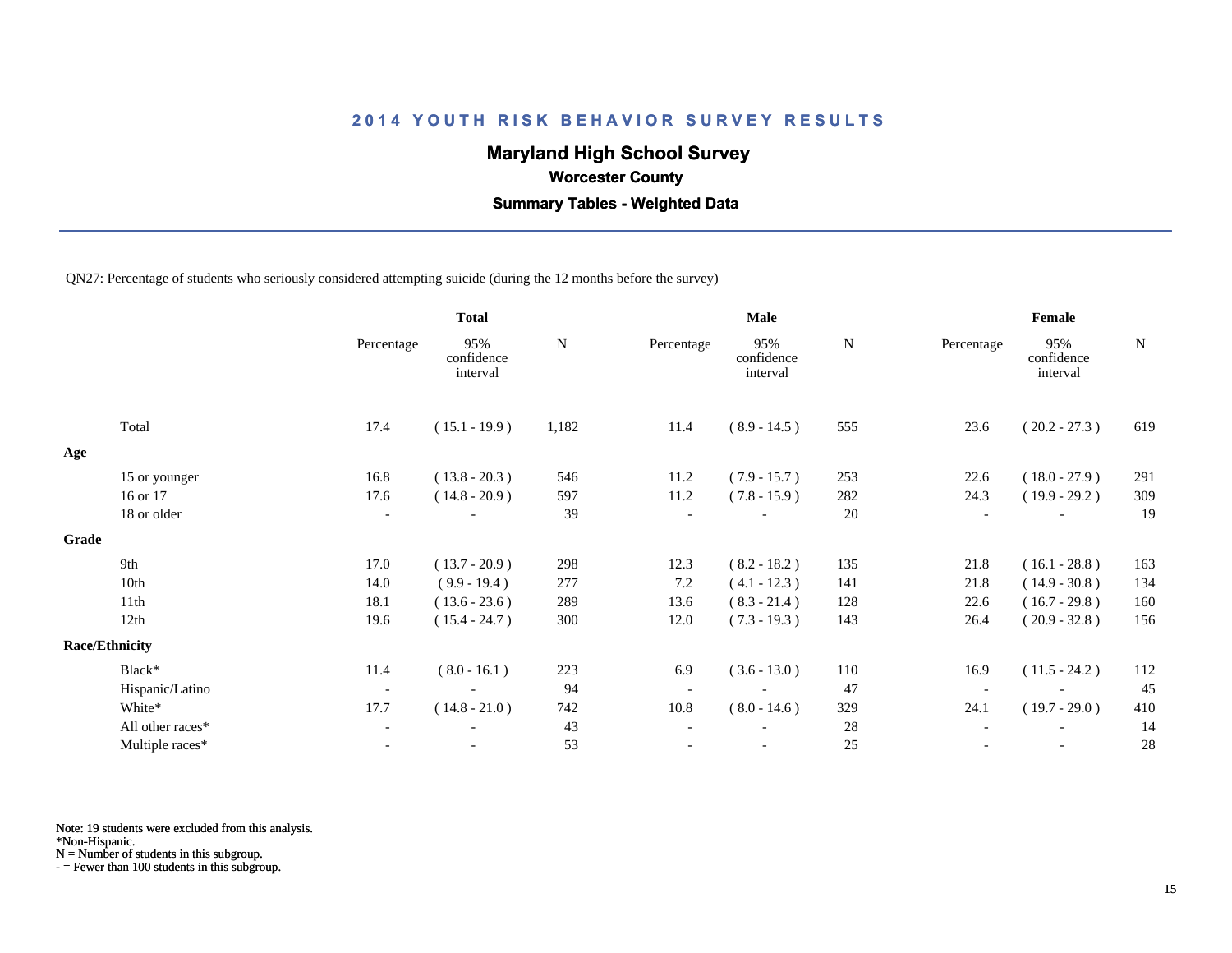# **Maryland High School Survey**

 **Worcester County**

 **Summary Tables - Weighted Data**

QN28: Percentage of students who made a plan about how they would attempt suicide (during the 12 months before the survey)

|       |                       |                          | <b>Total</b>                  |           | <b>Male</b>              |                               |           | Female                   |                               |             |  |
|-------|-----------------------|--------------------------|-------------------------------|-----------|--------------------------|-------------------------------|-----------|--------------------------|-------------------------------|-------------|--|
|       |                       | Percentage               | 95%<br>confidence<br>interval | ${\bf N}$ | Percentage               | 95%<br>confidence<br>interval | ${\bf N}$ | Percentage               | 95%<br>confidence<br>interval | $\mathbf N$ |  |
|       | Total                 | 13.9                     | $(12.0 - 16.0)$               | 1,180     | 10.0                     | $(7.6 - 13.1)$                | 551       | 17.6                     | $(14.9 - 20.6)$               | 619         |  |
| Age   |                       |                          |                               |           |                          |                               |           |                          |                               |             |  |
|       | 15 or younger         | 13.4                     | $(10.7 - 16.6)$               | 542       | 10.7                     | $(7.0 - 16.0)$                | 249       | 16.0                     | $(12.3 - 20.5)$               | 291         |  |
|       | 16 or 17              | 13.8                     | $(11.3 - 16.6)$               | 598       | 9.4                      | $(6.5 - 13.3)$                | 282       | 18.2                     | $(14.6 - 22.5)$               | 309         |  |
|       | 18 or older           | $\overline{\phantom{a}}$ |                               | 40        | $\overline{\phantom{a}}$ |                               | 20        | $\overline{\phantom{a}}$ |                               | 19          |  |
| Grade |                       |                          |                               |           |                          |                               |           |                          |                               |             |  |
|       | 9th                   | 13.5                     | $(10.1 - 17.9)$               | 293       | 9.4                      | $(5.2 - 16.4)$                | 131       | 17.7                     | $(12.2 - 24.9)$               | 162         |  |
|       | 10th                  | 12.3                     | $(8.9 - 16.7)$                | 279       | 10.7                     | $(6.8 - 16.6)$                | 142       | 13.1                     | $(8.0 - 20.8)$                | 133         |  |
|       | 11th                  | 13.1                     | $(9.5 - 17.7)$                | 288       | 8.3                      | $(4.3 - 15.5)$                | 126       | 17.7                     | $(12.9 - 23.7)$               | 161         |  |
|       | 12th                  | 15.8                     | $(12.0 - 20.5)$               | 302       | 10.3                     | $(6.5 - 15.9)$                | 145       | 20.7                     | $(15.3 - 27.5)$               | 156         |  |
|       | <b>Race/Ethnicity</b> |                          |                               |           |                          |                               |           |                          |                               |             |  |
|       | Black*                | 10.5                     | $(7.0 - 15.4)$                | 223       | 6.2                      | $(2.8 - 13.0)$                | 109       | 14.7                     | $(9.4 - 22.2)$                | 112         |  |
|       | Hispanic/Latino       | $\overline{\phantom{a}}$ | $\overline{\phantom{a}}$      | 95        |                          | $\overline{\phantom{a}}$      | 47        | $\overline{\phantom{0}}$ |                               | 46          |  |
|       | White*                | 13.3                     | $(11.0 - 16.0)$               | 740       | 10.1                     | $(7.2 - 14.0)$                | 328       | 16.2                     | $(12.9 - 20.1)$               | 409         |  |
|       | All other races*      | $\overline{\phantom{a}}$ |                               | 43        |                          |                               | 28        |                          |                               | 14          |  |
|       | Multiple races*       | $\blacksquare$           |                               | 53        |                          | $\overline{\phantom{a}}$      | 25        |                          | $\overline{\phantom{a}}$      | 28          |  |

Note: 21 students were excluded from this analysis.

\*Non-Hispanic.

N = Number of students in this subgroup.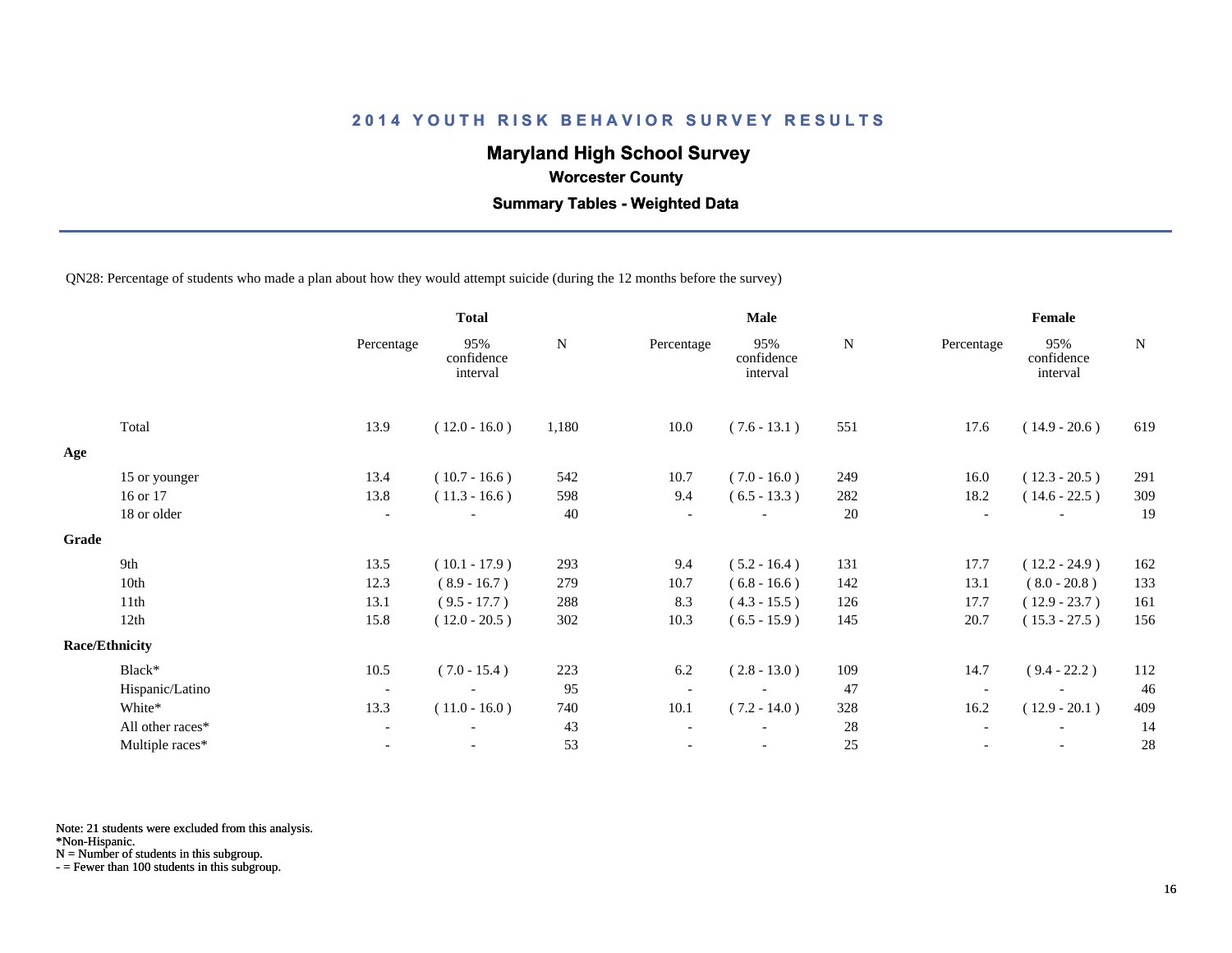# **Maryland High School Survey**

 **Worcester County**

 **Summary Tables - Weighted Data**

QN32: Percentage of students who smoked a whole cigarette before age 13 years (for the first time)

|                  |                                | <b>Total</b>                  |           | <b>Male</b>              |                               |           | Female                   |                               |             |
|------------------|--------------------------------|-------------------------------|-----------|--------------------------|-------------------------------|-----------|--------------------------|-------------------------------|-------------|
|                  | Percentage                     | 95%<br>confidence<br>interval | ${\bf N}$ | Percentage               | 95%<br>confidence<br>interval | ${\bf N}$ | Percentage               | 95%<br>confidence<br>interval | $\mathbf N$ |
| Total            | 9.5                            | $(7.9 - 11.5)$                | 1,174     | 11.6                     | $(9.1 - 14.7)$                | 551       | 7.1                      | $(5.3 - 9.4)$                 | 614         |
|                  |                                |                               |           |                          |                               |           |                          |                               |             |
| 15 or younger    | 10.1                           | $(7.7 - 13.2)$                | 542       | 13.1                     | $(9.0 - 18.6)$                | 250       | 7.0                      | $(4.7 - 10.2)$                | 290         |
| 16 or 17         | 8.2                            | $(6.1 - 10.9)$                | 590       | 9.8                      | $(6.8 - 13.9)$                | 280       | 6.4                      | $(4.2 - 9.5)$                 | 304         |
| 18 or older      | $\overline{\phantom{a}}$       |                               | 42        | $\overline{\phantom{a}}$ | $\overline{\phantom{a}}$      | 21        |                          |                               | 20          |
|                  |                                |                               |           |                          |                               |           |                          |                               |             |
| 9th              | 8.1                            | $(5.4 - 12.0)$                | 296       | 9.8                      | $(5.9 - 15.8)$                | 133       | 6.3                      | $(3.5 - 11.4)$                | 163         |
| 10th             | 11.4                           | $(8.0 - 15.9)$                | 278       | 15.1                     | $(10.0 - 22.3)$               | 141       | 5.6                      | $(2.7 - 11.1)$                | 133         |
| 11th             | 7.8                            | $(5.1 - 11.7)$                | 286       | 7.5                      | $(4.0 - 13.6)$                | 126       | 8.2                      | $(5.0 - 13.2)$                | 159         |
| 12th             | 8.5                            | $(5.5 - 13.0)$                | 296       | 11.6                     | $(7.1 - 18.5)$                | 142       | 5.5                      | $(3.0 - 9.9)$                 | 153         |
|                  |                                |                               |           |                          |                               |           |                          |                               |             |
| Black*           | 7.8                            | $(5.1 - 11.8)$                | 221       | 7.9                      | $(4.2 - 14.4)$                | 110       | 6.6                      | $(3.3 - 12.9)$                | 109         |
| Hispanic/Latino  | $\overline{\phantom{a}}$       | $\overline{\phantom{a}}$      | 93        | $\overline{\phantom{a}}$ | $\overline{\phantom{a}}$      | 46        | $\overline{\phantom{a}}$ | $\overline{\phantom{a}}$      | 46          |
| White*           | 8.3                            | $(6.3 - 10.8)$                | 739       | 10.6                     | $(7.6 - 14.5)$                | 328       | 6.2                      | $(4.1 - 9.1)$                 | 408         |
| All other races* | $\overline{\phantom{a}}$       |                               | 42        |                          |                               | 27        |                          |                               | 14          |
| Multiple races*  | $\overline{\phantom{a}}$       |                               | 53        |                          | $\overline{\phantom{a}}$      | 25        |                          | $\overline{\phantom{a}}$      | 28          |
|                  | Grade<br><b>Race/Ethnicity</b> |                               |           |                          |                               |           |                          |                               |             |

Note: 27 students were excluded from this analysis.

\*Non-Hispanic.

N = Number of students in this subgroup.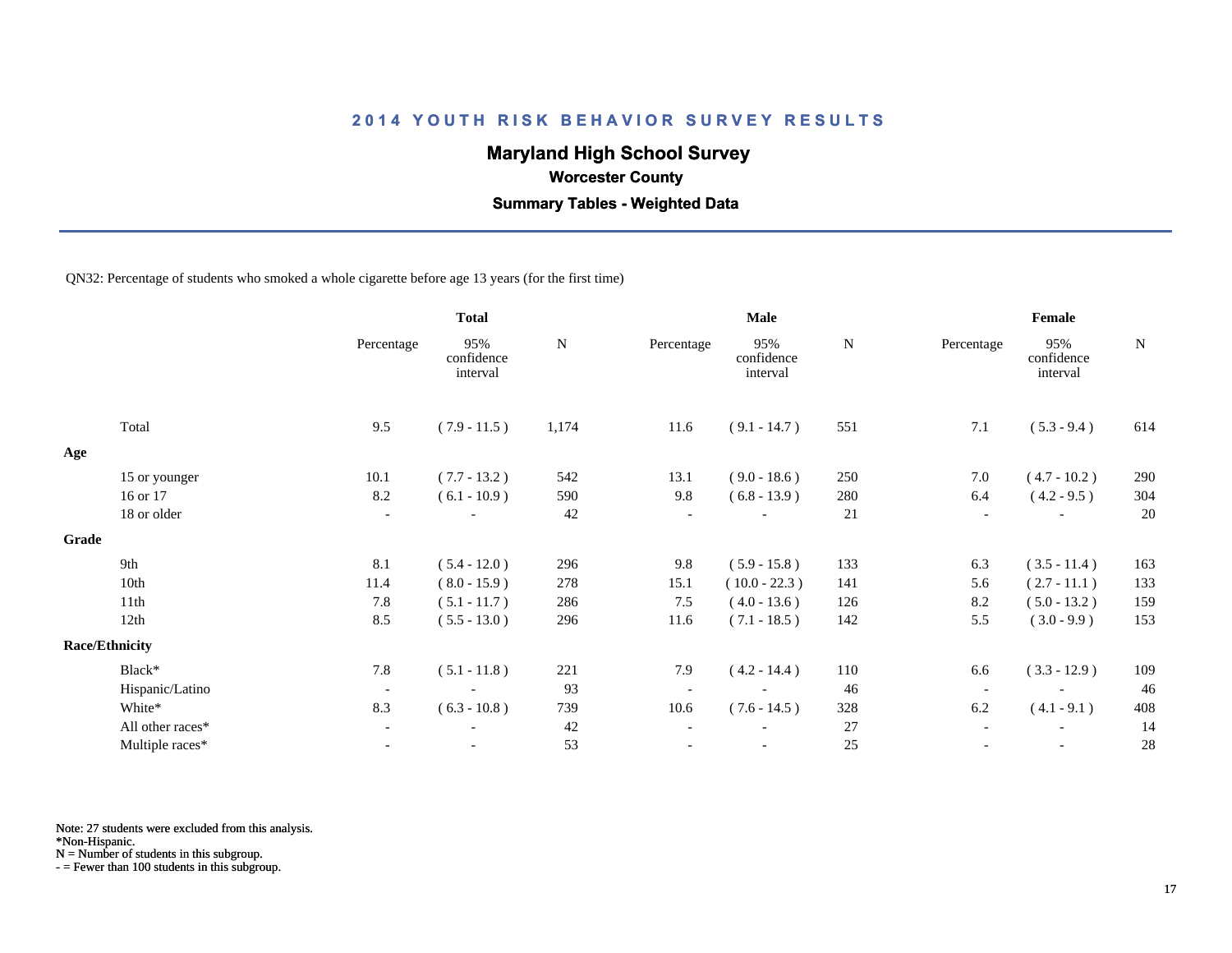# **Maryland High School Survey**

 **Worcester County**

 **Summary Tables - Weighted Data**

QN33: Percentage of students who currently smoked cigarettes (on at least 1 day during the 30 days before the survey)

|       |                       |                          | <b>Total</b>                  |           | Male       |                               |     | Female                   |                               |     |
|-------|-----------------------|--------------------------|-------------------------------|-----------|------------|-------------------------------|-----|--------------------------|-------------------------------|-----|
|       |                       | Percentage               | 95%<br>confidence<br>interval | ${\bf N}$ | Percentage | 95%<br>confidence<br>interval | N   | Percentage               | 95%<br>confidence<br>interval | N   |
|       | Total                 | 14.7                     | $(12.8 - 16.8)$               | 1,143     | 15.7       | $(12.8 - 19.2)$               | 534 | 13.6                     | $(11.0 - 16.7)$               | 601 |
| Age   |                       |                          |                               |           |            |                               |     |                          |                               |     |
|       | 15 or younger         | 12.4                     | $(9.7 - 15.9)$                | 529       | 14.8       | $(10.4 - 20.8)$               | 245 | 9.8                      | $(6.9 - 13.8)$                | 282 |
|       | 16 or 17              | 15.7                     | $(13.1 - 18.8)$               | 578       | 16.1       | $(12.0 - 21.2)$               | 271 | 15.5                     | $(11.8 - 20.1)$               | 301 |
|       | 18 or older           | $\overline{\phantom{a}}$ |                               | 36        |            |                               | 18  |                          |                               | 18  |
| Grade |                       |                          |                               |           |            |                               |     |                          |                               |     |
|       | 9th                   | 8.7                      | $(6.0 - 12.5)$                | 291       | 8.6        | $(4.9 - 14.6)$                | 130 | 8.8                      | $(5.0 - 14.9)$                | 161 |
|       | 10th                  | 13.6                     | $(9.6 - 18.8)$                | 266       | 16.0       | $(10.7 - 23.3)$               | 137 | 10.5                     | $(5.8 - 18.1)$                | 127 |
|       | 11th                  | 17.3                     | $(13.2 - 22.2)$               | 280       | 16.2       | $(10.8 - 23.5)$               | 122 | 18.4                     | $(12.9 - 25.6)$               | 157 |
|       | 12th                  | 17.4                     | $(12.9 - 23.1)$               | 290       | 20.2       | $(13.6 - 29.1)$               | 137 | 14.8                     | $(9.8 - 21.9)$                | 152 |
|       | <b>Race/Ethnicity</b> |                          |                               |           |            |                               |     |                          |                               |     |
|       | Black*                | 8.0                      | $(5.0 - 12.7)$                | 218       | 11.0       | $(6.4 - 18.1)$                | 107 | 4.6                      | $(2.0 - 10.2)$                | 110 |
|       | Hispanic/Latino       | $\overline{\phantom{a}}$ | $\overline{\phantom{a}}$      | 87        |            | $\overline{\phantom{a}}$      | 44  | $\overline{\phantom{a}}$ |                               | 41  |
|       | White*                | 15.4                     | $(13.1 - 18.0)$               | 721       | 16.6       | $(12.9 - 21.0)$               | 318 | 14.5                     | $(11.3 - 18.4)$               | 400 |
|       | All other races*      | $\overline{\phantom{a}}$ |                               | 42        |            |                               | 27  |                          |                               | 14  |
|       | Multiple races*       | $\overline{\phantom{a}}$ |                               | 53        |            | $\overline{\phantom{a}}$      | 25  |                          | $\overline{\phantom{a}}$      | 28  |

Note: 58 students were excluded from this analysis.

\*Non-Hispanic.

N = Number of students in this subgroup.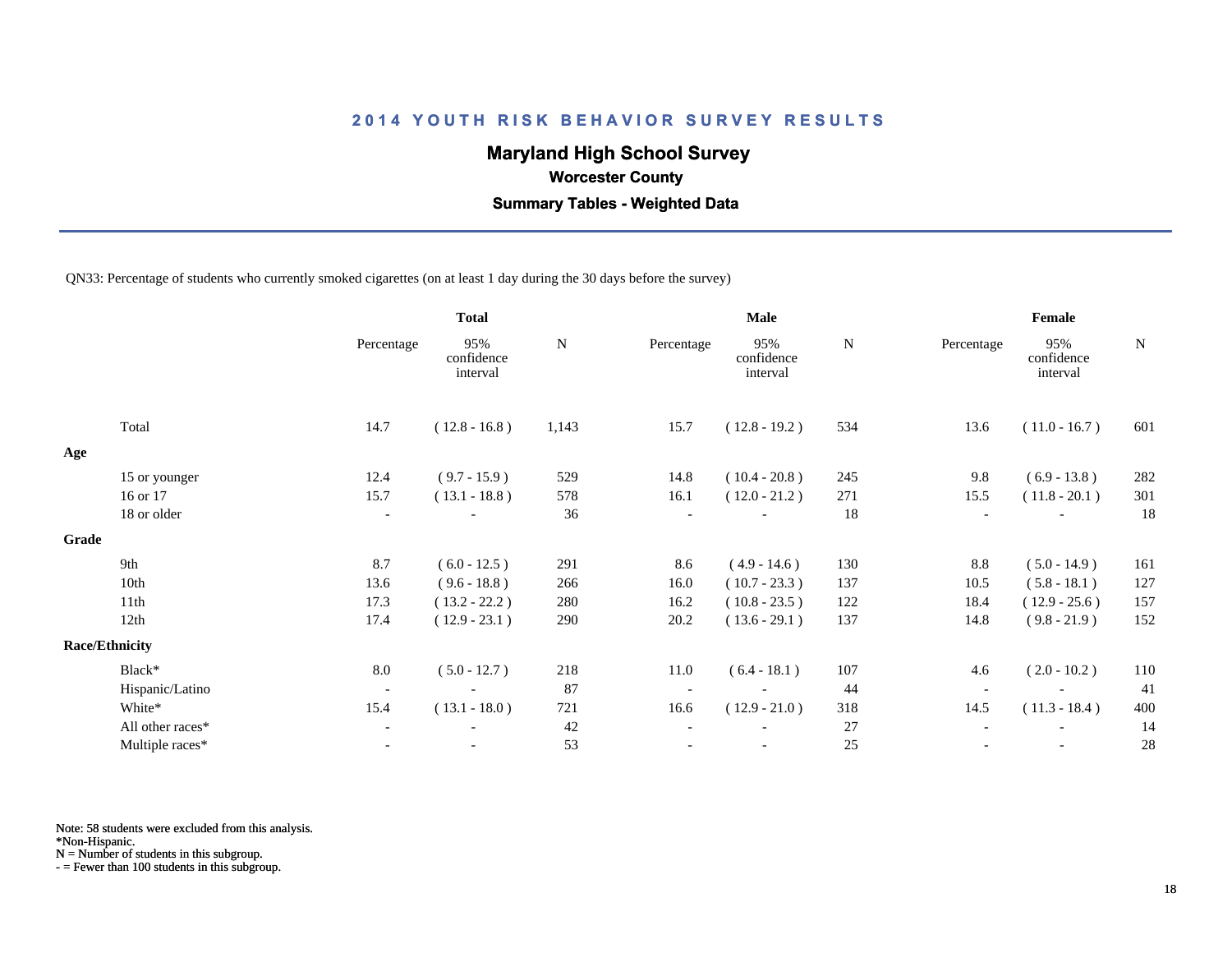# **Maryland High School Survey**

 **Worcester County**

 **Summary Tables - Weighted Data**

QNFRCIG: Percentage of students who currently frequently smoked cigarettes (on 20 or more days during the 30 days before the survey)

|       |                       | <b>Total</b>             |                               | <b>Male</b> |                          |                               | Female |                          |                               |           |
|-------|-----------------------|--------------------------|-------------------------------|-------------|--------------------------|-------------------------------|--------|--------------------------|-------------------------------|-----------|
|       |                       | Percentage               | 95%<br>confidence<br>interval | N           | Percentage               | 95%<br>confidence<br>interval | N      | Percentage               | 95%<br>confidence<br>interval | ${\bf N}$ |
|       | Total                 | 5.7                      | $(4.4 - 7.4)$                 | 1,143       | 6.2                      | $(4.3 - 8.9)$                 | 534    | 5.3                      | $(3.8 - 7.2)$                 | 601       |
| Age   |                       |                          |                               |             |                          |                               |        |                          |                               |           |
|       | 15 or younger         | 4.9                      | $(3.0 - 7.9)$                 | 529         | 5.6                      | $(2.8 - 10.8)$                | 245    | 4.3                      | $(2.4 - 7.6)$                 | 282       |
|       | 16 or 17              | 5.8                      | $(4.2 - 8.1)$                 | 578         | 6.5                      | $(4.1 - 10.2)$                | 271    | 5.2                      | $(3.2 - 8.3)$                 | 301       |
|       | 18 or older           | $\overline{\phantom{a}}$ | $\overline{\phantom{a}}$      | 36          | $\overline{\phantom{a}}$ |                               | 18     | $\overline{\phantom{a}}$ | $\overline{\phantom{a}}$      | 18        |
| Grade |                       |                          |                               |             |                          |                               |        |                          |                               |           |
|       | 9th                   | 2.5                      | $(1.1 - 5.3)$                 | 291         | 1.7                      | $(0.4 - 6.6)$                 | 130    | 3.2                      | $(1.5 - 7.1)$                 | 161       |
|       | 10th                  | 5.5                      | $(3.4 - 8.8)$                 | 266         | 6.3                      | $(3.5 - 11.3)$                | 137    | 4.6                      | $(2.1 - 9.7)$                 | 127       |
|       | 11th                  | 5.3                      | $(3.1 - 8.9)$                 | 280         | 4.7                      | $(2.3 - 9.6)$                 | 122    | 5.9                      | $(3.1 - 10.8)$                | 157       |
|       | 12th                  | 7.9                      | $(5.4 - 11.5)$                | 290         | 10.2                     | $(5.8 - 17.2)$                | 137    | 5.9                      | $(3.2 - 10.5)$                | 152       |
|       | <b>Race/Ethnicity</b> |                          |                               |             |                          |                               |        |                          |                               |           |
|       | Black*                | 3.0                      | $(1.4 - 6.4)$                 | 218         | 3.9                      | $(1.5 - 9.7)$                 | 107    | 1.9                      | $(0.5 - 7.3)$                 | 110       |
|       | Hispanic/Latino       | $\overline{\phantom{a}}$ |                               | 87          | $\overline{\phantom{a}}$ |                               | 44     | $\overline{\phantom{a}}$ |                               | 41        |
|       | White*                | 5.4                      | $(3.9 - 7.3)$                 | 721         | 5.7                      | $(3.6 - 8.9)$                 | 318    | 5.1                      | $(3.4 - 7.6)$                 | 400       |
|       | All other races*      | $\overline{\phantom{a}}$ |                               | 42          |                          |                               | 27     |                          |                               | 14        |
|       | Multiple races*       | $\overline{\phantom{a}}$ | $\overline{\phantom{a}}$      | 53          |                          | $\overline{\phantom{a}}$      | 25     |                          | $\overline{\phantom{a}}$      | 28        |
|       |                       |                          |                               |             |                          |                               |        |                          |                               |           |

Note: 58 students were excluded from this analysis.

\*Non-Hispanic.

N = Number of students in this subgroup.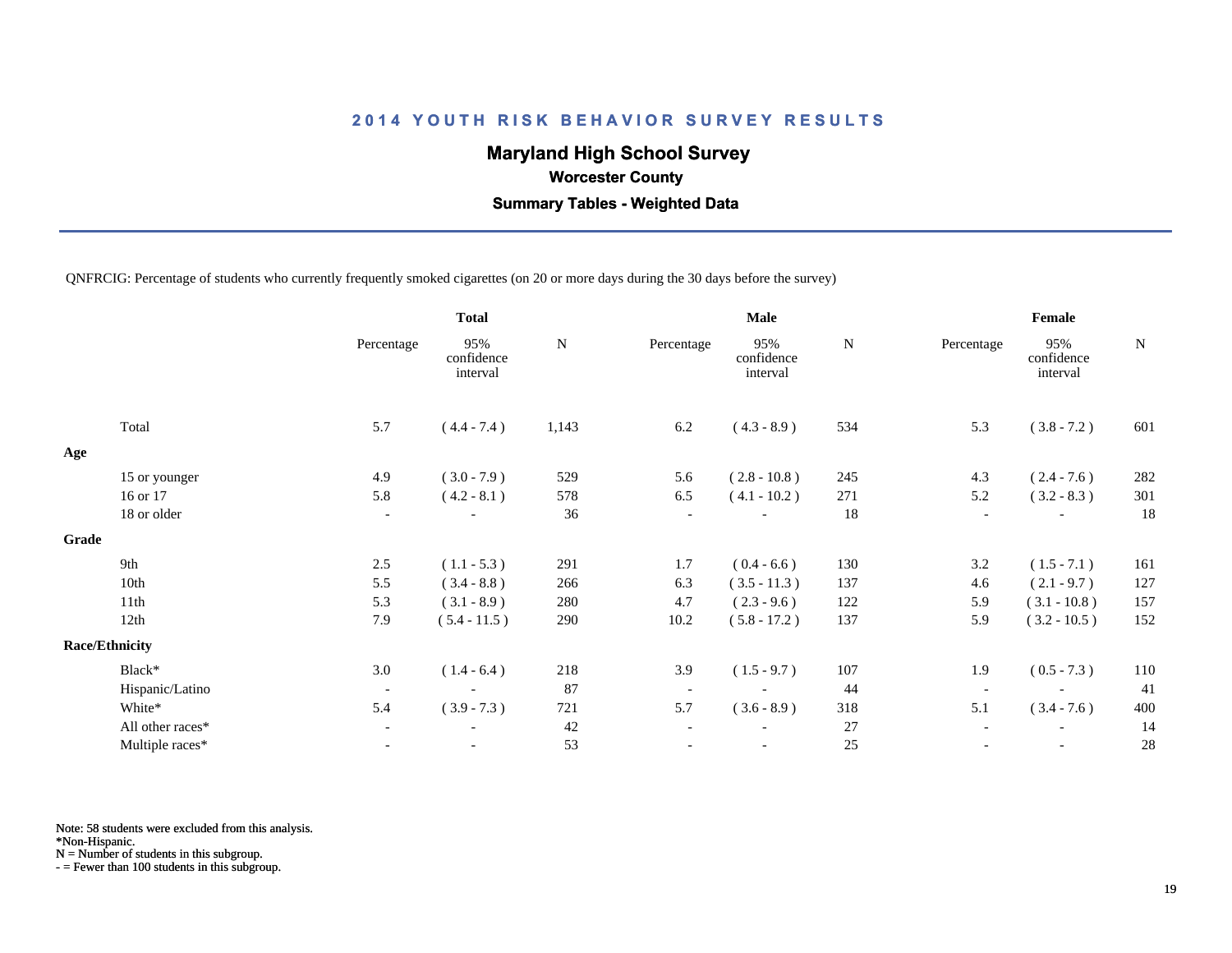# **Maryland High School Survey**

 **Worcester County**

 **Summary Tables - Weighted Data**

QNDAYCIG: Percentage of students who currently smoked cigarettes daily (on all 30 days during the 30 days before the survey)

|       |                       | <b>Total</b>             |                               |           | <b>Male</b>              |                               | Female    |                          |                               |           |
|-------|-----------------------|--------------------------|-------------------------------|-----------|--------------------------|-------------------------------|-----------|--------------------------|-------------------------------|-----------|
|       |                       | Percentage               | 95%<br>confidence<br>interval | ${\bf N}$ | Percentage               | 95%<br>confidence<br>interval | ${\bf N}$ | Percentage               | 95%<br>confidence<br>interval | ${\bf N}$ |
|       | Total                 | 4.2                      | $(3.1 - 5.6)$                 | 1,143     | 4.5                      | $(3.1 - 6.7)$                 | 534       | 3.9                      | $(2.6 - 5.8)$                 | 601       |
| Age   |                       |                          |                               |           |                          |                               |           |                          |                               |           |
|       | 15 or younger         | 3.5                      | $(2.2 - 5.5)$                 | 529       | 3.8                      | $(2.1 - 6.7)$                 | 245       | 3.2                      | $(1.6 - 6.2)$                 | 282       |
|       | 16 or 17              | 4.4                      | $(3.0 - 6.6)$                 | 578       | 4.8                      | $(2.7 - 8.4)$                 | 271       | 4.1                      | $(2.4 - 7.1)$                 | 301       |
|       | 18 or older           | $\overline{\phantom{a}}$ |                               | 36        | $\overline{\phantom{a}}$ |                               | 18        | $\overline{\phantom{a}}$ |                               | 18        |
| Grade |                       |                          |                               |           |                          |                               |           |                          |                               |           |
|       | 9th                   | 1.8                      | $(0.7 - 4.5)$                 | 291       | $0.8\,$                  | $(0.1 - 5.0)$                 | 130       | 2.8                      | $(1.1 - 6.6)$                 | 161       |
|       | 10th                  | 3.2                      | $(1.8 - 5.8)$                 | 266       | 4.1                      | $(2.1 - 7.8)$                 | 137       | 2.3                      | $(0.7 - 7.1)$                 | 127       |
|       | 11th                  | 4.5                      | $(2.6 - 7.7)$                 | 280       | 4.3                      | $(1.9 - 9.2)$                 | 122       | 4.8                      | $(2.5 - 9.0)$                 | 157       |
|       | 12th                  | 5.8                      | $(3.5 - 9.6)$                 | 290       | 7.6                      | $(3.8 - 14.8)$                | 137       | 4.1                      | $(1.8 - 9.2)$                 | 152       |
|       | <b>Race/Ethnicity</b> |                          |                               |           |                          |                               |           |                          |                               |           |
|       | Black*                | 1.5                      | $(0.5 - 4.6)$                 | 218       | 2.0                      | $(0.5 - 7.3)$                 | 107       | 1.1                      | $(0.2 - 7.0)$                 | 110       |
|       | Hispanic/Latino       | $\overline{\phantom{a}}$ |                               | 87        | $\overline{\phantom{a}}$ |                               | 44        | $\overline{\phantom{a}}$ |                               | 41        |
|       | White*                | 4.1                      | $(2.8 - 5.9)$                 | 721       | 4.4                      | $(2.6 - 7.5)$                 | 318       | 3.9                      | $(2.3 - 6.3)$                 | 400       |
|       | All other races*      | $\overline{\phantom{a}}$ |                               | 42        |                          |                               | 27        |                          |                               | 14        |
|       | Multiple races*       | $\overline{\phantom{a}}$ | $\overline{\phantom{a}}$      | 53        |                          | $\overline{\phantom{a}}$      | 25        |                          | $\overline{\phantom{a}}$      | 28        |
|       |                       |                          |                               |           |                          |                               |           |                          |                               |           |

Note: 58 students were excluded from this analysis.

\*Non-Hispanic.

N = Number of students in this subgroup.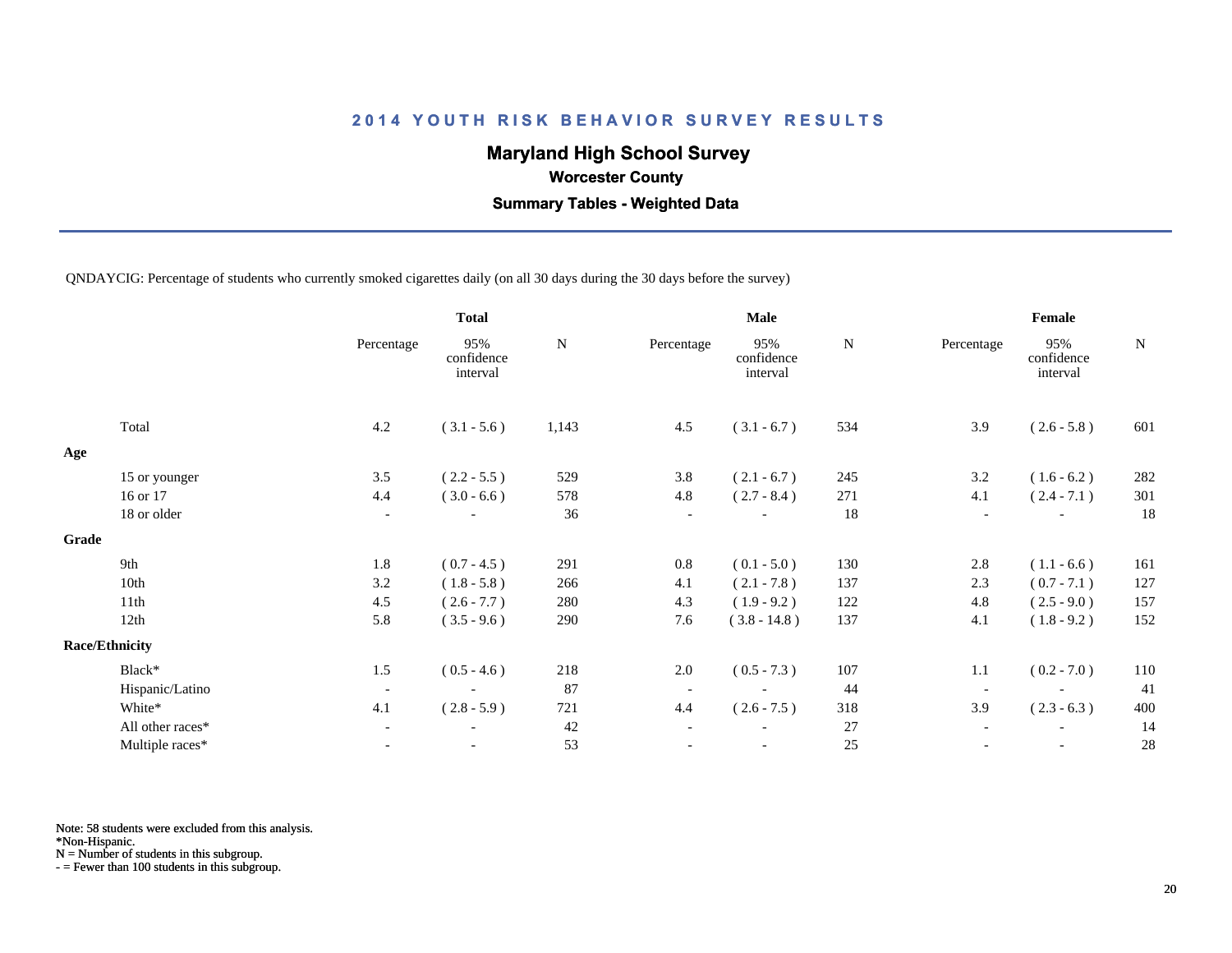# **Maryland High School Survey**

 **Worcester County**

 **Summary Tables - Weighted Data**

QN34: Percentage of students who smoked more than 10 cigarettes per day (during the 30 days before the survey among students who currently smoked cigarettes on the days they smoked)

|       |                       | <b>Total</b>             |                               |           |                          | <b>Male</b>                   |                | Female                   |                               |                |  |
|-------|-----------------------|--------------------------|-------------------------------|-----------|--------------------------|-------------------------------|----------------|--------------------------|-------------------------------|----------------|--|
|       |                       | Percentage               | 95%<br>confidence<br>interval | ${\bf N}$ | Percentage               | 95%<br>confidence<br>interval | ${\bf N}$      | Percentage               | 95%<br>confidence<br>interval | ${\bf N}$      |  |
|       | Total                 | 16.0                     | $(10.5 - 23.7)$               | 168       |                          | $\overline{\phantom{a}}$      | 82             |                          |                               | 84             |  |
| Age   |                       |                          |                               |           |                          |                               |                |                          |                               |                |  |
|       | 15 or younger         |                          | $\overline{\phantom{a}}$      | 66        |                          | $\overline{\phantom{a}}$      | 36             |                          | $\overline{a}$                | 29             |  |
|       | 16 or 17              | $\overline{\phantom{a}}$ | $\overline{\phantom{a}}$      | 91        | $\overline{\phantom{a}}$ | $-$                           | 42             |                          | $\overline{\phantom{a}}$      | 48             |  |
|       | 18 or older           | $\overline{\phantom{a}}$ | $\overline{\phantom{a}}$      | 11        | $\overline{\phantom{a}}$ | $\overline{\phantom{a}}$      | $\overline{4}$ | $\overline{\phantom{a}}$ | $-$                           | $\overline{7}$ |  |
| Grade |                       |                          |                               |           |                          |                               |                |                          |                               |                |  |
|       | 9th                   | $\overline{\phantom{a}}$ | $\overline{\phantom{a}}$      | 25        |                          | $\overline{\phantom{a}}$      | 10             |                          | $\overline{\phantom{a}}$      | 15             |  |
|       | $10th$                |                          | $\overline{\phantom{a}}$      | 37        | $\overline{\phantom{a}}$ | $\overline{\phantom{a}}$      | $22\,$         |                          | $\overline{\phantom{a}}$      | 14             |  |
|       | 11th                  | $\overline{\phantom{0}}$ | $\overline{\phantom{a}}$      | 48        | $\overline{\phantom{a}}$ | $\overline{\phantom{0}}$      | 19             |                          | $\overline{\phantom{a}}$      | 29             |  |
|       | 12th                  |                          |                               | 49        |                          | $\overline{\phantom{a}}$      | 26             |                          | $\overline{\phantom{a}}$      | 23             |  |
|       | <b>Race/Ethnicity</b> |                          |                               |           |                          |                               |                |                          |                               |                |  |
|       | Black*                | $\overline{\phantom{a}}$ | $\overline{\phantom{a}}$      | 16        |                          | $\overline{\phantom{a}}$      | 11             |                          | $\overline{\phantom{a}}$      | 5              |  |
|       | Hispanic/Latino       |                          | $\overline{\phantom{a}}$      | 23        | $\overline{\phantom{a}}$ | $ \,$                         | 11             |                          | $\overline{\phantom{a}}$      | 11             |  |
|       | White*                | 10.5                     | $(5.4 - 19.3)$                | 109       | $\overline{\phantom{a}}$ | $\overline{\phantom{a}}$      | 51             | $\overline{\phantom{a}}$ | $\overline{\phantom{a}}$      | 58             |  |
|       | All other races*      | $\overline{\phantom{a}}$ | $\overline{\phantom{a}}$      | 6         | $\overline{\phantom{a}}$ | $\overline{\phantom{a}}$      | 3              |                          | $\overline{\phantom{a}}$      | $\overline{c}$ |  |
|       | Multiple races*       | $\overline{\phantom{a}}$ | $\overline{\phantom{a}}$      | $10\,$    |                          | $\overline{\phantom{a}}$      | $\overline{4}$ |                          | $\overline{\phantom{a}}$      | 6              |  |
|       |                       |                          |                               |           |                          |                               |                |                          |                               |                |  |

Note: 1,033 students were excluded from this analysis.

\*Non-Hispanic.

N = Number of students in this subgroup.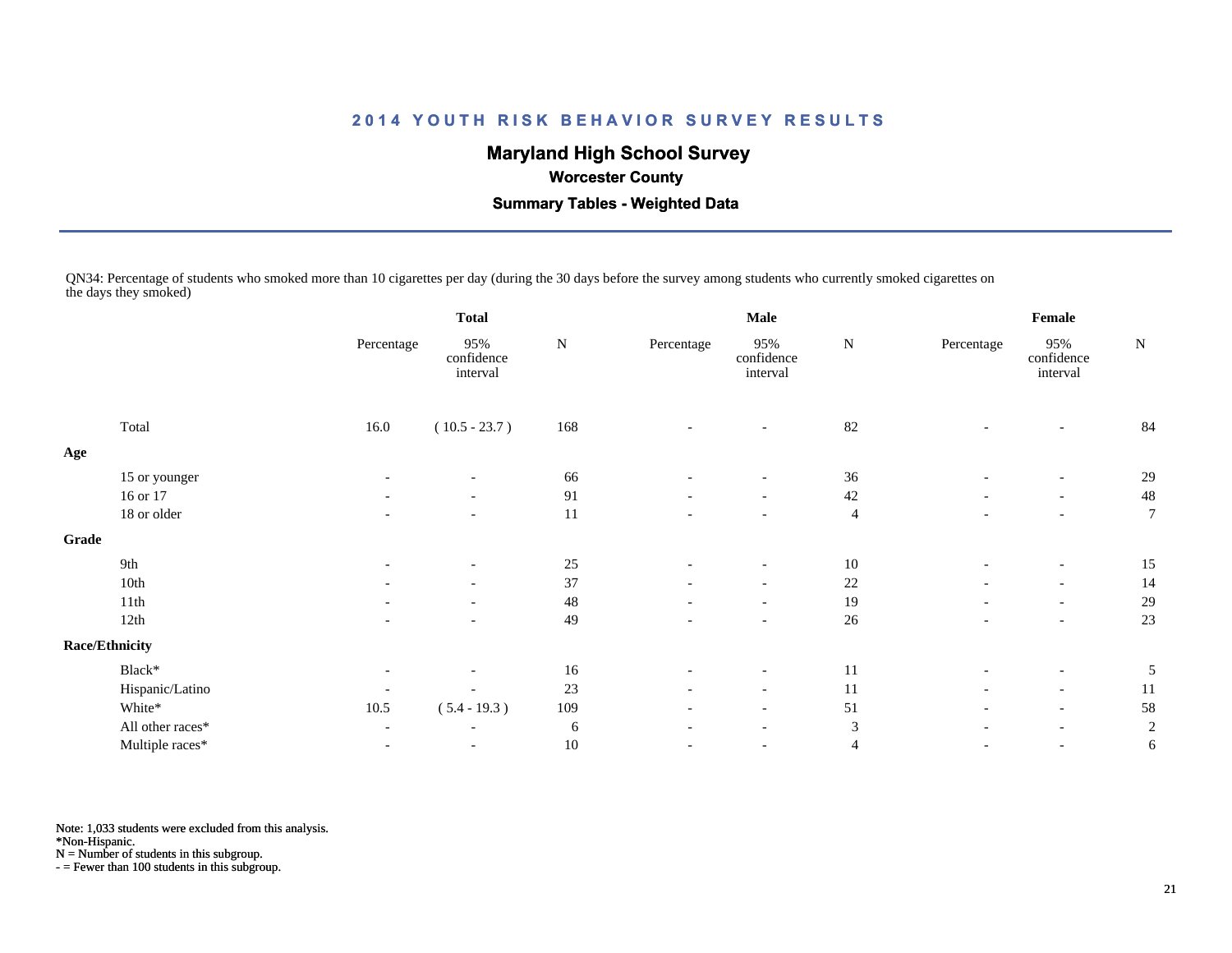# **Maryland High School Survey**

 **Worcester County**

 **Summary Tables - Weighted Data**

QN35: Percentage of students who usually obtained their own cigarettes by buying them in a store or gas station (during the 30 days before the survey among students who currently smoked cigarettes and who were aged <18 years)

|       |                       | <b>Total</b> |                               |                  | <b>Male</b>              |                               | Female           |                          |                               |                  |
|-------|-----------------------|--------------|-------------------------------|------------------|--------------------------|-------------------------------|------------------|--------------------------|-------------------------------|------------------|
|       |                       | Percentage   | 95%<br>confidence<br>interval | ${\bf N}$        | Percentage               | 95%<br>confidence<br>interval | ${\bf N}$        | Percentage               | 95%<br>confidence<br>interval | ${\bf N}$        |
|       | Total                 | 16.0         | $(10.4 - 23.6)$               | 152              |                          | $\overline{\phantom{a}}$      | 75               |                          |                               | 76               |
| Age   |                       |              |                               |                  |                          |                               |                  |                          |                               |                  |
|       | 15 or younger         |              |                               | 64               |                          |                               | 35               |                          |                               | 28               |
|       | 16 or 17              |              | $\overline{\phantom{a}}$      | 88               |                          | $\overline{\phantom{a}}$      | 40               |                          | $\overline{\phantom{a}}$      | 48               |
|       | 18 or older           |              | $\overline{\phantom{a}}$      | $\boldsymbol{0}$ |                          | $\overline{\phantom{a}}$      | $\boldsymbol{0}$ |                          | $\overline{\phantom{a}}$      | $\boldsymbol{0}$ |
| Grade |                       |              |                               |                  |                          |                               |                  |                          |                               |                  |
|       | 9th                   |              | $\overline{\phantom{a}}$      | 24               |                          | $\overline{\phantom{a}}$      | 10               |                          | $\overline{\phantom{a}}$      | 14               |
|       | 10th                  |              | $\overline{\phantom{a}}$      | 36               | $\overline{\phantom{a}}$ | $\overline{\phantom{a}}$      | 21               | $\overline{\phantom{a}}$ | $\overline{\phantom{a}}$      | 14               |
|       | 11th                  |              | $\overline{\phantom{a}}$      | 48               | $\overline{\phantom{a}}$ | $\overline{\phantom{a}}$      | 18               |                          | $\overline{\phantom{a}}$      | 30               |
|       | 12th                  |              | $\overline{\phantom{a}}$      | 37               |                          | $\overline{\phantom{a}}$      | 21               |                          | $\overline{\phantom{a}}$      | 16               |
|       | <b>Race/Ethnicity</b> |              |                               |                  |                          |                               |                  |                          |                               |                  |
|       | Black*                |              | $\overline{\phantom{a}}$      | 14               | $\overline{\phantom{a}}$ | $\overline{\phantom{a}}$      | 10               |                          | $\overline{\phantom{a}}$      | $\overline{4}$   |
|       | Hispanic/Latino       |              | $\overline{\phantom{a}}$      | 20               |                          | $\overline{\phantom{a}}$      | 11               |                          | $\overline{\phantom{a}}$      | 9                |
|       | White*                |              | $\overline{\phantom{a}}$      | 98               | $\overline{\phantom{a}}$ | $\overline{\phantom{a}}$      | 45               | $\overline{\phantom{a}}$ | $\overline{\phantom{a}}$      | 53               |
|       | All other races*      |              | $\overline{\phantom{a}}$      | 6                | $\overline{\phantom{a}}$ | $\overline{\phantom{a}}$      | 3                |                          | $\overline{\phantom{a}}$      | $\overline{c}$   |
|       | Multiple races*       |              | $\overline{\phantom{a}}$      | $10\,$           |                          | $\overline{\phantom{a}}$      | $\overline{4}$   |                          | $\overline{\phantom{a}}$      | 6                |
|       |                       |              |                               |                  |                          |                               |                  |                          |                               |                  |

Note: 1,049 students were excluded from this analysis.

\*Non-Hispanic.

N = Number of students in this subgroup.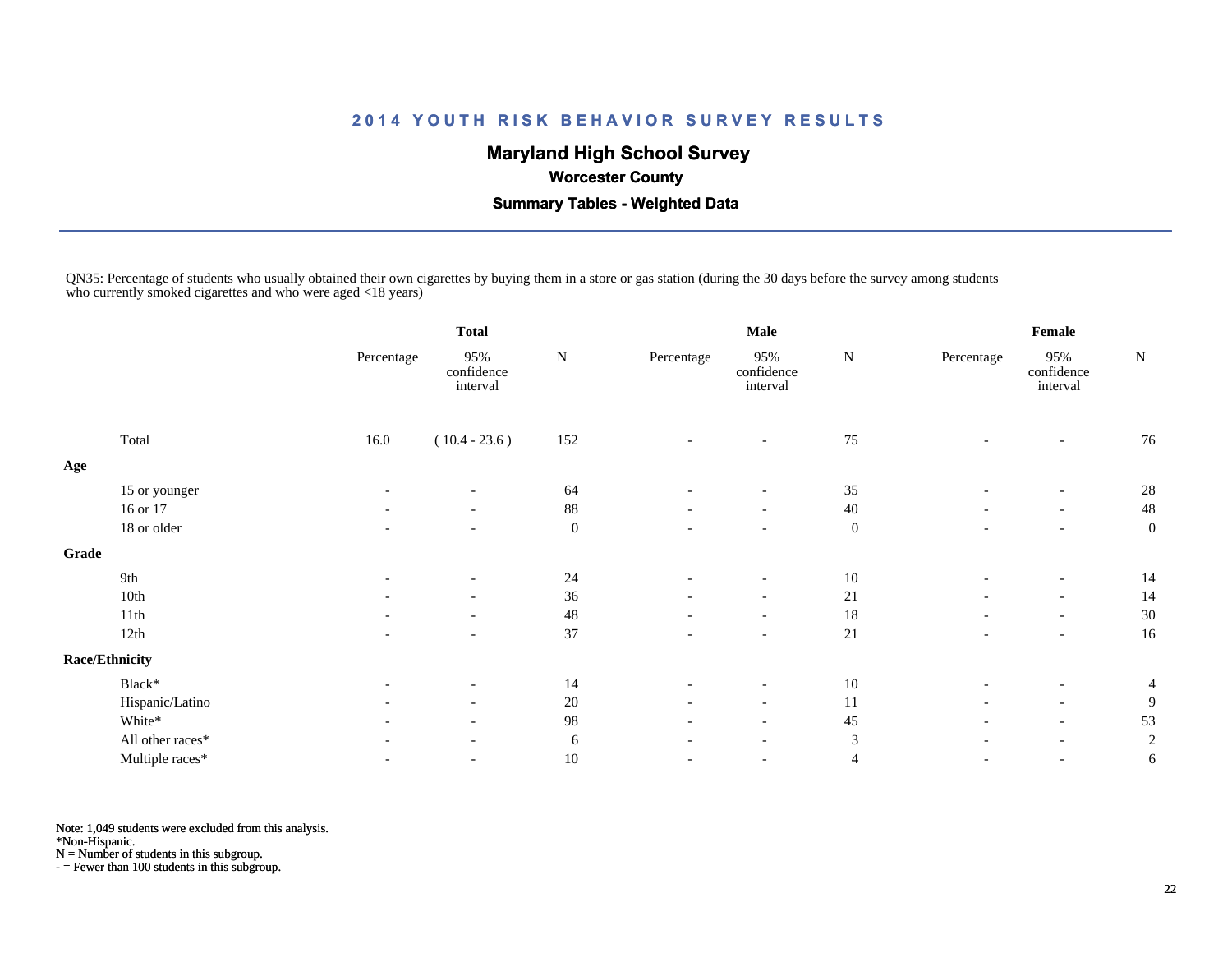# **Maryland High School Survey**

 **Worcester County**

 **Summary Tables - Weighted Data**

QNCIGINT: Percentage of students who usually obtained their own cigarettes by buying on the internet (during the 30 days before the survey among students who currently smoked cigarettes and who were aged <18 years)

|       |                       | <b>Total</b>             |                               | <b>Male</b>      |                          |                               | Female           |                          |                               |                  |
|-------|-----------------------|--------------------------|-------------------------------|------------------|--------------------------|-------------------------------|------------------|--------------------------|-------------------------------|------------------|
|       |                       | Percentage               | 95%<br>confidence<br>interval | ${\bf N}$        | Percentage               | 95%<br>confidence<br>interval | ${\bf N}$        | Percentage               | 95%<br>confidence<br>interval | ${\bf N}$        |
|       | Total                 | 1.7                      | $(0.5 - 5.3)$                 | 152              |                          | $\overline{\phantom{a}}$      | 75               |                          | $\overline{\phantom{a}}$      | 76               |
| Age   |                       |                          |                               |                  |                          |                               |                  |                          |                               |                  |
|       | 15 or younger         |                          | $\overline{\phantom{a}}$      | 64               |                          | $\overline{\phantom{a}}$      | 35               |                          |                               | 28               |
|       | 16 or 17              |                          | $\overline{\phantom{a}}$      | $88\,$           |                          | $\overline{\phantom{a}}$      | 40               |                          | $\overline{\phantom{a}}$      | 48               |
|       | 18 or older           | $\overline{\phantom{a}}$ | $\overline{\phantom{a}}$      | $\boldsymbol{0}$ | $\overline{\phantom{a}}$ | $\overline{\phantom{a}}$      | $\boldsymbol{0}$ | $\overline{\phantom{a}}$ | $\overline{\phantom{a}}$      | $\boldsymbol{0}$ |
| Grade |                       |                          |                               |                  |                          |                               |                  |                          |                               |                  |
|       | 9th                   |                          | $\overline{\phantom{a}}$      | 24               |                          | $\overline{\phantom{a}}$      | 10               |                          | $\overline{\phantom{a}}$      | 14               |
|       | 10th                  |                          | $\overline{\phantom{a}}$      | 36               | $\overline{\phantom{a}}$ | $\overline{\phantom{a}}$      | 21               | $\overline{\phantom{a}}$ | $\overline{\phantom{a}}$      | 14               |
|       | 11th                  |                          | $\overline{\phantom{a}}$      | 48               |                          | $\overline{\phantom{a}}$      | 18               |                          | $\overline{\phantom{a}}$      | 30               |
|       | 12th                  |                          | $\overline{\phantom{a}}$      | 37               |                          | $\overline{\phantom{a}}$      | 21               |                          | $\overline{\phantom{a}}$      | 16               |
|       | <b>Race/Ethnicity</b> |                          |                               |                  |                          |                               |                  |                          |                               |                  |
|       | Black*                | $\overline{\phantom{a}}$ | $\overline{\phantom{a}}$      | 14               |                          | $\overline{\phantom{a}}$      | $10\,$           |                          | $\overline{\phantom{a}}$      | $\overline{4}$   |
|       | Hispanic/Latino       |                          | $\overline{\phantom{a}}$      | $20\,$           |                          | $\overline{\phantom{a}}$      | 11               |                          | $\overline{\phantom{a}}$      | 9                |
|       | White*                |                          | $\overline{\phantom{a}}$      | 98               | $\overline{\phantom{a}}$ | $\overline{\phantom{a}}$      | 45               | $\overline{\phantom{a}}$ | $\overline{\phantom{a}}$      | 53               |
|       | All other races*      |                          | $\overline{\phantom{a}}$      | 6                | $\overline{\phantom{a}}$ | $\overline{\phantom{a}}$      | 3                |                          | $\overline{\phantom{a}}$      | $\overline{c}$   |
|       | Multiple races*       |                          | $\overline{\phantom{a}}$      | $10\,$           |                          | $\overline{\phantom{a}}$      | 4                | $\overline{\phantom{a}}$ | $\overline{\phantom{a}}$      | 6                |
|       |                       |                          |                               |                  |                          |                               |                  |                          |                               |                  |

Note: 1,049 students were excluded from this analysis.

\*Non-Hispanic.

N = Number of students in this subgroup.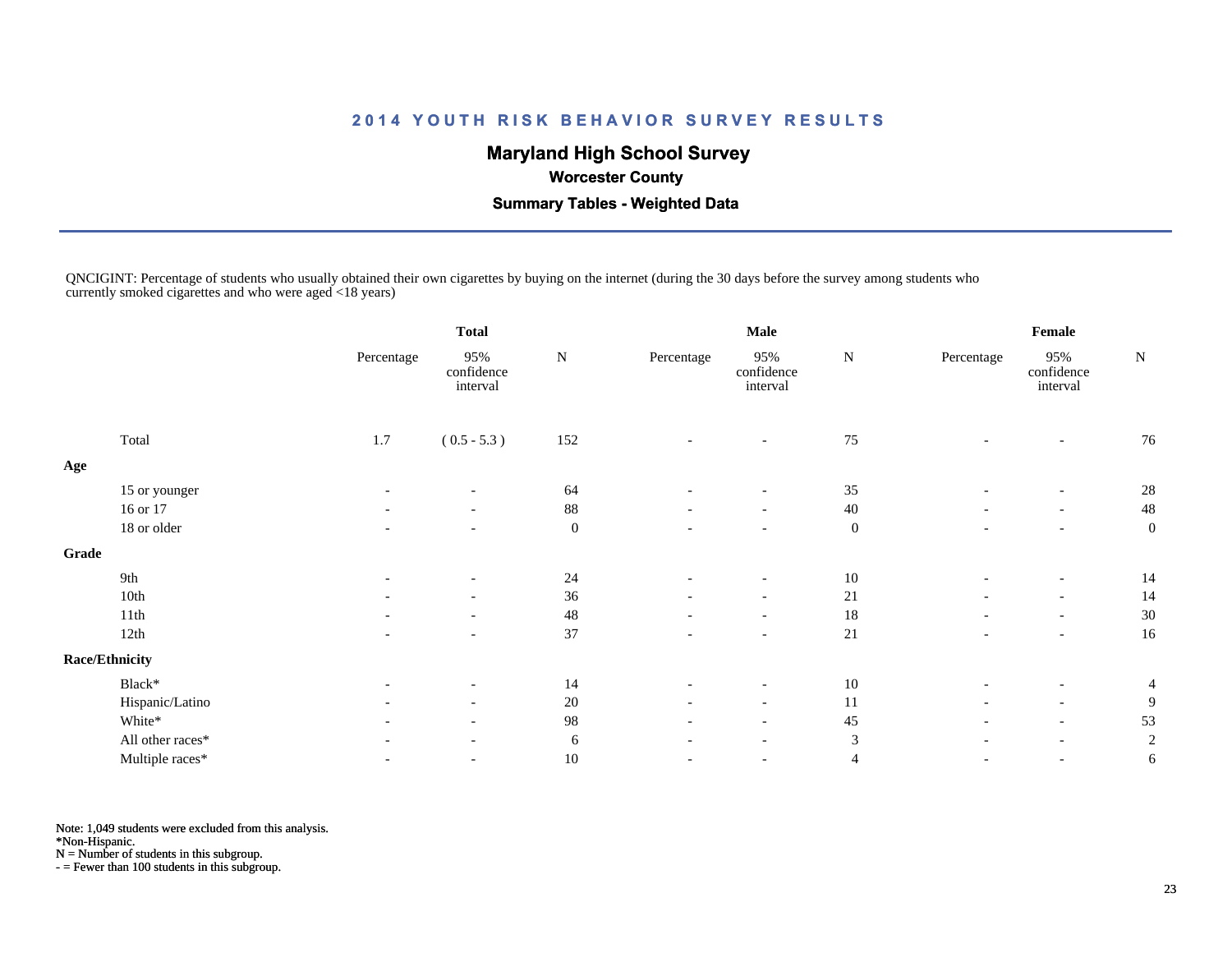# **Maryland High School Survey**

 **Worcester County**

 **Summary Tables - Weighted Data**

QN37: Percentage of students who currently used smokeless tobacco (chewing tobacco, snuff, or dip on at least 1 day during the 30 days before the survey)

|       |                       | <b>Total</b>             |                               | <b>Male</b> |                          |                               | Female      |                          |                               |             |
|-------|-----------------------|--------------------------|-------------------------------|-------------|--------------------------|-------------------------------|-------------|--------------------------|-------------------------------|-------------|
|       |                       | Percentage               | 95%<br>confidence<br>interval | N           | Percentage               | 95%<br>confidence<br>interval | $\mathbf N$ | Percentage               | 95%<br>confidence<br>interval | $\mathbf N$ |
|       | Total                 | 9.6                      | $(7.7 - 11.9)$                | 1,153       | 14.7                     | $(11.5 - 18.6)$               | 535         | 4.3                      | $(2.9 - 6.3)$                 | 608         |
| Age   |                       |                          |                               |             |                          |                               |             |                          |                               |             |
|       | 15 or younger         | 8.9                      | $(6.5 - 12.0)$                | 534         | 13.4                     | $(9.5 - 18.7)$                | 246         | 4.2                      | $(2.4 - 7.2)$                 | 286         |
|       | 16 or 17              | 9.6                      | $(7.0 - 13.1)$                | 579         | 15.9                     | $(11.0 - 22.3)$               | 269         | 3.3                      | $(1.9 - 5.6)$                 | 303         |
|       | 18 or older           | $\overline{\phantom{a}}$ |                               | 40          | $\overline{\phantom{a}}$ | $\overline{\phantom{0}}$      | 20          | $\overline{\phantom{a}}$ |                               | 19          |
| Grade |                       |                          |                               |             |                          |                               |             |                          |                               |             |
|       | 9th                   | 7.1                      | $(4.7 - 10.7)$                | 291         | 10.2                     | $(6.6 - 15.5)$                | 130         | 4.0                      | $(1.8 - 8.8)$                 | 161         |
|       | 10th                  | 9.3                      | $(6.4 - 13.3)$                | 274         | 13.8                     | $(9.0 - 20.5)$                | 139         | 3.5                      | $(1.5 - 8.3)$                 | 131         |
|       | 11th                  | 8.4                      | $(5.2 - 13.3)$                | 275         | 13.5                     | $(7.7 - 22.5)$                | 118         | 3.8                      | $(1.9 - 7.7)$                 | 156         |
|       | 12th                  | 11.2                     | $(6.9 - 17.8)$                | 295         | 18.9                     | $(11.2 - 30.1)$               | 139         | 3.9                      | $(1.5 - 9.9)$                 | 155         |
|       | <b>Race/Ethnicity</b> |                          |                               |             |                          |                               |             |                          |                               |             |
|       | Black*                | 5.8                      | $(3.1 - 10.6)$                | 213         | 7.7                      | $(3.6 - 15.6)$                | 103         | 3.6                      | $(1.3 - 9.7)$                 | 108         |
|       | Hispanic/Latino       | $\overline{\phantom{a}}$ | $\overline{\phantom{a}}$      | 92          |                          | $\overline{\phantom{a}}$      | 47          | $\overline{\phantom{a}}$ |                               | 43          |
|       | White*                | 9.6                      | $(7.2 - 12.7)$                | 731         | 16.7                     | $(12.5 - 21.8)$               | 323         | 3.1                      | $(1.7 - 5.7)$                 | 405         |
|       | All other races*      | $\overline{\phantom{a}}$ | $\overline{\phantom{a}}$      | 40          |                          | $\overline{\phantom{a}}$      | 25          |                          | $\overline{\phantom{a}}$      | 14          |
|       | Multiple races*       |                          |                               | 49          |                          |                               | 22          |                          |                               | 27          |
|       |                       |                          |                               |             |                          |                               |             |                          |                               |             |

Note: 48 students were excluded from this analysis.

\*Non-Hispanic.

N = Number of students in this subgroup.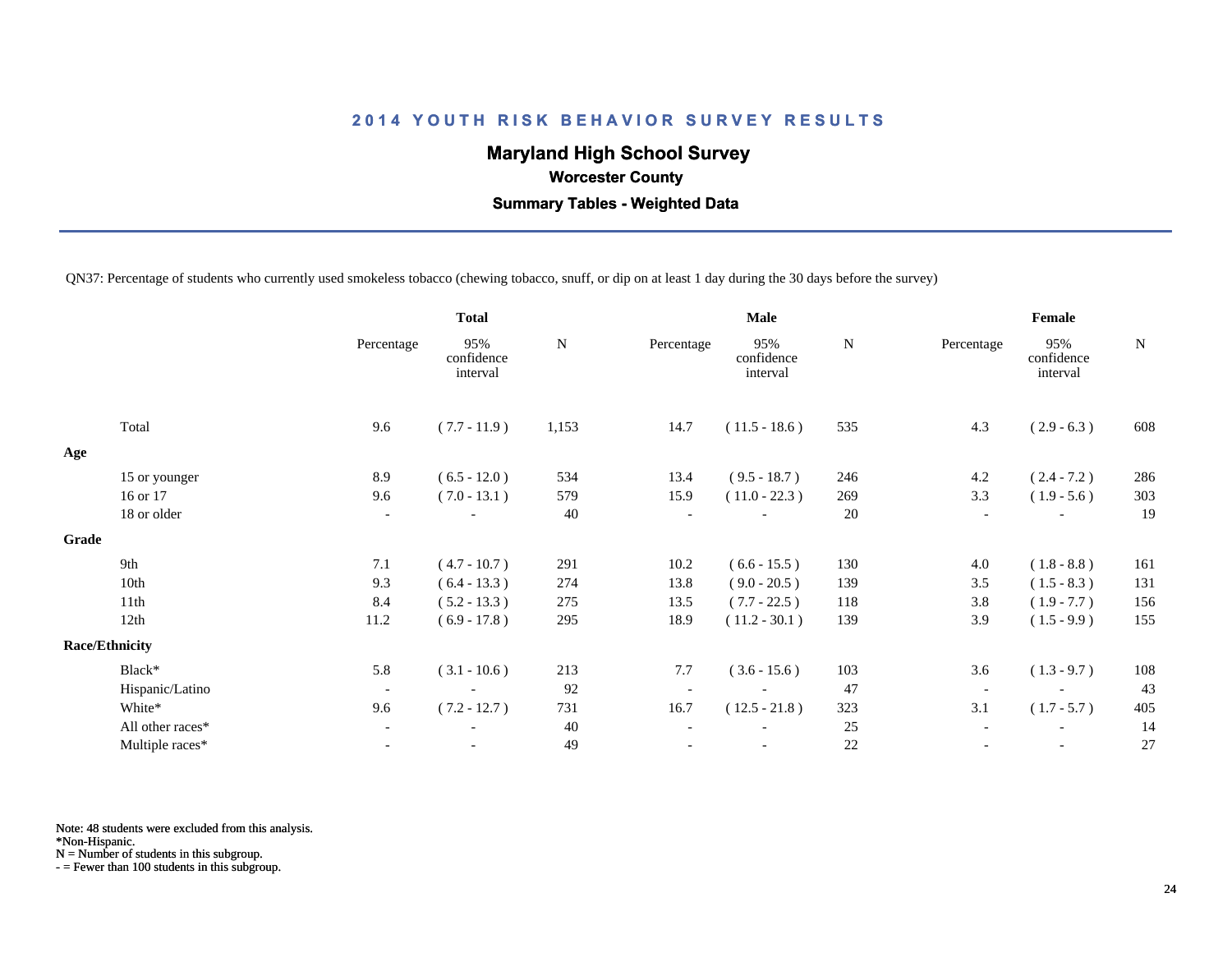# **Maryland High School Survey**

 **Worcester County**

 **Summary Tables - Weighted Data**

QN38: Percentage of students who currently smoked cigars (cigars, cigarillos, or little cigars on at least 1 day during the 30 days before the survey)

|                  |                                                   | <b>Total</b>                  |       |                          | <b>Male</b>                   | Female |                          |                               |             |
|------------------|---------------------------------------------------|-------------------------------|-------|--------------------------|-------------------------------|--------|--------------------------|-------------------------------|-------------|
|                  | Percentage                                        | 95%<br>confidence<br>interval | N     | Percentage               | 95%<br>confidence<br>interval | N      | Percentage               | 95%<br>confidence<br>interval | $\mathbf N$ |
| Total            | 11.2                                              | $(9.5 - 13.1)$                | 1,193 | 14.7                     | $(12.1 - 17.7)$               | 561    | 7.5                      | $(5.6 - 10.0)$                | 622         |
|                  |                                                   |                               |       |                          |                               |        |                          |                               |             |
| 15 or younger    | 10.3                                              | $(7.6 - 13.7)$                | 550   | 13.6                     | $(9.5 - 19.0)$                | 256    | 6.5                      | $(4.2 - 9.9)$                 | 292         |
| 16 or 17         | 11.2                                              | $(9.3 - 13.6)$                | 601   | 15.8                     | $(12.2 - 20.1)$               | 284    | 6.8                      | $(4.6 - 10.1)$                | 310         |
| 18 or older      | $\overline{\phantom{a}}$                          |                               | 42    | $\overline{\phantom{a}}$ |                               | 21     | $\overline{\phantom{a}}$ |                               | 20          |
|                  |                                                   |                               |       |                          |                               |        |                          |                               |             |
| 9th              | 8.8                                               | $(5.6 - 13.7)$                | 301   | 10.2                     | $(5.9 - 17.0)$                | 137    | 7.4                      | $(4.2 - 12.7)$                | 164         |
| 10th             | 9.1                                               | $(6.3 - 13.0)$                | 280   | 13.6                     | $(9.2 - 19.7)$                | 143    | 3.7                      | $(1.6 - 8.7)$                 | 133         |
| 11th             | 12.2                                              | $(9.0 - 16.2)$                | 288   | 16.2                     | $(10.6 - 24.0)$               | 126    | 8.4                      | $(5.2 - 13.4)$                | 161         |
| 12th             | 12.4                                              | $(8.9 - 17.1)$                | 304   | 16.9                     | $(11.5 - 24.3)$               | 146    | 8.1                      | $(4.5 - 14.1)$                | 157         |
|                  |                                                   |                               |       |                          |                               |        |                          |                               |             |
| Black*           | 9.2                                               | $(6.1 - 13.7)$                | 228   | 11.9                     | $(7.3 - 18.6)$                | 113    | 6.1                      | $(2.9 - 12.7)$                | 113         |
|                  | $\overline{\phantom{a}}$                          |                               | 96    | $\overline{\phantom{a}}$ |                               | 48     | $\overline{\phantom{a}}$ |                               | 46          |
| White*           | 9.9                                               | $(8.0 - 12.2)$                | 745   | 14.2                     | $(11.0 - 18.2)$               | 331    | 6.0                      | $(4.0 - 8.8)$                 | 411         |
| All other races* | $\overline{\phantom{a}}$                          | $\overline{\phantom{a}}$      | 43    | $\overline{\phantom{a}}$ |                               | 28     | $\overline{\phantom{a}}$ |                               | 14          |
| Multiple races*  |                                                   |                               | 53    |                          |                               | 25     |                          |                               | 28          |
|                  | Grade<br><b>Race/Ethnicity</b><br>Hispanic/Latino |                               |       |                          |                               |        |                          |                               |             |

Note: 8 students were excluded from this analysis.

\*Non-Hispanic.

N = Number of students in this subgroup.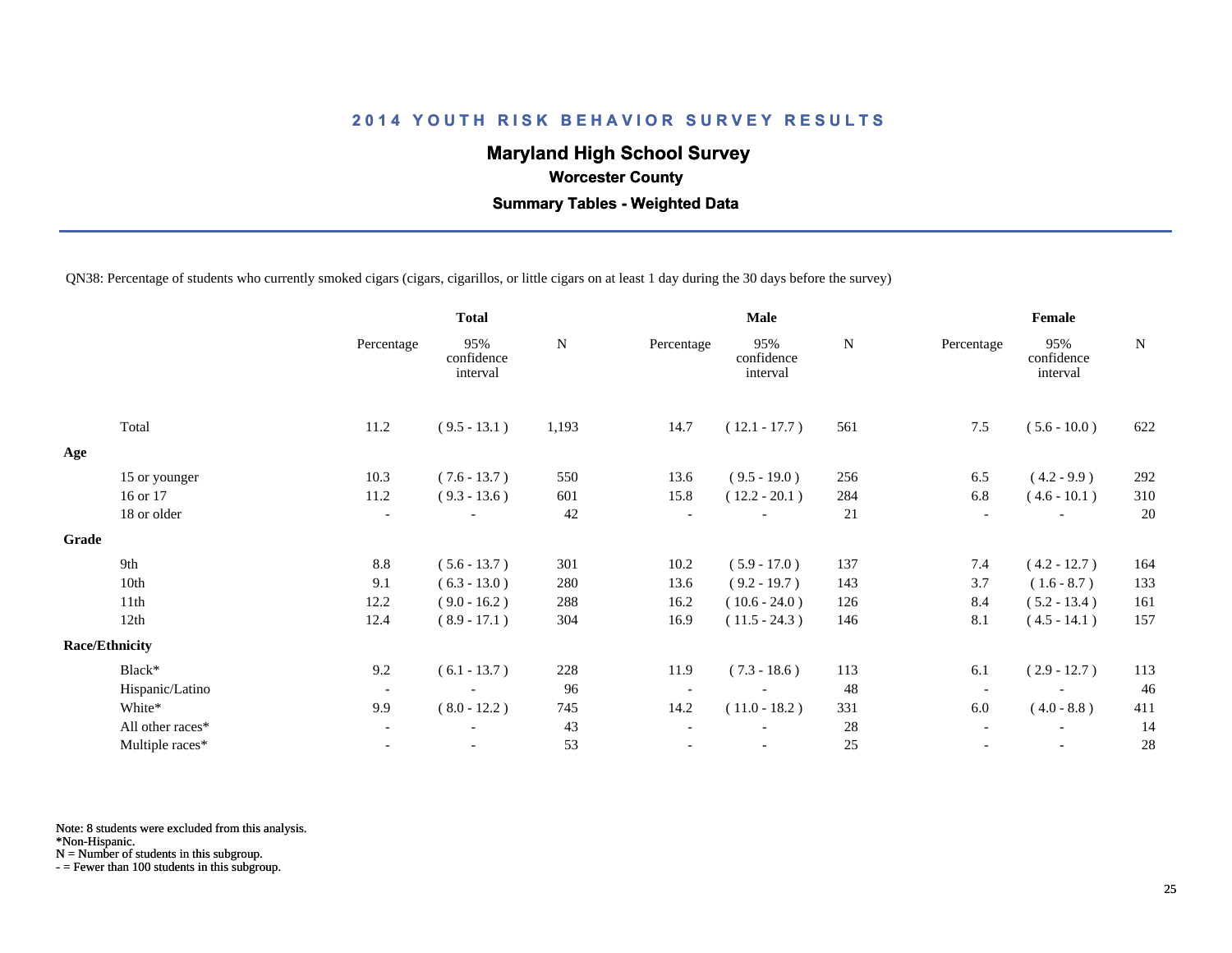# **Maryland High School Survey**

# **Worcester County**

 **Summary Tables - Weighted Data**

QN39: Percentage of students who ever used electronic vapor products (e-cigarettes, e-cigars, e-pipes, vape pipes, vaping pens, e-hookahs, and hookah pens such as blu, NJOY, or Starbuzz)

|       |                       | <b>Total</b>             |                               |       |            | Male                          |     | Female     |                               |             |  |
|-------|-----------------------|--------------------------|-------------------------------|-------|------------|-------------------------------|-----|------------|-------------------------------|-------------|--|
|       |                       | Percentage               | 95%<br>confidence<br>interval | N     | Percentage | 95%<br>confidence<br>interval | N   | Percentage | 95%<br>confidence<br>interval | $\mathbf N$ |  |
|       | Total                 | 43.1                     | $(39.5 - 46.8)$               | 1,154 | 45.4       | $(40.7 - 50.2)$               | 537 | 40.7       | $(35.9 - 45.6)$               | 611         |  |
| Age   |                       |                          |                               |       |            |                               |     |            |                               |             |  |
|       | 15 or younger         | 39.7                     | $(34.4 - 45.3)$               | 532   | 43.4       | $(35.9 - 51.2)$               | 245 | 35.9       | $(29.7 - 42.7)$               | 286         |  |
|       | 16 or 17              | 46.1                     | $(40.8 - 51.5)$               | 584   | 48.1       | $(41.2 - 55.2)$               | 273 | 44.0       | $(37.1 - 51.1)$               | 306         |  |
|       | 18 or older           |                          |                               | 38    |            |                               | 19  |            |                               | 19          |  |
| Grade |                       |                          |                               |       |            |                               |     |            |                               |             |  |
|       | 9th                   | 35.0                     | $(28.2 - 42.4)$               | 293   | 37.3       | $(28.9 - 46.6)$               | 132 | 32.5       | $(23.7 - 42.7)$               | 161         |  |
|       | 10th                  | 43.5                     | $(36.7 - 50.6)$               | 269   | 50.2       | $(40.9 - 59.4)$               | 136 | 35.9       | $(28.3 - 44.3)$               | 132         |  |
|       | 11th                  | 45.5                     | $(39.1 - 52.1)$               | 283   | 46.1       | $(37.4 - 55.1)$               | 123 | 45.4       | $(37.0 - 54.1)$               | 159         |  |
|       | 12th                  | 46.7                     | $(39.7 - 53.7)$               | 294   | 46.7       | $(37.5 - 56.1)$               | 138 | 47.0       | $(38.2 - 56.0)$               | 155         |  |
|       | <b>Race/Ethnicity</b> |                          |                               |       |            |                               |     |            |                               |             |  |
|       | Black*                | 35.3                     | $(29.4 - 41.7)$               | 220   | 42.1       | $(33.6 - 51.1)$               | 107 | 26.7       | $(18.1 - 37.5)$               | 112         |  |
|       | Hispanic/Latino       | $\overline{\phantom{a}}$ |                               | 89    |            |                               | 45  |            |                               | 42          |  |
|       | White*                | 44.0                     | $(39.9 - 48.1)$               | 729   | 45.7       | $(40.1 - 51.5)$               | 320 | 42.6       | $(37.5 - 47.9)$               | 407         |  |
|       | All other races*      | $\overline{\phantom{a}}$ |                               | 39    |            |                               | 26  |            |                               | 13          |  |
|       | Multiple races*       | $\overline{\phantom{a}}$ |                               | 53    |            |                               | 25  |            | $\overline{\phantom{a}}$      | 28          |  |
|       |                       |                          |                               |       |            |                               |     |            |                               |             |  |

Note: 47 students were excluded from this analysis.

\*Non-Hispanic.

N = Number of students in this subgroup.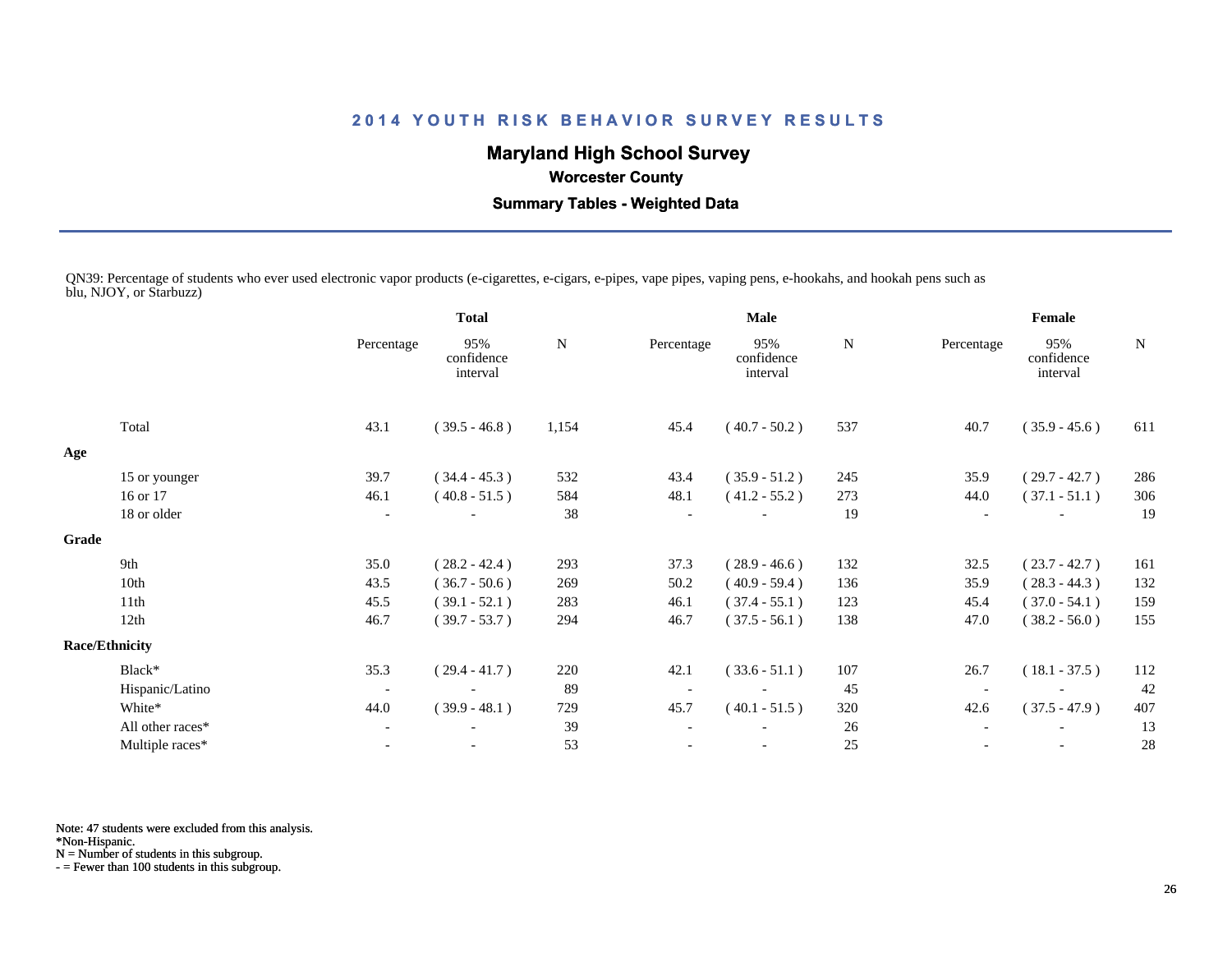# **Maryland High School Survey**

#### **Worcester County**

 **Summary Tables - Weighted Data**

QN40: Percentage of students who currently used electronic vapor products (e-cigarettes, e-cigars, e-pipes, vape pipes, vaping pens, e-hookahs, and hookah pens such as blu, NJOY, or Starbuzz on at least 1 day during the 30 days before the survey)

|                  |                                | <b>Total</b>                  |       |            | <b>Male</b>                   |     | Female                   |                               |     |  |
|------------------|--------------------------------|-------------------------------|-------|------------|-------------------------------|-----|--------------------------|-------------------------------|-----|--|
|                  | Percentage                     | 95%<br>confidence<br>interval | N     | Percentage | 95%<br>confidence<br>interval | N   | Percentage               | 95%<br>confidence<br>interval | N   |  |
| Total            | 27.1                           | $(24.5 - 29.9)$               | 1,164 | 29.2       | $(25.1 - 33.7)$               | 545 | 24.6                     | $(21.2 - 28.4)$               | 612 |  |
|                  |                                |                               |       |            |                               |     |                          |                               |     |  |
| 15 or younger    | 26.0                           | $(22.0 - 30.5)$               | 536   | 29.0       | $(22.9 - 36.0)$               | 250 | 22.8                     | $(18.1 - 28.3)$               | 285 |  |
| 16 or 17         | 28.0                           | $(24.1 - 32.2)$               | 588   | 29.5       | $(23.7 - 36.0)$               | 274 | 25.9                     | $(21.3 - 31.2)$               | 308 |  |
| 18 or older      | $\overline{\phantom{a}}$       |                               | 40    |            |                               | 21  | $\overline{\phantom{a}}$ |                               | 19  |  |
|                  |                                |                               |       |            |                               |     |                          |                               |     |  |
| 9th              | 23.6                           | $(18.7 - 29.3)$               | 298   | 24.7       | $(18.0 - 32.8)$               | 136 | 22.5                     | $(16.1 - 30.7)$               | 162 |  |
| 10th             | 27.6                           | $(21.3 - 35.0)$               | 269   | 32.8       | $(24.2 - 42.7)$               | 138 | 20.8                     | $(14.1 - 29.6)$               | 129 |  |
| 11th             | 29.4                           | $(24.3 - 35.0)$               | 284   | 30.1       | $(22.4 - 39.1)$               | 123 | 29.0                     | $(22.2 - 37.0)$               | 160 |  |
| 12th             | 26.0                           | $(20.9 - 31.8)$               | 296   | 28.0       | $(21.0 - 36.3)$               | 139 | 24.3                     | $(17.8 - 32.2)$               | 156 |  |
|                  |                                |                               |       |            |                               |     |                          |                               |     |  |
| Black*           | 22.0                           | $(17.6 - 27.2)$               | 223   | 30.9       | $(23.5 - 39.3)$               | 110 | 10.6                     | $(6.2 - 17.3)$                | 112 |  |
| Hispanic/Latino  | $\sim$                         |                               | 90    |            | $\overline{\phantom{a}}$      | 45  | $\overline{\phantom{a}}$ |                               | 43  |  |
| White*           | 27.3                           | $(24.4 - 30.4)$               | 732   | 28.0       | $(23.5 - 33.1)$               | 324 | 26.8                     | $(22.5 - 31.5)$               | 406 |  |
| All other races* |                                |                               | 40    |            |                               | 27  |                          |                               | 13  |  |
| Multiple races*  |                                | $\overline{\phantom{a}}$      | 52    |            |                               | 24  |                          | $\overline{\phantom{a}}$      | 28  |  |
|                  | Grade<br><b>Race/Ethnicity</b> |                               |       |            |                               |     |                          |                               |     |  |

Note: 37 students were excluded from this analysis.

\*Non-Hispanic.

N = Number of students in this subgroup.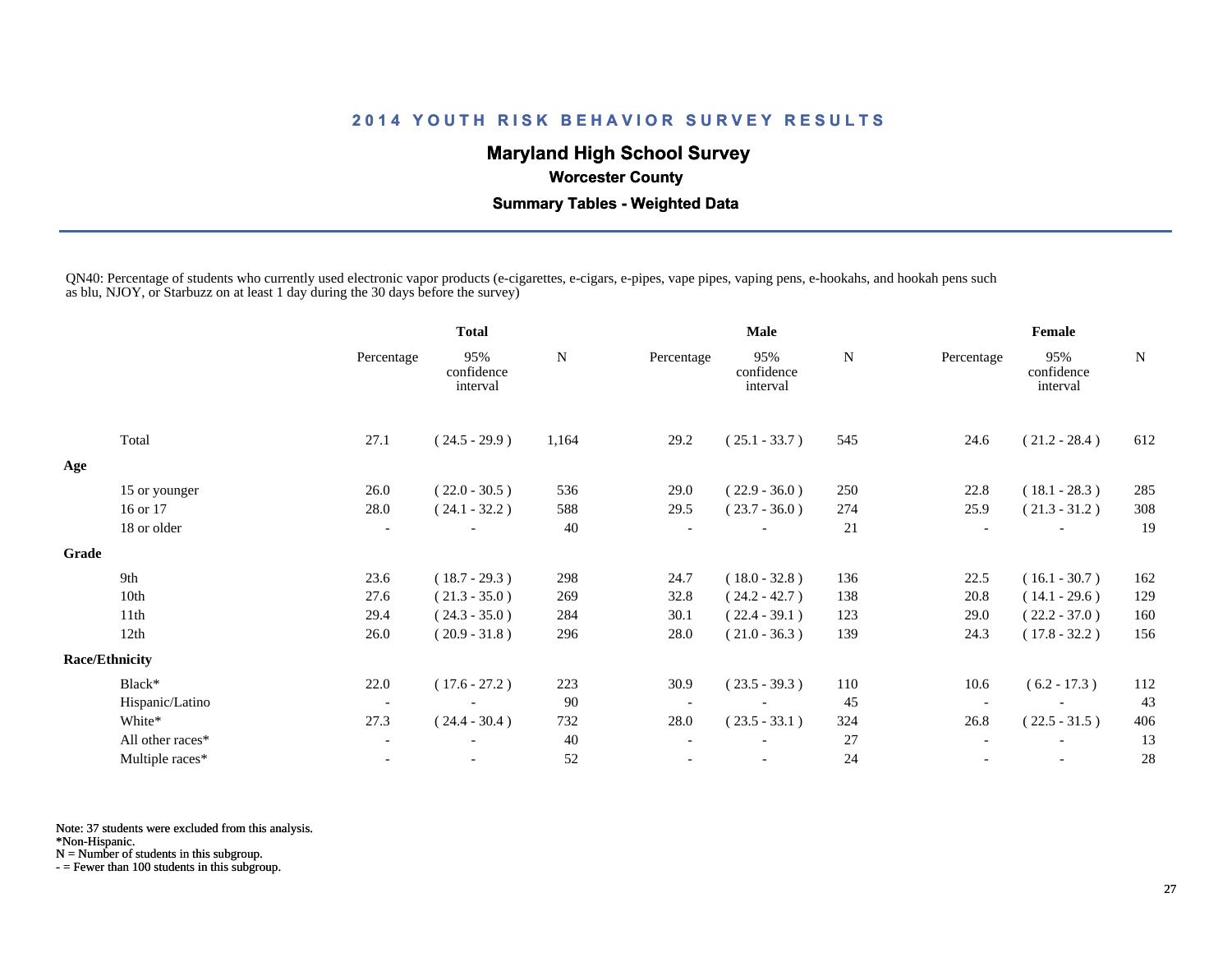# **Maryland High School Survey**

# **Worcester County**

 **Summary Tables - Weighted Data**

QNTOB4: Percentage of students who currently used tobacco (current cigarette, smokeless tobacco, cigar, or electronic vapor product use on at least 1 day during the 30 days before the survey)

|       |                       | <b>Total</b>             |                               |       |            | <b>Male</b>                   |     | Female     |                               |             |  |
|-------|-----------------------|--------------------------|-------------------------------|-------|------------|-------------------------------|-----|------------|-------------------------------|-------------|--|
|       |                       | Percentage               | 95%<br>confidence<br>interval | N     | Percentage | 95%<br>confidence<br>interval | N   | Percentage | 95%<br>confidence<br>interval | $\mathbf N$ |  |
|       | Total                 | 35.4                     | $(32.4 - 38.5)$               | 1,140 | 39.3       | $(35.1 - 43.6)$               | 532 | 31.1       | $(27.0 - 35.6)$               | 600         |  |
| Age   |                       |                          |                               |       |            |                               |     |            |                               |             |  |
|       | 15 or younger         | 31.7                     | $(27.3 - 36.4)$               | 526   | 36.7       | $(30.9 - 43.0)$               | 247 | 26.2       | $(20.9 - 32.3)$               | 277         |  |
|       | 16 or 17              | 38.0                     | $(33.9 - 42.2)$               | 574   | 42.0       | $(35.6 - 48.6)$               | 265 | 33.6       | $(27.9 - 39.9)$               | 303         |  |
|       | 18 or older           | $\overline{\phantom{a}}$ |                               | 40    |            |                               | 20  |            |                               | 20          |  |
| Grade |                       |                          |                               |       |            |                               |     |            |                               |             |  |
|       | 9th                   | 29.7                     | $(23.7 - 36.6)$               | 290   | 32.8       | $(25.4 - 41.1)$               | 132 | 26.6       | $(18.9 - 35.9)$               | 158         |  |
|       | 10th                  | 32.4                     | $(26.0 - 39.5)$               | 264   | 39.2       | $(31.6 - 47.4)$               | 136 | 23.4       | $(16.0 - 32.7)$               | 125         |  |
|       | 11th                  | 39.4                     | $(34.5 - 44.6)$               | 279   | 40.6       | $(32.2 - 49.6)$               | 120 | 38.7       | $(31.6 - 46.4)$               | 158         |  |
|       | 12th                  | 37.9                     | $(31.6 - 44.6)$               | 289   | 43.7       | $(34.3 - 53.5)$               | 135 | 32.7       | $(24.4 - 42.2)$               | 153         |  |
|       | <b>Race/Ethnicity</b> |                          |                               |       |            |                               |     |            |                               |             |  |
|       | Black*                | 33.2                     | $(27.5 - 39.5)$               | 209   | 42.4       | $(33.9 - 51.4)$               | 103 | 21.5       | $(14.8 - 30.3)$               | 105         |  |
|       | Hispanic/Latino       | $\overline{\phantom{a}}$ |                               | 94    |            |                               | 47  |            |                               | 45          |  |
|       | White*                | 34.3                     | $(30.9 - 37.9)$               | 720   | 37.8       | $(32.6 - 43.2)$               | 318 | 31.3       | $(26.4 - 36.8)$               | 400         |  |
|       | All other races*      | $\overline{\phantom{a}}$ |                               | 39    |            |                               | 25  |            |                               | 13          |  |
|       | Multiple races*       |                          | $\overline{\phantom{a}}$      | 50    |            | $\overline{\phantom{a}}$      | 23  |            | $\overline{\phantom{a}}$      | 27          |  |
|       |                       |                          |                               |       |            |                               |     |            |                               |             |  |

Note: 61 students were excluded from this analysis.

\*Non-Hispanic.

N = Number of students in this subgroup.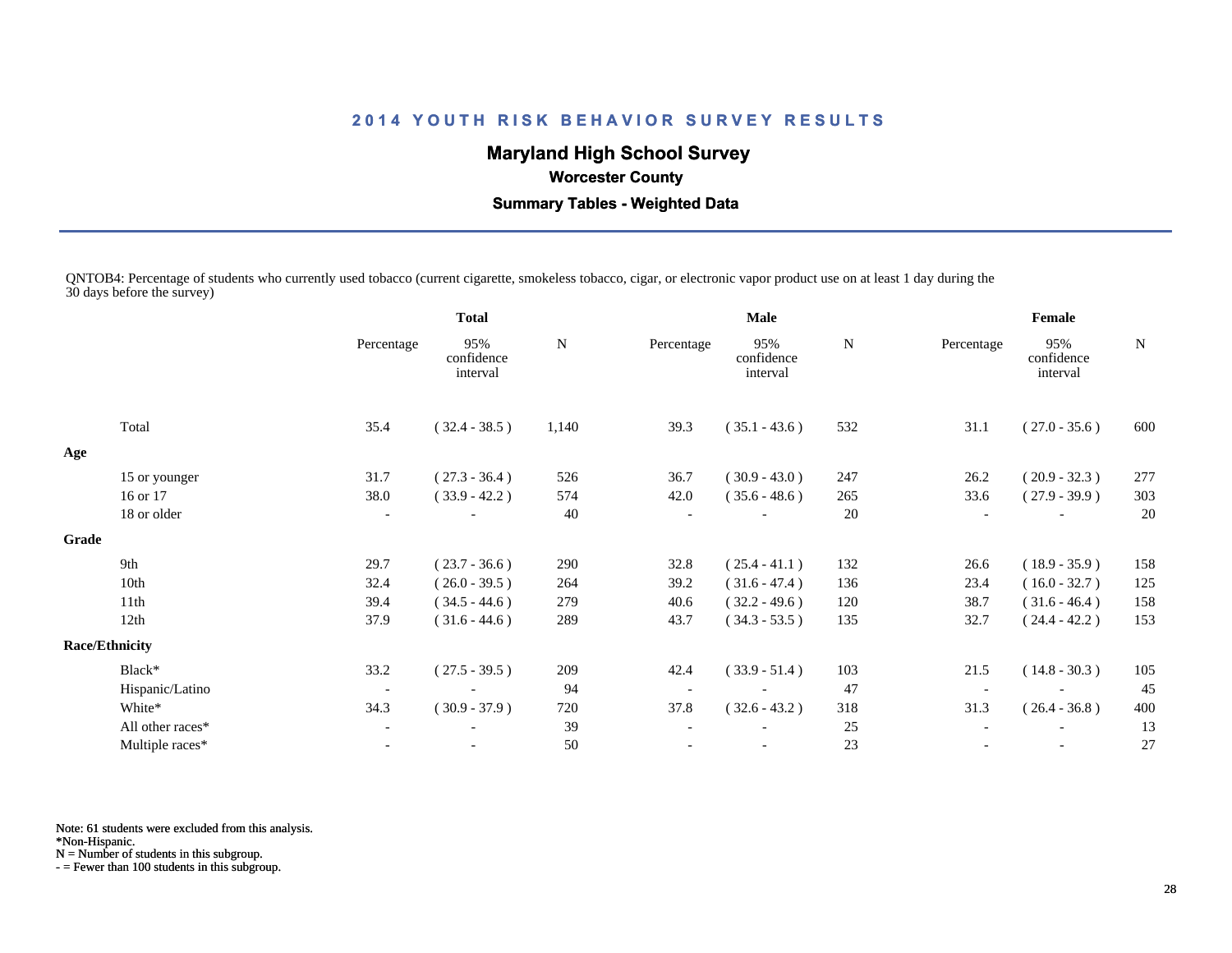# **Maryland High School Survey**

 **Worcester County**

 **Summary Tables - Weighted Data**

QNTOB3: Percentage of students who currently used cigarettes, cigars, or smokeless tobacco (on at least 1 day during the 30 days before the survey)

|       |                       | <b>Total</b>             |                               |       |            | Male                          |     | Female                   |                               |     |
|-------|-----------------------|--------------------------|-------------------------------|-------|------------|-------------------------------|-----|--------------------------|-------------------------------|-----|
|       |                       | Percentage               | 95%<br>confidence<br>interval | N     | Percentage | 95%<br>confidence<br>interval | N   | Percentage               | 95%<br>confidence<br>interval | N   |
|       | Total                 | 22.5                     | $(20.1 - 25.1)$               | 1,139 | 26.8       | $(22.9 - 31.0)$               | 530 | 18.1                     | $(15.1 - 21.5)$               | 600 |
| Age   |                       |                          |                               |       |            |                               |     |                          |                               |     |
|       | 15 or younger         | 18.3                     | $(14.7 - 22.5)$               | 526   | 23.1       | $(17.8 - 29.4)$               | 245 | 13.1                     | $(9.6 - 17.7)$                | 279 |
|       | 16 or 17              | 25.1                     | $(21.8 - 28.7)$               | 574   | 29.9       | $(23.9 - 36.7)$               | 266 | 20.5                     | $(16.3 - 25.4)$               | 301 |
|       | 18 or older           | $\overline{\phantom{a}}$ |                               | 39    |            | $\overline{\phantom{a}}$      | 19  | $\overline{\phantom{0}}$ |                               | 20  |
| Grade |                       |                          |                               |       |            |                               |     |                          |                               |     |
|       | 9th                   | 15.1                     | $(10.4 - 21.4)$               | 290   | 16.7       | $(11.3 - 23.8)$               | 131 | 13.4                     | $(7.9 - 21.9)$                | 159 |
|       | 10th                  | 19.2                     | $(14.9 - 24.4)$               | 264   | 25.1       | $(19.2 - 32.0)$               | 136 | 11.8                     | $(6.9 - 19.6)$                | 125 |
|       | 11th                  | 25.8                     | $(21.4 - 30.7)$               | 277   | 28.2       | $(20.9 - 36.9)$               | 119 | 23.7                     | $(17.5 - 31.4)$               | 157 |
|       | 12th                  | 27.5                     | $(22.2 - 33.5)$               | 289   | 35.7       | $(26.5 - 46.1)$               | 135 | 20.0                     | $(14.4 - 27.0)$               | 153 |
|       | <b>Race/Ethnicity</b> |                          |                               |       |            |                               |     |                          |                               |     |
|       | Black*                | 18.2                     | $(13.6 - 23.9)$               | 209   | 22.6       | $(16.2 - 30.7)$               | 103 | 13.1                     | $(7.6 - 21.4)$                | 105 |
|       | Hispanic/Latino       | $\overline{\phantom{a}}$ |                               | 92    |            | $\overline{\phantom{a}}$      | 47  |                          |                               | 43  |
|       | White*                | 21.8                     | $(18.9 - 25.0)$               | 721   | 27.0       | $(22.1 - 32.6)$               | 317 | 17.3                     | $(13.7 - 21.6)$               | 401 |
|       | All other races*      | $\overline{\phantom{a}}$ | $\overline{\phantom{0}}$      | 40    |            | $\qquad \qquad -$             | 25  |                          | $\overline{\phantom{a}}$      | 14  |
|       | Multiple races*       |                          |                               | 50    |            |                               | 23  |                          |                               | 27  |
|       |                       |                          |                               |       |            |                               |     |                          |                               |     |

Note: 62 students were excluded from this analysis.

\*Non-Hispanic.

N = Number of students in this subgroup.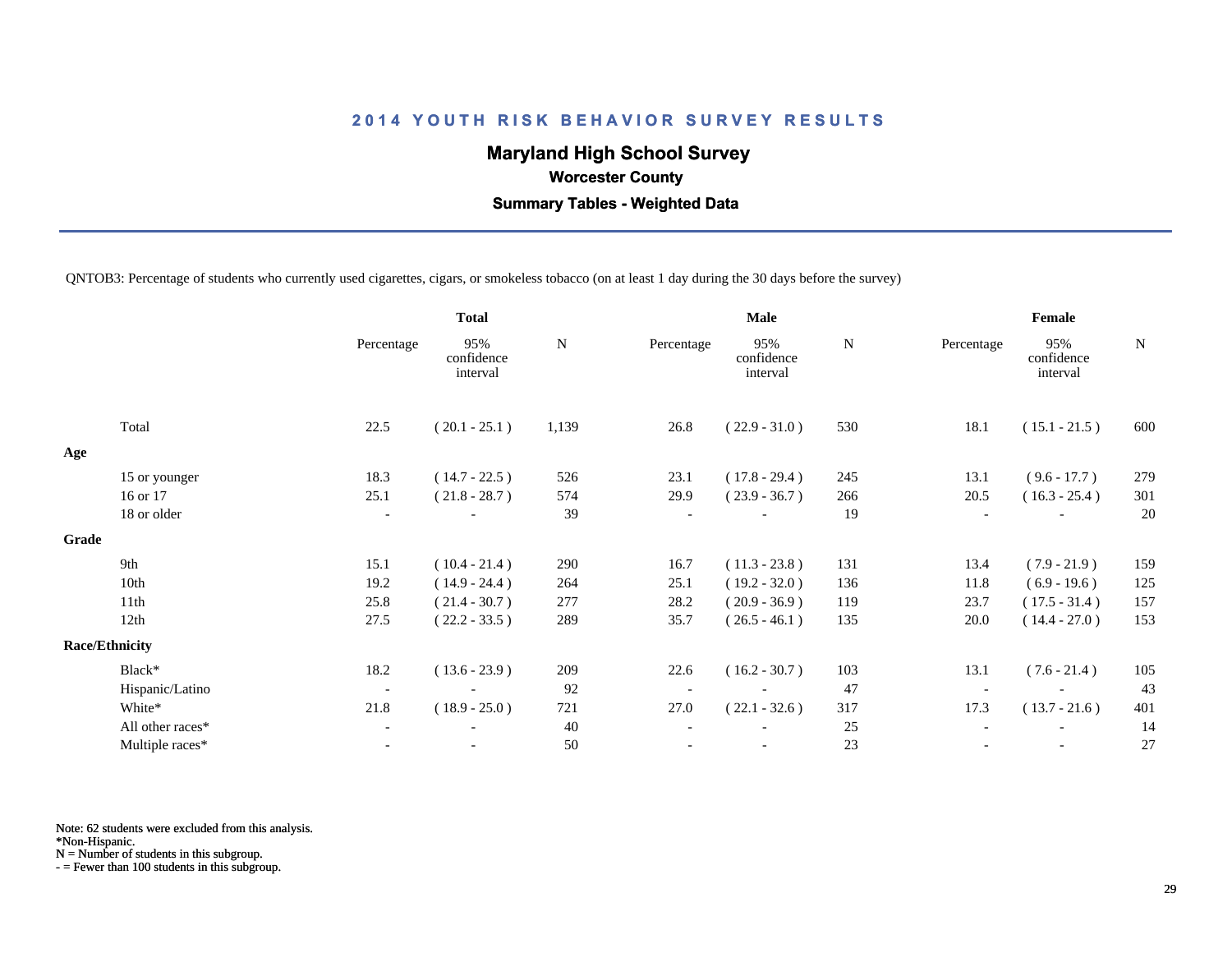# **Maryland High School Survey**

 **Worcester County**

 **Summary Tables - Weighted Data**

QNTOB2: Percentage of students who currently smoked cigarettes or cigars (on at least 1 day during the 30 days before the survey)

|       |                       |                          | <b>Total</b>                  |           |            | <b>Male</b>                   | Female    |                          |                               |             |
|-------|-----------------------|--------------------------|-------------------------------|-----------|------------|-------------------------------|-----------|--------------------------|-------------------------------|-------------|
|       |                       | Percentage               | 95%<br>confidence<br>interval | ${\bf N}$ | Percentage | 95%<br>confidence<br>interval | ${\bf N}$ | Percentage               | 95%<br>confidence<br>interval | $\mathbf N$ |
|       | Total                 | 19.1                     | $(17.0 - 21.3)$               | 1,160     | 21.4       | $(18.2 - 24.9)$               | 544       | 16.7                     | $(13.9 - 19.9)$               | 608         |
| Age   |                       |                          |                               |           |            |                               |           |                          |                               |             |
|       | 15 or younger         | 16.2                     | $(12.8 - 20.2)$               | 535       | 19.7       | $(14.6 - 26.0)$               | 249       | 12.3                     | $(9.0 - 16.6)$                | 284         |
|       | 16 or 17              | 20.6                     | $(18.0 - 23.4)$               | 586       | 22.5       | $(18.3 - 27.5)$               | 276       | 18.8                     | $(14.8 - 23.5)$               | 304         |
|       | 18 or older           | $\overline{\phantom{a}}$ |                               | 39        |            |                               | 19        |                          |                               | 20          |
| Grade |                       |                          |                               |           |            |                               |           |                          |                               |             |
|       | 9th                   | 12.4                     | $(8.2 - 18.2)$                | 294       | 12.8       | $(8.0 - 19.9)$                | 133       | 11.9                     | $(7.1 - 19.4)$                | 161         |
|       | 10th                  | 17.0                     | $(12.8 - 22.2)$               | 268       | 21.8       | $(15.8 - 29.2)$               | 139       | 11.2                     | $(6.4 - 18.9)$                | 127         |
|       | 11th                  | 22.2                     | $(18.3 - 26.8)$               | 282       | 22.6       | $(16.6 - 30.0)$               | 122       | 22.1                     | $(16.2 - 29.4)$               | 159         |
|       | 12th                  | 22.1                     | $(17.4 - 27.7)$               | 296       | 26.2       | $(19.2 - 34.6)$               | 141       | 18.3                     | $(12.8 - 25.5)$               | 154         |
|       | <b>Race/Ethnicity</b> |                          |                               |           |            |                               |           |                          |                               |             |
|       | Black*                | 14.5                     | $(10.4 - 19.8)$               | 221       | 18.4       | $(12.4 - 26.5)$               | 110       | 9.8                      | $(5.3 - 17.6)$                | 110         |
|       | Hispanic/Latino       | $\overline{\phantom{a}}$ | $\overline{\phantom{a}}$      | 91        |            | $\overline{\phantom{a}}$      | 46        | $\overline{\phantom{a}}$ |                               | 43          |
|       | White*                | 18.5                     | $(16.1 - 21.2)$               | 728       | 20.8       | $(17.0 - 25.1)$               | 321       | 16.6                     | $(13.1 - 20.7)$               | 404         |
|       | All other races*      | $\overline{\phantom{a}}$ |                               | 43        |            |                               | 28        |                          |                               | 14          |
|       | Multiple races*       | $\blacksquare$           |                               | 53        |            | $\overline{\phantom{a}}$      | 25        |                          | $\overline{\phantom{a}}$      | 28          |

Note: 41 students were excluded from this analysis.

\*Non-Hispanic.

N = Number of students in this subgroup.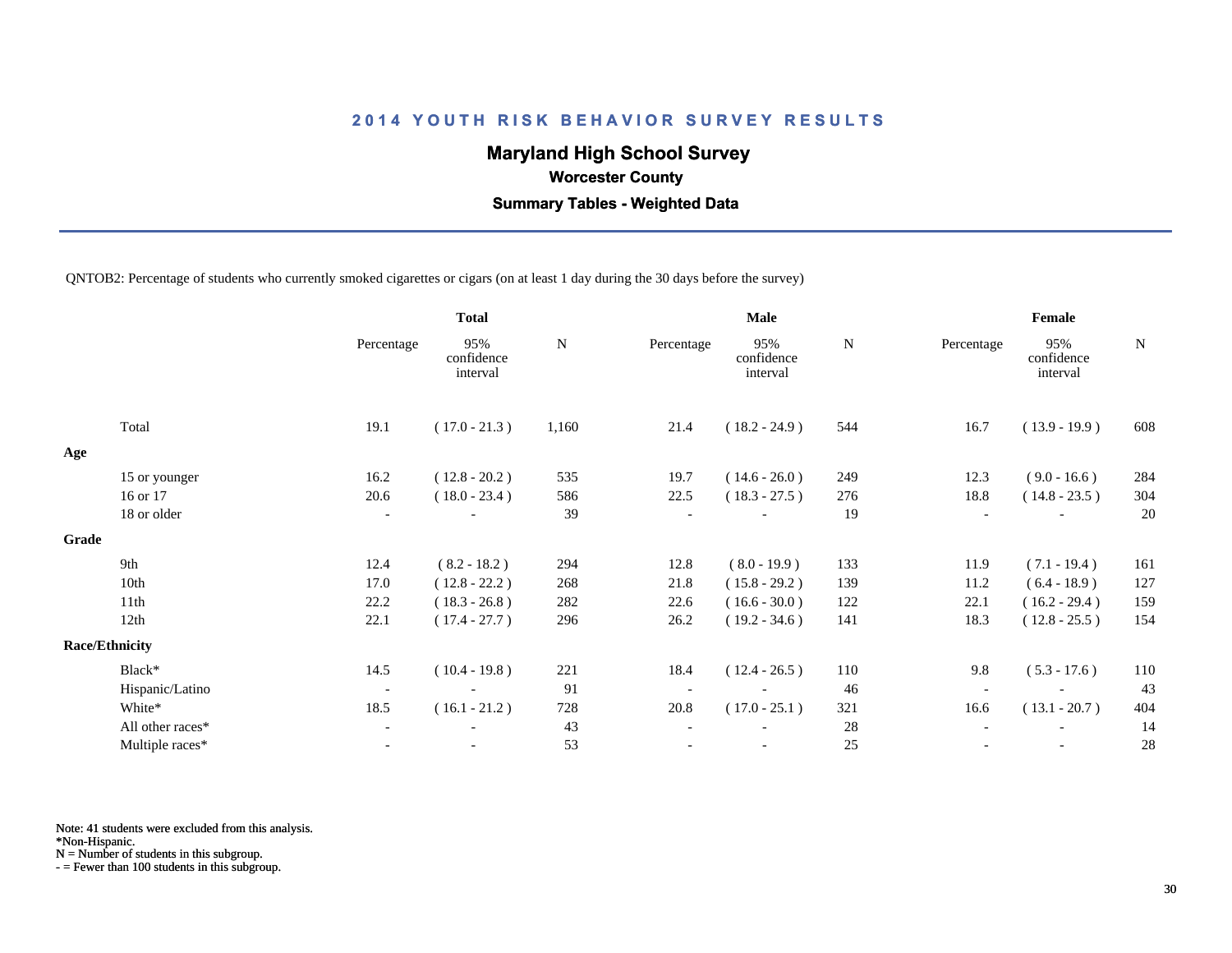# **Maryland High School Survey**

# **Worcester County**

 **Summary Tables - Weighted Data**

QNNOTOB4: Percentage of students who did not currently use tobacco (current cigarette, smokeless tobacco, cigar, or electronic vapor product use on at least 1 day during the 30 days before the survey)

|                  |                                        | <b>Total</b>                  |       |            |                               |             | Female                   |                               |             |  |
|------------------|----------------------------------------|-------------------------------|-------|------------|-------------------------------|-------------|--------------------------|-------------------------------|-------------|--|
|                  | Percentage                             | 95%<br>confidence<br>interval | N     | Percentage | 95%<br>confidence<br>interval | N           | Percentage               | 95%<br>confidence<br>interval | $\mathbf N$ |  |
| Total            | 68.3                                   | $(65.1 - 71.2)$               | 1,077 | 65.3       | $(60.6 - 69.6)$               | 493         | 71.5                     | $(66.9 - 75.7)$               | 578         |  |
|                  |                                        |                               |       |            |                               |             |                          |                               |             |  |
|                  | 71.9                                   | $(67.3 - 76.1)$               | 499   | 67.2       | $(60.7 - 73.1)$               | 232         | 76.8                     | $(70.8 - 82.0)$               | 266         |  |
| 16 or 17         | 65.4                                   | $(61.2 - 69.4)$               | 544   | 62.7       | $(55.7 - 69.2)$               | 244         | 68.2                     | $(61.8 - 74.0)$               | 295         |  |
| 18 or older      | $\blacksquare$                         |                               | 34    |            |                               | 17          |                          |                               | 17          |  |
|                  |                                        |                               |       |            |                               |             |                          |                               |             |  |
| 9th              | 74.7                                   | $(69.3 - 79.5)$               | 275   | 72.3       | $(64.6 - 78.9)$               | 123         | 77.3                     | $(69.3 - 83.7)$               | 152         |  |
| 10th             | 69.8                                   | $(62.5 - 76.3)$               | 253   | 63.1       | $(54.4 - 71.0)$               | 130         | 77.9                     | $(67.9 - 85.5)$               | 122         |  |
| 11th             | 65.0                                   | $(59.7 - 69.9)$               | 261   | 66.7       | $(57.1 - 75.1)$               | 107         | 63.2                     | $(55.6 - 70.2)$               | 153         |  |
| 12th             | 65.2                                   | $(58.2 - 71.6)$               | 275   | 60.2       | $(49.6 - 69.9)$               | 125         | 69.4                     | $(59.8 - 77.6)$               | 149         |  |
|                  |                                        |                               |       |            |                               |             |                          |                               |             |  |
| Black*           | 70.6                                   | $(64.7 - 75.9)$               | 198   |            |                               | 96          | 81.8                     | $(73.4 - 88.0)$               | 101         |  |
| Hispanic/Latino  | $\overline{\phantom{a}}$               |                               | 81    |            |                               | 41          |                          |                               | 38          |  |
| White*           | 68.4                                   | $(64.9 - 71.8)$               | 692   | 66.2       | $(60.5 - 71.4)$               | 299         | 70.3                     | $(64.9 - 75.2)$               | 391         |  |
| All other races* | $\overline{\phantom{a}}$               |                               | 37    |            |                               | 24          | $\overline{\phantom{a}}$ |                               | 13          |  |
| Multiple races*  |                                        |                               | 48    |            |                               | 21          |                          |                               | 27          |  |
| Grade            | 15 or younger<br><b>Race/Ethnicity</b> |                               |       |            |                               | <b>Male</b> |                          |                               |             |  |

Note: 124 students were excluded from this analysis.

\*Non-Hispanic.

N = Number of students in this subgroup.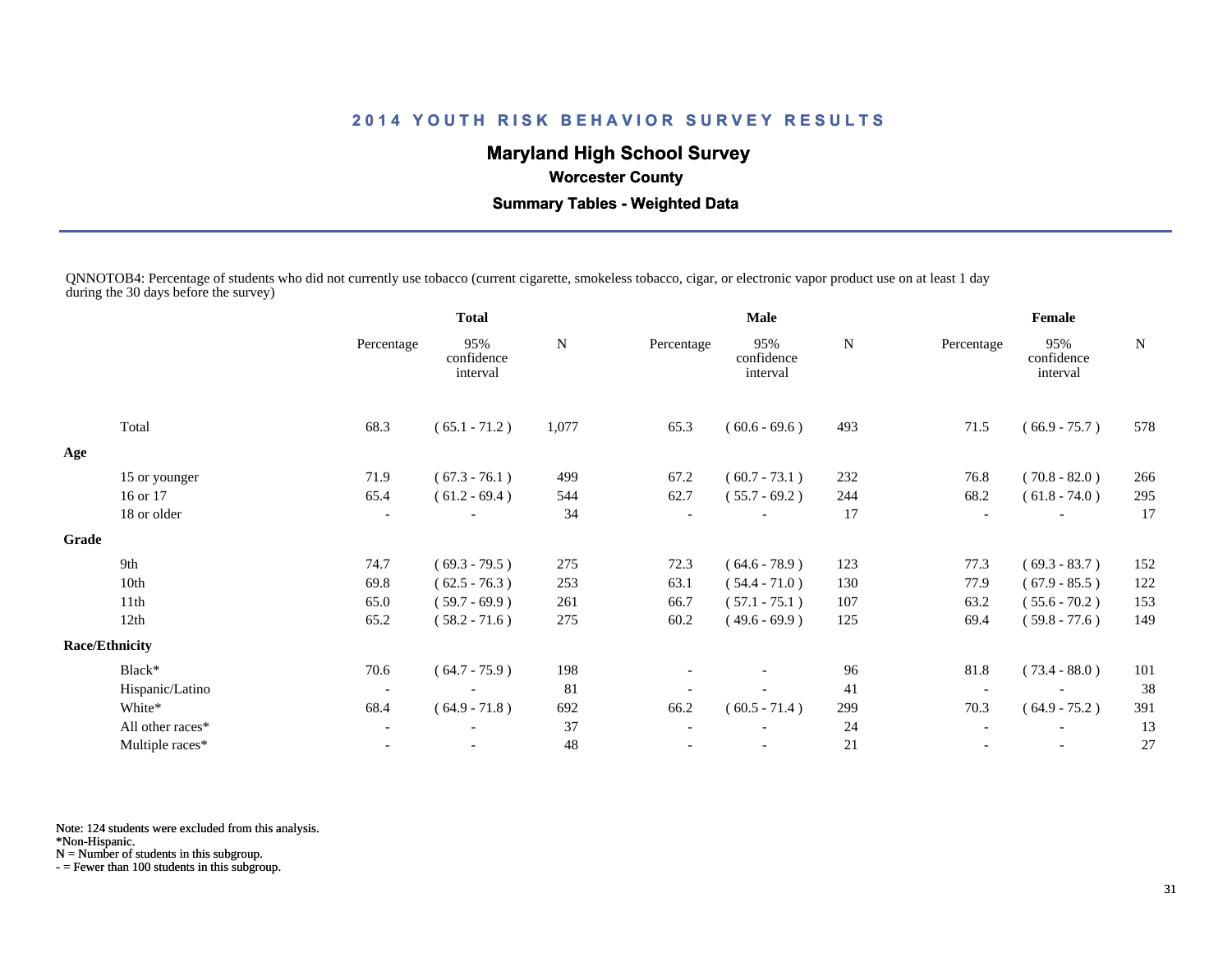# **Maryland High School Survey**

 **Worcester County**

 **Summary Tables - Weighted Data**

QNNOTOB3: Percentage of students who did not currently use cigarettes, cigars, or smokeless tobacco (on at least 1 day during the 30 days before the survey)

|       |                       | <b>Total</b>             |                               |           |            | <b>Male</b>                   |           | Female     |                               |             |  |
|-------|-----------------------|--------------------------|-------------------------------|-----------|------------|-------------------------------|-----------|------------|-------------------------------|-------------|--|
|       |                       | Percentage               | 95%<br>confidence<br>interval | ${\bf N}$ | Percentage | 95%<br>confidence<br>interval | ${\bf N}$ | Percentage | 95%<br>confidence<br>interval | $\mathbf N$ |  |
|       | Total                 | 80.4                     | $(78.0 - 82.5)$               | 1,097     | 76.7       | $(72.5 - 80.4)$               | 504       | 84.1       | $(80.7 - 87.0)$               | 585         |  |
| Age   |                       |                          |                               |           |            |                               |           |            |                               |             |  |
|       | 15 or younger         | 84.5                     | $(80.8 - 87.7)$               | 508       | 80.3       | $(74.2 - 85.3)$               | 234       | 89.1       | $(84.9 - 92.3)$               | 272         |  |
|       | 16 or 17              | 77.4                     | $(73.9 - 80.5)$               | 555       | 73.4       | $(66.7 - 79.3)$               | 253       | 80.9       | $(76.1 - 85.0)$               | 296         |  |
|       | 18 or older           | $\overline{\phantom{a}}$ |                               | 34        |            |                               | 17        |            |                               | 17          |  |
| Grade |                       |                          |                               |           |            |                               |           |            |                               |             |  |
|       | 9th                   | 89.2                     | $(85.5 - 92.0)$               | 278       | 88.7       | $(83.2 - 92.6)$               | 123       | 89.6       | $(83.3 - 93.8)$               | 155         |  |
|       | 10th                  | 82.2                     | $(77.2 - 86.3)$               | 258       | 76.7       | $(69.9 - 82.3)$               | 132       | 88.6       | $(80.8 - 93.5)$               | 124         |  |
|       | 11th                  | 77.4                     | $(72.8 - 81.3)$               | 266       | 76.6       | $(68.4 - 83.3)$               | 111       | 77.8       | $(70.3 - 83.8)$               | 154         |  |
|       | 12th                  | 74.7                     | $(68.5 - 80.1)$               | 281       | 66.6       | $(55.6 - 76.1)$               | 130       | 82.0       | $(74.9 - 87.4)$               | 150         |  |
|       | <b>Race/Ethnicity</b> |                          |                               |           |            |                               |           |            |                               |             |  |
|       | Black*                | 85.2                     | $(79.8 - 89.4)$               | 201       |            | $\overline{\phantom{a}}$      | 97        | 88.7       | $(80.6 - 93.7)$               | 103         |  |
|       | Hispanic/Latino       | $\overline{\phantom{a}}$ |                               | 83        |            |                               | 43        |            |                               | 38          |  |
|       | White*                | 80.1                     | $(77.0 - 82.8)$               | 704       | 75.5       | $(70.0 - 80.3)$               | 306       | 84.1       | $(79.9 - 87.5)$               | 395         |  |
|       | All other races*      | $\overline{\phantom{a}}$ |                               | 39        |            |                               | 24        |            |                               | 14          |  |
|       | Multiple races*       | $\overline{\phantom{a}}$ |                               | 49        |            |                               | 22        |            | $\overline{\phantom{a}}$      | 27          |  |
|       |                       |                          |                               |           |            |                               |           |            |                               |             |  |

Note: 104 students were excluded from this analysis.

\*Non-Hispanic.

N = Number of students in this subgroup.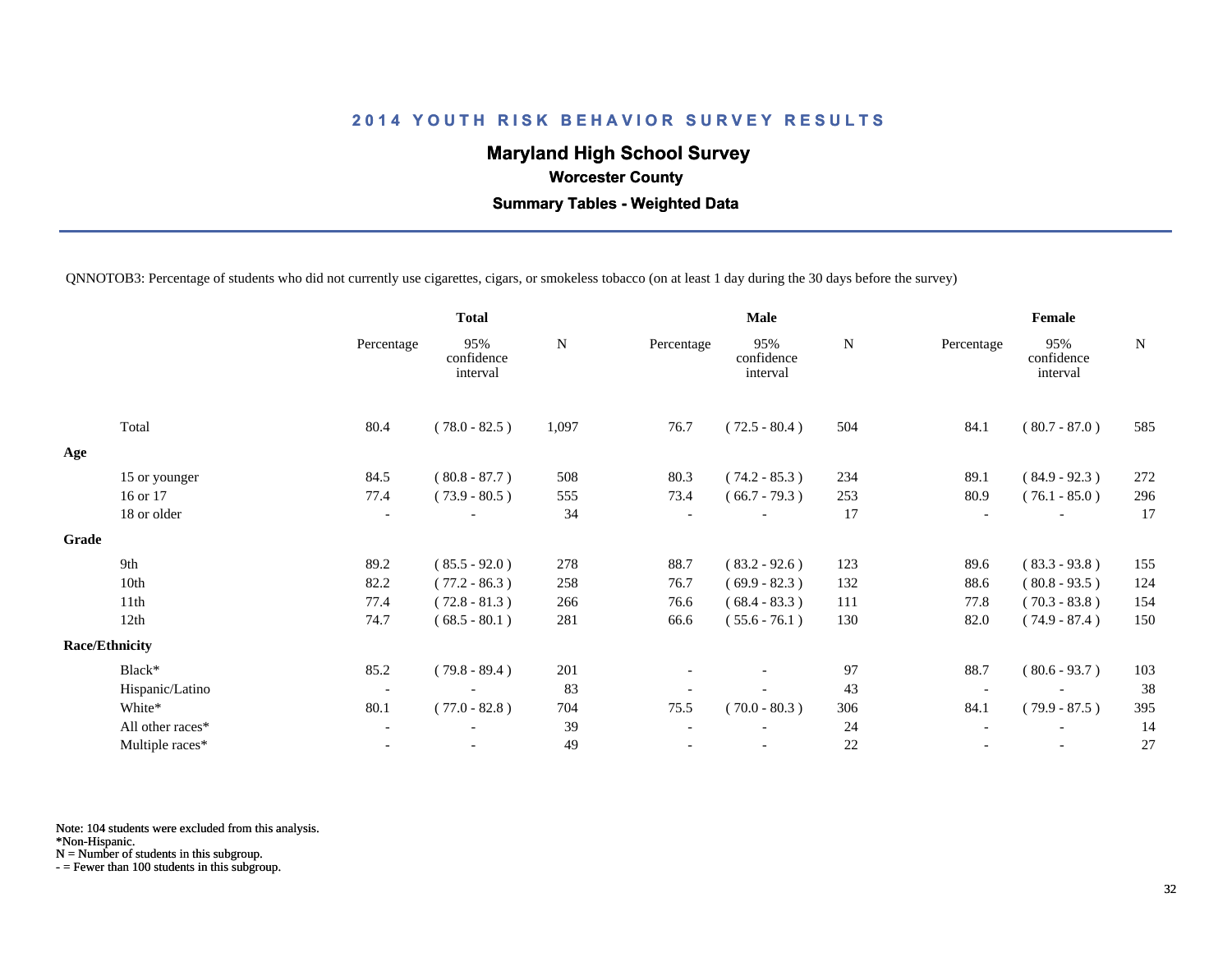# **Maryland High School Survey**

 **Worcester County**

 **Summary Tables - Weighted Data**

QNNOTOB2: Percentage of students who did not currently smoke cigarettes or cigars (on at least 1 day during the 30 days before the survey)

|       |                       |                          | <b>Total</b>                  | <b>Male</b> |            |                               |             | Female     |                               |     |  |
|-------|-----------------------|--------------------------|-------------------------------|-------------|------------|-------------------------------|-------------|------------|-------------------------------|-----|--|
|       |                       | Percentage               | 95%<br>confidence<br>interval | N           | Percentage | 95%<br>confidence<br>interval | $\mathbf N$ | Percentage | 95%<br>confidence<br>interval | N   |  |
|       | Total                 | 82.4                     | $(80.3 - 84.4)$               | 1,138       | 80.4       | $(76.9 - 83.4)$               | 531         | 84.6       | $(81.4 - 87.4)$               | 599 |  |
| Age   |                       |                          |                               |             |            |                               |             |            |                               |     |  |
|       | 15 or younger         | 85.2                     | $(81.3 - 88.4)$               | 526         | 81.7       | $(75.6 - 86.6)$               | 244         | 89.0       | $(84.8 - 92.2)$               | 280 |  |
|       | 16 or 17              | 80.8                     | $(78.1 - 83.2)$               | 576         | 79.3       | $(74.4 - 83.5)$               | 269         | 82.0       | $(77.5 - 85.8)$               | 301 |  |
|       | 18 or older           | $\overline{\phantom{a}}$ |                               | 36          |            |                               | 18          |            |                               | 18  |  |
| Grade |                       |                          |                               |             |            |                               |             |            |                               |     |  |
|       | 9th                   | 89.4                     | $(84.7 - 92.8)$               | 289         | 89.1       | $(83.2 - 93.1)$               | 130         | 89.7       | $(83.2 - 93.9)$               | 159 |  |
|       | 10th                  | 83.7                     | $(78.5 - 87.8)$               | 265         | 79.4       | $(72.2 - 85.2)$               | 136         | 88.8       | $(81.1 - 93.6)$               | 127 |  |
|       | 11th                  | 79.0                     | $(74.5 - 82.8)$               | 278         | 78.9       | $(71.6 - 84.7)$               | 120         | 78.9       | $(71.7 - 84.6)$               | 157 |  |
|       | 12th                  | 79.6                     | $(74.3 - 84.0)$               | 290         | 75.8       | $(67.4 - 82.6)$               | 137         | 83.1       | $(76.1 - 88.3)$               | 152 |  |
|       | <b>Race/Ethnicity</b> |                          |                               |             |            |                               |             |            |                               |     |  |
|       | Black*                | 87.1                     | $(82.0 - 91.0)$               | 217         | 83.8       | $(76.0 - 89.4)$               | 107         | 91.0       | $(83.3 - 95.4)$               | 109 |  |
|       | Hispanic/Latino       | $\overline{\phantom{a}}$ |                               | 86          |            |                               | 44          |            |                               | 40  |  |
|       | White*                | 82.6                     | $(80.0 - 84.9)$               | 718         | 80.6       | $(76.3 - 84.3)$               | 315         | 84.3       | $(80.3 - 87.6)$               | 400 |  |
|       | All other races*      | $\overline{\phantom{a}}$ |                               | 42          |            |                               | 27          |            |                               | 14  |  |
|       | Multiple races*       | $\overline{\phantom{a}}$ |                               | 53          |            | $\overline{\phantom{a}}$      | 25          |            | $\overline{\phantom{a}}$      | 28  |  |
|       |                       |                          |                               |             |            |                               |             |            |                               |     |  |

Note: 63 students were excluded from this analysis.

\*Non-Hispanic.

N = Number of students in this subgroup.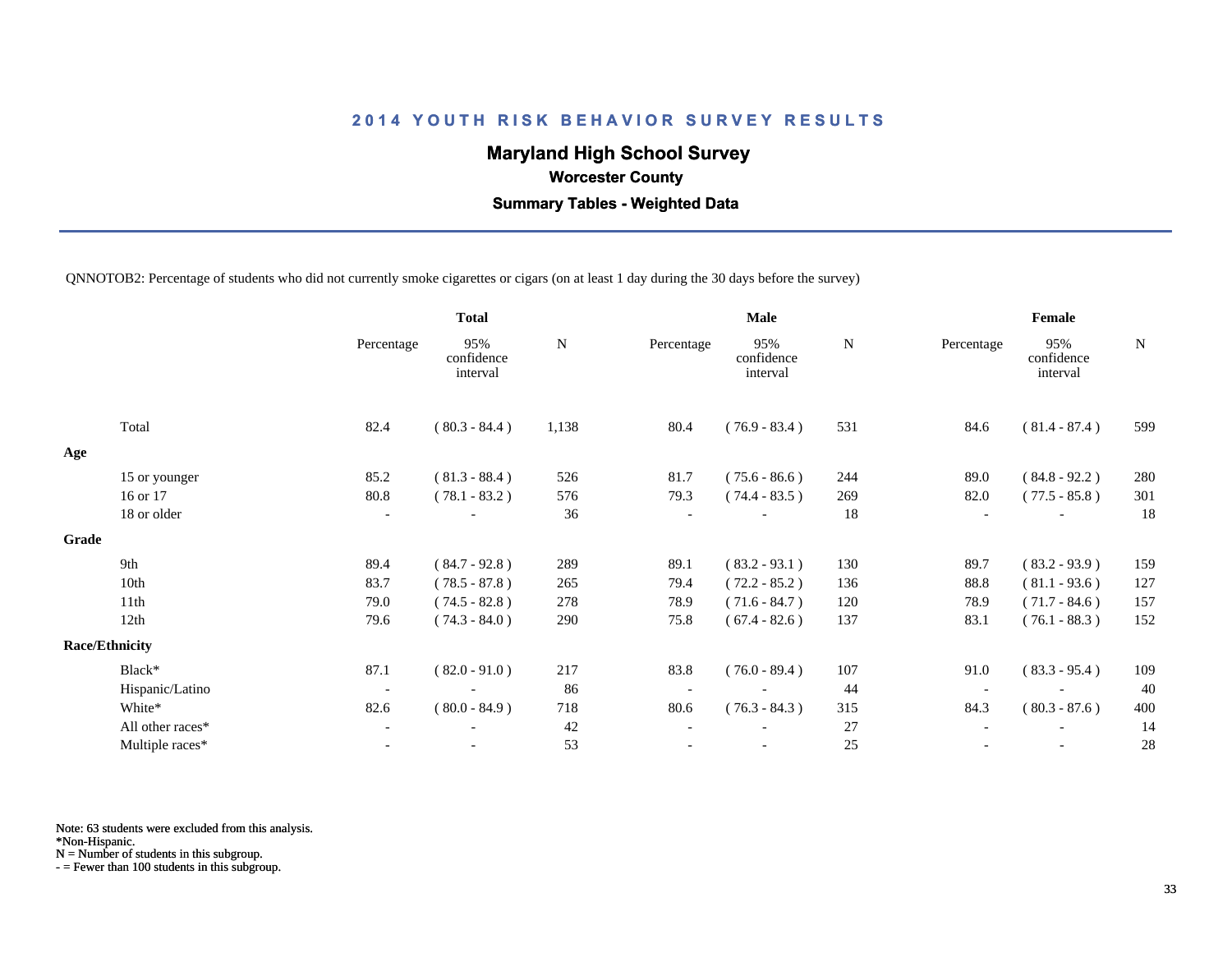# **Maryland High School Survey**

 **Worcester County**

 **Summary Tables - Weighted Data**

QN41: Percentage of students who ever drank alcohol (at least one drink of alcohol on at least 1 day during their life)

|                  |                                | <b>Total</b>                  |       | Male       |                               |     |            | Female                        |     |  |  |
|------------------|--------------------------------|-------------------------------|-------|------------|-------------------------------|-----|------------|-------------------------------|-----|--|--|
|                  | Percentage                     | 95%<br>confidence<br>interval | N     | Percentage | 95%<br>confidence<br>interval | N   | Percentage | 95%<br>confidence<br>interval | N   |  |  |
| Total            | 58.7                           | $(55.2 - 62.1)$               | 1,139 | 56.0       | $(51.7 - 60.2)$               | 532 | 61.3       | $(56.4 - 66.0)$               | 599 |  |  |
|                  |                                |                               |       |            |                               |     |            |                               |     |  |  |
| 15 or younger    | 51.1                           | $(45.9 - 56.2)$               | 527   | 49.3       | $(43.1 - 55.5)$               | 243 | 52.7       | $(45.8 - 59.5)$               | 283 |  |  |
| 16 or 17         | 65.4                           | $(61.0 - 69.5)$               | 576   | 61.8       | $(56.2 - 67.0)$               | 269 | 69.0       | $(62.9 - 74.6)$               | 300 |  |  |
| 18 or older      | $\overline{\phantom{a}}$       |                               | 36    |            |                               | 20  |            |                               | 16  |  |  |
|                  |                                |                               |       |            |                               |     |            |                               |     |  |  |
| 9th              | 46.4                           | $(40.7 - 52.3)$               | 288   | 43.6       | $(36.9 - 50.6)$               | 130 | 49.4       | $(40.1 - 58.7)$               | 158 |  |  |
| 10th             | 54.2                           | $(47.1 - 61.2)$               | 270   | 52.9       | $(44.8 - 60.8)$               | 137 | 55.1       | $(44.9 - 65.0)$               | 131 |  |  |
| 11th             | 63.1                           | $(57.7 - 68.2)$               | 275   | 59.3       | $(50.0 - 67.9)$               | 119 | 67.3       | $(59.9 - 73.9)$               | 155 |  |  |
| 12th             | 69.9                           | $(64.0 - 75.2)$               | 290   | 68.1       | $(61.2 - 74.3)$               | 137 | 71.4       | $(62.3 - 79.0)$               | 152 |  |  |
|                  |                                |                               |       |            |                               |     |            |                               |     |  |  |
| Black*           | 45.1                           | $(38.9 - 51.4)$               | 211   | 42.0       | $(34.0 - 50.5)$               | 103 | 48.1       | $(38.1 - 58.2)$               | 107 |  |  |
| Hispanic/Latino  | $\overline{\phantom{a}}$       |                               | 88    |            |                               | 47  |            |                               | 39  |  |  |
| White*           | 62.6                           | $(58.5 - 66.6)$               | 726   | 61.2       | $(56.1 - 66.0)$               | 320 | 64.3       | $(58.6 - 69.5)$               | 403 |  |  |
| All other races* | $\overline{\phantom{a}}$       | $\overline{\phantom{a}}$      | 38    |            |                               | 25  |            | $\overline{\phantom{a}}$      | 13  |  |  |
| Multiple races*  |                                |                               | 50    |            |                               | 23  |            |                               | 27  |  |  |
|                  | Grade<br><b>Race/Ethnicity</b> |                               |       |            |                               |     |            |                               |     |  |  |

Note: 62 students were excluded from this analysis.

\*Non-Hispanic.

N = Number of students in this subgroup.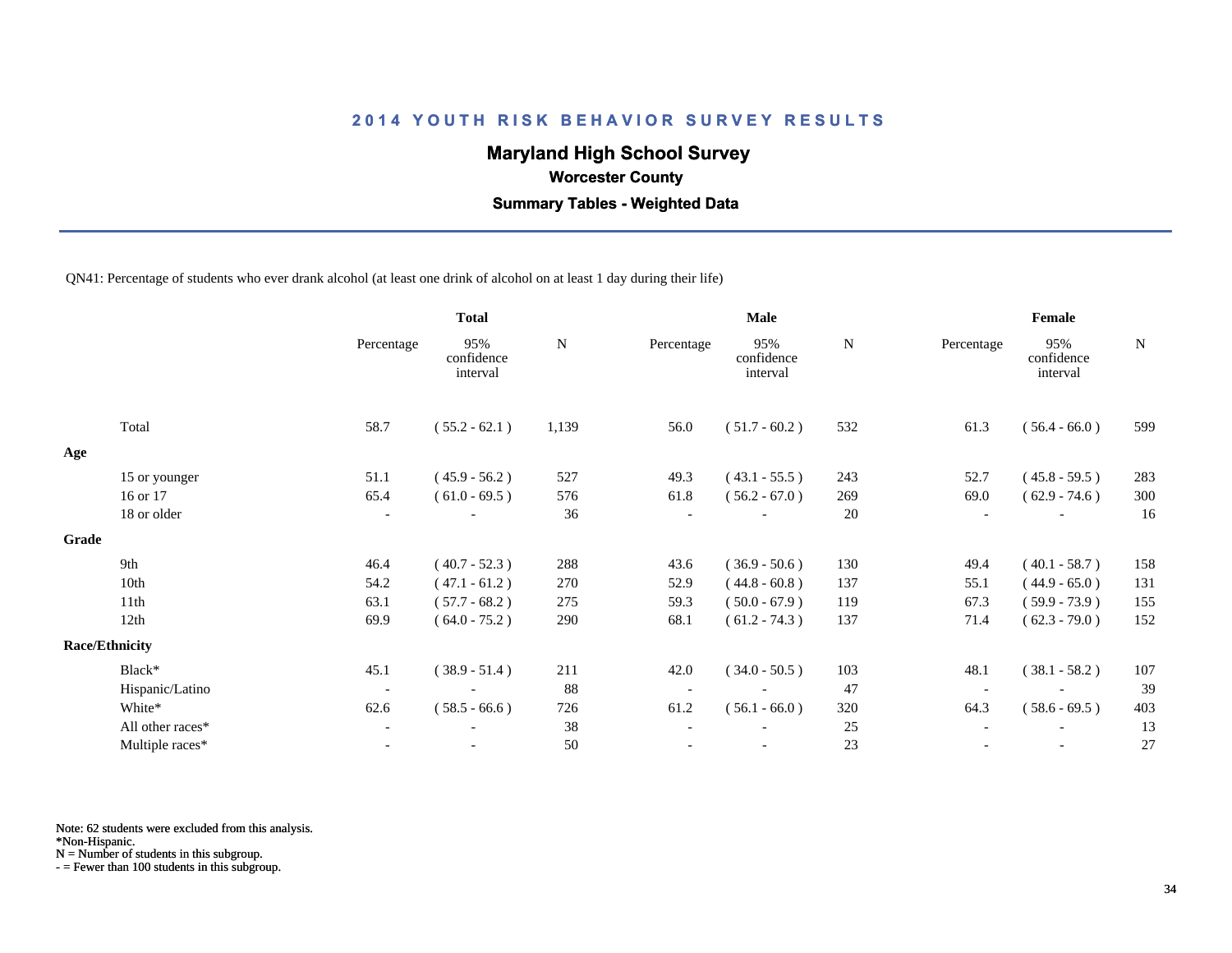# **Maryland High School Survey**

 **Worcester County**

 **Summary Tables - Weighted Data**

QN42: Percentage of students who drank alcohol before age 13 years (for the first time other than a few sips)

|       |                       |                          | <b>Total</b>                  |           |                          | <b>Male</b>                   | Female    |            |                               |             |
|-------|-----------------------|--------------------------|-------------------------------|-----------|--------------------------|-------------------------------|-----------|------------|-------------------------------|-------------|
|       |                       | Percentage               | 95%<br>confidence<br>interval | ${\bf N}$ | Percentage               | 95%<br>confidence<br>interval | ${\bf N}$ | Percentage | 95%<br>confidence<br>interval | $\mathbf N$ |
|       | Total                 | 20.1                     | $(17.7 - 22.8)$               | 1,174     | 22.8                     | $(19.8 - 26.1)$               | 555       | 17.2       | $(13.9 - 21.1)$               | 609         |
| Age   |                       |                          |                               |           |                          |                               |           |            |                               |             |
|       | 15 or younger         | 23.4                     | $(19.7 - 27.6)$               | 541       | 24.7                     | $(19.8 - 30.4)$               | 252       | 21.9       | $(17.0 - 27.8)$               | 287         |
|       | 16 or 17              | 17.3                     | $(14.0 - 21.2)$               | 594       | 20.6                     | $(16.4 - 25.6)$               | 282       | 13.4       | $(9.5 - 18.5)$                | 305         |
|       | 18 or older           | $\overline{\phantom{a}}$ |                               | 39        |                          |                               | 21        |            |                               | 17          |
| Grade |                       |                          |                               |           |                          |                               |           |            |                               |             |
|       | 9th                   | 22.4                     | $(17.3 - 28.5)$               | 297       | 23.5                     | $(16.6 - 32.1)$               | 134       | 21.4       | $(15.0 - 29.6)$               | 163         |
|       | 10th                  | 22.2                     | $(18.1 - 27.1)$               | 275       | 23.6                     | $(18.4 - 29.9)$               | 142       | 20.6       | $(14.3 - 28.8)$               | 129         |
|       | 11th                  | 20.0                     | $(15.2 - 25.7)$               | 285       | 22.7                     | $(16.1 - 30.9)$               | 126       | 17.5       | $(12.4 - 24.2)$               | 158         |
|       | 12th                  | 14.6                     | $(10.8 - 19.5)$               | 299       | 20.4                     | $(15.3 - 26.8)$               | 144       | 9.0        | $(4.7 - 16.6)$                | 154         |
|       | <b>Race/Ethnicity</b> |                          |                               |           |                          |                               |           |            |                               |             |
|       | Black*                | 18.0                     | $(13.0 - 24.4)$               | 223       | 19.5                     | $(13.6 - 27.1)$               | 110       | 15.6       | $(9.8 - 24.0)$                | 111         |
|       | Hispanic/Latino       | $\overline{\phantom{a}}$ | $\overline{\phantom{a}}$      | 94        | $\overline{\phantom{a}}$ | $\overline{\phantom{a}}$      | 48        |            |                               | 44          |
|       | White*                | 18.9                     | $(16.0 - 22.1)$               | 733       | 22.3                     | $(18.6 - 26.4)$               | 328       | 15.8       | $(11.9 - 20.6)$               | 402         |
|       | All other races*      | $\overline{\phantom{a}}$ |                               | 42        |                          |                               | 28        |            |                               | 13          |
|       | Multiple races*       | $\blacksquare$           |                               | 53        |                          | $\overline{\phantom{a}}$      | 25        |            | $\overline{\phantom{a}}$      | 28          |

Note: 27 students were excluded from this analysis.

\*Non-Hispanic.

N = Number of students in this subgroup.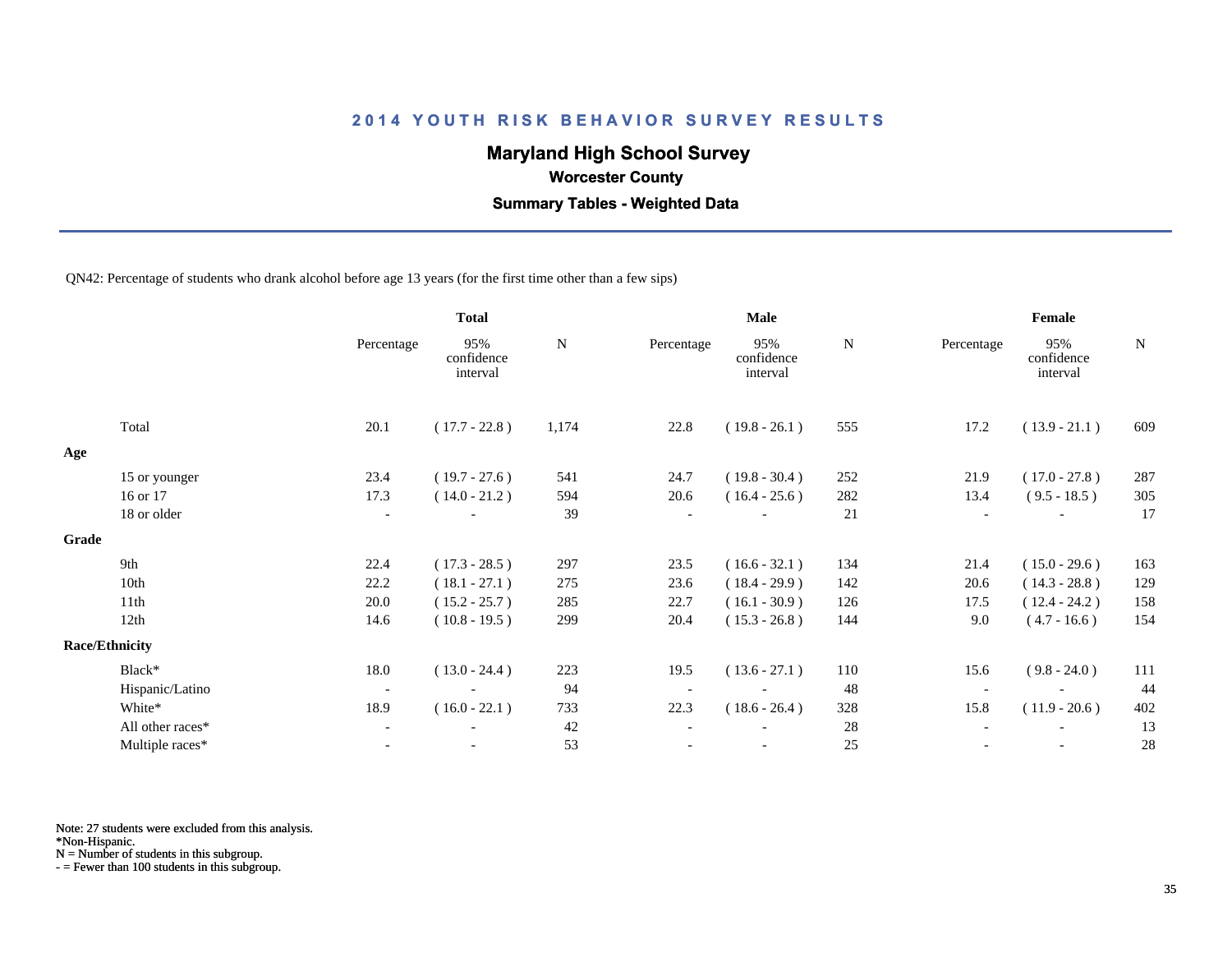# **Maryland High School Survey**

 **Worcester County**

 **Summary Tables - Weighted Data**

QN43: Percentage of students who currently drank alcohol (at least one drink of alcohol on at least 1 day during the 30 days before the survey)

|       |                       |                          | <b>Total</b>                  |       |                          | Male                          |     | Female     |                               |             |
|-------|-----------------------|--------------------------|-------------------------------|-------|--------------------------|-------------------------------|-----|------------|-------------------------------|-------------|
|       |                       | Percentage               | 95%<br>confidence<br>interval | N     | Percentage               | 95%<br>confidence<br>interval | N   | Percentage | 95%<br>confidence<br>interval | $\mathbf N$ |
|       | Total                 | 34.2                     | $(31.0 - 37.5)$               | 1,096 | 30.5                     | $(26.7 - 34.6)$               | 507 | 37.6       | $(33.1 - 42.4)$               | 582         |
| Age   |                       |                          |                               |       |                          |                               |     |            |                               |             |
|       | 15 or younger         | 26.5                     | $(22.4 - 31.1)$               | 511   | 23.5                     | $(18.6 - 29.3)$               | 235 | 29.3       | $(23.6 - 35.7)$               | 275         |
|       | 16 or 17              | 40.7                     | $(36.5 - 45.0)$               | 551   | 36.8                     | $(31.6 - 42.3)$               | 254 | 44.5       | $(38.2 - 51.0)$               | 291         |
|       | 18 or older           | $\overline{\phantom{a}}$ |                               | 34    |                          |                               | 18  |            |                               | 16          |
| Grade |                       |                          |                               |       |                          |                               |     |            |                               |             |
|       | 9th                   | 21.7                     | $(16.3 - 28.4)$               | 279   | 15.6                     | $(10.2 - 23.3)$               | 125 | 28.0       | $(19.5 - 38.5)$               | 154         |
|       | 10th                  | 27.9                     | $(23.1 - 33.2)$               | 260   | 27.3                     | $(21.9 - 33.6)$               | 133 | 28.6       | $(22.0 - 36.3)$               | 126         |
|       | 11th                  | 39.8                     | $(33.5 - 46.4)$               | 266   | 34.8                     | $(25.9 - 44.8)$               | 113 | 44.6       | $(36.1 - 53.5)$               | 152         |
|       | 12th                  | 46.0                     | $(40.5 - 51.6)$               | 277   | 44.5                     | $(38.6 - 50.5)$               | 128 | 47.0       | $(39.2 - 55.0)$               | 148         |
|       | <b>Race/Ethnicity</b> |                          |                               |       |                          |                               |     |            |                               |             |
|       | Black*                | 21.7                     | $(17.1 - 27.1)$               | 205   | 18.0                     | $(12.4 - 25.3)$               | 101 | 25.4       | $(17.8 - 34.8)$               | 103         |
|       | Hispanic/Latino       | $\overline{\phantom{a}}$ |                               | 82    | $\overline{\phantom{a}}$ |                               | 40  |            |                               | 40          |
|       | White*                | 37.4                     | $(33.4 - 41.5)$               | 702   | 34.4                     | $(29.2 - 39.9)$               | 305 | 40.2       | $(34.8 - 45.8)$               | 394         |
|       | All other races*      | $\overline{\phantom{a}}$ | $\overline{\phantom{a}}$      | 39    | $\overline{\phantom{a}}$ |                               | 26  |            | $\overline{\phantom{a}}$      | 13          |
|       | Multiple races*       |                          |                               | 47    |                          |                               | 23  |            |                               | 24          |

Note: 105 students were excluded from this analysis.

\*Non-Hispanic.

N = Number of students in this subgroup.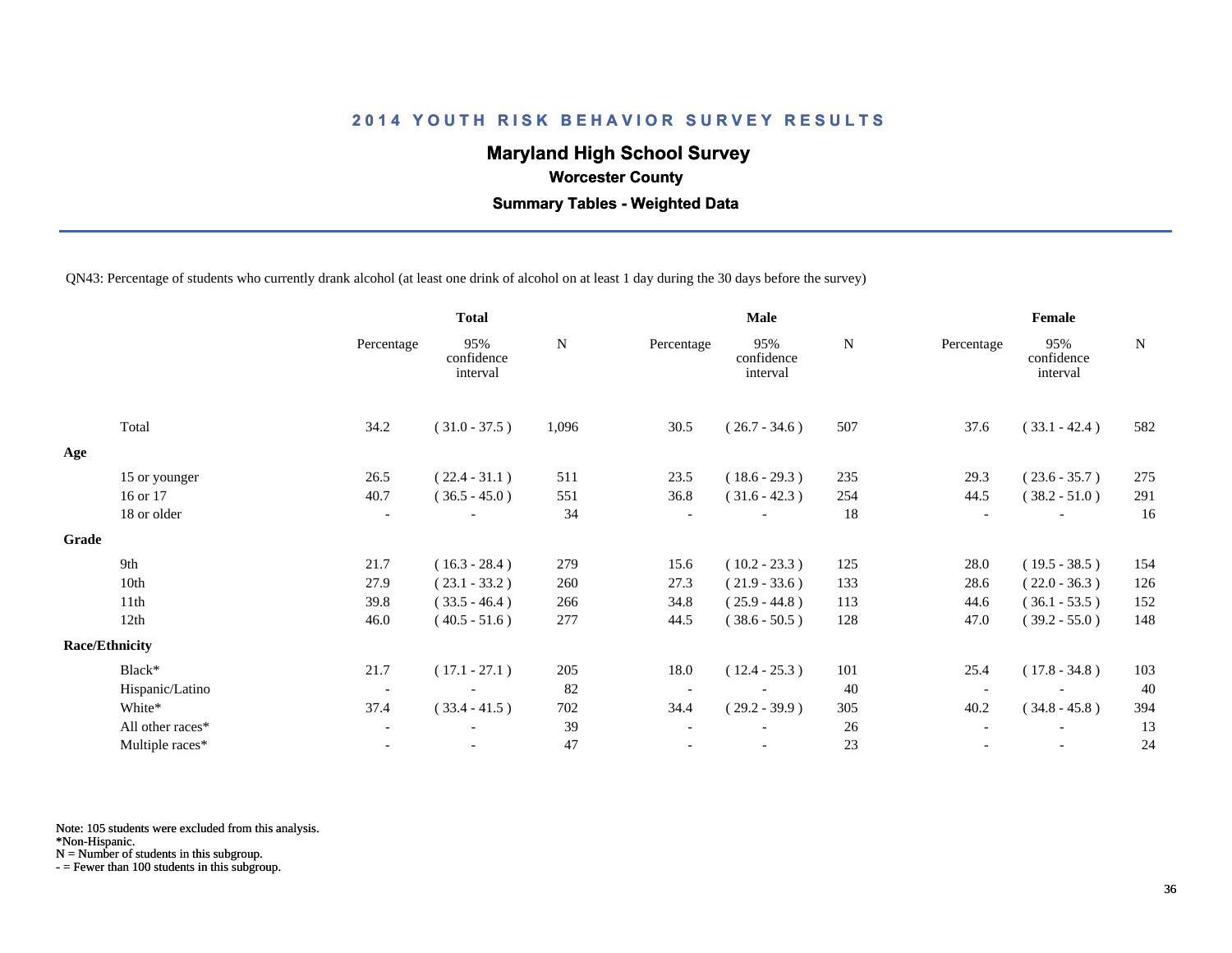## **Maryland High School Survey**

 **Worcester County**

 **Summary Tables - Weighted Data**

QN44: Percentage of students who drank five or more drinks of alcohol in a row (within a couple of hours on at least 1 day during the 30 days before the survey)

|       |                       | <b>Total</b>             |                               | <b>Male</b> |            |                               |           | Female     |                               |             |
|-------|-----------------------|--------------------------|-------------------------------|-------------|------------|-------------------------------|-----------|------------|-------------------------------|-------------|
|       |                       | Percentage               | 95%<br>confidence<br>interval | ${\bf N}$   | Percentage | 95%<br>confidence<br>interval | ${\bf N}$ | Percentage | 95%<br>confidence<br>interval | $\mathbf N$ |
|       | Total                 | 20.0                     | $(17.6 - 22.7)$               | 1,153       | 21.0       | $(17.5 - 24.9)$               | 538       | 19.1       | $(16.0 - 22.6)$               | 607         |
| Age   |                       |                          |                               |             |            |                               |           |            |                               |             |
|       | 15 or younger         | 15.5                     | $(12.4 - 19.2)$               | 531         | 16.2       | $(12.2 - 21.1)$               | 246       | 14.8       | $(11.1 - 19.5)$               | 284         |
|       | 16 or 17              | 23.5                     | $(20.2 - 27.2)$               | 583         | 24.6       | $(19.4 - 30.7)$               | 273       | 22.5       | $(17.9 - 27.9)$               | 303         |
|       | 18 or older           | $\overline{\phantom{a}}$ |                               | 39          |            |                               | 19        |            |                               | 20          |
| Grade |                       |                          |                               |             |            |                               |           |            |                               |             |
|       | 9th                   | 10.8                     | $(7.2 - 15.9)$                | 292         | 9.5        | $(5.8 - 15.2)$                | 132       | 12.2       | $(7.5 - 19.3)$                | 160         |
|       | 10th                  | 18.1                     | $(14.2 - 22.7)$               | 269         | 20.4       | $(15.5 - 26.3)$               | 136       | 15.2       | $(10.2 - 22.0)$               | 131         |
|       | 11th                  | 22.1                     | $(17.5 - 27.6)$               | 279         | 21.0       | $(13.9 - 30.5)$               | 121       | 23.4       | $(16.6 - 31.9)$               | 157         |
|       | 12th                  | 27.5                     | $(22.4 - 33.3)$               | 297         | 31.8       | $(25.2 - 39.2)$               | 141       | 23.6       | $(17.4 - 31.3)$               | 155         |
|       | <b>Race/Ethnicity</b> |                          |                               |             |            |                               |           |            |                               |             |
|       | Black*                | 11.2                     | $(7.7 - 15.9)$                | 220         | 12.4       | $(7.7 - 19.5)$                | 109       | 9.7        | $(5.2 - 17.4)$                | 110         |
|       | Hispanic/Latino       | $\overline{\phantom{a}}$ |                               | 87          |            |                               | 43        |            |                               | 42          |
|       | White*                | 21.5                     | $(18.6 - 24.8)$               | 731         | 23.3       | $(18.8 - 28.5)$               | 322       | 20.1       | $(16.5 - 24.1)$               | 406         |
|       | All other races*      | $\overline{\phantom{a}}$ |                               | 42          |            |                               | 28        |            |                               | 14          |
|       | Multiple races*       | $\overline{\phantom{a}}$ |                               | 50          |            | $\overline{\phantom{a}}$      | 23        |            | $\overline{\phantom{a}}$      | 27          |
|       |                       |                          |                               |             |            |                               |           |            |                               |             |

Note: 48 students were excluded from this analysis.

\*Non-Hispanic.

N = Number of students in this subgroup.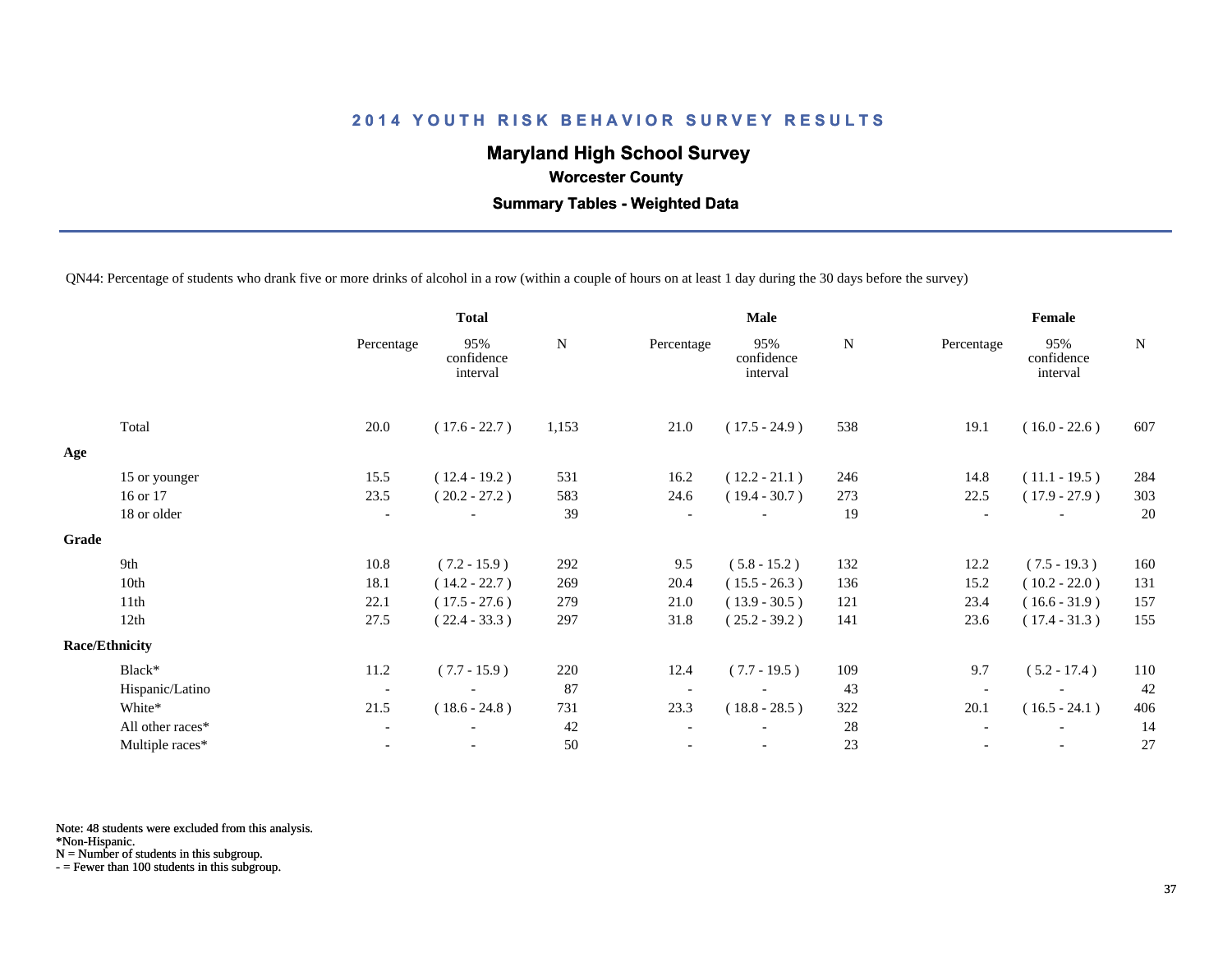## **Maryland High School Survey**

 **Worcester County**

 **Summary Tables - Weighted Data**

QN46: Percentage of students who usually obtained the alcohol they drank by someone giving it to them (among students who currently drank alcohol)

|       |                       | <b>Total</b>             |                               | <b>Male</b> |                          |                               |                | Female                   |                               |                  |
|-------|-----------------------|--------------------------|-------------------------------|-------------|--------------------------|-------------------------------|----------------|--------------------------|-------------------------------|------------------|
|       |                       | Percentage               | 95%<br>confidence<br>interval | ${\bf N}$   | Percentage               | 95%<br>confidence<br>interval | ${\bf N}$      | Percentage               | 95%<br>confidence<br>interval | ${\bf N}$        |
|       | Total                 | 42.6                     | $(36.7 - 48.6)$               | 375         | 38.2                     | $(30.5 - 46.5)$               | 154            | 45.9                     | $(39.4 - 52.6)$               | 218              |
| Age   |                       |                          |                               |             |                          |                               |                |                          |                               |                  |
|       | 15 or younger         | 42.7                     | $(34.5 - 51.3)$               | 140         |                          |                               | 57             |                          |                               | 82               |
|       | 16 or 17              | 42.8                     | $(34.8 - 51.3)$               | 221         | $\overline{\phantom{a}}$ | $\overline{\phantom{a}}$      | 91             | 44.7                     | $(35.6 - 54.3)$               | 128              |
|       | 18 or older           | $\overline{\phantom{a}}$ |                               | 14          |                          | $\overline{\phantom{a}}$      | 6              | $\overline{\phantom{a}}$ |                               | 8                |
| Grade |                       |                          |                               |             |                          |                               |                |                          |                               |                  |
|       | 9th                   | $\overline{\phantom{a}}$ |                               | 62          | $\overline{\phantom{a}}$ | $-$                           | 19             | $\overline{\phantom{a}}$ | $\overline{\phantom{a}}$      | 43               |
|       | 10th                  | $\overline{\phantom{a}}$ |                               | 77          | $\overline{\phantom{0}}$ | $\overline{\phantom{0}}$      | 39             | $\overline{\phantom{0}}$ | $\overline{\phantom{0}}$      | 38               |
|       | 11th                  | 43.5                     | $(31.8 - 55.9)$               | 102         |                          | $\overline{\phantom{a}}$      | 37             |                          | $\overline{\phantom{a}}$      | 65               |
|       | 12th                  | 40.6                     | $(32.8 - 48.9)$               | 125         |                          | $\overline{\phantom{a}}$      | 55             |                          | $\overline{\phantom{a}}$      | 70               |
|       | <b>Race/Ethnicity</b> |                          |                               |             |                          |                               |                |                          |                               |                  |
|       | Black*                | $\overline{\phantom{a}}$ |                               | 45          |                          | $\overline{\phantom{a}}$      | 18             |                          | $\overline{\phantom{a}}$      | 26               |
|       | Hispanic/Latino       | $\overline{\phantom{a}}$ |                               | 41          |                          |                               | 19             |                          |                               | 20               |
|       | White*                | 42.9                     | $(35.6 - 50.5)$               | 261         | 40.7                     | $(30.9 - 51.3)$               | 104            | 44.6                     | $(36.4 - 53.1)$               | 157              |
|       | All other races*      | $\blacksquare$           | $\overline{\phantom{a}}$      | $10\,$      | $\overline{\phantom{a}}$ | $\overline{\phantom{a}}$      | 5              | $\overline{\phantom{a}}$ | $\overline{\phantom{a}}$      | 5                |
|       | Multiple races*       | $\overline{\phantom{a}}$ |                               | 11          |                          | $\overline{\phantom{a}}$      | $\overline{4}$ |                          | $\overline{\phantom{a}}$      | $\boldsymbol{7}$ |
|       |                       |                          |                               |             |                          |                               |                |                          |                               |                  |

Note: 826 students were excluded from this analysis.

\*Non-Hispanic.

N = Number of students in this subgroup.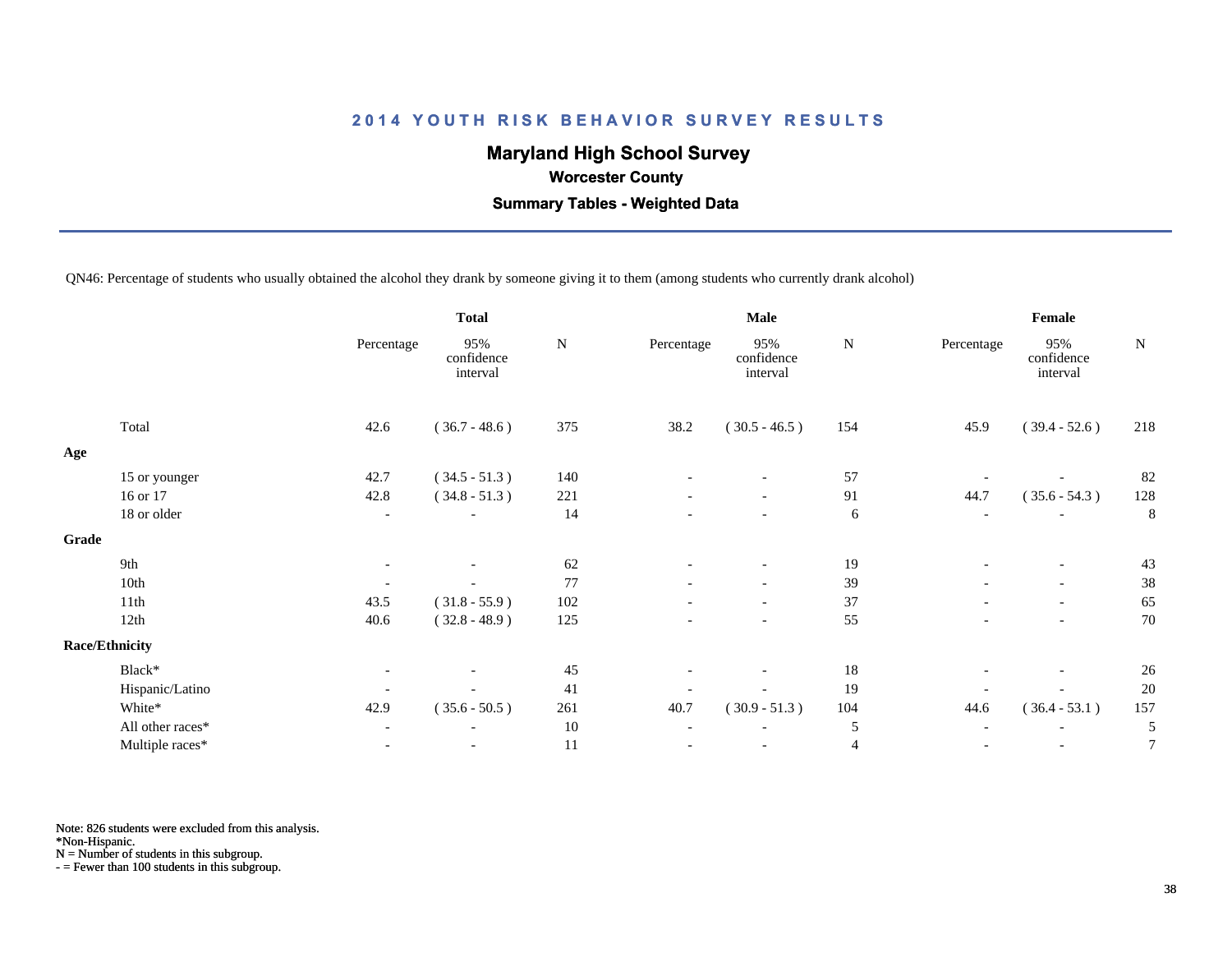## **Maryland High School Survey**

 **Worcester County**

 **Summary Tables - Weighted Data**

QN47: Percentage of students who ever used marijuana (one or more times during their life)

|       |                       |                          | <b>Total</b>                  |           |                          | <b>Male</b>                   |           | Female     |                               |             |
|-------|-----------------------|--------------------------|-------------------------------|-----------|--------------------------|-------------------------------|-----------|------------|-------------------------------|-------------|
|       |                       | Percentage               | 95%<br>confidence<br>interval | ${\bf N}$ | Percentage               | 95%<br>confidence<br>interval | ${\bf N}$ | Percentage | 95%<br>confidence<br>interval | $\mathbf N$ |
|       | Total                 | 37.5                     | $(34.3 - 40.8)$               | 1,144     | 38.5                     | $(34.5 - 42.6)$               | 529       | 36.5       | $(32.0 - 41.2)$               | 605         |
| Age   |                       |                          |                               |           |                          |                               |           |            |                               |             |
|       | 15 or younger         | 28.6                     | $(24.3 - 33.4)$               | 524       | 31.3                     | $(25.3 - 38.1)$               | 239       | 25.6       | $(20.7 - 31.3)$               | 283         |
|       | 16 or 17              | 44.4                     | $(39.9 - 49.0)$               | 584       | 43.8                     | $(38.1 - 49.7)$               | 270       | 45.6       | $(39.5 - 51.7)$               | 307         |
|       | 18 or older           | $\overline{\phantom{a}}$ |                               | 36        |                          |                               | 20        |            | $\overline{\phantom{a}}$      | 15          |
| Grade |                       |                          |                               |           |                          |                               |           |            |                               |             |
|       | 9th                   | 20.5                     | $(17.1 - 24.4)$               | 284       | 20.0                     | $(15.0 - 26.3)$               | 127       | 21.0       | $(16.0 - 26.9)$               | 157         |
|       | 10th                  | 35.9                     | $(30.0 - 42.2)$               | 273       | 40.6                     | $(32.7 - 49.0)$               | 137       | 29.7       | $(21.8 - 39.0)$               | 132         |
|       | 11th                  | 43.8                     | $(37.4 - 50.4)$               | 278       | 43.8                     | $(34.2 - 53.9)$               | 119       | 44.2       | $(36.2 - 52.4)$               | 158         |
|       | 12th                  | 47.3                     | $(41.7 - 53.0)$               | 293       | 46.3                     | $(40.4 - 52.3)$               | 138       | 48.6       | $(40.3 - 57.0)$               | 154         |
|       | <b>Race/Ethnicity</b> |                          |                               |           |                          |                               |           |            |                               |             |
|       | Black*                | 38.9                     | $(31.9 - 46.5)$               | 210       | 43.9                     | $(34.7 - 53.6)$               | 101       | 32.9       | $(23.8 - 43.5)$               | 107         |
|       | Hispanic/Latino       | $\overline{\phantom{a}}$ | $\overline{\phantom{a}}$      | 89        | $\overline{\phantom{a}}$ | $\overline{\phantom{a}}$      | 44        |            | $\overline{\phantom{a}}$      | 43          |
|       | White*                | 35.6                     | $(31.8 - 39.6)$               | 728       | 35.4                     | $(30.4 - 40.7)$               | 321       | 36.1       | $(31.3 - 41.2)$               | 404         |
|       | All other races*      | $\overline{\phantom{a}}$ |                               | 41        |                          |                               | 26        |            |                               | 14          |
|       | Multiple races*       | $\blacksquare$           |                               | 51        |                          | $\overline{\phantom{a}}$      | 24        |            | $\overline{\phantom{a}}$      | 27          |

Note: 57 students were excluded from this analysis.

\*Non-Hispanic.

N = Number of students in this subgroup.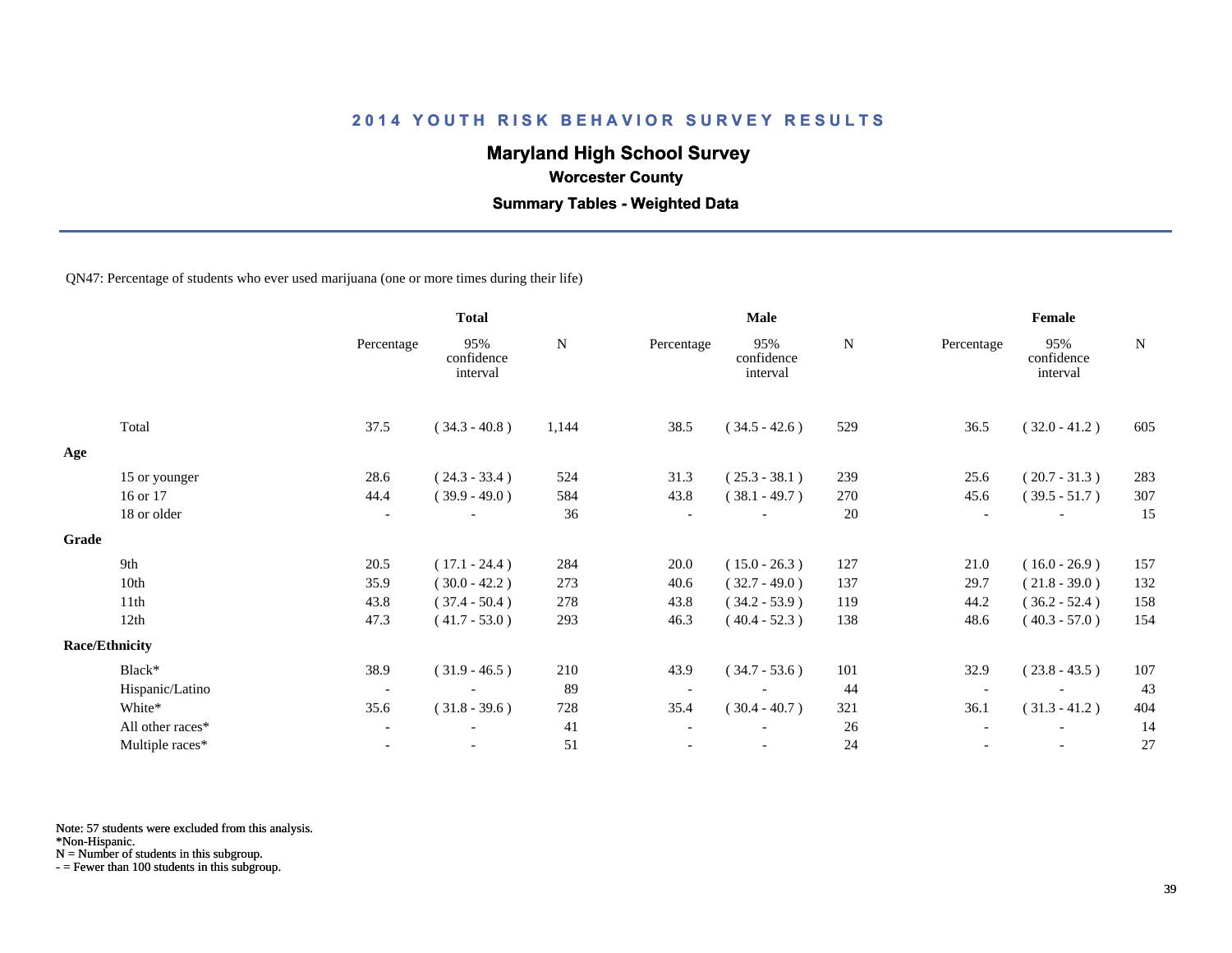## **Maryland High School Survey**

 **Worcester County**

 **Summary Tables - Weighted Data**

QN48: Percentage of students who tried marijuana before age 13 years (for the first time)

|       |                       |                          | <b>Total</b>                  |             |                          | Male                          |     | Female     |                               |             |  |
|-------|-----------------------|--------------------------|-------------------------------|-------------|--------------------------|-------------------------------|-----|------------|-------------------------------|-------------|--|
|       |                       | Percentage               | 95%<br>confidence<br>interval | $\mathbf N$ | Percentage               | 95%<br>confidence<br>interval | N   | Percentage | 95%<br>confidence<br>interval | $\mathbf N$ |  |
|       | Total                 | 12.1                     | $(10.2 - 14.3)$               | 1,162       | 14.8                     | $(12.1 - 18.0)$               | 545 | 9.1        | $(6.9 - 11.9)$                | 607         |  |
| Age   |                       |                          |                               |             |                          |                               |     |            |                               |             |  |
|       | 15 or younger         | 12.7                     | $(9.8 - 16.3)$                | 531         | 15.4                     | $(11.7 - 20.1)$               | 249 | 9.5        | $(6.3 - 14.0)$                | 280         |  |
|       | 16 or 17              | 11.0                     | $(8.5 - 14.1)$                | 591         | 14.0                     | $(10.1 - 19.0)$               | 276 | 8.3        | $(5.7 - 11.9)$                | 308         |  |
|       | 18 or older           | $\overline{\phantom{a}}$ | $\overline{\phantom{a}}$      | 40          |                          | $\overline{\phantom{a}}$      | 20  |            | $\overline{\phantom{a}}$      | 19          |  |
| Grade |                       |                          |                               |             |                          |                               |     |            |                               |             |  |
|       | 9th                   | 11.0                     | $(7.4 - 15.9)$                | 292         | 12.6                     | $(8.2 - 19.1)$                | 133 | 9.2        | $(5.0 - 16.3)$                | 159         |  |
|       | 10th                  | 14.5                     | $(10.7 - 19.4)$               | 271         | 18.3                     | $(12.5 - 26.1)$               | 139 | 9.1        | $(5.1 - 15.6)$                | 128         |  |
|       | 11th                  | 12.3                     | $(8.3 - 17.9)$                | 284         | 13.1                     | $(7.8 - 21.4)$                | 123 | 11.7       | $(7.5 - 17.9)$                | 160         |  |
|       | 12th                  | 9.0                      | $(6.2 - 13.0)$                | 298         | 12.4                     | $(7.9 - 18.9)$                | 141 | 5.8        | $(3.1 - 10.7)$                | 156         |  |
|       | <b>Race/Ethnicity</b> |                          |                               |             |                          |                               |     |            |                               |             |  |
|       | Black*                | 15.0                     | $(10.9 - 20.3)$               | 216         | 16.6                     | $(10.8 - 24.6)$               | 108 | 12.2       | $(7.1 - 20.1)$                | 106         |  |
|       | Hispanic/Latino       | $\overline{\phantom{a}}$ | $\overline{\phantom{a}}$      | 90          | $\overline{\phantom{a}}$ |                               | 45  |            |                               | 43          |  |
|       | White*                | 10.0                     | $(7.9 - 12.4)$                | 737         | 12.2                     | $(9.0 - 16.1)$                | 326 | $8.0\,$    | $(5.7 - 11.2)$                | 408         |  |
|       | All other races*      | $\overline{\phantom{a}}$ |                               | 43          |                          |                               | 28  |            |                               | 14          |  |
|       | Multiple races*       | $\overline{\phantom{a}}$ | $\overline{\phantom{a}}$      | $52\,$      |                          | $\overline{\phantom{a}}$      | 25  |            | $\overline{\phantom{a}}$      | $27\,$      |  |
|       |                       |                          |                               |             |                          |                               |     |            |                               |             |  |

Note: 39 students were excluded from this analysis.

\*Non-Hispanic.

N = Number of students in this subgroup.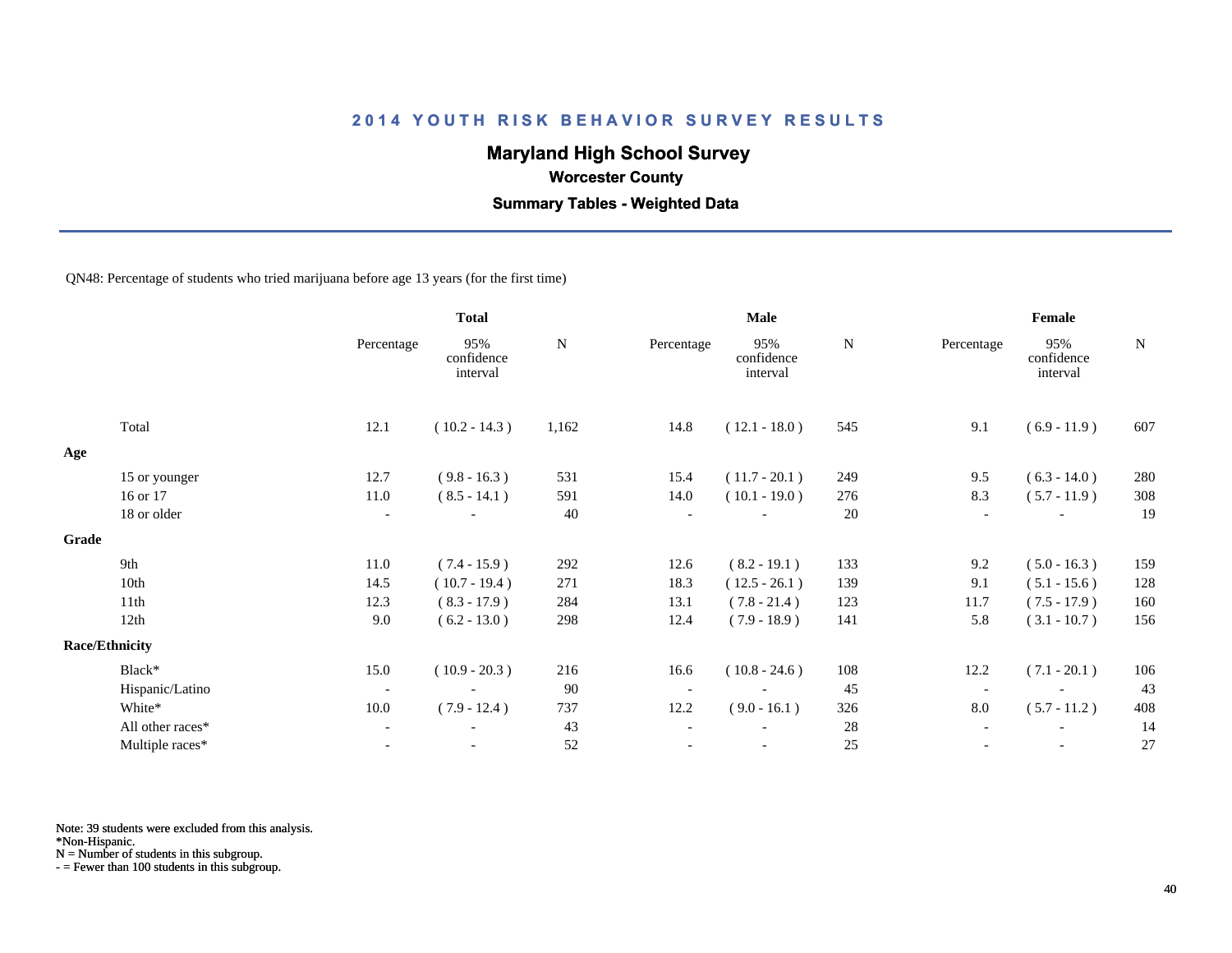## **Maryland High School Survey**

 **Worcester County**

 **Summary Tables - Weighted Data**

QN49: Percentage of students who currently used marijuana (one or more times during the 30 days before the survey)

|       |                       | <b>Total</b>             |                               | Male  |            |                               |     | Female                   |                               |             |
|-------|-----------------------|--------------------------|-------------------------------|-------|------------|-------------------------------|-----|--------------------------|-------------------------------|-------------|
|       |                       | Percentage               | 95%<br>confidence<br>interval | N     | Percentage | 95%<br>confidence<br>interval | N   | Percentage               | 95%<br>confidence<br>interval | $\mathbf N$ |
|       | Total                 | 23.0                     | $(20.5 - 25.6)$               | 1,154 | 23.7       | $(20.3 - 27.6)$               | 537 | 21.9                     | $(18.4 - 25.9)$               | 607         |
| Age   |                       |                          |                               |       |            |                               |     |                          |                               |             |
|       | 15 or younger         | 18.1                     | $(14.9 - 21.8)$               | 528   | 20.5       | $(15.6 - 26.6)$               | 242 | 15.3                     | $(11.2 - 20.5)$               | 284         |
|       | 16 or 17              | 26.5                     | $(22.9 - 30.5)$               | 588   | 26.5       | $(21.7 - 31.8)$               | 275 | 26.7                     | $(21.6 - 32.5)$               | 306         |
|       | 18 or older           | $\overline{\phantom{a}}$ |                               | 38    |            |                               | 20  | $\overline{\phantom{a}}$ |                               | 17          |
| Grade |                       |                          |                               |       |            |                               |     |                          |                               |             |
|       | 9th                   | 13.1                     | $(10.4 - 16.4)$               | 289   | 12.4       | $(8.4 - 17.9)$                | 130 | 13.8                     | $(9.8 - 19.0)$                | 159         |
|       | 10th                  | 22.3                     | $(17.9 - 27.5)$               | 271   | 27.2       | $(19.4 - 36.7)$               | 137 | 15.5                     | $(10.1 - 23.0)$               | 130         |
|       | 11th                  | 26.9                     | $(21.5 - 33.1)$               | 282   | 27.5       | $(19.6 - 37.3)$               | 122 | 26.6                     | $(19.4 - 35.2)$               | 159         |
|       | 12th                  | 27.8                     | $(22.7 - 33.5)$               | 295   | 25.7       | $(19.0 - 33.9)$               | 140 | 30.0                     | $(23.3 - 37.6)$               | 154         |
|       | <b>Race/Ethnicity</b> |                          |                               |       |            |                               |     |                          |                               |             |
|       | Black*                | 22.8                     | $(17.2 - 29.5)$               | 217   | 24.2       | $(16.9 - 33.4)$               | 106 | 20.4                     | $(13.2 - 30.1)$               | 109         |
|       | Hispanic/Latino       | $\overline{\phantom{a}}$ |                               | 89    |            | $\blacksquare$                | 43  |                          |                               | 44          |
|       | White*                | 21.0                     | $(18.3 - 24.0)$               | 729   | 21.6       | $(17.5 - 26.3)$               | 322 | 20.6                     | $(16.7 - 25.2)$               | 404         |
|       | All other races*      | $\overline{\phantom{a}}$ |                               | 42    |            |                               | 27  |                          |                               | 14          |
|       | Multiple races*       |                          |                               | 52    |            |                               | 25  |                          |                               | 27          |
|       |                       |                          |                               |       |            |                               |     |                          |                               |             |

Note: 47 students were excluded from this analysis.

\*Non-Hispanic.

N = Number of students in this subgroup.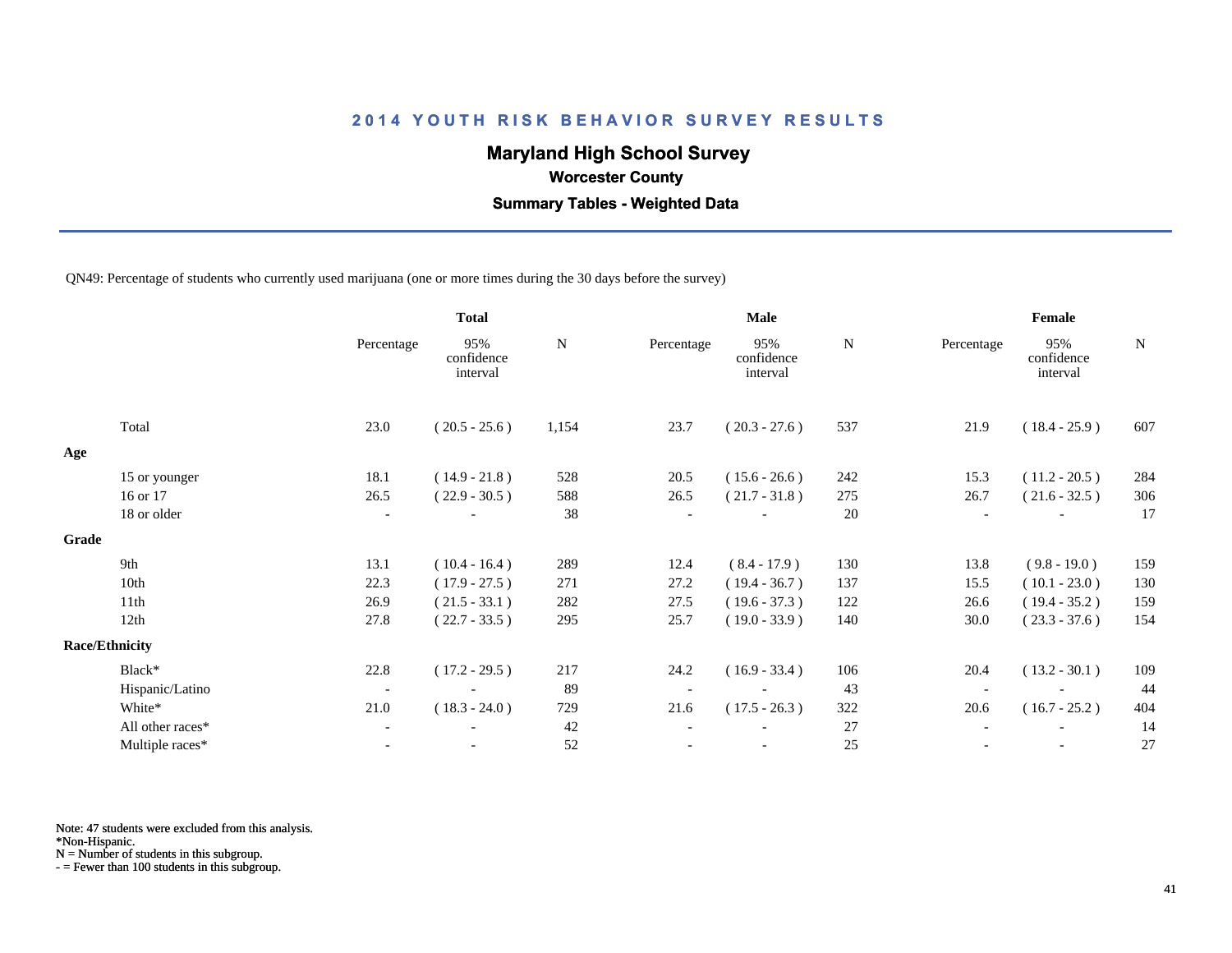## **Maryland High School Survey**

 **Worcester County**

 **Summary Tables - Weighted Data**

QN50: Percentage of students who ever used cocaine (any form of cocaine, such as powder, crack, or freebase, one or more times during their life)

|                  |                                | <b>Total</b>                  |       | <b>Male</b>              |                               |           | Female                   |                               |     |
|------------------|--------------------------------|-------------------------------|-------|--------------------------|-------------------------------|-----------|--------------------------|-------------------------------|-----|
|                  | Percentage                     | 95%<br>confidence<br>interval | N     | Percentage               | 95%<br>confidence<br>interval | ${\bf N}$ | Percentage               | 95%<br>confidence<br>interval | N   |
| Total            | 7.7                            | $(6.2 - 9.5)$                 | 1,179 | 8.0                      | $(5.6 - 11.2)$                | 548       | 7.1                      | $(5.7 - 8.9)$                 | 621 |
|                  |                                |                               |       |                          |                               |           |                          |                               |     |
| 15 or younger    | 7.6                            | $(5.4 - 10.6)$                | 543   | 8.3                      | $(5.0 - 13.6)$                | 248       | 6.8                      | $(4.5 - 10.0)$                | 293 |
| 16 or 17         | 7.5                            | $(5.7 - 9.8)$                 | 595   | 7.9                      | $(5.0 - 12.2)$                | 279       | 6.9                      | $(4.9 - 9.6)$                 | 309 |
| 18 or older      | $\overline{\phantom{a}}$       |                               | 41    | $\overline{\phantom{a}}$ |                               | 21        | $\overline{\phantom{a}}$ |                               | 19  |
|                  |                                |                               |       |                          |                               |           |                          |                               |     |
| 9th              | 6.8                            | $(4.1 - 11.2)$                | 295   | 5.9                      | $(3.1 - 11.2)$                | 131       | 7.7                      | $(4.2 - 13.8)$                | 164 |
| 10th             | 6.3                            | $(3.8 - 10.1)$                | 278   | 6.8                      | $(3.5 - 12.8)$                | 141       | 4.0                      | $(1.8 - 8.6)$                 | 133 |
| 11th             | 8.0                            | $(5.3 - 11.8)$                | 285   | 8.5                      | $(4.5 - 15.3)$                | 124       | 7.6                      | $(4.5 - 12.5)$                | 160 |
| 12th             | 7.8                            | $(5.1 - 11.8)$                | 302   | 8.6                      | $(4.6 - 15.7)$                | 144       | 7.0                      | $(4.4 - 11.0)$                | 157 |
|                  |                                |                               |       |                          |                               |           |                          |                               |     |
| Black*           | 4.7                            | $(2.3 - 9.1)$                 | 222   | 5.3                      | $(2.4 - 11.2)$                | 109       | 2.9                      | $(1.0 - 8.3)$                 | 111 |
| Hispanic/Latino  | $\overline{\phantom{a}}$       |                               | 96    | $\overline{\phantom{a}}$ |                               | 47        | $\overline{\phantom{a}}$ |                               | 47  |
| White*           | 6.3                            | $(4.9 - 8.2)$                 | 741   | 6.8                      | $(4.5 - 10.2)$                | 328       | 6.0                      | $(4.3 - 8.2)$                 | 410 |
| All other races* | $\overline{\phantom{a}}$       | $\blacksquare$                | 40    | $\overline{\phantom{a}}$ |                               | 25        | $\overline{\phantom{a}}$ | $\overline{\phantom{a}}$      | 14  |
| Multiple races*  |                                |                               | 52    |                          |                               | 24        |                          |                               | 28  |
|                  | Grade<br><b>Race/Ethnicity</b> |                               |       |                          |                               |           |                          |                               |     |

Note: 22 students were excluded from this analysis.

\*Non-Hispanic.

N = Number of students in this subgroup.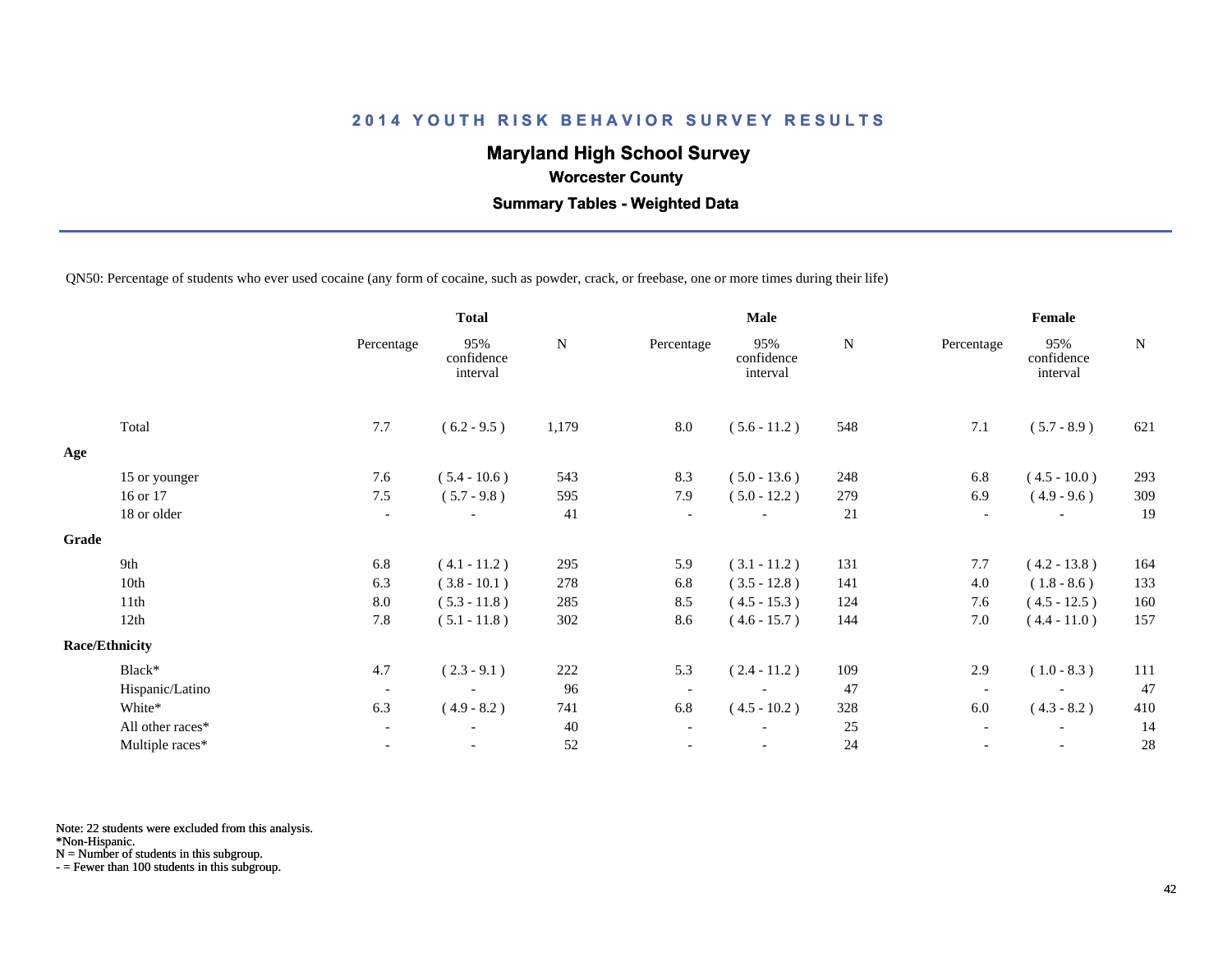## **Maryland High School Survey**

 **Worcester County**

 **Summary Tables - Weighted Data**

QN51: Percentage of students who ever used inhalants (sniffed glue, breathed the contents of aerosol spray cans, or inhaled any paints or sprays to get high, one or more times during their life)

|       |                       |                          | <b>Total</b>                  |       | Male                     |                               |     | Female                   |                               |             |
|-------|-----------------------|--------------------------|-------------------------------|-------|--------------------------|-------------------------------|-----|--------------------------|-------------------------------|-------------|
|       |                       | Percentage               | 95%<br>confidence<br>interval | N     | Percentage               | 95%<br>confidence<br>interval | N   | Percentage               | 95%<br>confidence<br>interval | $\mathbf N$ |
|       | Total                 | 10.0                     | $(8.4 - 11.8)$                | 1,172 | 11.0                     | $(8.6 - 14.1)$                | 545 | 8.5                      | $(6.4 - 11.1)$                | 618         |
| Age   |                       |                          |                               |       |                          |                               |     |                          |                               |             |
|       | 15 or younger         | 11.8                     | $(9.4 - 14.6)$                | 539   | 13.1                     | $(9.2 - 18.3)$                | 246 | 10.4                     | $(7.3 - 14.6)$                | 292         |
|       | 16 or 17              | 8.3                      | $(6.3 - 10.9)$                | 593   | 9.4                      | $(6.3 - 13.8)$                | 278 | 7.0                      | $(4.6 - 10.5)$                | 308         |
|       | 18 or older           | $\overline{\phantom{a}}$ | $\overline{\phantom{a}}$      | 40    |                          |                               | 21  | $\overline{\phantom{a}}$ |                               | 18          |
| Grade |                       |                          |                               |       |                          |                               |     |                          |                               |             |
|       | 9th                   | 12.7                     | $(9.2 - 17.2)$                | 294   | 13.1                     | $(8.1 - 20.6)$                | 131 | 12.2                     | $(7.7 - 18.9)$                | 163         |
|       | 10th                  | 8.7                      | $(6.1 - 12.2)$                | 274   | 8.8                      | $(5.7 - 13.3)$                | 139 | 7.4                      | $(3.5 - 14.7)$                | 132         |
|       | 11th                  | 8.7                      | $(5.8 - 12.8)$                | 285   | 9.9                      | $(5.4 - 17.7)$                | 124 | 7.5                      | $(4.5 - 12.4)$                | 160         |
|       | 12th                  | 7.9                      | $(5.2 - 11.9)$                | 301   | 11.0                     | $(6.5 - 17.9)$                | 143 | 5.0                      | $(2.5 - 9.6)$                 | 157         |
|       | <b>Race/Ethnicity</b> |                          |                               |       |                          |                               |     |                          |                               |             |
|       | Black*                | 8.2                      | $(4.8 - 13.5)$                | 220   | 10.0                     | $(5.1 - 18.7)$                | 107 | 5.0                      | $(2.2 - 11.2)$                | 111         |
|       | Hispanic/Latino       | $\overline{\phantom{a}}$ | $\sim$                        | 93    | $\overline{\phantom{a}}$ | $\overline{\phantom{a}}$      | 45  |                          |                               | 46          |
|       | White*                | 8.8                      | $(7.0 - 11.0)$                | 739   | 10.3                     | $(7.5 - 13.9)$                | 328 | 7.6                      | $(5.4 - 10.6)$                | 408         |
|       | All other races*      | $\blacksquare$           | $\overline{\phantom{a}}$      | 39    |                          |                               | 25  | $\overline{\phantom{a}}$ | $\overline{\phantom{a}}$      | 14          |
|       | Multiple races*       |                          |                               | 52    |                          |                               | 24  |                          |                               | 28          |
|       |                       |                          |                               |       |                          |                               |     |                          |                               |             |

Note: 29 students were excluded from this analysis.

\*Non-Hispanic.

N = Number of students in this subgroup.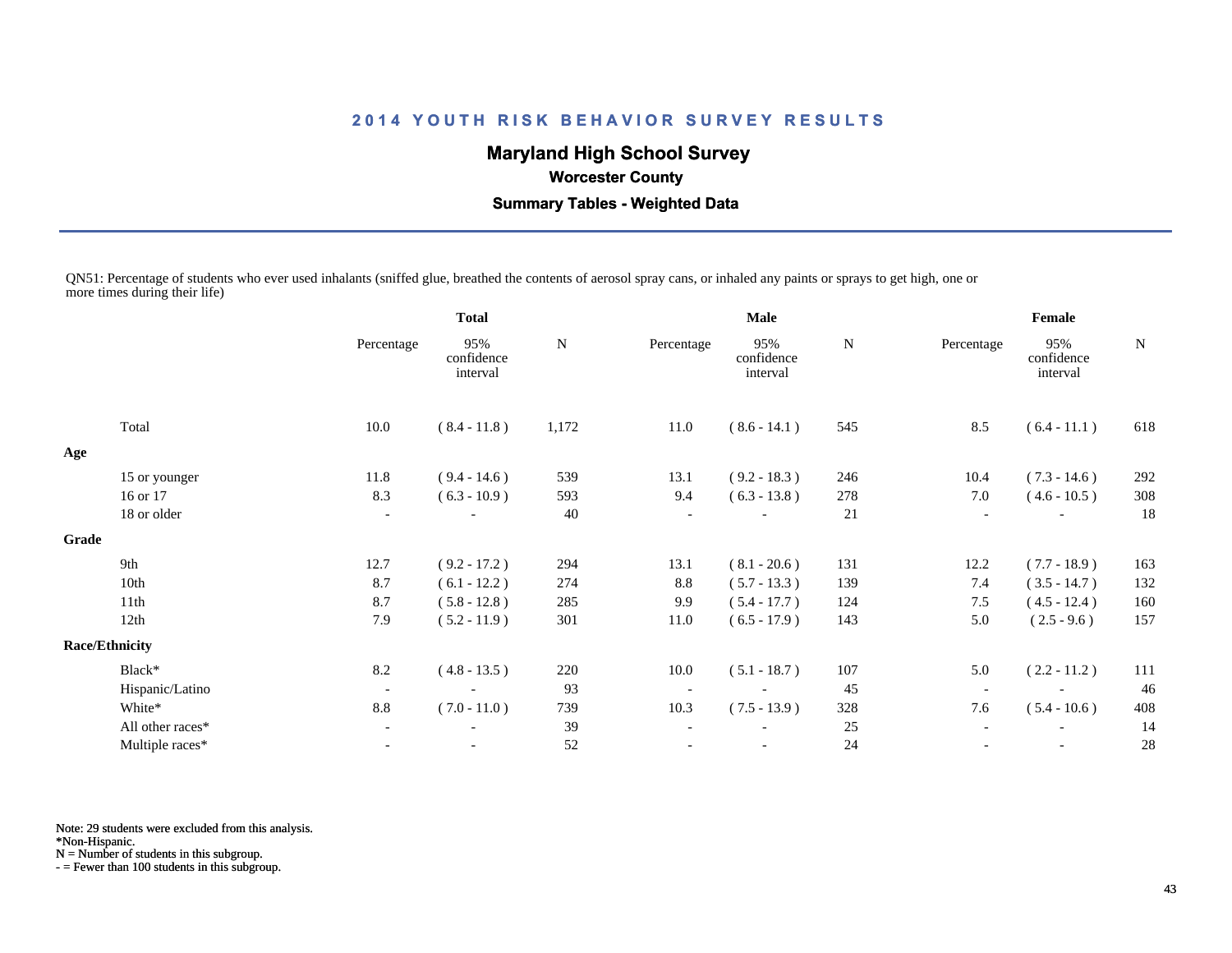## **Maryland High School Survey**

 **Worcester County**

 **Summary Tables - Weighted Data**

QN52: Percentage of students who ever used heroin (also called "smack," "junk," or "China white," one or more times during their life)

|                  |                          | <b>Total</b>                  |           |                          | <b>Male</b>                   |           | Female                   |                               |             |
|------------------|--------------------------|-------------------------------|-----------|--------------------------|-------------------------------|-----------|--------------------------|-------------------------------|-------------|
|                  | Percentage               | 95%<br>confidence<br>interval | ${\bf N}$ | Percentage               | 95%<br>confidence<br>interval | ${\bf N}$ | Percentage               | 95%<br>confidence<br>interval | $\mathbf N$ |
| Total            | 5.3                      | $(4.0 - 7.1)$                 | 1,144     | 6.7                      | $(4.7 - 9.5)$                 | 530       | 3.6                      | $(2.6 - 5.2)$                 | 606         |
|                  |                          |                               |           |                          |                               |           |                          |                               |             |
| 15 or younger    | 6.1                      | $(4.1 - 8.8)$                 | 530       | 8.1                      | $(5.0 - 12.8)$                | 243       | 4.1                      | $(2.4 - 6.8)$                 | 286         |
| 16 or 17         | 4.3                      | $(2.7 - 6.7)$                 | 574       | 5.4                      | $(3.0 - 9.5)$                 | 266       | 3.0                      | $(1.7 - 5.2)$                 | 302         |
| 18 or older      | $\overline{\phantom{a}}$ |                               | 40        | $\overline{\phantom{a}}$ | $\overline{\phantom{0}}$      | 21        | $\overline{\phantom{a}}$ |                               | 18          |
|                  |                          |                               |           |                          |                               |           |                          |                               |             |
| 9th              | 5.8                      | $(3.4 - 9.9)$                 | 289       | 8.1                      | $(4.5 - 14.2)$                | 128       | 3.6                      | $(1.5 - 8.3)$                 | 161         |
| 10th             | 4.0                      | $(2.3 - 7.0)$                 | 268       | 3.9                      | $(1.8 - 8.3)$                 | 137       | 2.8                      | $(1.0 - 7.1)$                 | 128         |
| 11th             | 5.3                      | $(2.9 - 9.4)$                 | 276       | 7.4                      | $(3.5 - 14.7)$                | 118       | 3.5                      | $(1.6 - 7.2)$                 | 157         |
| 12th             | 3.7                      | $(2.1 - 6.5)$                 | 292       | 5.2                      | $(2.5 - 10.6)$                | 138       | 2.4                      | $(1.0 - 5.5)$                 | 153         |
|                  |                          |                               |           |                          |                               |           |                          |                               |             |
| Black*           | 3.6                      | $(1.8 - 7.1)$                 | 212       | 5.8                      | $(2.6 - 12.2)$                | 102       | 0.0                      | $\overline{\phantom{a}}$      | 108         |
| Hispanic/Latino  | $\overline{\phantom{a}}$ | $\overline{\phantom{a}}$      | 90        | $\overline{\phantom{a}}$ | $\overline{\phantom{a}}$      | 44        | $\overline{\phantom{a}}$ |                               | 45          |
| White*           | 3.7                      | $(2.5 - 5.6)$                 | 727       | 5.1                      | $(3.1 - 8.1)$                 | 321       | 2.5                      | $(1.4 - 4.4)$                 | 403         |
| All other races* | $\overline{\phantom{a}}$ | $\overline{\phantom{a}}$      | 37        | $\overline{\phantom{a}}$ |                               | 24        | $\overline{\phantom{a}}$ | $\overline{\phantom{a}}$      | 13          |
| Multiple races*  |                          |                               | 51        |                          |                               | 24        |                          |                               | 27          |
|                  | <b>Race/Ethnicity</b>    |                               |           |                          |                               |           |                          |                               |             |

Note: 57 students were excluded from this analysis.

\*Non-Hispanic.

N = Number of students in this subgroup.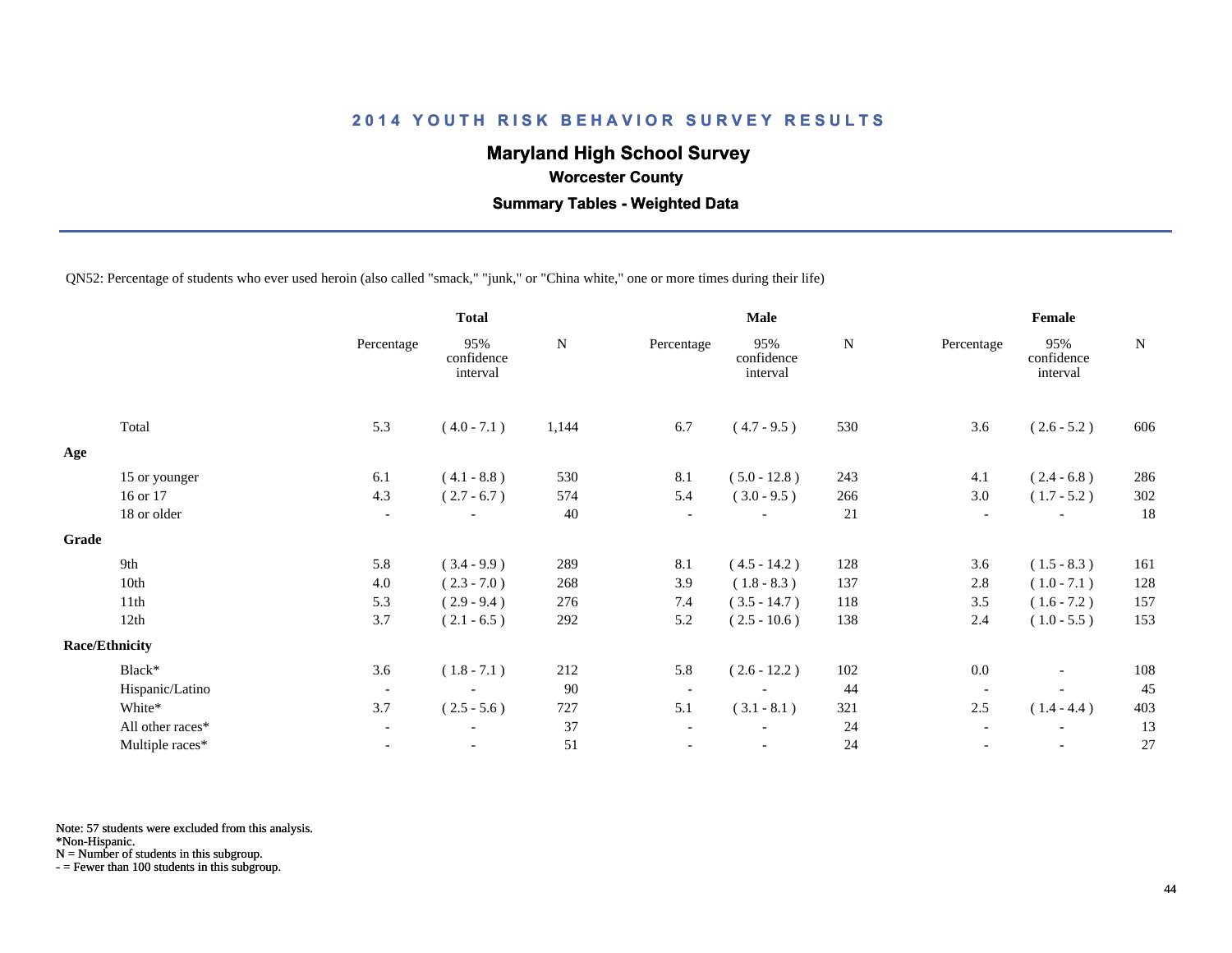## **Maryland High School Survey**

 **Worcester County**

 **Summary Tables - Weighted Data**

QN53: Percentage of students who ever used methamphetamines (also called "speed," "crystal," "crank," or "ice," one or more times during their life)

|       |                       | <b>Total</b>             |                               |           |                          | Male                          |           | Female                   |                               |             |
|-------|-----------------------|--------------------------|-------------------------------|-----------|--------------------------|-------------------------------|-----------|--------------------------|-------------------------------|-------------|
|       |                       | Percentage               | 95%<br>confidence<br>interval | ${\bf N}$ | Percentage               | 95%<br>confidence<br>interval | ${\bf N}$ | Percentage               | 95%<br>confidence<br>interval | $\mathbf N$ |
|       | Total                 | 4.8                      | $(3.5 - 6.4)$                 | 1,176     | 5.8                      | $(3.9 - 8.4)$                 | 549       | 3.4                      | $(2.2 - 5.0)$                 | 617         |
| Age   |                       |                          |                               |           |                          |                               |           |                          |                               |             |
|       | 15 or younger         | 5.3                      | $(3.5 - 7.9)$                 | 543       | 6.5                      | $(3.8 - 10.7)$                | 249       | 4.0                      | $(2.3 - 6.7)$                 | 292         |
|       | 16 or 17              | 3.8                      | $(2.5 - 5.8)$                 | 593       | 5.3                      | $(3.1 - 8.9)$                 | 279       | 2.1                      | $(1.1 - 4.3)$                 | 307         |
|       | 18 or older           | $\overline{\phantom{a}}$ |                               | 40        | $\overline{\phantom{a}}$ |                               | 21        | $\overline{\phantom{a}}$ |                               | 18          |
| Grade |                       |                          |                               |           |                          |                               |           |                          |                               |             |
|       | 9th                   | 5.8                      | $(3.2 - 10.2)$                | 297       | 5.8                      | $(2.8 - 11.8)$                | 133       | 5.8                      | $(3.0 - 10.9)$                | 164         |
|       | 10th                  | 3.1                      | $(1.4 - 6.6)$                 | 274       | 3.9                      | $(1.7 - 8.8)$                 | 139       | 0.5                      | $(0.1 - 3.3)$                 | 131         |
|       | 11th                  | 4.4                      | $(2.7 - 7.2)$                 | 285       | 6.2                      | $(3.3 - 11.3)$                | 124       | 2.8                      | $(1.3 - 6.2)$                 | 160         |
|       | 12th                  | 3.4                      | $(1.7 - 6.6)$                 | 300       | 4.7                      | $(1.9 - 11.5)$                | 144       | $2.0\,$                  | $(0.7 - 5.7)$                 | 155         |
|       | <b>Race/Ethnicity</b> |                          |                               |           |                          |                               |           |                          |                               |             |
|       | Black*                | 2.5                      | $(0.9 - 6.7)$                 | 223       | 2.8                      | $(0.9 - 8.5)$                 | 110       | 1.0                      | $(0.1 - 6.6)$                 | 111         |
|       | Hispanic/Latino       | $\overline{\phantom{a}}$ |                               | 95        | $\overline{\phantom{a}}$ |                               | 47        | $\overline{\phantom{a}}$ |                               | 46          |
|       | White*                | 3.3                      | $(2.2 - 5.0)$                 | 739       | 4.7                      | $(2.8 - 7.7)$                 | 328       | 2.1                      | $(1.0 - 4.0)$                 | 408         |
|       | All other races*      | $\overline{\phantom{a}}$ |                               | 40        |                          |                               | 25        |                          |                               | 14          |
|       | Multiple races*       | $\overline{\phantom{a}}$ | $\overline{\phantom{a}}$      | 52        |                          | $\overline{\phantom{a}}$      | 24        |                          | $\overline{\phantom{a}}$      | 28          |
|       |                       |                          |                               |           |                          |                               |           |                          |                               |             |

Note: 25 students were excluded from this analysis.

\*Non-Hispanic.

N = Number of students in this subgroup.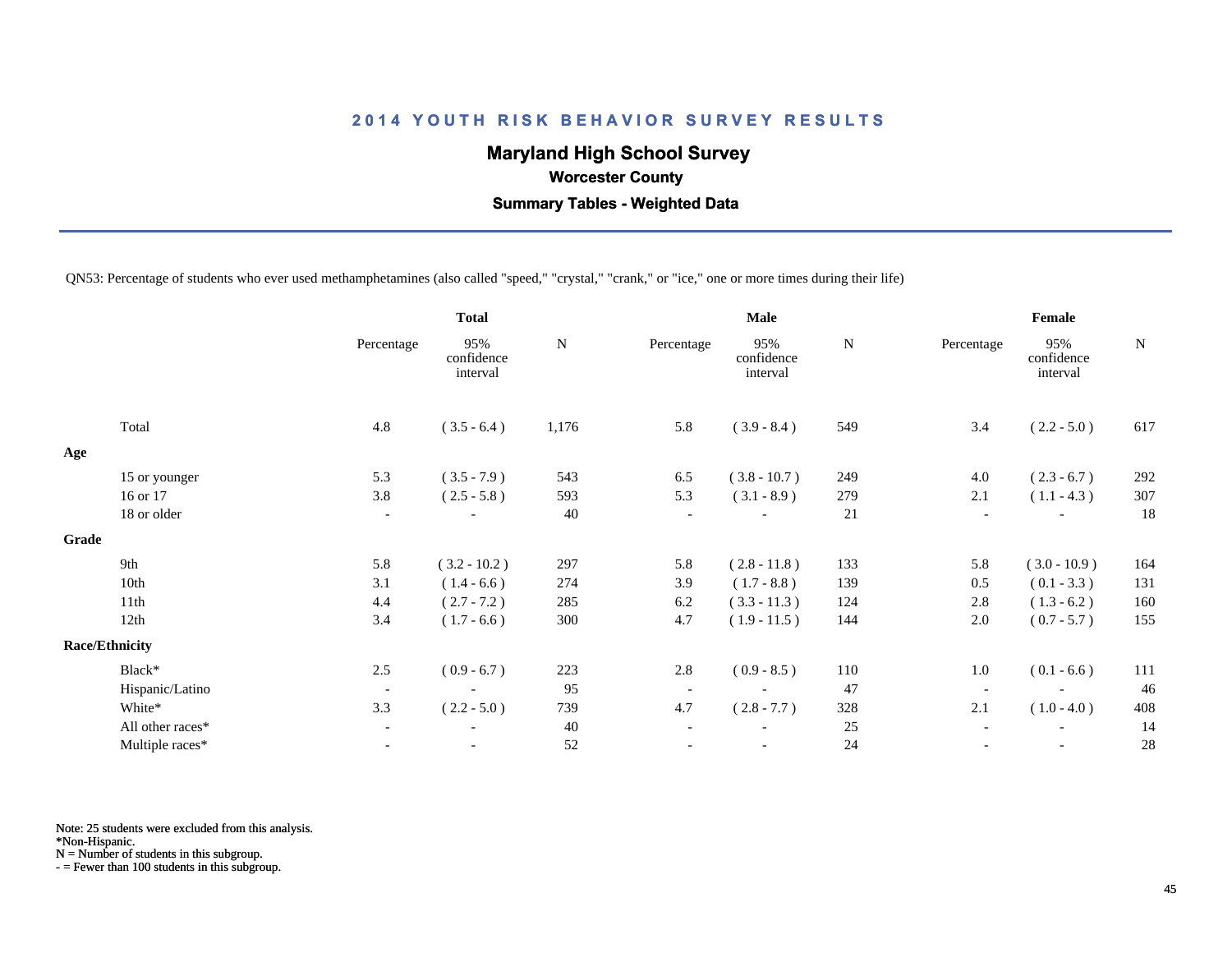## **Maryland High School Survey**

 **Worcester County**

 **Summary Tables - Weighted Data**

QN54: Percentage of students who ever used ecstasy (also called "MDMA," one or more times during their life)

|       |                       | <b>Total</b>             |                               |       | <b>Male</b>              |                               |             | Female                   |                               |             |
|-------|-----------------------|--------------------------|-------------------------------|-------|--------------------------|-------------------------------|-------------|--------------------------|-------------------------------|-------------|
|       |                       | Percentage               | 95%<br>confidence<br>interval | N     | Percentage               | 95%<br>confidence<br>interval | $\mathbf N$ | Percentage               | 95%<br>confidence<br>interval | $\mathbf N$ |
|       | Total                 | 8.8                      | $(7.1 - 10.8)$                | 1,173 | 9.4                      | $(7.1 - 12.4)$                | 546         | 7.9                      | $(6.1 - 10.1)$                | 617         |
| Age   |                       |                          |                               |       |                          |                               |             |                          |                               |             |
|       | 15 or younger         | 7.2                      | $(5.0 - 10.2)$                | 540   | 8.0                      | $(4.8 - 13.0)$                | 246         | 6.2                      | $(4.1 - 9.4)$                 | 292         |
|       | 16 or 17              | 9.7                      | $(7.4 - 12.7)$                | 593   | 10.5                     | $(7.2 - 15.0)$                | 279         | 8.9                      | $(6.6 - 11.9)$                | 307         |
|       | 18 or older           | $\overline{\phantom{a}}$ | $\overline{\phantom{a}}$      | 40    | $\overline{\phantom{a}}$ | $\overline{\phantom{a}}$      | 21          | $\overline{a}$           | $\overline{\phantom{a}}$      | 18          |
| Grade |                       |                          |                               |       |                          |                               |             |                          |                               |             |
|       | 9th                   | 6.4                      | $(4.1 - 10.0)$                | 295   | 7.4                      | $(3.8 - 13.8)$                | 131         | 5.5                      | $(2.9 - 10.4)$                | 164         |
|       | 10th                  | 6.0                      | $(3.5 - 9.8)$                 | 274   | 4.8                      | $(2.4 - 9.4)$                 | 139         | 5.6                      | $(2.7 - 11.0)$                | 131         |
|       | 11th                  | 9.3                      | $(6.3 - 13.5)$                | 285   | 9.0                      | $(5.0 - 15.5)$                | 124         | 9.6                      | $(6.1 - 14.8)$                | 160         |
|       | 12th                  | 10.9                     | $(8.1 - 14.7)$                | 300   | 13.8                     | $(9.0 - 20.7)$                | 144         | 8.2                      | $(5.4 - 12.1)$                | 155         |
|       | <b>Race/Ethnicity</b> |                          |                               |       |                          |                               |             |                          |                               |             |
|       | Black*                | 4.6                      | $(2.5 - 8.4)$                 | 223   | 5.2                      | $(2.4 - 10.9)$                | 110         | 2.9                      | $(0.9 - 8.4)$                 | 111         |
|       | Hispanic/Latino       | $\overline{\phantom{a}}$ | $\overline{\phantom{a}}$      | 95    | $\overline{\phantom{a}}$ | $\overline{\phantom{a}}$      | 47          |                          |                               | 46          |
|       | White*                | 8.2                      | $(6.2 - 10.6)$                | 738   | 8.9                      | $(6.3 - 12.4)$                | 327         | 7.5                      | $(5.4 - 10.4)$                | 408         |
|       | All other races*      | $\overline{\phantom{a}}$ | $\overline{\phantom{a}}$      | 39    | $\overline{\phantom{a}}$ |                               | 24          | $\overline{\phantom{a}}$ | $\overline{\phantom{a}}$      | 14          |
|       | Multiple races*       |                          |                               | 52    |                          |                               | 24          |                          |                               | 28          |
|       |                       |                          |                               |       |                          |                               |             |                          |                               |             |

Note: 28 students were excluded from this analysis.

\*Non-Hispanic.

N = Number of students in this subgroup.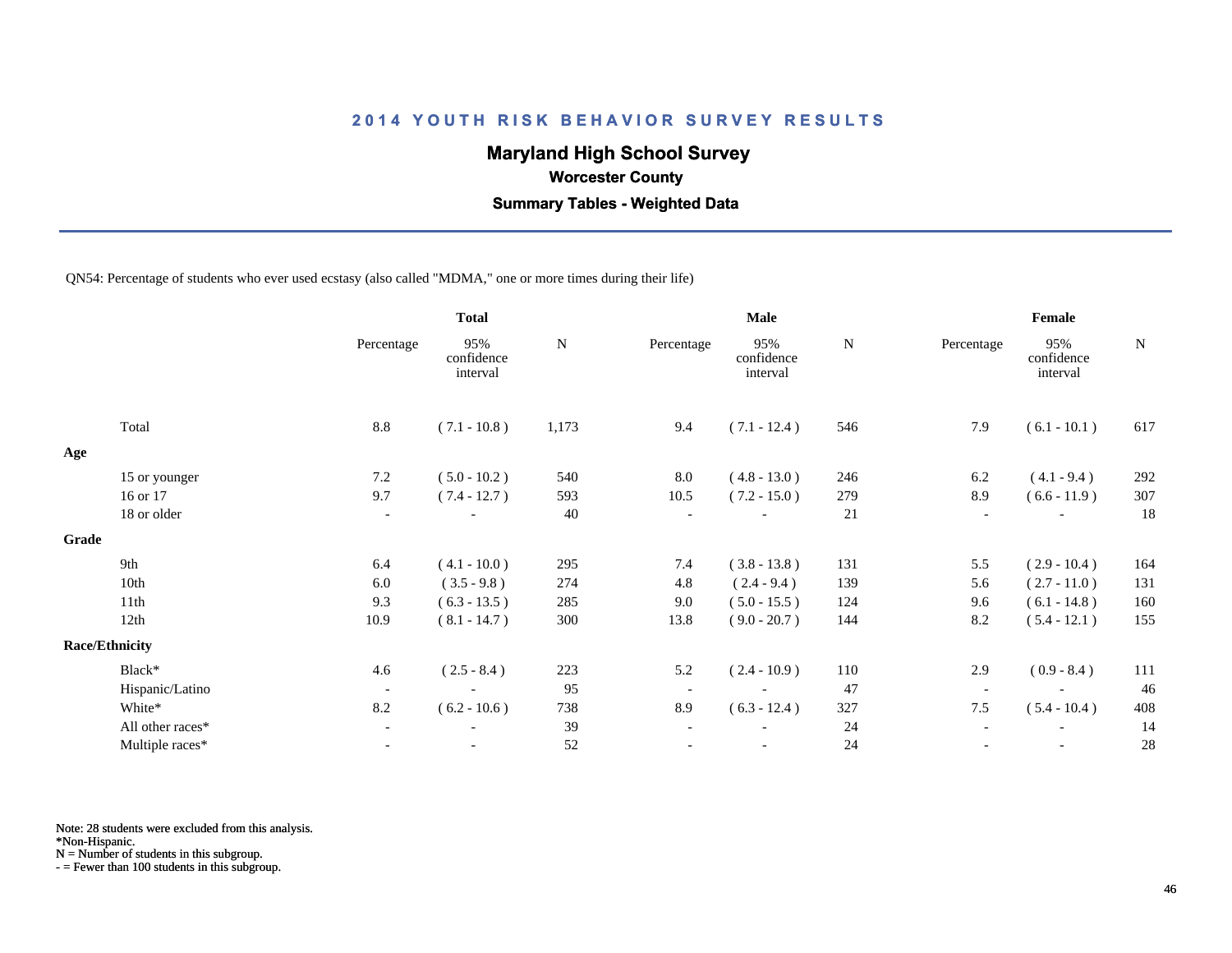## **Maryland High School Survey**

## **Worcester County**

 **Summary Tables - Weighted Data**

QN55: Percentage of students who ever used synthetic marijuana (also called "K2", "Spice", "fake weed", "King Kong", "Yucatan Fire", "Skunk", or "Moon Rocks", one or more times during their life)

|       |                       | <b>Total</b>             |                               | <b>Male</b> |                          |                               |     | Female                   |                               |     |
|-------|-----------------------|--------------------------|-------------------------------|-------------|--------------------------|-------------------------------|-----|--------------------------|-------------------------------|-----|
|       |                       | Percentage               | 95%<br>confidence<br>interval | N           | Percentage               | 95%<br>confidence<br>interval | N   | Percentage               | 95%<br>confidence<br>interval | N   |
|       | Total                 | 12.7                     | $(11.1 - 14.5)$               | 1,173       | 12.4                     | $(9.9 - 15.4)$                | 546 | 12.7                     | $(10.5 - 15.4)$               | 617 |
| Age   |                       |                          |                               |             |                          |                               |     |                          |                               |     |
|       | 15 or younger         | 12.7                     | $(10.1 - 15.8)$               | 539         | 12.0                     | $(8.3 - 17.1)$                | 247 | 13.2                     | $(10.0 - 17.2)$               | 290 |
|       | 16 or 17              | 11.9                     | $(9.9 - 14.4)$                | 593         | 12.0                     | $(8.7 - 16.5)$                | 278 | 11.9                     | $(8.7 - 15.9)$                | 308 |
|       | 18 or older           | $\overline{\phantom{a}}$ |                               | 41          | $\overline{\phantom{a}}$ |                               | 21  | $\overline{\phantom{a}}$ |                               | 19  |
| Grade |                       |                          |                               |             |                          |                               |     |                          |                               |     |
|       | 9th                   | 12.5                     | $(8.5 - 18.0)$                | 294         | 12.5                     | $(7.5 - 20.3)$                | 132 | 12.5                     | $(8.1 - 18.7)$                | 162 |
|       | 10th                  | 11.3                     | $(8.1 - 15.5)$                | 274         | 8.4                      | $(4.6 - 14.9)$                | 138 | 12.9                     | $(7.9 - 20.5)$                | 132 |
|       | 11th                  | 9.7                      | $(7.1 - 13.1)$                | 284         | 7.6                      | $(4.2 - 13.3)$                | 123 | 11.8                     | $(7.5 - 17.9)$                | 160 |
|       | 12th                  | 14.9                     | $(11.5 - 19.0)$               | 301         | 18.1                     | $(12.6 - 25.2)$               | 144 | 11.8                     | $(7.9 - 17.2)$                | 156 |
|       | <b>Race/Ethnicity</b> |                          |                               |             |                          |                               |     |                          |                               |     |
|       | Black*                | 8.8                      | $(5.7 - 13.3)$                | 221         | 10.0                     | $(5.8 - 16.7)$                | 109 | 6.4                      | $(2.9 - 13.5)$                | 110 |
|       | Hispanic/Latino       | $\overline{\phantom{a}}$ |                               | 96          | $\overline{\phantom{a}}$ |                               | 47  | $\overline{\phantom{a}}$ |                               | 47  |
|       | White*                | 12.0                     | $(9.9 - 14.4)$                | 740         | 11.2                     | $(8.2 - 15.2)$                | 328 | 12.7                     | $(9.8 - 16.4)$                | 409 |
|       | All other races*      | $\overline{\phantom{a}}$ |                               | 37          |                          |                               | 23  |                          |                               | 13  |
|       | Multiple races*       | $\overline{\phantom{a}}$ |                               | 52          |                          | $\overline{\phantom{a}}$      | 24  |                          | $\overline{\phantom{a}}$      | 28  |
|       |                       |                          |                               |             |                          |                               |     |                          |                               |     |

Note: 28 students were excluded from this analysis.

\*Non-Hispanic.

N = Number of students in this subgroup.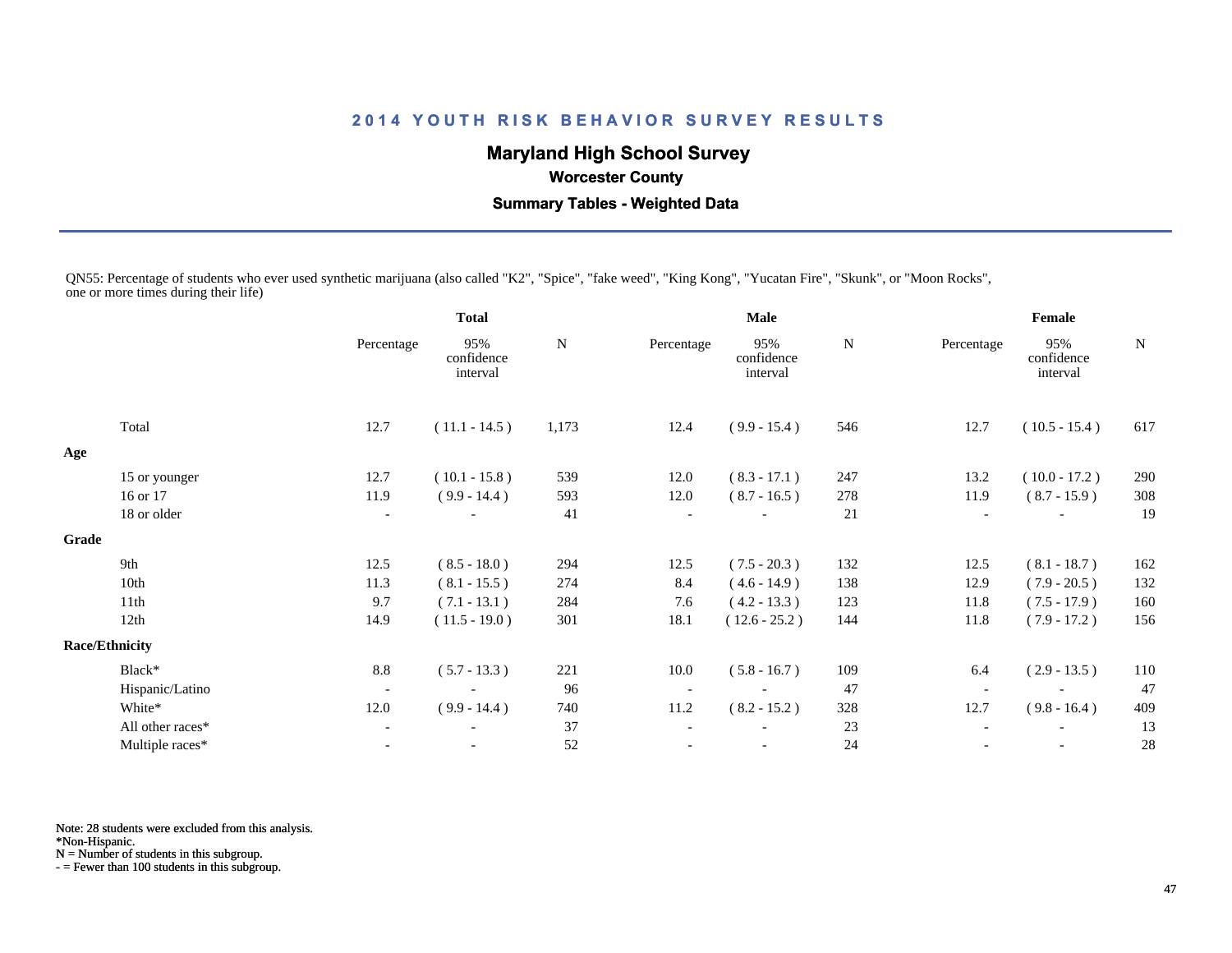## **Maryland High School Survey**

 **Worcester County**

 **Summary Tables - Weighted Data**

QN56: Percentage of students who ever took steroids without a doctor's prescription (pills or shots, one or more times during their life)

|                  |                                | <b>Total</b>                  |       | <b>Male</b>              |                               |     | Female                   |                               |                |
|------------------|--------------------------------|-------------------------------|-------|--------------------------|-------------------------------|-----|--------------------------|-------------------------------|----------------|
|                  | Percentage                     | 95%<br>confidence<br>interval | N     | Percentage               | 95%<br>confidence<br>interval | N   | Percentage               | 95%<br>confidence<br>interval | N              |
| Total            | 5.6                            | $(4.2 - 7.5)$                 | 1,186 | 7.2                      | $(5.2 - 10.1)$                | 554 | 3.8                      | $(2.6 - 5.5)$                 | 622            |
|                  |                                |                               |       |                          |                               |     |                          |                               |                |
| 15 or younger    | 6.5                            | $(4.5 - 9.4)$                 | 549   | 7.9                      | $(4.9 - 12.4)$                | 253 | 5.2                      | $(3.1 - 8.7)$                 | 294            |
| 16 or 17         | 4.4                            | $(2.7 - 6.9)$                 | 595   | 6.4                      | $(3.8 - 10.7)$                | 280 | 2.2                      | $(1.1 - 4.4)$                 | 308            |
| 18 or older      | $\overline{\phantom{a}}$       |                               | 42    | $\overline{\phantom{a}}$ |                               | 21  | $\overline{\phantom{a}}$ |                               | 20             |
|                  |                                |                               |       |                          |                               |     |                          |                               |                |
| 9th              | 6.6                            | $(3.9 - 11.1)$                | 300   | 6.9                      | $(3.6 - 12.8)$                |     | 6.4                      |                               | 165            |
| 10th             | 4.2                            | $(2.3 - 7.5)$                 | 278   | 4.7                      | $(2.4 - 9.1)$                 | 141 | 2.8                      | $(0.9 - 8.8)$                 | 133            |
| 11th             | 4.9                            | $(2.9 - 8.2)$                 | 286   | 7.0                      | $(3.7 - 12.9)$                | 124 | 3.0                      | $(1.3 - 6.8)$                 | 161            |
| 12th             | 4.6                            | $(2.5 - 8.3)$                 | 302   | 8.1                      | $(4.5 - 14.1)$                | 145 | 1.3                      | $(0.3 - 4.8)$                 | 156            |
|                  |                                |                               |       |                          |                               |     |                          |                               |                |
| Black*           | 6.2                            | $(3.6 - 10.4)$                | 227   | 9.7                      | $(5.7 - 16.0)$                | 112 | 0.9                      | $(0.1 - 6.5)$                 | 113            |
| Hispanic/Latino  | $\overline{\phantom{a}}$       |                               | 95    | $\overline{\phantom{a}}$ | $\overline{\phantom{a}}$      | 46  | $\overline{\phantom{a}}$ |                               | 47             |
| White*           | 4.1                            | $(2.6 - 6.3)$                 | 741   | 5.0                      | $(2.8 - 8.7)$                 | 329 | 3.3                      | $(1.9 - 5.5)$                 | 409            |
| All other races* | $\overline{\phantom{a}}$       | $\overline{\phantom{a}}$      | 42    | $\overline{\phantom{a}}$ |                               | 27  | $\overline{\phantom{a}}$ | $\overline{\phantom{a}}$      | 14             |
| Multiple races*  |                                |                               | 53    |                          |                               | 25  |                          |                               | 28             |
|                  | Grade<br><b>Race/Ethnicity</b> |                               |       |                          |                               |     | 135                      |                               | $(3.2 - 12.3)$ |

Note: 15 students were excluded from this analysis.

\*Non-Hispanic.

N = Number of students in this subgroup.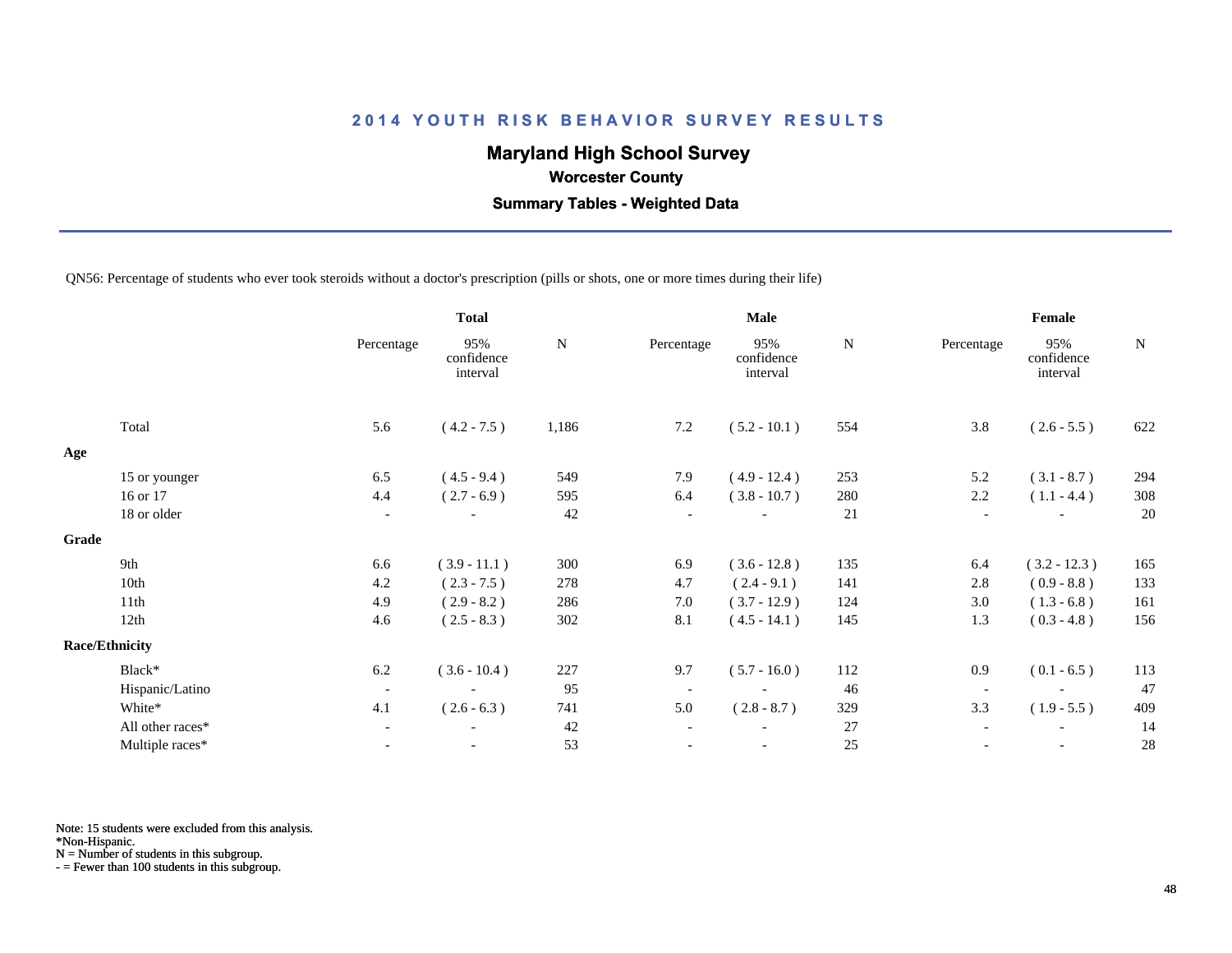## **Maryland High School Survey**

 **Worcester County**

 **Summary Tables - Weighted Data**

QN57: Percentage of students who ever took prescription drugs without a doctor's prescription (such as OxyContin, Percocet, Vicodin, codeine, Adderall, Ritalin, or Xanax, one or more times during their life)

|       |                       |                          | <b>Total</b>                  | <b>Male</b> |            |                               | Female |                          |                               |     |
|-------|-----------------------|--------------------------|-------------------------------|-------------|------------|-------------------------------|--------|--------------------------|-------------------------------|-----|
|       |                       | Percentage               | 95%<br>confidence<br>interval | ${\bf N}$   | Percentage | 95%<br>confidence<br>interval | N      | Percentage               | 95%<br>confidence<br>interval | N   |
|       | Total                 | 16.6                     | $(14.6 - 18.8)$               | 1,172       | 17.1       | $(14.1 - 20.4)$               | 545    | 15.8                     | $(13.2 - 18.8)$               | 617 |
| Age   |                       |                          |                               |             |            |                               |        |                          |                               |     |
|       | 15 or younger         | 14.9                     | $(12.2 - 18.1)$               | 543         | 16.0       | $(11.3 - 22.0)$               | 249    | 13.7                     | $(10.2 - 18.1)$               | 292 |
|       | 16 or 17              | 17.4                     | $(14.5 - 20.7)$               | 588         | 18.2       | $(14.5 - 22.7)$               | 275    | 16.6                     | $(12.9 - 21.0)$               | 306 |
|       | 18 or older           | $\overline{\phantom{a}}$ |                               | 41          |            |                               | 21     | $\overline{\phantom{a}}$ |                               | 19  |
| Grade |                       |                          |                               |             |            |                               |        |                          |                               |     |
|       | 9th                   | 11.7                     | $(8.5 - 15.9)$                | 297         | 10.5       | $(6.3 - 17.1)$                | 133    | 12.9                     | $(8.1 - 19.8)$                | 164 |
|       | 10th                  | 15.5                     | $(11.8 - 20.1)$               | 275         | 16.5       | $(11.8 - 22.7)$               | 140    | 12.9                     | $(7.9 - 20.1)$                | 131 |
|       | 11th                  | 18.3                     | $(14.4 - 23.0)$               | 283         | 22.1       | $(15.6 - 30.2)$               | 122    | 15.1                     | $(10.8 - 20.7)$               | 160 |
|       | 12th                  | 18.7                     | $(14.0 - 24.5)$               | 298         | 17.5       | $(11.6 - 25.7)$               | 142    | 20.0                     | $(14.2 - 27.4)$               | 155 |
|       | <b>Race/Ethnicity</b> |                          |                               |             |            |                               |        |                          |                               |     |
|       | Black*                | 11.1                     | $(7.4 - 16.3)$                | 222         | 15.7       | $(9.9 - 24.1)$                | 109    | 4.7                      | $(2.0 - 10.5)$                | 111 |
|       | Hispanic/Latino       | $\overline{\phantom{a}}$ |                               | 94          |            |                               | 46     | $\overline{\phantom{a}}$ |                               | 46  |
|       | White*                | 15.7                     | $(13.2 - 18.6)$               | 737         | 15.1       | $(11.6 - 19.4)$               | 326    | 16.4                     | $(13.2 - 20.3)$               | 408 |
|       | All other races*      |                          |                               | 39          |            |                               | 24     |                          |                               | 14  |
|       | Multiple races*       |                          |                               | 52          |            | $\overline{\phantom{a}}$      | 24     |                          | $\overline{\phantom{a}}$      | 28  |

Note: 29 students were excluded from this analysis.

\*Non-Hispanic.

N = Number of students in this subgroup.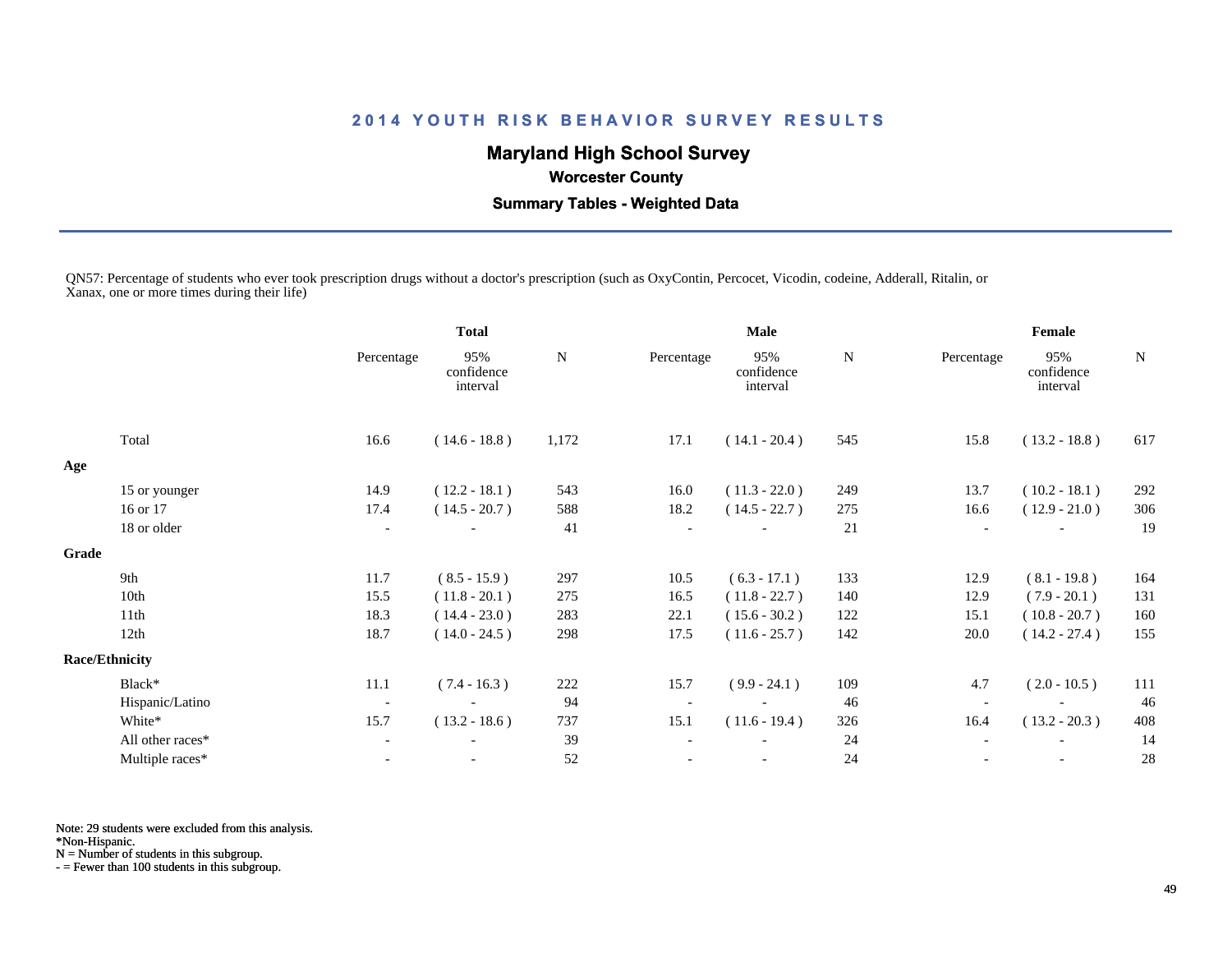## **Maryland High School Survey**

 **Worcester County**

 **Summary Tables - Weighted Data**

QN58: Percentage of students who ever injected any illegal drug (used a needle to inject any illegal drug into their body one or more times during their life)

|                  |                                          | <b>Total</b>                  |           |                          | <b>Male</b>                   |             |                          | Female                        |           |  |
|------------------|------------------------------------------|-------------------------------|-----------|--------------------------|-------------------------------|-------------|--------------------------|-------------------------------|-----------|--|
|                  | Percentage                               | 95%<br>confidence<br>interval | ${\bf N}$ | Percentage               | 95%<br>confidence<br>interval | $\mathbf N$ | Percentage               | 95%<br>confidence<br>interval | ${\bf N}$ |  |
| Total            | 3.7                                      | $(2.6 - 5.2)$                 | 1,172     | 4.4                      | $(2.8 - 6.8)$                 | 549         | 3.0                      | $(1.9 - 4.7)$                 | 616       |  |
|                  |                                          |                               |           |                          |                               |             |                          |                               |           |  |
| 15 or younger    | 4.0                                      | $(2.4 - 6.7)$                 | 544       | 4.8                      | $(2.3 - 9.6)$                 | 253         | 3.2                      | $(1.8 - 5.6)$                 | 290       |  |
| 16 or 17         | 3.2                                      | $(1.9 - 5.4)$                 | 589       | 3.6                      | $(1.8 - 7.0)$                 | 276         | 2.7                      | $(1.3 - 5.4)$                 | 307       |  |
| 18 or older      | $\overline{\phantom{a}}$                 |                               | 39        | $\overline{\phantom{a}}$ |                               | 20          | $\overline{\phantom{a}}$ |                               | 19        |  |
|                  |                                          |                               |           |                          |                               |             |                          |                               |           |  |
| 9th              | 4.5                                      | $(2.5 - 8.0)$                 | 298       | 5.1                      | $(2.3 - 10.7)$                | 136         | 4.0                      | $(1.9 - 7.9)$                 | 162       |  |
| 10th             | 1.6                                      | $(0.6 - 4.2)$                 | 272       | 1.9                      | $(0.6 - 5.7)$                 | 139         | 1.3                      | $(0.3 - 5.2)$                 | 132       |  |
| 11th             | 4.1                                      | $(2.1 - 8.1)$                 | 285       | 4.7                      | $(1.9 - 11.1)$                | 123         | 3.6                      | $(1.5 - 8.6)$                 | 161       |  |
| 12th             | 2.9                                      | $(1.4 - 6.2)$                 | 299       | 4.7                      | $(2.2 - 10.1)$                | 143         | 1.2                      | $(0.3 - 4.7)$                 | 155       |  |
|                  |                                          |                               |           |                          |                               |             |                          |                               |           |  |
| Black*           | 3.1                                      | $(1.4 - 6.8)$                 | 225       | 3.5                      | $(1.4 - 8.8)$                 | 111         | 2.6                      | $(0.8 - 7.6)$                 | 113       |  |
|                  | $\overline{\phantom{a}}$                 | $\overline{\phantom{a}}$      | 93        | $\overline{\phantom{a}}$ |                               | 45          | $\overline{\phantom{a}}$ |                               | 46        |  |
| White*           | 2.6                                      | $(1.6 - 4.1)$                 | 738       | 3.5                      | $(2.0 - 5.9)$                 | 327         | 1.8                      | $(0.8 - 3.8)$                 | 408       |  |
| All other races* | $\blacksquare$                           |                               | 40        | $\overline{\phantom{a}}$ |                               | 26          | $\overline{\phantom{a}}$ |                               | 14        |  |
| Multiple races*  | $\overline{\phantom{a}}$                 | $\overline{\phantom{a}}$      | 52        | $\overline{\phantom{a}}$ | $\overline{\phantom{a}}$      | 25          | $\overline{\phantom{a}}$ | $\overline{\phantom{a}}$      | 27        |  |
|                  | <b>Race/Ethnicity</b><br>Hispanic/Latino |                               |           |                          |                               |             |                          |                               |           |  |

Note: 29 students were excluded from this analysis.

\*Non-Hispanic.

N = Number of students in this subgroup.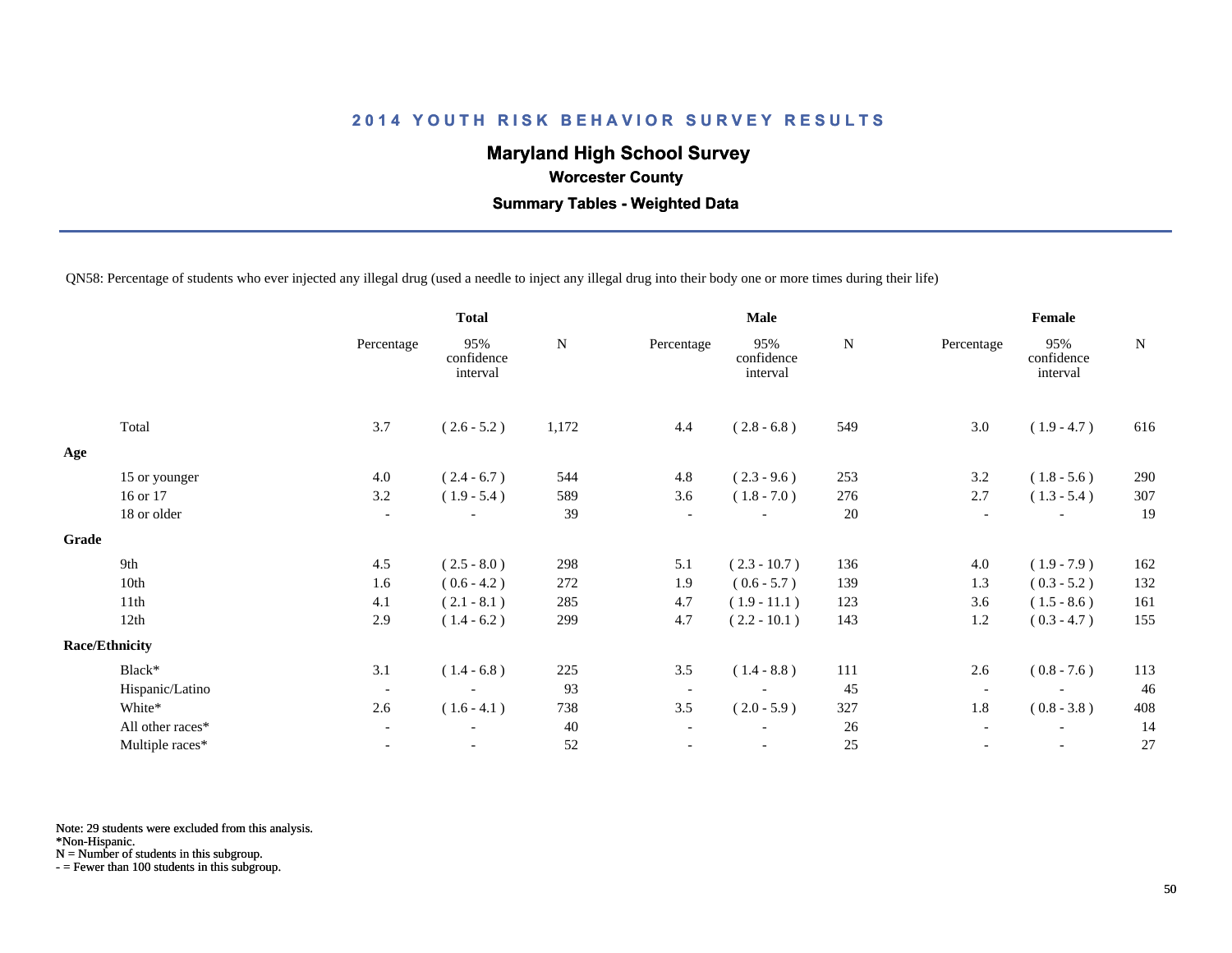## **Maryland High School Survey**

 **Worcester County**

 **Summary Tables - Weighted Data**

QN59: Percentage of students who were offered, sold, or given an illegal drug on school property (during the 12 months before the survey)

|       |                       |                          | <b>Total</b>                  |       |            | <b>Male</b>                   |             | Female     |                               |     |  |
|-------|-----------------------|--------------------------|-------------------------------|-------|------------|-------------------------------|-------------|------------|-------------------------------|-----|--|
|       |                       | Percentage               | 95%<br>confidence<br>interval | N     | Percentage | 95%<br>confidence<br>interval | $\mathbf N$ | Percentage | 95%<br>confidence<br>interval | N   |  |
|       | Total                 | 23.2                     | $(20.9 - 25.6)$               | 1,171 | 25.2       | $(22.0 - 28.8)$               | 545         | 20.8       | $(17.9 - 24.1)$               | 618 |  |
| Age   |                       |                          |                               |       |            |                               |             |            |                               |     |  |
|       | 15 or younger         | 24.3                     | $(21.2 - 27.8)$               | 540   | 29.6       | $(24.6 - 35.1)$               | 248         | 19.2       | $(15.4 - 23.7)$               | 291 |  |
|       | 16 or 17              | 21.9                     | $(18.5 - 25.7)$               | 590   | 20.5       | $(16.0 - 25.9)$               | 276         | 22.8       | $(18.4 - 27.9)$               | 307 |  |
|       | 18 or older           | $\overline{\phantom{a}}$ |                               | 41    |            |                               | 21          |            |                               | 20  |  |
| Grade |                       |                          |                               |       |            |                               |             |            |                               |     |  |
|       | 9th                   | 23.0                     | $(17.8 - 29.2)$               | 297   | 23.7       | $(16.9 - 32.2)$               | 134         | 22.2       | $(16.2 - 29.8)$               | 163 |  |
|       | 10th                  | 23.5                     | $(19.7 - 27.9)$               | 271   | 31.4       | $(26.0 - 37.4)$               | 137         | 14.3       | $(9.3 - 21.6)$                | 132 |  |
|       | 11th                  | 23.4                     | $(18.2 - 29.4)$               | 285   | 21.8       | $(15.1 - 30.6)$               | 123         | 25.0       | $(18.8 - 32.4)$               | 161 |  |
|       | 12th                  | 21.5                     | $(17.5 - 26.1)$               | 299   | 21.5       | $(16.1 - 28.1)$               | 143         | 20.9       | $(15.4 - 27.8)$               | 155 |  |
|       | <b>Race/Ethnicity</b> |                          |                               |       |            |                               |             |            |                               |     |  |
|       | Black*                | 20.3                     | $(15.2 - 26.6)$               | 220   | 20.4       | $(13.2 - 30.3)$               | 107         | 19.5       | $(13.9 - 26.6)$               | 112 |  |
|       | Hispanic/Latino       | $\overline{\phantom{a}}$ |                               | 96    |            |                               | 47          |            |                               | 47  |  |
|       | White*                | 22.7                     | $(19.9 - 25.8)$               | 738   | 25.1       | $(21.4 - 29.1)$               | 327         | 20.4       | $(16.7 - 24.7)$               | 408 |  |
|       | All other races*      | $\overline{\phantom{a}}$ | $\overline{\phantom{a}}$      | 40    |            |                               | 26          |            | $\overline{\phantom{a}}$      | 14  |  |
|       | Multiple races*       |                          |                               | 52    |            |                               | 25          |            |                               | 27  |  |
|       |                       |                          |                               |       |            |                               |             |            |                               |     |  |

Note: 30 students were excluded from this analysis.

\*Non-Hispanic.

N = Number of students in this subgroup.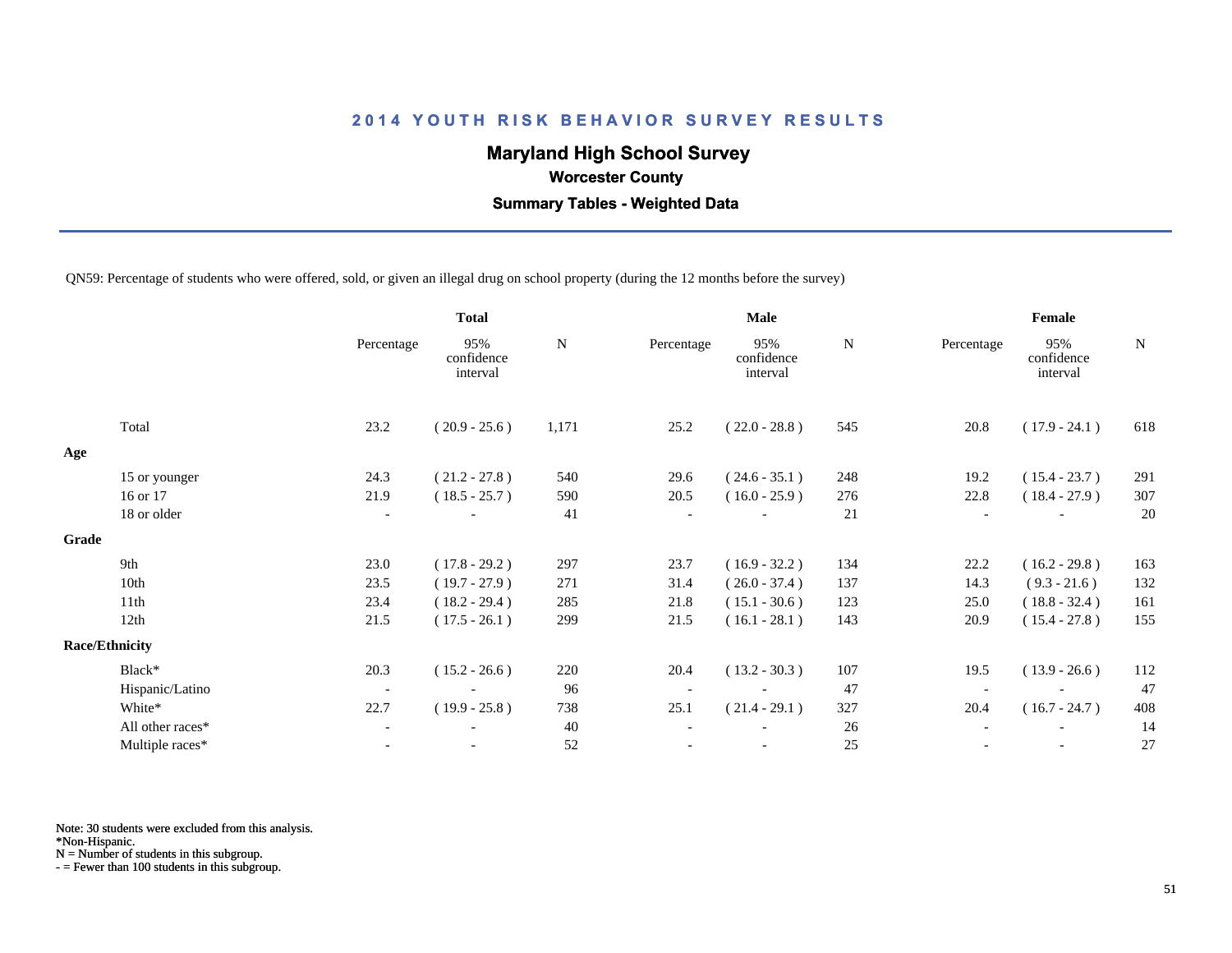## **Maryland High School Survey**

#### **Worcester County**

### **Summary Tables - Weighted Data**

#### QN60: Percentage of students who ever had sexual intercourse

|       |                       |                          | <b>Total</b>                  | <b>Male</b> |                          |                               | Female      |                          |                               |             |
|-------|-----------------------|--------------------------|-------------------------------|-------------|--------------------------|-------------------------------|-------------|--------------------------|-------------------------------|-------------|
|       |                       | Percentage               | 95%<br>confidence<br>interval | N           | Percentage               | 95%<br>confidence<br>interval | $\mathbf N$ | Percentage               | 95%<br>confidence<br>interval | $\mathbf N$ |
|       | Total                 | 41.9                     | $(38.3 - 45.6)$               | 1,036       | 43.4                     | $(39.0 - 48.0)$               | 472         | 40.4                     | $(35.8 - 45.2)$               | 557         |
| Age   |                       |                          |                               |             |                          |                               |             |                          |                               |             |
|       | 15 or younger         | 29.8                     | $(25.8 - 34.1)$               | 478         | 33.4                     | $(27.3 - 40.0)$               | 214         | 26.2                     | $(21.1 - 32.1)$               | 263         |
|       | 16 or 17              | 51.8                     | $(47.2 - 56.3)$               | 525         | 51.6                     | $(44.8 - 58.3)$               | 241         | 52.2                     | $(46.6 - 57.7)$               | 278         |
|       | 18 or older           | $\overline{\phantom{a}}$ |                               | 33          | $\overline{\phantom{a}}$ | $\overline{\phantom{0}}$      | 17          | $\overline{\phantom{0}}$ | $\overline{\phantom{a}}$      | 16          |
| Grade |                       |                          |                               |             |                          |                               |             |                          |                               |             |
|       | 9th                   | 21.9                     | $(17.3 - 27.3)$               | 255         | 23.6                     | $(18.5 - 29.6)$               | 115         | 20.1                     | $(14.3 - 27.7)$               | 140         |
|       | 10th                  | 36.2                     | $(31.0 - 41.8)$               | 252         | 42.6                     | $(35.0 - 50.5)$               | 123         | 29.3                     | $(23.2 - 36.3)$               | 128         |
|       | 11th                  | 49.3                     | $(42.6 - 56.0)$               | 250         | 50.4                     | $(39.1 - 61.7)$               | 108         | 48.7                     | $(41.3 - 56.2)$               | 141         |
|       | 12th                  | 57.9                     | $(52.2 - 63.4)$               | 265         | 56.7                     | $(47.9 - 65.1)$               | 119         | 59.4                     | $(51.3 - 66.9)$               | 145         |
|       | <b>Race/Ethnicity</b> |                          |                               |             |                          |                               |             |                          |                               |             |
|       | Black*                | 50.6                     | $(43.5 - 57.8)$               | 176         |                          | $\overline{\phantom{0}}$      | 83          |                          | $\overline{\phantom{a}}$      | 92          |
|       | Hispanic/Latino       | $\overline{\phantom{a}}$ |                               | 77          |                          |                               | 40          |                          |                               | 35          |
|       | White*                | 39.0                     | $(35.0 - 43.3)$               | 678         | 38.5                     | $(33.0 - 44.3)$               | 294         | 39.9                     | $(34.7 - 45.3)$               | 381         |
|       | All other races*      | $\overline{\phantom{a}}$ |                               | 33          |                          |                               | 19          |                          |                               | 14          |
|       | Multiple races*       | $\overline{\phantom{a}}$ |                               | 50          |                          | $\overline{\phantom{a}}$      | 24          |                          | $\overline{\phantom{a}}$      | 26          |
|       |                       |                          |                               |             |                          |                               |             |                          |                               |             |

Note: 165 students were excluded from this analysis.

\*Non-Hispanic.

N = Number of students in this subgroup.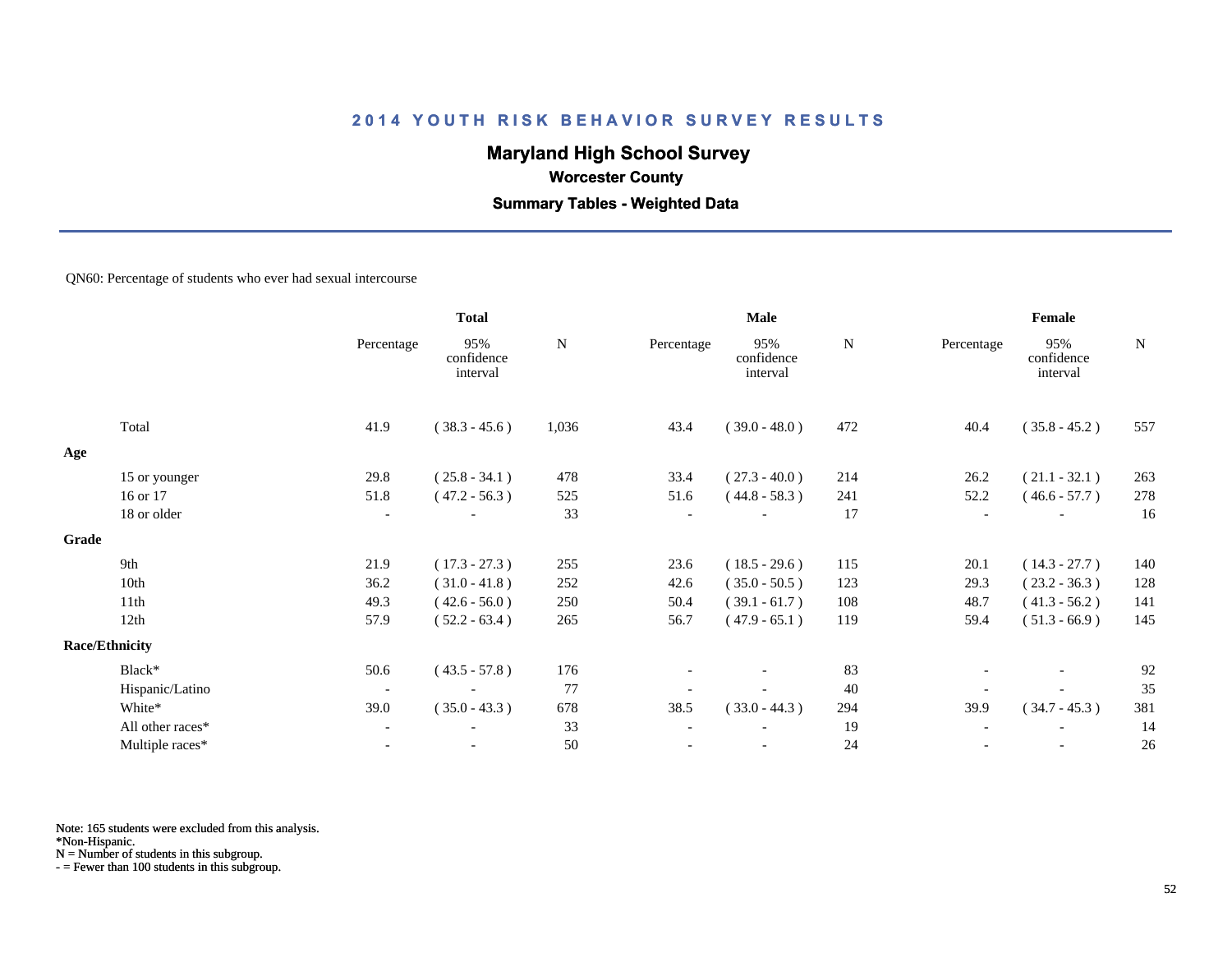## **Maryland High School Survey**

 **Worcester County**

 **Summary Tables - Weighted Data**

QN61: Percentage of students who had sexual intercourse before age 13 years (for the first time)

|       |                       |                          | <b>Total</b>                  |       |                          | Male                          |     | Female                   |                               |             |
|-------|-----------------------|--------------------------|-------------------------------|-------|--------------------------|-------------------------------|-----|--------------------------|-------------------------------|-------------|
|       |                       | Percentage               | 95%<br>confidence<br>interval | N     | Percentage               | 95%<br>confidence<br>interval | N   | Percentage               | 95%<br>confidence<br>interval | $\mathbf N$ |
|       | Total                 | 7.6                      | $(5.9 - 9.6)$                 | 1,039 | 10.6                     | $(7.9 - 14.0)$                | 473 | 4.8                      | $(3.1 - 7.1)$                 | 558         |
| Age   |                       |                          |                               |       |                          |                               |     |                          |                               |             |
|       | 15 or younger         | 7.8                      | $(5.5 - 11.1)$                | 479   | 11.9                     | $(7.9 - 17.5)$                | 216 | 4.0                      | $(2.3 - 7.1)$                 | 262         |
|       | 16 or 17              | 6.9                      | $(4.7 - 10.1)$                | 525   | 8.9                      | $(5.4 - 14.5)$                | 239 | 5.1                      | $(3.0 - 8.6)$                 | 280         |
|       | 18 or older           | $\overline{\phantom{a}}$ |                               | 35    | $\sim$                   |                               | 18  | $\overline{\phantom{a}}$ |                               | 16          |
| Grade |                       |                          |                               |       |                          |                               |     |                          |                               |             |
|       | 9th                   | 7.2                      | $(4.5 - 11.4)$                | 256   | 9.4                      | $(5.5 - 15.7)$                | 115 | 5.0                      | $(2.4 - 10.0)$                | 141         |
|       | 10th                  | 8.3                      | $(5.3 - 12.8)$                | 255   | 14.0                     | $(9.0 - 21.3)$                | 126 | 2.5                      | $(0.8 - 7.5)$                 | 127         |
|       | 11th                  | 7.6                      | $(4.7 - 12.0)$                | 251   | 8.1                      | $(4.2 - 15.2)$                | 106 | 7.2                      | $(3.8 - 13.1)$                | 144         |
|       | 12th                  | 5.9                      | $(3.4 - 10.1)$                | 264   | 8.3                      | $(4.2 - 15.6)$                | 118 | 3.9                      | $(1.6 - 9.5)$                 | 145         |
|       | <b>Race/Ethnicity</b> |                          |                               |       |                          |                               |     |                          |                               |             |
|       | Black*                | 16.9                     | $(12.3 - 22.7)$               | 180   |                          |                               | 85  |                          |                               | 93          |
|       | Hispanic/Latino       | $\overline{\phantom{a}}$ | $\overline{\phantom{a}}$      | 74    |                          | $\overline{\phantom{a}}$      | 39  |                          |                               | 33          |
|       | White*                | 4.3                      | $(3.0 - 6.3)$                 | 678   | 4.6                      | $(2.8 - 7.6)$                 | 293 | 4.1                      | $(2.4 - 6.9)$                 | 382         |
|       | All other races*      | $\overline{\phantom{a}}$ |                               | 33    | $\overline{\phantom{a}}$ |                               | 19  | $\overline{\phantom{a}}$ |                               | 14          |
|       | Multiple races*       | $\blacksquare$           | $\overline{\phantom{a}}$      | 51    |                          | $\overline{\phantom{a}}$      | 24  |                          | $\overline{\phantom{a}}$      | 27          |

Note: 162 students were excluded from this analysis.

\*Non-Hispanic.

N = Number of students in this subgroup.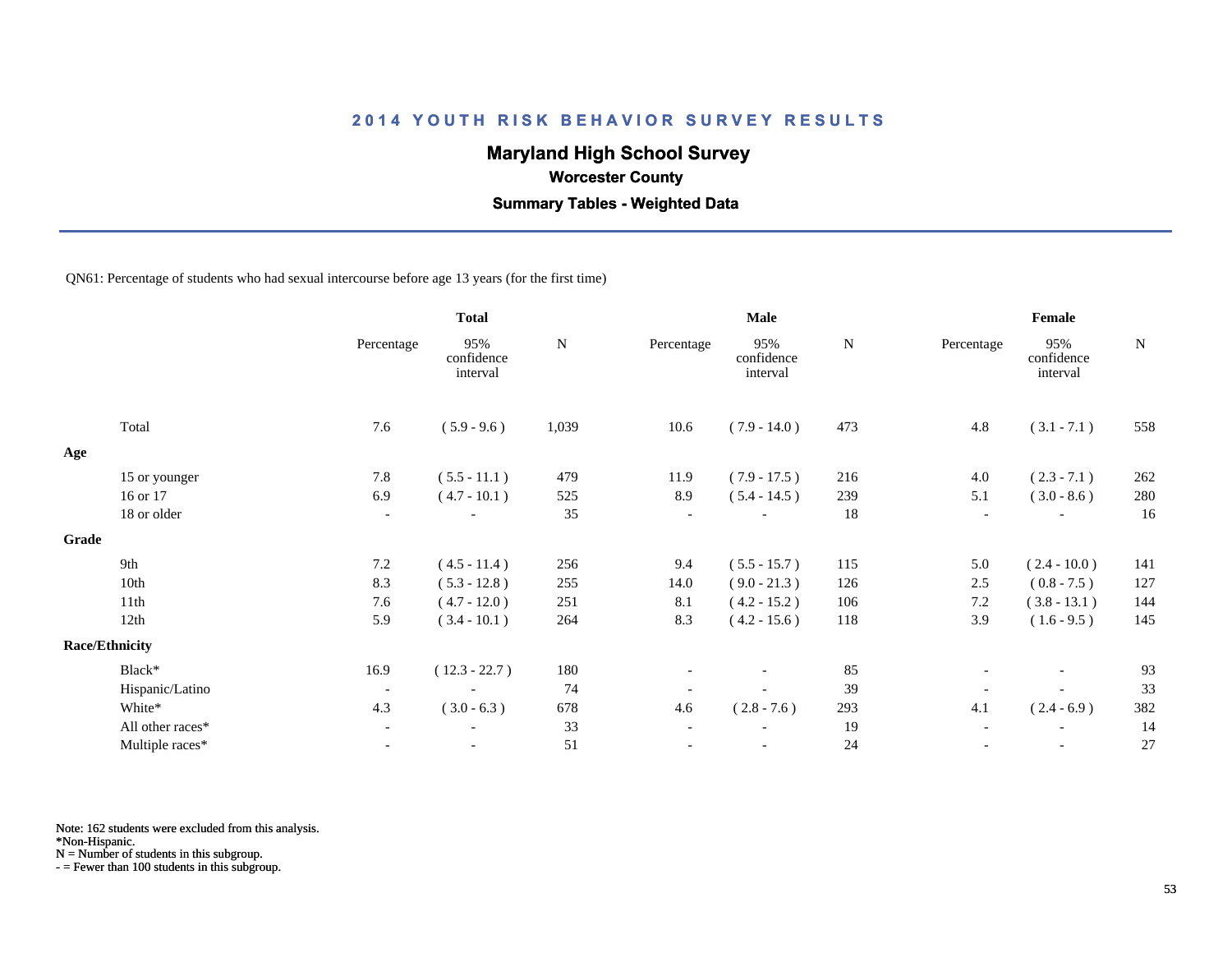## **Maryland High School Survey**

 **Worcester County**

 **Summary Tables - Weighted Data**

#### QN62: Percentage of students who had sexual intercourse with four or more persons (during their life)

|       |                       |                          | <b>Total</b>                  | <b>Male</b> |                          |                               |           | Female                   |                               |           |
|-------|-----------------------|--------------------------|-------------------------------|-------------|--------------------------|-------------------------------|-----------|--------------------------|-------------------------------|-----------|
|       |                       | Percentage               | 95%<br>confidence<br>interval | ${\bf N}$   | Percentage               | 95%<br>confidence<br>interval | ${\bf N}$ | Percentage               | 95%<br>confidence<br>interval | ${\bf N}$ |
|       | Total                 | 13.4                     | $(11.2 - 15.8)$               | 1,036       | 14.8                     | $(11.6 - 18.6)$               | 470       | 12.0                     | $(9.3 - 15.4)$                | 559       |
| Age   |                       |                          |                               |             |                          |                               |           |                          |                               |           |
|       | 15 or younger         | 8.8                      | $(6.4 - 12.0)$                | 482         | 12.0                     | $(8.1 - 17.3)$                | 216       | 5.9                      | $(3.4 - 9.8)$                 | 265       |
|       | 16 or 17              | 16.7                     | $(13.6 - 20.4)$               | 520         | 16.8                     | $(12.1 - 22.8)$               | 236       | 16.6                     | $(12.5 - 21.6)$               | 278       |
|       | 18 or older           | $\overline{\phantom{a}}$ |                               | 34          | $\overline{\phantom{a}}$ |                               | 18        | $\overline{\phantom{a}}$ |                               | 16        |
| Grade |                       |                          |                               |             |                          |                               |           |                          |                               |           |
|       | 9th                   | 5.4                      | $(3.0 - 9.7)$                 | 257         | 7.0                      | $(3.7 - 12.8)$                | 115       | 3.8                      | $(1.5 - 9.3)$                 | 142       |
|       | 10th                  | 12.3                     | $(8.8 - 16.8)$                | 254         | 16.0                     | $(11.1 - 22.5)$               | 126       | 7.7                      | $(4.2 - 13.6)$                | 127       |
|       | 11th                  | 14.8                     | $(10.8 - 19.8)$               | 248         | 14.2                     | $(8.5 - 22.8)$                | 103       | 15.4                     | $(10.2 - 22.6)$               | 144       |
|       | 12th                  | 19.7                     | $(15.3 - 25.1)$               | 262         | 20.5                     | $(13.3 - 30.3)$               | 118       | 19.2                     | $(12.9 - 27.4)$               | 143       |
|       | <b>Race/Ethnicity</b> |                          |                               |             |                          |                               |           |                          |                               |           |
|       | Black*                | 19.9                     | $(15.0 - 26.0)$               | 178         |                          |                               | 83        |                          |                               | 94        |
|       | Hispanic/Latino       | $\overline{\phantom{a}}$ | $\overline{\phantom{a}}$      | 76          |                          |                               | 39        |                          |                               | 35        |
|       | White*                | 10.6                     | $(8.4 - 13.2)$                | 675         | 10.5                     | $(7.3 - 14.9)$                | 292       | 10.8                     | $(8.1 - 14.2)$                | 380       |
|       | All other races*      | $\overline{\phantom{a}}$ |                               | 33          | $\overline{\phantom{a}}$ |                               | 19        | $\overline{\phantom{a}}$ |                               | 14        |
|       | Multiple races*       | $\overline{\phantom{a}}$ | $\blacksquare$                | 51          |                          | $\blacksquare$                | 24        |                          | $\overline{\phantom{a}}$      | 27        |

Note: 165 students were excluded from this analysis.

\*Non-Hispanic.

N = Number of students in this subgroup.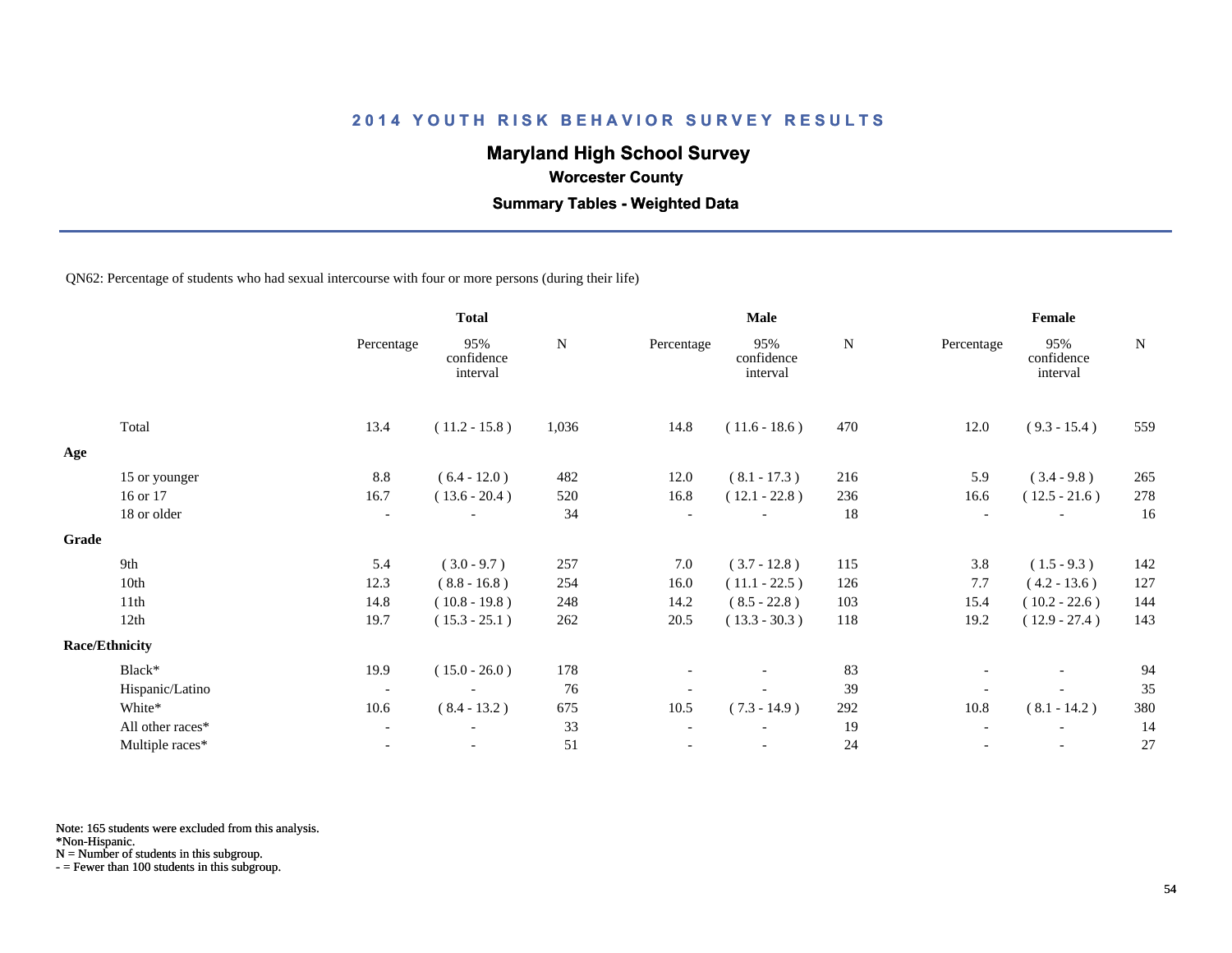## **Maryland High School Survey**

 **Worcester County**

 **Summary Tables - Weighted Data**

QN63: Percentage of students who were currently sexually active (sexual intercourse with at least one person during the 3 months before the survey)

|       |                       |                          | <b>Total</b>                  |           |            | <b>Male</b>                   |             | Female                   |                               |     |  |
|-------|-----------------------|--------------------------|-------------------------------|-----------|------------|-------------------------------|-------------|--------------------------|-------------------------------|-----|--|
|       |                       | Percentage               | 95%<br>confidence<br>interval | ${\bf N}$ | Percentage | 95%<br>confidence<br>interval | $\mathbf N$ | Percentage               | 95%<br>confidence<br>interval | N   |  |
|       | Total                 | 31.3                     | $(28.0 - 34.9)$               | 1,036     | 31.3       | $(27.3 - 35.7)$               | 469         | 31.0                     | $(27.0 - 35.3)$               | 559 |  |
| Age   |                       |                          |                               |           |            |                               |             |                          |                               |     |  |
|       | 15 or younger         | 20.7                     | $(17.4 - 24.4)$               | 481       | 22.6       | $(17.7 - 28.4)$               | 215         | 18.6                     | $(14.4 - 23.8)$               | 265 |  |
|       | 16 or 17              | 40.2                     | $(35.4 - 45.3)$               | 521       | 38.3       | $(31.6 - 45.4)$               | 236         | 42.0                     | $(36.8 - 47.4)$               | 279 |  |
|       | 18 or older           | $\overline{\phantom{a}}$ |                               | 34        |            |                               | 18          | $\overline{\phantom{a}}$ |                               | 15  |  |
| Grade |                       |                          |                               |           |            |                               |             |                          |                               |     |  |
|       | 9th                   | 15.1                     | $(11.6 - 19.4)$               | 256       | 16.9       | $(12.0 - 23.3)$               | 115         | 13.3                     | $(8.6 - 20.0)$                | 141 |  |
|       | 10th                  | 25.9                     | $(21.4 - 31.0)$               | 256       | 28.0       | $(21.9 - 35.1)$               | 125         | 22.6                     | $(17.0 - 29.5)$               | 129 |  |
|       | 11th                  | 34.4                     | $(27.9 - 41.5)$               | 248       | 31.7       | $(21.5 - 44.1)$               | 104         | 37.1                     | $(30.0 - 44.8)$               | 143 |  |
|       | 12th                  | 47.8                     | $(41.4 - 54.2)$               | 262       | 48.1       | $(38.5 - 57.8)$               | 118         | 47.8                     | $(41.0 - 54.8)$               | 143 |  |
|       | <b>Race/Ethnicity</b> |                          |                               |           |            |                               |             |                          |                               |     |  |
|       | Black*                | 35.9                     | $(29.2 - 43.1)$               | 180       |            | $\overline{\phantom{a}}$      | 84          |                          | $\overline{\phantom{a}}$      | 94  |  |
|       | Hispanic/Latino       | $\overline{\phantom{a}}$ |                               | 75        |            |                               | 39          |                          |                               | 34  |  |
|       | White*                | 29.4                     | $(25.5 - 33.6)$               | 676       | 27.4       | $(22.1 - 33.3)$               | 291         | 31.5                     | $(27.0 - 36.4)$               | 382 |  |
|       | All other races*      | $\overline{\phantom{a}}$ |                               | 33        |            |                               | 19          |                          |                               | 14  |  |
|       | Multiple races*       | $\overline{\phantom{a}}$ |                               | 49        |            |                               | 23          |                          | $\overline{\phantom{a}}$      | 26  |  |
|       |                       |                          |                               |           |            |                               |             |                          |                               |     |  |

Note: 165 students were excluded from this analysis.

\*Non-Hispanic.

N = Number of students in this subgroup.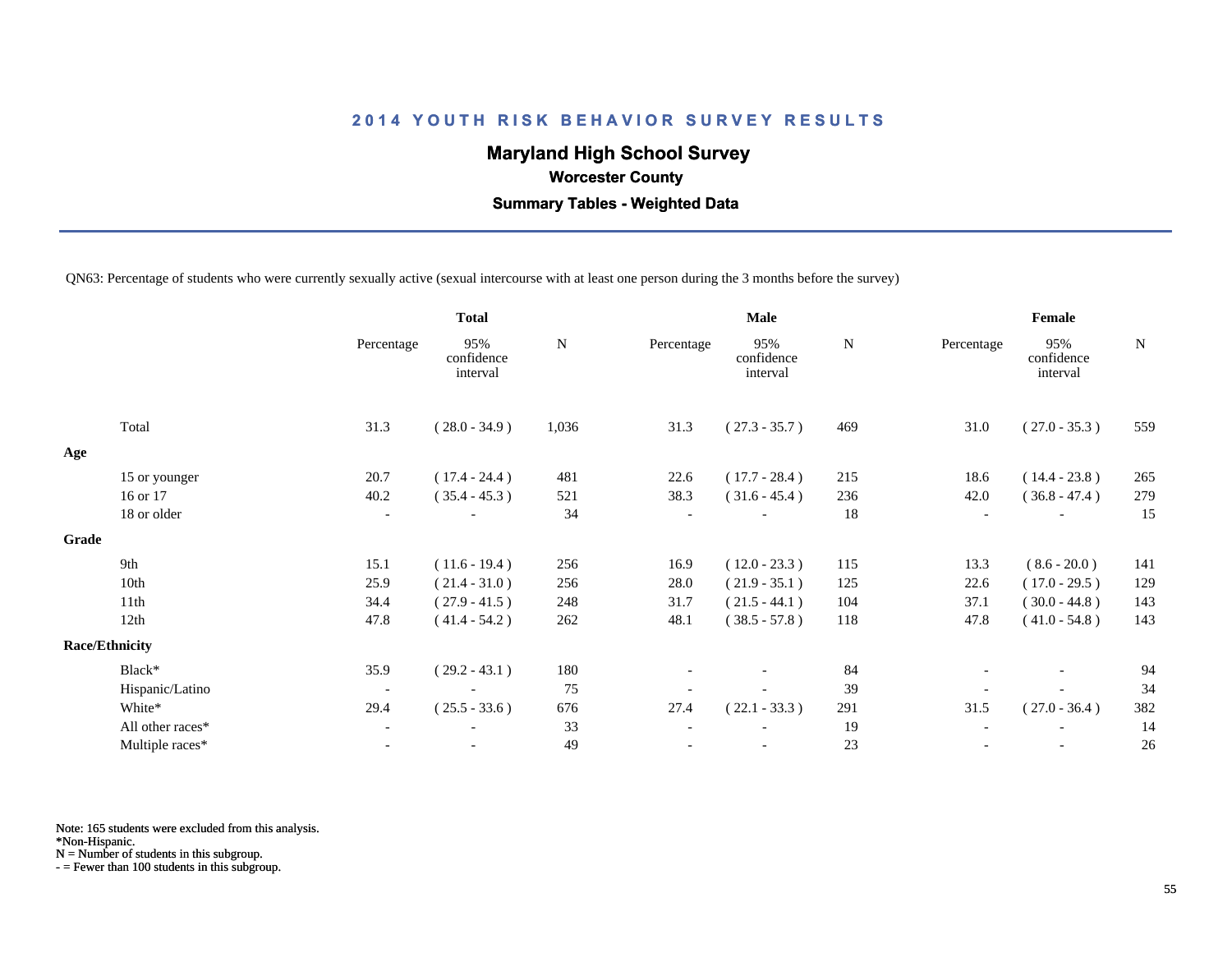## **Maryland High School Survey**

 **Worcester County**

 **Summary Tables - Weighted Data**

QN64: Percentage of students who drank alcohol or used drugs before last sexual intercourse (among students who were currently sexually active)

|       |                       |                          | <b>Total</b>                  |     |                          | <b>Male</b>                   |         | Female                   |                               |           |  |
|-------|-----------------------|--------------------------|-------------------------------|-----|--------------------------|-------------------------------|---------|--------------------------|-------------------------------|-----------|--|
|       |                       | Percentage               | 95%<br>confidence<br>interval | N   | Percentage               | 95%<br>confidence<br>interval | N       | Percentage               | 95%<br>confidence<br>interval | ${\bf N}$ |  |
|       | Total                 | 30.5                     | $(25.3 - 36.3)$               | 326 | 33.4                     | $(26.1 - 41.6)$               | 150     | 26.9                     | $(20.8 - 34.0)$               | 171       |  |
| Age   |                       |                          |                               |     |                          |                               |         |                          |                               |           |  |
|       | 15 or younger         |                          |                               | 98  |                          |                               | 49      |                          |                               | 48        |  |
|       | 16 or 17              | 27.9                     | $(21.5 - 35.2)$               | 213 | $\overline{\phantom{a}}$ | $\overline{\phantom{a}}$      | 93      | 25.6                     | $(19.1 - 33.4)$               | 117       |  |
|       | 18 or older           | $\overline{\phantom{a}}$ | $\overline{\phantom{a}}$      | 15  | $\overline{\phantom{a}}$ | $\overline{\phantom{a}}$      | $\,8\,$ | $\overline{\phantom{a}}$ |                               | 6         |  |
| Grade |                       |                          |                               |     |                          |                               |         |                          |                               |           |  |
|       | 9th                   | $\overline{\phantom{a}}$ |                               | 38  | $\overline{\phantom{a}}$ | $\overline{\phantom{a}}$      | 19      | $\overline{a}$           | $\overline{\phantom{a}}$      | 19        |  |
|       | 10th                  | $\overline{\phantom{0}}$ |                               | 67  |                          | $\overline{\phantom{a}}$      | $36\,$  |                          | $\overline{\phantom{a}}$      | 29        |  |
|       | 11th                  |                          |                               | 86  | $\overline{\phantom{a}}$ | $\overline{\phantom{0}}$      | 34      | $\overline{a}$           | $\overline{\phantom{a}}$      | 52        |  |
|       | 12th                  | 29.5                     | $(20.8 - 40.0)$               | 126 |                          | $\overline{\phantom{a}}$      | 57      |                          |                               | 69        |  |
|       | <b>Race/Ethnicity</b> |                          |                               |     |                          |                               |         |                          |                               |           |  |
|       | Black*                | $\overline{\phantom{a}}$ |                               | 61  | $\overline{\phantom{a}}$ | $\overline{\phantom{a}}$      | 32      |                          |                               | 27        |  |
|       | Hispanic/Latino       | $\overline{\phantom{a}}$ |                               | 33  | $\overline{\phantom{a}}$ | $\overline{\phantom{a}}$      | $20\,$  |                          |                               | 11        |  |
|       | White*                | 30.8                     | $(24.4 - 37.9)$               | 199 | $\overline{\phantom{0}}$ | $\overline{\phantom{0}}$      | $80\,$  | 26.4                     | $(19.6 - 34.7)$               | 119       |  |
|       | All other races*      | $\overline{\phantom{a}}$ | $\overline{\phantom{a}}$      | 9   |                          | $\overline{\phantom{a}}$      | 6       | $\overline{\phantom{a}}$ |                               | 3         |  |
|       | Multiple races*       | $\overline{\phantom{a}}$ | $\overline{\phantom{a}}$      | 16  | -                        | $\overline{\phantom{a}}$      | 6       | $\overline{a}$           | $\overline{\phantom{a}}$      | 10        |  |

Note: 875 students were excluded from this analysis.

\*Non-Hispanic.

N = Number of students in this subgroup.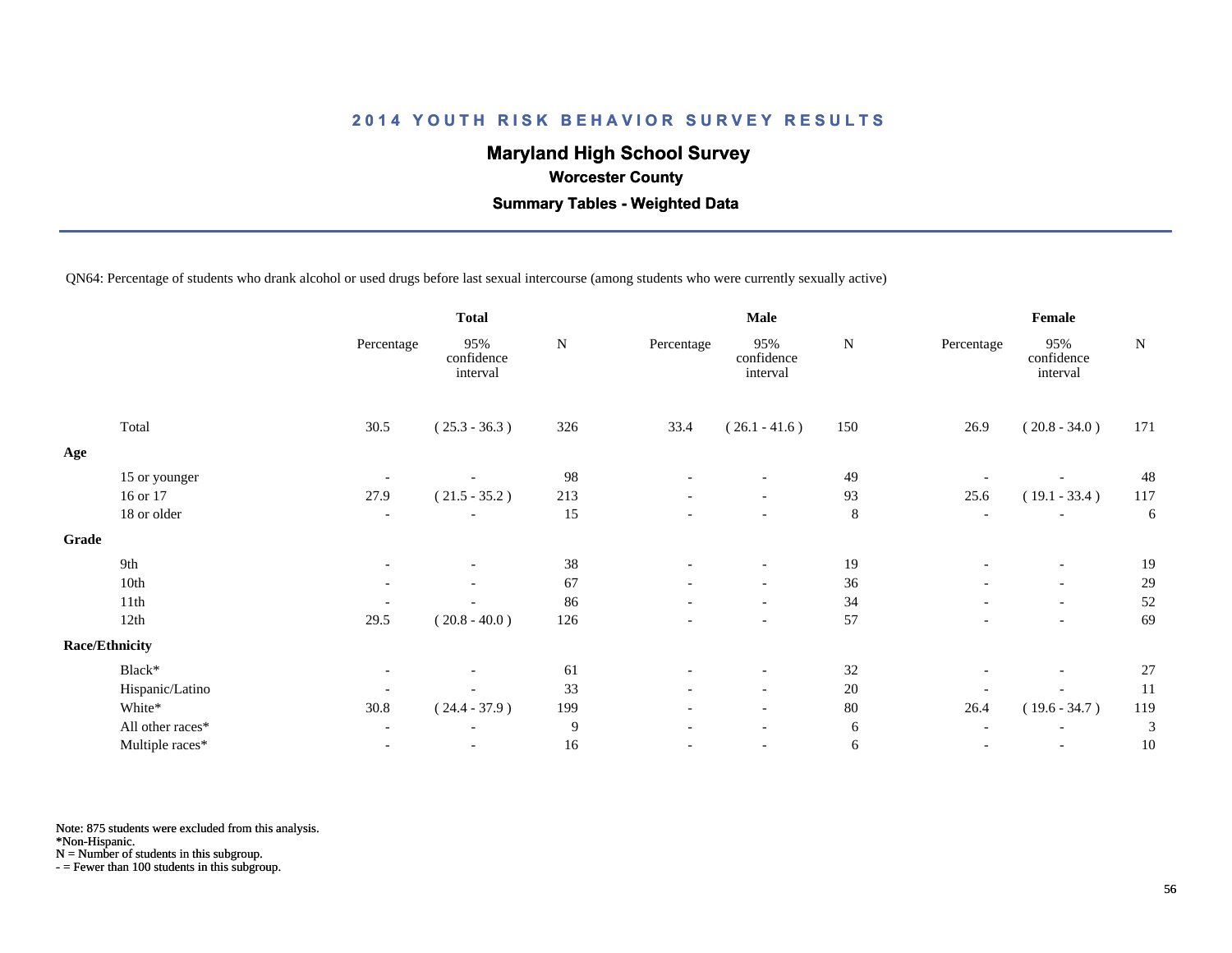## **Maryland High School Survey**

 **Worcester County**

 **Summary Tables - Weighted Data**

QN65: Percentage of students who used a condom (during last sexual intercourse among students who were currently sexually active)

|                  |                                                             | <b>Total</b>                  |           |                          | <b>Male</b>                   |           | Female                       |                               |           |
|------------------|-------------------------------------------------------------|-------------------------------|-----------|--------------------------|-------------------------------|-----------|------------------------------|-------------------------------|-----------|
|                  | Percentage                                                  | 95%<br>confidence<br>interval | ${\bf N}$ | Percentage               | 95%<br>confidence<br>interval | ${\bf N}$ | Percentage                   | 95%<br>confidence<br>interval | ${\bf N}$ |
| Total            | 57.0                                                        | $(51.3 - 62.4)$               | 319       | 60.9                     | $(52.3 - 68.8)$               | 148       | 54.1                         | $(47.2 - 60.9)$               | 168       |
|                  |                                                             |                               |           |                          |                               |           |                              |                               |           |
|                  |                                                             |                               | 99        |                          |                               | 50        |                              |                               | 48        |
| 16 or 17         | 54.8                                                        | $(47.5 - 62.0)$               | 207       | $\overline{\phantom{a}}$ | $\overline{\phantom{a}}$      | 90        | 52.0                         | $(43.6 - 60.2)$               | 115       |
| 18 or older      | $\overline{\phantom{a}}$                                    | $\overline{\phantom{a}}$      | 13        | $\overline{\phantom{0}}$ | $\overline{\phantom{a}}$      | $\,8\,$   | $\overline{\phantom{a}}$     | $\overline{\phantom{a}}$      | 5         |
|                  |                                                             |                               |           |                          |                               |           |                              |                               |           |
| 9th              | $\overline{\phantom{a}}$                                    | $\overline{\phantom{a}}$      | 39        | $\overline{\phantom{a}}$ | $\overline{\phantom{a}}$      | 20        | $\qquad \qquad \blacksquare$ | $\overline{\phantom{a}}$      | 19        |
| 10th             | $\overline{\phantom{a}}$                                    |                               | 66        |                          | $\overline{\phantom{a}}$      | 36        |                              | $\overline{\phantom{a}}$      | 29        |
| 11th             |                                                             |                               | 85        | $\overline{\phantom{0}}$ | $\overline{\phantom{a}}$      | 33        | $\overline{\phantom{a}}$     | $\overline{\phantom{0}}$      | 52        |
| 12th             | 53.7                                                        | $(45.2 - 62.0)$               | 121       |                          | $\overline{\phantom{a}}$      | 55        |                              |                               | 66        |
|                  |                                                             |                               |           |                          |                               |           |                              |                               |           |
| Black*           | $\overline{\phantom{a}}$                                    |                               | 59        | $\overline{\phantom{a}}$ | $\overline{\phantom{a}}$      | 31        |                              | $\overline{\phantom{a}}$      | 27        |
|                  |                                                             |                               | 32        | $\overline{\phantom{0}}$ | $\overline{\phantom{a}}$      | $20\,$    |                              |                               | 11        |
| White*           | 57.7                                                        | $(50.7 - 64.4)$               | 196       | $\overline{\phantom{0}}$ | $\overline{\phantom{a}}$      | 79        | 55.2                         | $(46.9 - 63.3)$               | 117       |
| All other races* | $\overline{\phantom{a}}$                                    | $\overline{\phantom{a}}$      | 9         | $\overline{\phantom{a}}$ | $\overline{\phantom{a}}$      | 6         | $\overline{\phantom{a}}$     |                               | 3         |
| Multiple races*  |                                                             | $\overline{\phantom{a}}$      | 15        |                          | $\overline{\phantom{a}}$      | 6         | $\qquad \qquad \blacksquare$ |                               | 9         |
|                  | 15 or younger<br>Grade<br>Race/Ethnicity<br>Hispanic/Latino |                               |           |                          |                               |           |                              |                               |           |

Note: 882 students were excluded from this analysis.

\*Non-Hispanic.

N = Number of students in this subgroup.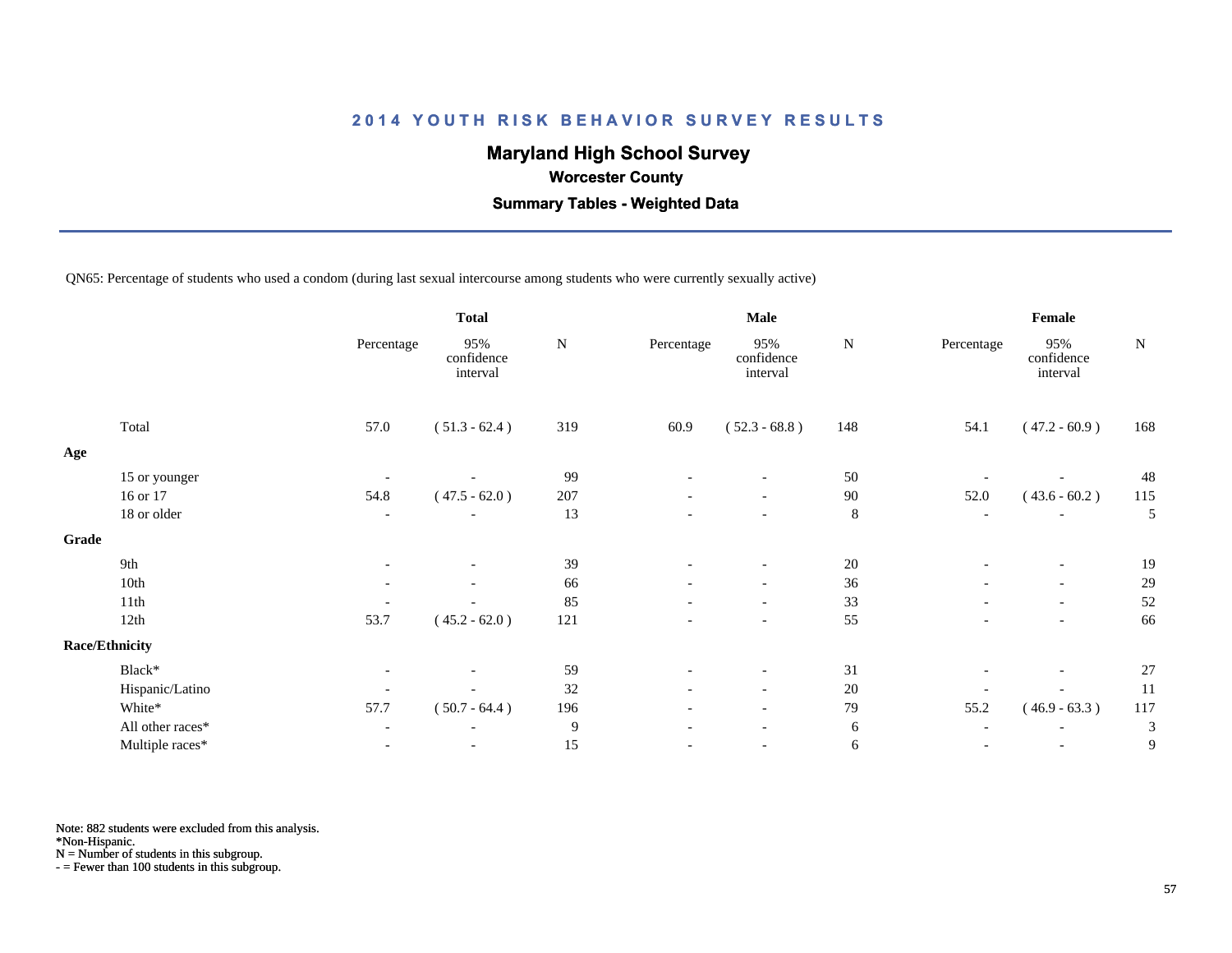## **Maryland High School Survey**

 **Worcester County**

 **Summary Tables - Weighted Data**

QN66: Percentage of students who used birth control pills (before last sexual intercourse to prevent pregnancy among students who were currently sexually active)

|       |                       |                          | <b>Total</b>                  |           |                          | <b>Male</b>                   |             | Female                   |                               |           |  |
|-------|-----------------------|--------------------------|-------------------------------|-----------|--------------------------|-------------------------------|-------------|--------------------------|-------------------------------|-----------|--|
|       |                       | Percentage               | 95%<br>confidence<br>interval | ${\bf N}$ | Percentage               | 95%<br>confidence<br>interval | N           | Percentage               | 95%<br>confidence<br>interval | ${\bf N}$ |  |
|       | Total                 | 20.1                     | $(16.0 - 24.9)$               | 318       | 15.7                     | $(10.3 - 23.1)$               | 146         | 24.6                     | $(19.0 - 31.2)$               | 169       |  |
| Age   |                       |                          |                               |           |                          |                               |             |                          |                               |           |  |
|       | 15 or younger         |                          |                               | 98        |                          | $\overline{\phantom{a}}$      | 49          |                          |                               | 48        |  |
|       | 16 or 17              | 23.2                     | $(18.2 - 29.2)$               | 207       | $\overline{\phantom{a}}$ | $\overline{\phantom{a}}$      | 89          | 29.8                     | $(22.5 - 38.2)$               | 116       |  |
|       | 18 or older           | $\overline{\phantom{a}}$ | $\overline{\phantom{a}}$      | 13        | $\overline{\phantom{a}}$ | $\overline{\phantom{a}}$      | $\,$ 8 $\,$ | $\overline{\phantom{a}}$ | $\overline{\phantom{a}}$      | 5         |  |
| Grade |                       |                          |                               |           |                          |                               |             |                          |                               |           |  |
|       | 9th                   | $\overline{\phantom{a}}$ | $\overline{\phantom{a}}$      | 39        | $\overline{\phantom{a}}$ | $\overline{\phantom{a}}$      | 20          | $\overline{\phantom{a}}$ | $\overline{\phantom{a}}$      | 19        |  |
|       | 10th                  |                          |                               | 64        |                          | $\overline{\phantom{a}}$      | 34          |                          | $\overline{\phantom{a}}$      | 29        |  |
|       | 11th                  |                          |                               | 83        | $\overline{\phantom{a}}$ | $\overline{\phantom{0}}$      | 32          | $\overline{\phantom{a}}$ | $\overline{\phantom{a}}$      | 51        |  |
|       | 12th                  | 27.9                     | $(21.5 - 35.3)$               | 124       |                          | $\overline{\phantom{a}}$      | 56          |                          |                               | 68        |  |
|       | <b>Race/Ethnicity</b> |                          |                               |           |                          |                               |             |                          |                               |           |  |
|       | Black*                | $\overline{\phantom{a}}$ |                               | 55        | $\overline{\phantom{a}}$ | $\overline{\phantom{a}}$      | 28          |                          | $\overline{\phantom{a}}$      | 26        |  |
|       | Hispanic/Latino       | $\overline{\phantom{a}}$ |                               | 32        | $\overline{\phantom{a}}$ | $\overline{\phantom{a}}$      | $20\,$      |                          |                               | 11        |  |
|       | White*                | 23.4                     | $(17.9 - 29.9)$               | 198       | $\sim$                   | $\overline{\phantom{a}}$      | 80          | 23.7                     | $(17.2 - 31.7)$               | 118       |  |
|       | All other races*      | $\overline{\phantom{a}}$ |                               | 9         | $\overline{\phantom{a}}$ | $\overline{\phantom{a}}$      | $\sqrt{6}$  | $\overline{\phantom{0}}$ |                               | 3         |  |
|       | Multiple races*       |                          | $\overline{\phantom{a}}$      | 16        |                          | $\overline{\phantom{a}}$      | 6           |                          | $\overline{\phantom{a}}$      | 10        |  |
|       |                       |                          |                               |           |                          |                               |             |                          |                               |           |  |

Note: 883 students were excluded from this analysis.

\*Non-Hispanic.

N = Number of students in this subgroup.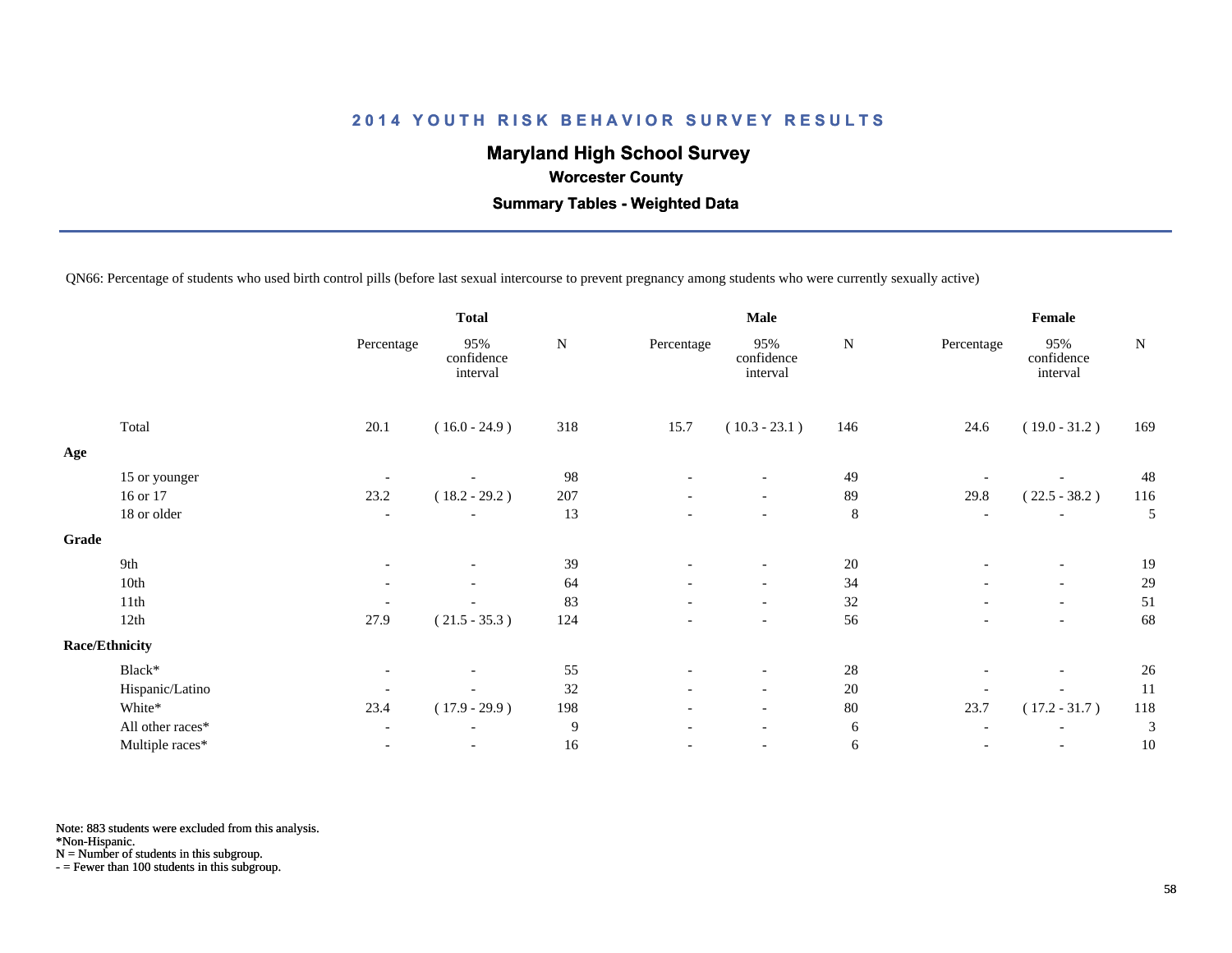## **Maryland High School Survey**

 **Worcester County**

 **Summary Tables - Weighted Data**

QNIUDIMP: Percentage of students who used an IUD (e.g., Mirena or ParaGard) or implant (e.g., Implanon or Nexplanon) (before last sexual intercourse to prevent pregnancy among students who were currently sexually active)

|                  |                                                                    | <b>Total</b>                  |           |                          |                               |             |                          |                               |           |
|------------------|--------------------------------------------------------------------|-------------------------------|-----------|--------------------------|-------------------------------|-------------|--------------------------|-------------------------------|-----------|
|                  | Percentage                                                         | 95%<br>confidence<br>interval | ${\bf N}$ | Percentage               | 95%<br>confidence<br>interval | ${\bf N}$   | Percentage               | 95%<br>confidence<br>interval | ${\bf N}$ |
| Total            | 4.7                                                                | $(2.9 - 7.6)$                 | 318       | 3.3                      | $(1.3 - 7.8)$                 | 146         | 6.2                      | $(3.6 - 10.6)$                | 169       |
|                  |                                                                    |                               |           |                          |                               |             |                          |                               |           |
|                  | $\overline{\phantom{a}}$                                           |                               | 98        |                          |                               | 49          |                          |                               | 48        |
| 16 or 17         | 5.7                                                                | $(3.5 - 9.4)$                 | 207       |                          | $\overline{\phantom{a}}$      | 89          | $7.2\,$                  | $(3.8 - 13.3)$                | 116       |
| 18 or older      | $\overline{\phantom{a}}$                                           | $\overline{\phantom{a}}$      | 13        |                          | $\overline{\phantom{a}}$      | $\,8\,$     | $\overline{\phantom{a}}$ | $\overline{\phantom{a}}$      | 5         |
|                  |                                                                    |                               |           |                          |                               |             |                          |                               |           |
| 9th              | $\overline{\phantom{a}}$                                           | $\overline{\phantom{a}}$      | 39        | $\overline{\phantom{a}}$ | $\overline{\phantom{a}}$      | 20          | $\overline{\phantom{a}}$ | $\overline{\phantom{a}}$      | 19        |
| 10th             | $\overline{\phantom{a}}$                                           |                               | 64        |                          | $\overline{\phantom{a}}$      | 34          | $\overline{\phantom{a}}$ | $\overline{\phantom{a}}$      | 29        |
| 11th             |                                                                    |                               | 83        | $\overline{\phantom{a}}$ | $\overline{\phantom{a}}$      | 32          | $\overline{\phantom{a}}$ | $\overline{\phantom{a}}$      | 51        |
| 12th             | 4.6                                                                | $(2.1 - 10.0)$                | 124       |                          | $\overline{\phantom{a}}$      | 56          |                          |                               | 68        |
|                  |                                                                    |                               |           |                          |                               |             |                          |                               |           |
| Black*           | $\overline{\phantom{a}}$                                           |                               | 55        |                          | $\overline{\phantom{a}}$      | 28          | $\overline{\phantom{a}}$ | $\overline{\phantom{a}}$      | 26        |
|                  | $\overline{\phantom{a}}$                                           |                               | 32        | $\overline{\phantom{a}}$ | $\overline{\phantom{a}}$      | $20\,$      |                          |                               | 11        |
| White*           | 5.1                                                                | $(2.9 - 8.8)$                 | 198       | $\overline{\phantom{a}}$ | $\overline{\phantom{a}}$      | 80          | 7.1                      | $(3.8 - 12.8)$                | 118       |
| All other races* | $\overline{\phantom{a}}$                                           | $\overline{\phantom{a}}$      | 9         | $\overline{\phantom{a}}$ | $\overline{\phantom{0}}$      | $\sqrt{6}$  | $\overline{\phantom{a}}$ | $\overline{\phantom{a}}$      | 3         |
| Multiple races*  |                                                                    | $\overline{\phantom{a}}$      | 16        |                          |                               | 6           | $\overline{\phantom{a}}$ |                               | 10        |
|                  | 15 or younger<br>Grade<br><b>Race/Ethnicity</b><br>Hispanic/Latino |                               |           |                          |                               | <b>Male</b> |                          |                               | Female    |

Note: 883 students were excluded from this analysis.

\*Non-Hispanic.

N = Number of students in this subgroup.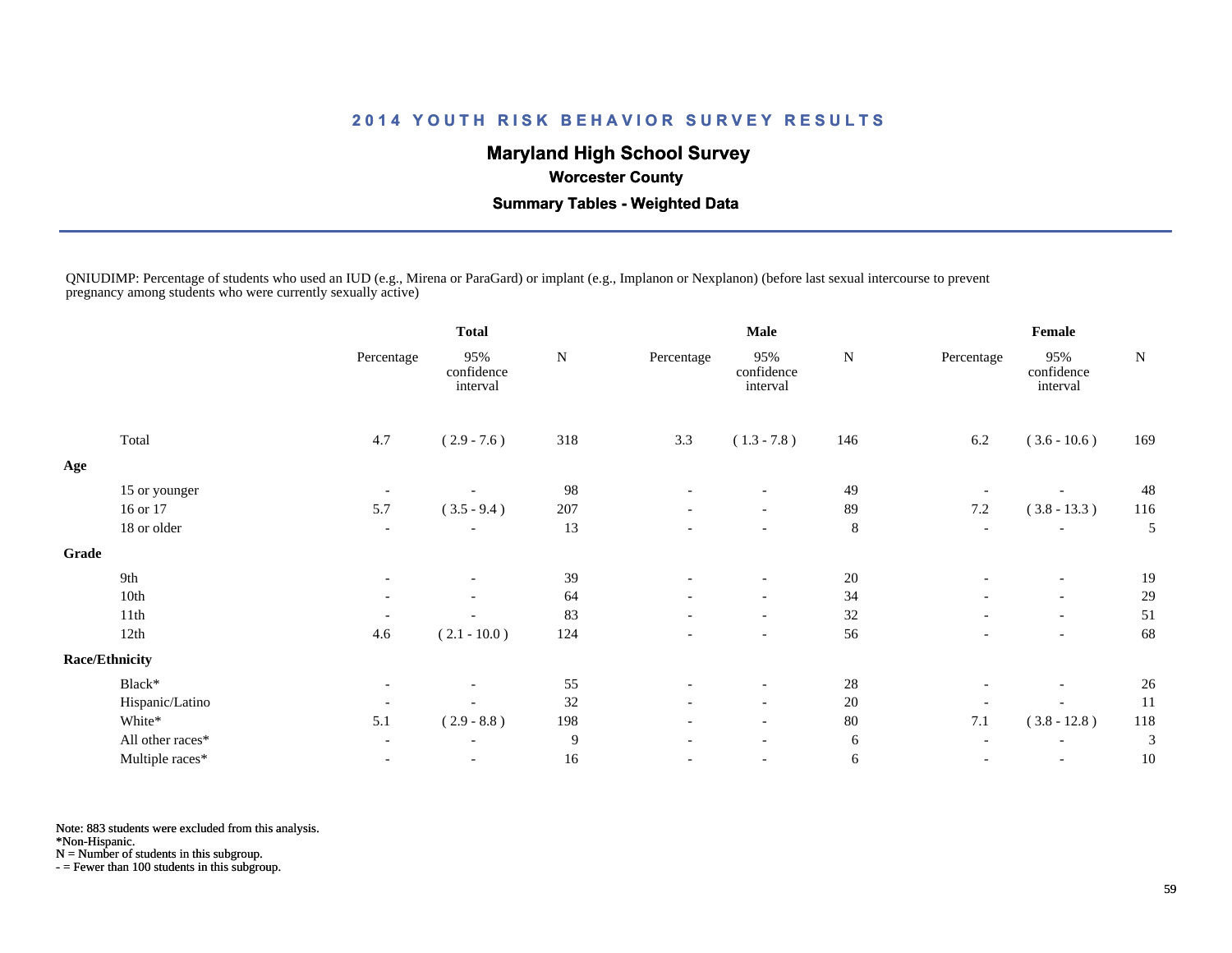## **Maryland High School Survey**

 **Worcester County**

 **Summary Tables - Weighted Data**

QNSHPARG: Percentage of students who used a shot (e.g., Depo-Provera), patch (e.g., OrthoEvra), or birth control ring (e.g., NuvaRing) (during last sexual intercourse among students who were currently sexually active)

|                  |                                                                    | <b>Total</b>                  |           |                          |                               |             |                          |                               |        |
|------------------|--------------------------------------------------------------------|-------------------------------|-----------|--------------------------|-------------------------------|-------------|--------------------------|-------------------------------|--------|
|                  | Percentage                                                         | 95%<br>confidence<br>interval | ${\bf N}$ | Percentage               | 95%<br>confidence<br>interval | N           | Percentage               | 95%<br>confidence<br>interval | N      |
| Total            | 5.9                                                                | $(3.6 - 9.4)$                 | 318       | 3.4                      | $(1.5 - 7.6)$                 | 146         | 7.7                      | $(4.2 - 13.8)$                | 169    |
|                  |                                                                    |                               |           |                          |                               |             |                          |                               |        |
|                  | $\overline{\phantom{a}}$                                           |                               | 98        |                          |                               | 49          |                          |                               | 48     |
| 16 or 17         | 5.9                                                                | $(3.5 - 9.8)$                 | 207       | $\overline{\phantom{a}}$ | $\overline{\phantom{a}}$      | 89          | 5.5                      | $(2.4 - 12.2)$                | 116    |
| 18 or older      | $\overline{\phantom{a}}$                                           |                               | 13        |                          | $\overline{\phantom{a}}$      | $8\,$       | $\overline{\phantom{a}}$ | $\overline{\phantom{a}}$      | 5      |
|                  |                                                                    |                               |           |                          |                               |             |                          |                               |        |
| 9th              | $\overline{\phantom{a}}$                                           | $\overline{\phantom{a}}$      |           | $\overline{\phantom{a}}$ | $\overline{\phantom{a}}$      |             | $\overline{\phantom{a}}$ | $\overline{\phantom{a}}$      | 19     |
| 10th             | $\overline{\phantom{a}}$                                           |                               | 64        |                          | $\overline{\phantom{a}}$      | 34          | $\overline{a}$           | $\overline{\phantom{a}}$      | 29     |
| 11th             |                                                                    |                               | 83        |                          | $\overline{\phantom{0}}$      | 32          | $\overline{\phantom{a}}$ | $\overline{\phantom{a}}$      | 51     |
| 12th             | 6.0                                                                | $(3.0 - 11.6)$                | 124       |                          | $\overline{\phantom{a}}$      | 56          |                          | $\overline{\phantom{a}}$      | 68     |
|                  |                                                                    |                               |           |                          |                               |             |                          |                               |        |
| Black*           | $\overline{\phantom{a}}$                                           |                               | 55        | $\overline{\phantom{a}}$ | $\overline{\phantom{a}}$      | $28\,$      | $\overline{\phantom{0}}$ | $\overline{\phantom{a}}$      | 26     |
|                  | $\overline{\phantom{a}}$                                           |                               | 32        | $\overline{\phantom{a}}$ | $\overline{\phantom{a}}$      | $20\,$      |                          |                               | 11     |
| White*           | 5.7                                                                | $(3.2 - 10.1)$                | 198       | $\overline{\phantom{a}}$ | $\overline{\phantom{0}}$      | 80          | $7.5\,$                  | $(3.7 - 14.9)$                | 118    |
| All other races* | $\overline{\phantom{a}}$                                           | $\overline{\phantom{a}}$      | 9         |                          |                               | 6           | $\overline{\phantom{a}}$ |                               | 3      |
| Multiple races*  | $\overline{\phantom{a}}$                                           | $\overline{\phantom{a}}$      | 16        | -                        | $\overline{\phantom{a}}$      | $\sqrt{6}$  | $\overline{\phantom{a}}$ | $\overline{\phantom{a}}$      | 10     |
|                  | 15 or younger<br>Grade<br><b>Race/Ethnicity</b><br>Hispanic/Latino |                               |           | 39                       |                               | <b>Male</b> | 20                       |                               | Female |

Note: 883 students were excluded from this analysis.

\*Non-Hispanic.

N = Number of students in this subgroup.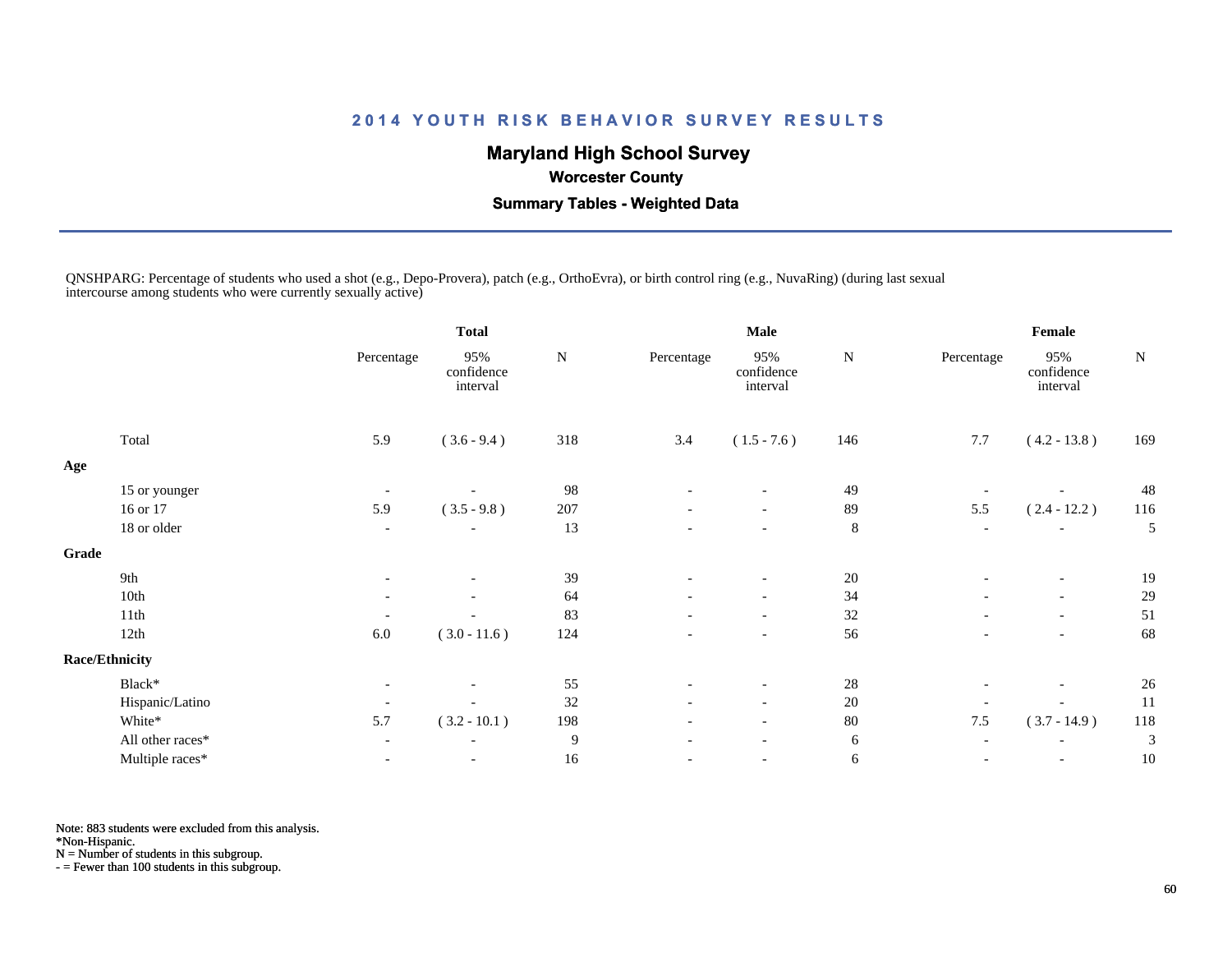## **Maryland High School Survey**

 **Worcester County**

 **Summary Tables - Weighted Data**

QNOTHHPL: Percentage of students who used birth control pills; an IUD or implant; or a shot, patch, or birth control ring (before last sexual intercourse to prevent pregnancy among students who were currently sexually active)

|       |                       |                          | <b>Total</b>                  |        | <b>Male</b>              |                               |             | Female                   |                               |           |
|-------|-----------------------|--------------------------|-------------------------------|--------|--------------------------|-------------------------------|-------------|--------------------------|-------------------------------|-----------|
|       |                       | Percentage               | 95%<br>confidence<br>interval | N      | Percentage               | 95%<br>confidence<br>interval | N           | Percentage               | 95%<br>confidence<br>interval | ${\bf N}$ |
|       | Total                 | 30.7                     | $(25.7 - 36.2)$               | 318    | 22.3                     | $(15.9 - 30.3)$               | 146         | 38.5                     | $(32.2 - 45.2)$               | 169       |
| Age   |                       |                          |                               |        |                          |                               |             |                          |                               |           |
|       | 15 or younger         |                          |                               | 98     |                          |                               | 49          |                          |                               | 48        |
|       | 16 or 17              | 34.9                     | $(28.4 - 41.9)$               | 207    | $\overline{\phantom{a}}$ | $\overline{\phantom{a}}$      | 89          | 42.5                     | $(34.5 - 50.8)$               | 116       |
|       | 18 or older           | $\overline{\phantom{a}}$ |                               | 13     |                          | $\overline{\phantom{a}}$      | $\,$ 8 $\,$ | $\overline{\phantom{a}}$ |                               | 5         |
| Grade |                       |                          |                               |        |                          |                               |             |                          |                               |           |
|       | 9th                   | $\overline{\phantom{0}}$ | $\overline{\phantom{a}}$      | 39     | $\overline{\phantom{0}}$ | $\overline{\phantom{a}}$      | 20          | $\overline{\phantom{a}}$ | $\overline{\phantom{a}}$      | 19        |
|       | 10th                  |                          |                               | 64     |                          | $\overline{\phantom{a}}$      | 34          |                          | $\overline{\phantom{a}}$      | 29        |
|       | 11th                  |                          |                               | 83     |                          | $\overline{\phantom{a}}$      | 32          | $\overline{\phantom{0}}$ | $\overline{\phantom{a}}$      | 51        |
|       | 12th                  | 38.5                     | $(31.4 - 46.0)$               | 124    |                          | $\overline{\phantom{a}}$      | 56          |                          |                               | 68        |
|       | <b>Race/Ethnicity</b> |                          |                               |        |                          |                               |             |                          |                               |           |
|       | Black*                | $\overline{\phantom{a}}$ |                               | 55     | $\overline{\phantom{0}}$ | $\overline{\phantom{a}}$      | 28          |                          |                               | 26        |
|       | Hispanic/Latino       |                          |                               | 32     |                          | $\overline{\phantom{a}}$      | 20          |                          |                               | 11        |
|       | White*                | 34.2                     | $(27.9 - 41.2)$               | 198    | $\overline{\phantom{0}}$ | $\overline{\phantom{a}}$      | 80          | 38.3                     | $(30.6 - 46.6)$               | 118       |
|       | All other races*      |                          | $\overline{\phantom{a}}$      | 9      |                          | $\overline{\phantom{a}}$      | 6           | $\overline{\phantom{a}}$ |                               | 3         |
|       | Multiple races*       |                          | $\overline{\phantom{a}}$      | $16\,$ |                          | $\overline{\phantom{a}}$      | $\sqrt{6}$  | $\overline{a}$           | $\overline{\phantom{a}}$      | 10        |

Note: 883 students were excluded from this analysis.

\*Non-Hispanic.

N = Number of students in this subgroup.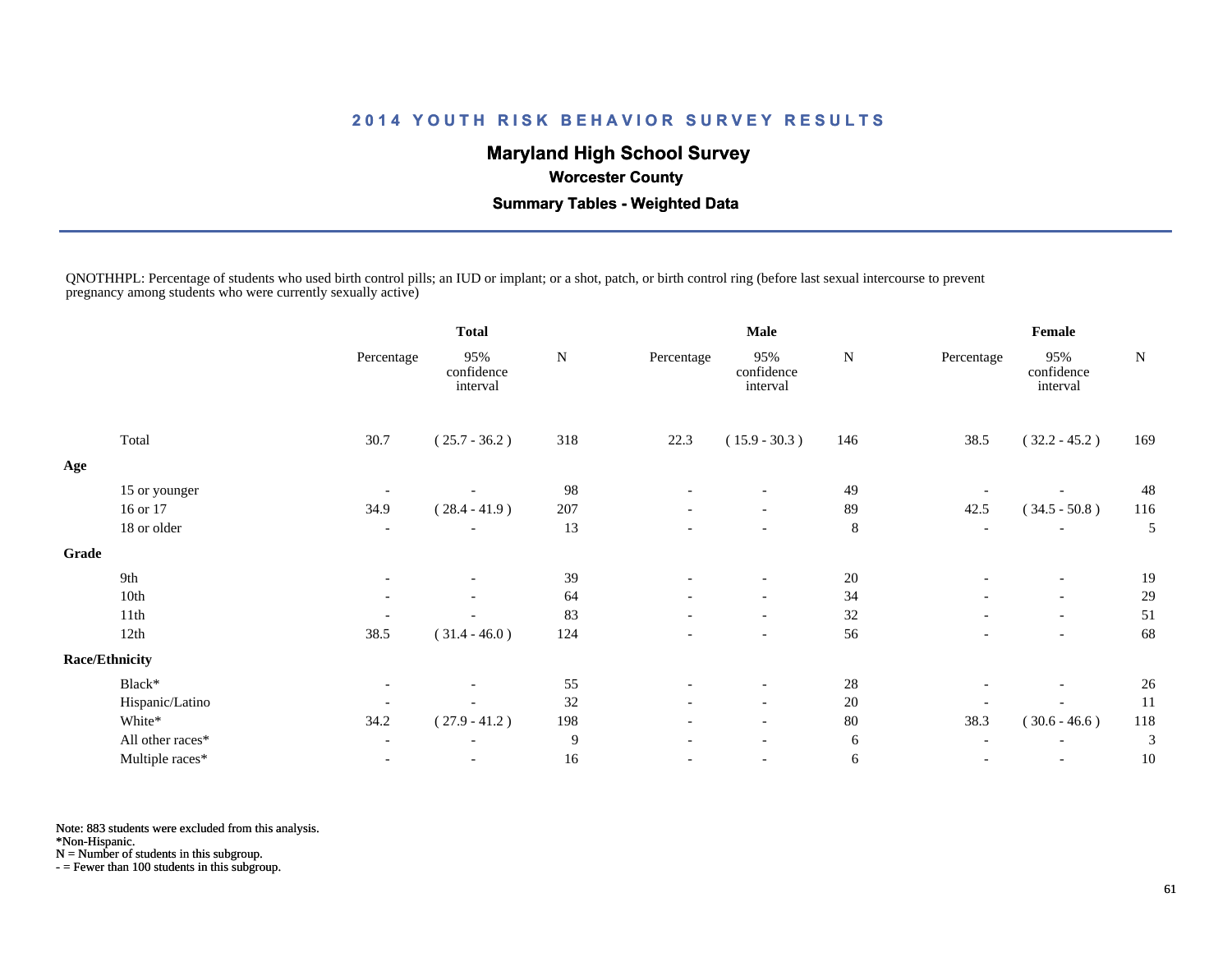## **Maryland High School Survey**

 **Worcester County**

 **Summary Tables - Weighted Data**

QNDUALBC: Percentage of students who used both a condom during and birth control pills; an IUD or implant; or a shot, patch, or birth control ring before last sexual intercourse (to prevent STD and pregnancy among students who were currently sexually active)

|       |                       |                          | <b>Total</b>                  |           |                          | <b>Male</b>                   |           |                          | Female                        |           |
|-------|-----------------------|--------------------------|-------------------------------|-----------|--------------------------|-------------------------------|-----------|--------------------------|-------------------------------|-----------|
|       |                       | Percentage               | 95%<br>confidence<br>interval | ${\bf N}$ | Percentage               | 95%<br>confidence<br>interval | ${\bf N}$ | Percentage               | 95%<br>confidence<br>interval | ${\bf N}$ |
|       | Total                 | 12.5                     | $(9.3 - 16.5)$                | 313       | 9.0                      | $(5.2 - 15.2)$                | 143       | 15.9                     | $(11.1 - 22.3)$               | 167       |
| Age   |                       |                          |                               |           |                          |                               |           |                          |                               |           |
|       | 15 or younger         |                          |                               | 97        |                          |                               | 48        |                          |                               | 48        |
|       | 16 or 17              | 12.8                     | $(9.0 - 17.9)$                | 203       | $\overline{\phantom{a}}$ | $\overline{\phantom{a}}$      | 87        | 15.7                     | $(10.2 - 23.5)$               | 114       |
|       | 18 or older           | $\overline{\phantom{a}}$ | $\overline{\phantom{a}}$      | 13        |                          | $\overline{\phantom{a}}$      | $\,8\,$   | $\overline{\phantom{a}}$ |                               | 5         |
| Grade |                       |                          |                               |           |                          |                               |           |                          |                               |           |
|       | 9th                   | $\overline{\phantom{a}}$ | $\overline{\phantom{a}}$      | 39        | $\overline{\phantom{a}}$ | $\overline{\phantom{a}}$      | 20        | $\overline{\phantom{a}}$ | $\overline{\phantom{a}}$      | 19        |
|       | 10th                  |                          |                               | 63        |                          | $\overline{\phantom{a}}$      | 33        |                          | $\overline{\phantom{a}}$      | 29        |
|       | 11th                  |                          |                               | 82        | $\overline{\phantom{a}}$ | $\overline{\phantom{a}}$      | 31        | $\overline{\phantom{a}}$ | $\overline{\phantom{a}}$      | 51        |
|       | 12th                  | 12.3                     | $(8.0 - 18.5)$                | 121       |                          | $\overline{\phantom{a}}$      | 55        |                          | $\overline{\phantom{a}}$      | 66        |
|       | <b>Race/Ethnicity</b> |                          |                               |           |                          |                               |           |                          |                               |           |
|       | Black*                | $\overline{\phantom{a}}$ |                               | 53        | $\overline{\phantom{a}}$ | $\overline{\phantom{0}}$      | 26        | $\overline{\phantom{a}}$ | $\overline{\phantom{a}}$      | 26        |
|       | Hispanic/Latino       | $\overline{\phantom{a}}$ |                               | 32        | $\overline{\phantom{a}}$ | $\overline{\phantom{a}}$      | $20\,$    | $\overline{\phantom{a}}$ |                               | 11        |
|       | White*                | 13.1                     | $(9.3 - 18.2)$                | 196       | $\overline{\phantom{0}}$ | $\overline{\phantom{0}}$      | 79        | 14.5                     | $(9.4 - 21.8)$                | 117       |
|       | All other races*      | $\overline{\phantom{a}}$ | $\overline{\phantom{a}}$      | 9         |                          |                               | 6         | $\overline{\phantom{a}}$ |                               | 3         |
|       | Multiple races*       | $\overline{\phantom{a}}$ | $\overline{\phantom{a}}$      | 15        |                          | $\overline{\phantom{a}}$      | 6         | $\overline{\phantom{a}}$ | $\overline{\phantom{a}}$      | 9         |

Note: 888 students were excluded from this analysis.

\*Non-Hispanic.

N = Number of students in this subgroup.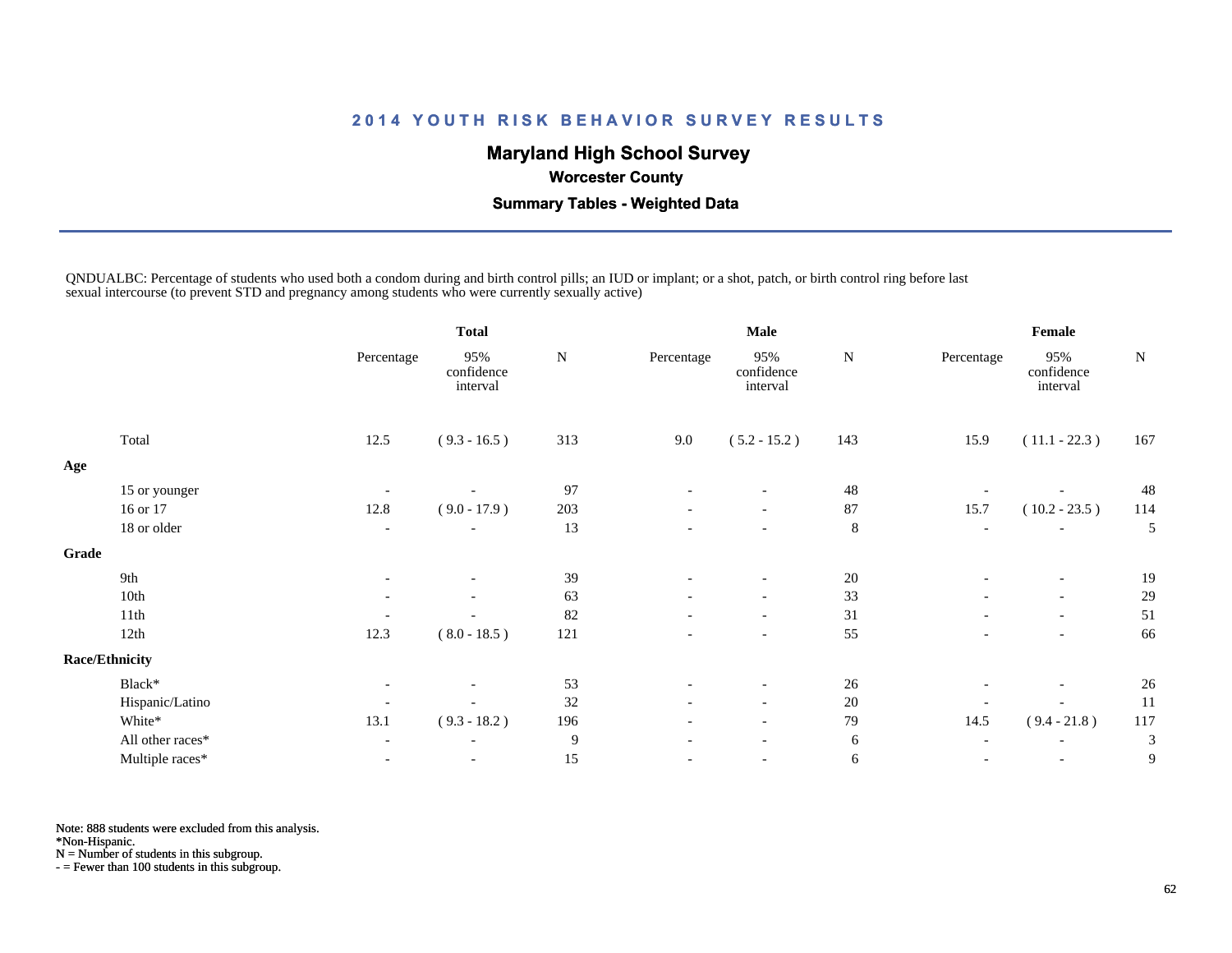## **Maryland High School Survey**

 **Worcester County**

 **Summary Tables - Weighted Data**

QNBCNONE: Percentage of students who did not use any method to prevent pregnancy (during last sexual intercourse among students who were currently sexually active)

|                  |                                          | <b>Total</b>                  |           |                          |                               |             | Female                   |                               |     |
|------------------|------------------------------------------|-------------------------------|-----------|--------------------------|-------------------------------|-------------|--------------------------|-------------------------------|-----|
|                  | Percentage                               | 95%<br>confidence<br>interval | ${\bf N}$ | Percentage               | 95%<br>confidence<br>interval | ${\bf N}$   | Percentage               | 95%<br>confidence<br>interval | N   |
| Total            | 15.2                                     | $(11.7 - 19.4)$               | 318       | 15.5                     | $(10.3 - 22.8)$               | 146         | 14.7                     | $(10.4 - 20.2)$               | 169 |
|                  |                                          |                               |           |                          |                               |             |                          |                               |     |
| 15 or younger    |                                          |                               | 98        |                          |                               | 49          |                          |                               | 48  |
| 16 or 17         | 13.9                                     | $(9.7 - 19.5)$                | 207       | $\overline{\phantom{a}}$ | $\overline{\phantom{a}}$      | 89          | 12.9                     | $(8.1 - 20.0)$                | 116 |
| 18 or older      | $\overline{\phantom{a}}$                 |                               | 13        |                          | $\overline{\phantom{a}}$      | $\,8\,$     | $\overline{\phantom{a}}$ | $\overline{\phantom{a}}$      | 5   |
|                  |                                          |                               |           |                          |                               |             |                          |                               |     |
| 9th              | $\overline{\phantom{0}}$                 | $\overline{\phantom{a}}$      | 39        | $\overline{\phantom{a}}$ | $\overline{\phantom{a}}$      |             | $\overline{\phantom{a}}$ | $\overline{\phantom{a}}$      | 19  |
| 10th             | $\overline{\phantom{a}}$                 | $\overline{\phantom{a}}$      | 64        | $\overline{\phantom{0}}$ | $\overline{\phantom{a}}$      | 34          | $\overline{\phantom{a}}$ | $\overline{\phantom{a}}$      | 29  |
| 11th             |                                          |                               | 83        | $\overline{\phantom{a}}$ | $\overline{\phantom{a}}$      | 32          | $\overline{\phantom{a}}$ | $\overline{\phantom{a}}$      | 51  |
| 12th             | 13.8                                     | $(8.2 - 22.3)$                | 124       |                          | $\overline{\phantom{a}}$      | 56          |                          | $\overline{\phantom{a}}$      | 68  |
|                  |                                          |                               |           |                          |                               |             |                          |                               |     |
| Black*           | $\overline{\phantom{a}}$                 |                               | 55        | $\overline{\phantom{a}}$ | $\overline{\phantom{a}}$      | $28\,$      | $\qquad \qquad$          | $\overline{\phantom{a}}$      | 26  |
|                  | ٠                                        |                               | 32        |                          | $\overline{\phantom{a}}$      | 20          |                          |                               | 11  |
| White*           | 12.0                                     | $(8.4 - 16.8)$                | 198       | $\overline{\phantom{a}}$ | $\overline{\phantom{a}}$      | $80\,$      | 11.6                     | $(7.4 - 17.9)$                | 118 |
| All other races* | $\overline{\phantom{a}}$                 | $\overline{\phantom{a}}$      | 9         | $\overline{\phantom{a}}$ | $\overline{\phantom{a}}$      | 6           | $\overline{\phantom{a}}$ |                               | 3   |
| Multiple races*  |                                          |                               | 16        |                          | $\overline{\phantom{a}}$      | 6           | $\overline{\phantom{a}}$ | $\overline{\phantom{a}}$      | 10  |
|                  | <b>Race/Ethnicity</b><br>Hispanic/Latino |                               |           |                          |                               | <b>Male</b> | 20                       |                               |     |

Note: 883 students were excluded from this analysis.

\*Non-Hispanic.

N = Number of students in this subgroup.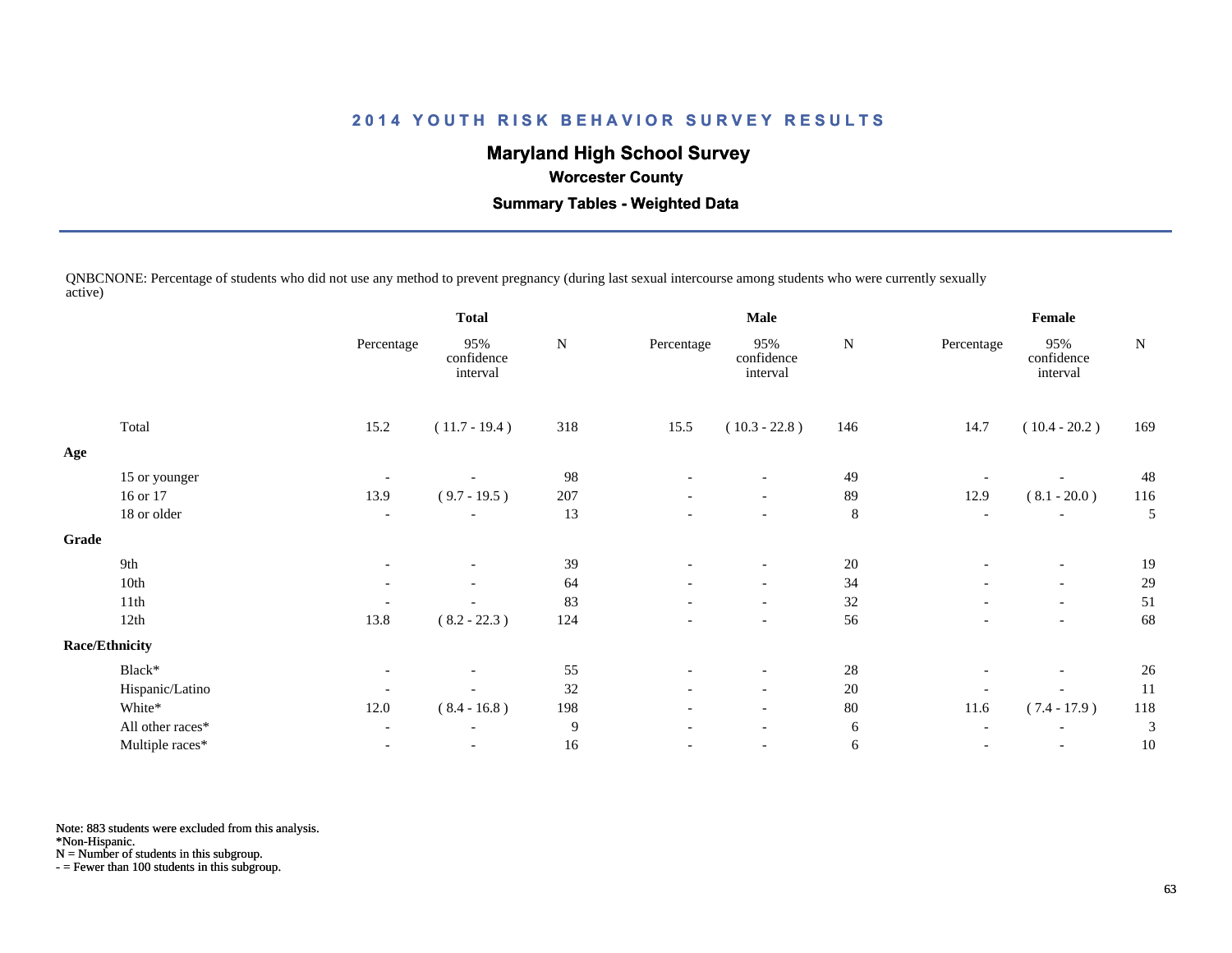# **Maryland High School Survey**

## **Worcester County**

 **Summary Tables - Weighted Data**

QNOBESE: Percentage of students who were obese (>= 95th percentile for body mass index, based on sex- and age-specific reference data from the 2000 CDC growth charts)

|       |                       | <b>Total</b>             |                               |       | <b>Male</b> |                               |     | Female                   |                               |             |  |
|-------|-----------------------|--------------------------|-------------------------------|-------|-------------|-------------------------------|-----|--------------------------|-------------------------------|-------------|--|
|       |                       | Percentage               | 95%<br>confidence<br>interval | N     | Percentage  | 95%<br>confidence<br>interval | N   | Percentage               | 95%<br>confidence<br>interval | $\mathbf N$ |  |
|       | Total                 | 13.5                     | $(11.7 - 15.5)$               | 1,123 | 17.3        | $(14.1 - 21.0)$               | 534 | 9.6                      | $(7.7 - 11.9)$                | 589         |  |
| Age   |                       |                          |                               |       |             |                               |     |                          |                               |             |  |
|       | 15 or younger         | 13.9                     | $(11.0 - 17.3)$               | 513   | 18.6        | $(13.6 - 24.9)$               | 237 | 9.2                      | $(6.3 - 13.2)$                | 276         |  |
|       | 16 or 17              | 13.3                     | $(11.1 - 15.9)$               | 572   | 16.8        | $(13.5 - 20.9)$               | 276 | 9.5                      | $(7.0 - 12.8)$                | 296         |  |
|       | 18 or older           | $\overline{\phantom{a}}$ |                               | 38    |             |                               | 21  | $\overline{\phantom{a}}$ |                               | 17          |  |
| Grade |                       |                          |                               |       |             |                               |     |                          |                               |             |  |
|       | 9th                   | 14.5                     | $(10.6 - 19.4)$               | 283   | 18.7        | $(12.2 - 27.7)$               | 129 | 10.1                     | $(6.4 - 15.6)$                | 154         |  |
|       | 10th                  | 13.8                     | $(10.0 - 18.8)$               | 268   | 18.5        | $(12.1 - 27.1)$               | 138 | 8.5                      | $(4.6 - 15.1)$                | 130         |  |
|       | 11th                  | 13.9                     | $(10.4 - 18.3)$               | 273   | 17.9        | $(12.4 - 25.2)$               | 122 | 10.0                     | $(6.4 - 15.2)$                | 151         |  |
|       | 12th                  | 11.5                     | $(8.6 - 15.2)$                | 292   | 13.6        | $(9.4 - 19.3)$                | 140 | 9.4                      | $(5.7 - 15.0)$                | 152         |  |
|       | <b>Race/Ethnicity</b> |                          |                               |       |             |                               |     |                          |                               |             |  |
|       | Black*                | 22.5                     | $(17.7 - 28.3)$               | 218   | 25.5        | $(18.2 - 34.4)$               | 112 | 18.8                     | $(12.7 - 27.0)$               | 106         |  |
|       | Hispanic/Latino       | $\overline{\phantom{a}}$ |                               | 79    |             |                               | 41  | $\overline{\phantom{a}}$ |                               | 38          |  |
|       | White*                | 10.5                     | $(8.5 - 13.0)$                | 717   | 14.4        | $(10.4 - 19.7)$               | 318 | 6.9                      | $(5.0 - 9.6)$                 | 399         |  |
|       | All other races*      | $\overline{\phantom{a}}$ |                               | 38    |             |                               | 25  | $\overline{\phantom{a}}$ |                               | 13          |  |
|       | Multiple races*       |                          |                               | 52    |             |                               | 24  |                          |                               | 28          |  |
|       |                       |                          |                               |       |             |                               |     |                          |                               |             |  |

Note: 78 students were excluded from this analysis.

\*Non-Hispanic.

N = Number of students in this subgroup.

- = Fewer than 100 students in this subgroup.

\*\*Based on reference data from the 2000 CDC Growth Charts.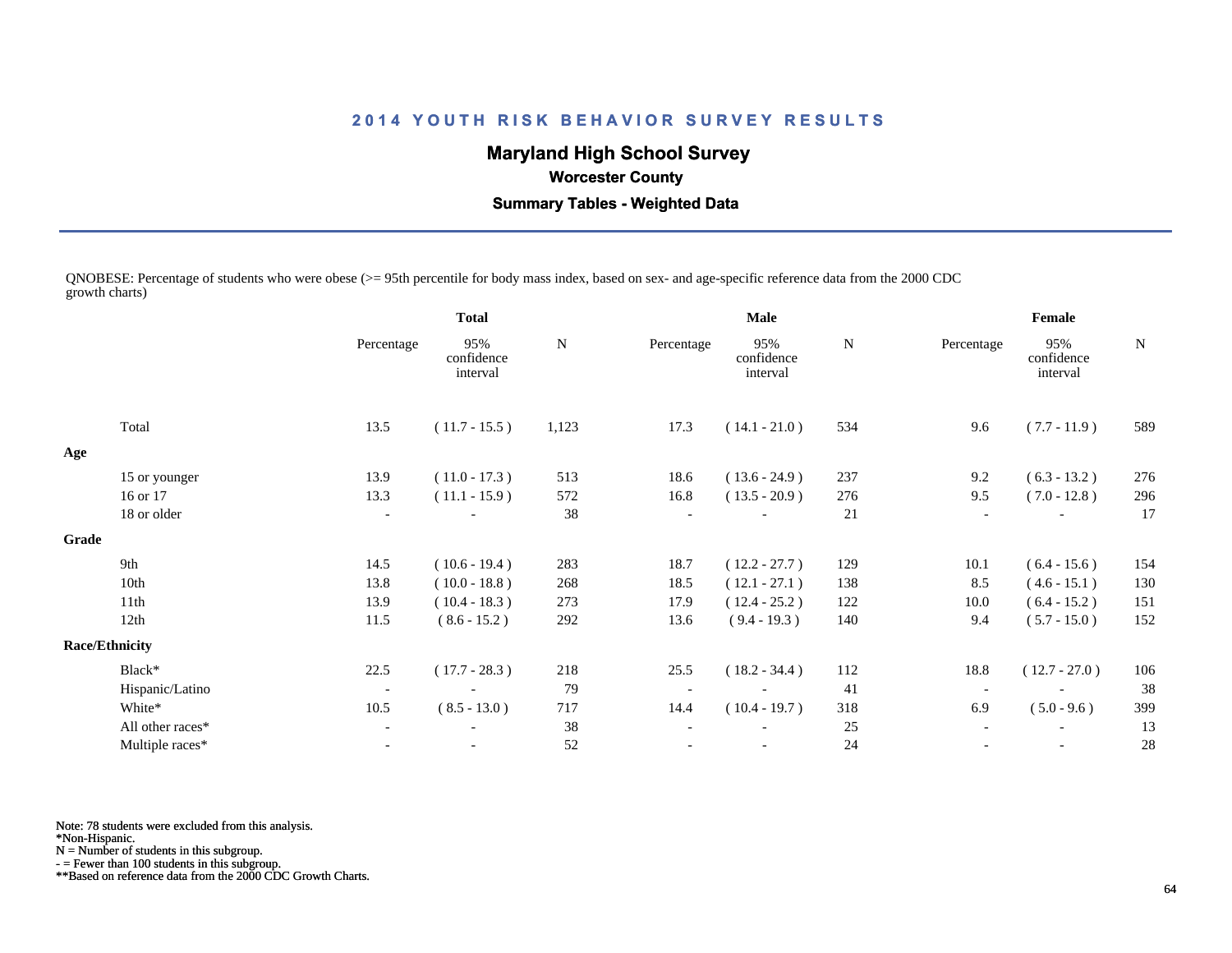# **Maryland High School Survey**

## **Worcester County**

 **Summary Tables - Weighted Data**

QNOWT: Percentage of students who were overweight (>= 85th percentile but <95th percentile for body mass index, based on sex- and age-specific reference data from the 2000 CDC growth charts)

|       |                       | <b>Total</b>             |                               | Male   |            |                               |     | Female     |                               |             |  |
|-------|-----------------------|--------------------------|-------------------------------|--------|------------|-------------------------------|-----|------------|-------------------------------|-------------|--|
|       |                       | Percentage               | 95%<br>confidence<br>interval | N      | Percentage | 95%<br>confidence<br>interval | N   | Percentage | 95%<br>confidence<br>interval | $\mathbf N$ |  |
|       | Total                 | 16.0                     | $(13.9 - 18.3)$               | 1,123  | 14.6       | $(12.0 - 17.7)$               | 534 | 17.4       | $(14.5 - 20.7)$               | 589         |  |
| Age   |                       |                          |                               |        |            |                               |     |            |                               |             |  |
|       | 15 or younger         | 18.8                     | $(15.5 - 22.6)$               | 513    | 17.0       | $(13.2 - 21.5)$               | 237 | 20.7       | $(16.3 - 25.9)$               | 276         |  |
|       | 16 or 17              | 13.5                     | $(11.2 - 16.1)$               | 572    | 12.9       | $(9.8 - 16.9)$                | 276 | 14.0       | $(10.9 - 17.9)$               | 296         |  |
|       | 18 or older           | $\overline{\phantom{a}}$ |                               | 38     |            |                               | 21  |            |                               | 17          |  |
| Grade |                       |                          |                               |        |            |                               |     |            |                               |             |  |
|       | 9th                   | 19.7                     | $(15.6 - 24.7)$               | 283    | 18.2       | $(13.3 - 24.2)$               | 129 | 21.4       | $(15.8 - 28.3)$               | 154         |  |
|       | 10th                  | 18.5                     | $(14.0 - 24.1)$               | 268    | 17.3       | $(11.5 - 25.3)$               | 138 | 19.8       | $(13.9 - 27.4)$               | 130         |  |
|       | 11th                  | 12.3                     | $(9.3 - 16.0)$                | 273    | 11.2       | $(7.2 - 16.9)$                | 122 | 13.3       | $(8.7 - 19.8)$                | 151         |  |
|       | 12th                  | 13.9                     | $(11.0 - 17.4)$               | 292    | 12.1       | $(8.3 - 17.3)$                | 140 | 15.7       | $(10.6 - 22.4)$               | 152         |  |
|       | <b>Race/Ethnicity</b> |                          |                               |        |            |                               |     |            |                               |             |  |
|       | Black*                | 20.2                     | $(15.2 - 26.2)$               | 218    | 16.6       | $(10.8 - 24.6)$               | 112 | 24.8       | $(17.5 - 33.9)$               | 106         |  |
|       | Hispanic/Latino       | $\overline{\phantom{a}}$ |                               | 79     |            |                               | 41  |            |                               | 38          |  |
|       | White*                | 15.3                     | $(12.8 - 18.3)$               | 717    | 14.6       | $(11.2 - 18.9)$               | 318 | 16.0       | $(12.7 - 19.9)$               | 399         |  |
|       | All other races*      | $\overline{\phantom{a}}$ |                               | $38\,$ |            |                               | 25  |            |                               | 13          |  |
|       | Multiple races*       |                          | $\overline{\phantom{a}}$      | 52     |            |                               | 24  |            | $\overline{\phantom{a}}$      | 28          |  |
|       |                       |                          |                               |        |            |                               |     |            |                               |             |  |

Note: 78 students were excluded from this analysis.

\*Non-Hispanic.

N = Number of students in this subgroup.

- = Fewer than 100 students in this subgroup.

\*\*Based on reference data from the 2000 CDC Growth Charts.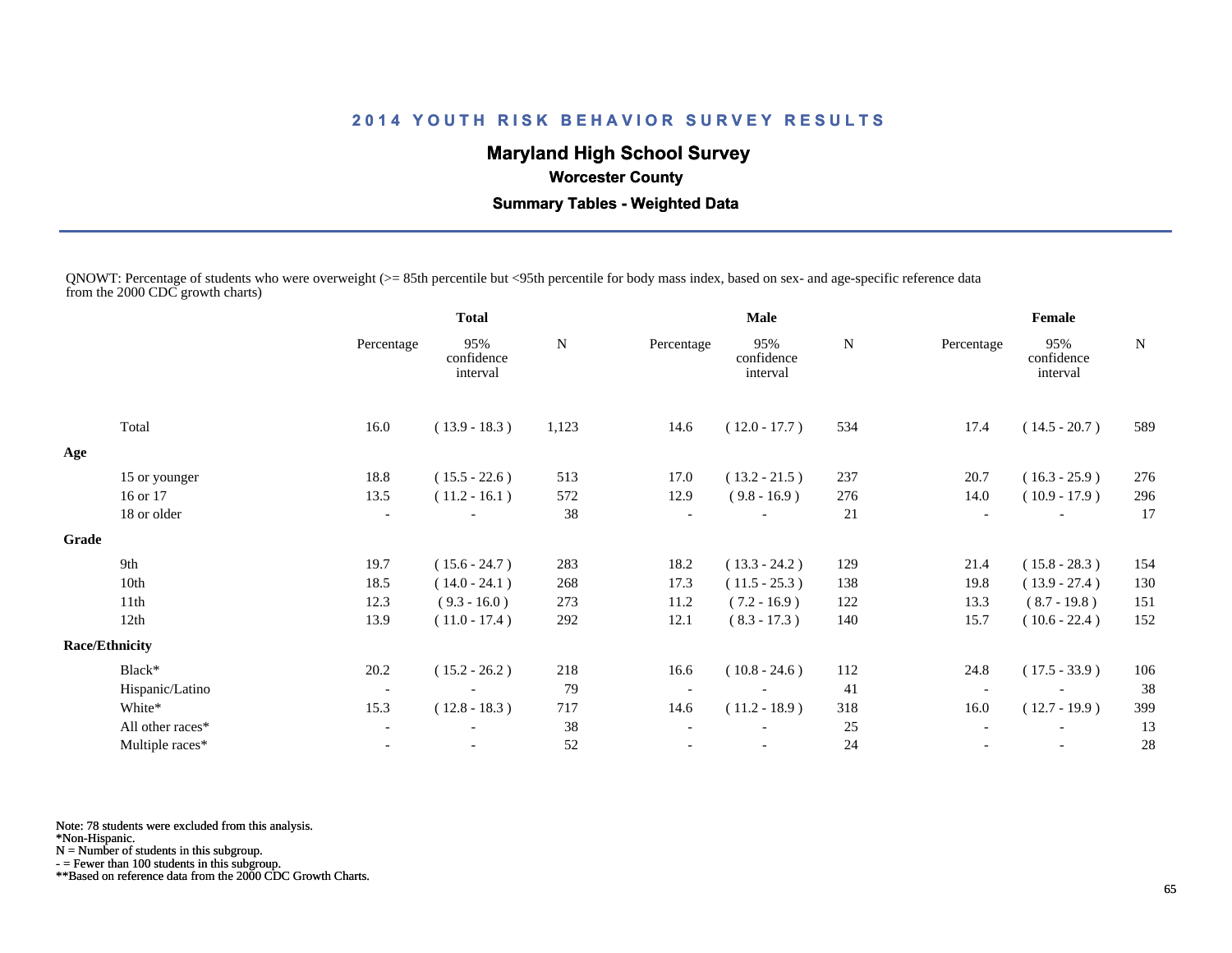## **Maryland High School Survey**

 **Worcester County**

 **Summary Tables - Weighted Data**

QN69: Percentage of students who described themselves as slightly or very overweight

|       |                       |                          | <b>Total</b>                  |       | Male                     |                               |        | Female     |                               |             |  |
|-------|-----------------------|--------------------------|-------------------------------|-------|--------------------------|-------------------------------|--------|------------|-------------------------------|-------------|--|
|       |                       | Percentage               | 95%<br>confidence<br>interval | N     | Percentage               | 95%<br>confidence<br>interval | N      | Percentage | 95%<br>confidence<br>interval | $\mathbf N$ |  |
|       | Total                 | 28.4                     | $(25.7 - 31.3)$               | 1,148 | 23.5                     | $(20.0 - 27.4)$               | 539    | 33.2       | $(29.3 - 37.5)$               | 600         |  |
| Age   |                       |                          |                               |       |                          |                               |        |            |                               |             |  |
|       | 15 or younger         | 28.8                     | $(24.4 - 33.6)$               | 528   | 21.6                     | $(16.5 - 27.8)$               | 247    | 36.2       | $(30.0 - 42.8)$               | 280         |  |
|       | 16 or 17              | 28.0                     | $(24.6 - 31.6)$               | 582   | 25.9                     | $(20.6 - 31.9)$               | 271    | 29.9       | $(25.0 - 35.3)$               | 304         |  |
|       | 18 or older           | $\overline{\phantom{a}}$ |                               | 38    |                          |                               | 21     |            |                               | 16          |  |
| Grade |                       |                          |                               |       |                          |                               |        |            |                               |             |  |
|       | 9th                   | 27.5                     | $(22.5 - 33.1)$               | 289   | 22.8                     | $(16.2 - 31.0)$               | 132    | 32.5       | $(25.7 - 40.1)$               | 157         |  |
|       | 10th                  | 29.6                     | $(24.1 - 35.9)$               | 269   | 19.5                     | $(13.9 - 26.6)$               | 137    | 40.1       | $(31.5 - 49.5)$               | 129         |  |
|       | 11th                  | 26.0                     | $(20.9 - 31.8)$               | 277   | 23.9                     | $(17.1 - 32.5)$               | 119    | 28.1       | $(21.0 - 36.5)$               | 157         |  |
|       | 12th                  | 30.6                     | $(25.9 - 35.7)$               | 295   | 28.0                     | $(21.0 - 36.3)$               | 142    | 33.3       | $(25.4 - 42.3)$               | 152         |  |
|       | <b>Race/Ethnicity</b> |                          |                               |       |                          |                               |        |            |                               |             |  |
|       | Black*                | 29.4                     | $(23.9 - 35.5)$               | 215   | 23.6                     | $(17.5 - 30.9)$               | 104    | 34.5       | $(26.7 - 43.3)$               | 109         |  |
|       | Hispanic/Latino       | $\overline{\phantom{a}}$ |                               | 88    | $\overline{\phantom{a}}$ |                               | 44     |            |                               | 42          |  |
|       | White*                | 28.8                     | $(25.5 - 32.3)$               | 728   | 24.0                     | $(19.3 - 29.3)$               | 324    | 33.5       | $(29.0 - 38.4)$               | 401         |  |
|       | All other races*      | $\overline{\phantom{a}}$ |                               | 41    |                          |                               | 27     |            |                               | 14          |  |
|       | Multiple races*       | $\overline{\phantom{a}}$ | $\overline{\phantom{a}}$      | 50    |                          | $\overline{\phantom{a}}$      | $25\,$ |            | $\overline{\phantom{a}}$      | 25          |  |

Note: 53 students were excluded from this analysis.

\*Non-Hispanic.

N = Number of students in this subgroup.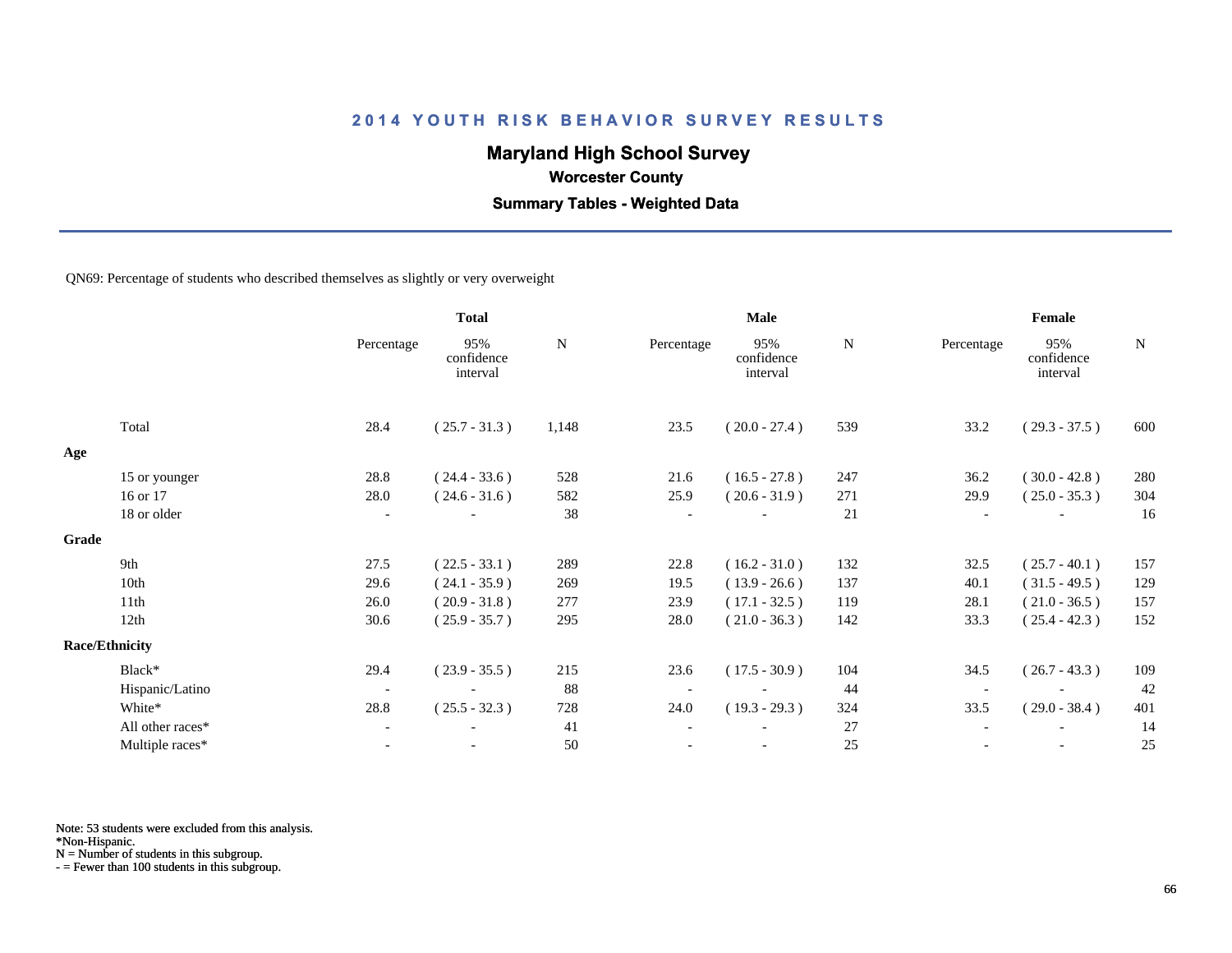## **Maryland High School Survey**

 **Worcester County**

 **Summary Tables - Weighted Data**

QN71: Percentage of students who did not drink fruit juice (100% fruit juices one or more times during the 7 days before the survey)

|       |                       |                          | <b>Total</b>                  |       | Male       |                               |     | Female                   |                               |             |  |
|-------|-----------------------|--------------------------|-------------------------------|-------|------------|-------------------------------|-----|--------------------------|-------------------------------|-------------|--|
|       |                       | Percentage               | 95%<br>confidence<br>interval | N     | Percentage | 95%<br>confidence<br>interval | N   | Percentage               | 95%<br>confidence<br>interval | $\mathbf N$ |  |
|       | Total                 | 29.0                     | $(26.5 - 31.7)$               | 1,167 | 28.3       | $(24.9 - 32.1)$               | 546 | 29.9                     | $(26.2 - 33.9)$               | 611         |  |
| Age   |                       |                          |                               |       |            |                               |     |                          |                               |             |  |
|       | 15 or younger         | 28.2                     | $(24.2 - 32.4)$               | 541   | 29.2       | $(23.9 - 35.2)$               | 250 | 27.0                     | $(22.2 - 32.3)$               | 289         |  |
|       | 16 or 17              | 29.9                     | $(26.1 - 33.9)$               | 586   | 27.6       | $(22.8 - 33.0)$               | 275 | 32.5                     | $(26.7 - 39.0)$               | 304         |  |
|       | 18 or older           | $\overline{\phantom{a}}$ |                               | 40    |            |                               | 21  | $\overline{\phantom{0}}$ | $\overline{\phantom{a}}$      | 18          |  |
| Grade |                       |                          |                               |       |            |                               |     |                          |                               |             |  |
|       | 9th                   | 32.6                     | $(26.7 - 39.0)$               | 297   | 30.1       | $(21.7 - 40.0)$               | 133 | 35.1                     | $(28.6 - 42.3)$               | 164         |  |
|       | 10th                  | 24.6                     | $(19.8 - 30.1)$               | 273   | 27.1       | $(20.6 - 34.7)$               | 139 | 21.9                     | $(15.5 - 29.9)$               | 130         |  |
|       | 11th                  | 29.6                     | $(23.8 - 36.2)$               | 280   | 29.8       | $(21.3 - 39.9)$               | 121 | 29.7                     | $(22.3 - 38.4)$               | 158         |  |
|       | 12th                  | 29.3                     | $(24.5 - 34.7)$               | 298   | 26.1       | $(20.5 - 32.7)$               | 144 | 32.7                     | $(25.4 - 41.1)$               | 153         |  |
|       | <b>Race/Ethnicity</b> |                          |                               |       |            |                               |     |                          |                               |             |  |
|       | Black*                | 26.6                     | $(21.1 - 32.9)$               | 222   | 25.5       | $(18.4 - 34.3)$               | 110 | 27.5                     | $(19.4 - 37.2)$               | 110         |  |
|       | Hispanic/Latino       | $\overline{\phantom{a}}$ |                               | 92    |            |                               | 46  |                          |                               | 44          |  |
|       | White*                | 28.6                     | $(25.5 - 32.0)$               | 735   | 28.3       | $(24.0 - 33.0)$               | 325 | 29.2                     | $(25.2 - 33.6)$               | 407         |  |
|       | All other races*      | $\overline{\phantom{a}}$ | $\overline{\phantom{a}}$      | 39    |            |                               | 25  |                          | $\overline{\phantom{a}}$      | 13          |  |
|       | Multiple races*       |                          |                               | 52    |            |                               | 25  |                          |                               | 27          |  |
|       |                       |                          |                               |       |            |                               |     |                          |                               |             |  |

Note: 34 students were excluded from this analysis.

\*Non-Hispanic.

N = Number of students in this subgroup.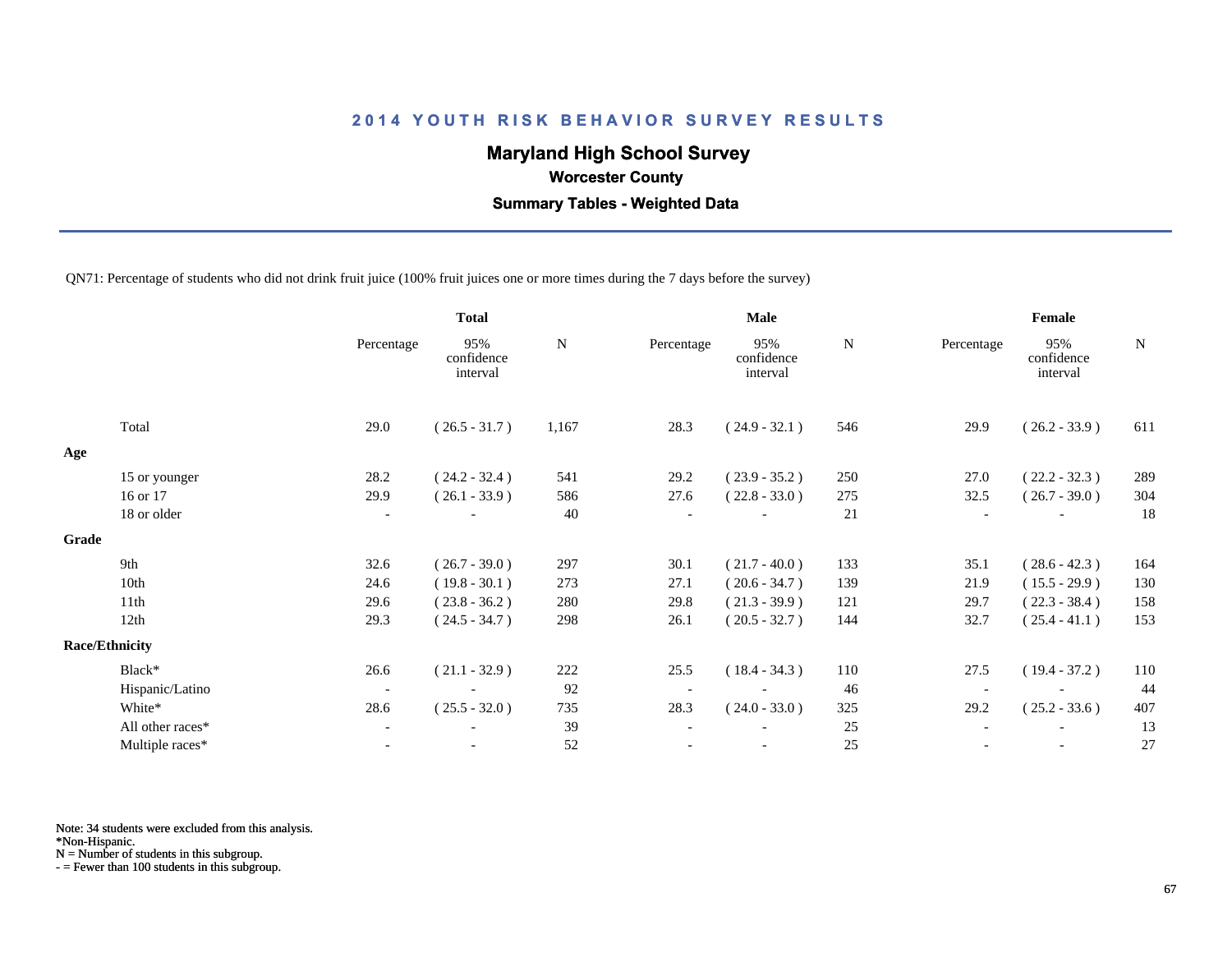## **Maryland High School Survey**

 **Worcester County**

 **Summary Tables - Weighted Data**

QN72: Percentage of students who did not eat fruit (one or more times during the 7 days before the survey)

|       |                       | <b>Total</b>             |                               |       | Male                     |                               |     | Female                   |                               |           |  |
|-------|-----------------------|--------------------------|-------------------------------|-------|--------------------------|-------------------------------|-----|--------------------------|-------------------------------|-----------|--|
|       |                       | Percentage               | 95%<br>confidence<br>interval | N     | Percentage               | 95%<br>confidence<br>interval | N   | Percentage               | 95%<br>confidence<br>interval | ${\bf N}$ |  |
|       | Total                 | 15.1                     | $(12.8 - 17.7)$               | 1,164 | 16.7                     | $(13.7 - 20.1)$               | 542 | 13.4                     | $(10.6 - 16.8)$               | 612       |  |
| Age   |                       |                          |                               |       |                          |                               |     |                          |                               |           |  |
|       | 15 or younger         | 15.3                     | $(12.3 - 18.9)$               | 538   | 17.7                     | $(13.5 - 22.8)$               | 248 | 13.1                     | $(9.2 - 18.2)$                | $288\,$   |  |
|       | 16 or 17              | 14.4                     | $(11.3 - 18.3)$               | 586   | 15.7                     | $(11.6 - 20.7)$               | 273 | 13.2                     | $(9.6 - 17.9)$                | 306       |  |
|       | 18 or older           | $\overline{\phantom{a}}$ |                               | 40    |                          |                               | 21  |                          | $\overline{\phantom{a}}$      | 18        |  |
| Grade |                       |                          |                               |       |                          |                               |     |                          |                               |           |  |
|       | 9th                   | 16.4                     | $(12.4 - 21.3)$               | 296   | 19.1                     | $(12.8 - 27.5)$               | 133 | 13.6                     | $(9.8 - 18.6)$                | 163       |  |
|       | 10th                  | 16.3                     | $(11.6 - 22.3)$               | 271   | 15.8                     | $(11.2 - 21.9)$               | 137 | 15.7                     | $(8.8 - 26.4)$                | 130       |  |
|       | 11th                  | 14.9                     | $(10.6 - 20.7)$               | 280   | 18.3                     | $(12.3 - 26.2)$               | 120 | 12.1                     | $(7.5 - 18.9)$                | 159       |  |
|       | 12th                  | 12.4                     | $(8.6 - 17.4)$                | 298   | 12.9                     | $(7.5 - 21.2)$                | 143 | 12.0                     | $(7.8 - 17.9)$                | 154       |  |
|       | <b>Race/Ethnicity</b> |                          |                               |       |                          |                               |     |                          |                               |           |  |
|       | Black*                | 17.9                     | $(13.7 - 23.0)$               | 222   | 16.9                     | $(11.2 - 24.6)$               | 110 | 18.3                     | $(12.7 - 25.7)$               | 110       |  |
|       | Hispanic/Latino       | $\overline{\phantom{a}}$ |                               | 92    | $\overline{\phantom{a}}$ |                               | 46  | $\overline{\phantom{a}}$ |                               | 44        |  |
|       | White*                | 14.0                     | $(11.0 - 17.6)$               | 731   | 17.3                     | $(13.3 - 22.4)$               | 321 | 11.0                     | $(7.8 - 15.5)$                | 407       |  |
|       | All other races*      | $\overline{\phantom{a}}$ | $\overline{\phantom{a}}$      | 40    | $\overline{\phantom{a}}$ |                               | 25  |                          | $\overline{\phantom{a}}$      | 14        |  |
|       | Multiple races*       |                          |                               | 52    |                          |                               | 25  |                          |                               | 27        |  |
|       |                       |                          |                               |       |                          |                               |     |                          |                               |           |  |

Note: 37 students were excluded from this analysis.

\*Non-Hispanic.

N = Number of students in this subgroup.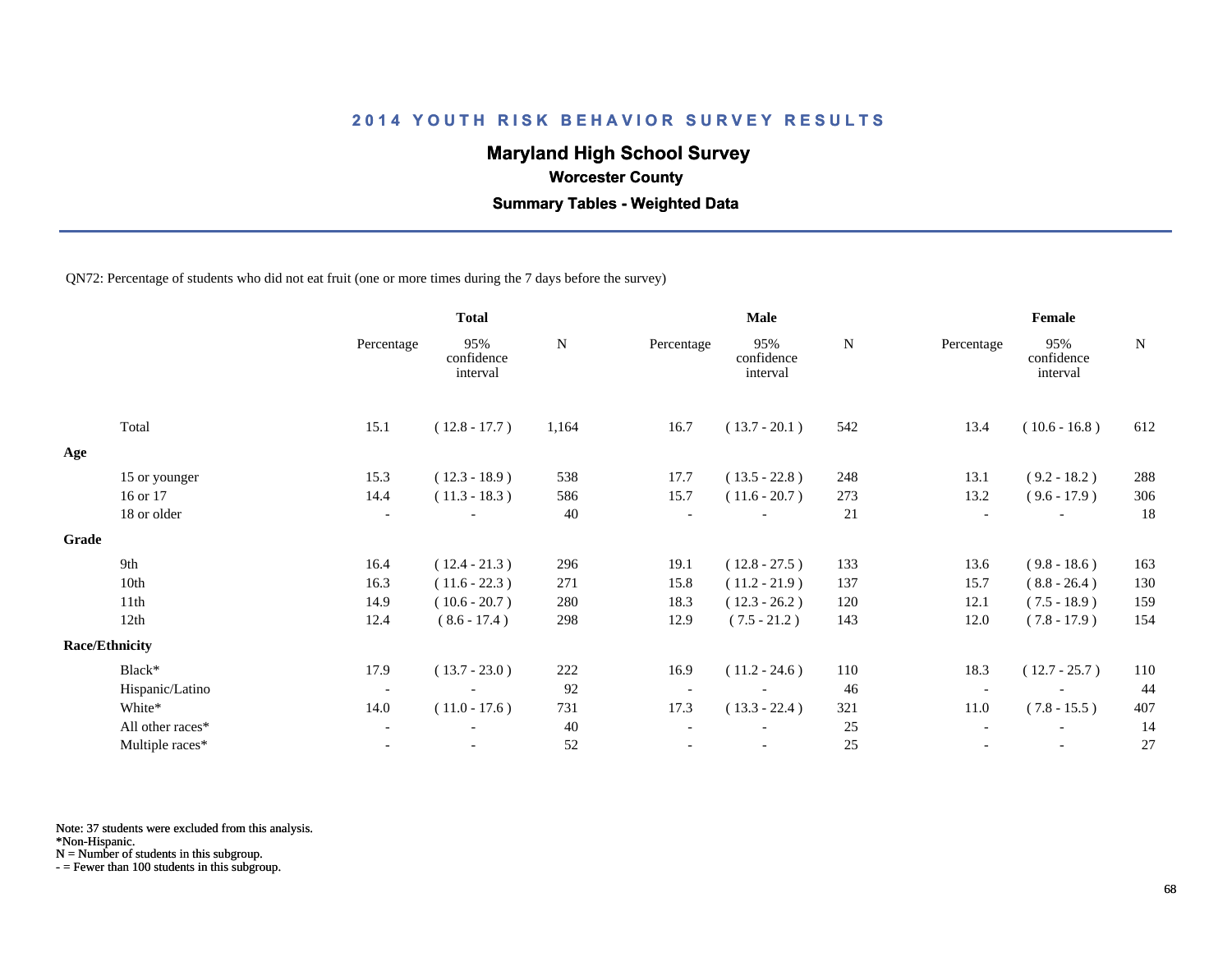## **Maryland High School Survey**

 **Worcester County**

 **Summary Tables - Weighted Data**

QNFR0: Percentage of students who did not eat fruit or drink 100% fruit juices (during the 7 days before the survey)

|       |                       |                          | <b>Total</b>                  |           | <b>Male</b> |                               |           | Female                   |                               |             |  |
|-------|-----------------------|--------------------------|-------------------------------|-----------|-------------|-------------------------------|-----------|--------------------------|-------------------------------|-------------|--|
|       |                       | Percentage               | 95%<br>confidence<br>interval | ${\bf N}$ | Percentage  | 95%<br>confidence<br>interval | ${\bf N}$ | Percentage               | 95%<br>confidence<br>interval | $\mathbf N$ |  |
|       | Total                 | 9.5                      | $(7.8 - 11.5)$                | 1,161     | $11.1\,$    | $(8.7 - 14.1)$                | 541       | 8.0                      | $(6.1 - 10.3)$                | 610         |  |
| Age   |                       |                          |                               |           |             |                               |           |                          |                               |             |  |
|       | 15 or younger         | 9.9                      | $(7.4 - 13.0)$                | 537       | 12.7        | $(8.8 - 18.2)$                | 247       | 7.0                      | $(4.9 - 10.1)$                | 288         |  |
|       | 16 or 17              | 9.2                      | $(6.8 - 12.2)$                | 584       | 9.8         | $(6.8 - 13.9)$                | 273       | 8.7                      | $(5.9 - 12.7)$                | 304         |  |
|       | 18 or older           | $\overline{\phantom{a}}$ |                               | 40        |             |                               | 21        | $\overline{\phantom{a}}$ |                               | 18          |  |
| Grade |                       |                          |                               |           |             |                               |           |                          |                               |             |  |
|       | 9th                   | 12.0                     | $(8.0 - 17.5)$                | 295       | 14.8        | $(8.5 - 24.4)$                | 132       | 9.2                      | $(6.0 - 13.8)$                | 163         |  |
|       | 10th                  | 7.9                      | $(5.4 - 11.5)$                | 271       | $8.8\,$     | $(5.2 - 14.3)$                | 137       | 7.2                      | $(3.9 - 12.9)$                | 130         |  |
|       | 11th                  | 10.4                     | $(6.8 - 15.7)$                | 279       | 12.5        | $(7.8 - 19.6)$                | 120       | 8.6                      | $(4.8 - 14.9)$                | 158         |  |
|       | 12th                  | 7.1                      | $(4.4 - 11.3)$                | 297       | 8.1         | $(4.2 - 14.9)$                | 143       | 6.2                      | $(3.2 - 11.5)$                | 153         |  |
|       | <b>Race/Ethnicity</b> |                          |                               |           |             |                               |           |                          |                               |             |  |
|       | Black*                | 11.6                     | $(7.9 - 16.5)$                | 221       | 12.5        | $(7.6 - 19.8)$                | 110       | 10.6                     | $(6.4 - 17.3)$                | 109         |  |
|       | Hispanic/Latino       | $\overline{\phantom{a}}$ | $\overline{\phantom{a}}$      | 92        |             | $\overline{\phantom{a}}$      | 46        | $\overline{\phantom{a}}$ |                               | 44          |  |
|       | White*                | 8.7                      | $(6.6 - 11.4)$                | 731       | 11.7        | $(8.6 - 15.8)$                | 321       | 6.0                      | $(4.0 - 9.0)$                 | 407         |  |
|       | All other races*      | $\overline{\phantom{a}}$ | $\overline{\phantom{a}}$      | 38        |             |                               | 24        | $\overline{\phantom{0}}$ | $\overline{\phantom{a}}$      | 13          |  |
|       | Multiple races*       |                          |                               | 52        |             |                               | 25        |                          |                               | 27          |  |

Note: 40 students were excluded from this analysis.

\*Non-Hispanic.

N = Number of students in this subgroup.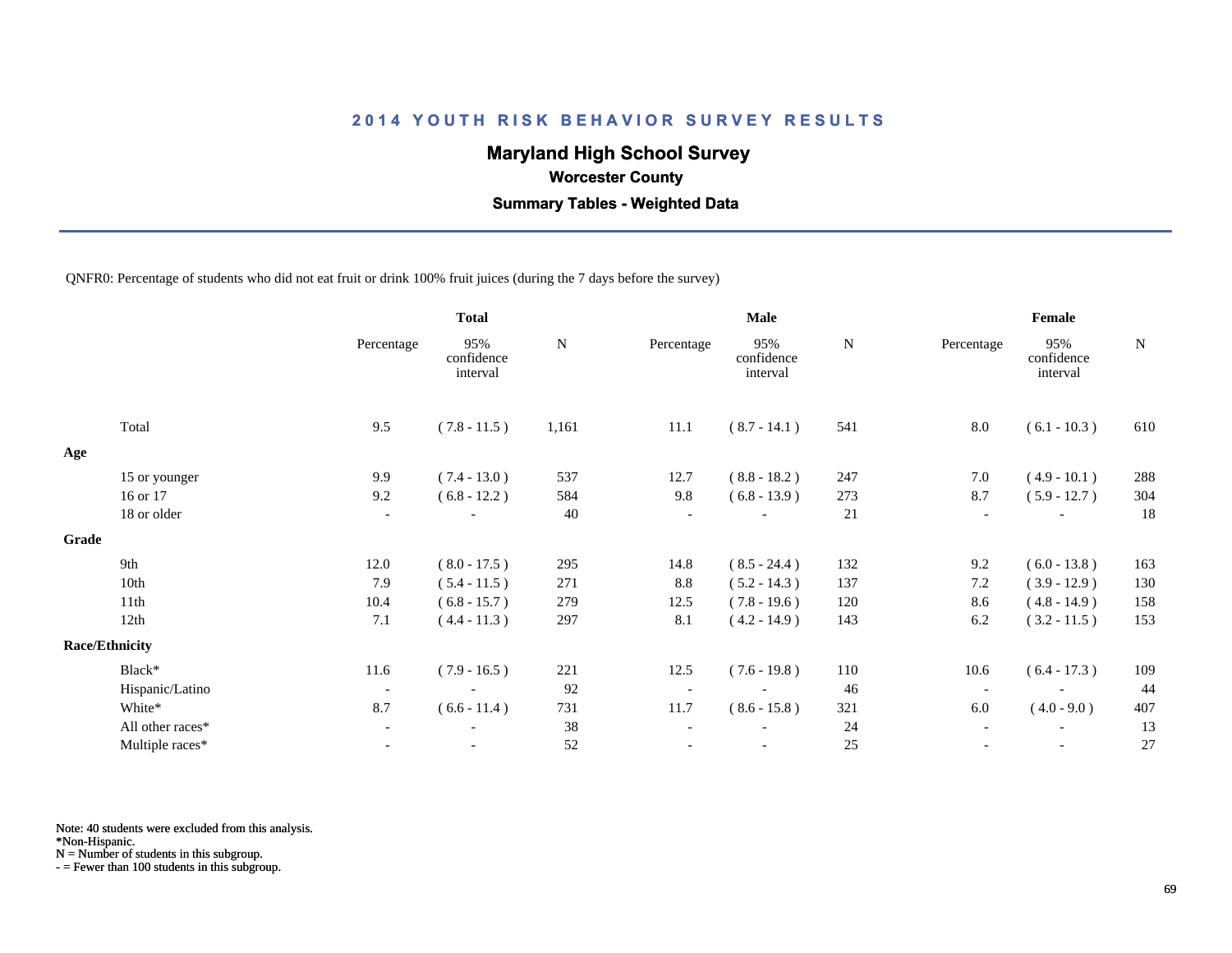## **Maryland High School Survey**

 **Worcester County**

 **Summary Tables - Weighted Data**

QNFR1: Percentage of students who ate fruit or drank 100% fruit juices one or more times per day (during the 7 days before the survey)

|       |                       |                          | <b>Total</b>                  |       | Male       |                               |     | Female                   |                               |     |  |
|-------|-----------------------|--------------------------|-------------------------------|-------|------------|-------------------------------|-----|--------------------------|-------------------------------|-----|--|
|       |                       | Percentage               | 95%<br>confidence<br>interval | N     | Percentage | 95%<br>confidence<br>interval | N   | Percentage               | 95%<br>confidence<br>interval | N   |  |
|       | Total                 | 56.8                     | $(53.7 - 59.8)$               | 1,161 | 57.5       | $(52.7 - 62.3)$               | 541 | 55.9                     | $(51.6 - 60.1)$               | 610 |  |
| Age   |                       |                          |                               |       |            |                               |     |                          |                               |     |  |
|       | 15 or younger         | 56.5                     | $(52.0 - 61.0)$               | 537   | 56.4       | $(49.3 - 63.3)$               | 247 | 56.7                     | $(49.7 - 63.5)$               | 288 |  |
|       | 16 or 17              | 57.1                     | $(52.4 - 61.6)$               | 584   | 58.1       | $(51.9 - 64.1)$               | 273 | 55.7                     | $(49.8 - 61.4)$               | 304 |  |
|       | 18 or older           | $\overline{\phantom{a}}$ |                               | 40    |            |                               | 21  |                          |                               | 18  |  |
| Grade |                       |                          |                               |       |            |                               |     |                          |                               |     |  |
|       | 9th                   | 55.1                     | $(49.8 - 60.3)$               | 295   | 57.4       | $(47.8 - 66.5)$               | 132 | 52.8                     | $(44.7 - 60.7)$               | 163 |  |
|       | 10th                  | 56.1                     | $(49.9 - 62.1)$               | 271   | 54.1       | $(45.1 - 62.9)$               | 137 | 59.1                     | $(48.4 - 69.1)$               | 130 |  |
|       | 11th                  | 58.6                     | $(51.3 - 65.5)$               | 279   | 59.5       | $(50.0 - 68.3)$               | 120 | 57.4                     | $(49.6 - 64.8)$               | 158 |  |
|       | 12th                  | 56.4                     | $(51.3 - 61.5)$               | 297   | 58.5       | $(49.9 - 66.7)$               | 143 | 54.1                     | $(46.8 - 61.1)$               | 153 |  |
|       | <b>Race/Ethnicity</b> |                          |                               |       |            |                               |     |                          |                               |     |  |
|       | Black*                | 54.5                     | $(48.0 - 60.9)$               | 221   | 61.6       | $(51.6 - 70.8)$               | 110 | 46.9                     | $(38.7 - 55.4)$               | 109 |  |
|       | Hispanic/Latino       | $\overline{\phantom{a}}$ |                               | 92    |            | $\overline{\phantom{a}}$      | 46  | $\overline{\phantom{a}}$ |                               | 44  |  |
|       | White*                | 57.4                     | $(53.9 - 60.8)$               | 731   | 55.4       | $(49.8 - 60.8)$               | 321 | 58.9                     | $(54.1 - 63.5)$               | 407 |  |
|       | All other races*      | $\overline{\phantom{a}}$ |                               | 38    |            |                               | 24  |                          |                               | 13  |  |
|       | Multiple races*       | $\blacksquare$           |                               | 52    |            | $\overline{\phantom{a}}$      | 25  |                          |                               | 27  |  |

Note: 40 students were excluded from this analysis.

\*Non-Hispanic.

N = Number of students in this subgroup.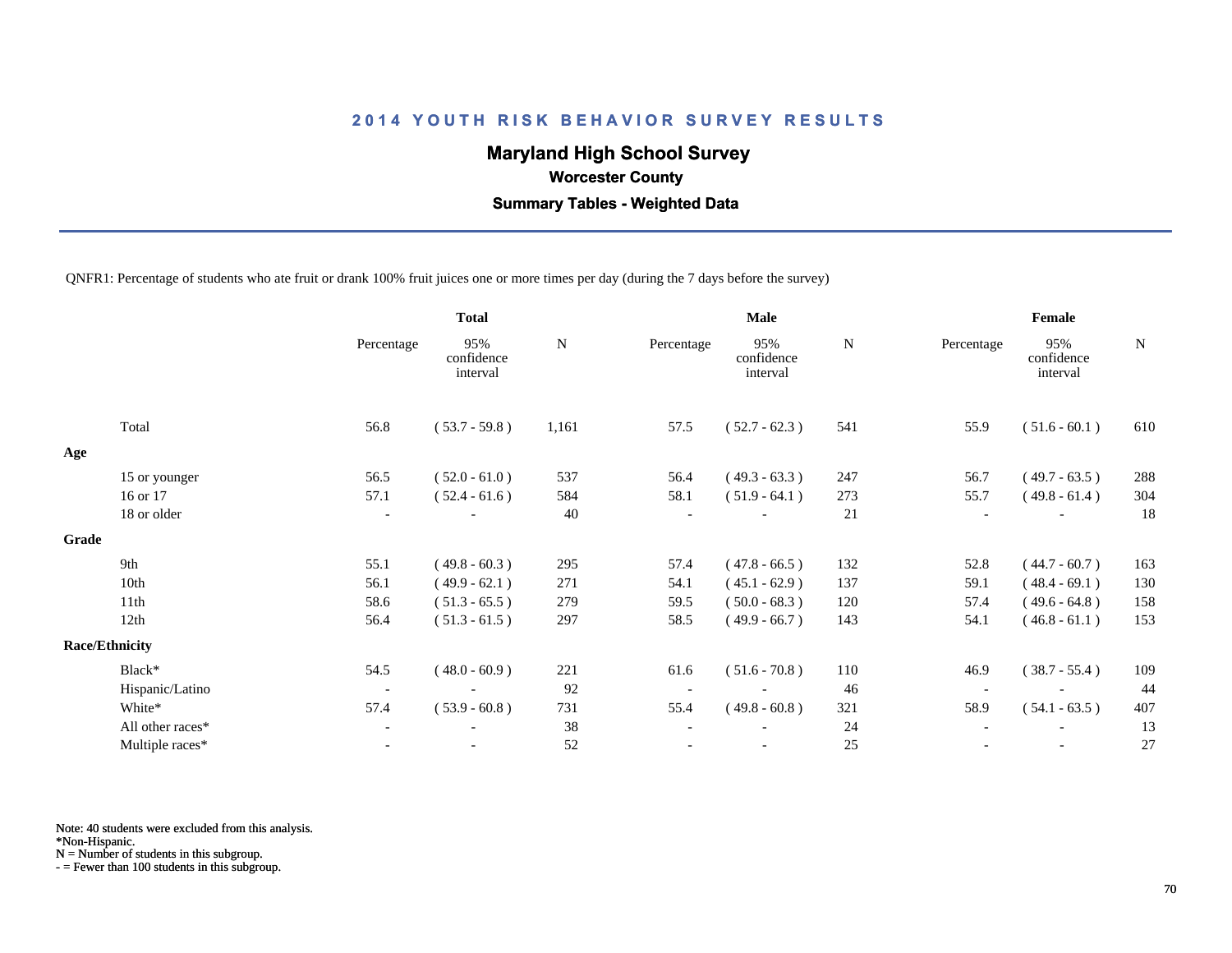## **Maryland High School Survey**

 **Worcester County**

 **Summary Tables - Weighted Data**

QNFR2: Percentage of students who ate fruit or drank 100% fruit juices two or more times per day (during the 7 days before the survey)

|       |                       | <b>Total</b>             |                               | <b>Male</b> |            |                               |             | Female                   |                               |     |  |
|-------|-----------------------|--------------------------|-------------------------------|-------------|------------|-------------------------------|-------------|--------------------------|-------------------------------|-----|--|
|       |                       | Percentage               | 95%<br>confidence<br>interval | N           | Percentage | 95%<br>confidence<br>interval | $\mathbf N$ | Percentage               | 95%<br>confidence<br>interval | N   |  |
|       | Total                 | 28.9                     | $(26.2 - 31.8)$               | 1,161       | 31.1       | $(26.9 - 35.5)$               | 541         | 26.6                     | $(23.2 - 30.2)$               | 610 |  |
| Age   |                       |                          |                               |             |            |                               |             |                          |                               |     |  |
|       | 15 or younger         | 30.1                     | $(26.1 - 34.5)$               | 537         | 33.3       | $(27.4 - 39.8)$               | 247         | 26.8                     | $(21.8 - 32.6)$               | 288 |  |
|       | 16 or 17              | 27.5                     | $(24.2 - 31.2)$               | 584         | 28.7       | $(23.7 - 34.4)$               | 273         | $26.0\,$                 | $(21.6 - 31.0)$               | 304 |  |
|       | 18 or older           | $\overline{\phantom{a}}$ |                               | 40          |            |                               | 21          |                          |                               | 18  |  |
| Grade |                       |                          |                               |             |            |                               |             |                          |                               |     |  |
|       | 9th                   | 29.2                     | $(24.9 - 33.9)$               | 295         | 34.6       | $(26.3 - 44.0)$               | 132         | 23.7                     | $(18.7 - 29.7)$               | 163 |  |
|       | 10th                  | 30.9                     | $(25.3 - 37.1)$               | 271         | 33.7       | $(26.0 - 42.3)$               | 137         | 28.1                     | $(21.2 - 36.2)$               | 130 |  |
|       | 11th                  | 26.3                     | $(21.5 - 31.6)$               | 279         | 27.8       | $(21.4 - 35.2)$               | 120         | 25.2                     | $(19.1 - 32.4)$               | 158 |  |
|       | 12th                  | 28.1                     | $(23.8 - 32.9)$               | 297         | 27.7       | $(20.3 - 36.6)$               | 143         | 28.0                     | $(23.7 - 32.8)$               | 153 |  |
|       | <b>Race/Ethnicity</b> |                          |                               |             |            |                               |             |                          |                               |     |  |
|       | Black*                | 30.2                     | $(24.5 - 36.6)$               | 221         | 33.6       | $(24.6 - 44.1)$               | 110         | 26.6                     | $(20.1 - 34.3)$               | 109 |  |
|       | Hispanic/Latino       | $\overline{\phantom{a}}$ |                               | 92          |            |                               | 46          | $\overline{\phantom{a}}$ |                               | 44  |  |
|       | White*                | 27.2                     | $(24.1 - 30.5)$               | 731         | 28.0       | $(23.0 - 33.5)$               | 321         | 26.3                     | $(22.4 - 30.5)$               | 407 |  |
|       | All other races*      | $\overline{\phantom{a}}$ |                               | 38          |            |                               | 24          |                          |                               | 13  |  |
|       | Multiple races*       | $\overline{\phantom{a}}$ |                               | 52          |            | $\overline{\phantom{a}}$      | 25          |                          | $\overline{\phantom{a}}$      | 27  |  |
|       |                       |                          |                               |             |            |                               |             |                          |                               |     |  |

Note: 40 students were excluded from this analysis.

\*Non-Hispanic.

N = Number of students in this subgroup.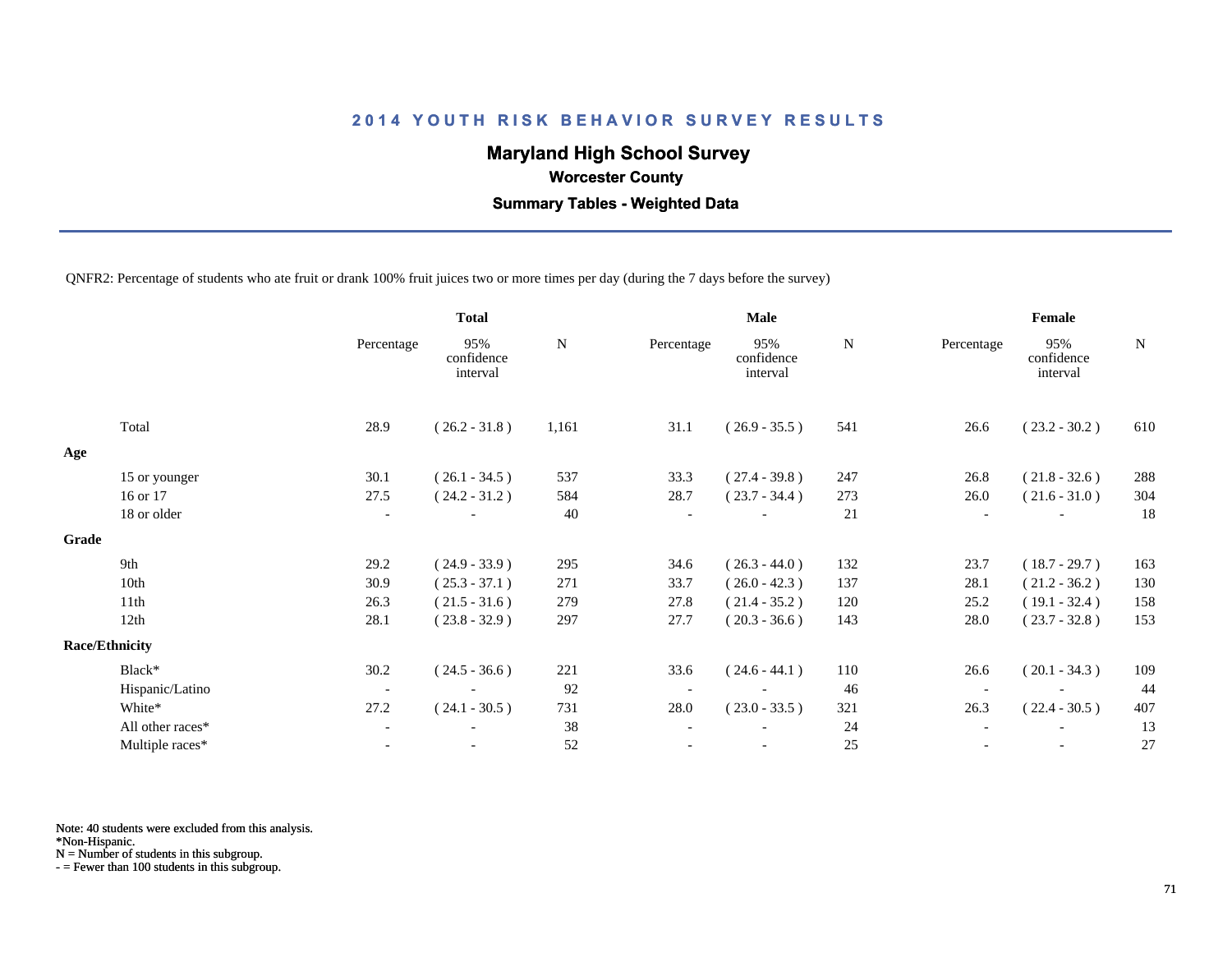## **Maryland High School Survey**

 **Worcester County**

 **Summary Tables - Weighted Data**

QNFR3: Percentage of students who ate fruit or drank 100% fruit juices three or more times per day (during the 7 days before the survey)

|       |                       |                          | <b>Total</b>                  |       | <b>Male</b> |                               |     | Female                   |                               |             |  |
|-------|-----------------------|--------------------------|-------------------------------|-------|-------------|-------------------------------|-----|--------------------------|-------------------------------|-------------|--|
|       |                       | Percentage               | 95%<br>confidence<br>interval | N     | Percentage  | 95%<br>confidence<br>interval | N   | Percentage               | 95%<br>confidence<br>interval | $\mathbf N$ |  |
|       | Total                 | 17.3                     | $(15.0 - 19.8)$               | 1,161 | 20.0        | $(16.8 - 23.6)$               | 541 | 14.5                     | $(11.7 - 17.7)$               | 610         |  |
| Age   |                       |                          |                               |       |             |                               |     |                          |                               |             |  |
|       | 15 or younger         | 18.6                     | $(15.5 - 22.2)$               | 537   | 22.2        | $(17.5 - 27.7)$               | 247 | 15.2                     | $(11.1 - 20.5)$               | 288         |  |
|       | 16 or 17              | 15.9                     | $(13.3 - 18.9)$               | 584   | 18.4        | $(14.4 - 23.1)$               | 273 | 13.1                     | $(9.6 - 17.6)$                | 304         |  |
|       | 18 or older           | $\overline{\phantom{a}}$ |                               | 40    |             |                               | 21  | $\overline{\phantom{a}}$ |                               | 18          |  |
| Grade |                       |                          |                               |       |             |                               |     |                          |                               |             |  |
|       | 9th                   | 19.7                     | $(15.6 - 24.7)$               | 295   | 23.9        | $(17.6 - 31.5)$               | 132 | 15.5                     | $(11.3 - 21.0)$               | 163         |  |
|       | 10th                  | 17.8                     | $(13.2 - 23.7)$               | 271   | 21.7        | $(15.3 - 29.8)$               | 137 | 13.4                     | $(7.4 - 22.9)$                | 130         |  |
|       | 11th                  | 16.0                     | $(12.5 - 20.1)$               | 279   | 19.9        | $(14.4 - 26.9)$               | 120 | 12.5                     | $(8.1 - 18.7)$                | 158         |  |
|       | 12th                  | 14.3                     | $(10.8 - 18.7)$               | 297   | 13.8        | $(9.2 - 20.2)$                | 143 | 14.9                     | $(10.6 - 20.6)$               | 153         |  |
|       | <b>Race/Ethnicity</b> |                          |                               |       |             |                               |     |                          |                               |             |  |
|       | Black*                | 22.9                     | $(17.7 - 29.2)$               | 221   | 26.9        | $(18.9 - 36.8)$               | 110 | 18.5                     | $(12.8 - 26.0)$               | 109         |  |
|       | Hispanic/Latino       | $\overline{\phantom{a}}$ |                               | 92    |             |                               | 46  | $\overline{\phantom{a}}$ |                               | 44          |  |
|       | White*                | 13.7                     | $(11.3 - 16.5)$               | 731   | 14.7        | $(11.4 - 18.6)$               | 321 | 12.7                     | $(9.7 - 16.4)$                | 407         |  |
|       | All other races*      | $\overline{\phantom{a}}$ |                               | 38    |             |                               | 24  |                          |                               | 13          |  |
|       | Multiple races*       |                          |                               | 52    |             |                               | 25  |                          |                               | 27          |  |
|       |                       |                          |                               |       |             |                               |     |                          |                               |             |  |

Note: 40 students were excluded from this analysis.

\*Non-Hispanic.

N = Number of students in this subgroup.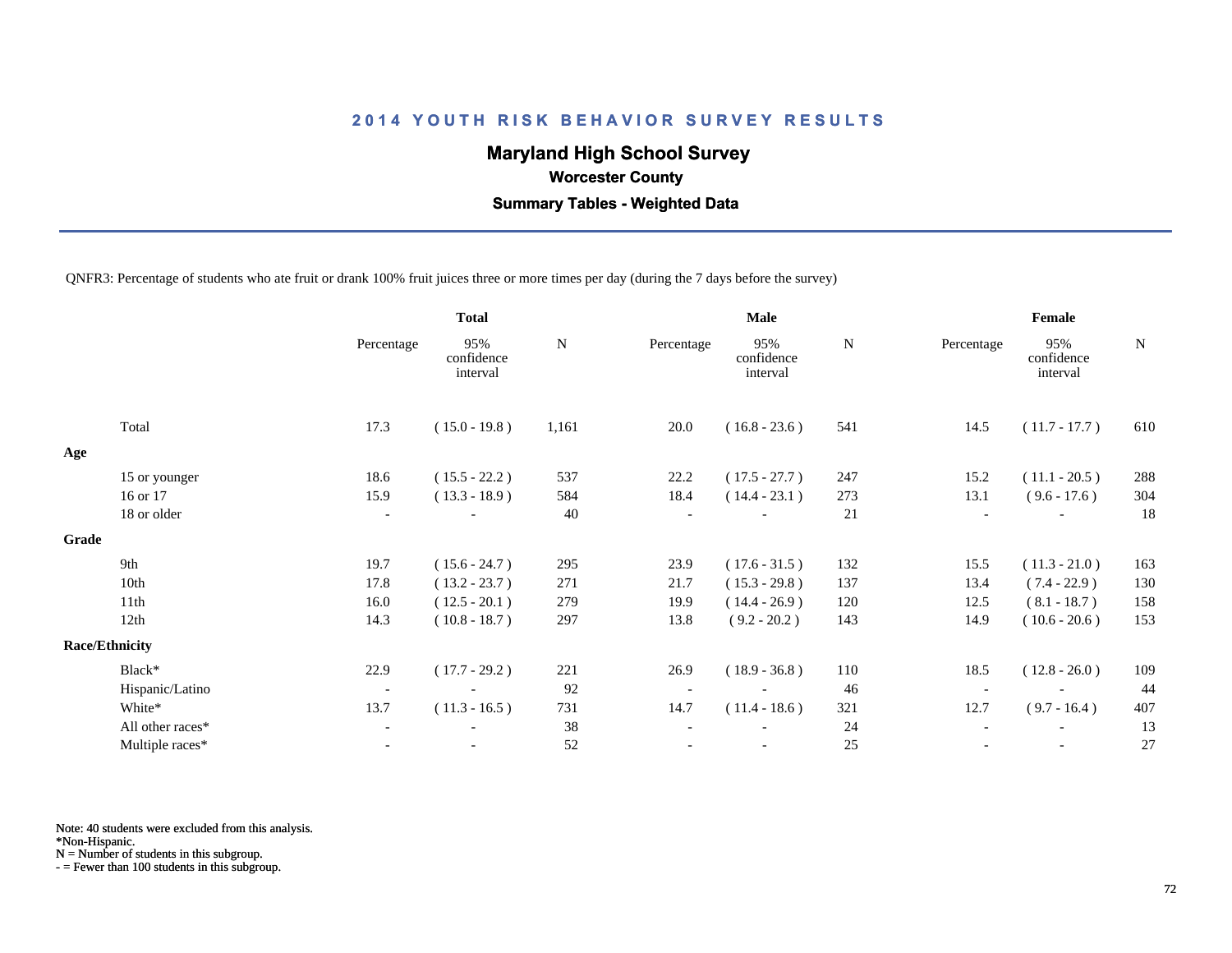# **Maryland High School Survey**

 **Worcester County**

 **Summary Tables - Weighted Data**

#### QN73: Percentage of students who did not eat salad (during the 7 days before the survey)

|       |                       |                          | <b>Total</b>                  |             |            | <b>Male</b>                   |        | Female     |                               |             |  |
|-------|-----------------------|--------------------------|-------------------------------|-------------|------------|-------------------------------|--------|------------|-------------------------------|-------------|--|
|       |                       | Percentage               | 95%<br>confidence<br>interval | $\mathbf N$ | Percentage | 95%<br>confidence<br>interval | N      | Percentage | 95%<br>confidence<br>interval | $\mathbf N$ |  |
|       | Total                 | 40.1                     | $(37.3 - 43.0)$               | 1,161       | 45.6       | $(41.7 - 49.6)$               | 543    | 34.6       | $(30.6 - 38.8)$               | 608         |  |
| Age   |                       |                          |                               |             |            |                               |        |            |                               |             |  |
|       | 15 or younger         | 42.4                     | $(38.4 - 46.4)$               | 536         | 47.6       | $(41.9 - 53.4)$               | 248    | 37.0       | $(31.7 - 42.7)$               | 286         |  |
|       | 16 or 17              | 38.5                     | $(34.2 - 43.1)$               | 587         | 43.3       | $(37.7 - 49.1)$               | 275    | 33.6       | $(27.4 - 40.3)$               | 305         |  |
|       | 18 or older           | $\overline{\phantom{a}}$ |                               | 38          |            |                               | 20     |            | $\overline{\phantom{a}}$      | 17          |  |
| Grade |                       |                          |                               |             |            |                               |        |            |                               |             |  |
|       | 9th                   | 45.2                     | $(38.8 - 51.6)$               | 295         | 46.5       | $(37.6 - 55.6)$               | 133    | 43.8       | $(36.0 - 51.9)$               | 162         |  |
|       | 10th                  | 41.0                     | $(35.1 - 47.1)$               | 271         | 48.9       | $(39.7 - 58.1)$               | 137    | 31.9       | $(24.7 - 40.1)$               | 130         |  |
|       | 11th                  | 37.6                     | $(31.6 - 44.1)$               | 280         | 44.0       | $(35.4 - 53.0)$               | 121    | 32.1       | $(24.5 - 40.8)$               | 158         |  |
|       | 12th                  | 37.1                     | $(31.3 - 43.2)$               | 297         | 43.5       | $(35.5 - 51.9)$               | 143    | 30.9       | $(23.4 - 39.6)$               | 153         |  |
|       | <b>Race/Ethnicity</b> |                          |                               |             |            |                               |        |            |                               |             |  |
|       | Black*                | 49.0                     | $(42.4 - 55.5)$               | 221         | 50.4       | $(41.2 - 59.6)$               | 110    | 48.2       | $(39.3 - 57.3)$               | 109         |  |
|       | Hispanic/Latino       | $\overline{\phantom{a}}$ |                               | 90          |            | $\overline{\phantom{a}}$      | 46     |            |                               | 42          |  |
|       | White*                | 36.9                     | $(33.4 - 40.5)$               | 733         | 44.6       | $(39.4 - 50.0)$               | 324    | 29.7       | $(25.2 - 34.7)$               | 406         |  |
|       | All other races*      | $\overline{\phantom{a}}$ |                               | 41          |            |                               | 26     |            |                               | 14          |  |
|       | Multiple races*       | $\blacksquare$           | $\overline{\phantom{a}}$      | 52          |            | $\overline{\phantom{a}}$      | $25\,$ |            | $\overline{\phantom{a}}$      | 27          |  |
|       |                       |                          |                               |             |            |                               |        |            |                               |             |  |

Note: 40 students were excluded from this analysis.

\*Non-Hispanic.

N = Number of students in this subgroup.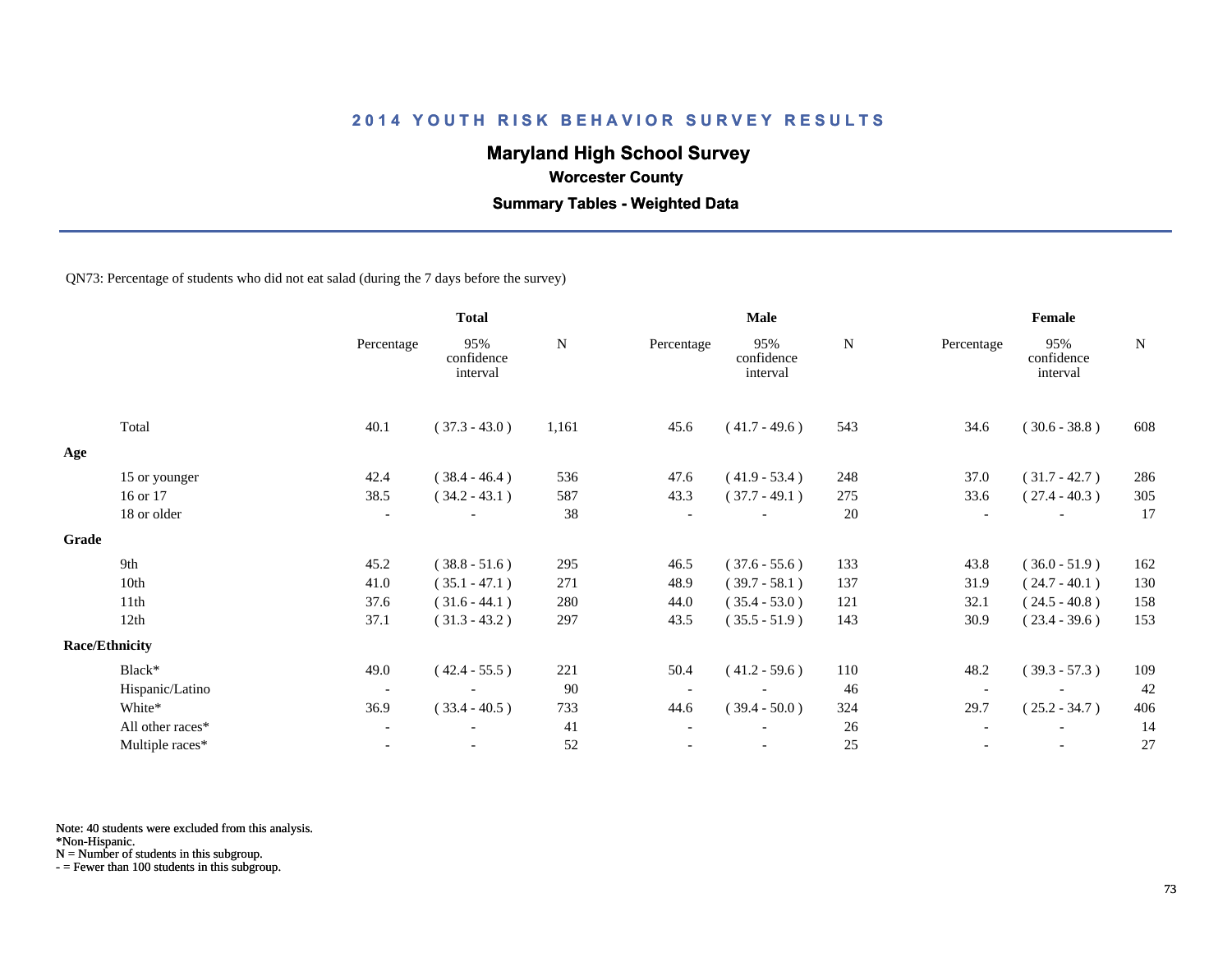# **Maryland High School Survey**

 **Worcester County**

 **Summary Tables - Weighted Data**

QN74: Percentage of students who did not eat potatoes (during the 7 days before the survey)

|       |                       |                          | <b>Total</b>                  |       |            | Male                          |     | Female     |                               |             |  |
|-------|-----------------------|--------------------------|-------------------------------|-------|------------|-------------------------------|-----|------------|-------------------------------|-------------|--|
|       |                       | Percentage               | 95%<br>confidence<br>interval | N     | Percentage | 95%<br>confidence<br>interval | N   | Percentage | 95%<br>confidence<br>interval | $\mathbf N$ |  |
|       | Total                 | 34.1                     | $(31.4 - 36.9)$               | 1,166 | 34.9       | $(31.3 - 38.6)$               | 544 | 33.9       | $(30.3 - 37.6)$               | 612         |  |
| Age   |                       |                          |                               |       |            |                               |     |            |                               |             |  |
|       | 15 or younger         | 35.0                     | $(30.4 - 39.8)$               | 540   | 35.2       | $(29.8 - 41.0)$               | 250 | 34.9       | $(28.8 - 41.5)$               | 288         |  |
|       | 16 or 17              | 33.5                     | $(30.1 - 37.1)$               | 586   | 34.5       | $(29.3 - 40.1)$               | 273 | 33.2       | $(29.2 - 37.5)$               | 306         |  |
|       | 18 or older           | $\overline{\phantom{a}}$ |                               | 40    |            |                               | 21  |            |                               | 18          |  |
| Grade |                       |                          |                               |       |            |                               |     |            |                               |             |  |
|       | 9th                   | 39.4                     | $(33.9 - 45.2)$               | 298   | 38.1       | $(30.3 - 46.6)$               | 135 | 40.8       | $(33.4 - 48.6)$               | 163         |  |
|       | 10th                  | 29.3                     | $(23.4 - 36.1)$               | 270   | 29.7       | $(22.8 - 37.6)$               | 137 | 29.7       | $(21.5 - 39.5)$               | 129         |  |
|       | 11th                  | 38.4                     | $(32.8 - 44.3)$               | 279   | 43.8       | $(34.9 - 53.1)$               | 119 | 33.9       | $(27.8 - 40.6)$               | 159         |  |
|       | 12th                  | 29.6                     | $(25.3 - 34.3)$               | 299   | 27.8       | $(21.2 - 35.5)$               | 144 | 31.6       | $(26.3 - 37.3)$               | 154         |  |
|       | <b>Race/Ethnicity</b> |                          |                               |       |            |                               |     |            |                               |             |  |
|       | Black*                | 44.6                     | $(37.6 - 51.8)$               | 218   | 43.1       | $(33.8 - 52.8)$               | 107 | 47.3       | $(38.1 - 56.7)$               | 109         |  |
|       | Hispanic/Latino       | $\overline{\phantom{a}}$ |                               | 92    |            |                               | 46  |            |                               | 44          |  |
|       | White*                | 31.1                     | $(27.9 - 34.5)$               | 736   | 30.6       | $(26.1 - 35.6)$               | 326 | 31.8       | $(27.6 - 36.3)$               | 407         |  |
|       | All other races*      | $\overline{\phantom{a}}$ |                               | 40    |            |                               | 25  |            |                               | 14          |  |
|       | Multiple races*       | $\overline{\phantom{a}}$ |                               | 52    |            | $\overline{\phantom{a}}$      | 25  |            | $\overline{\phantom{a}}$      | 27          |  |

Note: 35 students were excluded from this analysis.

\*Non-Hispanic.

N = Number of students in this subgroup.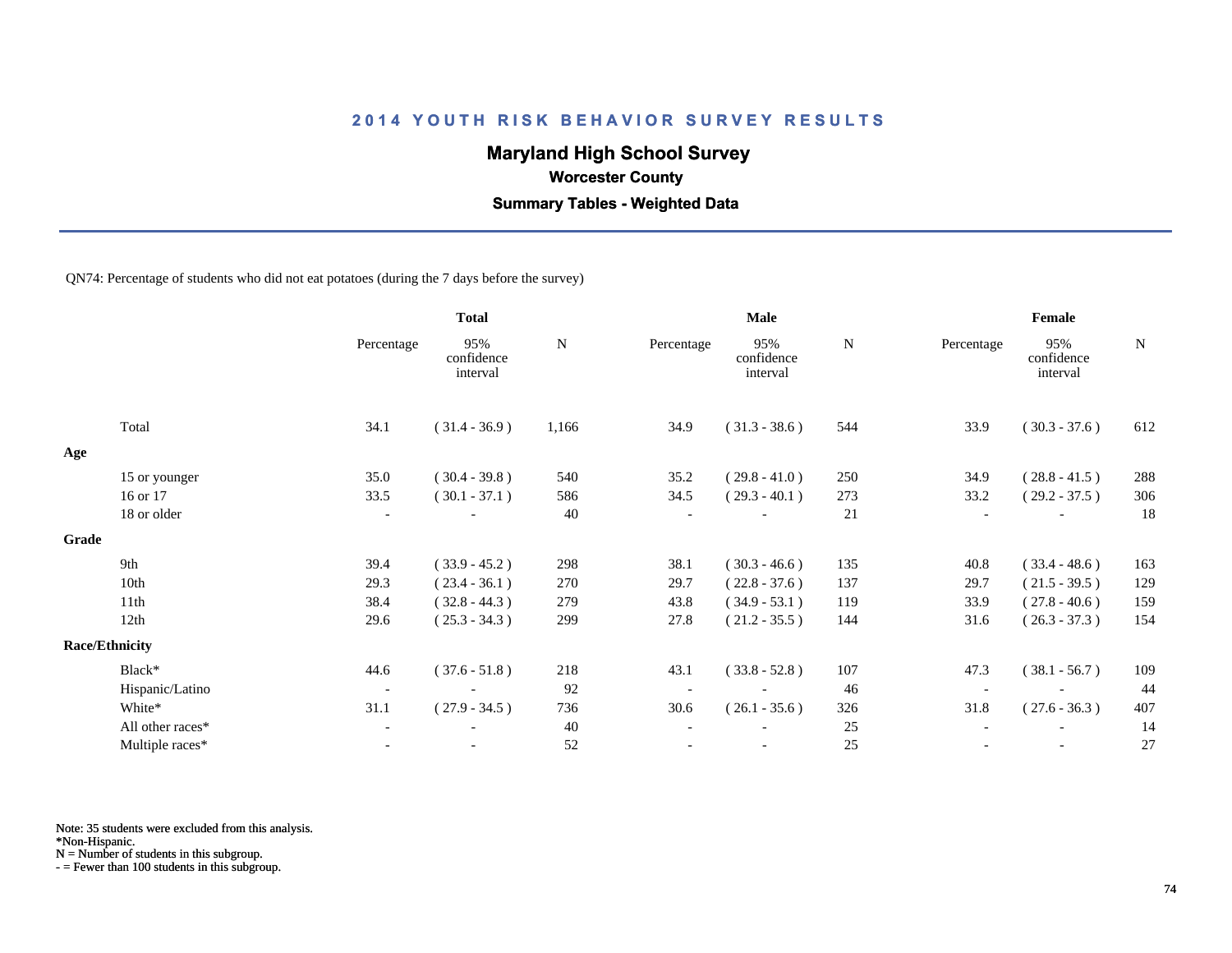# **Maryland High School Survey**

 **Worcester County**

 **Summary Tables - Weighted Data**

QN75: Percentage of students who did not eat carrots (during the 7 days before the survey)

|                  |                                | <b>Total</b>                  |           |            | <b>Male</b>                   |           | Female                   |                               |             |  |
|------------------|--------------------------------|-------------------------------|-----------|------------|-------------------------------|-----------|--------------------------|-------------------------------|-------------|--|
|                  | Percentage                     | 95%<br>confidence<br>interval | ${\bf N}$ | Percentage | 95%<br>confidence<br>interval | ${\bf N}$ | Percentage               | 95%<br>confidence<br>interval | $\mathbf N$ |  |
| Total            | 54.1                           | $(51.0 - 57.3)$               | 1,163     | 55.8       | $(51.7 - 59.9)$               | 542       | 52.7                     | $(48.5 - 56.9)$               | 611         |  |
|                  |                                |                               |           |            |                               |           |                          |                               |             |  |
| 15 or younger    | 53.6                           | $(49.4 - 57.8)$               | 537       | 55.6       | $(49.5 - 61.6)$               | 248       | 51.6                     | $(45.1 - 58.1)$               | 287         |  |
| 16 or 17         | 54.6                           | $(49.7 - 59.5)$               | 586       | 55.5       | $(48.7 - 62.1)$               | 273       | 54.1                     | $(48.7 - 59.5)$               | 306         |  |
| 18 or older      | $\overline{\phantom{a}}$       |                               | 40        |            |                               | 21        |                          |                               | 18          |  |
|                  |                                |                               |           |            |                               |           |                          |                               |             |  |
| 9th              | 54.3                           | $(48.3 - 60.2)$               | 296       | 52.2       | $(43.4 - 60.8)$               | 134       | 56.5                     | $(48.6 - 64.1)$               | 162         |  |
| 10th             | 54.4                           | $(48.5 - 60.1)$               | 269       | 59.2       | $(51.3 - 66.7)$               | 135       | 49.7                     | $(39.9 - 59.6)$               | 130         |  |
| 11th             | 53.9                           | $(47.2 - 60.5)$               | 280       | 54.5       | $(44.8 - 63.8)$               | 121       | 53.9                     | $(45.9 - 61.7)$               | 158         |  |
| 12th             | 54.8                           | $(48.9 - 60.5)$               | 298       | 58.7       | $(51.2 - 65.8)$               | 143       | 51.2                     | $(42.5 - 59.8)$               | 154         |  |
|                  |                                |                               |           |            |                               |           |                          |                               |             |  |
| Black*           | 66.4                           | $(59.5 - 72.7)$               | 218       | 64.2       | $(54.3 - 73.0)$               | 107       | 69.5                     | $(60.0 - 77.6)$               | 109         |  |
| Hispanic/Latino  | $\overline{\phantom{a}}$       | $\overline{\phantom{a}}$      | 92        |            | $\overline{\phantom{a}}$      | 46        | $\overline{\phantom{a}}$ |                               | 44          |  |
| White*           | 51.3                           | $(47.1 - 55.6)$               | 734       | 54.0       | $(48.1 - 59.8)$               | 325       | 49.3                     | $(44.0 - 54.6)$               | 406         |  |
| All other races* | $\overline{\phantom{a}}$       |                               | 40        |            |                               | 25        |                          |                               | 14          |  |
| Multiple races*  | $\blacksquare$                 |                               | 52        |            | $\overline{\phantom{a}}$      | 25        |                          |                               | 27          |  |
|                  | Grade<br><b>Race/Ethnicity</b> |                               |           |            |                               |           |                          |                               |             |  |

Note: 38 students were excluded from this analysis.

\*Non-Hispanic.

N = Number of students in this subgroup.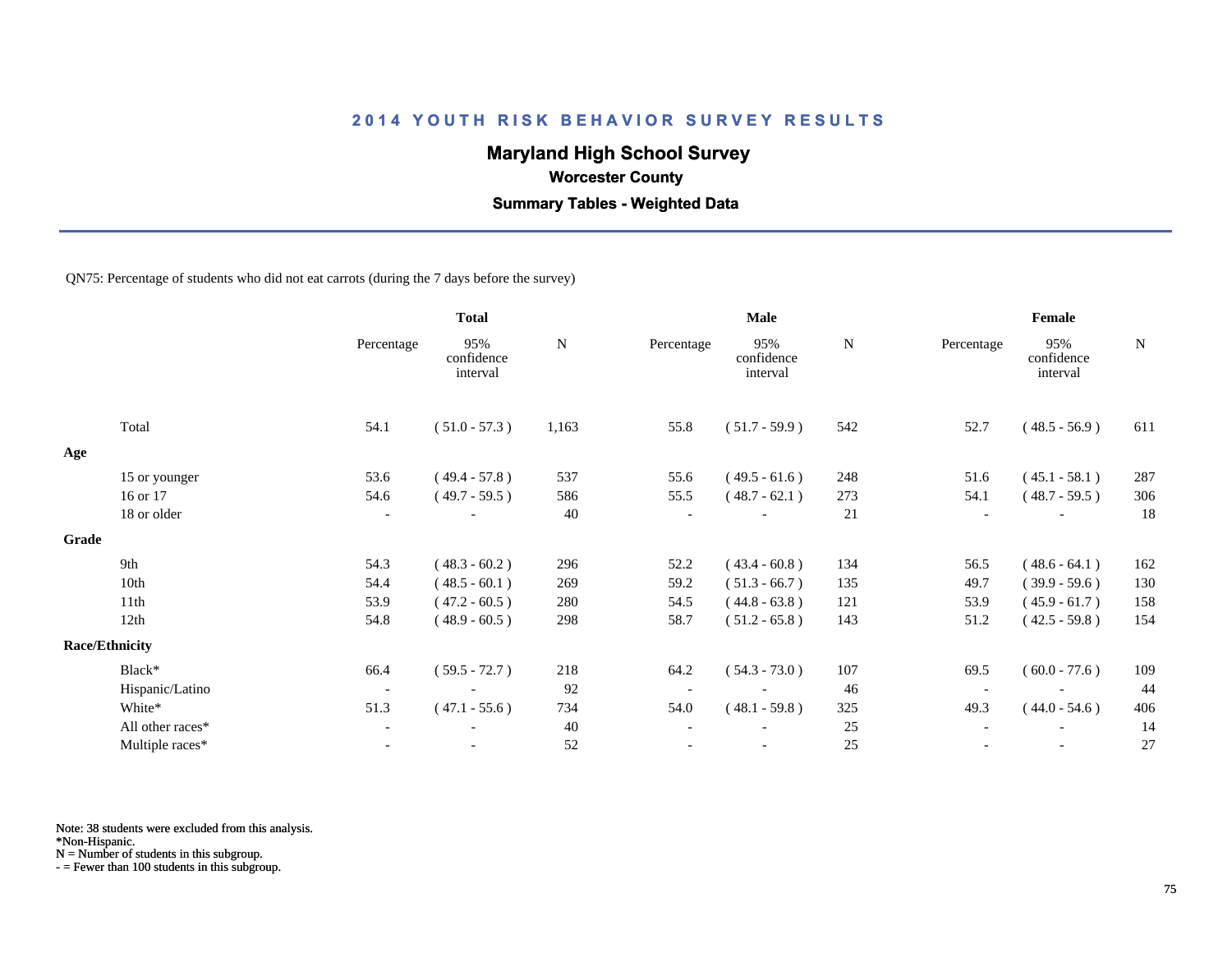# **Maryland High School Survey**

 **Worcester County**

 **Summary Tables - Weighted Data**

QN76: Percentage of students who did not eat other vegetables (during the 7 days before the survey)

|                  |                          | <b>Total</b>                  |           |            | <b>Male</b>                   |           | Female                   |                               |             |  |
|------------------|--------------------------|-------------------------------|-----------|------------|-------------------------------|-----------|--------------------------|-------------------------------|-------------|--|
|                  | Percentage               | 95%<br>confidence<br>interval | ${\bf N}$ | Percentage | 95%<br>confidence<br>interval | ${\bf N}$ | Percentage               | 95%<br>confidence<br>interval | $\mathbf N$ |  |
|                  | 17.4                     | $(15.3 - 19.8)$               | 1,161     | 19.8       | $(16.5 - 23.5)$               | 542       | 15.3                     | $(12.5 - 18.5)$               | 609         |  |
|                  |                          |                               |           |            |                               |           |                          |                               |             |  |
|                  | 18.5                     | $(15.5 - 22.0)$               | 536       | 20.1       | $(15.3 - 26.0)$               | 248       | 17.0                     | $(13.0 - 22.0)$               | 286         |  |
|                  | 16.4                     | $(13.0 - 20.5)$               | 585       | 19.6       | $(14.8 - 25.5)$               | 273       | 13.6                     | $(9.7 - 18.7)$                | 305         |  |
| 18 or older      | $\overline{\phantom{a}}$ |                               | 40        |            |                               | 21        | $\overline{\phantom{a}}$ |                               | 18          |  |
|                  |                          |                               |           |            |                               |           |                          |                               |             |  |
|                  | 18.9                     | $(14.2 - 24.7)$               | 296       | 18.3       | $(12.1 - 26.7)$               | 133       | 19.5                     | $(13.3 - 27.6)$               | 163         |  |
|                  | 17.8                     | $(13.7 - 22.9)$               | 268       | 21.4       | $(14.5 - 30.4)$               | 137       | 14.2                     | $(9.9 - 20.0)$                | 127         |  |
|                  | 18.1                     | $(13.2 - 24.3)$               | 278       | 21.8       | $(15.0 - 30.7)$               | 119       | 14.9                     | $(9.7 - 22.4)$                | 158         |  |
|                  | 14.3                     | $(10.8 - 18.8)$               | 299       | 17.4       | $(11.3 - 26.0)$               | 144       | 11.3                     | $(7.7 - 16.3)$                | 154         |  |
|                  |                          |                               |           |            |                               |           |                          |                               |             |  |
|                  | 22.8                     | $(16.8 - 30.2)$               | 218       | 27.4       | $(18.6 - 38.4)$               | 107       | 17.9                     | $(11.3 - 27.0)$               | 109         |  |
| Hispanic/Latino  | $\overline{\phantom{a}}$ | $\overline{\phantom{a}}$      | 92        |            |                               | 46        | $\overline{\phantom{a}}$ |                               | 44          |  |
|                  | 14.6                     | $(12.3 - 17.2)$               | 732       | 16.3       | $(13.0 - 20.2)$               | 324       | 13.2                     | $(9.9 - 17.3)$                | 405         |  |
| All other races* | $\overline{\phantom{a}}$ | $\overline{\phantom{0}}$      | 41        |            | $\overline{\phantom{a}}$      | 26        |                          | $\overline{\phantom{a}}$      | 14          |  |
| Multiple races*  |                          |                               | 52        |            |                               | 25        |                          |                               | 27          |  |
|                  | 15 or younger            |                               |           |            |                               |           |                          |                               |             |  |

Note: 40 students were excluded from this analysis.

\*Non-Hispanic.

N = Number of students in this subgroup.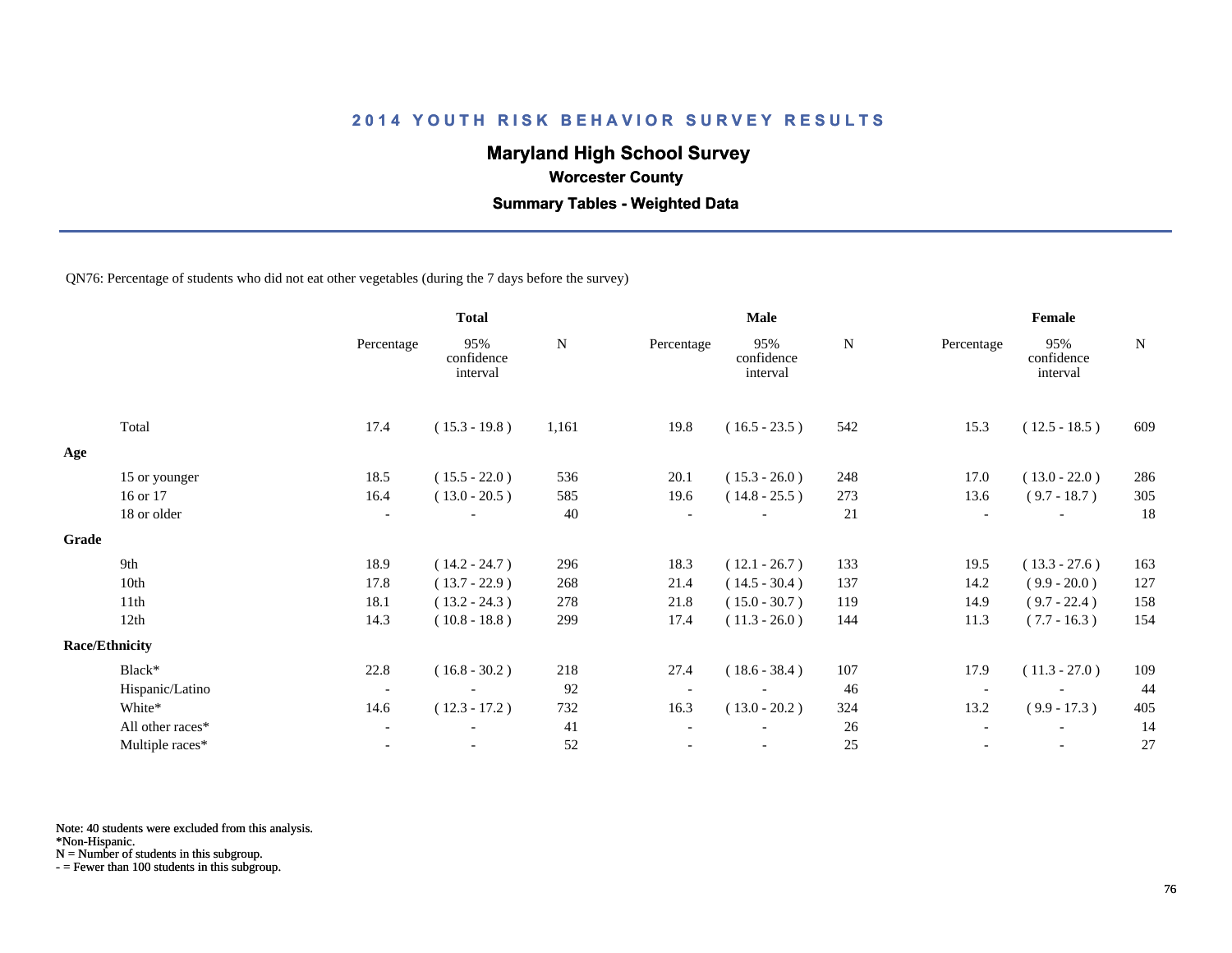# **Maryland High School Survey**

 **Worcester County**

 **Summary Tables - Weighted Data**

QNVEG0: Percentage of students who did not eat vegetables (green salad, potatoes [excluding French fries, fried potatoes, or potato chips], carrots, or other vegetables, during the 7 days before the survey)

|       |                       |                          | <b>Total</b>                  |       |                          | <b>Male</b>                   |     | Female                   |                               |     |  |
|-------|-----------------------|--------------------------|-------------------------------|-------|--------------------------|-------------------------------|-----|--------------------------|-------------------------------|-----|--|
|       |                       | Percentage               | 95%<br>confidence<br>interval | N     | Percentage               | 95%<br>confidence<br>interval | N   | Percentage               | 95%<br>confidence<br>interval | N   |  |
|       | Total                 | 8.2                      | $(6.7 - 10.0)$                | 1,143 | 9.7                      | $(7.4 - 12.6)$                | 533 | 6.8                      | $(5.0 - 9.2)$                 | 600 |  |
| Age   |                       |                          |                               |       |                          |                               |     |                          |                               |     |  |
|       | 15 or younger         | 9.6                      | $(7.1 - 12.8)$                | 527   | 11.7                     | $(7.9 - 17.0)$                | 244 | 7.5                      | $(4.7 - 11.7)$                | 281 |  |
|       | 16 or 17              | 7.2                      | $(5.3 - 9.7)$                 | 578   | 8.2                      | $(5.5 - 12.2)$                | 269 | 6.3                      | $(4.1 - 9.6)$                 | 302 |  |
|       | 18 or older           | $\overline{\phantom{a}}$ |                               | 38    |                          |                               | 20  | $\overline{\phantom{a}}$ |                               | 17  |  |
| Grade |                       |                          |                               |       |                          |                               |     |                          |                               |     |  |
|       | 9th                   | 11.6                     | $(7.8 - 16.8)$                | 293   | 11.6                     | $(6.7 - 19.6)$                | 132 | 11.5                     | $(7.0 - 18.3)$                | 161 |  |
|       | 10th                  | 7.3                      | $(4.6 - 11.3)$                | 262   | 9.9                      | $(5.6 - 16.9)$                | 133 | 4.5                      | $(2.0 - 9.9)$                 | 125 |  |
|       | 11th                  | 7.9                      | $(5.1 - 12.1)$                | 274   | 9.6                      | $(5.5 - 16.2)$                | 117 | 6.5                      | $(3.5 - 11.9)$                | 156 |  |
|       | 12th                  | 5.8                      | $(3.6 - 9.1)$                 | 296   | 6.9                      | $(3.4 - 13.3)$                | 142 | 4.7                      | $(2.5 - 8.8)$                 | 153 |  |
|       | <b>Race/Ethnicity</b> |                          |                               |       |                          |                               |     |                          |                               |     |  |
|       | Black*                | 11.8                     | $(7.6 - 17.8)$                | 214   | 11.9                     | $(6.2 - 21.8)$                | 105 | 11.9                     | $(7.2 - 19.1)$                | 107 |  |
|       | Hispanic/Latino       | $\overline{\phantom{a}}$ | $\overline{\phantom{a}}$      | 89    | $\overline{\phantom{a}}$ |                               | 46  | $\overline{\phantom{a}}$ |                               | 41  |  |
|       | White*                | 6.3                      | $(4.7 - 8.5)$                 | 727   | 7.8                      | $(5.3 - 11.3)$                | 323 | 4.9                      | $(3.1 - 7.8)$                 | 401 |  |
|       | All other races*      | $\overline{\phantom{a}}$ | $\overline{\phantom{a}}$      | 39    | $\overline{\phantom{a}}$ |                               | 24  | $\overline{\phantom{a}}$ | $\overline{\phantom{a}}$      | 14  |  |
|       | Multiple races*       | $\overline{\phantom{a}}$ |                               | 52    |                          |                               | 25  |                          | $\overline{\phantom{a}}$      | 27  |  |

Note: 58 students were excluded from this analysis.

\*Non-Hispanic.

N = Number of students in this subgroup.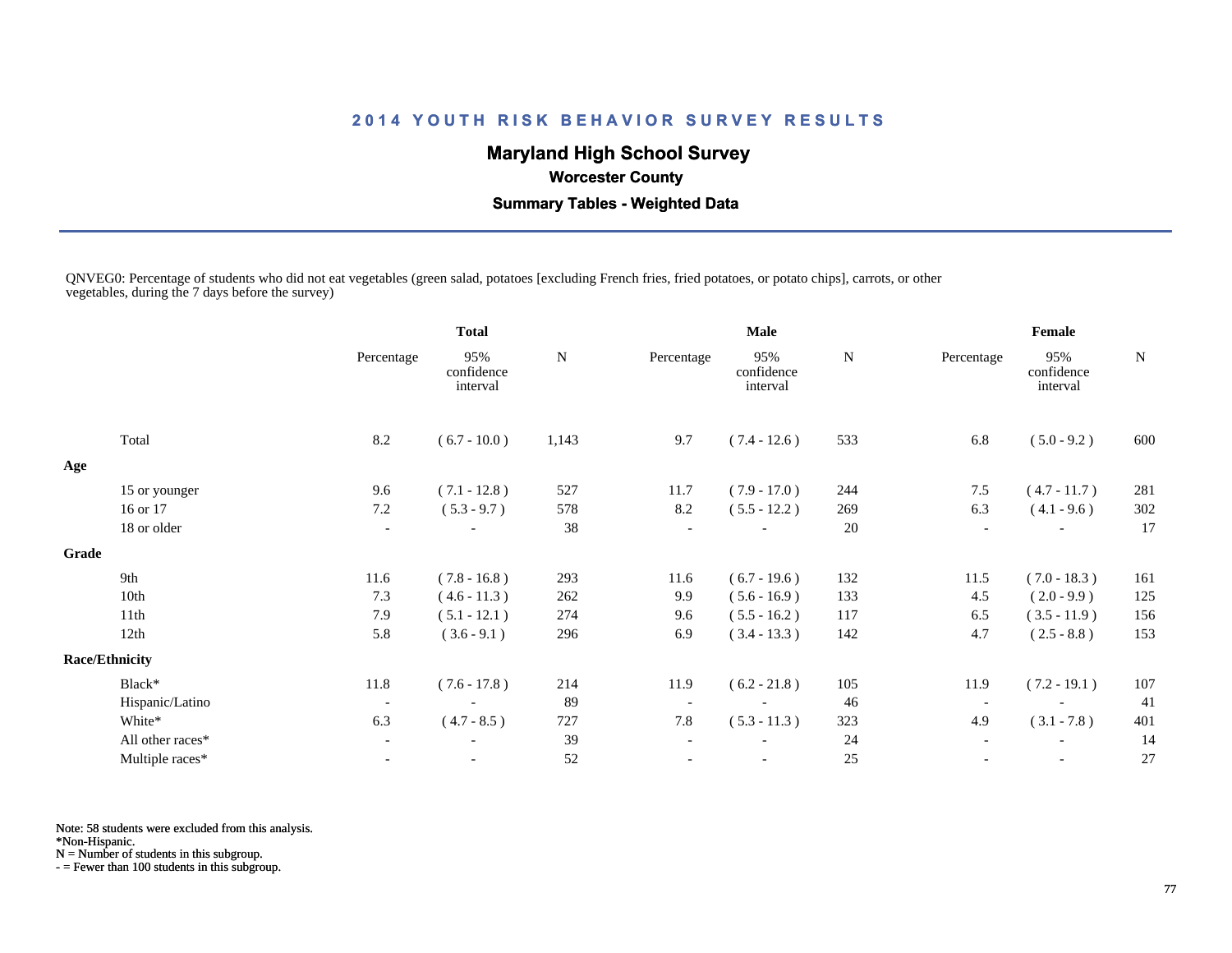# **Maryland High School Survey**

 **Worcester County**

 **Summary Tables - Weighted Data**

QNVEG1: Percentage of students who ate vegetables one or more times per day (green salad, potatoes [excluding French fries, fried potatoes, or potato chips], carrots, or other vegetables, during the 7 days before the survey)

|       |                       |                          | <b>Total</b>                  |           |            | <b>Male</b>                   |     | Female                   |                               |             |
|-------|-----------------------|--------------------------|-------------------------------|-----------|------------|-------------------------------|-----|--------------------------|-------------------------------|-------------|
|       |                       | Percentage               | 95%<br>confidence<br>interval | ${\bf N}$ | Percentage | 95%<br>confidence<br>interval | N   | Percentage               | 95%<br>confidence<br>interval | $\mathbf N$ |
|       | Total                 | 62.0                     | $(59.4 - 64.5)$               | 1,143     | 61.3       | $(57.6 - 64.8)$               | 533 | 62.4                     | $(58.7 - 66.0)$               | 600         |
| Age   |                       |                          |                               |           |            |                               |     |                          |                               |             |
|       | 15 or younger         | 61.5                     | $(57.6 - 65.4)$               | 527       | 62.8       | $(57.2 - 68.1)$               | 244 | 60.1                     | $(53.9 - 66.0)$               | 281         |
|       | 16 or 17              | 62.4                     | $(58.4 - 66.2)$               | 578       | 60.2       | $(54.5 - 65.7)$               | 269 | 64.2                     | $(59.4 - 68.6)$               | 302         |
|       | 18 or older           | $\overline{\phantom{a}}$ |                               | 38        |            |                               | 20  |                          |                               | 17          |
| Grade |                       |                          |                               |           |            |                               |     |                          |                               |             |
|       | 9th                   | 58.9                     | $(54.5 - 63.2)$               | 293       | 64.4       | $(56.4 - 71.8)$               | 132 | 53.3                     | $(46.7 - 59.7)$               | 161         |
|       | 10th                  | 64.2                     | $(57.3 - 70.6)$               | 262       | 61.1       | $(51.3 - 70.1)$               | 133 | 67.5                     | $(60.0 - 74.3)$               | 125         |
|       | 11th                  | 60.6                     | $(54.4 - 66.4)$               | 274       | 60.2       | $(50.1 - 69.5)$               | 117 | 60.5                     | $(53.6 - 67.1)$               | 156         |
|       | 12th                  | 63.7                     | $(58.4 - 68.6)$               | 296       | 59.6       | $(52.3 - 66.5)$               | 142 | 67.4                     | $(60.3 - 73.8)$               | 153         |
|       | <b>Race/Ethnicity</b> |                          |                               |           |            |                               |     |                          |                               |             |
|       | Black*                | 50.1                     | $(44.1 - 56.1)$               | 214       | 53.5       | $(44.6 - 62.2)$               | 105 | 44.9                     | $(35.8 - 54.4)$               | 107         |
|       | Hispanic/Latino       | $\overline{\phantom{a}}$ | $\overline{\phantom{a}}$      | 89        |            |                               | 46  | $\overline{\phantom{a}}$ |                               | 41          |
|       | White*                | 65.5                     | $(62.1 - 68.7)$               | 727       | 63.9       | $(59.5 - 68.1)$               | 323 | 66.6                     | $(62.3 - 70.7)$               | 401         |
|       | All other races*      | $\overline{\phantom{a}}$ |                               | 39        |            |                               | 24  |                          |                               | 14          |
|       | Multiple races*       |                          |                               | 52        |            |                               | 25  |                          | $\overline{\phantom{a}}$      | 27          |

Note: 58 students were excluded from this analysis.

\*Non-Hispanic.

N = Number of students in this subgroup.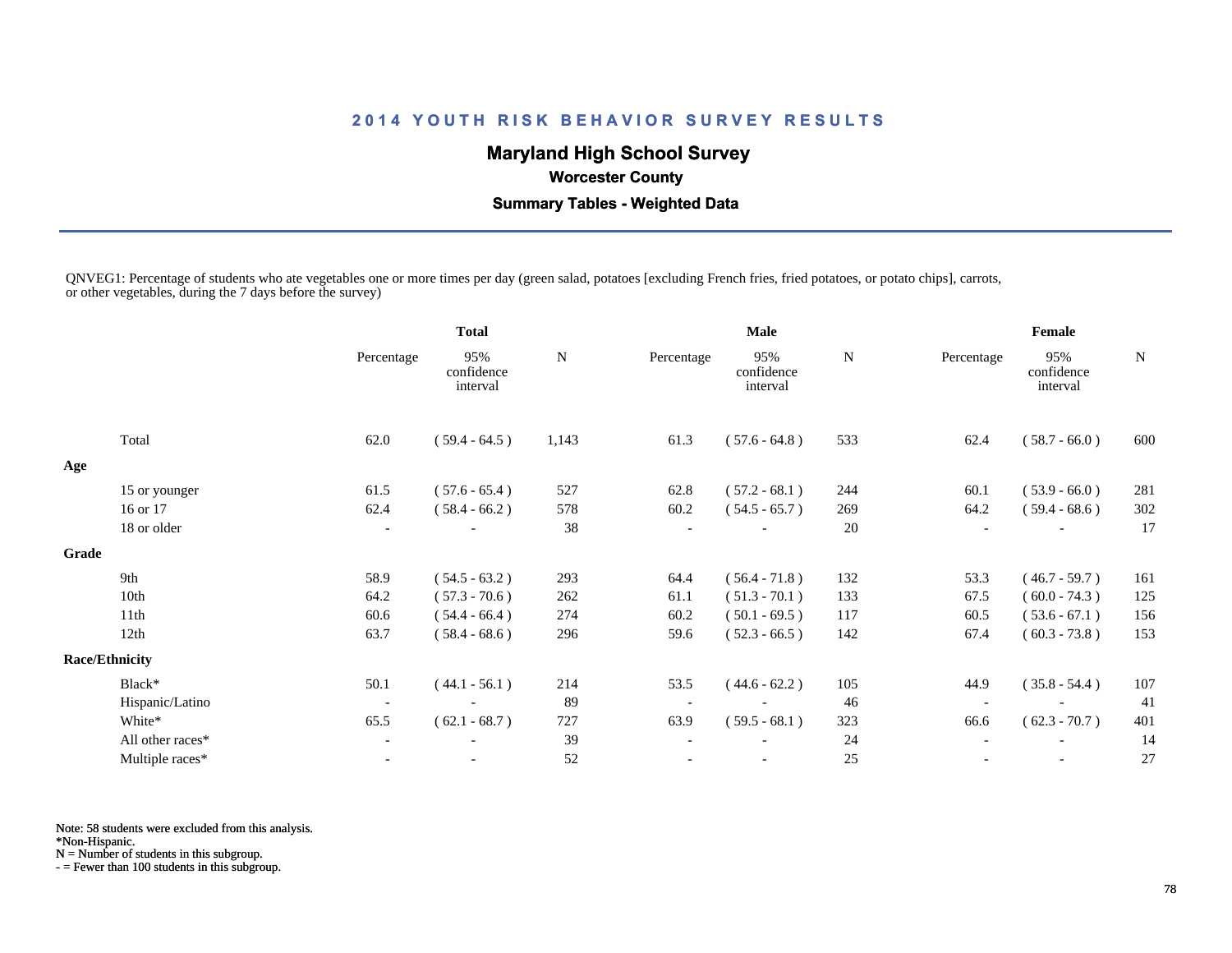# **Maryland High School Survey**

 **Worcester County**

 **Summary Tables - Weighted Data**

QNVEG2: Percentage of students who ate vegetables two or more times per day (green salad, potatoes [excluding French fries, fried potatoes, or potato chips], carrots, or other vegetables, during the 7 days before the survey)

|       |                       |                          | <b>Total</b>                  |           |                          | Male                          |     | Female                   |                               |        |  |
|-------|-----------------------|--------------------------|-------------------------------|-----------|--------------------------|-------------------------------|-----|--------------------------|-------------------------------|--------|--|
|       |                       | Percentage               | 95%<br>confidence<br>interval | ${\bf N}$ | Percentage               | 95%<br>confidence<br>interval | N   | Percentage               | 95%<br>confidence<br>interval | $\,$ N |  |
|       | Total                 | 29.2                     | $(26.4 - 32.1)$               | 1,143     | 29.3                     | $(25.2 - 33.7)$               | 533 | 28.6                     | $(25.3 - 32.2)$               | 600    |  |
| Age   |                       |                          |                               |           |                          |                               |     |                          |                               |        |  |
|       | 15 or younger         | 30.3                     | $(26.2 - 34.7)$               | 527       | 31.4                     | $(25.4 - 38.0)$               | 244 | 28.9                     | $(23.6 - 34.9)$               | 281    |  |
|       | 16 or 17              | 27.6                     | $(23.9 - 31.6)$               | 578       | 26.8                     | $(21.5 - 32.7)$               | 269 | 28.1                     | $(24.1 - 32.4)$               | 302    |  |
|       | 18 or older           | $\overline{\phantom{a}}$ |                               | 38        |                          |                               | 20  | $\overline{\phantom{a}}$ |                               | 17     |  |
| Grade |                       |                          |                               |           |                          |                               |     |                          |                               |        |  |
|       | 9th                   | 29.5                     | $(24.1 - 35.6)$               | 293       | 32.8                     | $(23.8 - 43.2)$               | 132 | 26.2                     | $(20.1 - 33.3)$               | 161    |  |
|       | 10th                  | 31.3                     | $(25.7 - 37.4)$               | 262       | 31.3                     | $(23.9 - 39.9)$               | 133 | 30.1                     | $(22.8 - 38.6)$               | 125    |  |
|       | 11th                  | 27.0                     | $(21.5 - 33.3)$               | 274       | 25.4                     | $(16.9 - 36.3)$               | 117 | 28.8                     | $(23.5 - 34.6)$               | 156    |  |
|       | 12th                  | 27.6                     | $(22.5 - 33.4)$               | 296       | 26.6                     | $(19.9 - 34.6)$               | 142 | 28.1                     | $(22.6 - 34.4)$               | 153    |  |
|       | <b>Race/Ethnicity</b> |                          |                               |           |                          |                               |     |                          |                               |        |  |
|       | Black*                | 23.7                     | $(18.2 - 30.2)$               | 214       | 26.4                     | $(18.5 - 36.3)$               | 105 | 19.7                     | $(12.5 - 29.5)$               | 107    |  |
|       | Hispanic/Latino       | $\overline{\phantom{a}}$ | $\overline{\phantom{a}}$      | 89        | $\overline{\phantom{a}}$ |                               | 46  | $\overline{\phantom{a}}$ |                               | 41     |  |
|       | White*                | 30.2                     | $(27.0 - 33.5)$               | 727       | 29.7                     | $(25.2 - 34.6)$               | 323 | 30.4                     | $(26.4 - 34.7)$               | 401    |  |
|       | All other races*      |                          |                               | 39        |                          |                               | 24  | $\overline{\phantom{a}}$ |                               | 14     |  |
|       | Multiple races*       |                          | $\overline{\phantom{a}}$      | 52        |                          |                               | 25  |                          |                               | 27     |  |

Note: 58 students were excluded from this analysis.

\*Non-Hispanic.

N = Number of students in this subgroup.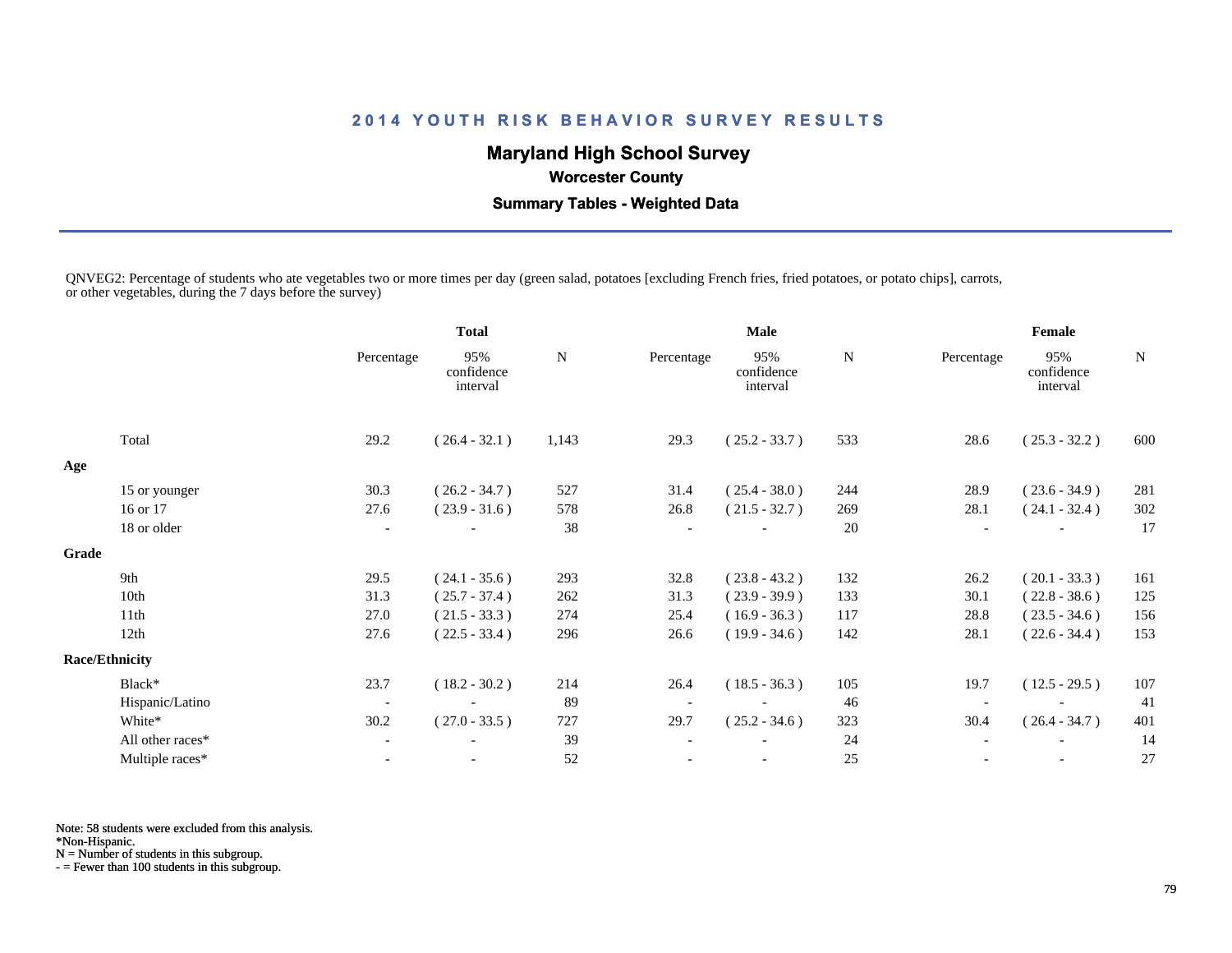# **Maryland High School Survey**

 **Worcester County**

 **Summary Tables - Weighted Data**

QNVEG3: Percentage of students who ate vegetables three or more times per day (green salad, potatoes [excluding French fries, fried potatoes, or potato chips], carrots, or other vegetables, during the 7 days before the survey)

|                  |                                                   | <b>Total</b>                  |           | <b>Male</b> |                               |     | Female                   |                               |     |
|------------------|---------------------------------------------------|-------------------------------|-----------|-------------|-------------------------------|-----|--------------------------|-------------------------------|-----|
|                  | Percentage                                        | 95%<br>confidence<br>interval | ${\bf N}$ | Percentage  | 95%<br>confidence<br>interval | N   | Percentage               | 95%<br>confidence<br>interval | N   |
| Total            | 16.1                                              | $(14.0 - 18.5)$               | 1,143     | 17.4        | $(14.0 - 21.6)$               | 533 | 15.0                     | $(12.4 - 17.9)$               | 600 |
|                  |                                                   |                               |           |             |                               |     |                          |                               |     |
| 15 or younger    | 18.2                                              | $(15.2 - 21.7)$               | 527       | 21.1        | $(15.9 - 27.6)$               | 244 | 15.1                     | $(11.4 - 19.7)$               | 281 |
| 16 or 17         | 14.1                                              | $(11.2 - 17.6)$               | 578       | 13.7        | $(9.4 - 19.4)$                | 269 | 14.8                     | $(11.7 - 18.5)$               | 302 |
| 18 or older      | $\overline{\phantom{a}}$                          |                               | 38        |             |                               | 20  | $\overline{\phantom{a}}$ |                               | 17  |
|                  |                                                   |                               |           |             |                               |     |                          |                               |     |
| 9th              | 20.2                                              | $(16.2 - 25.0)$               | 293       | 22.4        | $(15.7 - 30.8)$               | 132 | 18.0                     | $(13.4 - 23.7)$               | 161 |
| 10th             | 15.0                                              | $(11.0 - 20.0)$               | 262       | 18.9        | $(12.7 - 27.2)$               | 133 | 10.9                     | $(6.6 - 17.5)$                | 125 |
| 11th             | 13.2                                              | $(9.8 - 17.5)$                | 274       | 12.1        | $(7.2 - 19.7)$                | 117 | 14.3                     | $(9.8 - 20.3)$                | 156 |
| 12th             | 15.1                                              | $(10.9 - 20.6)$               | 296       | 15.5        | $(9.5 - 24.4)$                | 142 | 14.9                     | $(10.8 - 20.1)$               | 153 |
|                  |                                                   |                               |           |             |                               |     |                          |                               |     |
| Black*           | 15.9                                              | $(11.3 - 21.8)$               | 214       | 19.0        | $(12.2 - 28.4)$               | 105 | 12.5                     | $(7.4 - 20.4)$                | 107 |
|                  | $\overline{\phantom{a}}$                          |                               | 89        |             |                               | 46  |                          |                               | 41  |
| White*           | 14.9                                              | $(12.5 - 17.7)$               | 727       | 15.7        | $(11.9 - 20.3)$               | 323 | 14.4                     | $(11.4 - 18.0)$               | 401 |
| All other races* |                                                   |                               | 39        |             |                               | 24  |                          |                               | 14  |
| Multiple races*  |                                                   |                               | 52        |             | $\overline{\phantom{a}}$      | 25  |                          | $\overline{\phantom{a}}$      | 27  |
|                  | Grade<br><b>Race/Ethnicity</b><br>Hispanic/Latino |                               |           |             |                               |     |                          |                               |     |

Note: 58 students were excluded from this analysis.

\*Non-Hispanic.

N = Number of students in this subgroup.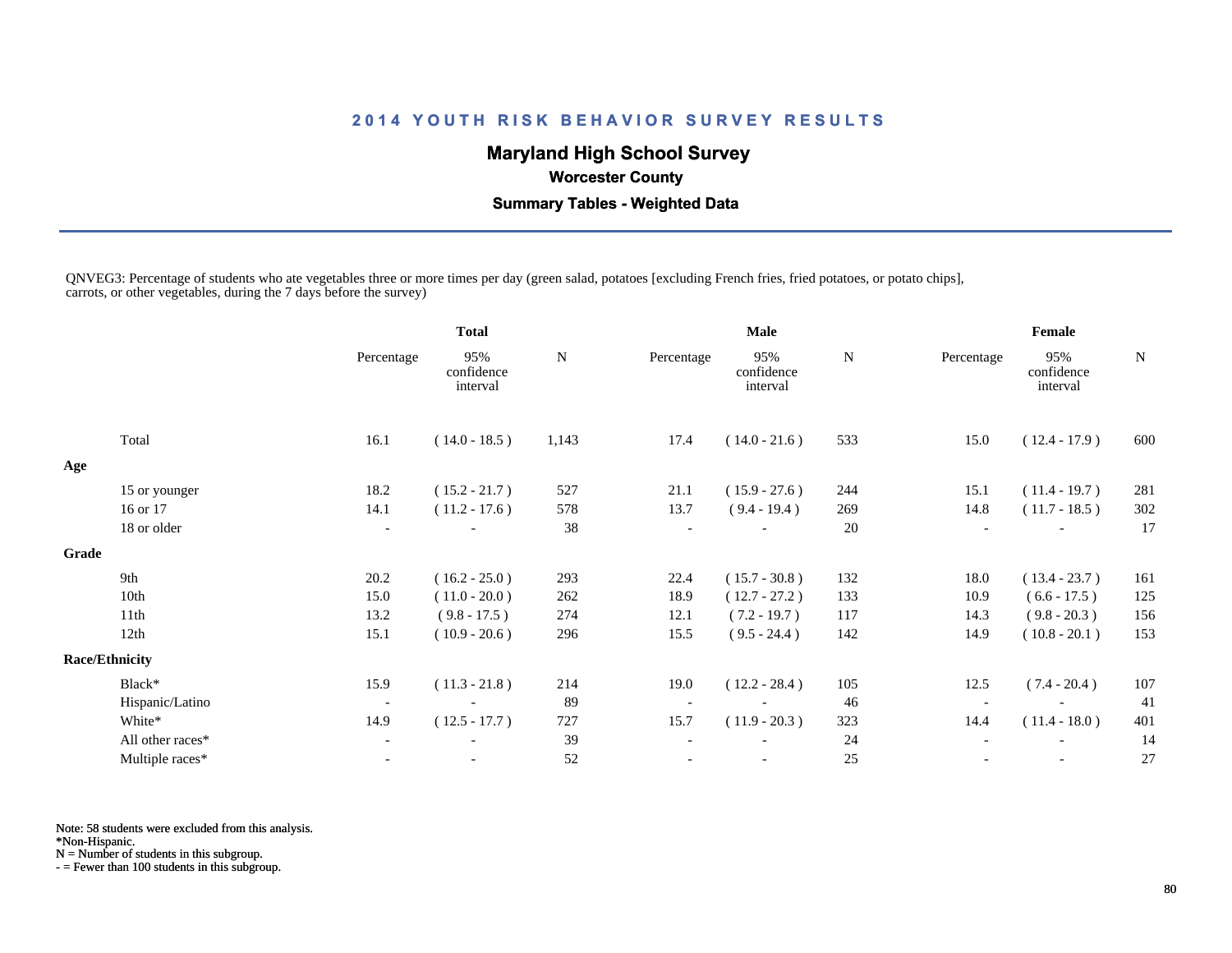# **Maryland High School Survey**

 **Worcester County**

 **Summary Tables - Weighted Data**

QN77: Percentage of students who did not drink a can, bottle, or glass of soda or pop (not including diet soda or diet pop, during the 7 days before the survey)

|       |                       | <b>Total</b>             |                               |       |            | <b>Male</b>                   |             | Female                   |                               |     |  |
|-------|-----------------------|--------------------------|-------------------------------|-------|------------|-------------------------------|-------------|--------------------------|-------------------------------|-----|--|
|       |                       | Percentage               | 95%<br>confidence<br>interval | N     | Percentage | 95%<br>confidence<br>interval | $\mathbf N$ | Percentage               | 95%<br>confidence<br>interval | N   |  |
|       | Total                 | 23.5                     | $(21.1 - 26.2)$               | 1,161 | 19.9       | $(16.8 - 23.3)$               | 543         | 27.4                     | $(24.1 - 31.0)$               | 608 |  |
| Age   |                       |                          |                               |       |            |                               |             |                          |                               |     |  |
|       | 15 or younger         | 21.7                     | $(18.7 - 25.0)$               | 535   | 17.6       | $(13.3 - 22.9)$               | 249         | 25.7                     | $(21.8 - 30.0)$               | 284 |  |
|       | 16 or 17              | 23.5                     | $(20.1 - 27.3)$               | 585   | 20.2       | $(15.7 - 25.6)$               | 273         | 27.1                     | $(22.0 - 32.9)$               | 305 |  |
|       | 18 or older           | $\overline{\phantom{a}}$ |                               | 41    |            |                               | 21          | $\overline{\phantom{a}}$ |                               | 19  |  |
| Grade |                       |                          |                               |       |            |                               |             |                          |                               |     |  |
|       | 9th                   | 22.2                     | $(18.4 - 26.6)$               | 295   | 16.8       | $(11.8 - 23.4)$               | 134         | 27.8                     | $(22.5 - 33.9)$               | 161 |  |
|       | 10th                  | 21.4                     | $(16.9 - 26.7)$               | 269   | 19.2       | $(12.8 - 27.7)$               | 137         | 24.0                     | $(18.7 - 30.2)$               | 128 |  |
|       | 11th                  | 24.2                     | $(19.4 - 29.8)$               | 279   | 21.3       | $(14.4 - 30.4)$               | 121         | 27.1                     | $(21.0 - 34.2)$               | 157 |  |
|       | 12th                  | 26.0                     | $(21.2 - 31.4)$               | 298   | 20.9       | $(14.9 - 28.5)$               | 142         | 30.4                     | $(22.6 - 39.5)$               | 155 |  |
|       | <b>Race/Ethnicity</b> |                          |                               |       |            |                               |             |                          |                               |     |  |
|       | Black*                | 24.0                     | $(18.6 - 30.3)$               | 218   | 26.9       | $(18.7 - 37.1)$               | 108         | 20.9                     | $(14.2 - 29.7)$               | 108 |  |
|       | Hispanic/Latino       | $\overline{\phantom{a}}$ |                               | 92    |            |                               | 46          |                          |                               | 44  |  |
|       | White*                | 23.4                     | $(20.5 - 26.6)$               | 732   | 17.9       | $(14.4 - 22.1)$               | 324         | 28.4                     | $(24.4 - 32.8)$               | 405 |  |
|       | All other races*      | $\overline{\phantom{a}}$ |                               | 42    |            |                               | 27          |                          |                               | 14  |  |
|       | Multiple races*       | $\overline{\phantom{a}}$ |                               | 51    |            | $\overline{\phantom{a}}$      | 24          |                          | $\overline{\phantom{a}}$      | 27  |  |
|       |                       |                          |                               |       |            |                               |             |                          |                               |     |  |

Note: 40 students were excluded from this analysis.

\*Non-Hispanic.

N = Number of students in this subgroup.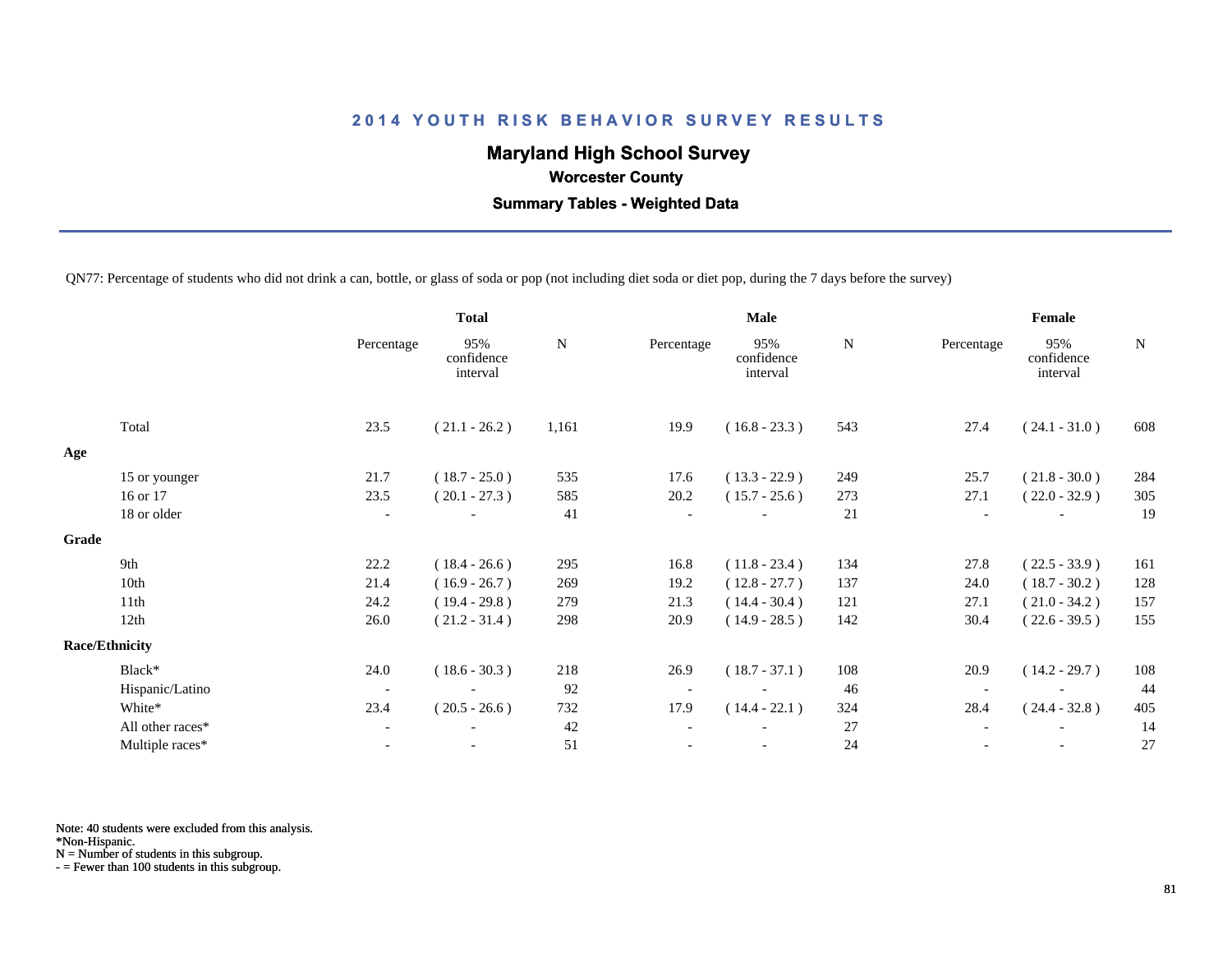# **Maryland High School Survey**

 **Worcester County**

 **Summary Tables - Weighted Data**

QNSODA1: Percentage of students who drank a can, bottle, or glass of soda or pop one or more times per day (not including diet soda or diet pop, during the 7 days before the survey)

|       |                       | <b>Total</b>             |                               |       |            | Male                          |     | Female     |                               |             |  |
|-------|-----------------------|--------------------------|-------------------------------|-------|------------|-------------------------------|-----|------------|-------------------------------|-------------|--|
|       |                       | Percentage               | 95%<br>confidence<br>interval | N     | Percentage | 95%<br>confidence<br>interval | N   | Percentage | 95%<br>confidence<br>interval | $\mathbf N$ |  |
|       | Total                 | 22.6                     | $(20.2 - 25.2)$               | 1,161 | 28.5       | $(24.6 - 32.7)$               | 543 | 16.5       | $(13.5 - 19.9)$               | 608         |  |
| Age   |                       |                          |                               |       |            |                               |     |            |                               |             |  |
|       | 15 or younger         | 24.4                     | $(20.3 - 29.0)$               | 535   | 32.0       | $(26.3 - 38.2)$               | 249 | 16.9       | $(12.3 - 22.8)$               | 284         |  |
|       | 16 or 17              | 21.1                     | $(18.2 - 24.2)$               | 585   | 25.3       | $(19.7 - 32.0)$               | 273 | 16.6       | $(13.2 - 20.7)$               | 305         |  |
|       | 18 or older           |                          |                               | 41    |            |                               | 21  |            |                               | 19          |  |
| Grade |                       |                          |                               |       |            |                               |     |            |                               |             |  |
|       | 9th                   | 21.7                     | $(17.8 - 26.2)$               | 295   | 26.5       | $(21.3 - 32.3)$               | 134 | 16.8       | $(11.6 - 23.7)$               | 161         |  |
|       | 10th                  | 26.5                     | $(21.0 - 32.9)$               | 269   | 34.7       | $(27.2 - 43.1)$               | 137 | 16.5       | $(10.0 - 26.0)$               | 128         |  |
|       | 11th                  | 20.0                     | $(15.5 - 25.3)$               | 279   | 25.6       | $(18.0 - 34.9)$               | 121 | 14.9       | $(9.8 - 22.2)$                | 157         |  |
|       | 12th                  | 20.6                     | $(16.7 - 25.2)$               | 298   | 25.7       | $(18.6 - 34.5)$               | 142 | 15.8       | $(11.0 - 22.2)$               | 155         |  |
|       | <b>Race/Ethnicity</b> |                          |                               |       |            |                               |     |            |                               |             |  |
|       | Black*                | 23.5                     | $(18.1 - 30.0)$               | 218   | 27.7       | $(20.2 - 36.7)$               | 108 | 16.9       | $(10.8 - 25.5)$               | 108         |  |
|       | Hispanic/Latino       | $\overline{\phantom{a}}$ |                               | 92    |            |                               | 46  |            |                               | 44          |  |
|       | White*                | 20.8                     | $(17.7 - 24.3)$               | 732   | 26.1       | $(20.8 - 32.2)$               | 324 | 16.0       | $(12.6 - 20.2)$               | 405         |  |
|       | All other races*      | $\overline{\phantom{a}}$ |                               | 42    |            |                               | 27  |            |                               | 14          |  |
|       | Multiple races*       | $\overline{\phantom{a}}$ | $\overline{\phantom{a}}$      | 51    |            | $\overline{\phantom{a}}$      | 24  |            | $\overline{\phantom{a}}$      | 27          |  |
|       |                       |                          |                               |       |            |                               |     |            |                               |             |  |

Note: 40 students were excluded from this analysis.

\*Non-Hispanic.

N = Number of students in this subgroup.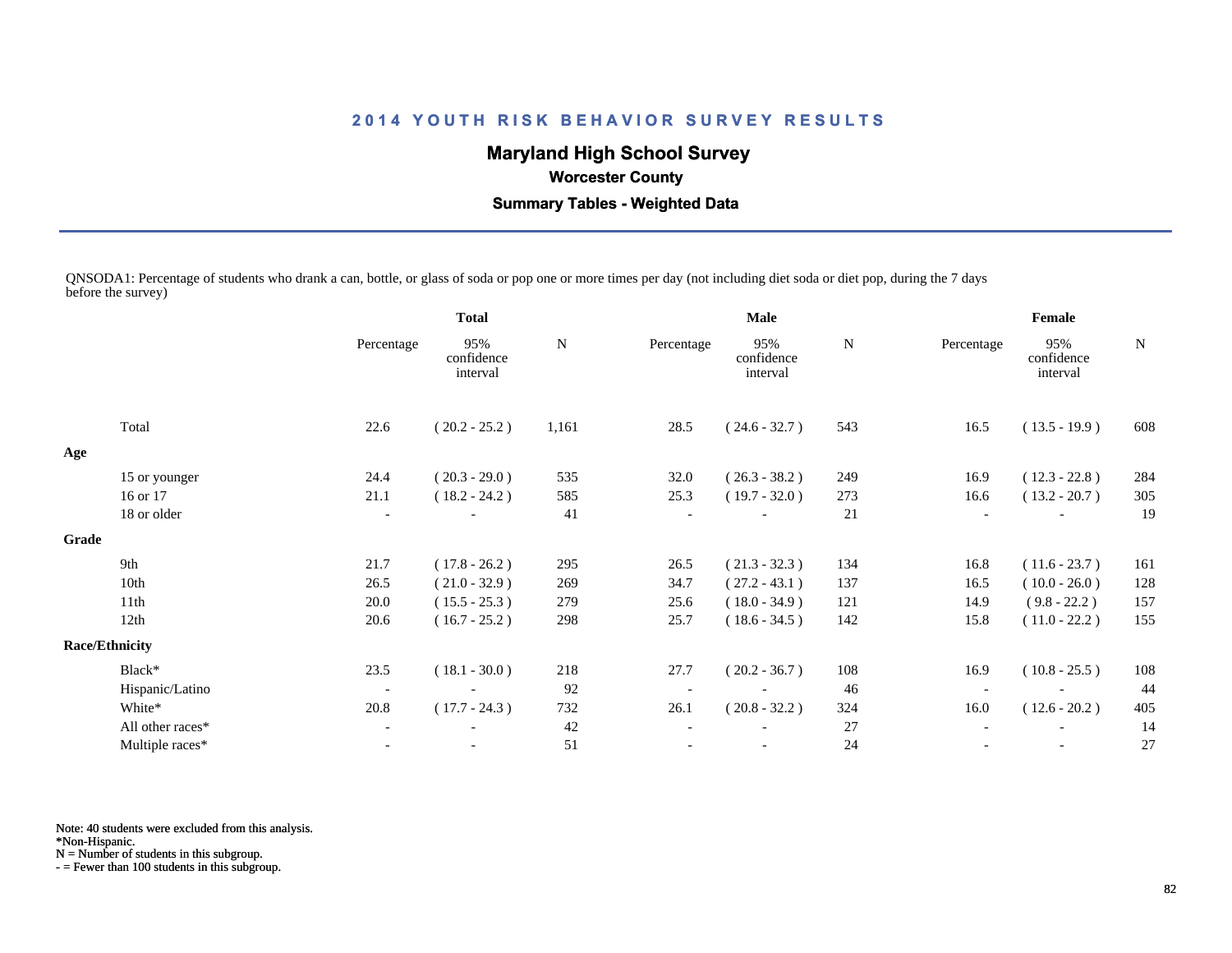# **Maryland High School Survey**

 **Worcester County**

 **Summary Tables - Weighted Data**

QNSODA2: Percentage of students who drank a can, bottle, or glass of soda or pop two or more times per day (not including diet soda or diet pop, during the 7 days before the survey)

|       |                       | <b>Total</b>             |                               | Male  |            |                               | Female |                          |                               |             |
|-------|-----------------------|--------------------------|-------------------------------|-------|------------|-------------------------------|--------|--------------------------|-------------------------------|-------------|
|       |                       | Percentage               | 95%<br>confidence<br>interval | N     | Percentage | 95%<br>confidence<br>interval | N      | Percentage               | 95%<br>confidence<br>interval | $\mathbf N$ |
|       | Total                 | 14.8                     | $(12.3 - 17.7)$               | 1,161 | 20.0       | $(16.4 - 24.3)$               | 543    | 9.1                      | $(6.8 - 12.1)$                | 608         |
| Age   |                       |                          |                               |       |            |                               |        |                          |                               |             |
|       | 15 or younger         | 17.0                     | $(13.2 - 21.7)$               | 535   | 24.1       | $(18.5 - 30.6)$               | 249    | 9.9                      | $(6.6 - 14.7)$                | 284         |
|       | 16 or 17              | 12.5                     | $(9.6 - 16.2)$                | 585   | 16.2       | $(11.5 - 22.3)$               | 273    | 8.4                      | $(5.7 - 12.3)$                | 305         |
|       | 18 or older           | $\overline{\phantom{a}}$ |                               | 41    |            |                               | 21     |                          |                               | 19          |
| Grade |                       |                          |                               |       |            |                               |        |                          |                               |             |
|       | 9th                   | 14.1                     | $(10.0 - 19.6)$               | 295   | 17.4       | $(12.0 - 24.6)$               | 134    | 10.7                     | $(6.5 - 17.3)$                | 161         |
|       | 10th                  | 18.1                     | $(13.4 - 24.1)$               | 269   | 26.9       | $(20.6 - 34.3)$               | 137    | 7.2                      | $(3.3 - 15.0)$                | 128         |
|       | 11th                  | 10.8                     | $(7.4 - 15.6)$                | 279   | 16.0       | $(9.9 - 24.8)$                | 121    | 6.1                      | $(2.9 - 12.3)$                | 157         |
|       | 12th                  | 13.9                     | $(9.7 - 19.6)$                | 298   | 17.9       | $(11.5 - 26.7)$               | 142    | 10.2                     | $(6.1 - 16.6)$                | 155         |
|       | <b>Race/Ethnicity</b> |                          |                               |       |            |                               |        |                          |                               |             |
|       | Black*                | 17.3                     | $(12.9 - 22.7)$               | 218   | 21.6       | $(14.5 - 30.8)$               | 108    | 10.3                     | $(6.3 - 16.3)$                | 108         |
|       | Hispanic/Latino       | $\overline{\phantom{a}}$ |                               | 92    |            |                               | 46     |                          |                               | 44          |
|       | White*                | 12.6                     | $(9.6 - 16.3)$                | 732   | 17.4       | $(12.7 - 23.3)$               | 324    | 8.3                      | $(5.6 - 12.0)$                | 405         |
|       | All other races*      | $\blacksquare$           | $\overline{\phantom{a}}$      | 42    |            |                               | 27     | $\overline{\phantom{a}}$ | $\overline{\phantom{a}}$      | 14          |
|       | Multiple races*       |                          |                               | 51    |            |                               | 24     |                          |                               | 27          |
|       |                       |                          |                               |       |            |                               |        |                          |                               |             |

Note: 40 students were excluded from this analysis.

\*Non-Hispanic.

N = Number of students in this subgroup.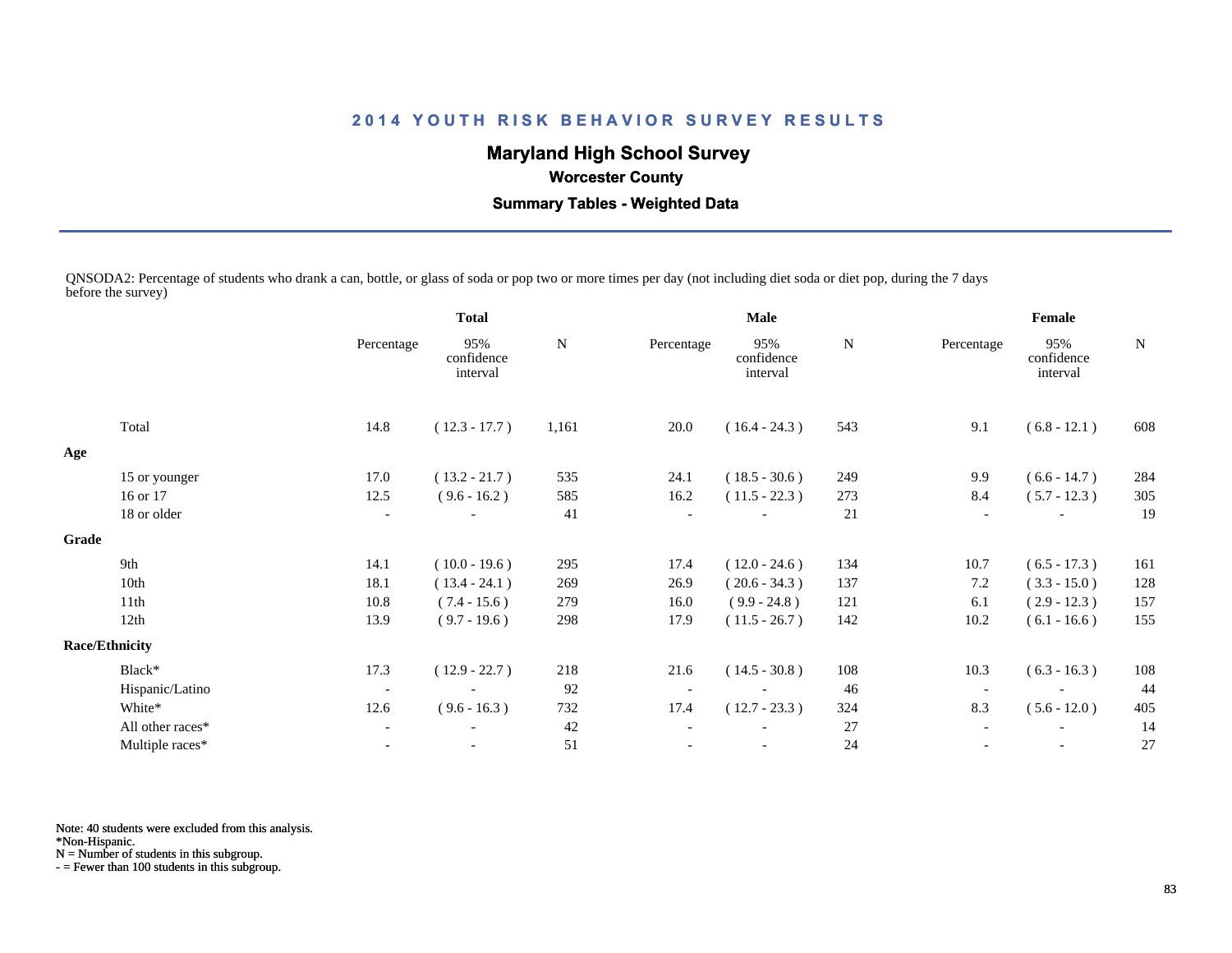# **Maryland High School Survey**

 **Worcester County**

 **Summary Tables - Weighted Data**

QNSODA3: Percentage of students who drank a can, bottle, or glass of soda or pop three or more times per day (not including diet soda or diet pop, during the 7 days before the survey)

|       |                       | <b>Total</b>             |                               | <b>Male</b> |            |                               | Female |                          |                               |             |
|-------|-----------------------|--------------------------|-------------------------------|-------------|------------|-------------------------------|--------|--------------------------|-------------------------------|-------------|
|       |                       | Percentage               | 95%<br>confidence<br>interval | ${\bf N}$   | Percentage | 95%<br>confidence<br>interval | N      | Percentage               | 95%<br>confidence<br>interval | $\mathbf N$ |
|       | Total                 | 8.9                      | $(7.0 - 11.1)$                | 1,161       | 12.5       | $(9.7 - 15.9)$                | 543    | 5.0                      | $(3.5 - 7.1)$                 | 608         |
| Age   |                       |                          |                               |             |            |                               |        |                          |                               |             |
|       | 15 or younger         | 9.8                      | $(7.3 - 13.0)$                | 535         | 14.5       | $(10.6 - 19.5)$               | 249    | 5.0                      | $(3.1 - 8.1)$                 | 284         |
|       | 16 or 17              | 7.7                      | $(5.5 - 10.7)$                | 585         | 10.5       | $(6.8 - 15.9)$                | 273    | 4.8                      | $(3.1 - 7.6)$                 | 305         |
|       | 18 or older           | $\overline{\phantom{a}}$ | $\overline{\phantom{a}}$      | 41          |            | $\overline{\phantom{a}}$      | 21     |                          |                               | 19          |
| Grade |                       |                          |                               |             |            |                               |        |                          |                               |             |
|       | 9th                   | 8.1                      | $(5.7 - 11.5)$                | 295         | 10.2       | $(6.4 - 15.9)$                | 134    | 6.0                      | $(3.5 - 10.0)$                | 161         |
|       | 10th                  | 10.7                     | $(7.3 - 15.6)$                | 269         | 16.5       | $(11.7 - 22.9)$               | 137    | 3.1                      | $(0.9 - 9.9)$                 | 128         |
|       | 11th                  | 7.6                      | $(4.9 - 11.8)$                | 279         | 11.6       | $(6.7 - 19.3)$                | 121    | 4.1                      | $(1.7 - 9.5)$                 | 157         |
|       | 12th                  | 7.7                      | $(5.0 - 11.7)$                | 298         | 10.9       | $(6.2 - 18.4)$                | 142    | 4.6                      | $(2.4 - 8.8)$                 | 155         |
|       | <b>Race/Ethnicity</b> |                          |                               |             |            |                               |        |                          |                               |             |
|       | Black*                | 10.3                     | $(6.9 - 15.1)$                | 218         | 11.7       | $(7.0 - 19.0)$                | 108    | 7.6                      | $(4.0 - 13.9)$                | 108         |
|       | Hispanic/Latino       | $\overline{\phantom{a}}$ | $\overline{\phantom{a}}$      | 92          |            |                               | 46     | $\overline{\phantom{a}}$ |                               | 44          |
|       | White*                | 6.7                      | $(4.7 - 9.4)$                 | 732         | 9.9        | $(6.7 - 14.4)$                | 324    | 3.8                      | $(2.2 - 6.3)$                 | 405         |
|       | All other races*      | $\overline{\phantom{a}}$ |                               | 42          |            |                               | 27     |                          | $\overline{\phantom{a}}$      | 14          |
|       | Multiple races*       | $\overline{\phantom{a}}$ | $\overline{\phantom{a}}$      | 51          |            | $\overline{\phantom{a}}$      | 24     |                          | $\overline{\phantom{a}}$      | 27          |
|       |                       |                          |                               |             |            |                               |        |                          |                               |             |

Note: 40 students were excluded from this analysis.

\*Non-Hispanic.

N = Number of students in this subgroup.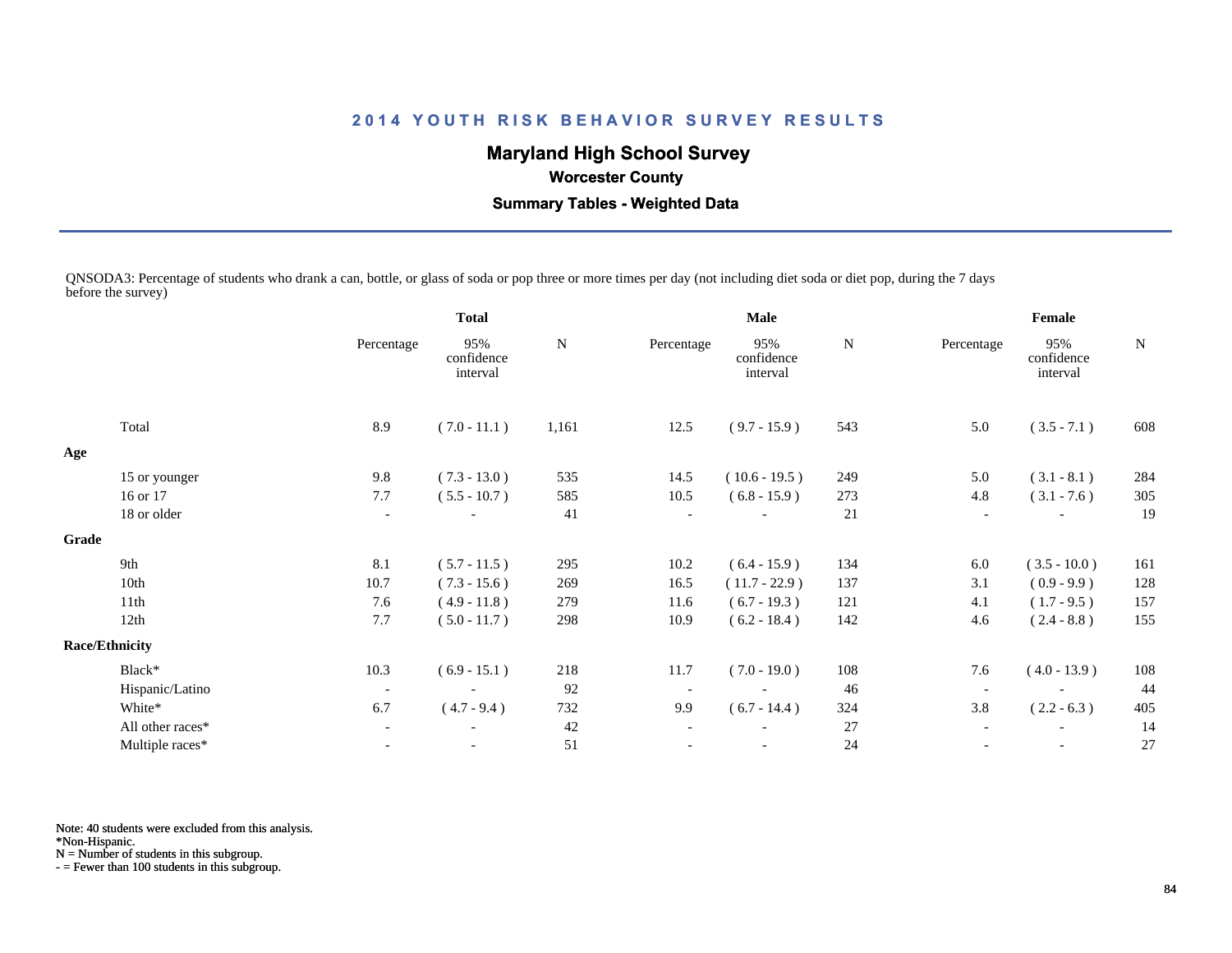# **Maryland High School Survey**

 **Worcester County**

 **Summary Tables - Weighted Data**

QN80: Percentage of students who were physically active at least 60 minutes per day on 5 or more days (doing any kind of physical activity that increased their heart rate and made them breathe hard some of the time during the 7 days before the survey)

|       |                       |                          | <b>Total</b>                  |       | Male       |                               |     | Female                   |                               |     |  |
|-------|-----------------------|--------------------------|-------------------------------|-------|------------|-------------------------------|-----|--------------------------|-------------------------------|-----|--|
|       |                       | Percentage               | 95%<br>confidence<br>interval | N     | Percentage | 95%<br>confidence<br>interval | N   | Percentage               | 95%<br>confidence<br>interval | N   |  |
|       | Total                 | 42.5                     | $(38.9 - 46.1)$               | 1,158 | 50.2       | $(45.2 - 55.3)$               | 541 | 34.9                     | $(31.2 - 38.7)$               | 608 |  |
| Age   |                       |                          |                               |       |            |                               |     |                          |                               |     |  |
|       | 15 or younger         | 45.8                     | $(40.9 - 50.8)$               | 533   | 53.3       | $(46.4 - 60.0)$               | 245 | 38.4                     | $(32.8 - 44.2)$               | 286 |  |
|       | 16 or 17              | 40.2                     | $(35.0 - 45.7)$               | 585   | 47.4       | $(39.8 - 55.2)$               | 275 | 33.3                     | $(28.1 - 38.8)$               | 304 |  |
|       | 18 or older           | $\overline{\phantom{a}}$ |                               | 40    |            |                               | 21  | $\overline{\phantom{a}}$ |                               | 18  |  |
| Grade |                       |                          |                               |       |            |                               |     |                          |                               |     |  |
|       | 9th                   | 44.6                     | $(38.6 - 50.7)$               | 294   | 52.9       | $(43.9 - 61.8)$               | 132 | 36.1                     | $(30.1 - 42.6)$               | 162 |  |
|       | 10th                  | 48.7                     | $(40.9 - 56.6)$               | 267   | 56.7       | $(47.1 - 65.8)$               | 135 | 41.1                     | $(31.8 - 51.1)$               | 128 |  |
|       | 11 <sup>th</sup>      | 36.3                     | $(30.1 - 42.9)$               | 279   | 41.6       | $(32.1 - 51.8)$               | 122 | 31.4                     | $(24.8 - 38.8)$               | 157 |  |
|       | 12th                  | 40.5                     | $(33.6 - 47.9)$               | 298   | 50.4       | $(40.8 - 60.0)$               | 143 | 31.2                     | $(24.1 - 39.3)$               | 154 |  |
|       | <b>Race/Ethnicity</b> |                          |                               |       |            |                               |     |                          |                               |     |  |
|       | Black*                | 36.1                     | $(29.2 - 43.7)$               | 222   | 48.5       | $(38.6 - 58.6)$               | 110 | 21.8                     | $(14.3 - 31.7)$               | 110 |  |
|       | Hispanic/Latino       | $\overline{\phantom{a}}$ | $\overline{\phantom{a}}$      | 91    |            |                               | 46  | $\overline{\phantom{a}}$ |                               | 43  |  |
|       | White*                | 45.4                     | $(41.3 - 49.6)$               | 726   | 52.1       | $(45.8 - 58.3)$               | 320 | 39.2                     | $(34.8 - 43.9)$               | 404 |  |
|       | All other races*      | $\overline{\phantom{a}}$ |                               | 41    |            |                               | 27  | $\overline{\phantom{a}}$ |                               | 13  |  |
|       | Multiple races*       |                          |                               | 52    |            |                               | 25  |                          | $\overline{\phantom{a}}$      | 27  |  |

Note: 43 students were excluded from this analysis.

\*Non-Hispanic.

N = Number of students in this subgroup.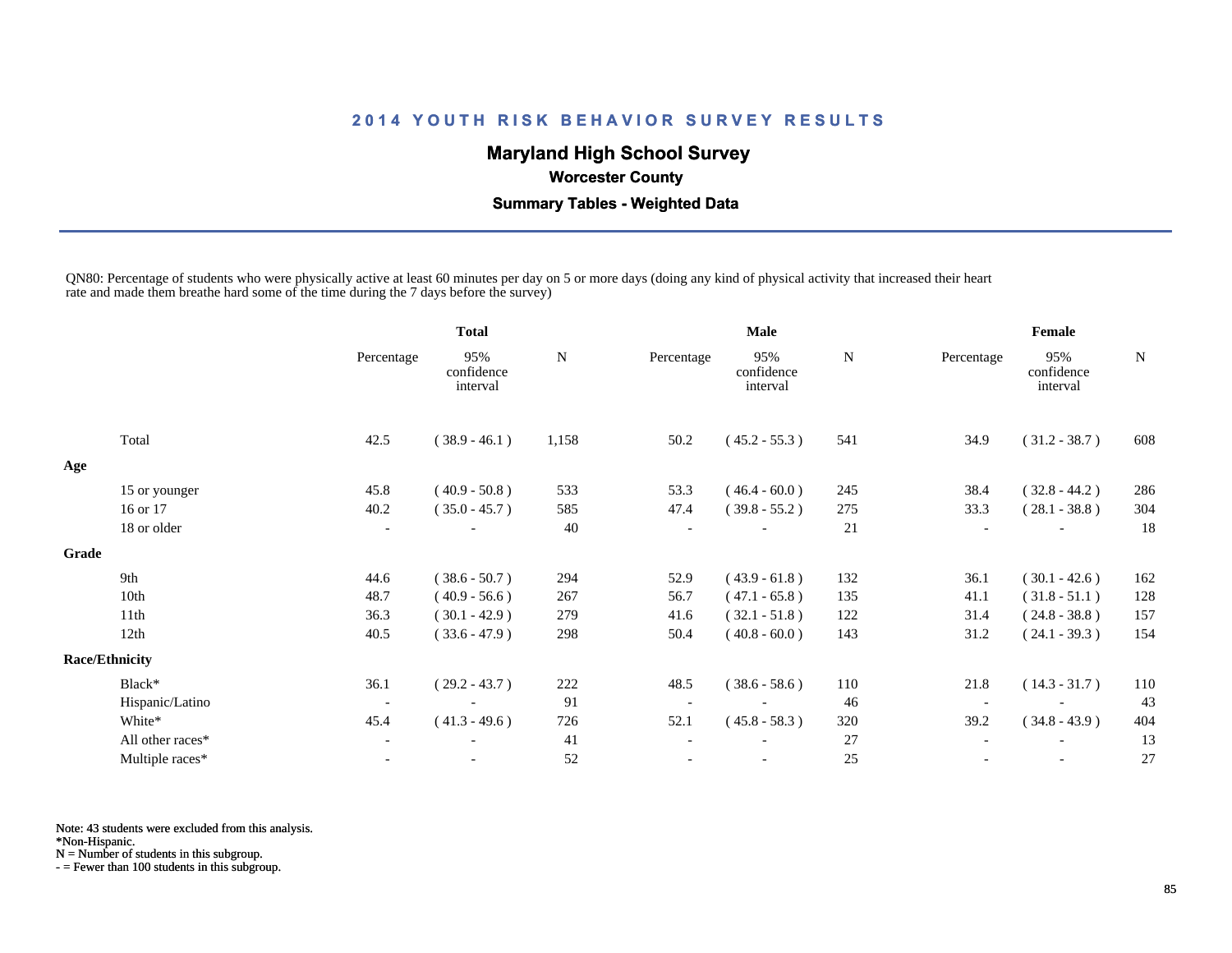# **Maryland High School Survey**

 **Worcester County**

 **Summary Tables - Weighted Data**

QNPA0DAY: Percentage of students who did not participate in at least 60 minutes of physical activity on at least 1 day (doing any kind of physical activity that increased their heart rate and made them breathe hard some of the time during the 7 days before the survey)

|       |                       |                          | <b>Total</b>                  |       | Male       |                               |     | Female                   |                               |     |  |
|-------|-----------------------|--------------------------|-------------------------------|-------|------------|-------------------------------|-----|--------------------------|-------------------------------|-----|--|
|       |                       | Percentage               | 95%<br>confidence<br>interval | N     | Percentage | 95%<br>confidence<br>interval | N   | Percentage               | 95%<br>confidence<br>interval | N   |  |
|       | Total                 | 17.9                     | $(15.6 - 20.4)$               | 1,158 | 15.1       | $(12.2 - 18.4)$               | 541 | 20.7                     | $(17.7 - 24.1)$               | 608 |  |
| Age   |                       |                          |                               |       |            |                               |     |                          |                               |     |  |
|       | 15 or younger         | 16.9                     | $(13.8 - 20.4)$               | 533   | 13.4       | $(9.9 - 17.9)$                | 245 | 20.4                     | $(16.2 - 25.3)$               | 286 |  |
|       | 16 or 17              | 18.3                     | $(15.0 - 22.1)$               | 585   | 17.0       | $(12.9 - 22.0)$               | 275 | 19.4                     | $(15.2 - 24.5)$               | 304 |  |
|       | 18 or older           | $\overline{\phantom{a}}$ |                               | 40    |            |                               | 21  | $\overline{\phantom{a}}$ |                               | 18  |  |
| Grade |                       |                          |                               |       |            |                               |     |                          |                               |     |  |
|       | 9th                   | 16.1                     | $(13.1 - 19.7)$               | 294   | 10.8       | $(7.0 - 16.2)$                | 132 | 21.6                     | $(16.1 - 28.3)$               | 162 |  |
|       | 10th                  | 16.8                     | $(11.7 - 23.4)$               | 267   | 14.3       | $(9.0 - 22.1)$                | 135 | 18.7                     | $(12.4 - 27.2)$               | 128 |  |
|       | 11 <sup>th</sup>      | 18.9                     | $(14.5 - 24.4)$               | 279   | 20.3       | $(13.9 - 28.6)$               | 122 | 17.7                     | $(12.7 - 24.1)$               | 157 |  |
|       | 12th                  | 18.5                     | $(14.3 - 23.7)$               | 298   | 13.7       | $(8.9 - 20.6)$                | 143 | 23.4                     | $(16.9 - 31.4)$               | 154 |  |
|       | <b>Race/Ethnicity</b> |                          |                               |       |            |                               |     |                          |                               |     |  |
|       | Black*                | 21.6                     | $(16.4 - 28.0)$               | 222   | 13.6       | $(8.5 - 21.0)$                | 110 | 31.9                     | $(23.7 - 41.4)$               | 110 |  |
|       | Hispanic/Latino       | $\overline{\phantom{a}}$ | $\overline{\phantom{a}}$      | 91    |            |                               | 46  | $\overline{\phantom{a}}$ |                               | 43  |  |
|       | White*                | 15.8                     | $(13.1 - 19.0)$               | 726   | 14.1       | $(10.5 - 18.5)$               | 320 | 17.6                     | $(14.3 - 21.5)$               | 404 |  |
|       | All other races*      | $\overline{\phantom{a}}$ |                               | 41    |            |                               | 27  | $\overline{\phantom{a}}$ |                               | 13  |  |
|       | Multiple races*       |                          |                               | 52    |            |                               | 25  |                          | $\overline{\phantom{a}}$      | 27  |  |

Note: 43 students were excluded from this analysis.

\*Non-Hispanic.

N = Number of students in this subgroup.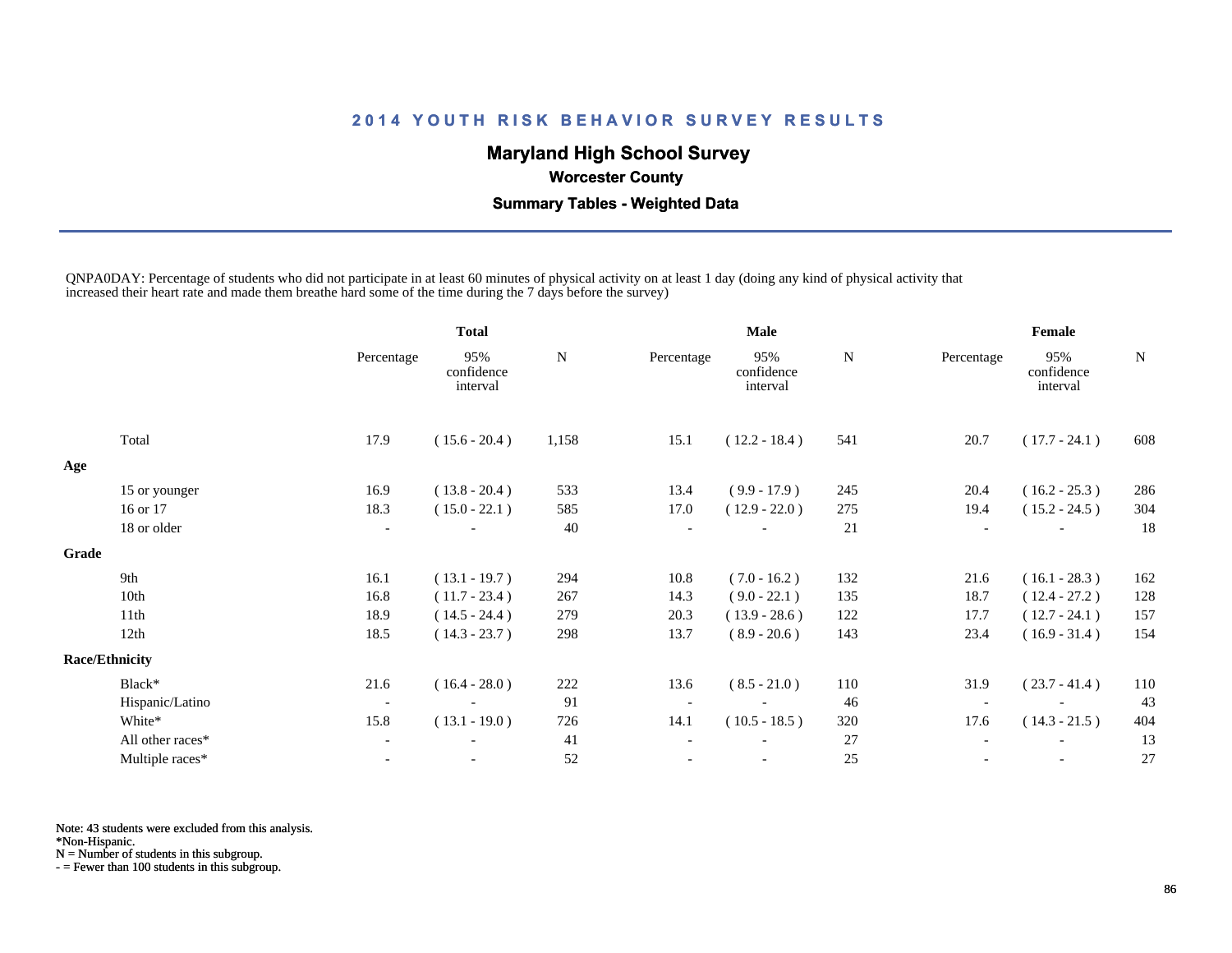# **Maryland High School Survey**

 **Worcester County**

 **Summary Tables - Weighted Data**

QNPA7DAY: Percentage of students who were physically active at least 60 minutes per day on all 7 days (doing any kind of physical activity that increased their heart rate and made them breathe hard some of the time (during the 7 days before the survey)

|       |                       | <b>Total</b>             |                               |       | Male       |                               |     | Female                   |                               |     |  |
|-------|-----------------------|--------------------------|-------------------------------|-------|------------|-------------------------------|-----|--------------------------|-------------------------------|-----|--|
|       |                       | Percentage               | 95%<br>confidence<br>interval | N     | Percentage | 95%<br>confidence<br>interval | N   | Percentage               | 95%<br>confidence<br>interval | N   |  |
|       | Total                 | 22.5                     | $(19.8 - 25.3)$               | 1,158 | 29.5       | $(25.4 - 33.9)$               | 541 | 15.4                     | $(12.5 - 18.7)$               | 608 |  |
| Age   |                       |                          |                               |       |            |                               |     |                          |                               |     |  |
|       | 15 or younger         | 25.9                     | $(21.5 - 30.8)$               | 533   | 33.9       | $(27.7 - 40.6)$               | 245 | 17.9                     | $(13.4 - 23.4)$               | 286 |  |
|       | 16 or 17              | 19.8                     | $(16.6 - 23.4)$               | 585   | 25.6       | $(20.5 - 31.4)$               | 275 | 13.9                     | $(10.4 - 18.4)$               | 304 |  |
|       | 18 or older           |                          |                               | 40    |            |                               | 21  | $\overline{\phantom{a}}$ |                               | 18  |  |
| Grade |                       |                          |                               |       |            |                               |     |                          |                               |     |  |
|       | 9th                   | 28.4                     | $(23.9 - 33.5)$               | 294   | 37.4       | $(30.3 - 45.1)$               | 132 | 19.3                     | $(14.1 - 25.9)$               | 162 |  |
|       | 10th                  | 25.0                     | $(18.6 - 32.6)$               | 267   | 34.2       | $(25.3 - 44.3)$               | 135 | 15.4                     | $(9.7 - 23.4)$                | 128 |  |
|       | 11th                  | 16.2                     | $(12.2 - 21.1)$               | 279   | 21.0       | $(14.6 - 29.2)$               | 122 | 11.7                     | $(7.4 - 18.0)$                | 157 |  |
|       | 12th                  | 20.4                     | $(16.5 - 24.8)$               | 298   | 26.0       | $(19.8 - 33.5)$               | 143 | 14.9                     | $(10.4 - 20.9)$               | 154 |  |
|       | <b>Race/Ethnicity</b> |                          |                               |       |            |                               |     |                          |                               |     |  |
|       | Black*                | 23.1                     | $(17.5 - 29.7)$               | 222   | 31.4       | $(23.0 - 41.2)$               | 110 | 13.4                     | $(8.1 - 21.5)$                | 110 |  |
|       | Hispanic/Latino       | $\overline{\phantom{a}}$ | $\overline{\phantom{a}}$      | 91    |            | $\overline{\phantom{a}}$      | 46  | $\overline{\phantom{a}}$ |                               | 43  |  |
|       | White*                | 22.1                     | $(19.1 - 25.4)$               | 726   | 28.3       | $(23.4 - 33.8)$               | 320 | 16.1                     | $(13.0 - 19.9)$               | 404 |  |
|       | All other races*      |                          |                               | 41    |            |                               | 27  |                          |                               | 13  |  |
|       | Multiple races*       |                          | $\overline{\phantom{a}}$      | 52    |            |                               | 25  | $\overline{\phantom{a}}$ | $\overline{\phantom{a}}$      | 27  |  |
|       |                       |                          |                               |       |            |                               |     |                          |                               |     |  |

Note: 43 students were excluded from this analysis.

\*Non-Hispanic.

N = Number of students in this subgroup.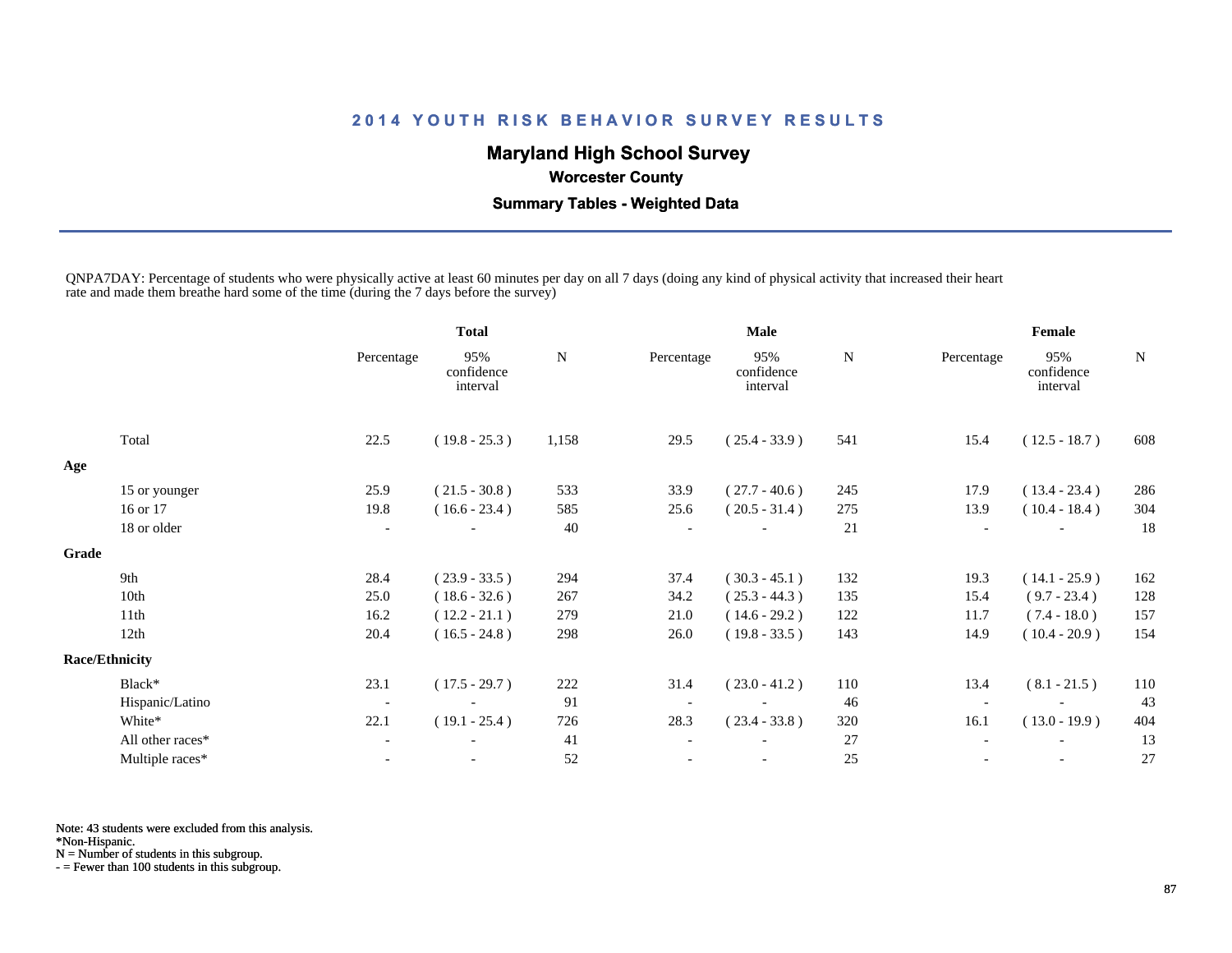# **Maryland High School Survey**

 **Worcester County**

 **Summary Tables - Weighted Data**

QN81: Percentage of students who watched television 3 or more hours per day (on an average school day)

|       |                       |                          | <b>Total</b>                  |       | <b>Male</b> |                               |        | Female     |                               |             |  |
|-------|-----------------------|--------------------------|-------------------------------|-------|-------------|-------------------------------|--------|------------|-------------------------------|-------------|--|
|       |                       | Percentage               | 95%<br>confidence<br>interval | N     | Percentage  | 95%<br>confidence<br>interval | N      | Percentage | 95%<br>confidence<br>interval | $\mathbf N$ |  |
|       | Total                 | 26.7                     | $(23.7 - 29.8)$               | 1,150 | 31.6        | $(27.0 - 36.6)$               | 535    | 21.9       | $(18.5 - 25.6)$               | 606         |  |
| Age   |                       |                          |                               |       |             |                               |        |            |                               |             |  |
|       | 15 or younger         | 29.6                     | $(25.5 - 34.1)$               | 526   | 35.6        | $(29.5 - 42.1)$               | 241    | 23.9       | $(19.0 - 29.6)$               | 283         |  |
|       | 16 or 17              | 24.9                     | $(21.0 - 29.2)$               | 584   | 29.3        | $(23.2 - 36.2)$               | 273    | 20.6       | $(16.4 - 25.6)$               | 305         |  |
|       | 18 or older           | $\overline{\phantom{a}}$ |                               | 40    |             |                               | 21     |            |                               | 18          |  |
| Grade |                       |                          |                               |       |             |                               |        |            |                               |             |  |
|       | 9th                   | 27.6                     | $(22.3 - 33.7)$               | 292   | 32.5        | $(24.7 - 41.3)$               | 131    | 22.6       | $(16.3 - 30.6)$               | 161         |  |
|       | 10th                  | 31.1                     | $(25.8 - 36.9)$               | 263   | 39.1        | $(31.7 - 47.1)$               | 132    | 22.9       | $(16.4 - 31.1)$               | 127         |  |
|       | 11th                  | 23.2                     | $(17.8 - 29.5)$               | 276   | 27.1        | $(18.8 - 37.4)$               | 119    | 19.6       | $(13.4 - 27.7)$               | 157         |  |
|       | 12th                  | 23.4                     | $(18.3 - 29.4)$               | 299   | 25.8        | $(18.6 - 34.5)$               | 144    | 21.2       | $(15.5 - 28.3)$               | 154         |  |
|       | <b>Race/Ethnicity</b> |                          |                               |       |             |                               |        |            |                               |             |  |
|       | Black*                | 39.3                     | $(31.9 - 47.2)$               | 216   | 42.2        | $(31.2 - 53.9)$               | 105    | 35.8       | $(25.7 - 47.4)$               | 109         |  |
|       | Hispanic/Latino       | $\overline{\phantom{a}}$ |                               | 91    |             | $\overline{\phantom{a}}$      | 45     |            |                               | 44          |  |
|       | White*                | 22.0                     | $(18.8 - 25.6)$               | 725   | 27.0        | $(22.1 - 32.6)$               | 320    | 17.5       | $(14.0 - 21.6)$               | 403         |  |
|       | All other races*      | $\overline{\phantom{a}}$ |                               | 40    |             |                               | 26     |            |                               | 13          |  |
|       | Multiple races*       | $\overline{\phantom{a}}$ | $\overline{\phantom{a}}$      | 52    |             | $\overline{\phantom{a}}$      | $25\,$ |            | $\overline{\phantom{a}}$      | 27          |  |

Note: 51 students were excluded from this analysis.

\*Non-Hispanic.

N = Number of students in this subgroup.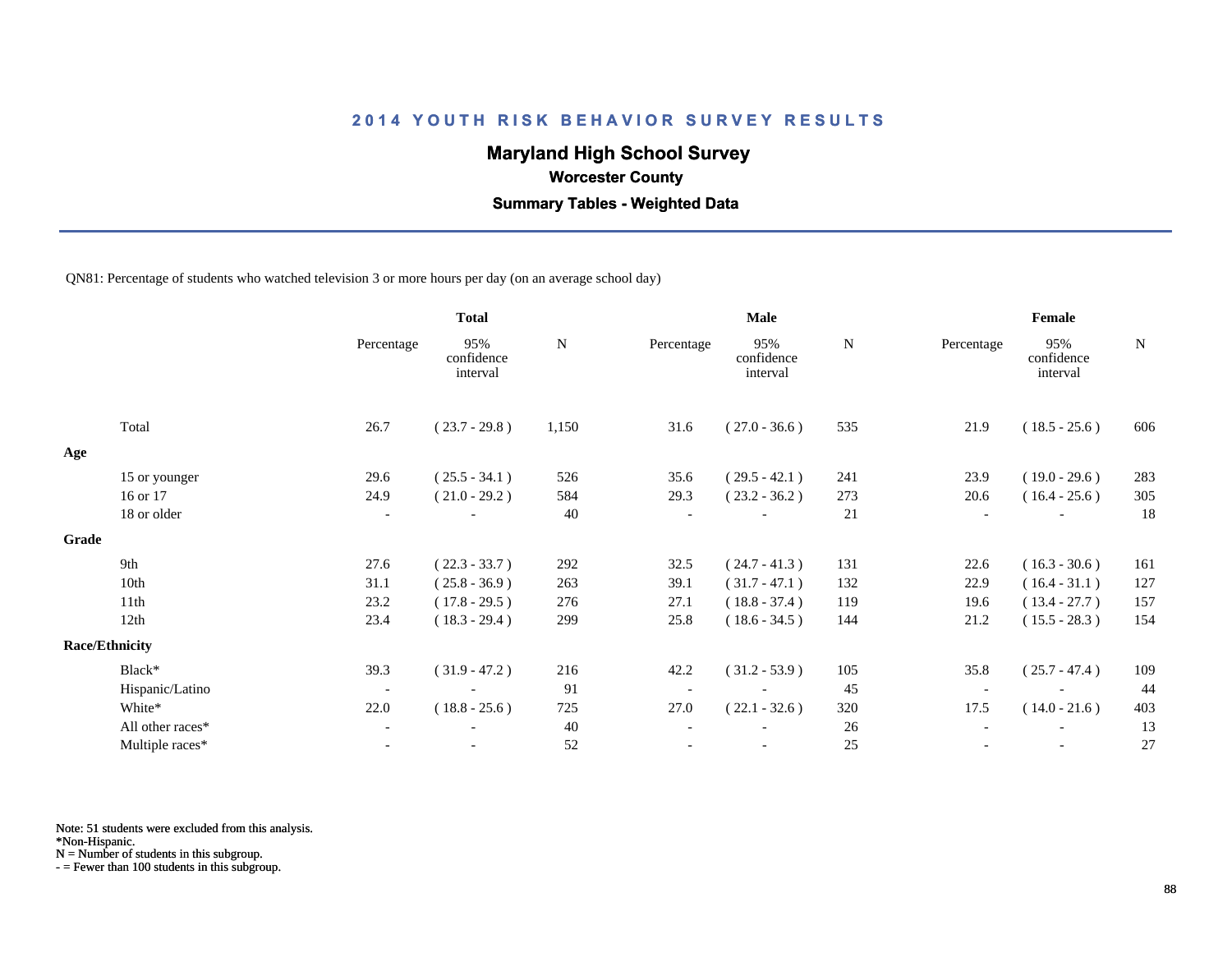# **Maryland High School Survey**

 **Worcester County**

 **Summary Tables - Weighted Data**

QN82: Percentage of students who played video or computer games or used a computer 3 or more hours per day (for something that was not school work on an average school day)

|       |                       | <b>Total</b>             |                               | Male  |            |                               | Female |                          |                               |             |
|-------|-----------------------|--------------------------|-------------------------------|-------|------------|-------------------------------|--------|--------------------------|-------------------------------|-------------|
|       |                       | Percentage               | 95%<br>confidence<br>interval | N     | Percentage | 95%<br>confidence<br>interval | N      | Percentage               | 95%<br>confidence<br>interval | $\mathbf N$ |
|       | Total                 | 38.7                     | $(35.5 - 42.1)$               | 1,159 | 40.3       | $(36.4 - 44.4)$               | 541    | 36.8                     | $(32.3 - 41.6)$               | 608         |
| Age   |                       |                          |                               |       |            |                               |        |                          |                               |             |
|       | 15 or younger         | 43.2                     | $(39.2 - 47.3)$               | 536   | 43.7       | $(38.4 - 49.2)$               | 248    | 42.6                     | $(36.4 - 48.9)$               | 286         |
|       | 16 or 17              | 34.3                     | $(30.2 - 38.8)$               | 583   | 36.9       | $(30.9 - 43.4)$               | 272    | 31.5                     | $(26.4 - 37.1)$               | 304         |
|       | 18 or older           | $\overline{\phantom{a}}$ |                               | 40    |            |                               | 21     |                          |                               | 18          |
| Grade |                       |                          |                               |       |            |                               |        |                          |                               |             |
|       | 9th                   | 43.8                     | $(39.2 - 48.5)$               | 296   | 42.4       | $(36.0 - 49.1)$               | 133    | 45.2                     | $(39.4 - 51.2)$               | 163         |
|       | 10th                  | 42.7                     | $(36.4 - 49.1)$               | 268   | 45.7       | $(37.1 - 54.7)$               | 137    | 39.4                     | $(29.2 - 50.5)$               | 127         |
|       | 11th                  | 34.3                     | $(28.3 - 40.8)$               | 277   | 37.0       | $(27.8 - 47.3)$               | 119    | 32.1                     | $(24.0 - 41.3)$               | 157         |
|       | 12th                  | 33.2                     | $(27.7 - 39.1)$               | 298   | 35.0       | $(27.7 - 43.2)$               | 143    | 30.9                     | $(23.5 - 39.4)$               | 154         |
|       | <b>Race/Ethnicity</b> |                          |                               |       |            |                               |        |                          |                               |             |
|       | Black*                | 46.9                     | $(39.4 - 54.6)$               | 219   | 43.8       | $(33.2 - 55.1)$               | 109    | 49.6                     | $(39.7 - 59.5)$               | 108         |
|       | Hispanic/Latino       | $\overline{\phantom{a}}$ |                               | 92    |            |                               | 46     | $\overline{\phantom{a}}$ |                               | 44          |
|       | White*                | 36.2                     | $(32.2 - 40.4)$               | 727   | 37.8       | $(32.6 - 43.2)$               | 320    | 34.5                     | $(29.3 - 40.1)$               | 404         |
|       | All other races*      | $\overline{\phantom{a}}$ |                               | 42    |            |                               | 27     |                          |                               | 14          |
|       | Multiple races*       | $\overline{\phantom{a}}$ | $\overline{\phantom{a}}$      | 52    |            | $\overline{\phantom{a}}$      | 25     |                          | $\overline{\phantom{a}}$      | 27          |
|       |                       |                          |                               |       |            |                               |        |                          |                               |             |

Note: 42 students were excluded from this analysis.

\*Non-Hispanic.

N = Number of students in this subgroup.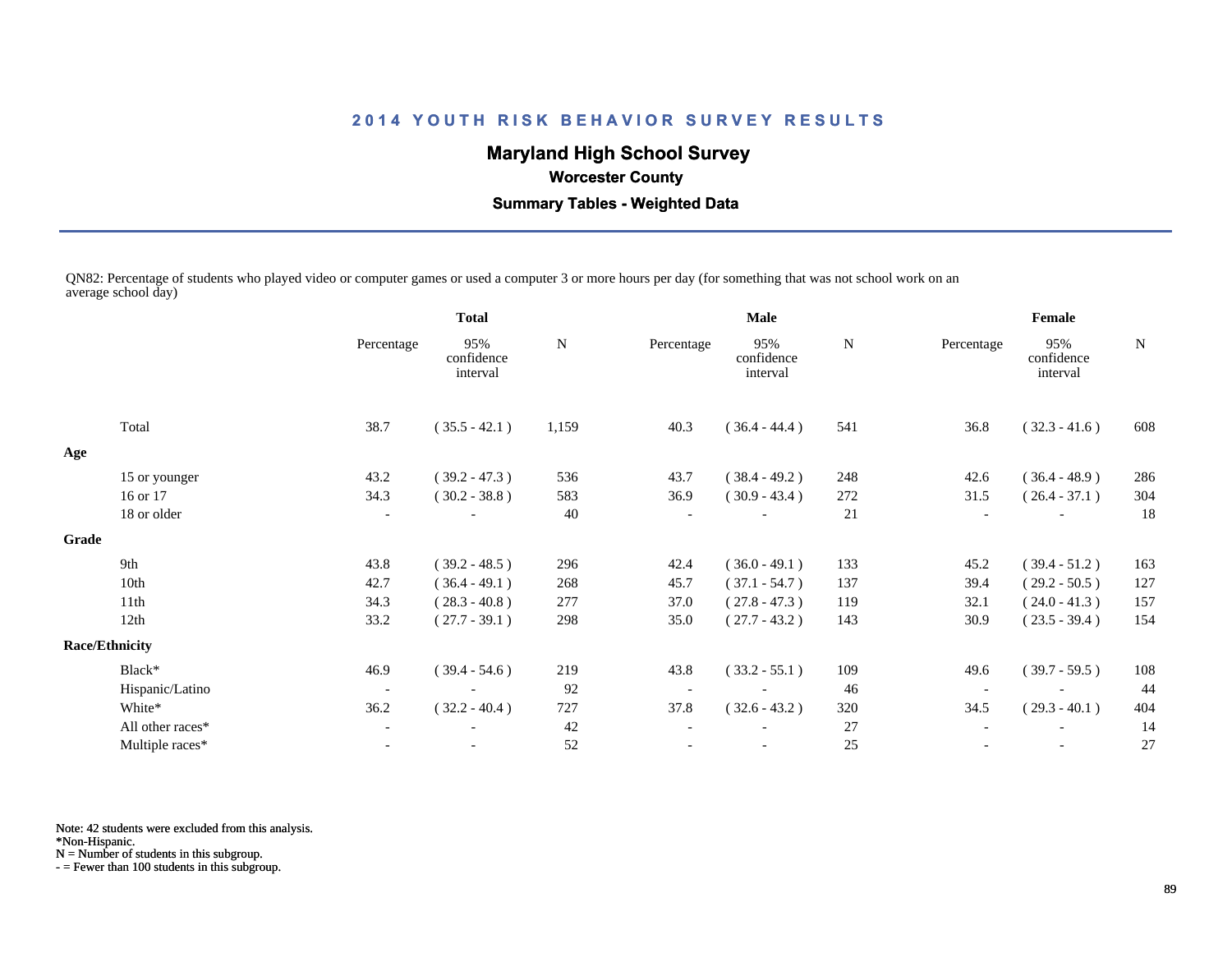# **Maryland High School Survey**

 **Worcester County**

 **Summary Tables - Weighted Data**

QN83: Percentage of students who attended physical education classes on 1 or more days (in an average week when they were in school)

|       |                       | <b>Total</b>             |                               |           | Male       |                               |     | Female     |                               |     |  |
|-------|-----------------------|--------------------------|-------------------------------|-----------|------------|-------------------------------|-----|------------|-------------------------------|-----|--|
|       |                       | Percentage               | 95%<br>confidence<br>interval | ${\bf N}$ | Percentage | 95%<br>confidence<br>interval | N   | Percentage | 95%<br>confidence<br>interval | N   |  |
|       | Total                 | 24.5                     | $(21.3 - 28.1)$               | 1,152     | 31.9       | $(27.2 - 36.9)$               | 537 | 16.7       | $(13.1 - 21.1)$               | 605 |  |
| Age   |                       |                          |                               |           |            |                               |     |            |                               |     |  |
|       | 15 or younger         | 28.9                     | $(24.3 - 33.9)$               | 527       | 33.3       | $(26.5 - 40.9)$               | 242 | 24.1       | $(18.2 - 31.2)$               | 283 |  |
|       | 16 or 17              | 20.7                     | $(16.4 - 25.9)$               | 585       | 30.1       | $(24.0 - 37.1)$               | 274 | 10.9       | $(7.3 - 16.0)$                | 304 |  |
|       | 18 or older           | $\overline{\phantom{a}}$ |                               | 40        |            |                               | 21  |            |                               | 18  |  |
| Grade |                       |                          |                               |           |            |                               |     |            |                               |     |  |
|       | 9th                   | 32.4                     | $(26.5 - 39.0)$               | 293       | 34.5       | $(26.6 - 43.4)$               | 131 | 30.3       | $(21.6 - 40.7)$               | 162 |  |
|       | 10th                  | 26.9                     | $(20.5 - 34.5)$               | 263       | 34.6       | $(24.2 - 46.8)$               | 133 | 17.2       | $(11.9 - 24.1)$               | 126 |  |
|       | 11th                  | 16.7                     | $(12.5 - 22.0)$               | 280       | 21.3       | $(14.1 - 30.8)$               | 121 | 11.8       | $(7.3 - 18.5)$                | 158 |  |
|       | 12th                  | 22.5                     | $(15.9 - 30.8)$               | 297       | 36.9       | $(27.8 - 47.1)$               | 143 | 8.4        | $(3.9 - 17.1)$                | 153 |  |
|       | <b>Race/Ethnicity</b> |                          |                               |           |            |                               |     |            |                               |     |  |
|       | Black*                | 39.0                     | $(32.2 - 46.3)$               | 217       | 47.7       | $(39.1 - 56.4)$               | 106 | 28.4       | $(18.0 - 41.9)$               | 109 |  |
|       | Hispanic/Latino       | $\overline{\phantom{a}}$ |                               | 89        |            |                               | 44  |            |                               | 43  |  |
|       | White*                | 19.7                     | $(16.2 - 23.8)$               | 727       | 26.3       | $(21.1 - 32.1)$               | 321 | 13.5       | $(9.8 - 18.2)$                | 403 |  |
|       | All other races*      | $\overline{\phantom{a}}$ |                               | 42        |            |                               | 27  |            |                               | 14  |  |
|       | Multiple races*       | $\blacksquare$           | $\overline{\phantom{a}}$      | $52\,$    |            | $\overline{\phantom{a}}$      | 25  |            | $\overline{\phantom{a}}$      | 27  |  |
|       |                       |                          |                               |           |            |                               |     |            |                               |     |  |

Note: 49 students were excluded from this analysis.

\*Non-Hispanic.

N = Number of students in this subgroup.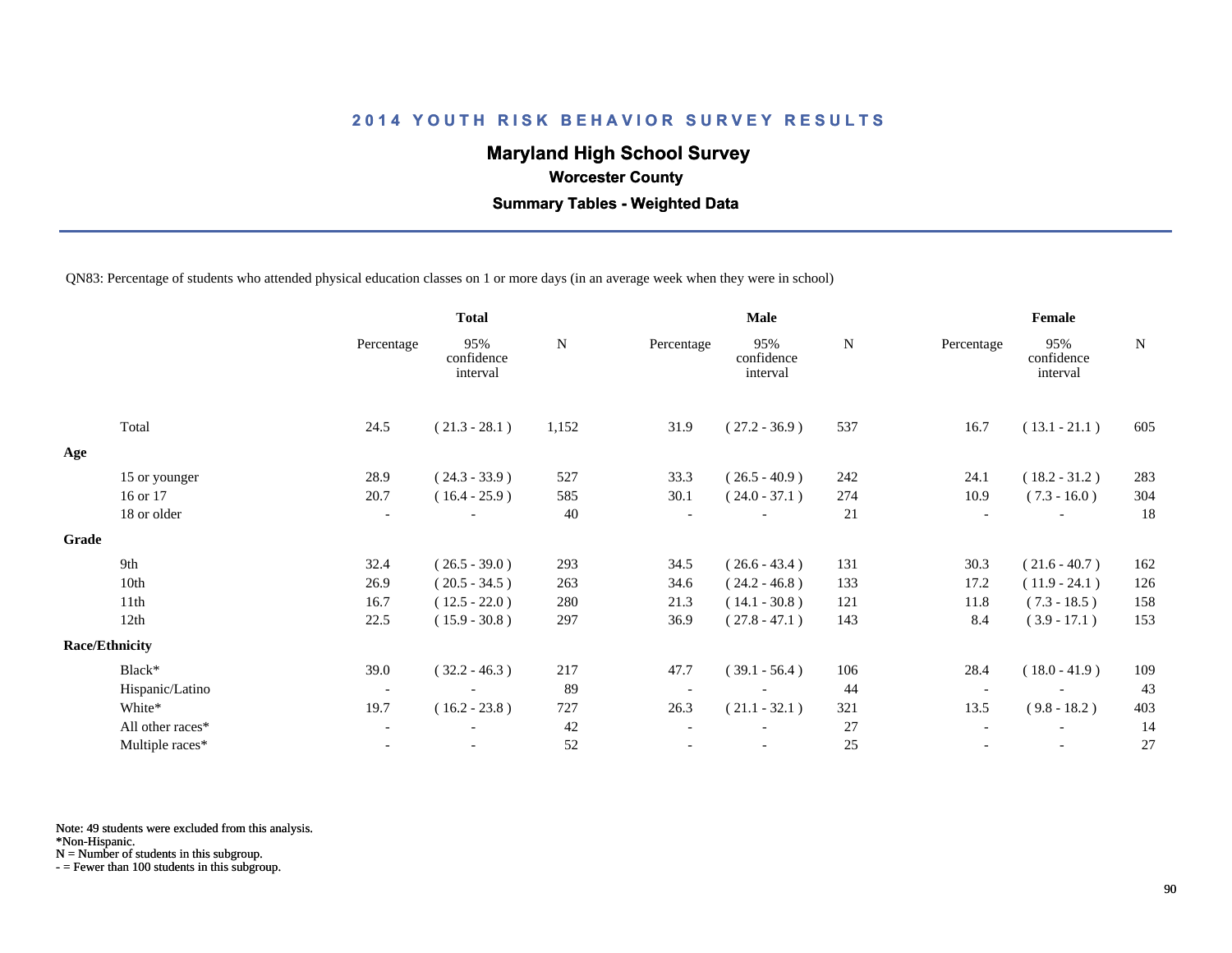# **Maryland High School Survey**

 **Worcester County**

 **Summary Tables - Weighted Data**

QNDLYPE: Percentage of students who attended physical education classes on all 5 days (in an average week when they were in school)

|       |                       | <b>Total</b>             |                               |       |            | <b>Male</b>                   |     | Female                   |                               |           |  |
|-------|-----------------------|--------------------------|-------------------------------|-------|------------|-------------------------------|-----|--------------------------|-------------------------------|-----------|--|
|       |                       | Percentage               | 95%<br>confidence<br>interval | N     | Percentage | 95%<br>confidence<br>interval | N   | Percentage               | 95%<br>confidence<br>interval | ${\bf N}$ |  |
|       | Total                 | 15.1                     | $(12.2 - 18.4)$               | 1,152 | 19.1       | $(15.1 - 23.7)$               | 537 | 11.1                     | $(8.0 - 15.2)$                | 605       |  |
| Age   |                       |                          |                               |       |            |                               |     |                          |                               |           |  |
|       | 15 or younger         | 17.7                     | $(13.7 - 22.5)$               | 527   | 19.3       | $(13.9 - 26.1)$               | 242 | 16.0                     | $(11.0 - 22.7)$               | 283       |  |
|       | 16 or 17              | 13.0                     | $(9.4 - 17.6)$                | 585   | 18.8       | $(13.8 - 25.1)$               | 274 | 7.3                      | $(4.5 - 11.8)$                | 304       |  |
|       | 18 or older           | $\overline{\phantom{a}}$ |                               | 40    |            |                               | 21  | $\overline{\phantom{a}}$ |                               | 18        |  |
| Grade |                       |                          |                               |       |            |                               |     |                          |                               |           |  |
|       | 9th                   | 18.4                     | $(12.9 - 25.7)$               | 293   | 17.2       | $(11.2 - 25.4)$               | 131 | 19.7                     | $(12.5 - 29.7)$               | 162       |  |
|       | 10th                  | 18.6                     | $(14.0 - 24.3)$               | 263   | 24.6       | $(16.7 - 34.7)$               | 133 | 12.4                     | $(7.8 - 19.2)$                | 126       |  |
|       | 11th                  | 9.4                      | $(6.3 - 13.7)$                | 280   | 11.5       | $(6.4 - 19.8)$                | 121 | 7.5                      | $(3.9 - 14.0)$                | 158       |  |
|       | 12th                  | 14.0                     | $(9.2 - 20.9)$                | 297   | 22.7       | $(15.8 - 31.5)$               | 143 | 5.6                      | $(2.3 - 13.2)$                | 153       |  |
|       | <b>Race/Ethnicity</b> |                          |                               |       |            |                               |     |                          |                               |           |  |
|       | Black*                | 25.3                     | $(19.4 - 32.3)$               | 217   | 28.0       | $(20.7 - 36.7)$               | 106 | 22.7                     | $(14.2 - 34.2)$               | 109       |  |
|       | Hispanic/Latino       | $\overline{\phantom{a}}$ |                               | 89    |            |                               | 44  | $\overline{\phantom{a}}$ |                               | 43        |  |
|       | White*                | 12.1                     | $(9.2 - 15.6)$                | 727   | 15.6       | $(11.8 - 20.5)$               | 321 | 8.9                      | $(5.9 - 13.0)$                | 403       |  |
|       | All other races*      | $\overline{\phantom{a}}$ |                               | 42    |            |                               | 27  |                          |                               | 14        |  |
|       | Multiple races*       | $\overline{\phantom{a}}$ |                               | 52    |            |                               | 25  |                          |                               | 27        |  |
|       |                       |                          |                               |       |            |                               |     |                          |                               |           |  |

Note: 49 students were excluded from this analysis.

\*Non-Hispanic.

N = Number of students in this subgroup.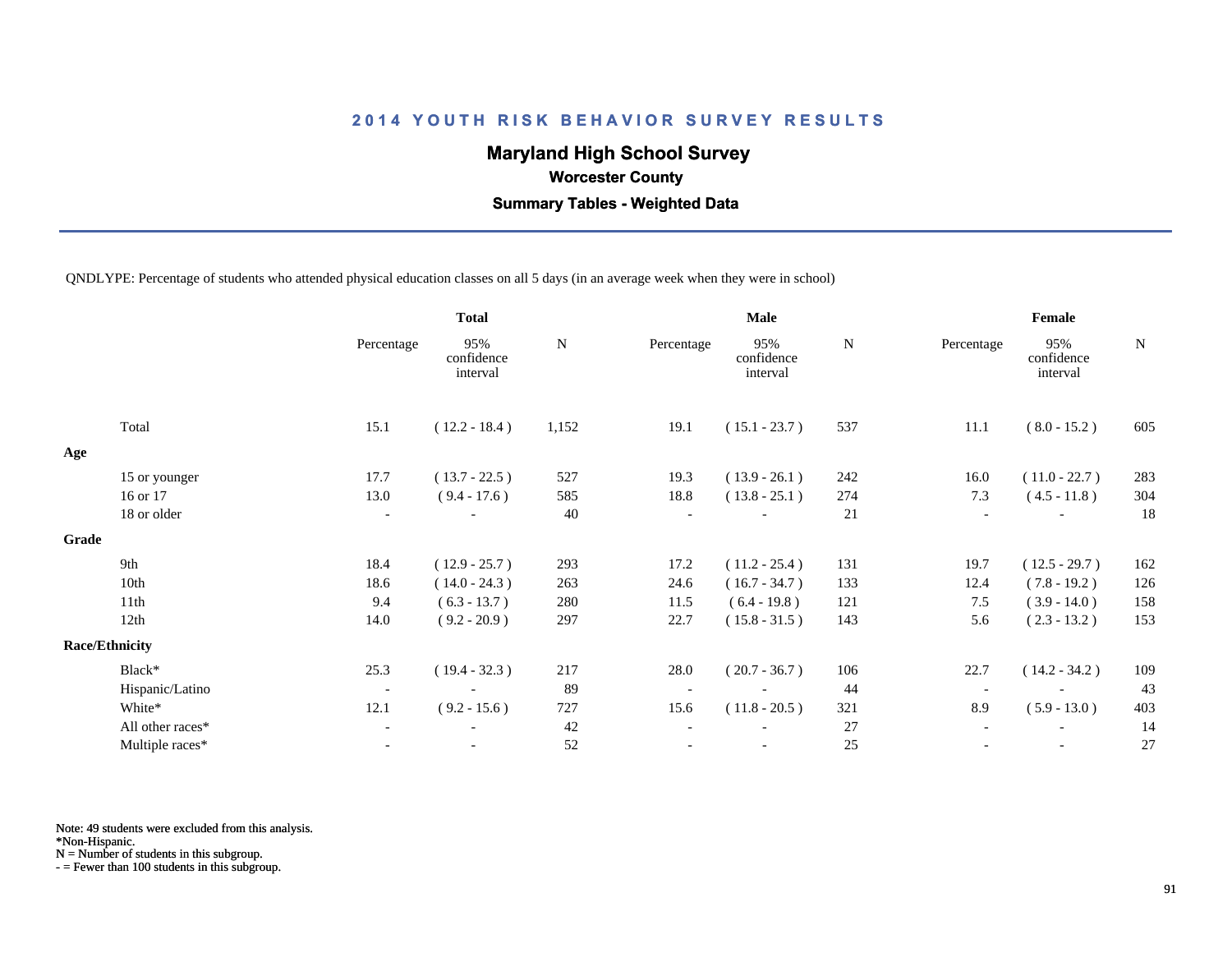# **Maryland High School Survey**

 **Worcester County**

 **Summary Tables - Weighted Data**

#### QN85: Percentage of students who were ever tested for HIV (not including tests done when donating blood)

|       |                       | <b>Total</b>             |                               |           |            | <b>Male</b>                   |           | Female                   |                               |             |  |
|-------|-----------------------|--------------------------|-------------------------------|-----------|------------|-------------------------------|-----------|--------------------------|-------------------------------|-------------|--|
|       |                       | Percentage               | 95%<br>confidence<br>interval | ${\bf N}$ | Percentage | 95%<br>confidence<br>interval | ${\bf N}$ | Percentage               | 95%<br>confidence<br>interval | $\mathbf N$ |  |
|       | Total                 | 12.9                     | $(10.9 - 15.2)$               | 1,132     | 12.4       | $(9.9 - 15.6)$                | 524       | 13.1                     | $(10.4 - 16.5)$               | 600         |  |
| Age   |                       |                          |                               |           |            |                               |           |                          |                               |             |  |
|       | 15 or younger         | 11.0                     | $(8.7 - 13.8)$                | 516       | 12.7       | $(9.4 - 16.9)$                | 235       | 9.4                      | $(6.5 - 13.4)$                | 279         |  |
|       | 16 or 17              | 14.5                     | $(11.6 - 17.9)$               | 578       | 12.8       | $(9.1 - 17.7)$                | 269       | 15.6                     | $(11.9 - 20.2)$               | 303         |  |
|       | 18 or older           | $\overline{\phantom{a}}$ |                               | 38        |            |                               | 20        | $\overline{\phantom{a}}$ | $\overline{\phantom{a}}$      | 18          |  |
| Grade |                       |                          |                               |           |            |                               |           |                          |                               |             |  |
|       | 9th                   | 10.6                     | $(7.9 - 14.1)$                | 287       | 12.1       | $(7.9 - 18.0)$                | 127       | 9.2                      | $(5.8 - 14.2)$                | 160         |  |
|       | 10th                  | 10.7                     | $(6.7 - 16.7)$                | 256       | 12.4       | $(6.8 - 21.6)$                | 130       | 8.2                      | $(4.4 - 15.0)$                | 124         |  |
|       | 11th                  | 13.2                     | $(9.1 - 18.9)$                | 275       | 12.1       | $(7.0 - 20.1)$                | 119       | 13.4                     | $(9.1 - 19.4)$                | 155         |  |
|       | 12th                  | 15.1                     | $(10.9 - 20.5)$               | 296       | 10.9       | $(6.7 - 17.2)$                | 141       | 19.2                     | $(13.0 - 27.5)$               | 154         |  |
|       | <b>Race/Ethnicity</b> |                          |                               |           |            |                               |           |                          |                               |             |  |
|       | Black*                | 18.2                     | $(13.2 - 24.6)$               | 208       | 18.1       | $(12.1 - 26.0)$               | 101       | 18.6                     | $(12.1 - 27.5)$               | 106         |  |
|       | Hispanic/Latino       | $\overline{\phantom{a}}$ | $\overline{\phantom{a}}$      | 92        |            | $\overline{\phantom{a}}$      | 46        | $\overline{\phantom{a}}$ |                               | 44          |  |
|       | White*                | 11.2                     | $(8.9 - 14.1)$                | 716       | 10.9       | $(7.8 - 15.1)$                | 314       | 11.3                     | $(8.4 - 14.9)$                | 399         |  |
|       | All other races*      | $\overline{\phantom{a}}$ | $\overline{\phantom{a}}$      | 41        |            |                               | 26        |                          | $\overline{\phantom{a}}$      | 14          |  |
|       | Multiple races*       |                          |                               | 52        |            |                               | 25        |                          |                               | 27          |  |
|       |                       |                          |                               |           |            |                               |           |                          |                               |             |  |

Note: 69 students were excluded from this analysis.

\*Non-Hispanic.

N = Number of students in this subgroup.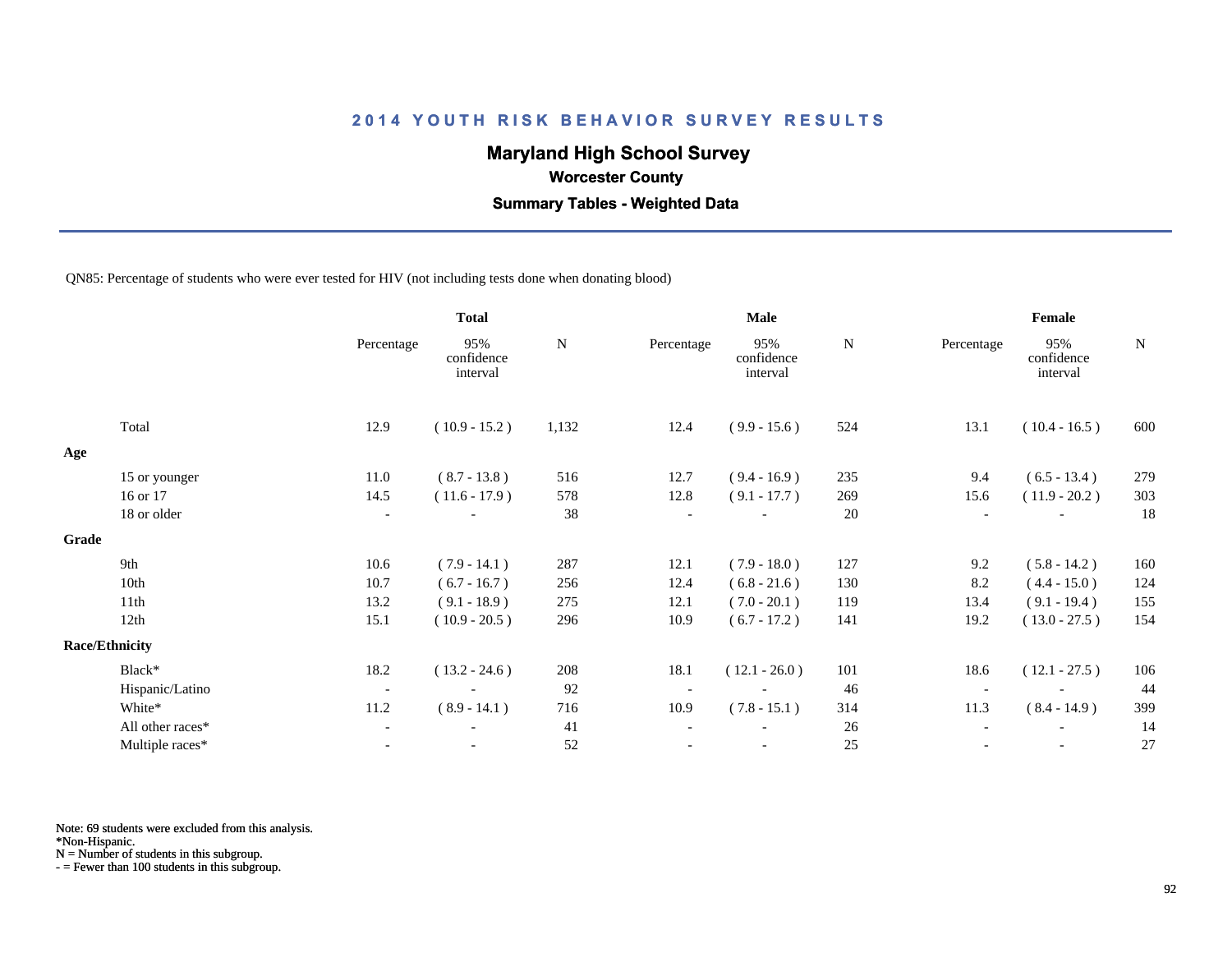# **Maryland High School Survey**

 **Worcester County**

 **Summary Tables - Weighted Data**

QN86: Percentage of students who saw a dentist (for a check-up, exam, teeth cleaning, or other dental work during the 12 months before the survey)

|       |                       | <b>Total</b>             |                               |           | <b>Male</b> |                               |             | Female     |                               |             |  |
|-------|-----------------------|--------------------------|-------------------------------|-----------|-------------|-------------------------------|-------------|------------|-------------------------------|-------------|--|
|       |                       | Percentage               | 95%<br>confidence<br>interval | ${\bf N}$ | Percentage  | 95%<br>confidence<br>interval | $\mathbf N$ | Percentage | 95%<br>confidence<br>interval | $\mathbf N$ |  |
|       | Total                 | 73.6                     | $(70.7 - 76.4)$               | 1,157     | 70.5        | $(66.8 - 73.9)$               | 537         | 77.3       | $(73.3 - 80.9)$               | 610         |  |
| Age   |                       |                          |                               |           |             |                               |             |            |                               |             |  |
|       | 15 or younger         | 71.9                     | $(67.1 - 76.2)$               | 532       | 66.6        | $(60.4 - 72.3)$               | 244         | 77.4       | $(71.4 - 82.4)$               | 286         |  |
|       | 16 or 17              | 76.0                     | $(72.2 - 79.4)$               | 585       | 74.8        | $(69.9 - 79.1)$               | 272         | 77.9       | $(72.7 - 82.3)$               | 306         |  |
|       | 18 or older           | $\overline{\phantom{a}}$ |                               | 40        |             |                               | 21          |            |                               | 18          |  |
| Grade |                       |                          |                               |           |             |                               |             |            |                               |             |  |
|       | 9th                   | 73.3                     | $(66.1 - 79.4)$               | 293       | 66.5        | $(57.7 - 74.3)$               | 130         | 80.1       | $(71.0 - 86.8)$               | 163         |  |
|       | 10th                  | 71.6                     | $(65.1 - 77.2)$               | 267       | 70.4        | $(62.1 - 77.6)$               | 135         | 73.8       | $(65.4 - 80.8)$               | 128         |  |
|       | 11th                  | 80.7                     | $(74.6 - 85.7)$               | 279       | 81.9        | $(74.0 - 87.8)$               | 120         | 80.4       | $(72.3 - 86.6)$               | 158         |  |
|       | 12th                  | 71.0                     | $(65.6 - 76.0)$               | 298       | 66.6        | $(60.4 - 72.2)$               | 143         | 75.2       | $(67.9 - 81.3)$               | 154         |  |
|       | <b>Race/Ethnicity</b> |                          |                               |           |             |                               |             |            |                               |             |  |
|       | Black*                | 60.2                     | $(51.3 - 68.5)$               | 219       | 56.2        | $(45.6 - 66.2)$               | 107         | 64.1       | $(53.2 - 73.7)$               | 110         |  |
|       | Hispanic/Latino       | $\overline{\phantom{a}}$ |                               | 90        |             |                               | 44          |            |                               | 44          |  |
|       | White*                | 79.2                     | $(76.1 - 82.1)$               | 730       | 77.1        | $(72.6 - 81.0)$               | 323         | 81.4       | $(76.8 - 85.3)$               | 404         |  |
|       | All other races*      | $\overline{\phantom{a}}$ |                               | 41        |             |                               | 26          |            |                               | 14          |  |
|       | Multiple races*       | $\overline{\phantom{a}}$ |                               | 51        |             | $\overline{\phantom{a}}$      | 24          |            | $\overline{\phantom{a}}$      | 27          |  |
|       |                       |                          |                               |           |             |                               |             |            |                               |             |  |

Note: 44 students were excluded from this analysis.

\*Non-Hispanic.

N = Number of students in this subgroup.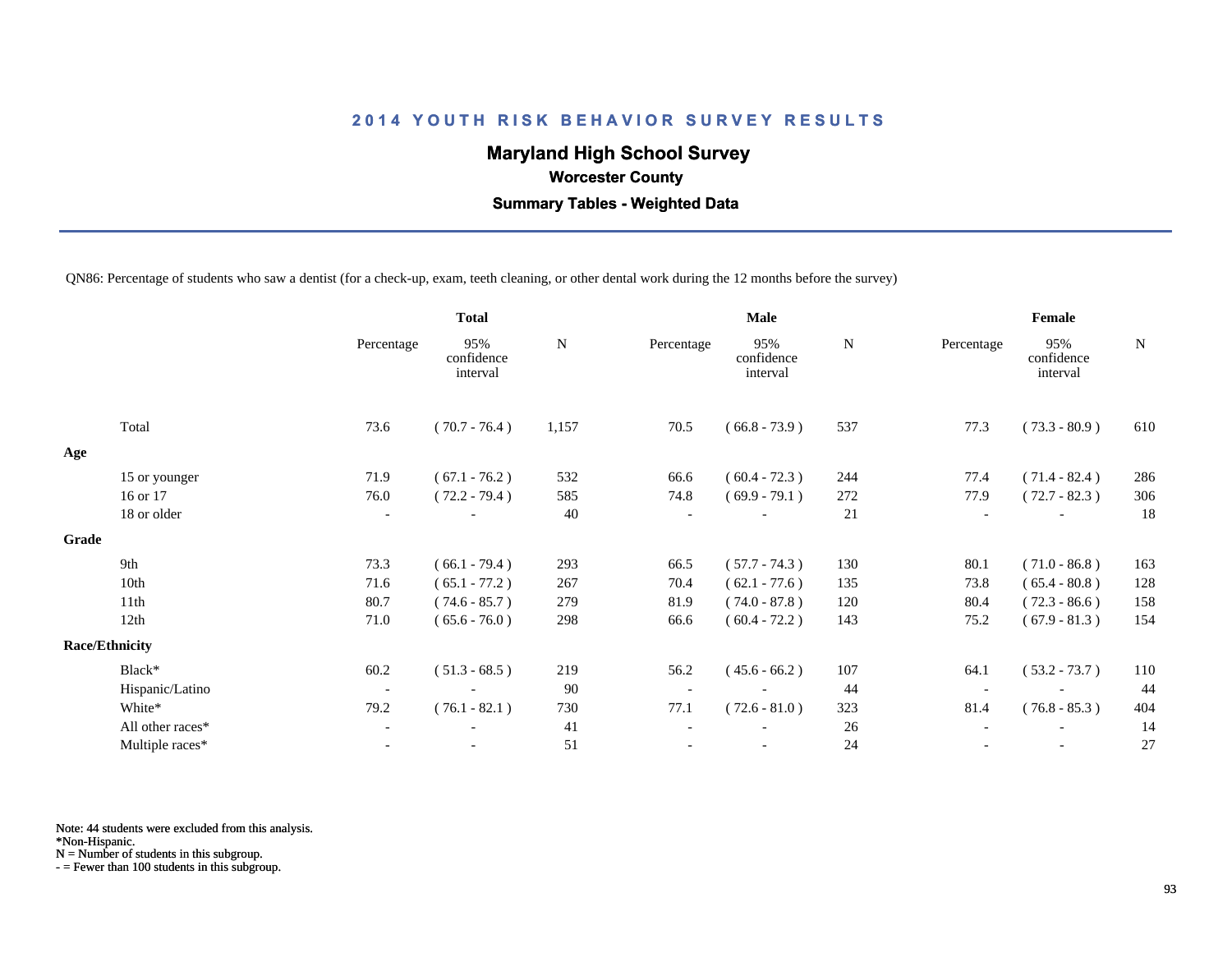# **Maryland High School Survey**

 **Worcester County**

 **Summary Tables - Weighted Data**

QN87: Percentage of students who had ever been told by a doctor or nurse that they had asthma

|       |                       |                          | <b>Total</b>                  |       |                          | Male                          |     | Female     |                               |             |  |
|-------|-----------------------|--------------------------|-------------------------------|-------|--------------------------|-------------------------------|-----|------------|-------------------------------|-------------|--|
|       |                       | Percentage               | 95%<br>confidence<br>interval | N     | Percentage               | 95%<br>confidence<br>interval | N   | Percentage | 95%<br>confidence<br>interval | $\mathbf N$ |  |
|       | Total                 | 24.5                     | $(22.2 - 26.9)$               | 1,139 | 26.3                     | $(22.8 - 30.2)$               | 527 | 22.8       | $(19.4 - 26.6)$               | 602         |  |
| Age   |                       |                          |                               |       |                          |                               |     |            |                               |             |  |
|       | 15 or younger         | 23.2                     | $(20.5 - 26.2)$               | 522   | 27.2                     | $(22.2 - 32.8)$               | 239 | 19.4       | $(15.5 - 24.1)$               | 281         |  |
|       | 16 or 17              | 25.1                     | $(21.5 - 29.1)$               | 577   | 25.1                     | $(20.2 - 30.7)$               | 268 | 25.8       | $(20.4 - 31.9)$               | 302         |  |
|       | 18 or older           | $\overline{\phantom{a}}$ |                               | 40    |                          |                               | 20  |            |                               | 19          |  |
| Grade |                       |                          |                               |       |                          |                               |     |            |                               |             |  |
|       | 9th                   | 25.9                     | $(21.5 - 31.0)$               | 284   | 27.2                     | $(20.1 - 35.7)$               | 124 | 24.7       | $(18.1 - 32.8)$               | 160         |  |
|       | 10th                  | 20.5                     | $(16.7 - 25.1)$               | 264   | 24.2                     | $(17.6 - 32.3)$               | 136 | 15.9       | $(10.6 - 23.3)$               | 124         |  |
|       | 11th                  | 25.6                     | $(20.6 - 31.2)$               | 276   | 24.8                     | $(18.3 - 32.6)$               | 118 | 26.5       | $(19.4 - 35.2)$               | 157         |  |
|       | 12th                  | 26.0                     | $(21.8 - 30.7)$               | 297   | 28.9                     | $(22.2 - 36.8)$               | 142 | 23.4       | $(16.5 - 32.1)$               | 154         |  |
|       | <b>Race/Ethnicity</b> |                          |                               |       |                          |                               |     |            |                               |             |  |
|       | Black*                | 31.8                     | $(26.3 - 37.9)$               | 215   | 36.0                     | $(27.8 - 45.1)$               | 105 | 26.4       | $(18.9 - 35.6)$               | 108         |  |
|       | Hispanic/Latino       | $\overline{\phantom{a}}$ |                               | 93    | $\overline{\phantom{a}}$ |                               | 46  |            |                               | 45          |  |
|       | White*                | 20.8                     | $(17.9 - 24.1)$               | 719   | 21.0                     | $(16.8 - 25.9)$               | 316 | 20.9       | $(17.0 - 25.4)$               | 400         |  |
|       | All other races*      | $\overline{\phantom{a}}$ |                               | 39    |                          |                               | 25  |            |                               | 13          |  |
|       | Multiple races*       | $\overline{\phantom{a}}$ | $\overline{\phantom{a}}$      | 50    |                          | $\overline{\phantom{a}}$      | 23  |            | $\overline{\phantom{a}}$      | 27          |  |

Note: 62 students were excluded from this analysis.

\*Non-Hispanic.

N = Number of students in this subgroup.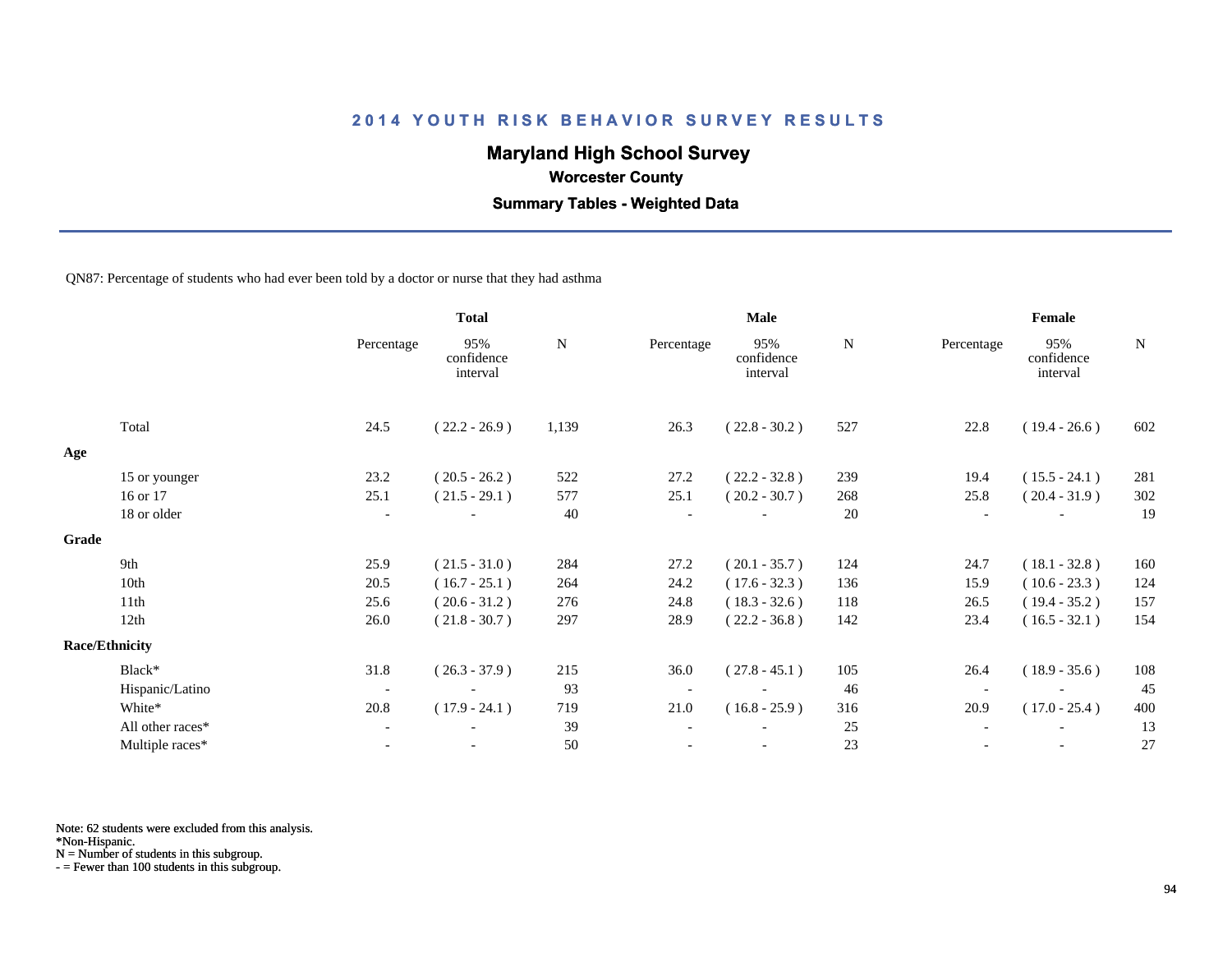# **Maryland High School Survey**

 **Worcester County**

 **Summary Tables - Weighted Data**

QN88: Percentage of students who had 8 or more hours of sleep (on an average school night)

|       |                       |                          | <b>Total</b>                  |           | <b>Male</b>              |                               |           | Female     |                               |             |
|-------|-----------------------|--------------------------|-------------------------------|-----------|--------------------------|-------------------------------|-----------|------------|-------------------------------|-------------|
|       |                       | Percentage               | 95%<br>confidence<br>interval | ${\bf N}$ | Percentage               | 95%<br>confidence<br>interval | ${\bf N}$ | Percentage | 95%<br>confidence<br>interval | $\mathbf N$ |
|       | Total                 | 29.0                     | $(26.1 - 32.1)$               | 1,155     | 30.0                     | $(26.1 - 34.3)$               | 539       | 28.3       | $(24.9 - 31.9)$               | 607         |
| Age   |                       |                          |                               |           |                          |                               |           |            |                               |             |
|       | 15 or younger         | 32.7                     | $(28.7 - 36.9)$               | 534       | 34.4                     | $(28.8 - 40.5)$               | 247       | 31.1       | $(26.4 - 36.1)$               | 285         |
|       | 16 or 17              | 27.2                     | $(23.1 - 31.6)$               | 581       | 27.5                     | $(22.5 - 33.2)$               | 271       | 27.1       | $(22.3 - 32.5)$               | 304         |
|       | 18 or older           | $\overline{\phantom{a}}$ |                               | 40        |                          |                               | 21        |            | $\overline{\phantom{a}}$      | 18          |
| Grade |                       |                          |                               |           |                          |                               |           |            |                               |             |
|       | 9th                   | 36.1                     | $(30.4 - 42.3)$               | 293       | 39.8                     | $(31.8 - 48.3)$               | 131       | 32.5       | $(25.5 - 40.3)$               | 162         |
|       | 10th                  | 30.6                     | $(25.5 - 36.3)$               | 269       | 31.3                     | $(24.7 - 38.7)$               | 137       | 30.1       | $(23.3 - 37.9)$               | 128         |
|       | 11th                  | 29.5                     | $(23.7 - 36.0)$               | 276       | 32.0                     | $(23.9 - 41.5)$               | 119       | 27.4       | $(20.9 - 34.9)$               | 156         |
|       | 12th                  | 22.0                     | $(17.6 - 27.0)$               | 299       | 19.5                     | $(13.8 - 26.8)$               | 143       | 24.6       | $(19.1 - 31.0)$               | 155         |
|       | <b>Race/Ethnicity</b> |                          |                               |           |                          |                               |           |            |                               |             |
|       | Black*                | 32.9                     | $(27.2 - 39.1)$               | 219       | 35.0                     | $(26.8 - 44.3)$               | 109       | 31.0       | $(23.5 - 39.7)$               | 108         |
|       | Hispanic/Latino       | $\overline{\phantom{a}}$ | $\overline{\phantom{a}}$      | 89        | $\overline{\phantom{a}}$ | $\overline{\phantom{a}}$      | 44        |            |                               | 44          |
|       | White*                | 29.4                     | $(25.9 - 33.2)$               | 728       | 31.1                     | $(26.5 - 36.1)$               | 322       | 28.1       | $(23.5 - 33.3)$               | 403         |
|       | All other races*      | $\overline{\phantom{a}}$ |                               | 41        |                          |                               | 26        |            |                               | 14          |
|       | Multiple races*       | $\blacksquare$           | $\overline{\phantom{a}}$      | 52        |                          | $\overline{\phantom{a}}$      | 25        |            | $\overline{\phantom{a}}$      | 27          |

Note: 46 students were excluded from this analysis.

\*Non-Hispanic.

N = Number of students in this subgroup.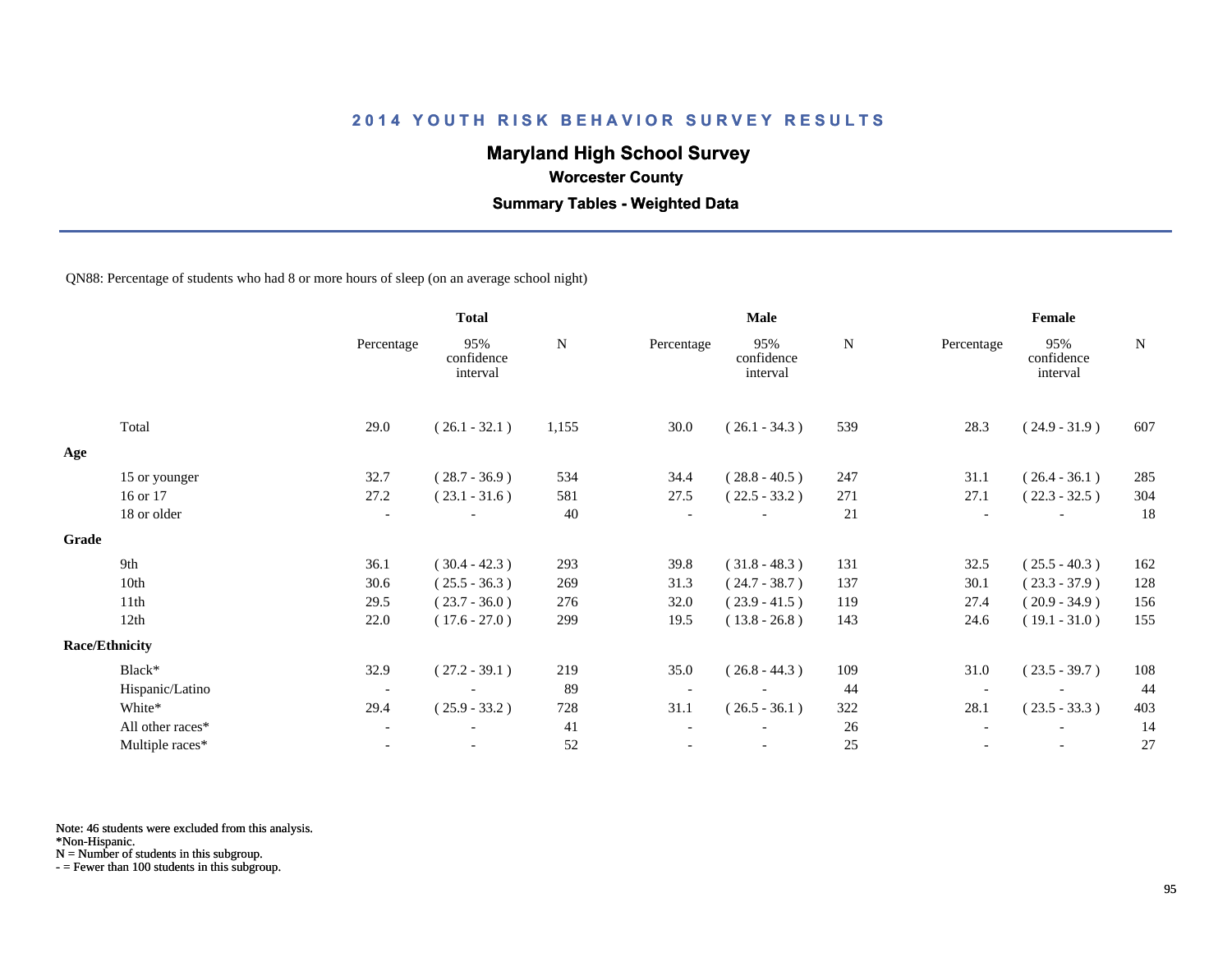# **Maryland High School Survey**

 **Worcester County**

 **Summary Tables - Weighted Data**

QN89: Percentage of students who made mostly A's or B's in school (during the 12 months before the survey)

|                  |                          | <b>Total</b>                  |       | Male       |                               |     | Female     |                               |             |  |
|------------------|--------------------------|-------------------------------|-------|------------|-------------------------------|-----|------------|-------------------------------|-------------|--|
|                  | Percentage               | 95%<br>confidence<br>interval | N     | Percentage | 95%<br>confidence<br>interval | N   | Percentage | 95%<br>confidence<br>interval | $\mathbf N$ |  |
| Total            | 78.2                     | $(75.0 - 81.1)$               | 1,146 | 71.8       | $(67.1 - 76.1)$               | 535 | 85.1       | $(81.8 - 87.9)$               | 601         |  |
|                  |                          |                               |       |            |                               |     |            |                               |             |  |
| 15 or younger    | 76.2                     | $(72.0 - 80.0)$               | 528   | 68.6       | $(63.0 - 73.7)$               | 245 | 84.2       | $(78.0 - 88.9)$               | 281         |  |
| 16 or 17         | 80.0                     | $(75.0 - 84.2)$               | 580   | 73.5       | $(65.6 - 80.2)$               | 269 | 86.7       | $(82.4 - 90.0)$               | 304         |  |
| 18 or older      | $\overline{\phantom{a}}$ |                               | 38    |            | $\overline{\phantom{0}}$      | 21  |            | $\overline{\phantom{a}}$      | 16          |  |
|                  |                          |                               |       |            |                               |     |            |                               |             |  |
| 9th              | 72.6                     | $(67.0 - 77.7)$               | 293   | 66.0       | $(56.8 - 74.2)$               | 131 | 79.3       | $(71.8 - 85.1)$               | 162         |  |
| 10th             | 77.6                     | $(70.0 - 83.7)$               | 262   | 69.2       | $(61.1 - 76.2)$               | 134 | 88.6       | $(77.3 - 94.6)$               | 124         |  |
| 11th             | 78.8                     | $(71.8 - 84.4)$               | 278   | 71.4       | $(60.8 - 80.0)$               | 119 | 86.2       | $(79.3 - 91.0)$               | 158         |  |
| 12th             | 84.3                     | $(78.6 - 88.6)$               | 294   | 81.7       | $(72.6 - 88.2)$               | 142 | 86.7       | $(79.6 - 91.6)$               | 151         |  |
|                  |                          |                               |       |            |                               |     |            |                               |             |  |
| Black*           | 68.4                     | $(60.8 - 75.1)$               | 217   | 64.0       | $(53.7 - 73.1)$               | 107 | 74.2       | $(64.8 - 81.8)$               | 108         |  |
| Hispanic/Latino  | $\overline{\phantom{a}}$ |                               | 89    |            |                               | 44  |            |                               | 43          |  |
| White*           | 83.1                     | $(79.7 - 86.1)$               | 719   | 75.9       | $(70.6 - 80.5)$               | 318 | 90.0       | $(86.2 - 92.8)$               | 398         |  |
| All other races* | $\overline{\phantom{a}}$ |                               | 42    |            |                               | 28  |            | $\overline{\phantom{a}}$      | 13          |  |
| Multiple races*  |                          |                               | 52    |            |                               | 24  |            |                               | 28          |  |
| Grade            | <b>Race/Ethnicity</b>    |                               |       |            |                               |     |            |                               |             |  |

Note: 55 students were excluded from this analysis.

\*Non-Hispanic.

N = Number of students in this subgroup.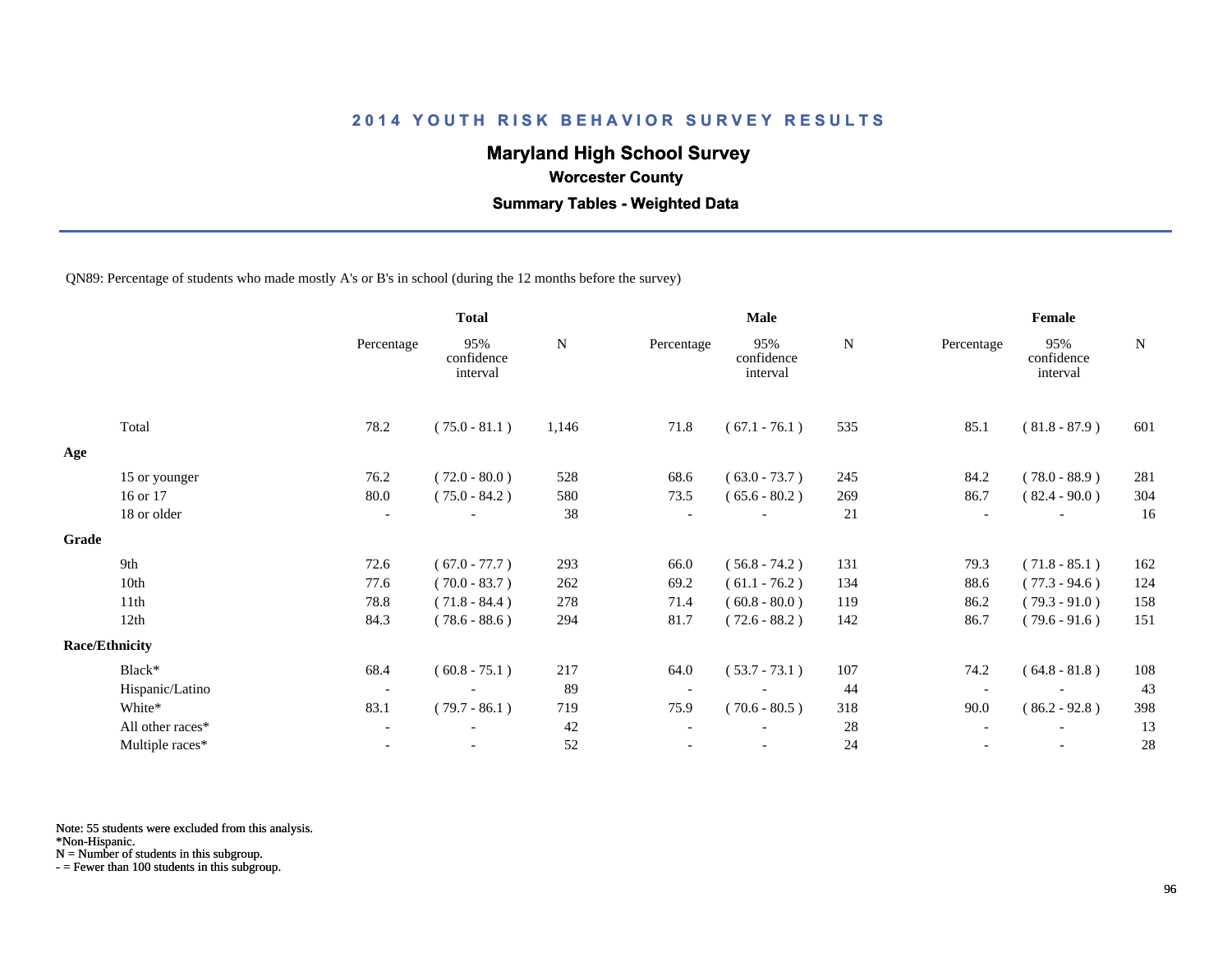# **Maryland High School Survey**

 **Worcester County**

 **Summary Tables - Weighted Data**

QN90: Percentage of students who report that their parents or guardians own the home or place where they live

|                          | <b>Total</b>                  |           |            | <b>Male</b>                   |           | Female     |                               |             |
|--------------------------|-------------------------------|-----------|------------|-------------------------------|-----------|------------|-------------------------------|-------------|
| Percentage               | 95%<br>confidence<br>interval | ${\bf N}$ | Percentage | 95%<br>confidence<br>interval | ${\bf N}$ | Percentage | 95%<br>confidence<br>interval | $\mathbf N$ |
| 64.7                     | $(61.6 - 67.6)$               | 1,196     | 67.8       | $(63.2 - 72.1)$               | 564       | 61.8       | $(57.5 - 65.8)$               | 623         |
|                          |                               |           |            |                               |           |            |                               |             |
| 62.1                     | $(58.0 - 66.1)$               | 555       | 63.4       | $(56.8 - 69.6)$               | 258       | 60.9       | $(54.9 - 66.6)$               | 295         |
| 67.3                     | $(63.1 - 71.3)$               | 600       | 71.4       | $(65.6 - 76.5)$               | 285       | 63.4       | $(57.6 - 68.8)$               | 309         |
| $\overline{\phantom{a}}$ |                               | 41        |            |                               | 21        |            |                               | 19          |
|                          |                               |           |            |                               |           |            |                               |             |
| 61.6                     | $(54.8 - 68.0)$               | 302       | 62.3       | $(52.9 - 70.8)$               | 138       | 60.9       | $(52.6 - 68.7)$               | 164         |
| 64.2                     | $(59.2 - 68.9)$               | 280       | 65.3       | $(57.4 - 72.3)$               | 143       | 63.1       | $(53.6 - 71.7)$               | 134         |
| 64.7                     | $(58.3 - 70.7)$               | 290       | 73.7       | $(63.8 - 81.7)$               | 128       | 56.7       | $(49.1 - 64.0)$               | 161         |
| 69.8                     | $(64.3 - 74.7)$               | 304       | 72.1       | $(66.6 - 77.0)$               | 146       | 67.3       | $(58.9 - 74.7)$               | 157         |
|                          |                               |           |            |                               |           |            |                               |             |
| 36.7                     | $(30.6 - 43.3)$               | 227       | 40.8       | $(31.2 - 51.2)$               | 112       | 32.6       | $(24.8 - 41.4)$               | 113         |
| $\overline{\phantom{a}}$ |                               | 97        |            |                               | 48        |            |                               | 47          |
| 74.8                     | $(71.6 - 77.8)$               | 749       | 78.9       | $(74.4 - 82.7)$               | 335       | 71.1       | $(66.2 - 75.5)$               | 411         |
| $\overline{\phantom{a}}$ |                               | 43        |            |                               | 28        |            |                               | 14          |
| $\blacksquare$           |                               | 53        |            | $\overline{\phantom{a}}$      | 25        |            | $\overline{\phantom{a}}$      | 28          |
|                          |                               |           |            |                               |           |            |                               |             |

Note: 5 students were excluded from this analysis.

\*Non-Hispanic.

N = Number of students in this subgroup.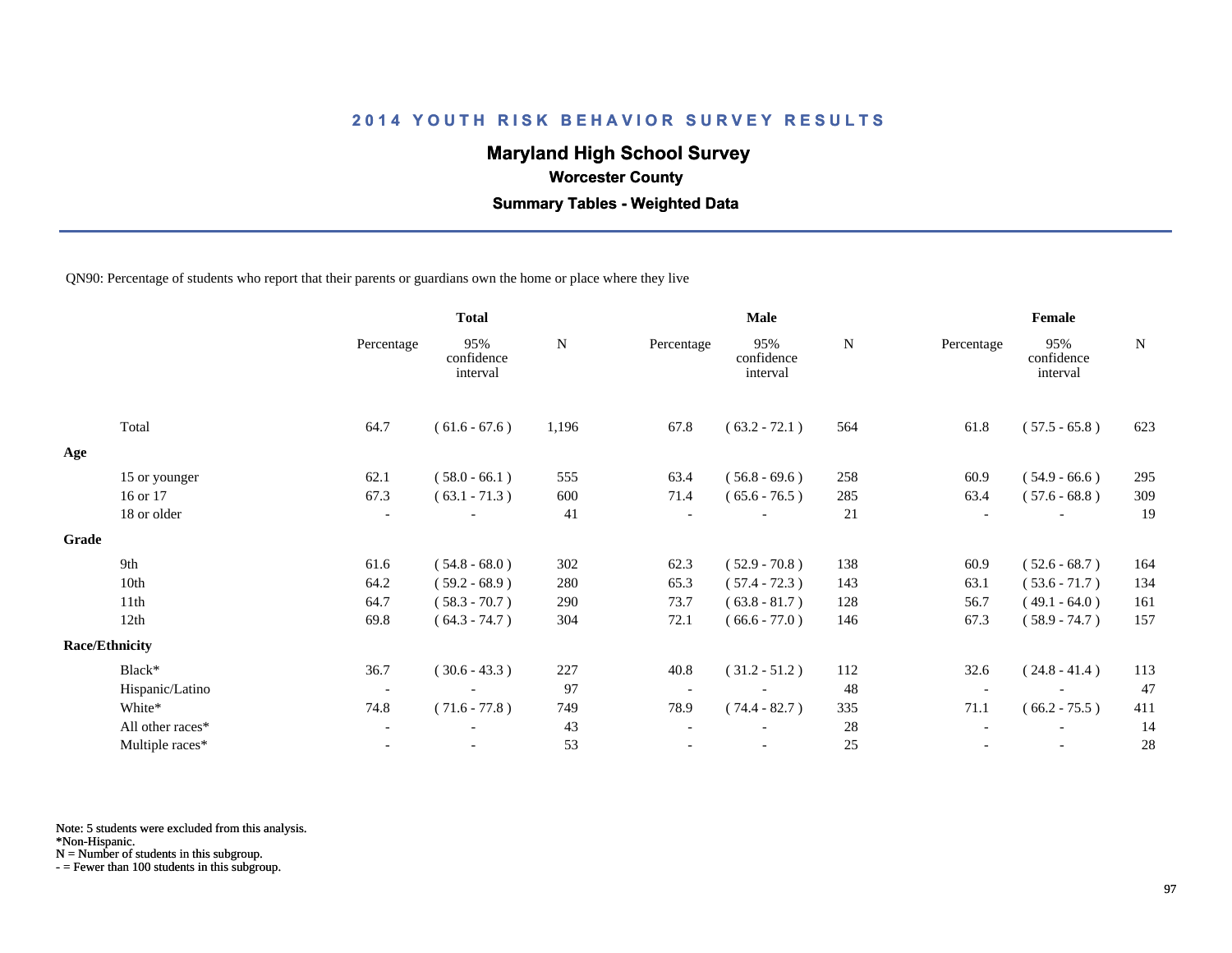# **Maryland High School Survey**

### **Worcester County**

 **Summary Tables - Weighted Data**

QN91: Percentage of students who lived away from their parents or guardians because they were kicked out, ran away, or were abandoned (during the 12 months before the survey)

|       |                       |                          | <b>Total</b>                  |       |                          | <b>Male</b>                   |             | Female                   |                               |     |
|-------|-----------------------|--------------------------|-------------------------------|-------|--------------------------|-------------------------------|-------------|--------------------------|-------------------------------|-----|
|       |                       | Percentage               | 95%<br>confidence<br>interval | N     | Percentage               | 95%<br>confidence<br>interval | $\mathbf N$ | Percentage               | 95%<br>confidence<br>interval | N   |
|       | Total                 | 6.6                      | $(5.4 - 8.1)$                 | 1,192 | 6.0                      | $(4.2 - 8.5)$                 | 561         | 7.1                      | $(5.3 - 9.5)$                 | 622 |
| Age   |                       |                          |                               |       |                          |                               |             |                          |                               |     |
|       | 15 or younger         | 5.5                      | $(3.9 - 7.8)$                 | 552   | 7.4                      | $(4.8 - 11.4)$                | 256         | 3.6                      | $(1.9 - 6.7)$                 | 294 |
|       | 16 or 17              | 6.6                      | $(4.9 - 8.9)$                 | 599   | 4.8                      | $(2.5 - 9.0)$                 | 284         | 8.6                      | $(6.0 - 12.4)$                | 309 |
|       | 18 or older           | $\overline{\phantom{a}}$ |                               | 41    | $\overline{\phantom{a}}$ |                               | 21          | $\overline{\phantom{a}}$ |                               | 19  |
| Grade |                       |                          |                               |       |                          |                               |             |                          |                               |     |
|       | 9th                   | 3.5                      | $(1.9 - 6.3)$                 | 301   | 4.7                      | $(2.3 - 9.5)$                 | 137         | 2.2                      | $(0.8 - 5.9)$                 | 164 |
|       | 10th                  | 5.5                      | $(3.3 - 9.1)$                 | 280   | 6.6                      | $(3.4 - 12.3)$                | 142         | 3.6                      | $(1.3 - 9.6)$                 | 134 |
|       | 11th                  | 8.0                      | $(5.3 - 11.9)$                | 289   | 5.2                      | $(2.1 - 12.1)$                | 127         | 10.7                     | $(6.9 - 16.2)$                | 161 |
|       | 12th                  | 7.3                      | $(4.6 - 11.3)$                | 303   | 5.4                      | $(2.6 - 11.0)$                | 146         | 9.2                      | $(5.1 - 15.8)$                | 156 |
|       | <b>Race/Ethnicity</b> |                          |                               |       |                          |                               |             |                          |                               |     |
|       | Black*                | 6.9                      | $(4.2 - 10.9)$                | 226   | 6.7                      | $(3.3 - 13.2)$                | 111         | 6.0                      | $(2.6 - 13.3)$                | 113 |
|       | Hispanic/Latino       | $\overline{\phantom{a}}$ |                               | 96    | $\overline{\phantom{a}}$ | $\overline{\phantom{a}}$      | 48          | $\overline{\phantom{a}}$ |                               | 47  |
|       | White*                | 5.3                      | $(4.0 - 7.0)$                 | 749   | 4.5                      | $(2.7 - 7.5)$                 | 334         | 6.0                      | $(4.3 - 8.5)$                 | 412 |
|       | All other races*      | $\overline{\phantom{a}}$ | $\overline{\phantom{a}}$      | 43    | $\overline{\phantom{a}}$ |                               | 28          | $\overline{\phantom{a}}$ | $\overline{\phantom{a}}$      | 14  |
|       | Multiple races*       |                          |                               | 53    |                          |                               | 25          |                          |                               | 28  |
|       |                       |                          |                               |       |                          |                               |             |                          |                               |     |

Note: 9 students were excluded from this analysis.

\*Non-Hispanic.

N = Number of students in this subgroup.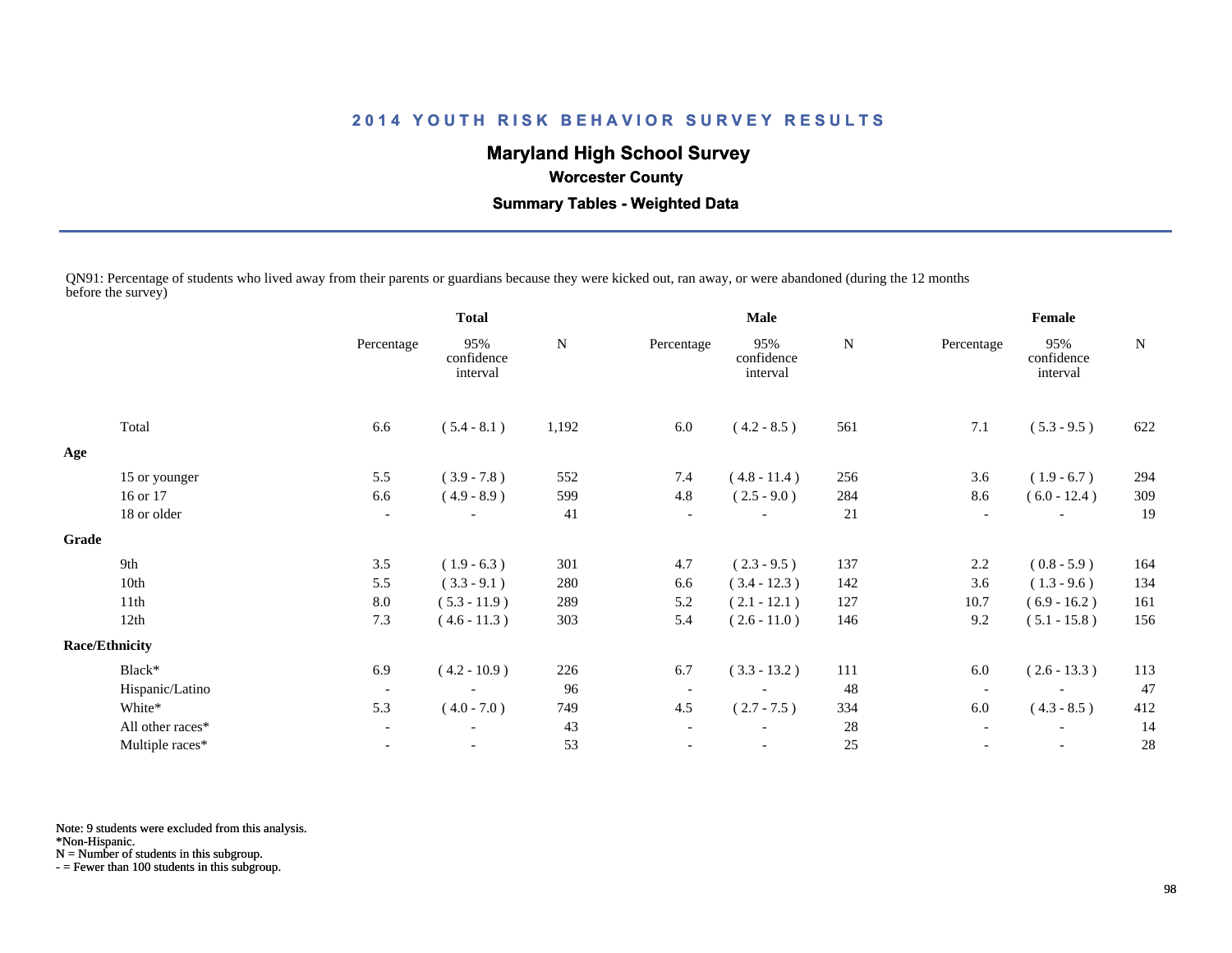# **Maryland High School Survey**

 **Worcester County**

 **Summary Tables - Weighted Data**

QN92: Percentage of students who usually slept in a friend's, relative's, or stranger's home at night (during the 12 months before the survey)

|       |                       |                          | <b>Total</b>                  |       |                          | <b>Male</b>                   |     | Female                   |                               |             |
|-------|-----------------------|--------------------------|-------------------------------|-------|--------------------------|-------------------------------|-----|--------------------------|-------------------------------|-------------|
|       |                       | Percentage               | 95%<br>confidence<br>interval | N     | Percentage               | 95%<br>confidence<br>interval | N   | Percentage               | 95%<br>confidence<br>interval | $\mathbf N$ |
|       | Total                 | 2.1                      | $(1.4 - 3.0)$                 | 1,193 | 1.5                      | $(0.9 - 2.8)$                 | 562 | 2.7                      | $(1.7 - 4.2)$                 | 621         |
| Age   |                       |                          |                               |       |                          |                               |     |                          |                               |             |
|       | 15 or younger         | 1.3                      | $(0.7 - 2.5)$                 | 553   | $2.0\,$                  | $(0.9 - 4.4)$                 | 258 | 0.6                      | $(0.1 - 2.4)$                 | 293         |
|       | 16 or 17              | 2.8                      | $(1.8 - 4.3)$                 | 599   | $1.2\,$                  | $(0.5 - 3.2)$                 | 283 | 4.5                      | $(2.7 - 7.3)$                 | 309         |
|       | 18 or older           | $\overline{\phantom{a}}$ |                               | 41    | $\overline{\phantom{a}}$ |                               | 21  | $\overline{\phantom{a}}$ |                               | 19          |
| Grade |                       |                          |                               |       |                          |                               |     |                          |                               |             |
|       | 9th                   | 1.2                      | $(0.5 - 2.9)$                 | 302   | 1.5                      | $(0.4 - 5.3)$                 | 138 | 0.9                      | $(0.2 - 3.4)$                 | 164         |
|       | 10th                  | $1.0\,$                  | $(0.3 - 2.8)$                 | 281   | 1.2                      | $(0.3 - 4.6)$                 | 143 | 0.7                      | $(0.1 - 4.5)$                 | 134         |
|       | 11th                  | 3.2                      | $(1.8 - 5.6)$                 | 290   | 1.1                      | $(0.3 - 4.6)$                 | 128 | 5.1                      | $(2.7 - 9.4)$                 | 161         |
|       | 12th                  | 2.7                      | $(1.3 - 5.2)$                 | 301   | 1.5                      | $(0.4 - 5.3)$                 | 144 | 3.9                      | $(1.6 - 9.0)$                 | 156         |
|       | <b>Race/Ethnicity</b> |                          |                               |       |                          |                               |     |                          |                               |             |
|       | Black*                | 4.1                      | $(2.2 - 7.3)$                 | 227   | 2.5                      | $(0.8 - 7.1)$                 | 112 | 6.0                      | $(2.7 - 13.0)$                | 113         |
|       | Hispanic/Latino       | $\overline{\phantom{a}}$ |                               | 96    | $\overline{\phantom{a}}$ |                               | 48  | $\overline{\phantom{a}}$ |                               | 46          |
|       | White*                | 1.3                      | $(0.7 - 2.4)$                 | 749   | 0.9                      | $(0.3 - 2.6)$                 | 334 | 1.7                      | $(0.9 - 3.3)$                 | 412         |
|       | All other races*      | $\blacksquare$           | $\overline{\phantom{a}}$      | 41    | $\overline{\phantom{a}}$ |                               | 27  | $\overline{\phantom{a}}$ | $\overline{\phantom{a}}$      | 13          |
|       | Multiple races*       |                          |                               | 53    |                          |                               | 25  |                          |                               | 28          |

Note: 8 students were excluded from this analysis.

\*Non-Hispanic.

N = Number of students in this subgroup.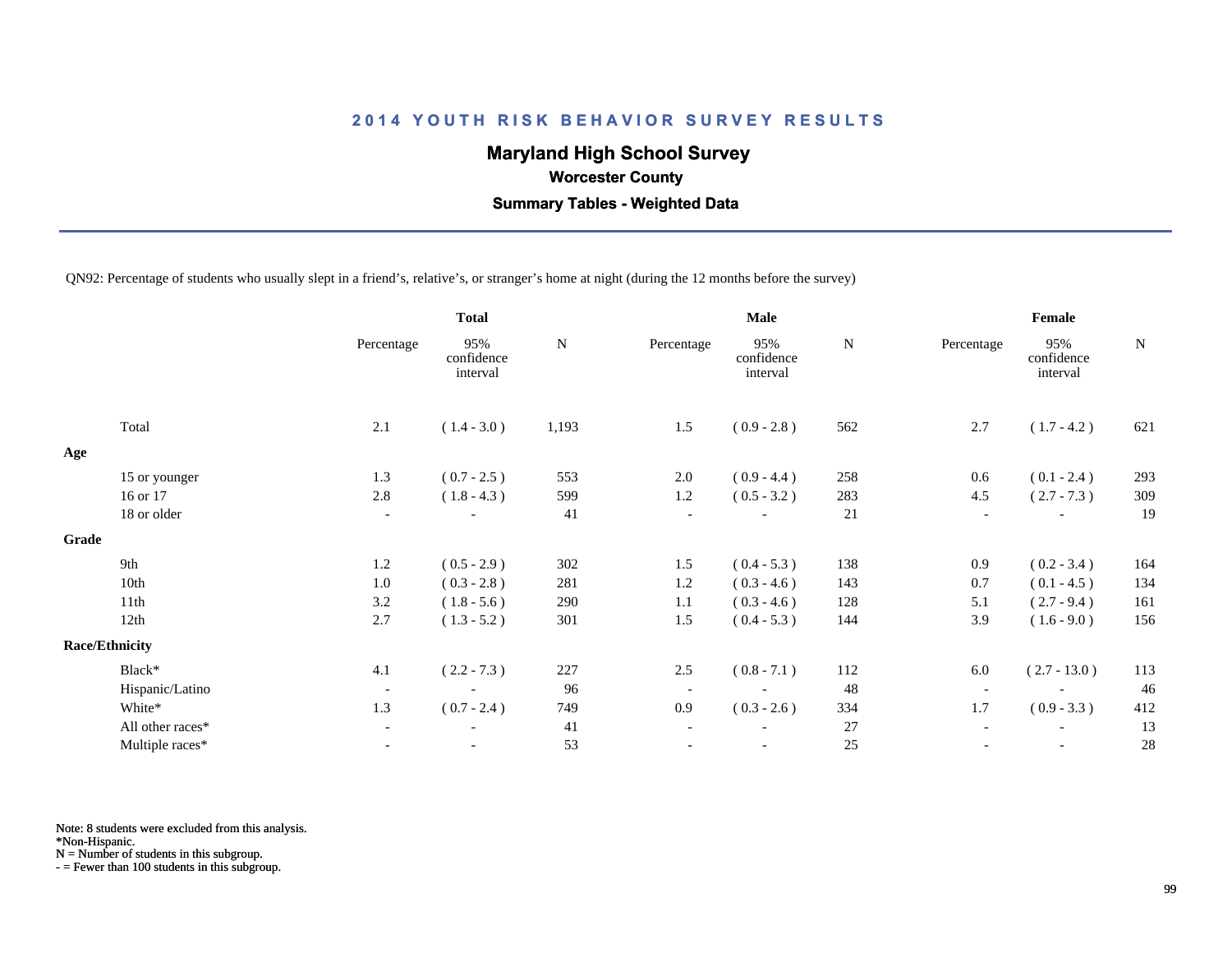# **Maryland High School Survey**

 **Worcester County**

 **Summary Tables - Weighted Data**

QN93: Percentage of students who tried or used tobacco products for the first time (during the 12 months before the survey)

|       |                       |                          | <b>Total</b>                  |           |            | <b>Male</b>                   |           | Female                   |                               |             |  |
|-------|-----------------------|--------------------------|-------------------------------|-----------|------------|-------------------------------|-----------|--------------------------|-------------------------------|-------------|--|
|       |                       | Percentage               | 95%<br>confidence<br>interval | ${\bf N}$ | Percentage | 95%<br>confidence<br>interval | ${\bf N}$ | Percentage               | 95%<br>confidence<br>interval | $\mathbf N$ |  |
|       | Total                 | 13.1                     | $(11.1 - 15.3)$               | 1,157     | 14.2       | $(11.3 - 17.7)$               | 541       | 11.9                     | $(9.3 - 15.1)$                | 607         |  |
| Age   |                       |                          |                               |           |            |                               |           |                          |                               |             |  |
|       | 15 or younger         | 11.5                     | $(9.0 - 14.5)$                | 532       | 12.4       | $(8.7 - 17.4)$                | 246       | 10.5                     | $(7.6 - 14.3)$                | 284         |  |
|       | 16 or 17              | 14.1                     | $(11.3 - 17.5)$               | 587       | 15.8       | $(11.8 - 20.9)$               | 275       | 12.5                     | $(8.4 - 18.3)$                | 305         |  |
|       | 18 or older           | $\overline{\phantom{a}}$ |                               | 38        |            |                               | 20        | $\overline{\phantom{a}}$ |                               | 18          |  |
| Grade |                       |                          |                               |           |            |                               |           |                          |                               |             |  |
|       | 9th                   | 12.7                     | $(9.2 - 17.3)$                | 290       | 10.7       | $(6.9 - 16.2)$                | 130       | 14.8                     | $(10.1 - 21.2)$               | 160         |  |
|       | 10th                  | 9.5                      | $(6.8 - 13.2)$                | 272       | 13.1       | $(8.7 - 19.4)$                | 139       | 5.1                      | $(2.5 - 10.2)$                | 130         |  |
|       | 11th                  | 14.7                     | $(10.7 - 19.7)$               | 281       | 16.6       | $(11.0 - 24.3)$               | 123       | 13.0                     | $(8.1 - 20.2)$                | 157         |  |
|       | 12th                  | 14.7                     | $(10.8 - 19.7)$               | 296       | 16.2       | $(10.9 - 23.3)$               | 141       | 13.4                     | $(8.0 - 21.4)$                | 154         |  |
|       | <b>Race/Ethnicity</b> |                          |                               |           |            |                               |           |                          |                               |             |  |
|       | Black*                | 7.4                      | $(4.6 - 11.6)$                | 220       | 10.5       | $(5.8 - 18.1)$                | 109       | 3.6                      | $(1.4 - 8.9)$                 | 110         |  |
|       | Hispanic/Latino       | $\overline{\phantom{a}}$ | $\overline{\phantom{a}}$      | 89        |            | $\overline{\phantom{a}}$      | 45        | $\overline{\phantom{a}}$ |                               | 42          |  |
|       | White*                | 13.4                     | $(10.8 - 16.5)$               | 732       | 15.0       | $(11.3 - 19.7)$               | 323       | 12.0                     | $(8.8 - 16.2)$                | 406         |  |
|       | All other races*      | $\overline{\phantom{a}}$ |                               | 41        |            |                               | 28        |                          |                               | 12          |  |
|       | Multiple races*       | $\overline{\phantom{a}}$ |                               | 49        |            | $\overline{\phantom{a}}$      | 22        |                          | $\overline{\phantom{a}}$      | 27          |  |

Note: 44 students were excluded from this analysis.

\*Non-Hispanic.

N = Number of students in this subgroup.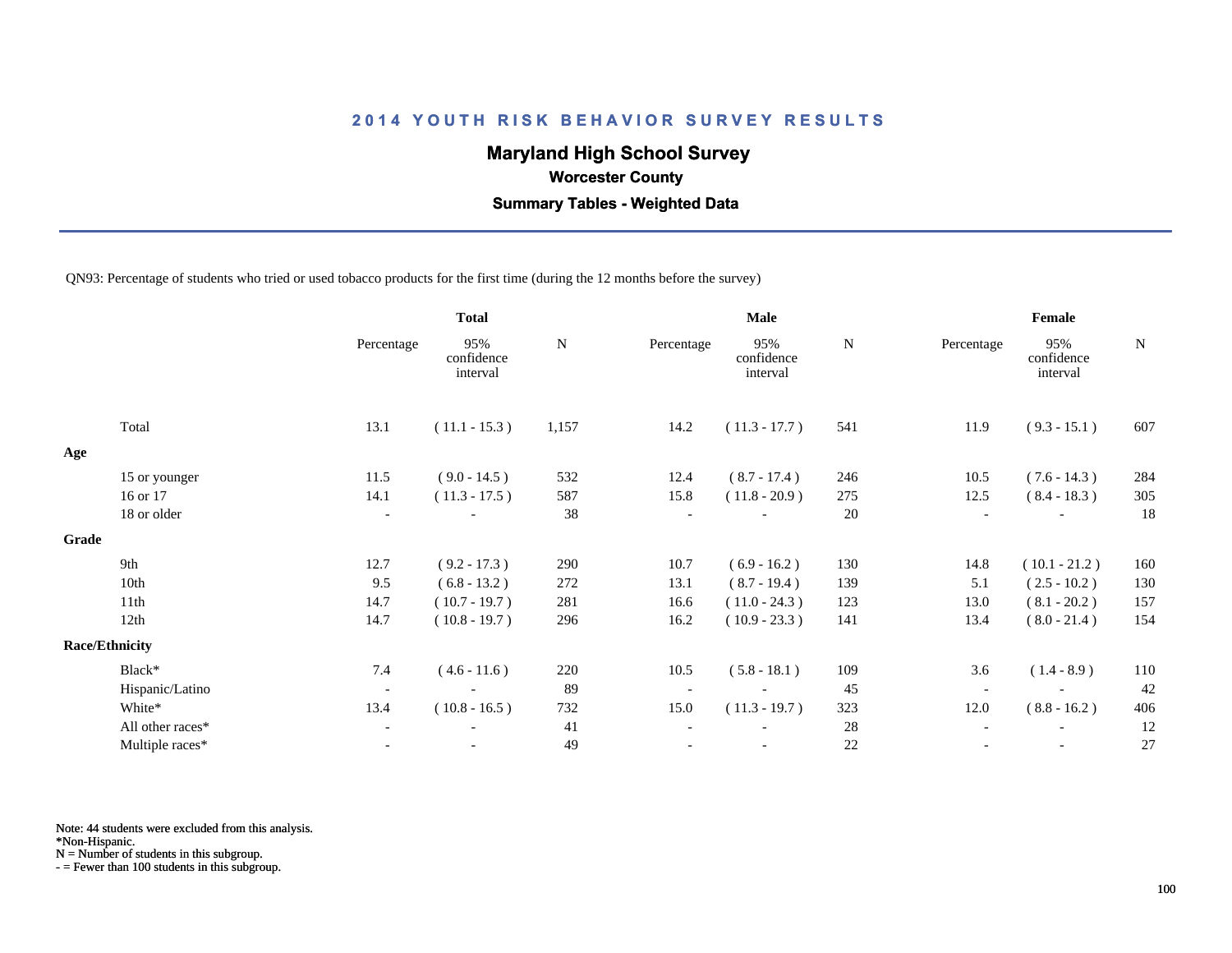# **Maryland High School Survey**

 **Worcester County**

 **Summary Tables - Weighted Data**

QN94: Percentage of students who completely quit using all tobacco products (during the 12 months before the survey, among students who used any tobacco products during the 12 months before the survey)

|       |                       |                          | <b>Total</b>                  |        |                          | <b>Male</b>                   |                | Female                   |                               |           |
|-------|-----------------------|--------------------------|-------------------------------|--------|--------------------------|-------------------------------|----------------|--------------------------|-------------------------------|-----------|
|       |                       | Percentage               | 95%<br>confidence<br>interval | N      | Percentage               | 95%<br>confidence<br>interval | N              | Percentage               | 95%<br>confidence<br>interval | ${\bf N}$ |
|       | Total                 | 29.3                     | $(24.3 - 34.8)$               | 315    | 28.7                     | $(22.4 - 35.9)$               | 162            | 29.8                     | $(23.1 - 37.4)$               | 148       |
| Age   |                       |                          |                               |        |                          |                               |                |                          |                               |           |
|       | 15 or younger         | 33.6                     | $(26.5 - 41.5)$               | 122    |                          |                               | 64             |                          |                               | 56        |
|       | 16 or 17              | 28.3                     | $(21.4 - 36.5)$               | 178    | $\overline{\phantom{a}}$ | $\overline{\phantom{a}}$      | 91             | $\overline{\phantom{a}}$ | $-$                           | 85        |
|       | 18 or older           | $\overline{\phantom{a}}$ |                               | 15     |                          | $\overline{\phantom{a}}$      | $\overline{7}$ |                          | $\overline{\phantom{a}}$      | 7         |
| Grade |                       |                          |                               |        |                          |                               |                |                          |                               |           |
|       | 9th                   | $\overline{\phantom{a}}$ | $\overline{\phantom{a}}$      | 55     | $\overline{\phantom{a}}$ | $\overline{\phantom{a}}$      | 24             | $\overline{\phantom{a}}$ | $\overline{\phantom{a}}$      | 31        |
|       | 10th                  |                          | $\overline{\phantom{a}}$      | 67     |                          | $\overline{\phantom{a}}$      | 39             |                          | $\overline{\phantom{a}}$      | 25        |
|       | 11th                  |                          | $\overline{\phantom{a}}$      | 84     |                          | $\overline{\phantom{a}}$      | 39             | $\overline{\phantom{a}}$ | $\overline{\phantom{a}}$      | 45        |
|       | 12th                  |                          |                               | 97     |                          | $\overline{\phantom{a}}$      | 54             |                          | $\overline{\phantom{a}}$      | 43        |
|       | <b>Race/Ethnicity</b> |                          |                               |        |                          |                               |                |                          |                               |           |
|       | Black*                | $\overline{\phantom{a}}$ | $\overline{\phantom{a}}$      | 39     |                          | $\overline{\phantom{a}}$      | 22             | $\overline{\phantom{a}}$ | $\overline{\phantom{a}}$      | 16        |
|       | Hispanic/Latino       |                          |                               | 41     |                          | $\overline{\phantom{a}}$      | 18             | $\overline{\phantom{a}}$ | $\overline{\phantom{a}}$      | 21        |
|       | White*                | 28.4                     | $(22.6 - 35.1)$               | 201    | 29.8                     | $(21.8 - 39.2)$               | 106            | $\overline{\phantom{a}}$ | $-$                           | 95        |
|       | All other races*      |                          | $\overline{\phantom{a}}$      | 9      |                          |                               | 5              |                          |                               | 3         |
|       | Multiple races*       |                          | $\overline{\phantom{a}}$      | $18\,$ |                          | $\overline{\phantom{a}}$      | $\overline{7}$ | $\overline{\phantom{a}}$ | $\overline{\phantom{a}}$      | 11        |

Note: 886 students were excluded from this analysis.

\*Non-Hispanic.

N = Number of students in this subgroup.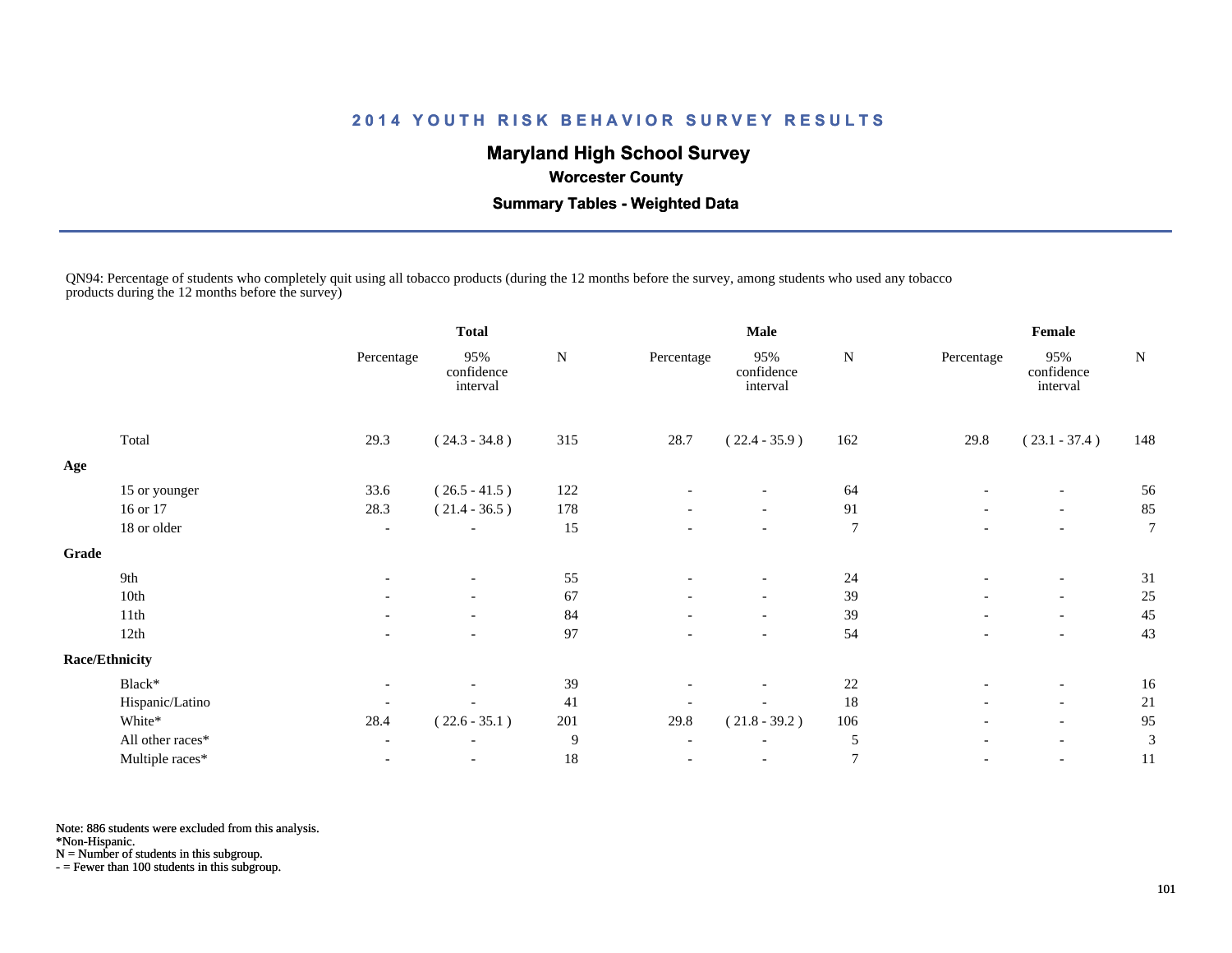# **Maryland High School Survey**

 **Worcester County**

 **Summary Tables - Weighted Data**

QN95: Percentage of students who used flavored tobacco products (flavored cigars, cigarillos, little cigars, or flavored smokeless tobacco products, or both, excluding menthol cigarettes, during the 30 days before the survey)

|                  |                                | <b>Total</b>                  |           |            | <b>Male</b>                   |     | Female                   |                               |     |
|------------------|--------------------------------|-------------------------------|-----------|------------|-------------------------------|-----|--------------------------|-------------------------------|-----|
|                  | Percentage                     | 95%<br>confidence<br>interval | ${\bf N}$ | Percentage | 95%<br>confidence<br>interval | N   | Percentage               | 95%<br>confidence<br>interval | N   |
| Total            | 15.4                           | $(13.3 - 17.7)$               | 1,165     | 19.6       | $(15.9 - 24.0)$               | 547 | 11.3                     | $(9.1 - 13.9)$                | 609 |
|                  |                                |                               |           |            |                               |     |                          |                               |     |
| 15 or younger    | 12.1                           | $(9.3 - 15.7)$                | 539       | 15.3       | $(10.9 - 21.2)$               | 248 | 9.0                      | $(6.4 - 12.5)$                | 289 |
| 16 or 17         | 17.6                           | $(14.7 - 20.9)$               | 587       | 23.0       | $(17.5 - 29.6)$               | 279 | 12.3                     | $(9.0 - 16.5)$                | 302 |
| 18 or older      | $\overline{\phantom{a}}$       |                               | 39        |            |                               | 20  | $\overline{\phantom{a}}$ |                               | 18  |
|                  |                                |                               |           |            |                               |     |                          |                               |     |
| 9th              | 9.7                            | $(6.7 - 14.0)$                | 294       | 10.3       | $(6.5 - 16.1)$                | 131 | 9.1                      | $(5.5 - 14.7)$                | 163 |
| 10th             | 12.0                           | $(8.6 - 16.6)$                | 273       | 16.3       | $(11.4 - 22.8)$               | 140 | 7.4                      | $(4.1 - 13.0)$                | 130 |
| 11th             | 17.7                           | $(13.7 - 22.5)$               | 286       | 22.0       | $(14.6 - 31.7)$               | 125 | 13.8                     | $(9.1 - 20.3)$                | 160 |
| 12th             | 20.7                           | $(16.2 - 26.0)$               | 294       | 28.7       | $(20.0 - 39.2)$               | 143 | 12.7                     | $(8.5 - 18.7)$                | 150 |
|                  |                                |                               |           |            |                               |     |                          |                               |     |
| Black*           | 12.2                           | $(8.5 - 17.2)$                | 218       | 15.2       | $(9.8 - 22.9)$                | 106 | 8.9                      | $(4.8 - 15.8)$                | 110 |
| Hispanic/Latino  | $\overline{\phantom{a}}$       | $\overline{\phantom{a}}$      | 93        |            |                               | 47  | $\overline{\phantom{a}}$ |                               | 44  |
| White*           | 15.2                           | $(12.5 - 18.4)$               | 735       | 21.1       | $(16.3 - 27.0)$               | 327 | 9.8                      | $(7.3 - 13.1)$                | 405 |
| All other races* |                                |                               | 43        |            |                               | 28  |                          |                               | 14  |
| Multiple races*  |                                |                               | 51        |            | $\overline{\phantom{a}}$      | 24  |                          | $\overline{\phantom{a}}$      | 27  |
|                  | Grade<br><b>Race/Ethnicity</b> |                               |           |            |                               |     |                          |                               |     |

Note: 36 students were excluded from this analysis.

\*Non-Hispanic.

N = Number of students in this subgroup.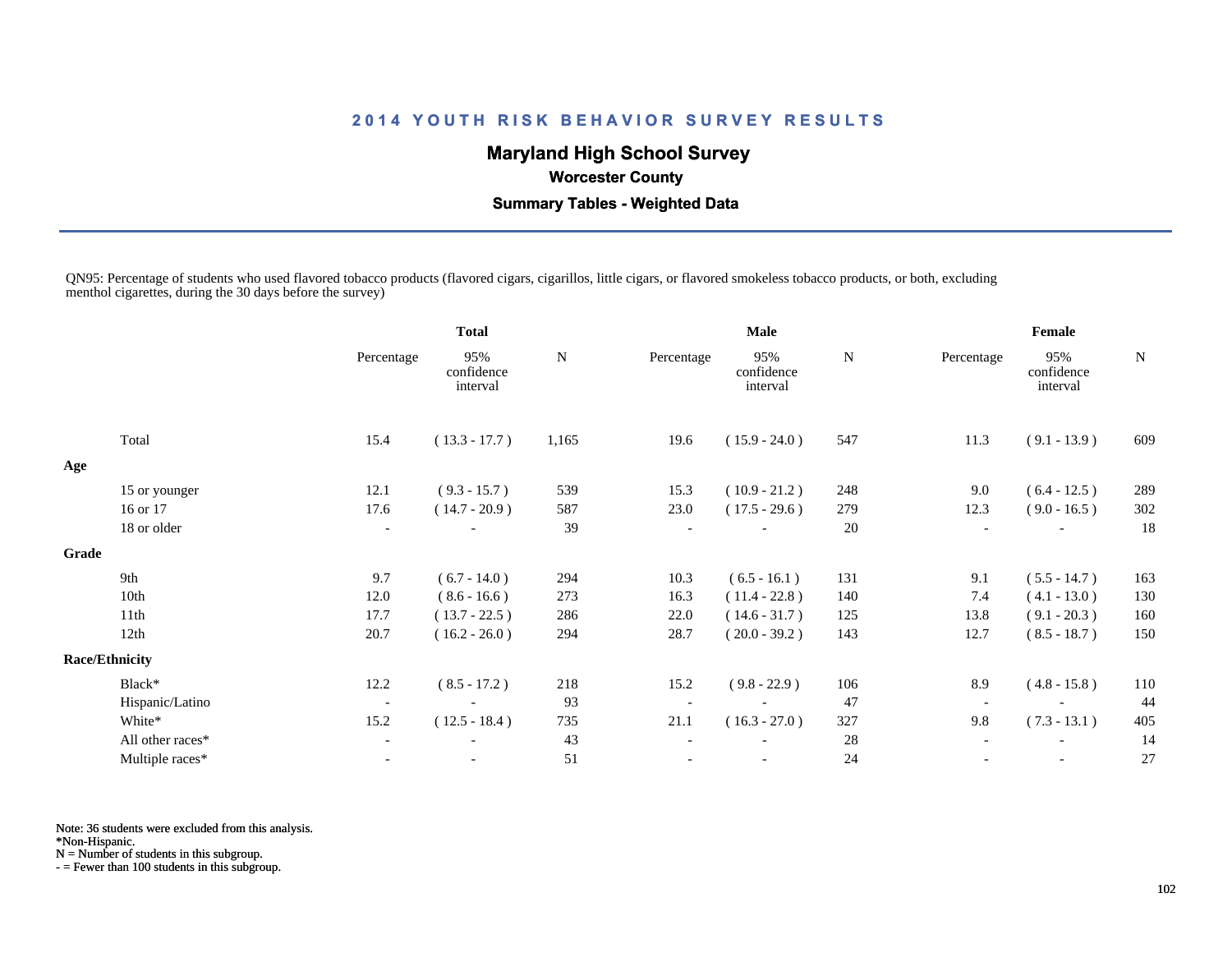# **Maryland High School Survey**

 **Worcester County**

 **Summary Tables - Weighted Data**

QN96: Percentage of students who have smoked 100 or more cigarettes (5 or more packs, during their life)

|       |                       |                          | <b>Total</b>                  |           |                          | <b>Male</b>                   |           | Female                   |                               |             |
|-------|-----------------------|--------------------------|-------------------------------|-----------|--------------------------|-------------------------------|-----------|--------------------------|-------------------------------|-------------|
|       |                       | Percentage               | 95%<br>confidence<br>interval | ${\bf N}$ | Percentage               | 95%<br>confidence<br>interval | ${\bf N}$ | Percentage               | 95%<br>confidence<br>interval | $\mathbf N$ |
|       | Total                 | 8.7                      | $(7.2 - 10.6)$                | 1,184     | 9.7                      | $(7.5 - 12.5)$                | 557       | 7.9                      | $(6.1 - 10.1)$                | 617         |
| Age   |                       |                          |                               |           |                          |                               |           |                          |                               |             |
|       | 15 or younger         | 7.5                      | $(5.2 - 10.7)$                | 547       | 9.0                      | $(5.8 - 13.9)$                | 254       | 6.0                      | $(3.8 - 9.2)$                 | 291         |
|       | 16 or 17              | 9.3                      | $(7.1 - 12.0)$                | 596       | 10.7                     | $(7.6 - 14.8)$                | 283       | 8.0                      | $(5.5 - 11.3)$                | 306         |
|       | 18 or older           | $\overline{\phantom{a}}$ |                               | 41        | $\overline{\phantom{a}}$ |                               | 20        | $\overline{\phantom{a}}$ |                               | 20          |
| Grade |                       |                          |                               |           |                          |                               |           |                          |                               |             |
|       | 9th                   | 3.5                      | $(2.0 - 6.0)$                 | 301       | 3.4                      | $(1.5 - 7.4)$                 | 137       | 3.6                      | $(1.8 - 7.3)$                 | 164         |
|       | 10th                  | 8.9                      | $(6.0 - 13.1)$                | 276       | 10.8                     | $(7.3 - 15.8)$                | 141       | 6.9                      | $(3.7 - 12.5)$                | 131         |
|       | 11th                  | 8.4                      | $(5.7 - 12.2)$                | 287       | 8.5                      | $(4.9 - 14.3)$                | 127       | 8.3                      | $(5.0 - 13.5)$                | 159         |
|       | 12th                  | 12.2                     | $(8.7 - 16.8)$                | 300       | 14.5                     | $(9.3 - 21.9)$                | 143       | 10.0                     | $(6.6 - 14.8)$                | 156         |
|       | <b>Race/Ethnicity</b> |                          |                               |           |                          |                               |           |                          |                               |             |
|       | Black*                | 2.9                      | $(1.3 - 6.3)$                 | 223       | 3.8                      | $(1.5 - 9.4)$                 | 111       | 1.9                      | $(0.5 - 7.3)$                 | 110         |
|       | Hispanic/Latino       | $\overline{\phantom{a}}$ | $\overline{\phantom{a}}$      | 95        | $\overline{\phantom{a}}$ | $\overline{\phantom{a}}$      | 47        | $\overline{\phantom{a}}$ | $\overline{\phantom{a}}$      | 46          |
|       | White*                | 9.3                      | $(7.2 - 11.8)$                | 745       | 10.7                     | $(7.8 - 14.4)$                | 333       | 8.0                      | $(5.8 - 10.9)$                | 409         |
|       | All other races*      | $\overline{\phantom{a}}$ |                               | 42        |                          |                               | 27        |                          |                               | 14          |
|       | Multiple races*       | $\overline{\phantom{a}}$ | $\overline{\phantom{a}}$      | 53        |                          | $\overline{\phantom{a}}$      | 25        |                          | $\overline{\phantom{a}}$      | 28          |

Note: 17 students were excluded from this analysis.

\*Non-Hispanic.

N = Number of students in this subgroup.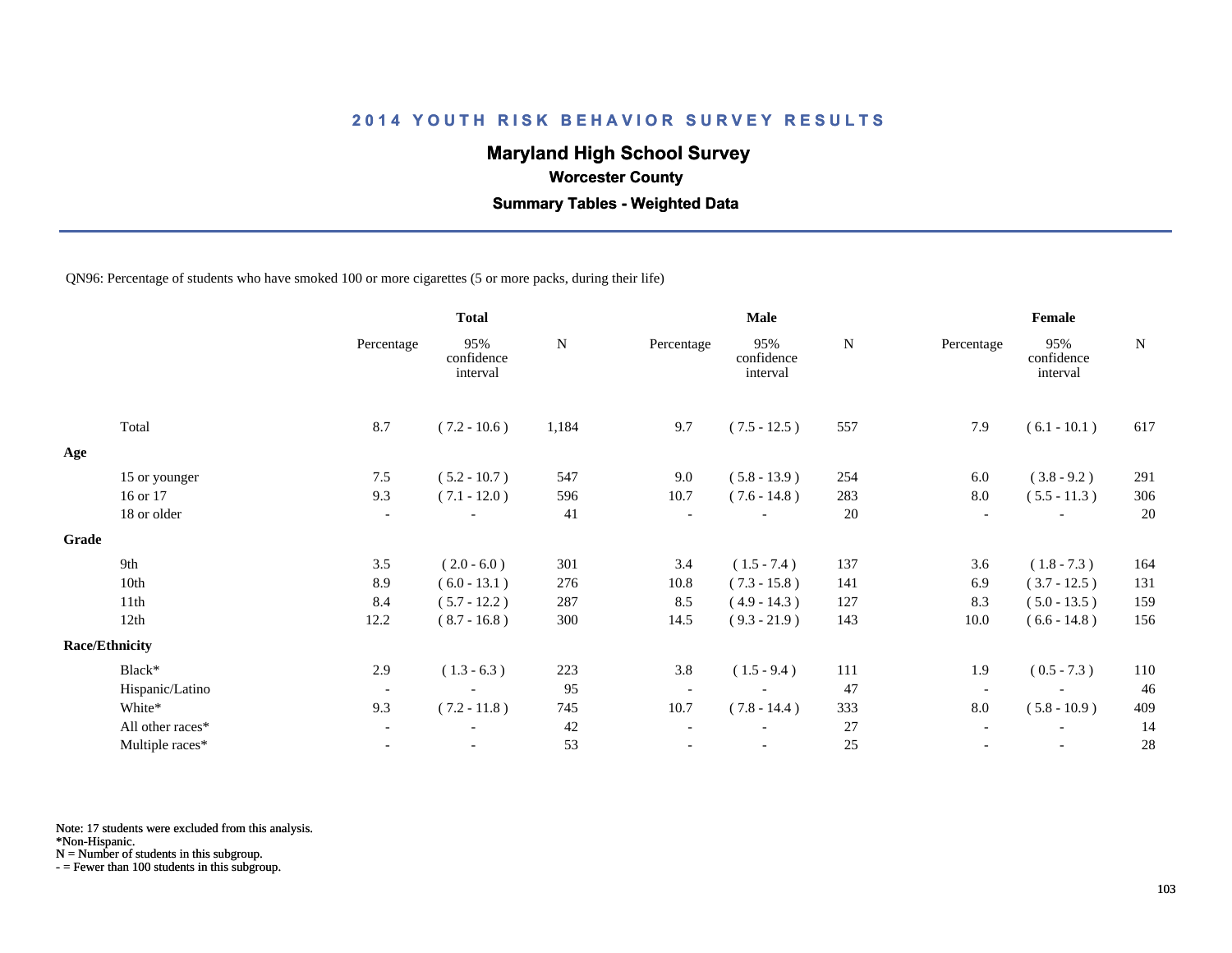# **Maryland High School Survey**

 **Worcester County**

 **Summary Tables - Weighted Data**

QN97: Percentage of students who were asked to show proof of age (among students who bought or tried to buy cigarettes at a store during the 30 days before the survey)

|       |                  | <b>Total</b>             |                               |           |                          | Male                          |                | Female                   |                               |                  |
|-------|------------------|--------------------------|-------------------------------|-----------|--------------------------|-------------------------------|----------------|--------------------------|-------------------------------|------------------|
|       |                  | Percentage               | 95%<br>confidence<br>interval | ${\bf N}$ | Percentage               | 95%<br>confidence<br>interval | ${\bf N}$      | Percentage               | 95%<br>confidence<br>interval | ${\bf N}$        |
|       | Total            |                          |                               | 91        |                          |                               | 58             |                          |                               | 33               |
| Age   |                  |                          |                               |           |                          |                               |                |                          |                               |                  |
|       | 15 or younger    |                          |                               | 38        |                          |                               | 26             |                          |                               | 12               |
|       | 16 or 17         | $\overline{\phantom{a}}$ | $\overline{\phantom{a}}$      | 39        | $\overline{\phantom{a}}$ | $-$                           | 24             | $\overline{\phantom{a}}$ | $\overline{\phantom{a}}$      | 15               |
|       | 18 or older      | $\overline{\phantom{a}}$ | $\overline{\phantom{a}}$      | 14        | $\overline{\phantom{a}}$ | $\overline{\phantom{a}}$      | $\,8\,$        | $\overline{\phantom{0}}$ | $\overline{\phantom{a}}$      | 6                |
| Grade |                  |                          |                               |           |                          |                               |                |                          |                               |                  |
|       | 9th              | $\overline{\phantom{a}}$ | $\overline{\phantom{a}}$      | 13        |                          | $\overline{\phantom{a}}$      | 7              |                          | $\overline{\phantom{a}}$      | 6                |
|       | 10th             | $\overline{\phantom{a}}$ | $\overline{\phantom{a}}$      | $20\,$    | $\overline{\phantom{a}}$ | $\overline{\phantom{a}}$      | $16\,$         | $\overline{a}$           | $\overline{\phantom{a}}$      | $\overline{4}$   |
|       | 11th             |                          | $\overline{\phantom{a}}$      | $18\,$    |                          | $\overline{\phantom{a}}$      | 9              |                          | $\overline{\phantom{a}}$      | 9                |
|       | 12th             |                          |                               | 33        |                          | $\overline{\phantom{a}}$      | 22             |                          | $\overline{\phantom{a}}$      | 11               |
|       | Race/Ethnicity   |                          |                               |           |                          |                               |                |                          |                               |                  |
|       | Black*           | $\overline{\phantom{a}}$ | $\overline{\phantom{a}}$      | 13        | $\overline{\phantom{a}}$ | $\overline{\phantom{a}}$      | 10             |                          | $\overline{\phantom{a}}$      | 3                |
|       | Hispanic/Latino  | $\overline{\phantom{a}}$ | $\overline{\phantom{a}}$      | 16        | $\overline{\phantom{a}}$ | $\overline{\phantom{a}}$      | 10             | $\overline{\phantom{0}}$ | $\overline{\phantom{a}}$      | 6                |
|       | White*           |                          | $\overline{\phantom{a}}$      | 50        | $\overline{\phantom{a}}$ | $\overline{\phantom{a}}$      | 31             | $\overline{\phantom{a}}$ | $\overline{\phantom{a}}$      | 19               |
|       | All other races* |                          | $\overline{\phantom{a}}$      |           | $\overline{\phantom{a}}$ | $\overline{\phantom{0}}$      |                | $\overline{\phantom{0}}$ | $\overline{\phantom{a}}$      | $\boldsymbol{0}$ |
|       | Multiple races*  |                          |                               | 3         |                          | $\overline{\phantom{a}}$      | $\overline{2}$ |                          |                               | 1                |
|       |                  |                          |                               |           |                          |                               |                |                          |                               |                  |

Note: 1,110 students were excluded from this analysis.

\*Non-Hispanic.

N = Number of students in this subgroup.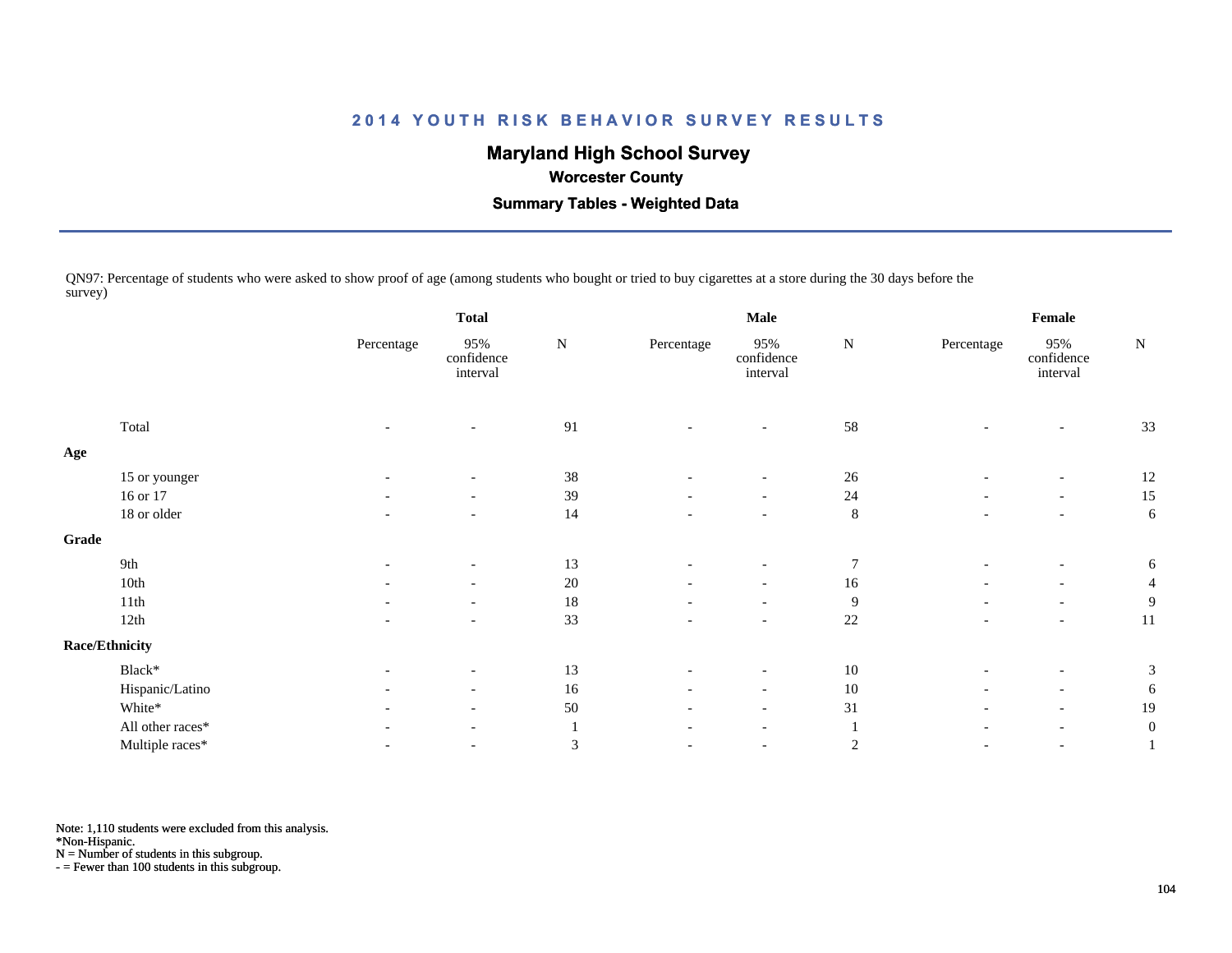# **Maryland High School Survey**

### **Worcester County**

 **Summary Tables - Weighted Data**

QN98: Percentage of students who had someone refuse to sell them cigarettes because of their age (among students who tried to buy cigarettes during the 30 days before the survey)

|                       |                                  | <b>Total</b>                  |           |                          | Male                          |                  |                          |                               |                  |
|-----------------------|----------------------------------|-------------------------------|-----------|--------------------------|-------------------------------|------------------|--------------------------|-------------------------------|------------------|
|                       | Percentage                       | 95%<br>confidence<br>interval | ${\bf N}$ | Percentage               | 95%<br>confidence<br>interval | ${\bf N}$        | Percentage               | 95%<br>confidence<br>interval | ${\bf N}$        |
| Total                 | 22.6                             | $(15.9 - 31.1)$               | 133       | $\overline{\phantom{a}}$ | $\overline{\phantom{a}}$      | 89               |                          |                               | 43               |
|                       |                                  |                               |           |                          |                               |                  |                          |                               |                  |
|                       | $\overline{\phantom{a}}$         | $\overline{\phantom{a}}$      | 61        |                          |                               | 42               |                          | $\overline{\phantom{a}}$      | 19               |
| 16 or 17              |                                  | $\overline{\phantom{a}}$      | 56        | $\overline{\phantom{a}}$ | $\overline{\phantom{a}}$      | $38\,$           |                          | $\overline{\phantom{a}}$      | 18               |
| 18 or older           | $\overline{\phantom{a}}$         | $\overline{\phantom{a}}$      | 16        | $\overline{\phantom{a}}$ | $-$                           | $\boldsymbol{9}$ | $\qquad \qquad$          | $\overline{\phantom{a}}$      | 6                |
| Grade                 |                                  |                               |           |                          |                               |                  |                          |                               |                  |
| 9th                   | $\overline{\phantom{a}}$         | $\overline{\phantom{a}}$      | $23\,$    | $\overline{\phantom{a}}$ | $\overline{\phantom{a}}$      | 17               | $\overline{\phantom{a}}$ | $\overline{\phantom{a}}$      | 6                |
| 10th                  | $\overline{\phantom{0}}$         | $\overline{\phantom{a}}$      | 35        |                          | $\overline{\phantom{a}}$      | 22               |                          | $\overline{\phantom{a}}$      | 12               |
| 11th                  | $\overline{\phantom{a}}$         | $\overline{\phantom{a}}$      | 26        | $\overline{\phantom{a}}$ | $\overline{\phantom{a}}$      | 14               | $\overline{\phantom{a}}$ | $\overline{\phantom{a}}$      | 12               |
| 12th                  |                                  |                               | 40        |                          | $\overline{\phantom{a}}$      | 30               |                          |                               | 10               |
| <b>Race/Ethnicity</b> |                                  |                               |           |                          |                               |                  |                          |                               |                  |
| Black*                | $\overline{\phantom{a}}$         | $\overline{\phantom{a}}$      | 25        | $\overline{\phantom{a}}$ | $\overline{\phantom{a}}$      | 20               |                          | $\overline{\phantom{a}}$      | $\overline{4}$   |
|                       | $\overline{\phantom{a}}$         | $\overline{\phantom{a}}$      | 19        | $\overline{\phantom{a}}$ | $\overline{\phantom{0}}$      | 11               |                          | $\overline{\phantom{a}}$      | 8                |
| White*                | $\overline{\phantom{0}}$         | $\overline{\phantom{a}}$      | $72\,$    | $\overline{\phantom{a}}$ | $\overline{\phantom{a}}$      | 44               | $\overline{\phantom{a}}$ | $\overline{\phantom{a}}$      | 28               |
| All other races*      |                                  | $\overline{\phantom{a}}$      | 6         | $\overline{\phantom{a}}$ | $\overline{\phantom{a}}$      | 6                |                          | $\overline{\phantom{a}}$      | $\boldsymbol{0}$ |
| Multiple races*       | $\overline{\phantom{0}}$         | $\overline{\phantom{a}}$      | 4         |                          | $\overline{\phantom{a}}$      | 3                | $\overline{\phantom{a}}$ | $\overline{\phantom{a}}$      |                  |
|                       | 15 or younger<br>Hispanic/Latino |                               |           |                          |                               |                  |                          |                               | Female           |

Note: 1,068 students were excluded from this analysis.

\*Non-Hispanic.

N = Number of students in this subgroup.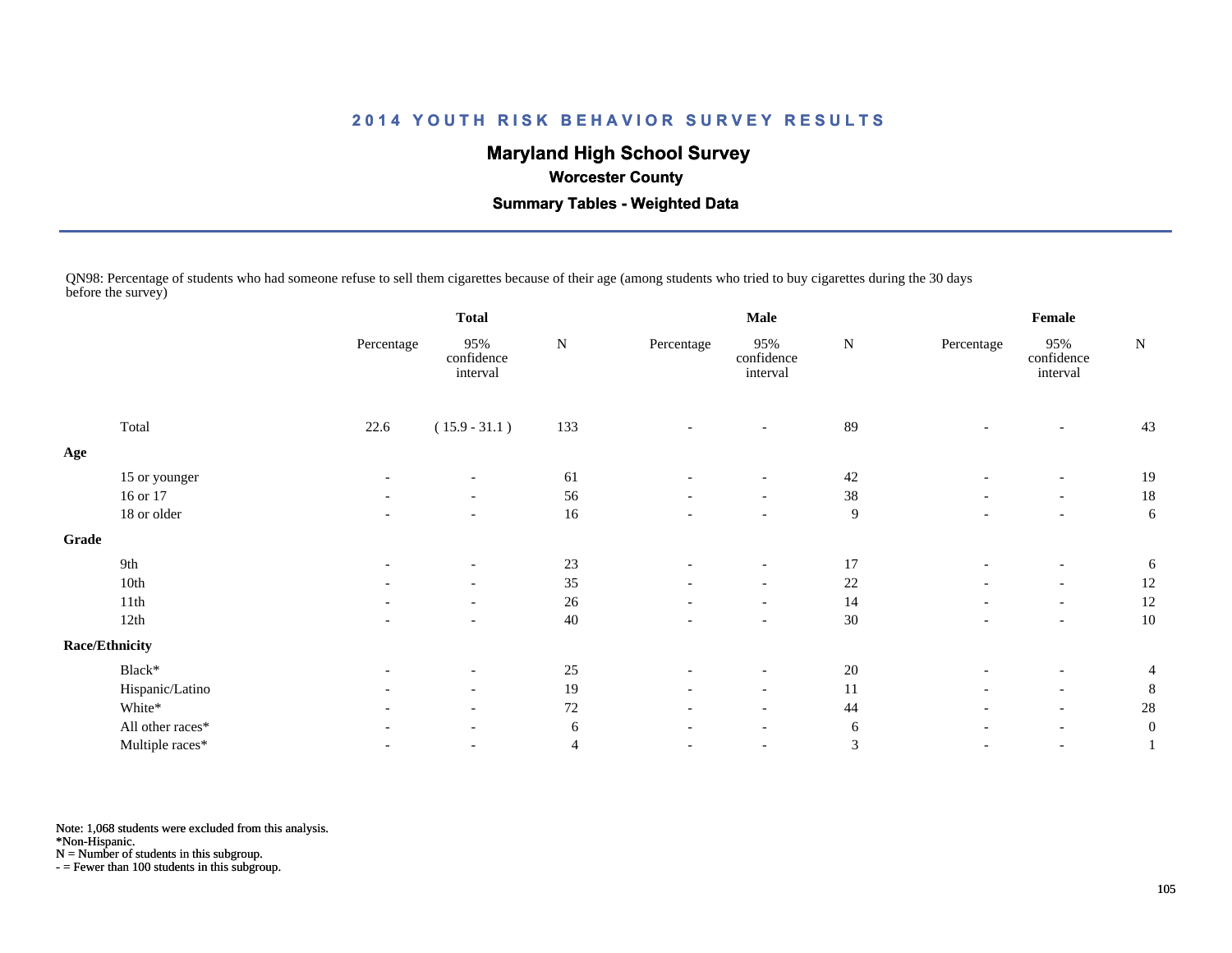# **Maryland High School Survey**

 **Worcester County**

 **Summary Tables - Weighted Data**

QN99: Percentage of students who live with someone who now smokes cigarettes or cigars

|       |                       |                          | <b>Total</b>                  |           |                          | <b>Male</b>                   |           | Female                   |                               |             |
|-------|-----------------------|--------------------------|-------------------------------|-----------|--------------------------|-------------------------------|-----------|--------------------------|-------------------------------|-------------|
|       |                       | Percentage               | 95%<br>confidence<br>interval | ${\bf N}$ | Percentage               | 95%<br>confidence<br>interval | ${\bf N}$ | Percentage               | 95%<br>confidence<br>interval | $\mathbf N$ |
|       | Total                 | 41.3                     | $(38.7 - 44.0)$               | 1,175     | 40.9                     | $(37.1 - 44.9)$               | 553       | 42.0                     | $(38.0 - 46.1)$               | 614         |
| Age   |                       |                          |                               |           |                          |                               |           |                          |                               |             |
|       | 15 or younger         | 45.8                     | $(42.2 - 49.4)$               | 542       | 47.9                     | $(43.2 - 52.7)$               | 251       | 43.7                     | $(38.0 - 49.5)$               | 290         |
|       | 16 or 17              | 37.7                     | $(34.3 - 41.2)$               | 593       | 35.9                     | $(30.9 - 41.2)$               | 282       | 39.7                     | $(34.0 - 45.7)$               | 305         |
|       | 18 or older           | $\blacksquare$           |                               | 40        |                          |                               | 20        |                          |                               | 19          |
| Grade |                       |                          |                               |           |                          |                               |           |                          |                               |             |
|       | 9th                   | 47.2                     | $(42.0 - 52.5)$               | 297       | 48.9                     | $(42.8 - 55.0)$               | 135       | 45.5                     | $(37.1 - 54.2)$               | 162         |
|       | 10th                  | 43.6                     | $(38.8 - 48.6)$               | 275       | 45.0                     | $(36.3 - 53.9)$               | 141       | 42.1                     | $(34.4 - 50.2)$               | 132         |
|       | 11th                  | 37.4                     | $(32.7 - 42.4)$               | 284       | 33.0                     | $(25.9 - 40.9)$               | 125       | 42.0                     | $(35.0 - 49.3)$               | 158         |
|       | 12th                  | 37.2                     | $(31.7 - 43.0)$               | 302       | 36.1                     | $(28.9 - 43.9)$               | 145       | 38.6                     | $(29.6 - 48.5)$               | 156         |
|       | <b>Race/Ethnicity</b> |                          |                               |           |                          |                               |           |                          |                               |             |
|       | Black*                | 47.9                     | $(41.5 - 54.3)$               | 226       | 48.8                     | $(38.6 - 59.0)$               | 111       | 46.9                     | $(38.9 - 55.0)$               | 113         |
|       | Hispanic/Latino       | $\overline{\phantom{a}}$ | $\overline{\phantom{a}}$      | 93        | $\overline{\phantom{a}}$ | $\overline{\phantom{a}}$      | 47        | $\overline{\phantom{a}}$ | $\overline{\phantom{a}}$      | 44          |
|       | White*                | 38.7                     | $(35.7 - 41.8)$               | 736       | 37.9                     | $(33.3 - 42.7)$               | 327       | 39.8                     | $(35.0 - 44.8)$               | 406         |
|       | All other races*      | $\overline{\phantom{a}}$ |                               | 41        | $\overline{\phantom{a}}$ |                               | $27\,$    |                          |                               | 14          |
|       | Multiple races*       | $\blacksquare$           | $\blacksquare$                | 52        |                          | $\overline{\phantom{a}}$      | $25\,$    |                          | $\blacksquare$                | 27          |

Note: 26 students were excluded from this analysis.

\*Non-Hispanic.

N = Number of students in this subgroup.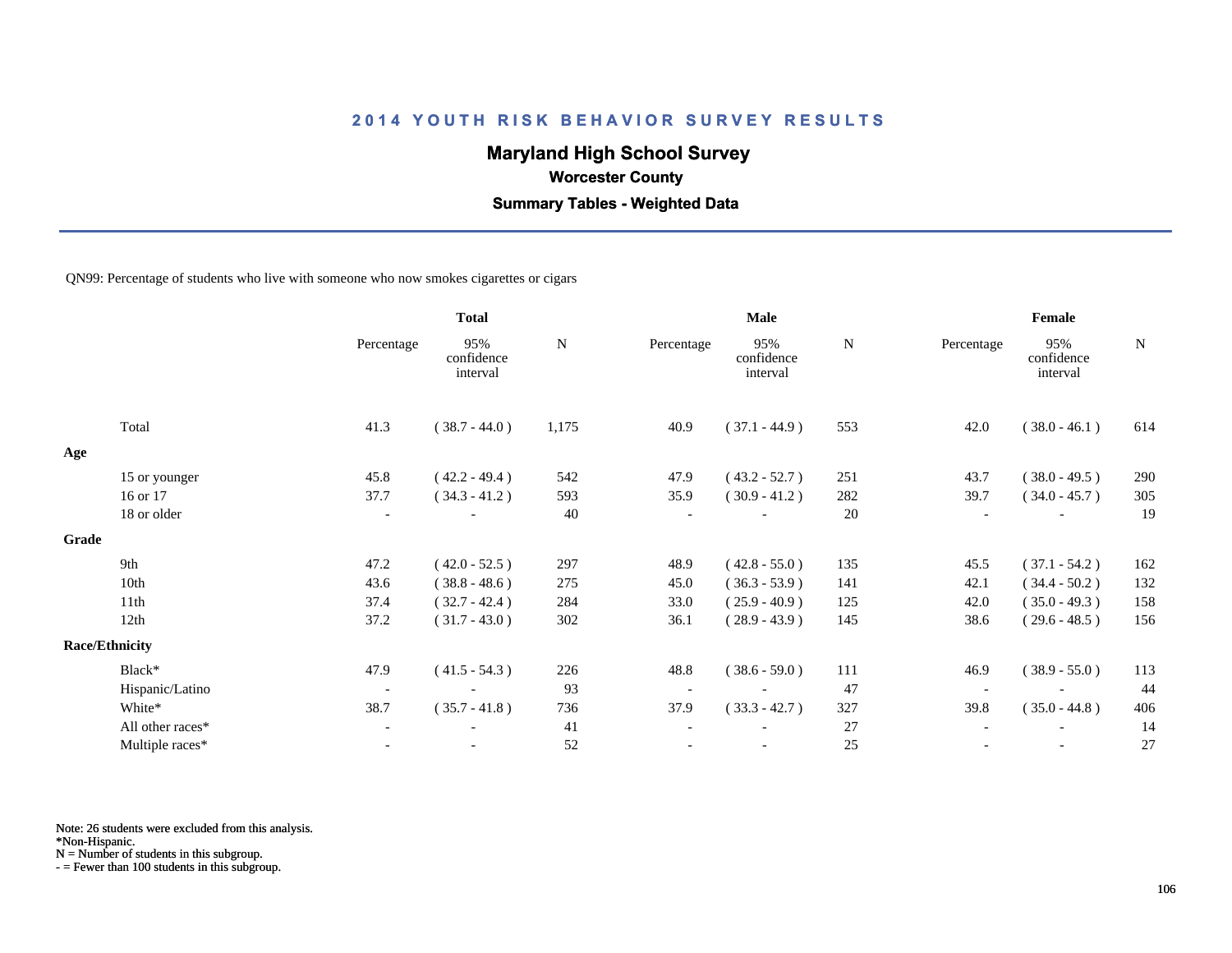# **Maryland High School Survey**

 **Worcester County**

 **Summary Tables - Weighted Data**

QN100: Percentage of students who describe the rule about smoking inside the home where they live is that it is never allowed inside their home

|       |                       | <b>Total</b>             |                               |       |            | Male                          |     | Female     |                               |     |
|-------|-----------------------|--------------------------|-------------------------------|-------|------------|-------------------------------|-----|------------|-------------------------------|-----|
|       |                       | Percentage               | 95%<br>confidence<br>interval | N     | Percentage | 95%<br>confidence<br>interval | N   | Percentage | 95%<br>confidence<br>interval | N   |
|       | Total                 | 80.6                     | $(78.4 - 82.5)$               | 1,169 | 80.6       | $(76.8 - 83.9)$               | 548 | 80.5       | $(77.2 - 83.5)$               | 612 |
| Age   |                       |                          |                               |       |            |                               |     |            |                               |     |
|       | 15 or younger         | 78.6                     | $(74.8 - 81.9)$               | 536   | 77.8       | $(70.1 - 84.0)$               | 247 | 79.5       | $(74.0 - 84.0)$               | 287 |
|       | 16 or 17              | 82.6                     | $(79.7 - 85.1)$               | 593   | 82.7       | $(78.0 - 86.6)$               | 281 | 82.1       | $(77.1 - 86.1)$               | 306 |
|       | 18 or older           | $\overline{\phantom{a}}$ |                               | 40    |            |                               | 20  |            |                               | 19  |
| Grade |                       |                          |                               |       |            |                               |     |            |                               |     |
|       | 9th                   | 80.7                     | $(75.4 - 85.1)$               | 293   | 82.0       | $(74.5 - 87.7)$               | 133 | 79.3       | $(70.4 - 86.0)$               | 160 |
|       | 10th                  | 77.5                     | $(72.7 - 81.8)$               | 272   | 76.3       | $(66.8 - 83.7)$               | 138 | 79.8       | $(71.9 - 85.9)$               | 131 |
|       | 11th                  | 82.9                     | $(78.9 - 86.2)$               | 286   | 83.5       | $(76.7 - 88.6)$               | 126 | 82.1       | $(75.8 - 87.0)$               | 159 |
|       | 12th                  | 82.4                     | $(77.0 - 86.8)$               | 300   | 83.5       | $(77.6 - 88.0)$               | 143 | 81.2       | $(72.3 - 87.8)$               | 156 |
|       | <b>Race/Ethnicity</b> |                          |                               |       |            |                               |     |            |                               |     |
|       | Black*                | 79.0                     | $(73.5 - 83.6)$               | 222   | 80.3       | $(72.7 - 86.1)$               | 109 | 78.1       | $(70.1 - 84.5)$               | 111 |
|       | Hispanic/Latino       | $\overline{\phantom{a}}$ |                               | 91    |            |                               | 45  |            |                               | 44  |
|       | White*                | 81.8                     | $(79.4 - 84.0)$               | 737   | 81.3       | $(76.8 - 85.2)$               | 327 | 82.0       | $(78.0 - 85.4)$               | 407 |
|       | All other races*      | $\overline{\phantom{a}}$ |                               | 42    |            |                               | 27  |            |                               | 14  |
|       | Multiple races*       | $\overline{\phantom{a}}$ |                               | 53    |            | $\overline{\phantom{a}}$      | 25  |            | $\overline{\phantom{a}}$      | 28  |
|       |                       |                          |                               |       |            |                               |     |            |                               |     |

Note: 32 students were excluded from this analysis.

\*Non-Hispanic.

N = Number of students in this subgroup.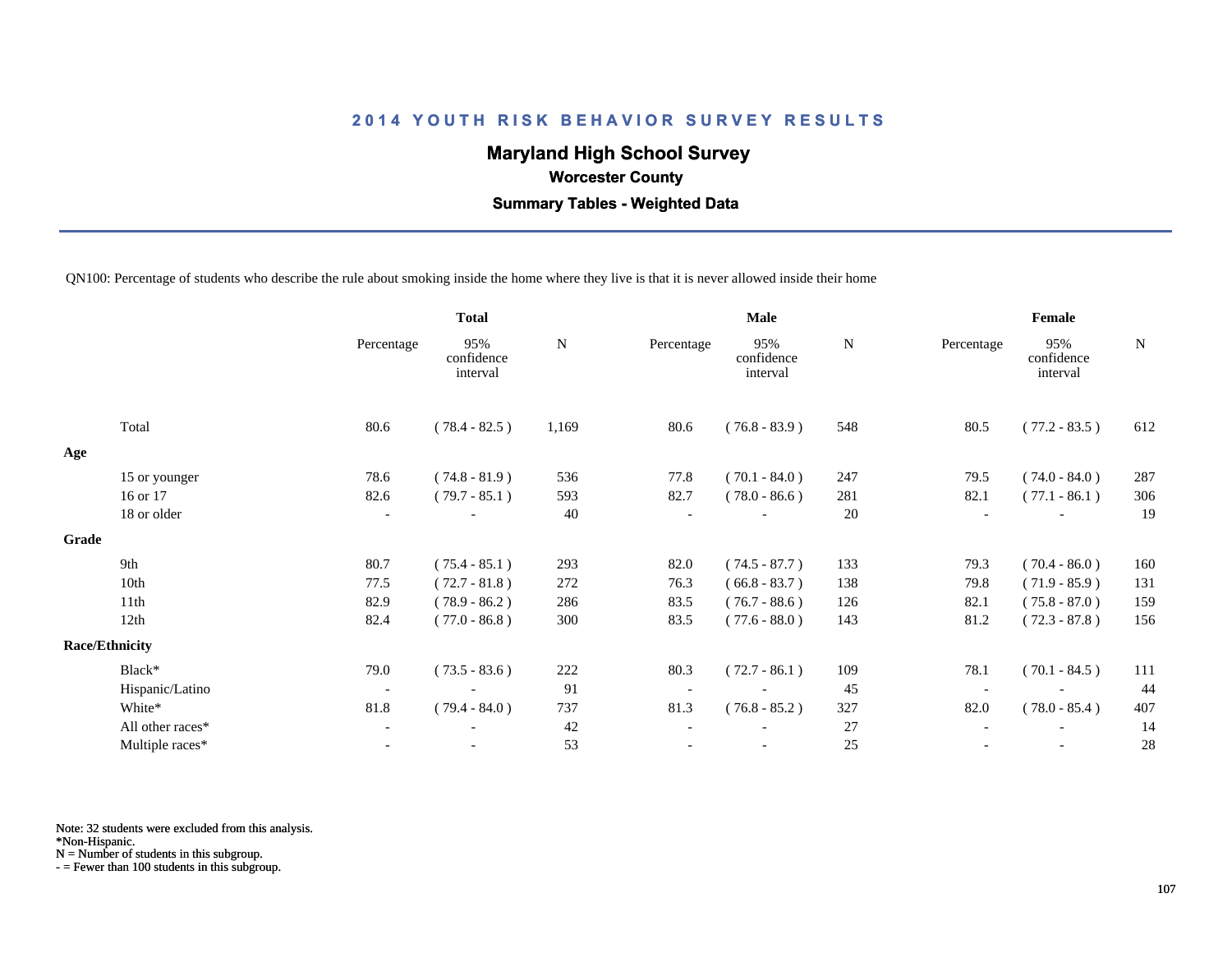# **Maryland High School Survey**

 **Worcester County**

 **Summary Tables - Weighted Data**

QN101: Percentage of students who were in the same room with someone who was smoking cigarettes (on at least one day during the 7 days before the survey)

|       |                       | <b>Total</b>             |                               |           |                          | <b>Male</b>                   |           | Female     |                               |           |
|-------|-----------------------|--------------------------|-------------------------------|-----------|--------------------------|-------------------------------|-----------|------------|-------------------------------|-----------|
|       |                       | Percentage               | 95%<br>confidence<br>interval | ${\bf N}$ | Percentage               | 95%<br>confidence<br>interval | ${\bf N}$ | Percentage | 95%<br>confidence<br>interval | ${\bf N}$ |
|       | Total                 | 38.2                     | $(35.5 - 40.9)$               | 1,190     | 35.6                     | $(31.7 - 39.7)$               | 560       | 40.4       | $(36.4 - 44.5)$               | 620       |
| Age   |                       |                          |                               |           |                          |                               |           |            |                               |           |
|       | 15 or younger         | 37.3                     | $(32.5 - 42.3)$               | 549       | 36.1                     | $(29.1 - 43.7)$               | 255       | 38.2       | $(32.1 - 44.7)$               | 292       |
|       | 16 or 17              | 38.0                     | $(34.5 - 41.6)$               | 600       | 34.8                     | $(29.8 - 40.3)$               | 284       | 41.0       | $(35.4 - 46.8)$               | 309       |
|       | 18 or older           | $\overline{\phantom{a}}$ |                               | 41        | $\overline{\phantom{a}}$ |                               | 21        |            |                               | 19        |
| Grade |                       |                          |                               |           |                          |                               |           |            |                               |           |
|       | 9th                   | 34.1                     | $(27.8 - 41.0)$               | 302       | 29.5                     | $(22.4 - 37.7)$               | 137       | 38.8       | $(29.7 - 48.8)$               | 165       |
|       | 10th                  | 37.9                     | $(32.4 - 43.7)$               | 277       | 39.1                     | $(30.8 - 48.0)$               | 142       | 34.9       | $(26.8 - 44.0)$               | 131       |
|       | 11th                  | 37.8                     | $(32.6 - 43.4)$               | 288       | 36.4                     | $(28.9 - 44.6)$               | 126       | 39.6       | $(31.7 - 48.0)$               | 161       |
|       | 12th                  | 41.2                     | $(35.8 - 46.8)$               | 304       | 36.6                     | $(29.1 - 44.8)$               | 146       | 46.0       | $(37.8 - 54.4)$               | 157       |
|       | <b>Race/Ethnicity</b> |                          |                               |           |                          |                               |           |            |                               |           |
|       | Black*                | 35.1                     | $(29.9 - 40.8)$               | 228       | 33.9                     | $(26.5 - 42.1)$               | 113       | 35.3       | $(26.3 - 45.4)$               | 113       |
|       | Hispanic/Latino       | $\overline{\phantom{a}}$ |                               | 95        | $\overline{\phantom{a}}$ |                               | 48        |            |                               | 45        |
|       | White*                | 38.7                     | $(35.3 - 42.1)$               | 743       | 36.8                     | $(31.6 - 42.4)$               | 330       | 40.7       | $(36.2 - 45.4)$               | 410       |
|       | All other races*      | $\overline{\phantom{a}}$ |                               | 43        | $\overline{\phantom{a}}$ |                               | 28        |            |                               | 14        |
|       | Multiple races*       | $\overline{\phantom{a}}$ |                               | 53        |                          |                               | $25\,$    |            | $\overline{\phantom{a}}$      | 28        |
|       |                       |                          |                               |           |                          |                               |           |            |                               |           |

Note: 11 students were excluded from this analysis.

\*Non-Hispanic.

N = Number of students in this subgroup.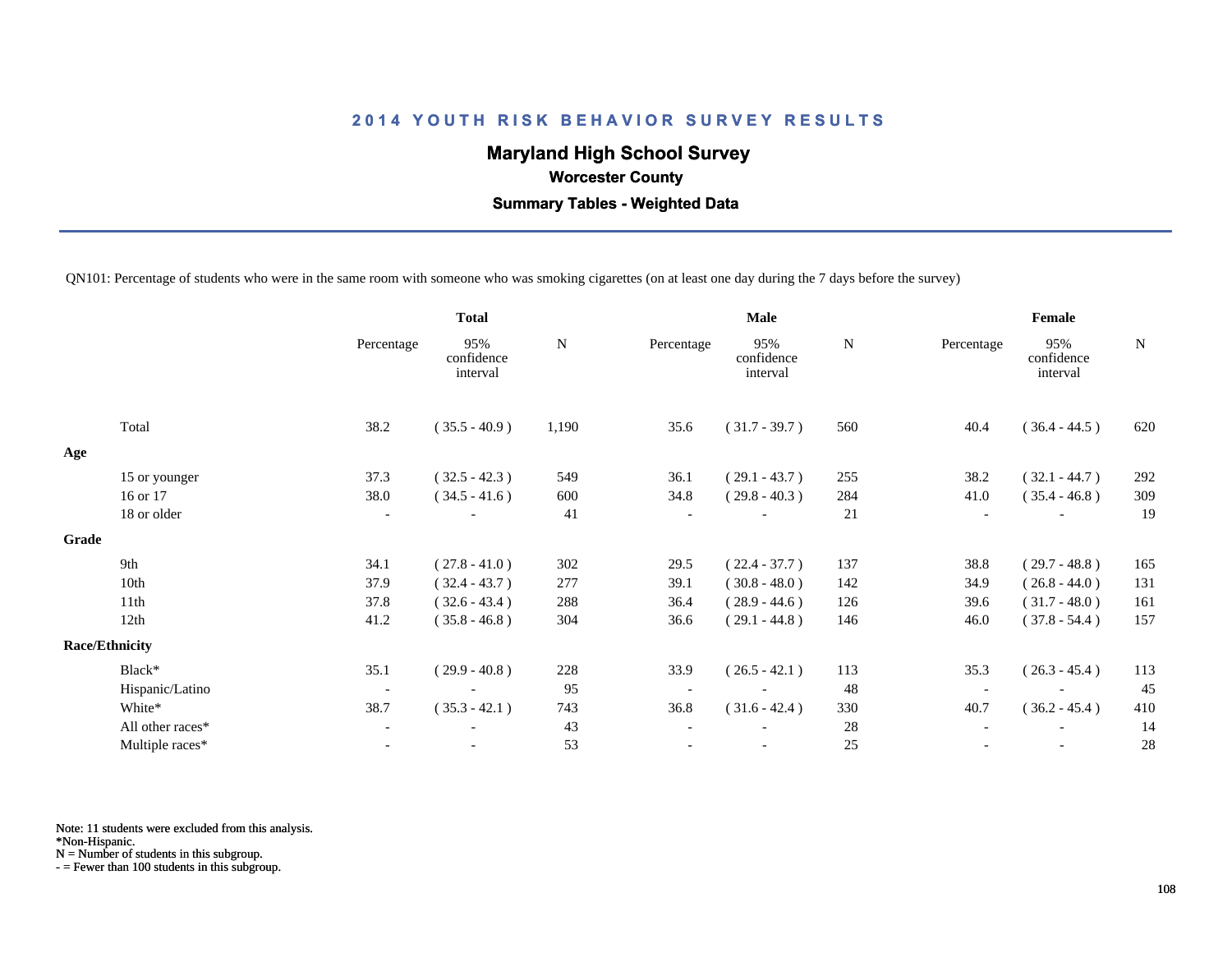# **Maryland High School Survey**

 **Worcester County**

 **Summary Tables - Weighted Data**

QN102: Percentage of students who usually use a kind of flavoring other than tobacco flavor with an electronic vapor product (among students who have ever used an electronic vapor product)

|       |                       | <b>Total</b>             |                               | <b>Male</b> |                          |                               | Female         |                          |                               |     |
|-------|-----------------------|--------------------------|-------------------------------|-------------|--------------------------|-------------------------------|----------------|--------------------------|-------------------------------|-----|
|       |                       | Percentage               | 95%<br>confidence<br>interval | N           | Percentage               | 95%<br>confidence<br>interval | N              | Percentage               | 95%<br>confidence<br>interval | N   |
|       | Total                 | 93.8                     | $(90.8 - 95.8)$               | 476         | 94.8                     | $(89.9 - 97.4)$               | 229            | 93.2                     | $(88.7 - 96.0)$               | 240 |
| Age   |                       |                          |                               |             |                          |                               |                |                          |                               |     |
|       | 15 or younger         | 91.4                     | $(85.4 - 95.1)$               | 196         |                          |                               | 98             |                          |                               | 96  |
|       | 16 or 17              | 95.9                     | $(92.7 - 97.8)$               | 263         | 97.6                     | $(92.9 - 99.2)$               | 125            | 94.9                     | $(89.2 - 97.7)$               | 133 |
|       | 18 or older           | $\overline{\phantom{a}}$ |                               | 17          |                          |                               | 6              | $\overline{\phantom{a}}$ |                               | 11  |
| Grade |                       |                          |                               |             |                          |                               |                |                          |                               |     |
|       | 9th                   | $\overline{\phantom{a}}$ |                               | 94          | $\overline{\phantom{a}}$ | $\overline{\phantom{0}}$      | 45             | $\overline{\phantom{a}}$ | $-$                           | 49  |
|       | 10th                  | 96.3                     | $(92.0 - 98.4)$               | 114         |                          | $\overline{\phantom{a}}$      | 65             |                          | $\overline{\phantom{a}}$      | 46  |
|       | 11th                  | 94.9                     | $(89.8 - 97.5)$               | 124         |                          | $\overline{\phantom{a}}$      | 54             | $\overline{\phantom{a}}$ | $\overline{\phantom{a}}$      | 70  |
|       | 12th                  | 97.5                     | $(92.8 - 99.1)$               | 131         |                          |                               | 59             |                          |                               | 72  |
|       | <b>Race/Ethnicity</b> |                          |                               |             |                          |                               |                |                          |                               |     |
|       | Black*                | $\overline{\phantom{a}}$ |                               | 73          |                          |                               | 45             |                          | $\overline{\phantom{a}}$      | 27  |
|       | Hispanic/Latino       |                          |                               | 50          |                          |                               | 24             |                          |                               | 24  |
|       | White*                | 95.3                     | $(92.0 - 97.3)$               | 306         | 96.2                     | $(90.0 - 98.6)$               | 137            | 95.0                     | $(89.7 - 97.7)$               | 168 |
|       | All other races*      | $\overline{\phantom{a}}$ |                               | 13          | $\overline{\phantom{0}}$ |                               | $\overline{7}$ |                          |                               | 5   |
|       | Multiple races*       | $\qquad \qquad -$        |                               | 24          |                          |                               | $10\,$         |                          |                               | 14  |
|       |                       |                          |                               |             |                          |                               |                |                          |                               |     |

Note: 725 students were excluded from this analysis.

\*Non-Hispanic.

N = Number of students in this subgroup.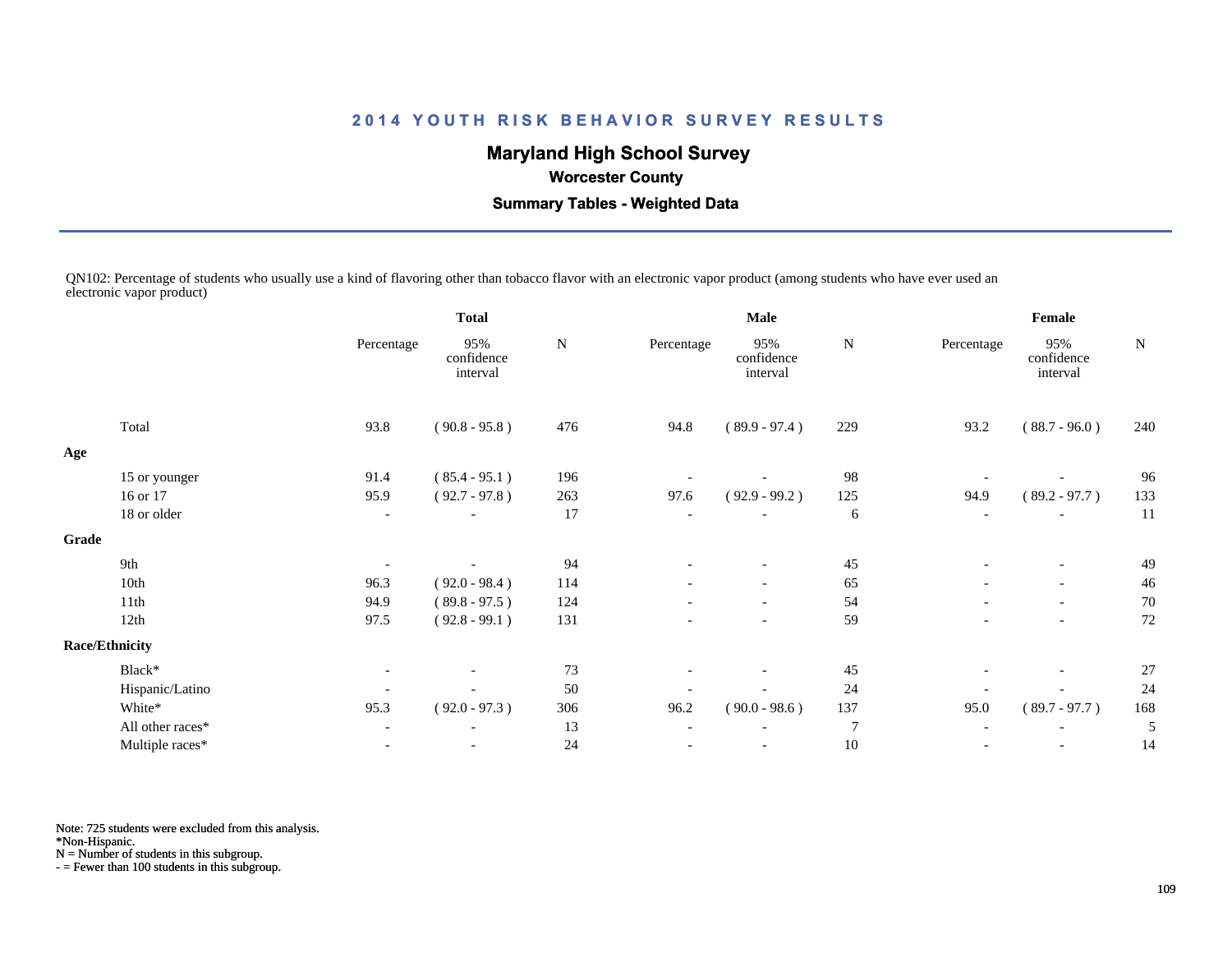# **Maryland High School Survey**

 **Worcester County**

 **Summary Tables - Weighted Data**

QN103: Percentage of students who currently took a prescription drug without a doctor's prescription (such as OxyContin, Percocet, Vicodin, codeine, Adderall, Ritalin, or Xanax, one or more times during the 30 days before the survey)

|       |                       |                          | <b>Total</b>                  |       |                          | <b>Male</b>                   |     |                          | Female                        |     |  |
|-------|-----------------------|--------------------------|-------------------------------|-------|--------------------------|-------------------------------|-----|--------------------------|-------------------------------|-----|--|
|       |                       | Percentage               | 95%<br>confidence<br>interval | N     | Percentage               | 95%<br>confidence<br>interval | N   | Percentage               | 95%<br>confidence<br>interval | N   |  |
|       | Total                 | 10.8                     | $(9.2 - 12.8)$                | 1,181 | 12.3                     | $(9.7 - 15.4)$                | 554 | 9.1                      | $(7.1 - 11.6)$                | 618 |  |
| Age   |                       |                          |                               |       |                          |                               |     |                          |                               |     |  |
|       | 15 or younger         | 10.7                     | $(8.0 - 14.0)$                | 545   | 13.2                     | $(9.0 - 18.9)$                | 253 | 8.1                      | $(5.4 - 12.0)$                | 291 |  |
|       | 16 or 17              | 10.3                     | $(8.0 - 13.2)$                | 595   | 11.3                     | $(8.1 - 15.5)$                | 280 | 9.1                      | $(6.5 - 12.5)$                | 308 |  |
|       | 18 or older           | $\overline{\phantom{a}}$ |                               | 41    | $\overline{\phantom{a}}$ |                               | 21  |                          |                               | 19  |  |
| Grade |                       |                          |                               |       |                          |                               |     |                          |                               |     |  |
|       | 9th                   | 7.9                      | $(4.8 - 12.8)$                | 300   | 7.6                      | $(4.2 - 13.6)$                | 136 | 8.3                      | $(4.3 - 15.3)$                | 164 |  |
|       | 10th                  | 10.8                     | $(7.8 - 14.9)$                | 275   | 13.7                     | $(9.5 - 19.3)$                | 140 | 6.4                      | $(3.4 - 11.6)$                | 132 |  |
|       | 11th                  | 11.7                     | $(8.2 - 16.5)$                | 286   | 11.9                     | $(7.3 - 18.9)$                | 125 | 11.7                     | $(7.4 - 17.8)$                | 160 |  |
|       | 12th                  | 10.4                     | $(7.6 - 14.2)$                | 301   | 12.8                     | $(8.2 - 19.5)$                | 144 | 8.2                      | $(4.9 - 13.5)$                | 156 |  |
|       | <b>Race/Ethnicity</b> |                          |                               |       |                          |                               |     |                          |                               |     |  |
|       | Black*                | $10.2\,$                 | $(7.1 - 14.5)$                | 226   | 12.9                     | $(8.6 - 19.1)$                | 112 | 6.0                      | $(2.9 - 12.2)$                | 112 |  |
|       | Hispanic/Latino       | $\overline{\phantom{a}}$ |                               | 93    | $\overline{\phantom{a}}$ |                               | 46  | $\overline{\phantom{a}}$ |                               | 45  |  |
|       | White*                | 9.1                      | $(7.3 - 11.3)$                | 742   | 9.7                      | $(6.9 - 13.4)$                | 330 | 8.6                      | $(6.3 - 11.6)$                | 409 |  |
|       | All other races*      | $\overline{\phantom{a}}$ |                               | 40    |                          |                               | 26  | $\overline{\phantom{a}}$ |                               | 14  |  |
|       | Multiple races*       | $\overline{\phantom{a}}$ |                               | 52    |                          | $\overline{\phantom{a}}$      | 24  |                          | $\overline{\phantom{a}}$      | 28  |  |

Note: 20 students were excluded from this analysis.

\*Non-Hispanic.

N = Number of students in this subgroup.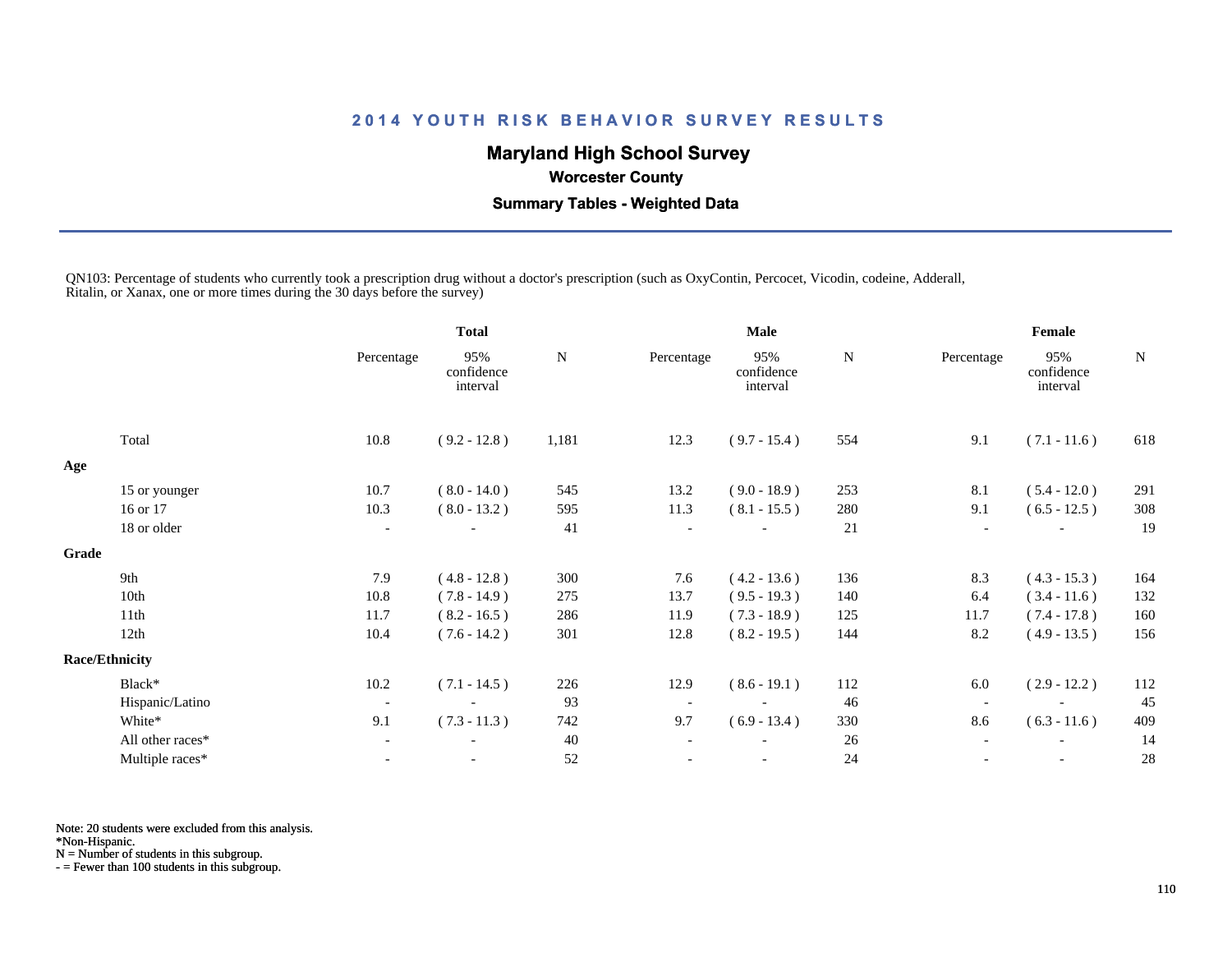# **Maryland High School Survey**

 **Worcester County**

 **Summary Tables - Weighted Data**

QN104: Percentage of students who participate in any extracurricular activities at school (such as sports, band, drama, clubs, or student government)

|       |                       | <b>Total</b>             |                               |           | <b>Male</b> |                               |             | Female     |                               |             |
|-------|-----------------------|--------------------------|-------------------------------|-----------|-------------|-------------------------------|-------------|------------|-------------------------------|-------------|
|       |                       | Percentage               | 95%<br>confidence<br>interval | ${\bf N}$ | Percentage  | 95%<br>confidence<br>interval | $\mathbf N$ | Percentage | 95%<br>confidence<br>interval | $\mathbf N$ |
|       | Total                 | 69.8                     | $(66.1 - 73.3)$               | 1,131     | 64.9        | $(59.8 - 69.7)$               | 525         | 74.8       | $(71.2 - 78.2)$               | 597         |
| Age   |                       |                          |                               |           |             |                               |             |            |                               |             |
|       | 15 or younger         | 68.0                     | $(63.3 - 72.4)$               | 521       | 61.2        | $(54.3 - 67.7)$               | 238         | 74.6       | $(69.4 - 79.1)$               | 281         |
|       | 16 or 17              | 72.5                     | $(67.5 - 77.1)$               | 572       | 68.3        | $(61.2 - 74.7)$               | 267         | 76.8       | $(71.6 - 81.4)$               | 299         |
|       | 18 or older           | $\overline{\phantom{a}}$ |                               | 38        |             |                               | 20          |            |                               | 17          |
| Grade |                       |                          |                               |           |             |                               |             |            |                               |             |
|       | 9th                   | 69.6                     | $(63.0 - 75.6)$               | 285       | 65.4        | $(55.7 - 74.0)$               | 125         | 73.8       | $(66.1 - 80.2)$               | 160         |
|       | 10th                  | 66.3                     | $(59.0 - 72.8)$               | 265       | 59.6        | $(50.0 - 68.5)$               | 136         | 75.3       | $(66.7 - 82.3)$               | 125         |
|       | 11th                  | 71.7                     | $(64.6 - 77.9)$               | 272       | 67.9        | $(56.9 - 77.2)$               | 117         | 74.9       | $(66.4 - 81.8)$               | 154         |
|       | 12th                  | 73.4                     | $(67.1 - 79.0)$               | 293       | 69.9        | $(59.4 - 78.7)$               | 139         | 76.7       | $(70.6 - 81.7)$               | 153         |
|       | <b>Race/Ethnicity</b> |                          |                               |           |             |                               |             |            |                               |             |
|       | Black*                | 68.0                     | $(61.2 - 74.1)$               | 213       | 68.8        | $(58.8 - 77.4)$               | 105         | 67.5       | $(58.4 - 75.5)$               | 106         |
|       | Hispanic/Latino       | $\overline{\phantom{a}}$ |                               | -86       |             |                               | 42          |            |                               | 43          |
|       | White*                | 71.0                     | $(66.6 - 75.1)$               | 721       | 64.5        | $(57.9 - 70.5)$               | 319         | 76.9       | $(72.6 - 80.8)$               | 399         |
|       | All other races*      | $\overline{\phantom{a}}$ |                               | 37        |             |                               | 23          |            |                               | 13          |
|       | Multiple races*       | $\overline{\phantom{a}}$ |                               | 49        |             | $\overline{\phantom{a}}$      | 23          |            | $\overline{\phantom{a}}$      | 26          |
|       |                       |                          |                               |           |             |                               |             |            |                               |             |

Note: 70 students were excluded from this analysis.

\*Non-Hispanic.

N = Number of students in this subgroup.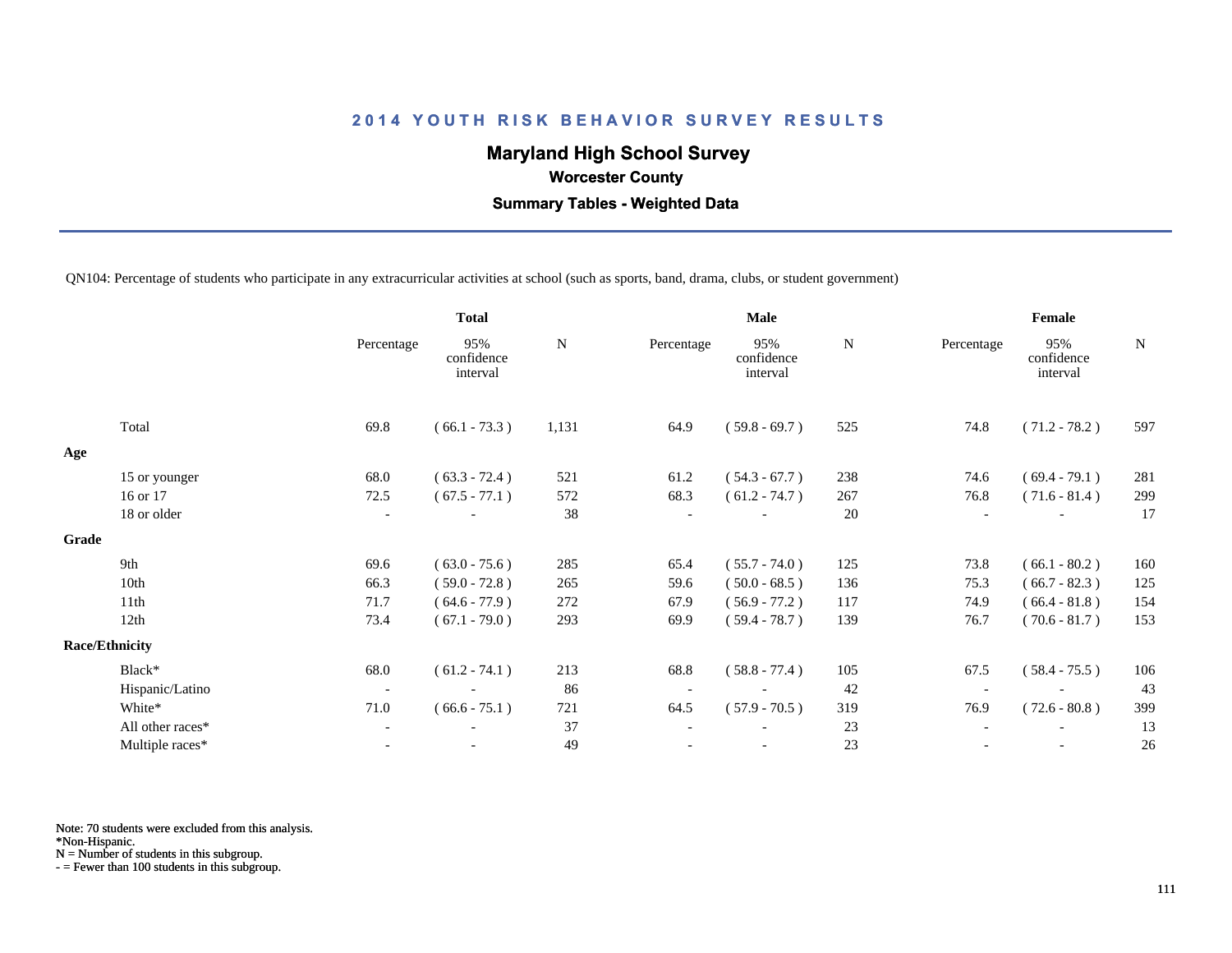# **Maryland High School Survey**

 **Worcester County**

 **Summary Tables - Weighted Data**

QN105: Percentage of students who were taught in any of their classes about the dangers of tobacco use (during the last school year)

|       |                       |                          | <b>Total</b>                  |       | Male       |                               |     | Female                   |                               |     |
|-------|-----------------------|--------------------------|-------------------------------|-------|------------|-------------------------------|-----|--------------------------|-------------------------------|-----|
|       |                       | Percentage               | 95%<br>confidence<br>interval | N     | Percentage | 95%<br>confidence<br>interval | N   | Percentage               | 95%<br>confidence<br>interval | N   |
|       | Total                 | 59.5                     | $(56.1 - 62.8)$               | 1,141 | 61.9       | $(57.5 - 66.1)$               | 531 | 57.1                     | $(52.3 - 61.7)$               | 600 |
| Age   |                       |                          |                               |       |            |                               |     |                          |                               |     |
|       | 15 or younger         | 67.8                     | $(63.0 - 72.2)$               | 523   | 69.2       | $(63.6 - 74.3)$               | 241 | 66.2                     | $(58.5 - 73.0)$               | 280 |
|       | 16 or 17              | 53.2                     | $(48.7 - 57.6)$               | 583   | 56.5       | $(50.1 - 62.7)$               | 271 | 50.0                     | $(44.0 - 56.0)$               | 305 |
|       | 18 or older           | $\overline{\phantom{a}}$ |                               | 35    |            |                               | 19  |                          |                               | 15  |
| Grade |                       |                          |                               |       |            |                               |     |                          |                               |     |
|       | 9th                   | 73.5                     | $(68.3 - 78.1)$               | 287   | 72.4       | $(64.2 - 79.4)$               | 127 | 74.5                     | $(66.7 - 81.1)$               | 160 |
|       | 10th                  | 64.9                     | $(57.8 - 71.4)$               | 265   | 70.7       | $(62.4 - 77.8)$               | 136 | 57.9                     | $(47.4 - 67.8)$               | 125 |
|       | 11th                  | 53.2                     | $(46.8 - 59.5)$               | 277   | 55.3       | $(44.7 - 65.5)$               | 119 | 51.7                     | $(44.5 - 58.9)$               | 157 |
|       | 12th                  | 48.9                     | $(42.7 - 55.2)$               | 295   | 51.6       | $(44.0 - 59.1)$               | 141 | 46.0                     | $(37.2 - 55.1)$               | 153 |
|       | <b>Race/Ethnicity</b> |                          |                               |       |            |                               |     |                          |                               |     |
|       | Black*                | 62.3                     | $(55.8 - 68.4)$               | 213   | 70.9       | $(62.8 - 77.8)$               | 104 | 52.3                     | $(41.9 - 62.5)$               | 107 |
|       | Hispanic/Latino       | $\overline{\phantom{a}}$ |                               | 88    |            |                               | 44  | $\overline{\phantom{a}}$ |                               | 42  |
|       | White*                | 60.2                     | $(55.9 - 64.4)$               | 726   | 61.1       | $(54.9 - 67.0)$               | 322 | 59.4                     | $(54.1 - 64.5)$               | 401 |
|       | All other races*      | $\overline{\phantom{a}}$ |                               | 40    |            |                               | 25  |                          |                               | 14  |
|       | Multiple races*       | $\blacksquare$           |                               | 50    |            | $\overline{\phantom{a}}$      | 23  |                          |                               | 27  |

Note: 60 students were excluded from this analysis.

\*Non-Hispanic.

N = Number of students in this subgroup.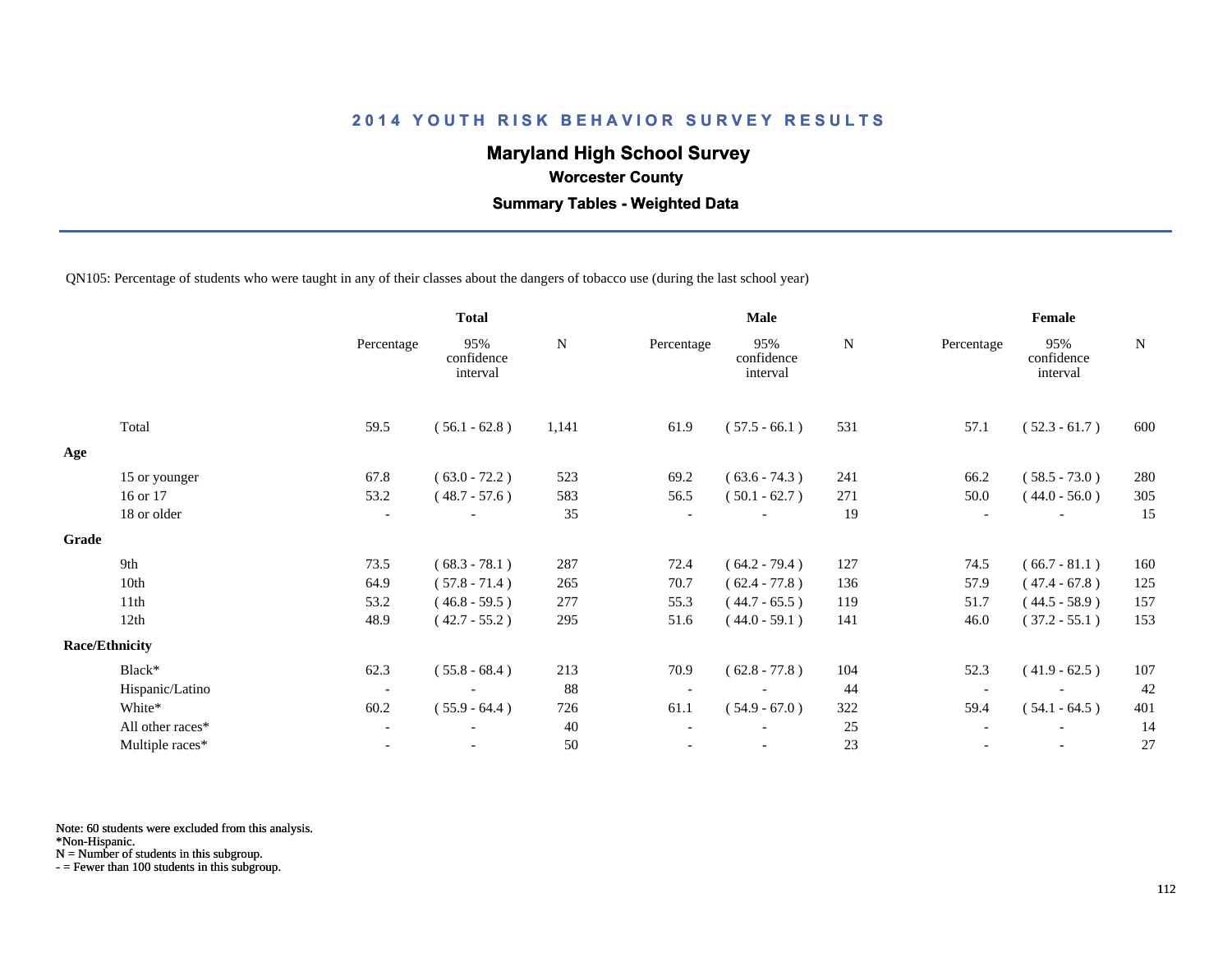# **Maryland High School Survey**

 **Worcester County**

 **Summary Tables - Weighted Data**

QN106: Percentage of students who say definitely yes or probably yes that young people who smoke have more friends

|       |                       | <b>Total</b>             |                               |       |            | Male                          |     | Female                   |                               |     |  |
|-------|-----------------------|--------------------------|-------------------------------|-------|------------|-------------------------------|-----|--------------------------|-------------------------------|-----|--|
|       |                       | Percentage               | 95%<br>confidence<br>interval | N     | Percentage | 95%<br>confidence<br>interval | N   | Percentage               | 95%<br>confidence<br>interval | N   |  |
|       | Total                 | 31.4                     | $(28.1 - 35.0)$               | 1,134 | 33.1       | $(28.3 - 38.3)$               | 531 | 30.2                     | $(26.7 - 33.9)$               | 593 |  |
| Age   |                       |                          |                               |       |            |                               |     |                          |                               |     |  |
|       | 15 or younger         | 33.0                     | $(28.5 - 37.7)$               | 519   | 33.1       | $(27.1 - 39.6)$               | 241 | 32.8                     | $(27.7 - 38.3)$               | 276 |  |
|       | 16 or 17              | 29.9                     | $(25.1 - 35.2)$               | 576   | 32.9       | $(26.3 - 40.4)$               | 269 | 27.5                     | $(22.8 - 32.9)$               | 300 |  |
|       | 18 or older           | $\overline{\phantom{a}}$ |                               | 39    |            |                               | 21  | $\overline{\phantom{a}}$ |                               | 17  |  |
| Grade |                       |                          |                               |       |            |                               |     |                          |                               |     |  |
|       | 9th                   | 30.1                     | $(25.2 - 35.6)$               | 285   | 27.3       | $(20.6 - 35.1)$               | 128 | 33.0                     | $(27.0 - 39.7)$               | 157 |  |
|       | 10th                  | 36.4                     | $(30.1 - 43.1)$               | 261   | 40.3       | $(32.2 - 49.0)$               | 134 | 32.3                     | $(24.0 - 41.9)$               | 123 |  |
|       | 11th                  | 30.6                     | $(24.8 - 37.0)$               | 278   | 32.8       | $(25.4 - 41.2)$               | 120 | 28.8                     | $(21.4 - 37.5)$               | 157 |  |
|       | 12th                  | 28.0                     | $(22.0 - 34.8)$               | 291   | 30.7       | $(21.4 - 41.9)$               | 140 | 25.4                     | $(19.1 - 32.9)$               | 150 |  |
|       | <b>Race/Ethnicity</b> |                          |                               |       |            |                               |     |                          |                               |     |  |
|       | Black*                | 50.0                     | $(42.1 - 57.9)$               | 214   | 48.4       | $(38.0 - 59.0)$               | 105 | 53.1                     | $(43.6 - 62.3)$               | 107 |  |
|       | Hispanic/Latino       | $\overline{\phantom{a}}$ | $\blacksquare$                | 87    |            | $\blacksquare$                | 43  |                          |                               | 42  |  |
|       | White*                | 26.1                     | $(22.4 - 30.1)$               | 720   | 28.5       | $(22.9 - 34.8)$               | 321 | 24.0                     | $(20.3 - 28.2)$               | 396 |  |
|       | All other races*      | $\overline{\phantom{a}}$ |                               | 39    |            | $\overline{\phantom{a}}$      | 25  |                          | $\overline{\phantom{a}}$      | 13  |  |
|       | Multiple races*       |                          |                               | 50    |            |                               | 23  |                          |                               | 27  |  |
|       |                       |                          |                               |       |            |                               |     |                          |                               |     |  |

Note: 67 students were excluded from this analysis.

\*Non-Hispanic.

N = Number of students in this subgroup.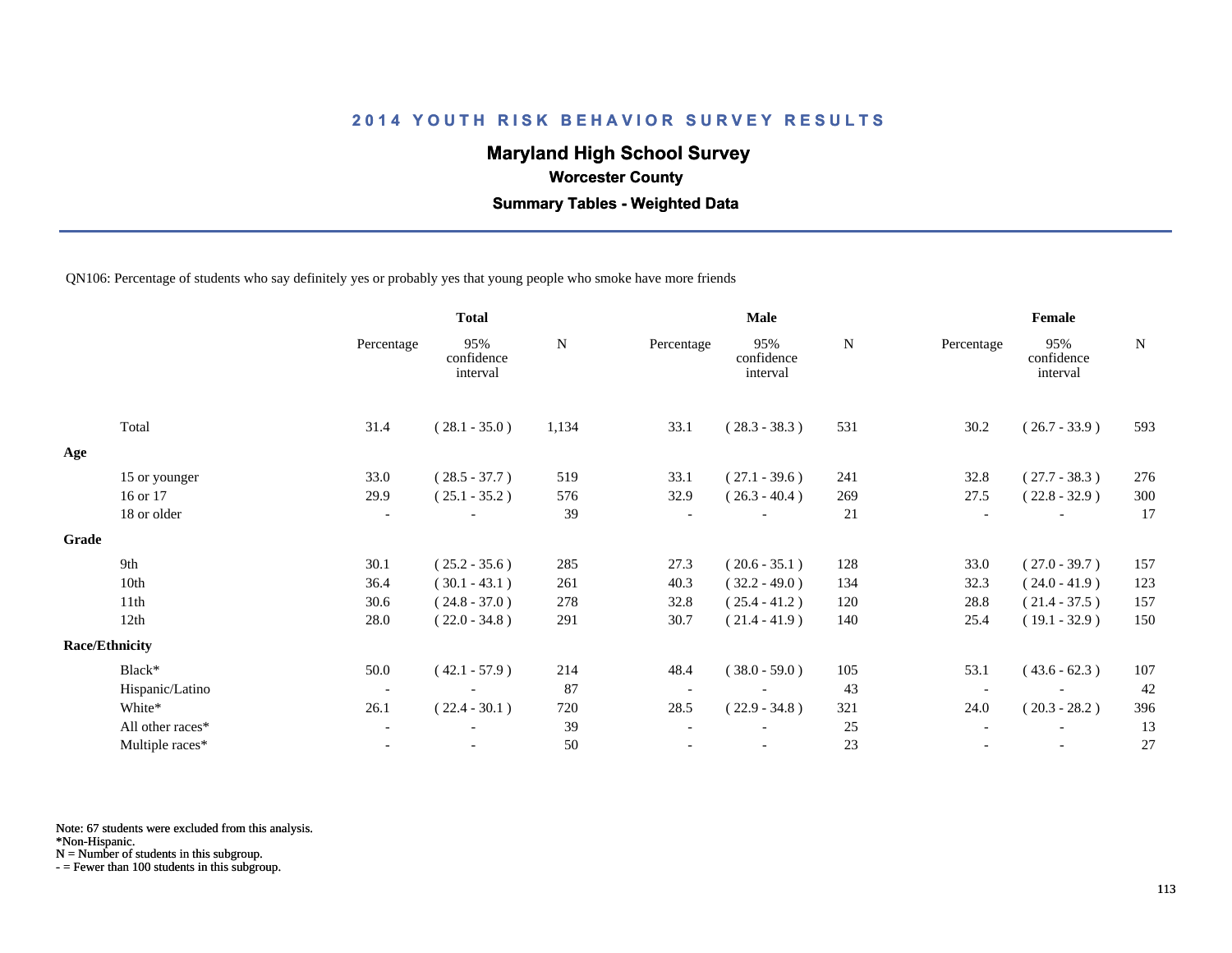# **Maryland High School Survey**

 **Worcester County**

 **Summary Tables - Weighted Data**

QN107: Percentage of students who say definitely yes or probably yes that smoking makes young people look cool or fit in

|       |                       | <b>Total</b>             |                               |           | <b>Male</b> |                               |           | Female     |                               |             |  |
|-------|-----------------------|--------------------------|-------------------------------|-----------|-------------|-------------------------------|-----------|------------|-------------------------------|-------------|--|
|       |                       | Percentage               | 95%<br>confidence<br>interval | ${\bf N}$ | Percentage  | 95%<br>confidence<br>interval | ${\bf N}$ | Percentage | 95%<br>confidence<br>interval | $\mathbf N$ |  |
|       | Total                 | 17.0                     | $(14.1 - 20.4)$               | 1,137     | 20.6        | $(16.9 - 25.0)$               | 530       | 13.6       | $(10.5 - 17.3)$               | 598         |  |
| Age   |                       |                          |                               |           |             |                               |           |            |                               |             |  |
|       | 15 or younger         | 18.4                     | $(13.8 - 24.1)$               | 523       | 21.6        | $(16.1 - 28.4)$               | 241       | 15.3       | $(10.4 - 21.8)$               | 280         |  |
|       | 16 or 17              | 15.4                     | $(12.2 - 19.3)$               | 574       | 19.4        | $(14.8 - 24.9)$               | 268       | 11.7       | $(8.3 - 16.1)$                | 300         |  |
|       | 18 or older           | $\overline{\phantom{a}}$ |                               | 40        |             |                               | 21        |            |                               | 18          |  |
| Grade |                       |                          |                               |           |             |                               |           |            |                               |             |  |
|       | 9th                   | 20.6                     | $(14.6 - 28.2)$               | 288       | 21.8        | $(15.0 - 30.6)$               | 128       | 19.3       | $(12.4 - 28.7)$               | 160         |  |
|       | 10th                  | 15.0                     | $(9.8 - 22.1)$                | 261       | 19.4        | $(13.0 - 28.0)$               | 133       | 10.2       | $(5.0 - 19.7)$                | 125         |  |
|       | 11th                  | 17.7                     | $(13.6 - 22.8)$               | 274       | 20.1        | $(13.8 - 28.3)$               | 118       | 15.8       | $(11.1 - 21.9)$               | 155         |  |
|       | 12th                  | 13.7                     | $(10.0 - 18.3)$               | 294       | 20.5        | $(14.4 - 28.2)$               | 142       | 6.9        | $(3.3 - 13.9)$                | 151         |  |
|       | <b>Race/Ethnicity</b> |                          |                               |           |             |                               |           |            |                               |             |  |
|       | Black*                | 23.9                     | $(17.9 - 31.2)$               | 214       | 29.4        | $(20.6 - 40.2)$               | 106       | 17.6       | $(11.0 - 27.0)$               | 106         |  |
|       | Hispanic/Latino       | $\overline{\phantom{a}}$ |                               | 91        |             |                               | 45        |            |                               | 44          |  |
|       | White*                | 14.1                     | $(11.1 - 17.8)$               | 719       | 18.3        | $(13.9 - 23.6)$               | 318       | 10.4       | $(7.4 - 14.5)$                | 398         |  |
|       | All other races*      | $\overline{\phantom{a}}$ |                               | 40        |             |                               | 25        |            |                               | 14          |  |
|       | Multiple races*       | $\overline{\phantom{a}}$ |                               | 50        |             | $\overline{\phantom{a}}$      | 23        |            | $\overline{\phantom{a}}$      | 27          |  |
|       |                       |                          |                               |           |             |                               |           |            |                               |             |  |

Note: 64 students were excluded from this analysis.

\*Non-Hispanic.

N = Number of students in this subgroup.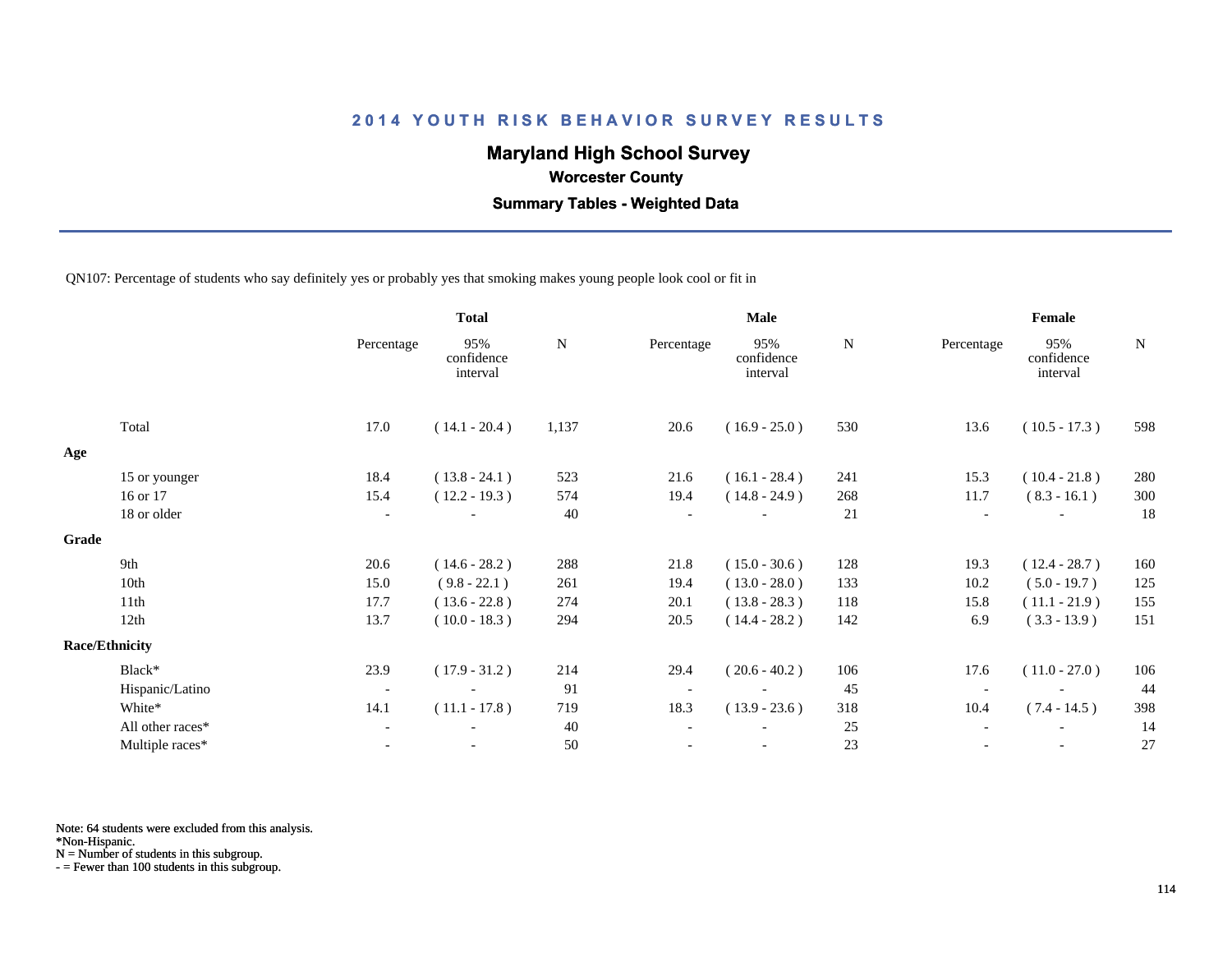# **Maryland High School Survey**

 **Worcester County**

 **Summary Tables - Weighted Data**

QN108: Percentage of students who somewhat or strongly disapprove of someone their age having one or two drinks of an alcoholic beverage nearly every day

|       |                       | <b>Total</b>             |                               |       |            | <b>Male</b>                   |             | Female     |                               |     |  |
|-------|-----------------------|--------------------------|-------------------------------|-------|------------|-------------------------------|-------------|------------|-------------------------------|-----|--|
|       |                       | Percentage               | 95%<br>confidence<br>interval | N     | Percentage | 95%<br>confidence<br>interval | $\mathbf N$ | Percentage | 95%<br>confidence<br>interval | N   |  |
|       | Total                 | 57.5                     | $(53.8 - 61.1)$               | 1,150 | 51.5       | $(46.5 - 56.4)$               | 540         | 64.2       | $(59.9 - 68.2)$               | 601 |  |
| Age   |                       |                          |                               |       |            |                               |             |            |                               |     |  |
|       | 15 or younger         | 60.1                     | $(55.6 - 64.5)$               | 528   | 55.7       | $(50.1 - 61.2)$               | 247         | 64.9       | $(58.7 - 70.7)$               | 279 |  |
|       | 16 or 17              | 55.8                     | $(50.6 - 60.9)$               | 583   | 47.9       | $(40.6 - 55.2)$               | 272         | 64.5       | $(59.0 - 69.6)$               | 304 |  |
|       | 18 or older           | $\overline{\phantom{a}}$ |                               | 39    |            |                               | 21          |            |                               | 18  |  |
| Grade |                       |                          |                               |       |            |                               |             |            |                               |     |  |
|       | 9th                   | 65.2                     | $(60.0 - 70.2)$               | 291   | 63.3       | $(56.3 - 69.8)$               | 130         | 67.2       | $(59.8 - 73.9)$               | 161 |  |
|       | 10th                  | 56.5                     | $(49.7 - 63.2)$               | 262   | 50.0       | $(41.4 - 58.6)$               | 137         | 64.6       | $(54.7 - 73.5)$               | 122 |  |
|       | 11th                  | 49.5                     | $(42.5 - 56.5)$               | 279   | 39.6       | $(31.0 - 48.9)$               | 120         | 59.0       | $(49.7 - 67.7)$               | 158 |  |
|       | 12th                  | 60.4                     | $(53.3 - 67.1)$               | 298   | 53.0       | $(43.2 - 62.5)$               | 144         | 67.5       | $(58.5 - 75.4)$               | 153 |  |
|       | <b>Race/Ethnicity</b> |                          |                               |       |            |                               |             |            |                               |     |  |
|       | Black*                | 54.7                     | $(46.3 - 62.9)$               | 217   | 50.3       | $(40.2 - 60.3)$               | 108         | 60.8       | $(50.0 - 70.6)$               | 108 |  |
|       | Hispanic/Latino       | $\overline{\phantom{a}}$ |                               | 91    |            |                               | 45          |            |                               | 44  |  |
|       | White*                | 60.2                     | $(56.2 - 64.0)$               | 725   | 52.7       | $(46.8 - 58.6)$               | 324         | 67.5       | $(62.7 - 71.9)$               | 398 |  |
|       | All other races*      | $\overline{\phantom{a}}$ |                               | 40    |            |                               | 25          |            |                               | 14  |  |
|       | Multiple races*       | $\overline{\phantom{a}}$ |                               | 51    |            | $\overline{\phantom{a}}$      | 24          |            | $\overline{\phantom{a}}$      | 27  |  |
|       |                       |                          |                               |       |            |                               |             |            |                               |     |  |

Note: 51 students were excluded from this analysis.

\*Non-Hispanic.

N = Number of students in this subgroup.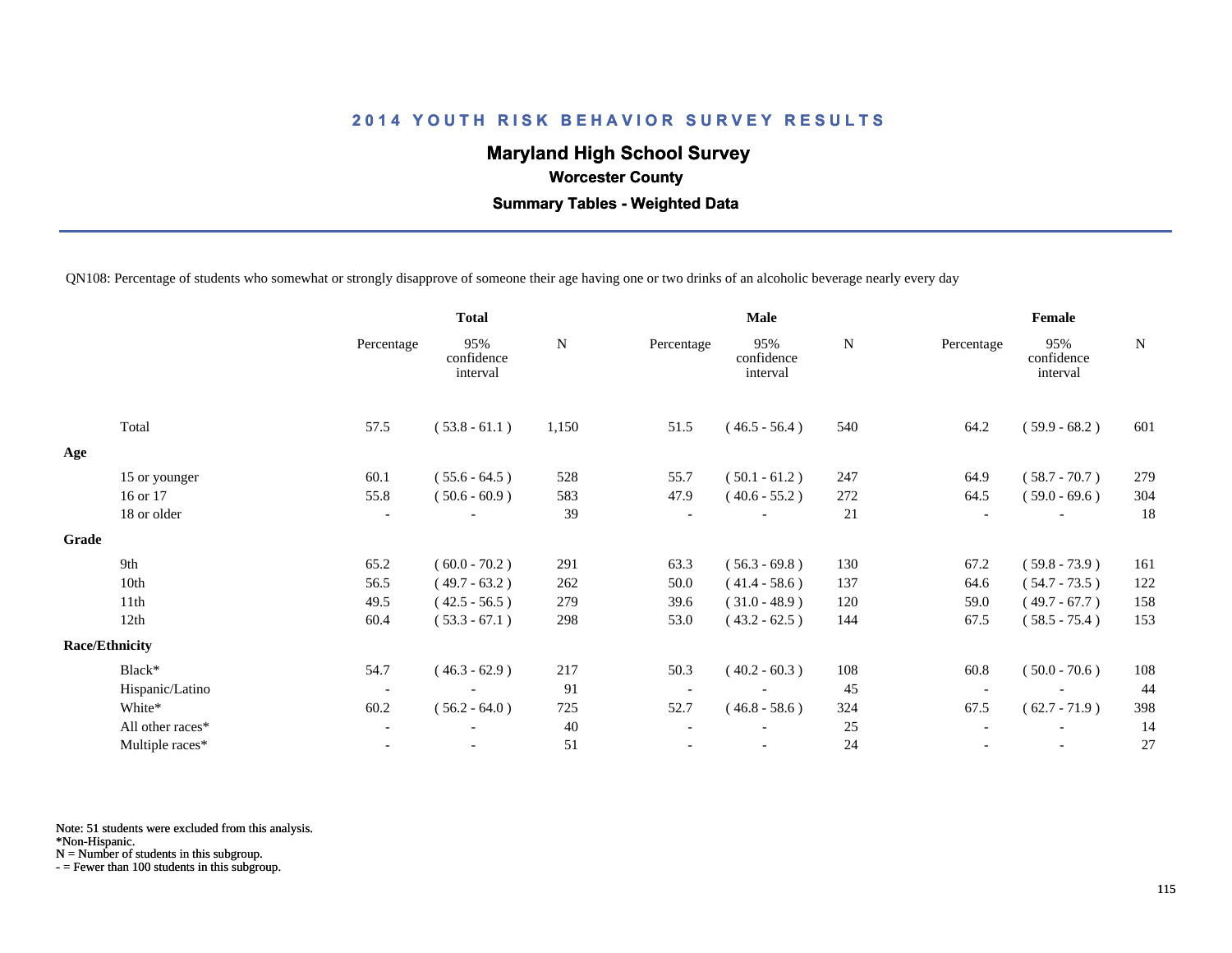# **Maryland High School Survey**

 **Worcester County**

 **Summary Tables - Weighted Data**

QN109: Percentage of students who think people are at moderate or great risk of harming themselves (physically and in other ways) if they have five or more drinks of alcohol once or twice a week (such as beer, wine, or liquor)

|       |                       | <b>Total</b>             |                               | Male  |            |                               | Female |                          |                               |     |
|-------|-----------------------|--------------------------|-------------------------------|-------|------------|-------------------------------|--------|--------------------------|-------------------------------|-----|
|       |                       | Percentage               | 95%<br>confidence<br>interval | N     | Percentage | 95%<br>confidence<br>interval | N      | Percentage               | 95%<br>confidence<br>interval | N   |
|       | Total                 | 73.1                     | $(70.2 - 75.8)$               | 1,129 | 67.1       | $(63.1 - 70.9)$               | 527    | 79.7                     | $(76.5 - 82.5)$               | 593 |
| Age   |                       |                          |                               |       |            |                               |        |                          |                               |     |
|       | 15 or younger         | 74.5                     | $(70.5 - 78.0)$               | 515   | 69.1       | $(62.4 - 75.2)$               | 240    | 80.3                     | $(76.4 - 83.7)$               | 273 |
|       | 16 or 17              | 72.5                     | $(68.4 - 76.3)$               | 575   | 66.0       | $(60.3 - 71.3)$               | 266    | 79.7                     | $(74.9 - 83.8)$               | 302 |
|       | 18 or older           | $\overline{\phantom{a}}$ |                               | 39    |            |                               | 21     | $\overline{\phantom{a}}$ | $\overline{\phantom{a}}$      | 18  |
| Grade |                       |                          |                               |       |            |                               |        |                          |                               |     |
|       | 9th                   | 79.1                     | $(73.3 - 83.9)$               | 284   | 78.1       | $(68.1 - 85.7)$               | 127    | 80.0                     | $(73.9 - 84.9)$               | 157 |
|       | 10th                  | 70.9                     | $(64.7 - 76.4)$               | 256   | 63.6       | $(54.3 - 72.1)$               | 133    | 80.7                     | $(73.7 - 86.3)$               | 120 |
|       | 11th                  | 69.6                     | $(63.9 - 74.7)$               | 274   | 60.4       | $(52.2 - 68.1)$               | 117    | 77.6                     | $(70.7 - 83.2)$               | 156 |
|       | 12th                  | 75.1                     | $(70.3 - 79.4)$               | 295   | 67.9       | $(61.2 - 73.9)$               | 141    | 82.1                     | $(76.2 - 86.7)$               | 153 |
|       | <b>Race/Ethnicity</b> |                          |                               |       |            |                               |        |                          |                               |     |
|       | Black*                | 72.1                     | $(65.1 - 78.1)$               | 210   | 66.6       | $(56.2 - 75.7)$               | 104    | 79.4                     | $(70.9 - 85.9)$               | 105 |
|       | Hispanic/Latino       | $\overline{\phantom{a}}$ |                               | 91    |            |                               | 45     |                          |                               | 44  |
|       | White*                | 75.1                     | $(71.5 - 78.4)$               | 715   | 68.7       | $(63.3 - 73.6)$               | 318    | 81.2                     | $(77.6 - 84.4)$               | 394 |
|       | All other races*      |                          |                               | 38    |            |                               | 24     |                          |                               | 13  |
|       | Multiple races*       |                          |                               | 49    |            |                               | 23     |                          | $\overline{\phantom{a}}$      | 26  |
|       |                       |                          |                               |       |            |                               |        |                          |                               |     |

Note: 72 students were excluded from this analysis.

\*Non-Hispanic.

N = Number of students in this subgroup.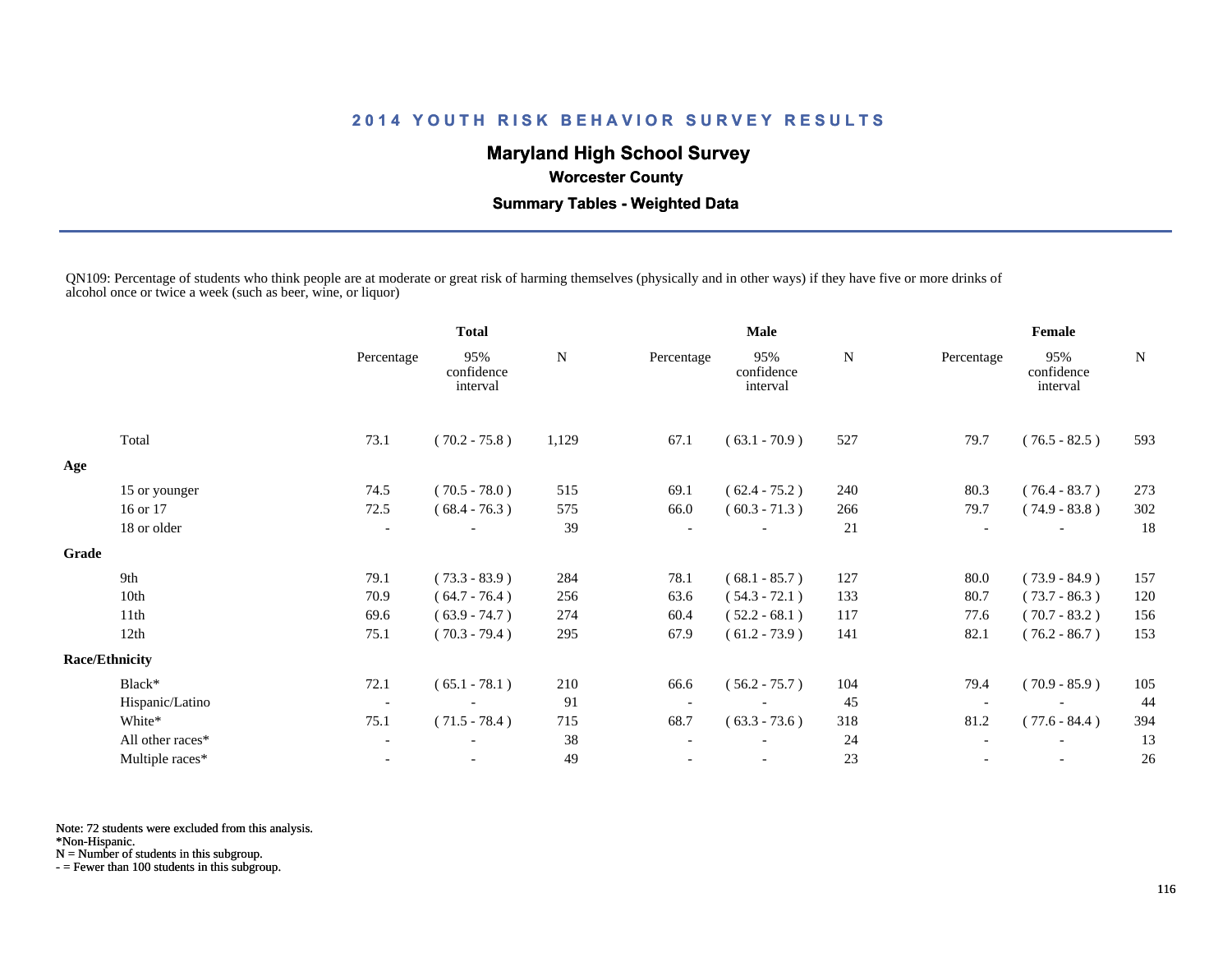# **Maryland High School Survey**

 **Worcester County**

 **Summary Tables - Weighted Data**

QN110: Percentage of students who have an adult outside of school they can talk to about things that are important to them

|                  |                                                 | <b>Total</b>                  |           |            | <b>Male</b>                   |           |            | Female                        |             |  |
|------------------|-------------------------------------------------|-------------------------------|-----------|------------|-------------------------------|-----------|------------|-------------------------------|-------------|--|
|                  | Percentage                                      | 95%<br>confidence<br>interval | ${\bf N}$ | Percentage | 95%<br>confidence<br>interval | ${\bf N}$ | Percentage | 95%<br>confidence<br>interval | $\mathbf N$ |  |
| Total            | 85.8                                            | $(83.6 - 87.8)$               | 1,132     | 85.7       | $(82.6 - 88.3)$               | 529       | 85.9       | $(82.8 - 88.4)$               | 594         |  |
|                  |                                                 |                               |           |            |                               |           |            |                               |             |  |
|                  | 86.5                                            | $(83.3 - 89.1)$               | 518       | 85.6       | $(81.3 - 89.0)$               | 241       | 87.5       | $(82.7 - 91.1)$               | 275         |  |
| 16 or 17         | 85.4                                            | $(81.6 - 88.6)$               | 575       | 85.1       | $(79.6 - 89.3)$               | 268       | 85.5       | $(80.8 - 89.2)$               | 301         |  |
| 18 or older      | $\overline{\phantom{a}}$                        |                               | 39        |            |                               | 20        |            |                               | 18          |  |
|                  |                                                 |                               |           |            |                               |           |            |                               |             |  |
| 9th              | 88.4                                            | $(84.4 - 91.4)$               | 284       | 89.6       | $(84.6 - 93.1)$               | 127       | 87.1       | $(81.0 - 91.5)$               | 157         |  |
| 10th             | 85.1                                            | $(81.1 - 88.4)$               | 261       | 83.4       | $(77.3 - 88.0)$               | 135       | 86.8       | $(79.4 - 91.9)$               | 123         |  |
| 11th             | 84.3                                            | $(78.4 - 88.8)$               | 275       | 82.2       | $(74.3 - 88.1)$               | 118       | 85.9       | $(78.5 - 91.1)$               | 156         |  |
| 12th             | 86.8                                            | $(81.9 - 90.5)$               | 293       | 89.9       | $(83.1 - 94.1)$               | 141       | 83.7       | $(77.8 - 88.3)$               | 151         |  |
|                  |                                                 |                               |           |            |                               |           |            |                               |             |  |
| Black*           | 84.4                                            | $(78.6 - 88.9)$               | 216       | 87.3       | $(80.5 - 92.0)$               | 106       | 80.6       | $(71.9 - 87.1)$               | 108         |  |
| Hispanic/Latino  | $\overline{\phantom{a}}$                        |                               | 91        |            |                               | 45        |            |                               | 44          |  |
| White*           | 88.2                                            | $(85.5 - 90.5)$               | 714       | 88.0       | $(84.2 - 91.0)$               | 316       | 88.4       | $(84.6 - 91.3)$               | 395         |  |
| All other races* | $\overline{\phantom{a}}$                        |                               | 38        |            |                               | 25        |            | $\overline{\phantom{a}}$      | 12          |  |
| Multiple races*  |                                                 |                               | 50        |            |                               | 24        |            |                               | 26          |  |
|                  | 15 or younger<br>Grade<br><b>Race/Ethnicity</b> |                               |           |            |                               |           |            |                               |             |  |

Note: 69 students were excluded from this analysis.

\*Non-Hispanic.

N = Number of students in this subgroup.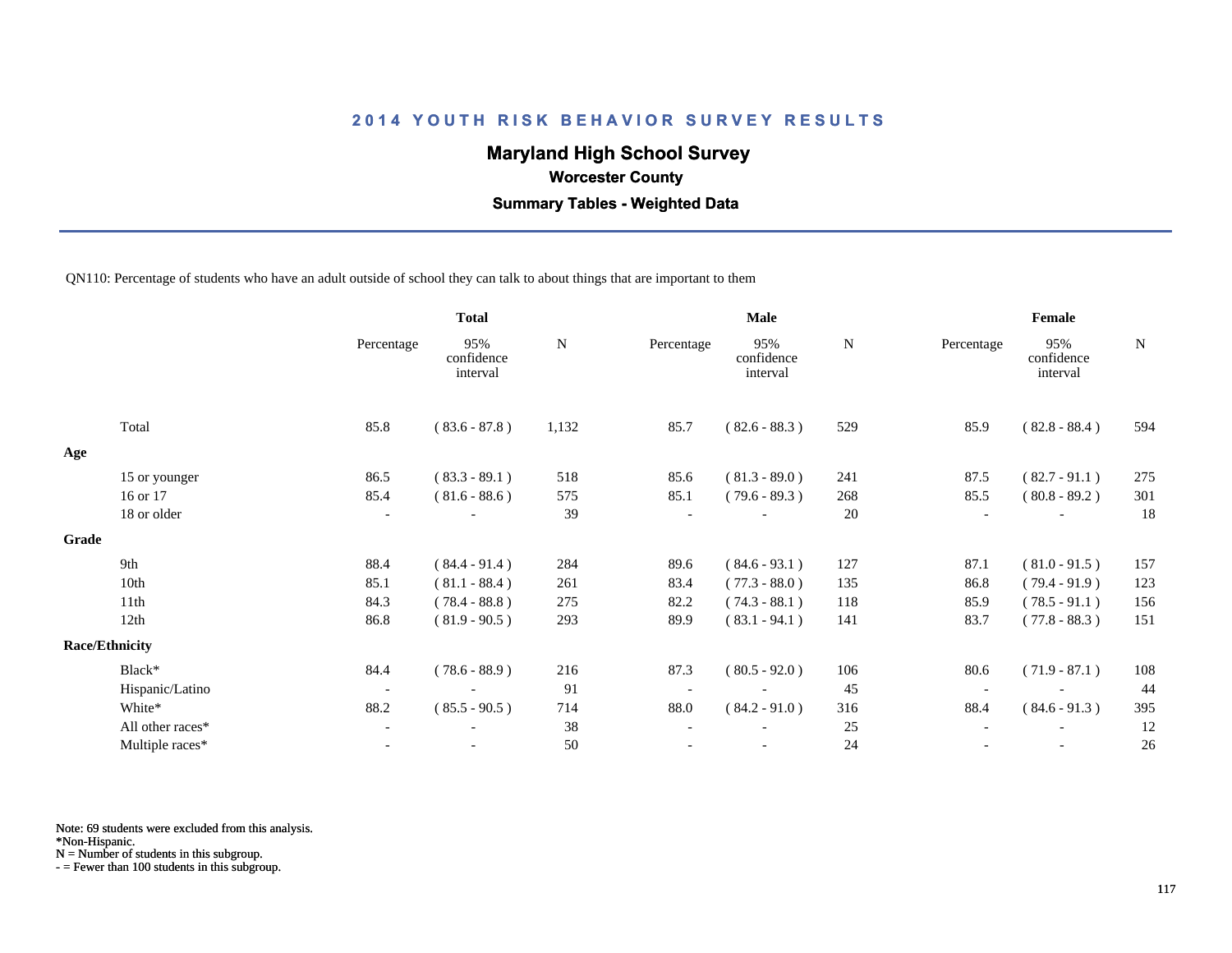# **Maryland High School Survey**

 **Worcester County**

 **Summary Tables - Weighted Data**

QN111: Percentage of students who would feel comfortable seeking help from one or more adults besides their parents if they had an important question affecting their life

|                  |                          | <b>Total</b>                  |       | Male       |                               |     | Female     |                               |             |  |
|------------------|--------------------------|-------------------------------|-------|------------|-------------------------------|-----|------------|-------------------------------|-------------|--|
|                  | Percentage               | 95%<br>confidence<br>interval | N     | Percentage | 95%<br>confidence<br>interval | N   | Percentage | 95%<br>confidence<br>interval | $\mathbf N$ |  |
| Total            | 83.5                     | $(80.9 - 85.7)$               | 1,150 | 81.0       | $(77.3 - 84.1)$               | 536 | 86.2       | $(83.4 - 88.6)$               | 604         |  |
|                  |                          |                               |       |            |                               |     |            |                               |             |  |
| 15 or younger    | 82.9                     | $(79.2 - 86.0)$               | 528   | 80.0       | $(74.6 - 84.5)$               | 245 | 85.9       | $(81.6 - 89.2)$               | 281         |  |
| 16 or 17         | 83.8                     | $(80.0 - 87.0)$               | 582   | 80.7       | $(74.9 - 85.4)$               | 270 | 86.8       | $(82.4 - 90.2)$               | 305         |  |
| 18 or older      | $\overline{\phantom{a}}$ |                               | 40    |            |                               | 21  |            |                               | 18          |  |
|                  |                          |                               |       |            |                               |     |            |                               |             |  |
| 9th              | 80.8                     | $(75.6 - 85.1)$               | 291   | 77.9       | $(70.2 - 84.1)$               | 129 | 83.7       | $(77.3 - 88.5)$               | 162         |  |
| 10th             | 85.8                     | $(81.1 - 89.4)$               | 262   | 85.7       | $(78.7 - 90.7)$               | 135 | 86.9       | $(80.3 - 91.5)$               | 123         |  |
| 11th             | 83.3                     | $(77.6 - 87.8)$               | 279   | 79.5       | $(70.0 - 86.6)$               | 120 | 86.7       | $(80.8 - 91.0)$               | 158         |  |
| 12th             | 84.9                     | $(80.2 - 88.6)$               | 298   | 81.8       | $(74.5 - 87.4)$               | 143 | 87.8       | $(81.2 - 92.3)$               | 154         |  |
|                  |                          |                               |       |            |                               |     |            |                               |             |  |
| Black*           | 82.9                     | $(75.6 - 88.4)$               | 217   | 82.1       | $(72.1 - 89.1)$               | 107 | 84.7       | $(76.2 - 90.5)$               | 108         |  |
| Hispanic/Latino  | $\overline{\phantom{a}}$ |                               | 91    |            |                               | 45  |            |                               | 44          |  |
| White*           | 84.4                     | $(81.1 - 87.2)$               | 724   | 81.4       | $(76.4 - 85.6)$               | 320 | 87.1       | $(83.1 - 90.2)$               | 401         |  |
| All other races* | $\overline{\phantom{a}}$ |                               | 40    |            |                               | 26  |            |                               | 13          |  |
| Multiple races*  |                          |                               | 51    |            |                               | 24  |            | $\overline{\phantom{a}}$      | 27          |  |
| Grade            | <b>Race/Ethnicity</b>    |                               |       |            |                               |     |            |                               |             |  |

Note: 51 students were excluded from this analysis.

\*Non-Hispanic.

N = Number of students in this subgroup.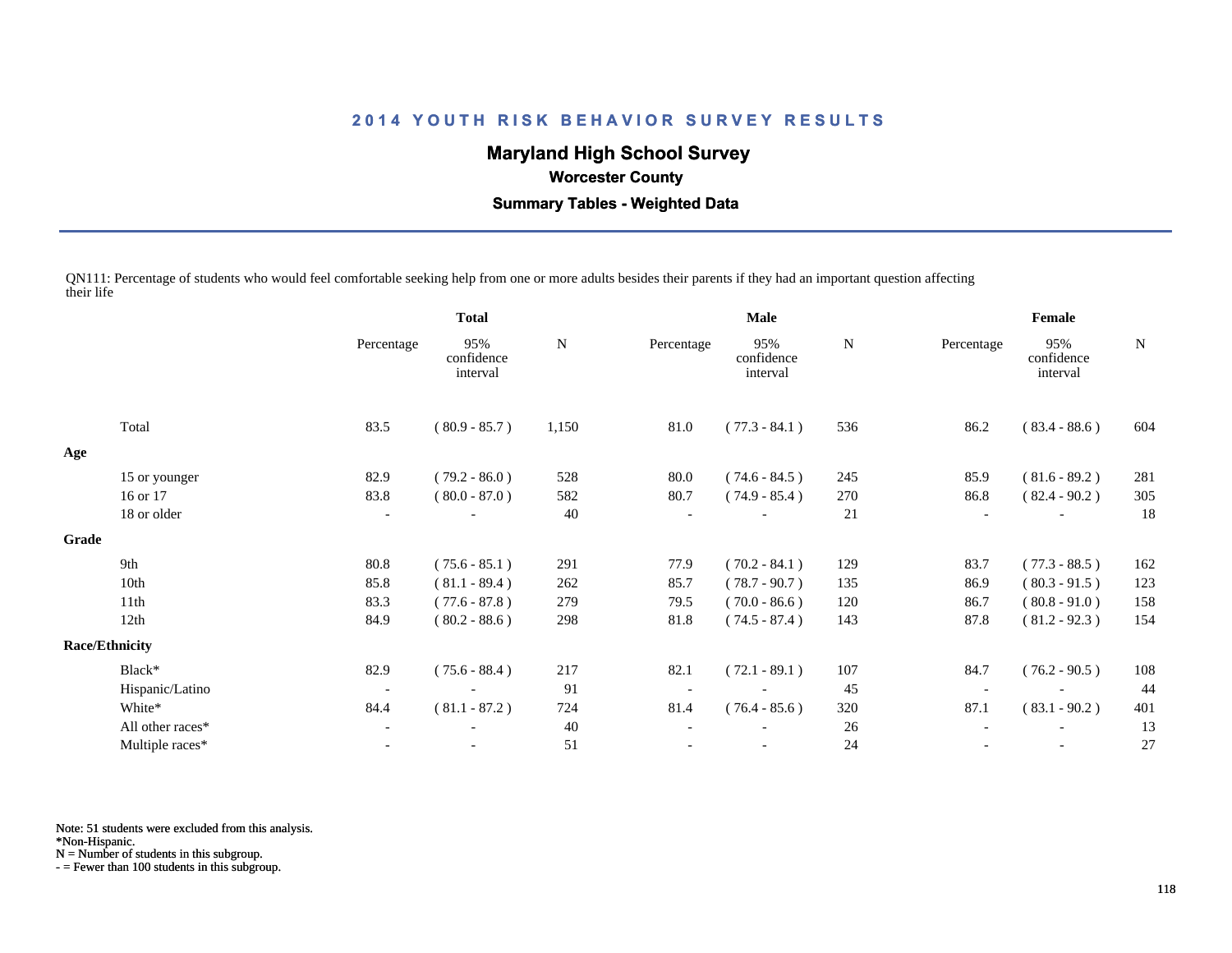# **Maryland High School Survey**

 **Worcester County**

 **Summary Tables - Weighted Data**

QN112: Percentage of students who talked to a teacher or other adult in their school about a personal problem they had (during the 12 months before the survey)

|       |                       | <b>Total</b>             |                               |           |            | <b>Male</b>                   |           | Female                   |                               |             |  |
|-------|-----------------------|--------------------------|-------------------------------|-----------|------------|-------------------------------|-----------|--------------------------|-------------------------------|-------------|--|
|       |                       | Percentage               | 95%<br>confidence<br>interval | ${\bf N}$ | Percentage | 95%<br>confidence<br>interval | ${\bf N}$ | Percentage               | 95%<br>confidence<br>interval | $\mathbf N$ |  |
|       | Total                 | 37.0                     | $(34.0 - 40.1)$               | 1,106     | 31.9       | $(27.7 - 36.4)$               | 518       | 42.3                     | $(38.1 - 46.6)$               | 580         |  |
| Age   |                       |                          |                               |           |            |                               |           |                          |                               |             |  |
|       | 15 or younger         | 35.5                     | $(31.4 - 39.7)$               | 509       | 32.8       | $(27.0 - 39.2)$               | 238       | 38.2                     | $(32.5 - 44.2)$               | 271         |  |
|       | 16 or 17              | 38.9                     | $(34.9 - 43.0)$               | 564       | 31.1       | $(25.3 - 37.5)$               | 261       | 46.6                     | $(40.9 - 52.4)$               | 296         |  |
|       | 18 or older           | $\overline{\phantom{a}}$ |                               | 33        |            |                               | 19        | $\overline{\phantom{a}}$ |                               | 13          |  |
| Grade |                       |                          |                               |           |            |                               |           |                          |                               |             |  |
|       | 9th                   | 36.5                     | $(30.8 - 42.6)$               | 282       | 35.9       | $(28.0 - 44.7)$               | 125       | 37.1                     | $(29.3 - 45.6)$               | 157         |  |
|       | 10th                  | 32.7                     | $(27.3 - 38.7)$               | 256       | 27.2       | $(19.9 - 35.9)$               | 133       | 38.6                     | $(30.1 - 47.7)$               | 120         |  |
|       | 11th                  | 39.6                     | $(34.7 - 44.8)$               | 267       | 33.2       | $(25.2 - 42.2)$               | 114       | 45.9                     | $(38.2 - 53.8)$               | 152         |  |
|       | 12th                  | 39.4                     | $(33.7 - 45.5)$               | 287       | 32.3       | $(24.5 - 41.2)$               | 138       | 46.0                     | $(38.6 - 53.7)$               | 148         |  |
|       | <b>Race/Ethnicity</b> |                          |                               |           |            |                               |           |                          |                               |             |  |
|       | Black*                | 33.3                     | $(27.7 - 39.4)$               | 204       | 36.0       | $(27.0 - 46.1)$               | 101       | 30.8                     | $(23.3 - 39.4)$               | 101         |  |
|       | Hispanic/Latino       | $\overline{\phantom{a}}$ |                               | 83        |            |                               | 43        |                          |                               | 39          |  |
|       | White*                | 38.6                     | $(34.8 - 42.6)$               | 708       | 31.0       | $(26.1 - 36.4)$               | 312       | 45.7                     | $(40.2 - 51.4)$               | 393         |  |
|       | All other races*      | $\overline{\phantom{a}}$ |                               | 37        |            |                               | 25        |                          |                               | 12          |  |
|       | Multiple races*       | $\overline{\phantom{a}}$ |                               | 50        |            | $\overline{\phantom{a}}$      | 24        |                          | $\overline{\phantom{a}}$      | 26          |  |
|       |                       |                          |                               |           |            |                               |           |                          |                               |             |  |

Note: 95 students were excluded from this analysis.

\*Non-Hispanic.

N = Number of students in this subgroup.